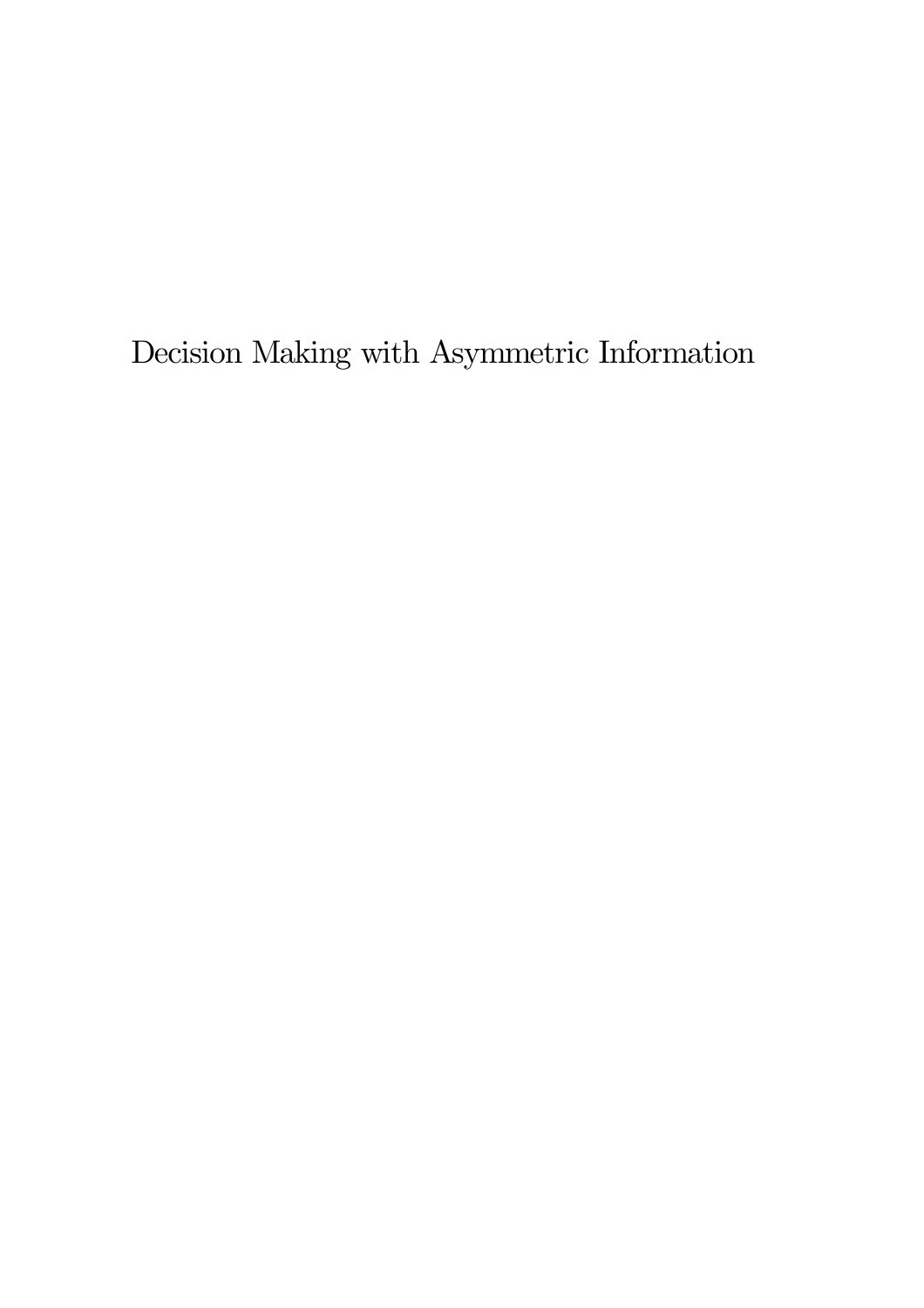ISBN: 90 5170 866 0

Cover design: Crasborn Graphic Designers bno, Valkenburg a.d. Geul

This book is no. 403 of the Tinbergen Institute Research Series, established through cooperation between Thela Thesis and the Tinbergen Institute. A list of books which already appeared in the series can be found in the back.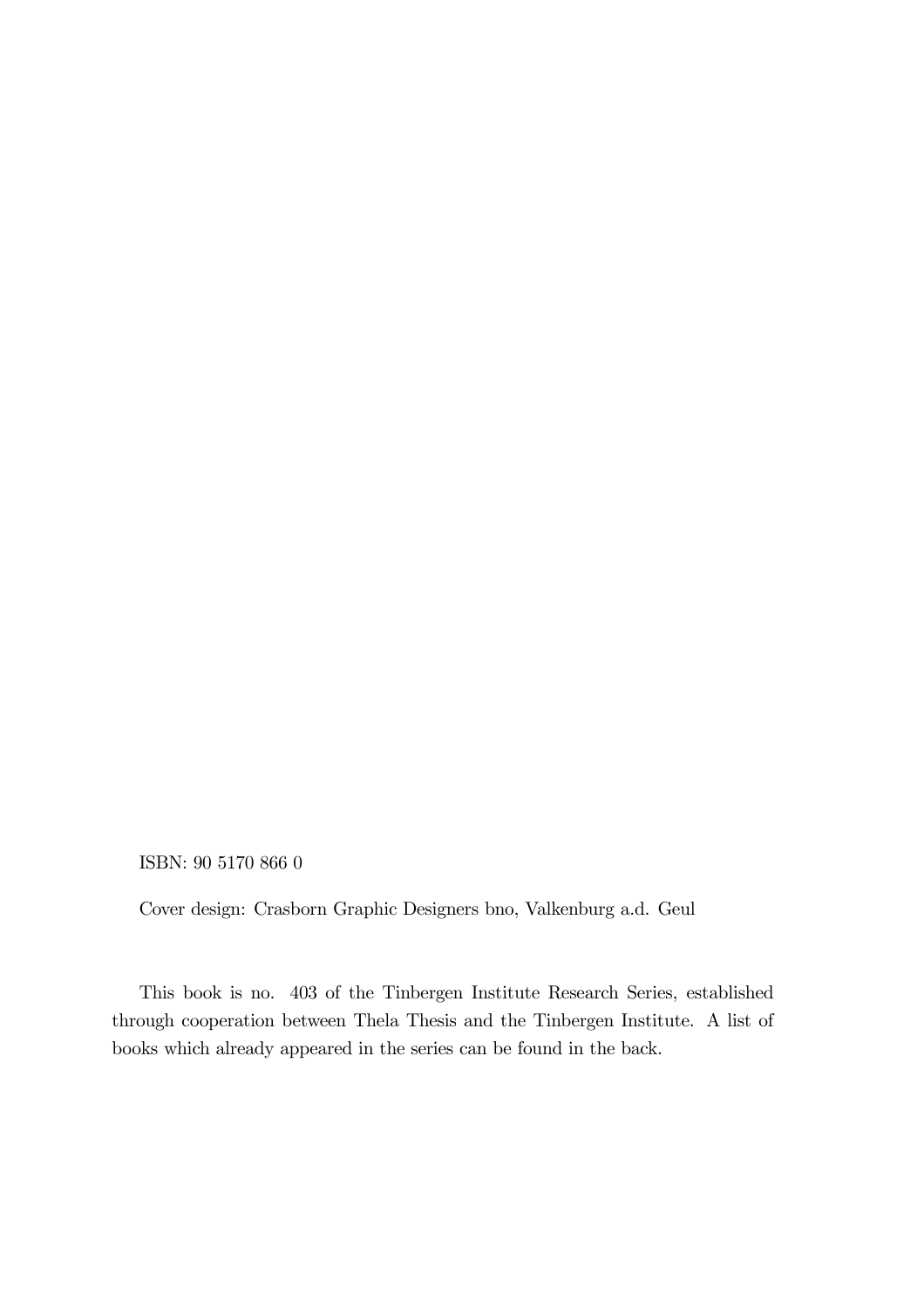# Decision Making with Asymmetric Information

Besluitvorming met asymmetrische informatie

#### Proefschrift

ter verkrijging van de graad van doctor aan de Erasmus Universiteit Rotterdam op gezag van de rector magnificus Prof.dr. S.W.J. Lamberts en volgens besluit van het College voor Promoties

De openbare verdediging zal plaatsvinden op donderdag 26 april 2007 om 13.30 uur door

#### Silvia Dominguez Martinez

geboren te Avion, Spanje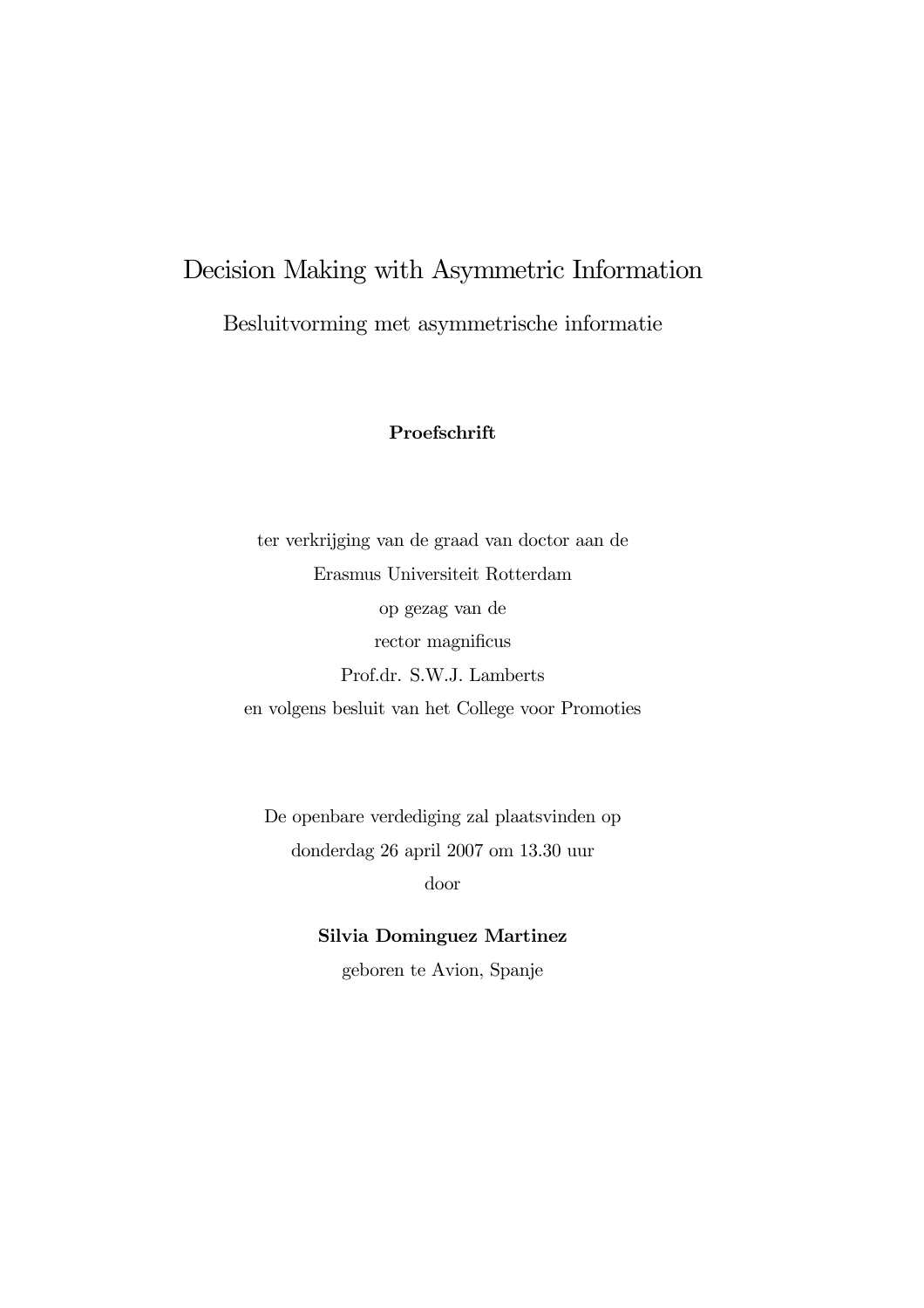### Promotiecommissie

| Promotor:      | Prof.dr. O.H. Swank     |
|----------------|-------------------------|
| Overige leden: | Dr. A.J. Dur            |
|                | Prof.dr. C. Fershtman   |
|                | Prof.dr. M.C.W. Janssen |
|                |                         |

Copromotor: Dr. B. Visser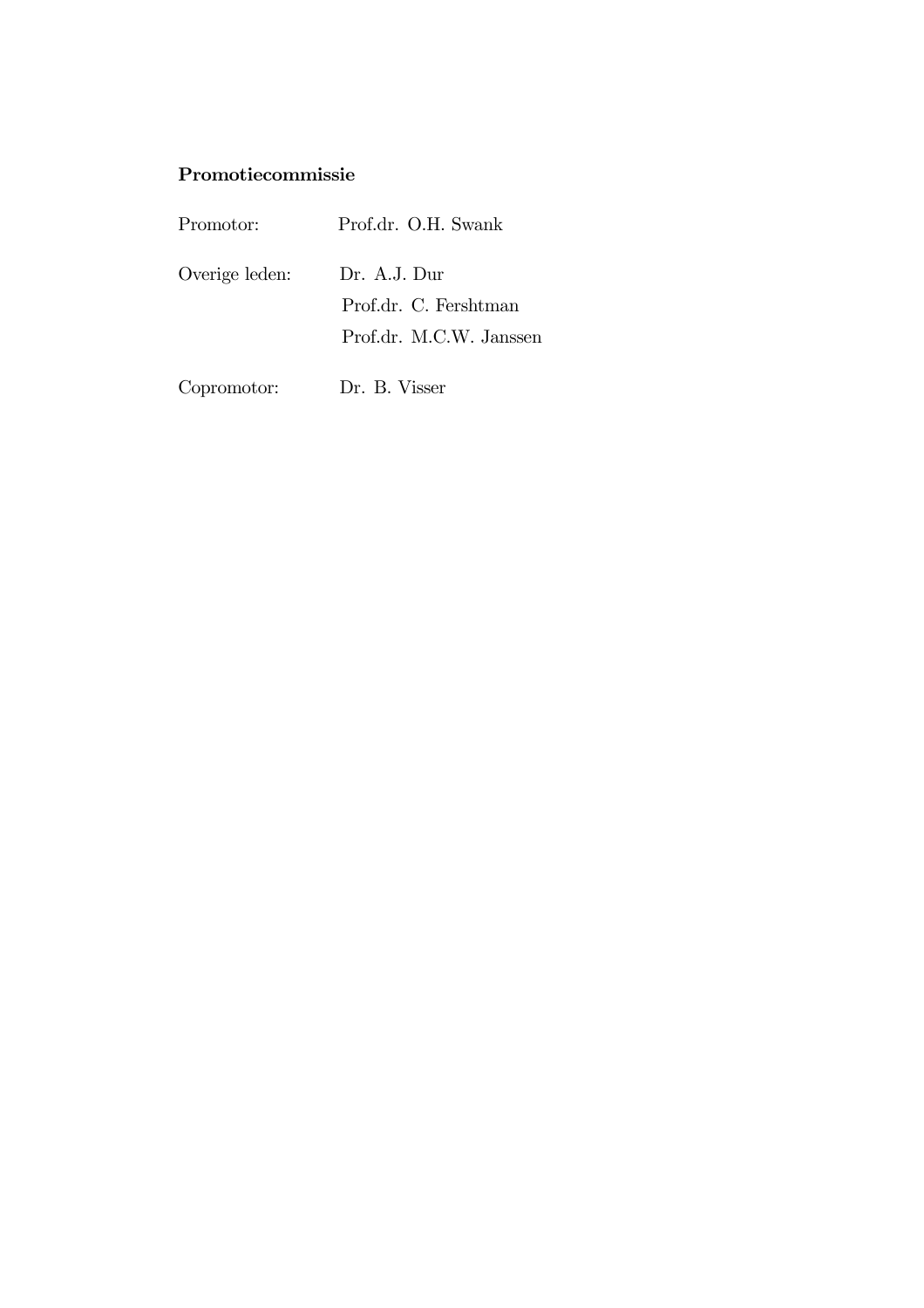# Preface

This thesis is the result of four years of research in Economics. During these four years many people have contributed with their comments, suggestions and encouragements for which I am really grateful. I would like to use this opportunity to thank some of them individually.

First and foremost, I want to thank Otto. Thank you for giving me the opportunity to do a PhD and for collaborating with me on four of the papers contained in this thesis. I have benefited greatly from your guidance and advice. Thank you for always having time to talk about my research and for the many useful comments on my work. In the past few years you also tried to improve my soccer skills, but without success. Sorry that I am a lousy soccer player.

Second, I want to thank Bauke for his comments on my work, his advice and for his permission to include our joint research in this thesis. Furthermore, I would like to thank Robert Dur, Chaim Fershtman, and Maarten Janssen for their willingness to join my 'small' doctoral committee. I would also like to thank the members of my 'large' doctoral committee.

Many PhD-students claim that doing research is a solitary experience. For me the last four years have been pleasant and fun. For this I would like to thank our 'public economics' group. Hein, Herman, Ioulia, Josse, Klaas, Klaas, Phongthorn, and Robert, I have benefited much from our discussions during the internal seminars. Besides I enjoyed our drinks after internal seminars and our conference trips. Of course, Josse deserves special mention. For four years we shared an office. Josse, I really enjoyed the many discussions we had about research and the conversations we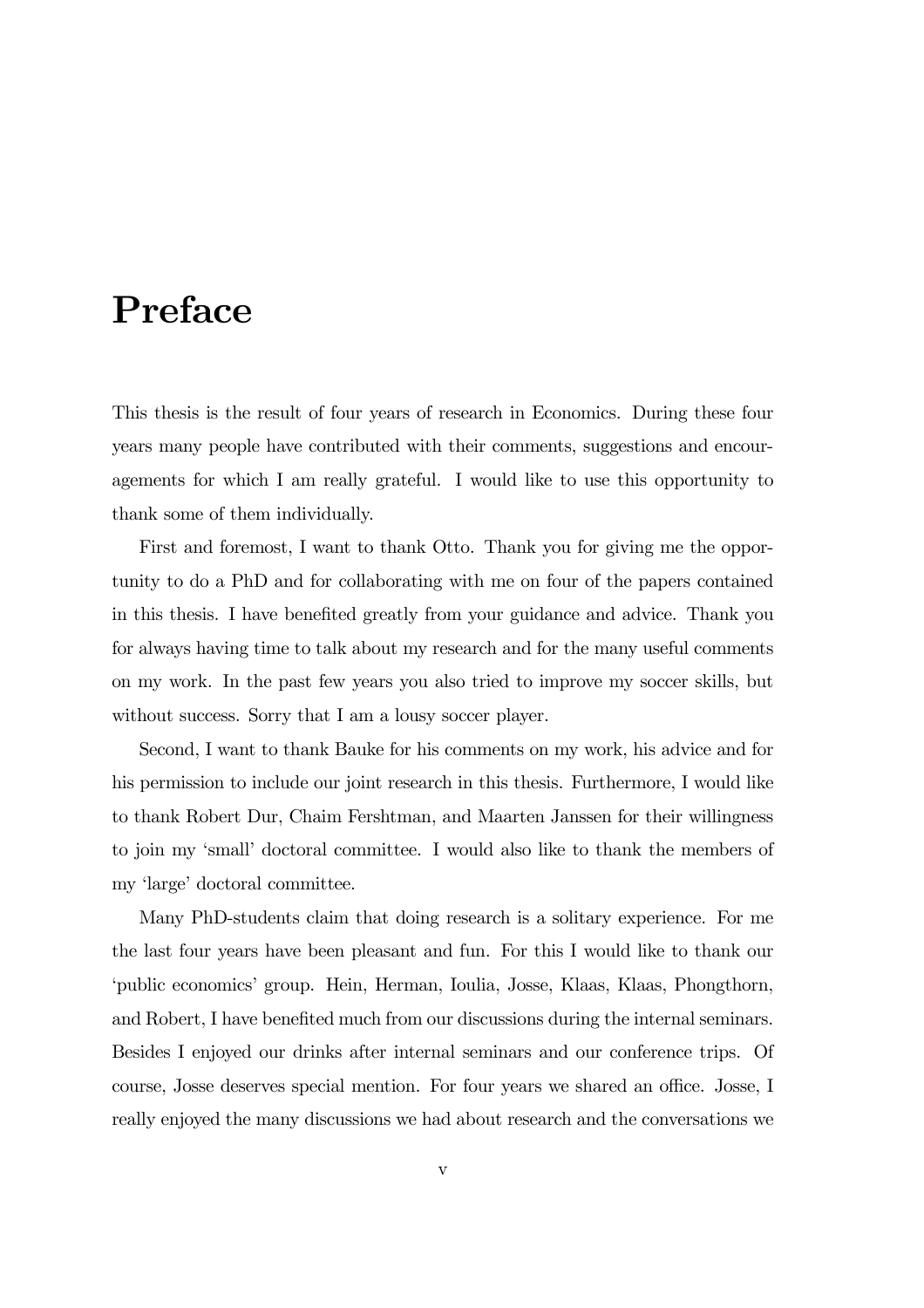had about a wide variety of topics. More importantly, thank you for always giving a positive twist to my sometimes pessimistic view of the world. I would also like to thank the TI-staff and my fellow PhD-students for making my PhD an enjoyable period. I very much enjoyed our lunches, the lunchseminars, the TI-uitjes, and the soccer matches (again I have to apologize for being a lousy soccer player). I would also like to thank the Tinbergen Institute and the Trustfonds for financial support to attend conferences.

Finally, I want to thank my parents and my sister Monica for their unconditional support. Gracias por vuestro apoyo incondicional y por siempre querer lo mejor para mi.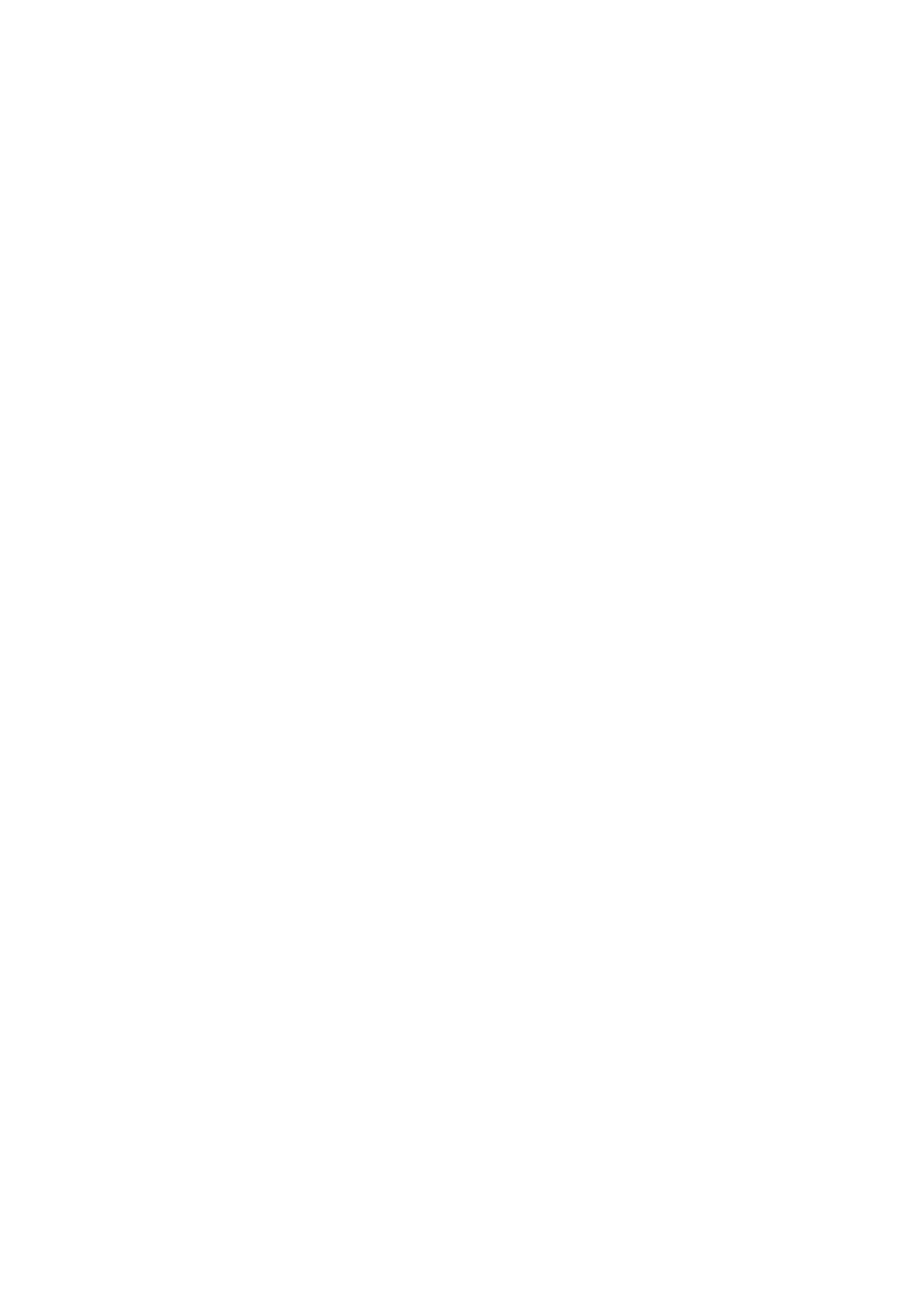# **Contents**

|                | Preface                           |                                                                                   | $\mathbf{v}$   |
|----------------|-----------------------------------|-----------------------------------------------------------------------------------|----------------|
| $\mathbf{1}$   | Introduction                      |                                                                                   | 1              |
|                | 1.1                               |                                                                                   | $\overline{2}$ |
|                | 1.2                               |                                                                                   | 3              |
|                | 1.3                               |                                                                                   | $\overline{4}$ |
| T              |                                   | Self-Assessment                                                                   | 9              |
| $\overline{2}$ | A Simple Model of Self-Assessment |                                                                                   |                |
|                | 2.1                               |                                                                                   | 11             |
|                | 2.2                               |                                                                                   | 15             |
|                | 2.3                               |                                                                                   | 17             |
|                | 2.4                               |                                                                                   | 22             |
|                | 2.5                               |                                                                                   | 30             |
| 3              |                                   | The Effect of a Mentor on a Junior Employee's Self-Assessment                     | 33             |
|                | 3.1                               |                                                                                   | 33             |
|                | 3.2                               |                                                                                   | 37             |
|                | 3.3                               |                                                                                   | 39             |
|                | 3.4                               |                                                                                   | 41             |
|                | 3.5                               | Extension: The role of a mentor $\dots \dots \dots \dots \dots \dots \dots \dots$ | 49             |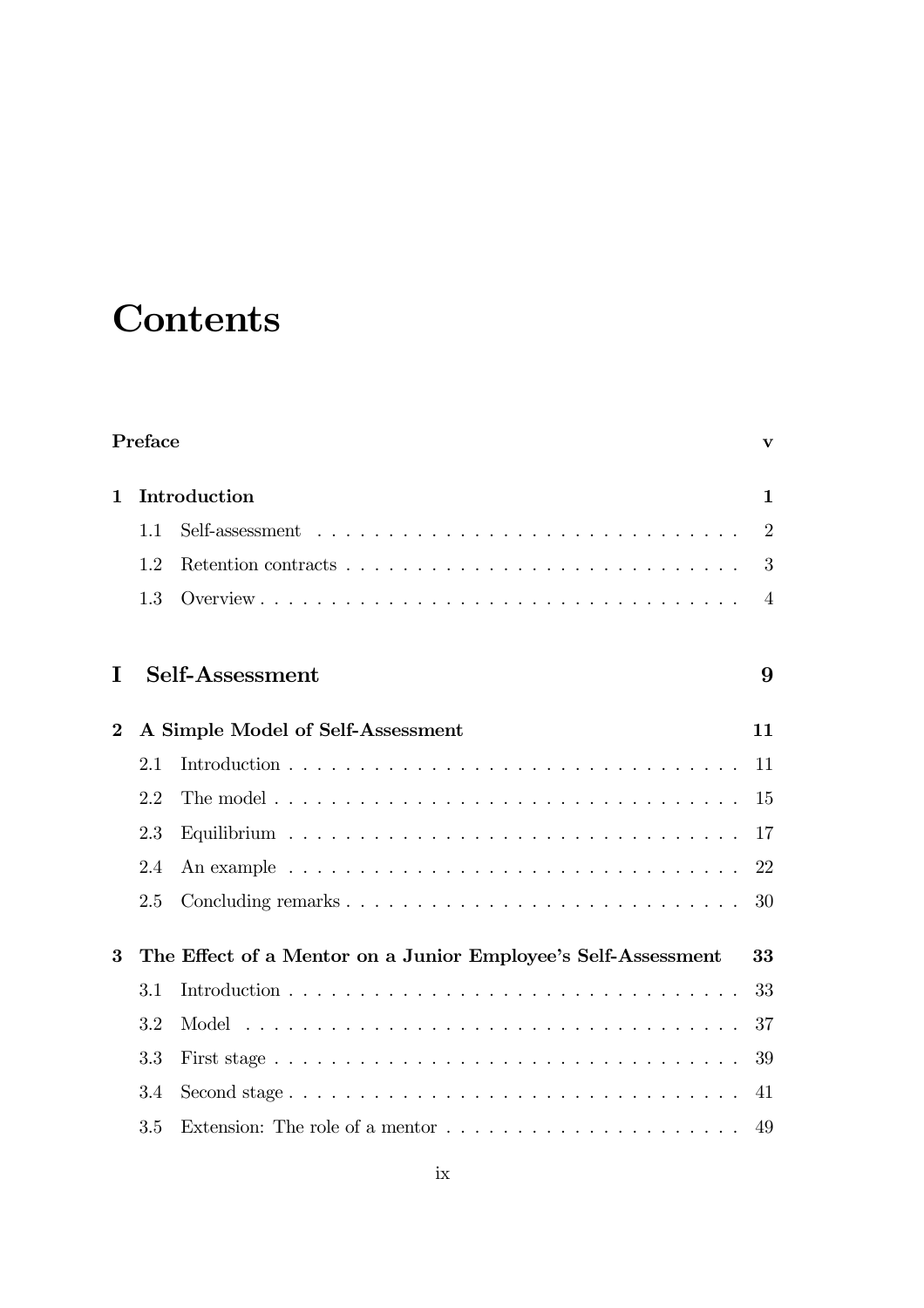## II Retention Contracts 61

| 4 |                                                                  | Disciplining and Screening Top Executives                                                       |  | 63  |
|---|------------------------------------------------------------------|-------------------------------------------------------------------------------------------------|--|-----|
|   | 4.1                                                              |                                                                                                 |  | 63  |
|   | 4.2                                                              |                                                                                                 |  | 69  |
|   | 4.3                                                              | The model $\ldots \ldots \ldots \ldots \ldots \ldots \ldots \ldots \ldots \ldots \ldots$        |  | 70  |
|   | 4.4                                                              | The need for selection $\ldots \ldots \ldots \ldots \ldots \ldots \ldots \ldots$                |  | 73  |
|   | 4.5                                                              |                                                                                                 |  | 74  |
|   | 4.6                                                              | Retention contract 1: 'No news is good news' $\dots \dots \dots \dots$                          |  | 78  |
|   | 4.7                                                              |                                                                                                 |  | 86  |
|   | 4.8                                                              | The two retention contracts compared $\ldots \ldots \ldots \ldots \ldots$                       |  | 89  |
|   | 4.9                                                              |                                                                                                 |  | 91  |
|   | 4.A                                                              |                                                                                                 |  | 94  |
|   | Does Electoral Competition create Incentives to collect Informa- |                                                                                                 |  |     |
| 5 |                                                                  |                                                                                                 |  |     |
|   | tion?                                                            |                                                                                                 |  | 101 |
|   | 5.1                                                              |                                                                                                 |  |     |
|   | 5.2                                                              | The model $\ldots \ldots \ldots \ldots \ldots \ldots \ldots \ldots \ldots \ldots \ldots \ldots$ |  |     |
|   | 5.3                                                              |                                                                                                 |  |     |
|   | 5.4                                                              |                                                                                                 |  |     |
|   | 5.A                                                              |                                                                                                 |  |     |
| 6 |                                                                  | Polarization, Information Collection and Electoral Control                                      |  | 117 |
|   | 6.1                                                              |                                                                                                 |  |     |
|   | 6.2                                                              |                                                                                                 |  |     |
|   | 6.3                                                              |                                                                                                 |  |     |

x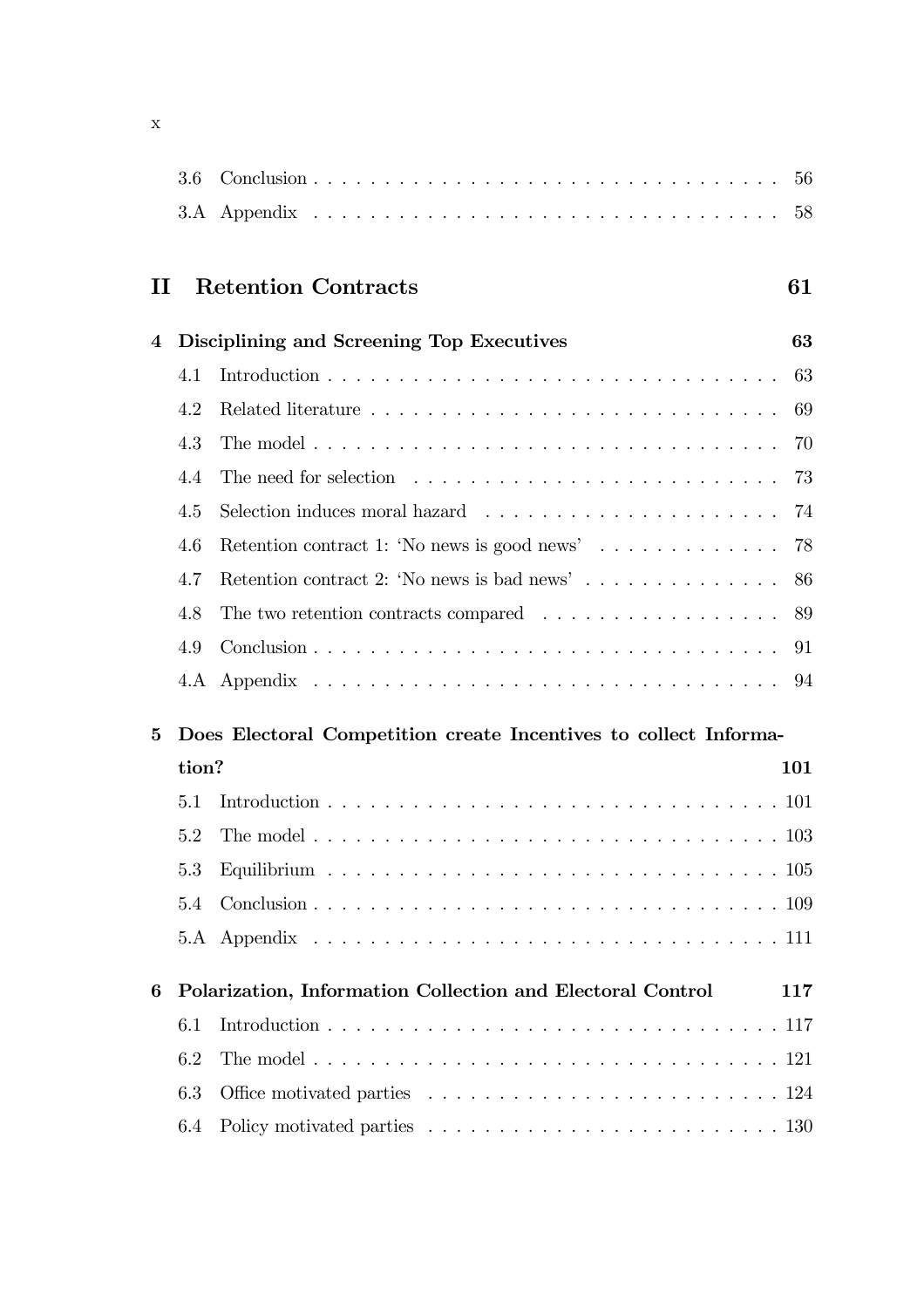|  | 7 Main Findings                 | 145 |
|--|---------------------------------|-----|
|  | Samenvatting (Summary in Dutch) | 147 |
|  |                                 |     |
|  |                                 |     |
|  | <b>Bibliography</b>             | 153 |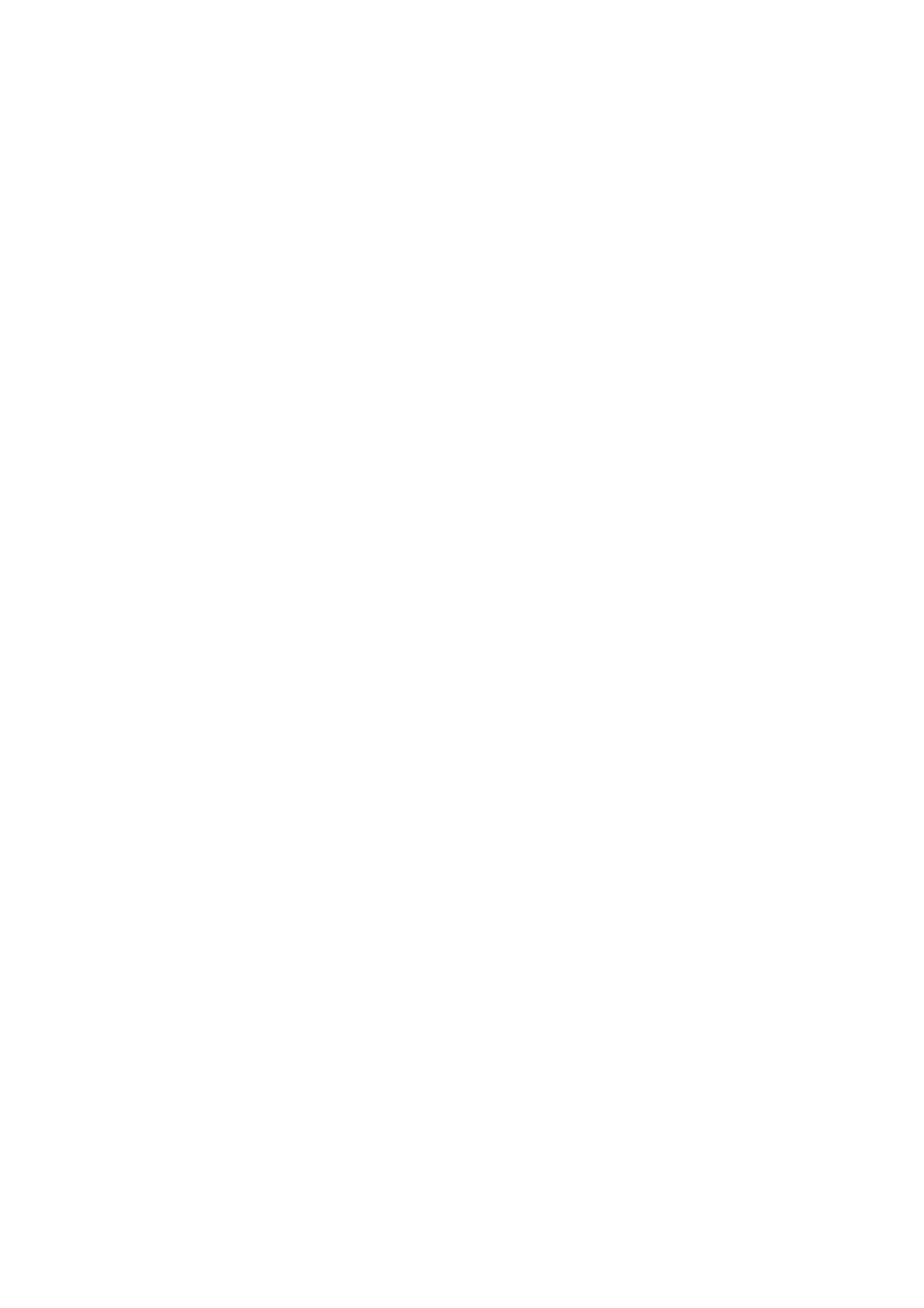# Chapter 1

# Introduction

Every day individuals make numerous choices. What is important for making the right choice is that individuals have good information about the consequences of the different alternatives. However, investigating the full consequences of the different alternatives is complicated and costly. Consequently, individuals sometimes do not possess all relevant information to take a decision.

This thesis discusses models in which an agent decides whether or not to perform a task on behalf of the principal. A key element in the models we consider is incomplete and asymmetric information. Broadly, the thesis can be split up into two parts. The first part of the thesis deals with models in which the principal is better informed than the agent. The agent has to decide whether or not to perform a task, but lacks information about his ability. We analyze how the agent makes a self-assessment of his ability, based on appraisals of others (the principal) and experience. Based on this self-assessment the agent takes a decision. The second part of the thesis deals with models in which the agent is better informed than the principal. On behalf of the principal the agent takes a decision about a project. Sometimes agents do not act in the interest of the principal. We analyze how the principal can use retention contracts to discipline the agent.

In the remainder of the Introduction we discuss the two parts of the thesis and we provide an overview of the chapters of this thesis.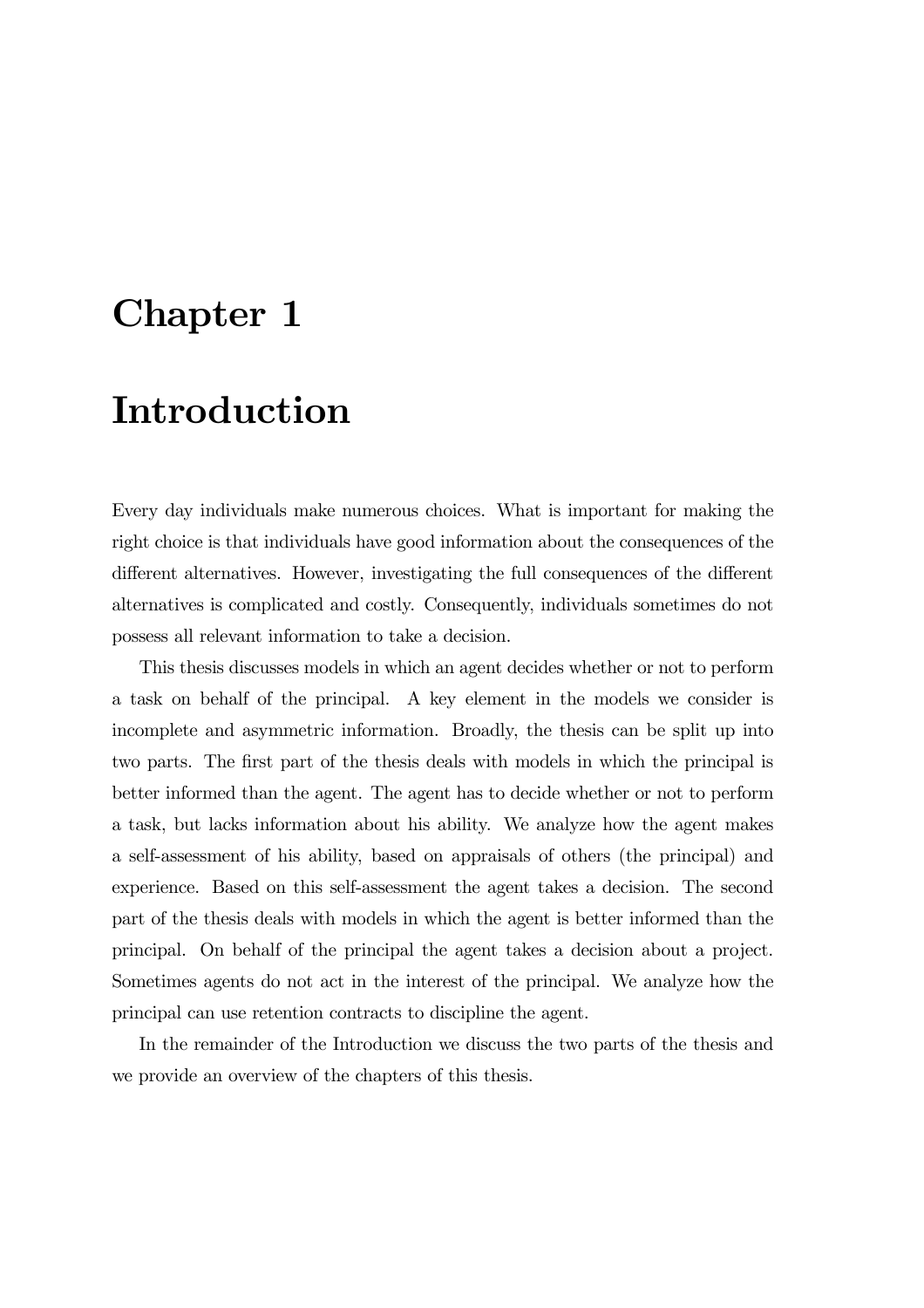#### 2 Introduction

### 1.1 Self-assessment

Individuals often misjudge their abilities. There is a considerable amount of evidence that agents rate themselves above average on certain domains. For instance, 93% of US drivers and 69% of Swedish drivers find themselves to be better drivers than the median (Svenson, 1981). College Board (1976-77) reports this so-called 'above average' effect for a couple of abilities. For example, a majority of students rate themselves above average on the ability to get along with others and leadership ability (see Kruger, 1999). When asked about their ability to play chess, however, a majority of individuals rate themselves as below average (Kruger, 1999).

The relationship between an individual's perception of his ability and an individual's actual ability has predominantly been discussed by social psychologists. Social psychologist have shown that an individual's perception of his ability may affect the choices he makes. For example, Felson (1984) shows that more favourable selfappraisals of ability of high school boys have a positive effect on later grades. One possible reason for this result is that students with favourable self-appraisals work harder in school. Given that an individual's perception is important for the choices he makes, it is hardly surprising that economists have become interested in the topic. Recently, several economic papers have appeared on the topic of self-assessment of abilities. These papers investigate why people are overoptimistic about certain lifeevents (see Van den Steen, 2004) and why people may decide not to collect information for strategic purposes (Carrillo and Mariotti (2000) and Bénabou and Tirole (2002)). Weinberg (2005) shows that moderately overestimating one's ability makes an individual choose more often a challenging task, resulting in a higher expected utility. Extreme overconfidence, however, involves considerable costs.

A shortcoming of these studies is that they only explain overconfidence, while underconfidence is also important. Underconfidence also affects the individual's choice. For instance, intellectually competent children with a low perception of their abilities may avoid tasks that could provide evidence about their abilities. An implication is that negative and distorted self-appraisals may persist (Phillips, 1984). One possible reason why women disproportionately avoid careers in science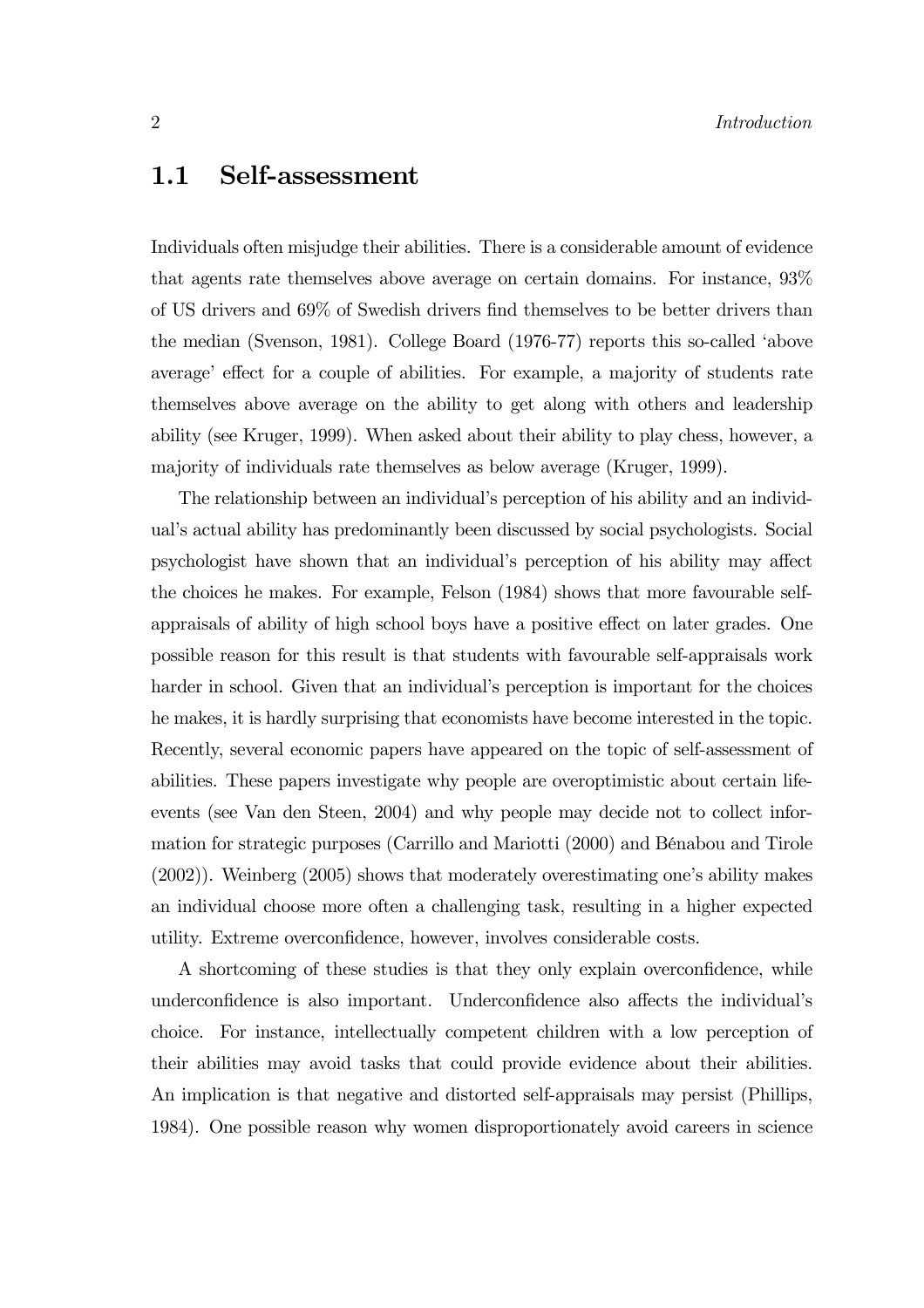is that they underestimate their scientific reasoning ability (Ehrlinger and Dunning, 2003). Both examples point out that a possible consequence of underestimating one's ability is passivity. On the basis of his perceived ability an individual decides not to perform a task and as a consequence does not obtain new information to adjust his perception.

The economic literature focuses primarily on overconfidence. In Chapter 2 and 3 we try to fill this gap in the literature by explaining both overconfidence and underconfidence. To our knowledge, there is only one other paper in which a negative self-image is theoretically possible, namely Santos-Pinto and Sobel (2005).

### 1.2 Retention contracts

Delegation of tasks is necessary for a variety of reasons. For instance, in an organization, the director (the principal) lacks time to take decisions concerning the daily routine. Therefore, the director delegates these decisions to a manager (the agent). In representative democracies, citizens have a weak incentive to investigate the full consequences of alternative policies. Therefore, citizens delegate policy decisions to politicians. In both situations there is a clear advantage to delegating decisionmaking. However, delegation may be problematic if the agent does not share the same preferences as the principal. Specially, when there is asymmetric information.

The classical example of principal-agent problems is the conflict of interest between shareholders and the CEO. The board of directors, on behalf of shareholders, has the power to run the organization. Directors, however, lack the time and information necessary to take decisions. Therefore, decision-making is delegated to the CEO. The task of the board of directors is twofold. First, the board has to select and hire executives. Second, the board has to monitor the executives' performance and replace them when necessary (see Bebchuk and Fried, 2004). The problem is that to carry out these tasks the board has limited information. To discipline executives, the board may have to stick to a norm or rule. Sometimes sticking to a rule is the only means to discipline executives. "Social behavior, particularly in small groups, is more complex, and norms of behavior that are culturally inculcated or developed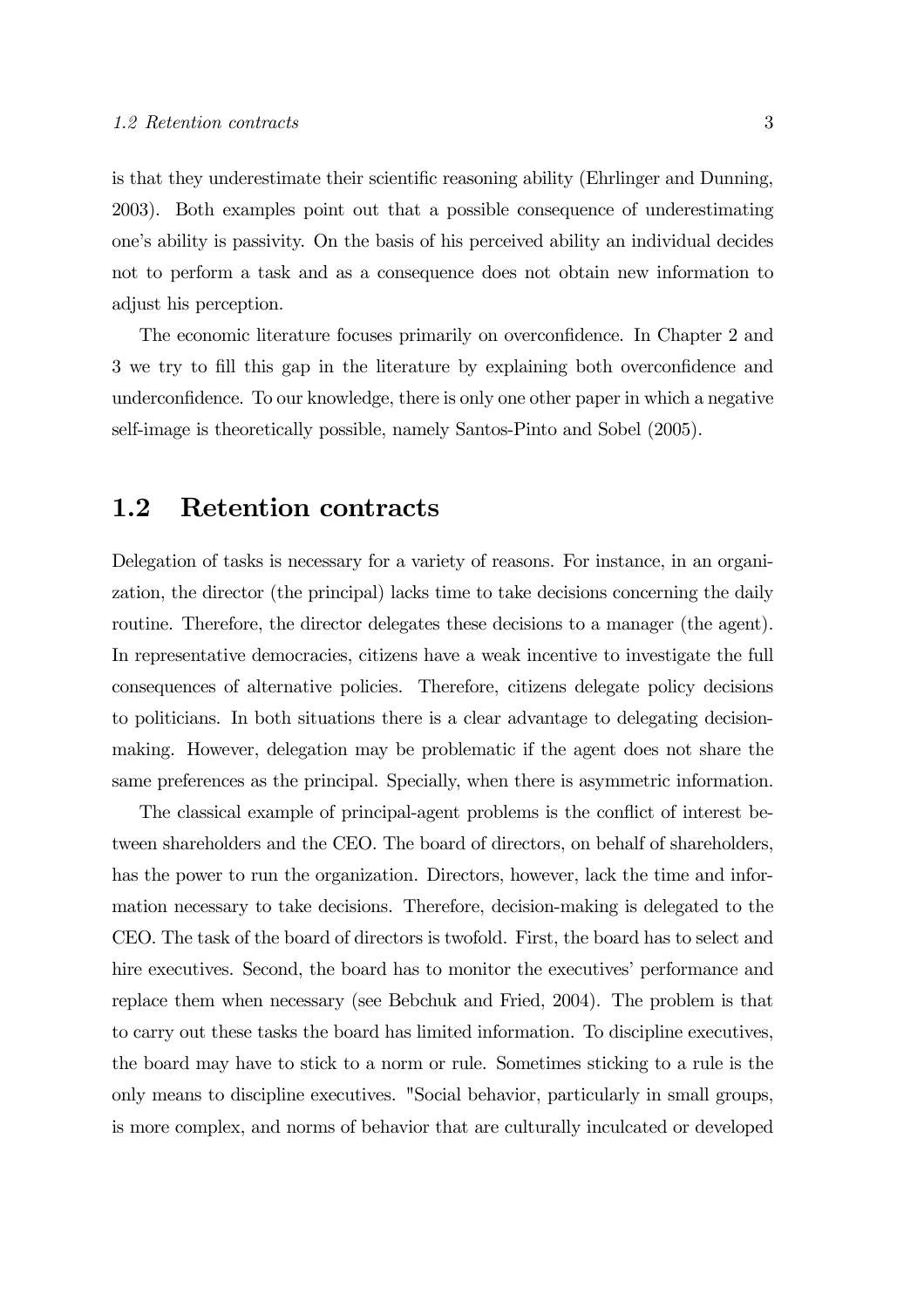over time play a large role in shaping societies." (Laffont and Martimort, 2002, p. 2).

In this thesis, we consider the use of retention contracts as a means to discipline and screen executives in an environment in which the board has limited information about the outcomes of executives' actions. Similar, we consider the use of re-election strategies to discipline politicians. The contracts we consider are implicit and are not enforced by a third party. The contract specifies the conditions under which an agent (executive or politician) is retained or dismissed. We can think of the contract as a norm shared by the principal and the agent. For example, a CEO who has implemented an extremely unprofitable project knows he will have to leave the organization once this becomes public. If the executive is competent, the board may find it difficult to dismiss the executive, but the board has to stick to the norm. In this case dismissals stemming from bad performance are considered regrettable, yet inevitable.

### 1.3 Overview

This thesis deals with a variety of principal-agent problems in which asymmetric information is a key feature. As mentioned in the previous section, the chapters can be grouped in two parts. The first part contains two chapters (chapter 2 and 3) on self-assessment. In these chapters we pay attention to both overconfidence and underconfidence. The second part contains three chapters (chapter 4, 5 and 6) in which the principal uses retention contracts to discipline the agent. In chapter 4 we consider the relationship between the board of directors and the top executive. Chapters 5 and 6 focus on the relationship between voters and politicians.

Chapter 2 presents a model that describes individuals' self-assessment of their abilities. In line with the self-assessment theory in social psychology (Trope, 1979; Dunning, 1995; Taylor et al., 1995), individuals want to learn their abilities to make better decisions in the future. They can learn about their abilities from appraisals of others and from experience. We find that if communication is imperfect, then (i) appraisals of others tend to be too positive, and (ii) overconfidence leading to too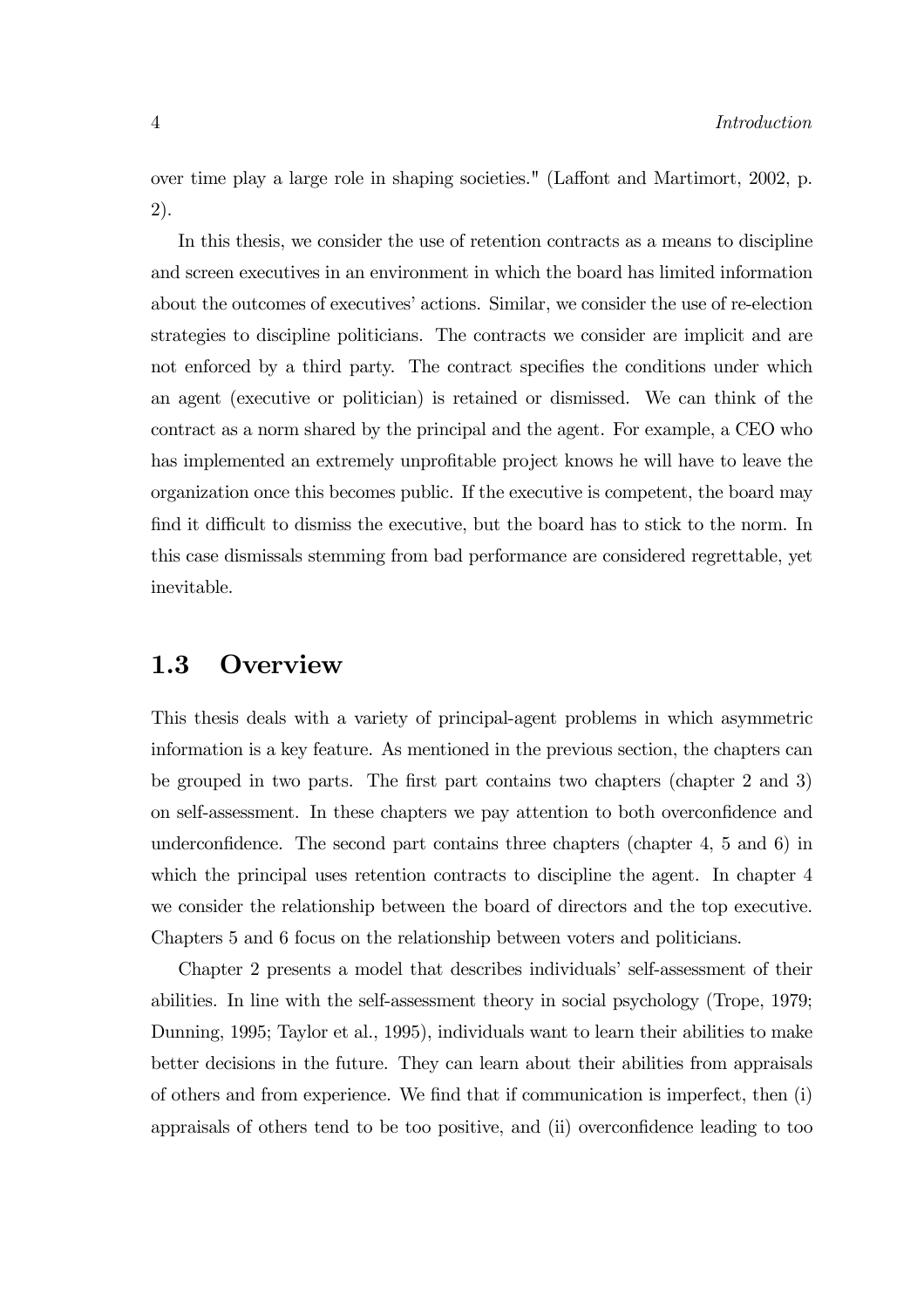much activism is more likely than underconfidence leading to too much passivity. The reason is that underconfidence is permanent and overconfidence is temporary because of learning by doing.

The model can be used to describe the interaction between a senior and a junior. We find that the senior tends to deflate the ability of a junior who is just able. For such a junior, the costs of overconfidence (too much effort) exceed the costs of underconfidence (mistaken passiveness). The senior tends to inflate the ability of a talented junior. The senior wants to avoid the situation that such a junior abstains from performing a task. On average, the senior exaggerates the junior's ability.

In Chapter 3 individuals use their performance on a task to make an inference of their abilities. However, performance not only depends on the individual's ability, but also on the unknown difficulty of the task. In line with Kruger (1999), we show that an individual who has performed a difficult task underestimates his ability and an individual who has performed an easy task overestimates his ability. A junior employee could be an example of an individual who faces the uncertainties that lead to this finding. The implication of underestimating one's ability after performing a difficult task may be that a talented junior decides not to perform a task in the future. An organization can prevent this by appointing a senior employee who acts as the junior's mentor. A senior employee has more experience and therefore is better able to determine the difficulty of different tasks. Besides, the senior employee has seen many junior employees and may, therefore, be better able to assess the junior's ability. The benefits of appointing a mentor, with the same preferences as the junior, are that a mentor takes care of a better match between task difficulty and the junior's ability.

In many settings the preferences of the mentor and the junior are not perfectly aligned. A reason may be that the junior has to incur costs to perform a task and the mentor does not. In such an environment, the mentor may have an incentive not to reveal all information to the junior. The reason is that performing a task is costly for the junior, therefore, if the mentor reveals all information a low ability junior may decide not to perform a task. The mentor, however, wants all juniors to perform a task. Consequently, he decides to lie to low ability juniors. An implication is that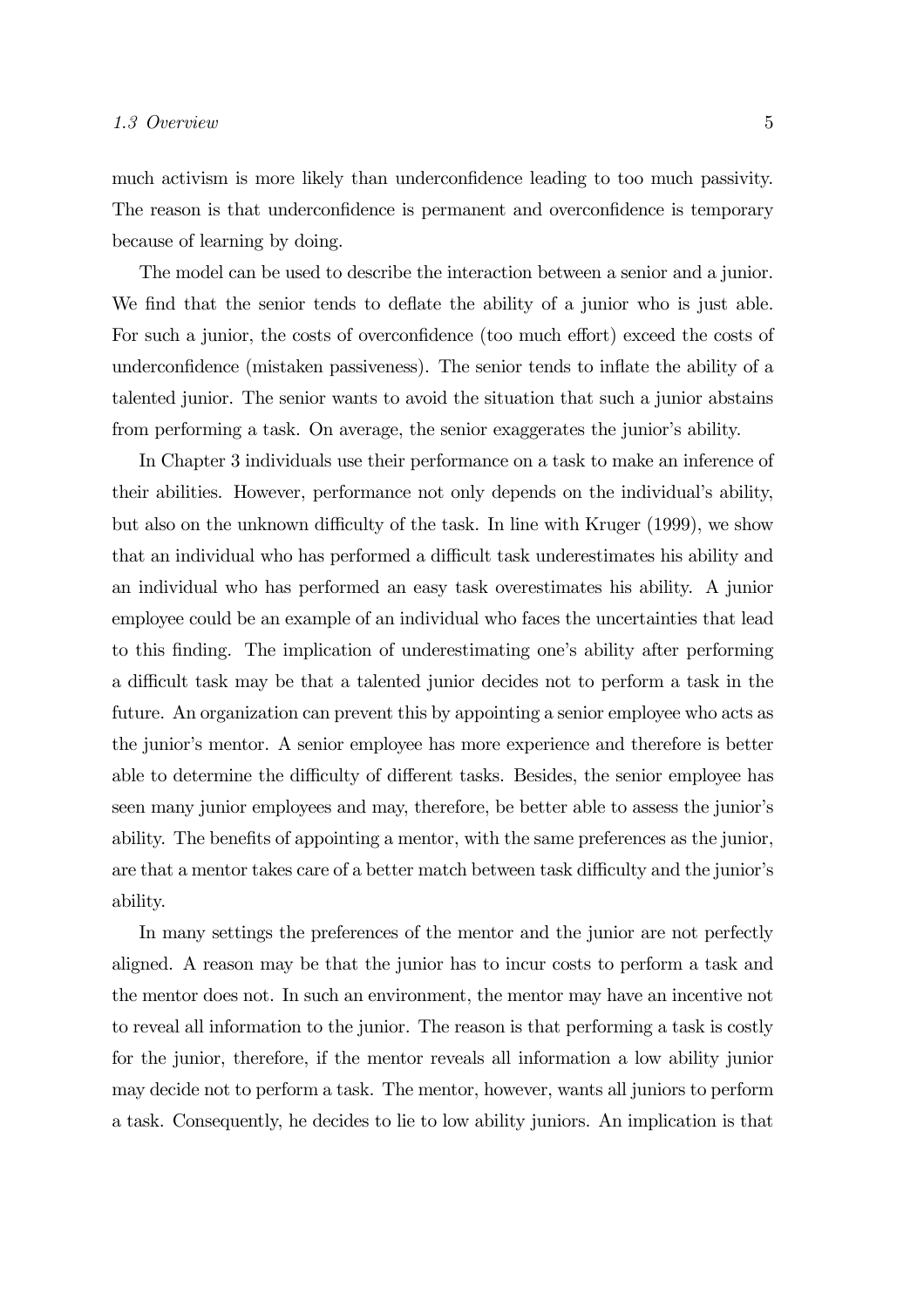some juniors do not learn their ability and sometimes a talented junior, performing a difficult task, decides to stop performing the task. To prevent a talented junior from not performing a task, the mentor assigns an easy task to him. After observing performance on an easy task, the junior decides to continue and he learns his ability.

In chapter 4 we consider the use of retention strategies as a means to discipline and screen executives in an environment in which the board has limited information about the outcomes of executives' actions. Each period an executive designs a project and decides whether or not to implement the project. The quality of the project depends on the competence of the executive and on exogenous circumstances. The executive knows his competence and observes the exogenous circumstances, implying that the executive knows the full consequences of his decision. The board of directors only observes whether a project has been implemented and it sometimes learns the quality of the project. A key feature of the model is that a competent executive designs better projects than a less competent one. Therefore, he is more likely to implement a project than a less competent executive. Consequently, the fact that a project has been implemented signals competence. The board can use the implementation decision to screen executives. The drawback of using the implementation decision as a screening device is that it creates a moral-hazard problem. An executive who cares much about prestige may decide to implement an unprofitable project to reduce the probability of being replaced. The board may reduce the moral-hazard problem by dismissing an executive who has been found to have implemented too bad a project. However, because of the signalling function of the implementation decision an undesirable project is more likely to be implemented by a competent executive. Occasionally dismissing competent executives is the price the board has to pay for discipline.

Chapter 5 and 6 focus on electoral competition in two-party systems. A wellknown rationale for representative democracy is that direct democracy leads to a free-rider problem as to the collection of information. A problem with this rationale is that it takes for granted that representatives collect information. In chapter 5 we examine whether or not electoral competition induces political parties or candidates to collect information about policy consequences. We consider a model in which two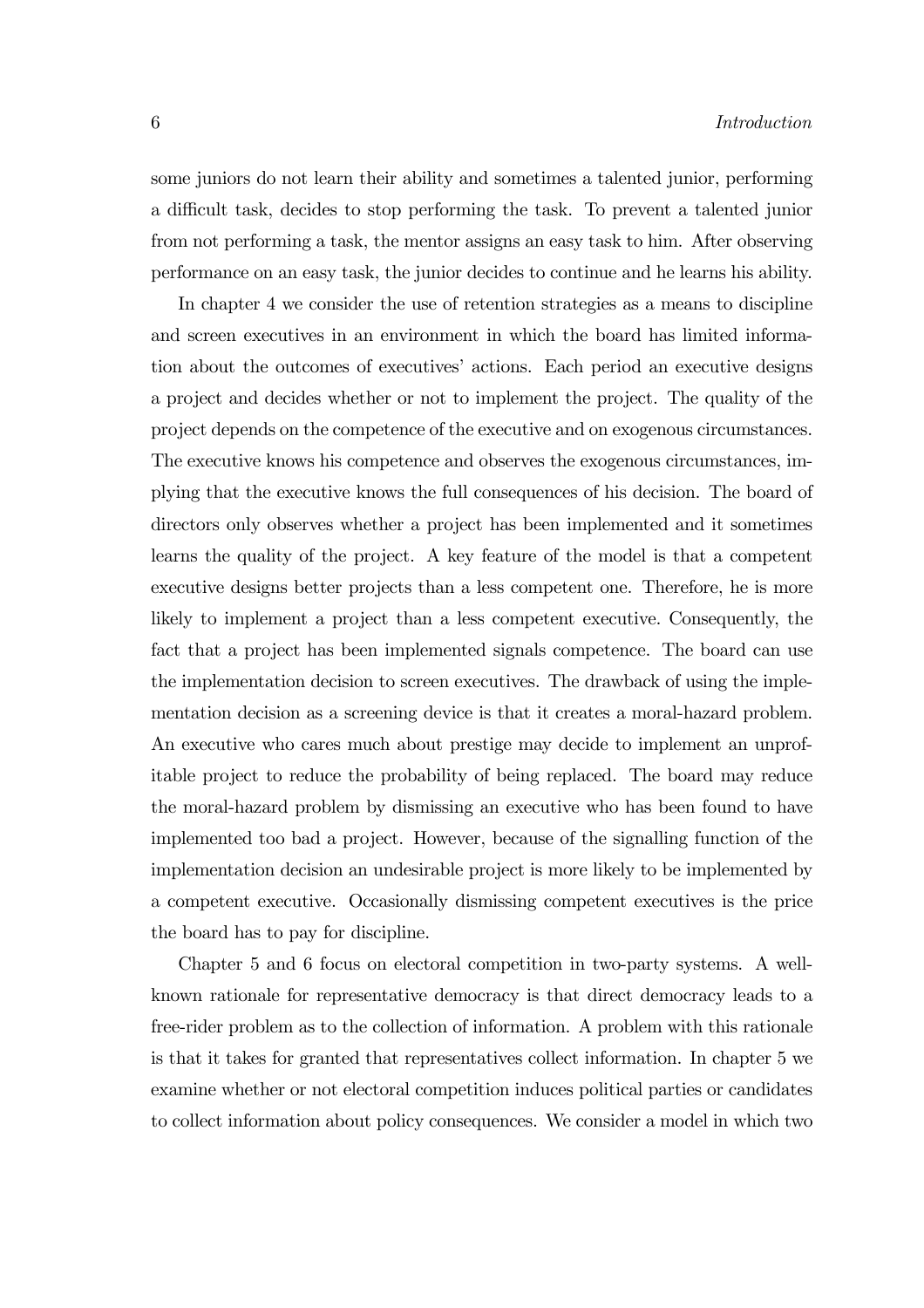parties compete for office. Before elections are held, parties may collect information. In a campaign, parties may use this information to make a case for their platform. We show that whether or not parties collect information depends on the cost of information collection. More surprisingly, we find that endogenizing information may lead to divergence of policy platforms.

The model we consider in chapter 5 relates to the literature of spatial models of elections in which each voter compares the platforms of the political parties, and votes for the party whose platform yields highest expected utility. Chapter 6 presents a principal-agent model in which voters are modeled as a principal who has to keep the officeholder, the agent, in check. The electorate wants parties to perform two task. The first task is acquiring information. Both the incumbent party and the opposition party can collect information concerning different policy alternatives. The second task is making a decision about policy. The incumbent party performs this task. We identify the conditions under which voters can induce political parties to collect information and to select policies which are optimal from the representative voter's point of view. We show that when parties are office motivated the voting rule should encourage parties to collect information. Voting rules that focus on the opposition party sometimes dominate voting rules that focus on the incumbent party. When parties are policy motivated, parties have also to be motivated to select good policies. Generally, it is easier to stimulate policy motivated parties to collect information than office motivated parties. However, in contrast to office motivated parties, policy motivated parties will sometimes select policies that conflict with the representative voter's interest.

Chapter 7 summarizes the main findings.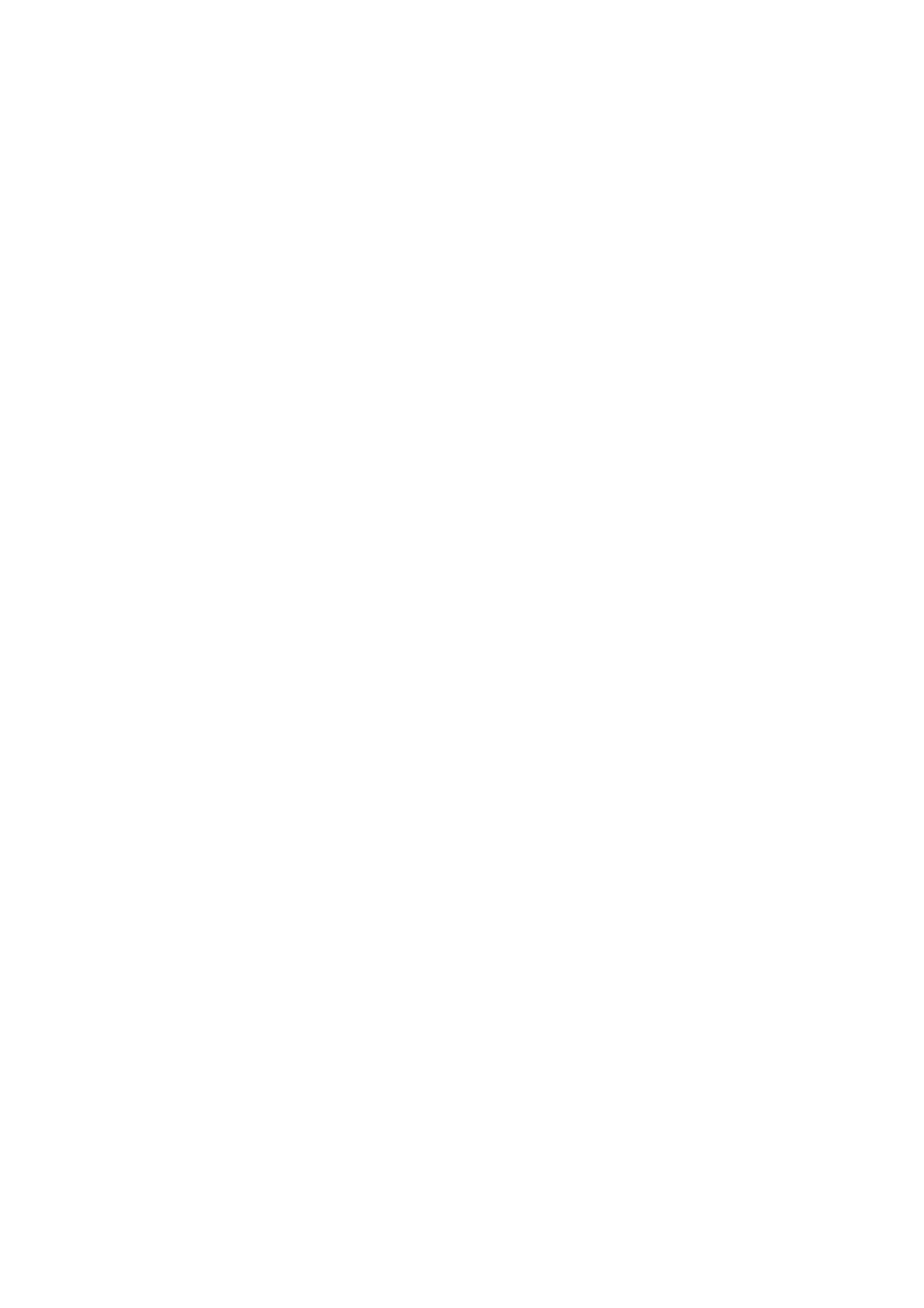# Part I

Self-Assessment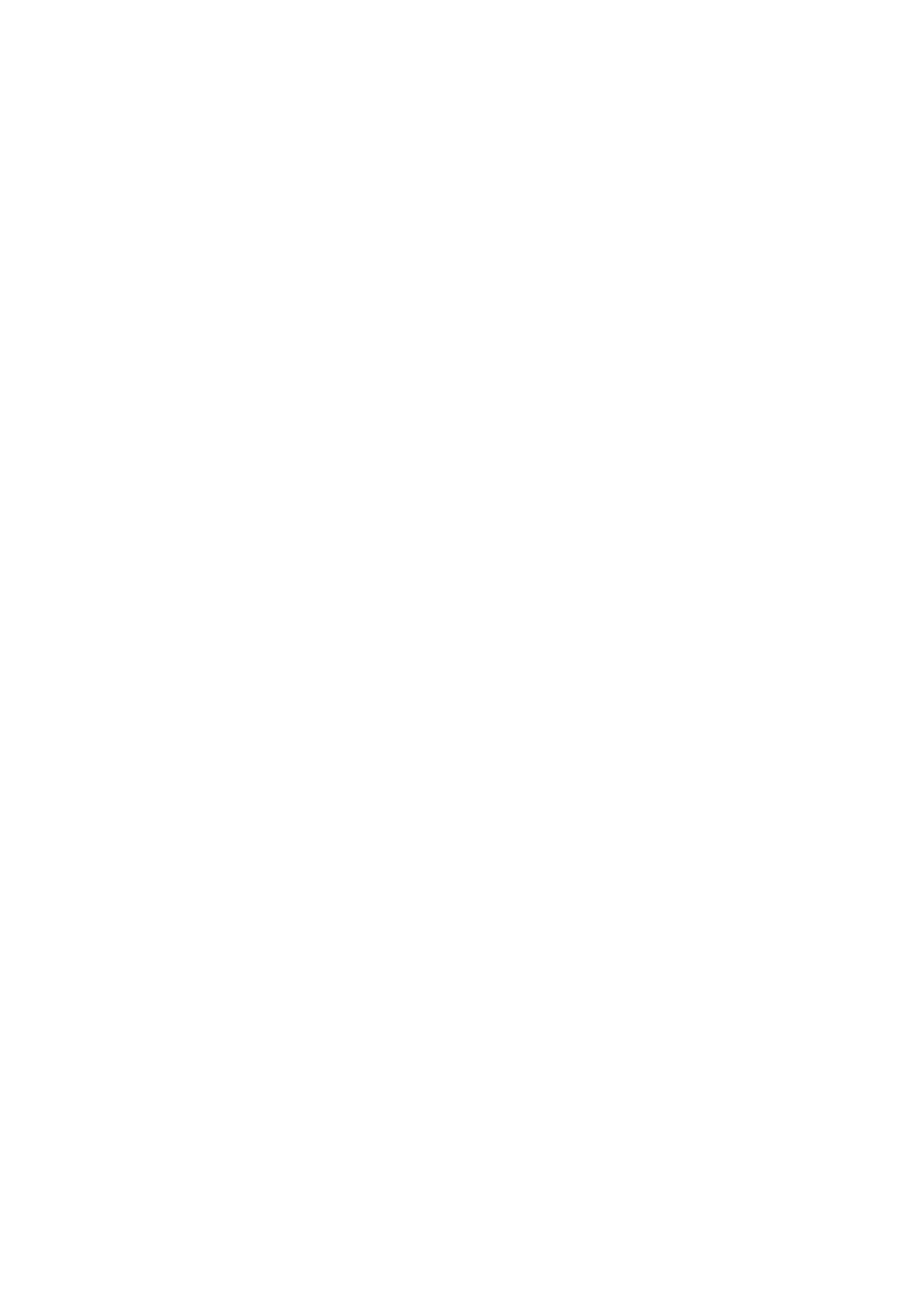# Chapter 2

# A Simple Model of Self-Assessment

Co-author: Otto H. Swank

## 2.1 Introduction

A person's perception of his abilities may have substantial consequences for his actions.1 If Shakespeare had had a low perception of his writing ability, perhaps nobody would have known Hamlet. A young musician's impression of her talent for music may determine whether she decides to become a professional violinist. One possible reason why women disproportionately avoid career in science is that they underestimate their scientific reasoning ability (see Ehrlinger and Dunning, 2003). Given that people's assessments of their abilities are important for their choices, one would expect that economists have paid much attention to the relationship between people's perceptions of their own abilities (self concepts) and people's actual abilities (the self). After all, isn't economics pre-eminently the study of how people choose? However, until very recently, research on this relationship has been done predominantly by social psychologists. Their research has resulted in "a large, fascinating,

<sup>1</sup>Phillips (1984) shows a strong correlation between children's subjective perceptions of their abilities and their achievement behavior.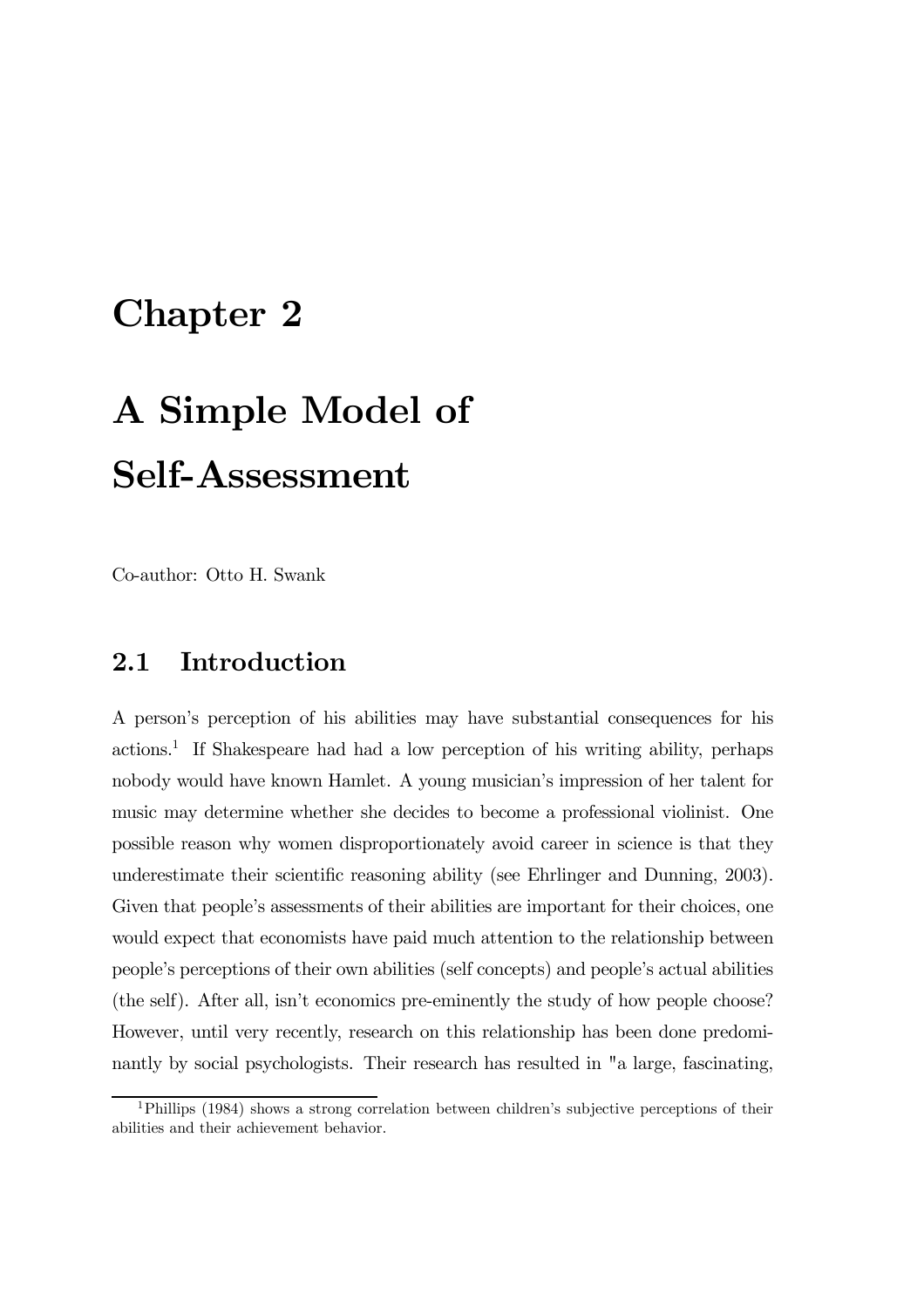yet sometimes confusing and contentious literature" (Sedikides and Strube, 1995, p. 1277). Baumeister (1998) gives a very interesting survey of this literature.

A high degree of consensus among social psychologists seems to exist on the following three findings. First, people often misjudge their own abilities. For example, College Board (1976-1977) reports small correlations between objective abilities and persons' perceptions of their own abilities for a wide range of domains (see also Kruger, 1999). Of course, this finding is the raison d'être of a voluminous literature on self-assessments. Second, although many individuals have distorted selfconcepts, people are neither generally overconfident nor generally underconfident. It is well-known that for some dimensions a majority of people see themselves better as average (famous examples are intelligence, attractiveness and car driving). For other dimensions, a majority of people see themselves as worse than average (music, art, mechanics, chess playing).<sup>1</sup> Ackerman et al.  $(2002)$  report experimental results suggesting that for broad items, say intelligence, people have higher self-estimates of ability than for specific items, say being able to study long hours (see also Klar et al., 1996). The third important finding of social psychologists is that accurate feedback on one's ability is rare (see Jones and Wortman, 1973). In particular, feedback tends to be too positive (Brown and Dutton, 1995; Felson, 1993). Own perceptions of abilities often do not resemble the way abilities are perceived by others. On the other hand, in their survey of the early literature Shrauger and Schoeneman (1979) conclude that own perceptions of abilities are closely related to how people believe they are perceived by others.

In this chapter we develop a simple model that yields predictions that are broadly consistent with the three findings discussed above. Our model describes the interaction between a senior and her junior. The senior cares about her junior. She knows the junior's ability, but the junior does not know his own ability. In line with the self-assessment theory in social psychology (Trope, 1979; Dunning, 1995; Taylor et al., 1995), the junior wants to learn his ability to make better decisions in the

<sup>&</sup>lt;sup>1</sup>Of course, the observation that a majority of people see themselves better (worse) than the average does not imply the existence of overconfidence (underconfidence). It may also be the result of a skewed distribution of abilities.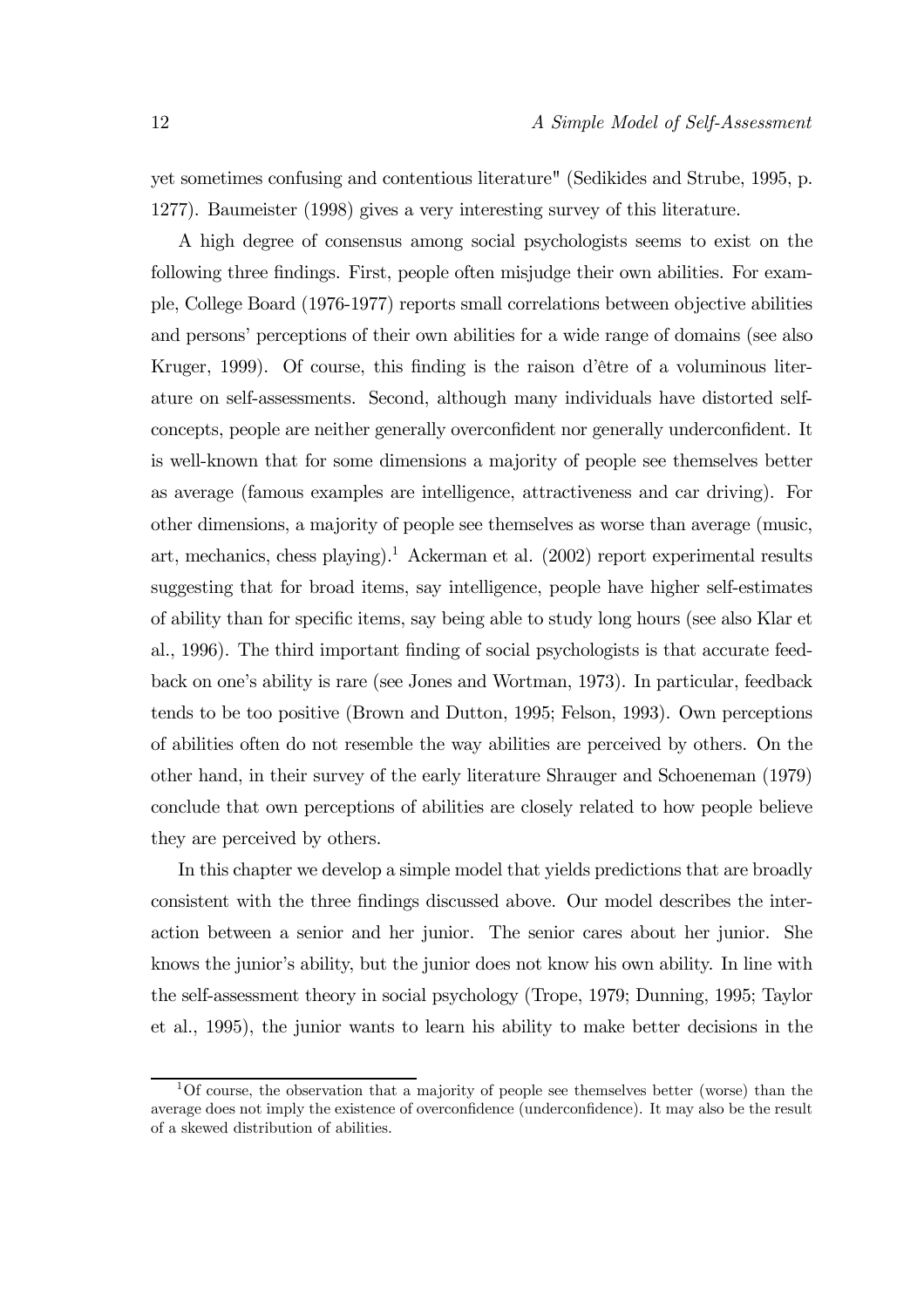future. Specifically, the junior has to make decisions on two successive tasks. For each task, the junior must choose between performing the task or not. Furthermore, if the junior chooses to perform the task, he has to determine how much effort to put in it. Effort and ability are complementary, in the sense that the higher is the junior's ability, the more effort he wants to put in a task. If the junior's ability is below a certain threshold, he should not perform the task at all. At the beginning of the game, the senior sends a noisy message to the junior. Noisy in the sense that with some probability the junior receives another message than the senior has sent. Apart from learning about his ability through his senior's message, the junior can learn his ability by doing. Performing the first task yields information about his ability which can be used when making a decision on the second task.

We derive the following results. First, the senior tends to deflate the ability of a junior who is just able to perform a task. For such a junior, the cost of overconfidence - too much effort - is higher than the cost of underconfidence - mistaken passiveness. Second, the senior is inclined to inflate the ability of a talented junior. For a very able junior, the cost of overconfidence is smaller than the cost of underconfidence. The senior wants to avoid a situation that a talented junior abstains from performing a task. She does so by exaggerating the junior's ability. Third, we show that on average the senior exaggerates a junior's ability. The reason for this result is that the cost of underconfidence (passiveness) is permanent, whereas the cost of overconfidence (too much effort) is temporary because of learning by doing. This last result is in line with Felson (1989) who observes that experience is a better predictor of selfappraisals than appraisals of others.

Recently, several economic papers have appeared on the topic of judgement biases. Here we discuss some papers that focus on self-assessments of abilities. We thereby ignore the literature that is concerned with questions like when and why are people too certain about events or why are people overoptimistic about certain life-events (see Van den Steen, 2004). Why should economists be interested in self-assessments of abilities in the first place? At the beginning of this introduction, we have already mentioned that people's choices may depend on how they see themselves. Fang and Moscarini (2005) nicely illustrate this point in the context of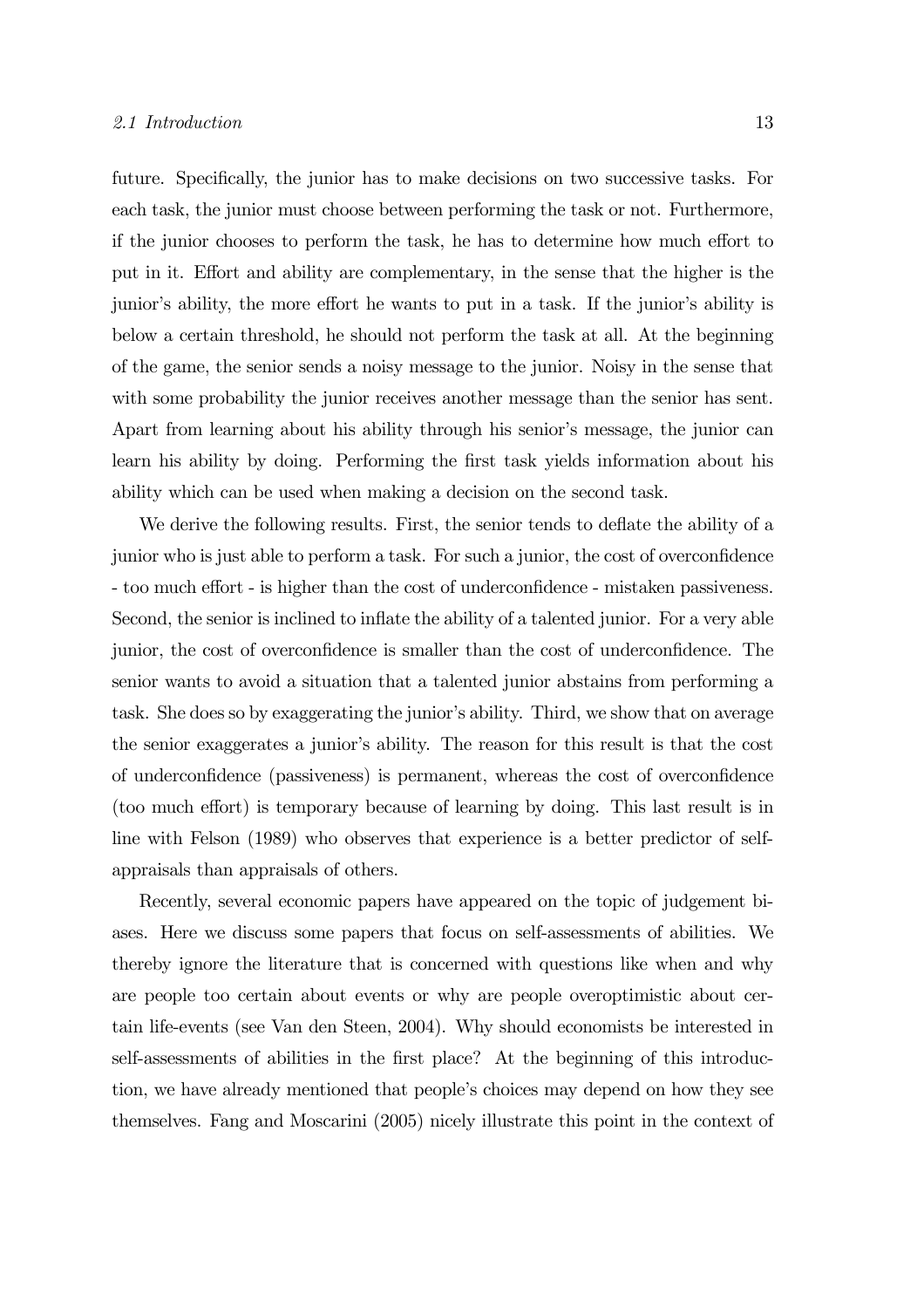a principal-agent problem. Assuming that effort and ability are complements, and that agents overestimate their abilities, they show that performance evaluations may reduce a firm's profit. The reason is that through performance evaluations agents may learn their actual abilities. Because agents on average overestimate their abilities, learning may reduce average effort.

In Fang and Moscarini, overconfidence is assumed, not explained. Let us now discuss economic studies that try to explain self-assessments. Two strands in this literature can be distinguished. In the first, people form beliefs about their abilities that are most useful to them. The benefit of a particular belief can be direct or indirect. A direct benefit exists when a positive view of your abilities makes you happier. In the social psychological literature, this is referred to as the self-enhancement approach to self-appraisals. Brunnermeier and Parker (2004) and Weinberg (2005) show that the optimal belief depends on the direct benefit of a positive self view and the cost of making incorrect decisions. In Hvide (2002), the benefit of a particular belief is indirect. He shows that overconfidence strengthens the agent's bargaining power versus firms. Carrillo and Mariotti (2000) show that individuals with time inconsistent preferences may decide not to collect information for strategic purposes. Building on Carrillo and Mariotti (2000), Bénabou and Tirole (2002) show that time inconsistent preferences are the reason that people may want to forget information on their ability. Forgetting negative information on your ability makes that you feel better now. The cost of forgetting information is distorted future decision making. Time inconsistent preferences may imply that the present benefit outweighs the future cost. By relying on time-inconsistent preferences Bénabou and Tirole follow the self-enhancement approach. Concerning the supply of information on ability, Bénabou and Tirole focus on communication between two selves, your current self, who possesses information, and the future self who may receive information. Because of the time-inconsistent preferences, the two selves have conflicting preferences.

In the second strand of the literature, people learn their abilities. Zábojník (2004) presents a model in which an agent can choose for receiving a signal about his ability at the cost of foregone production. He shows that an agent keeps buying signals until his self-assessment is sufficiently favourable (see also Brocas and Car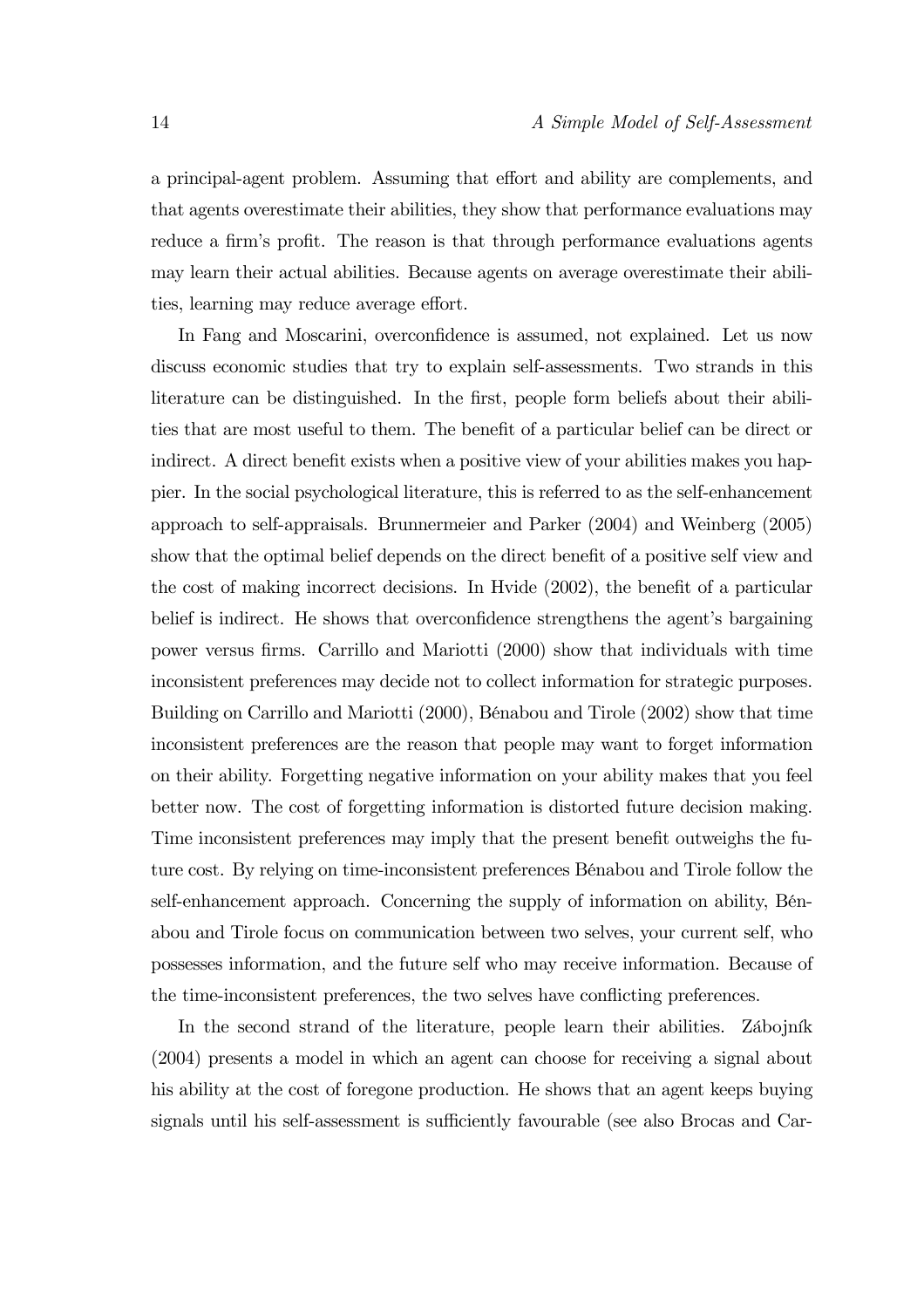rillo, 2002). Compte and Postlewaite (2004) assume that an agent's confidence has a direct effect on his performance. The agent's confidence depends on his perception of the frequency of past successes. Thus agents learn by doing.2 Our model belongs to the second strand in the literature. The agent learns his ability from others and may learn by doing.

A drawback of most of the studies mentioned above is that they only explain overconfidence. It is true that many studies have reported a bias toward overconfidence. However, one cannot deny that people exist who are plagued by self-doubt, and hold unrealistically negative impressions of their abilities. This suggests that self—enhancement cannot be the only explanation of self-assessments. More generally, we need a theory that can explain the existence of both overconfidence and underconfidence.

The remainder of this chapter is organized as follows. The next section presents the model. Section 2.3 discusses an equilibrium of the model. Section 2.4 presents a numerical example. Section 2.5 discusses the consequences of relaxing two assumptions for our main results.

### 2.2 The model

We consider a simple model of a senior (she) and a junior (he). The model consists of three stages. The last two stages represent the junior's future. In the first stage the senior coaches the junior. In each of the last two stages, the junior must independently make a binary decision, say, whether or not to perform some ambitious task.

At the beginning of the game, the junior's ability (the self), a, is drawn from a distribution,  $f(a)$ , on [0, 1]. The senior observes a, but the junior does not. The junior only knows  $f(a)$ . In stage 0, the senior tries to inform the junior about his ability by sending a message  $m \in [0, 1]$ . Communication is not perfect. We model this as follows. Let  $r$  denote the message the junior receives. We assume that  $r$ 

<sup>&</sup>lt;sup>2</sup> Another way of learning is through the performance incentives offered by an informed principal. Bénabou and Tirole (2003) show that performance incentives affect the agent's perception of his own ability.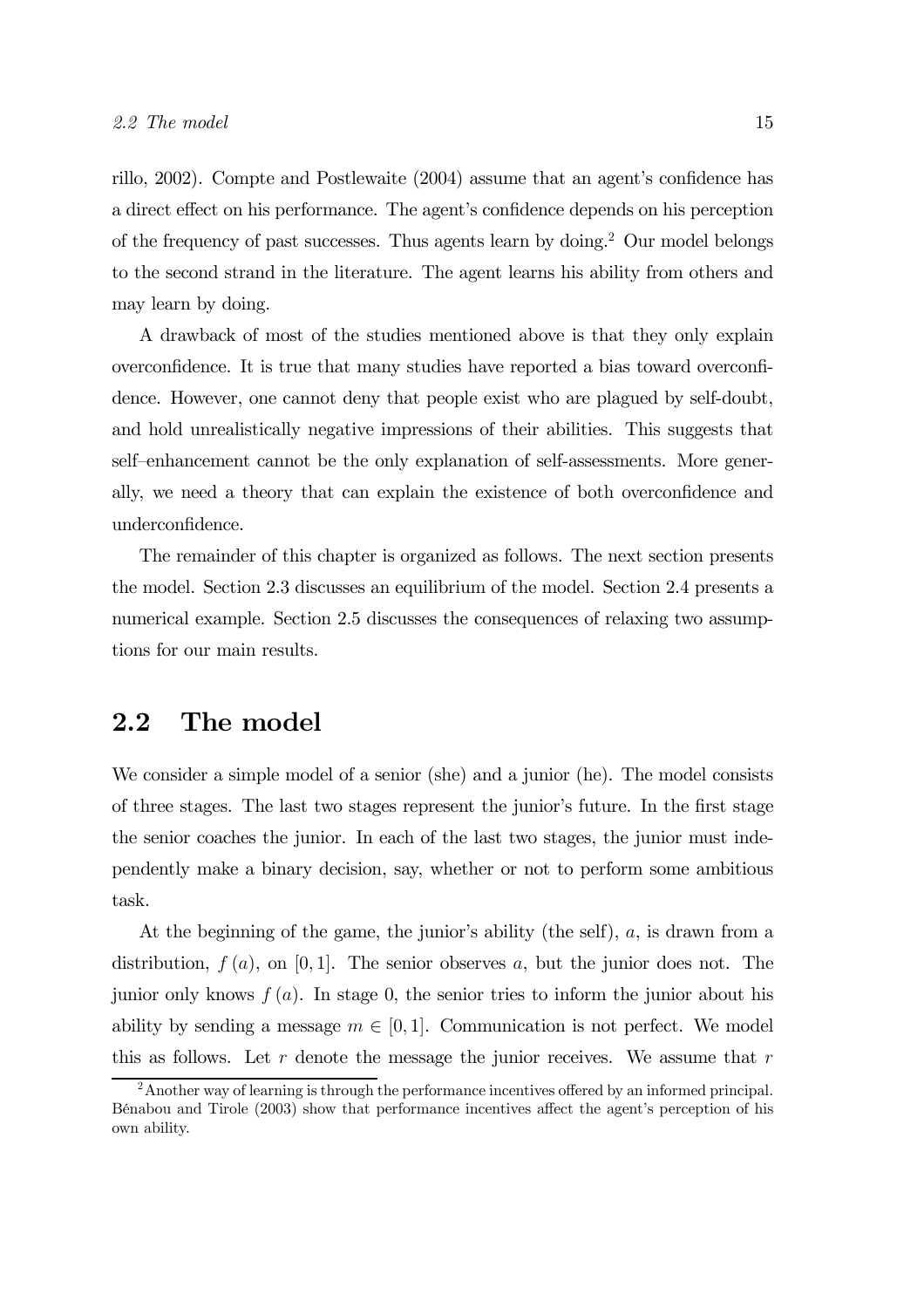results from a continuous density function,  $g_m(r)$  defined over [0, 1]. Moreover, we assume that  $g_m(r) > 0$  and that it has one maximum, defined by  $g'_m(r = m) = 0$ . This assumption implies that small communication errors are more likely to occur than large communication errors. Finally, we assume that  $g_i (r = i) = g_j (r = j)$ . This assumption ensures that in equilibrium  $E(a | r)$  is an increasing function of m.

Our way of modeling the communication between the senior and the junior tries to capture the psychological model of the reflected appraisal process (see Kinch, 1963, and for a more recent discussion, Felson, 1993). This process consists of three elements. The first element is self-appraisal. Self-appraisal refers to the way a person views a certain feature of himself. Examples of features are academic ability, an ability to perform a task, physical attractiveness and popularity. In our model, selfappraisal is modeled as the junior's equilibrium belief about his ability. The second element is actual appraisals of others. In our model, this is denoted by  $m$ . The last element is reflected appraisals, meaning a person's perception of actual appraisals. In our model, this is denoted by  $r$ . Empirical research by social psychologists shows that there are only weak correlations between actual appraisals,  $m$ , and reflected appraisals, r (Felson, 1993). We capture this by  $g_m(r)$ . Furthermore, experimental research suggests that if reflected appraisals are taken into account, actual appraisals do not explain self-appraisals (Schrauger and Schoeneman, 1979). In our model, reflected appraisals lead to self-appraisals through Bayes' rule.

As mentioned above, in stage  $t = 1$  and stage  $t = 2$ , the junior chooses whether or not to perform a task. In these stages, the junior works independently and cannot rely on the senior anymore. The payoff of performing a task depends on the junior's ability and his effort,  $e_t > 0$ :

$$
U_t(X_t = 1) = ae_t - \frac{1}{2}e_t^2
$$
\n(2.1)

Not performing a task  $X_t = 0$  yields,

$$
U_t(X_t = 0) = z > 0
$$
\n(2.2)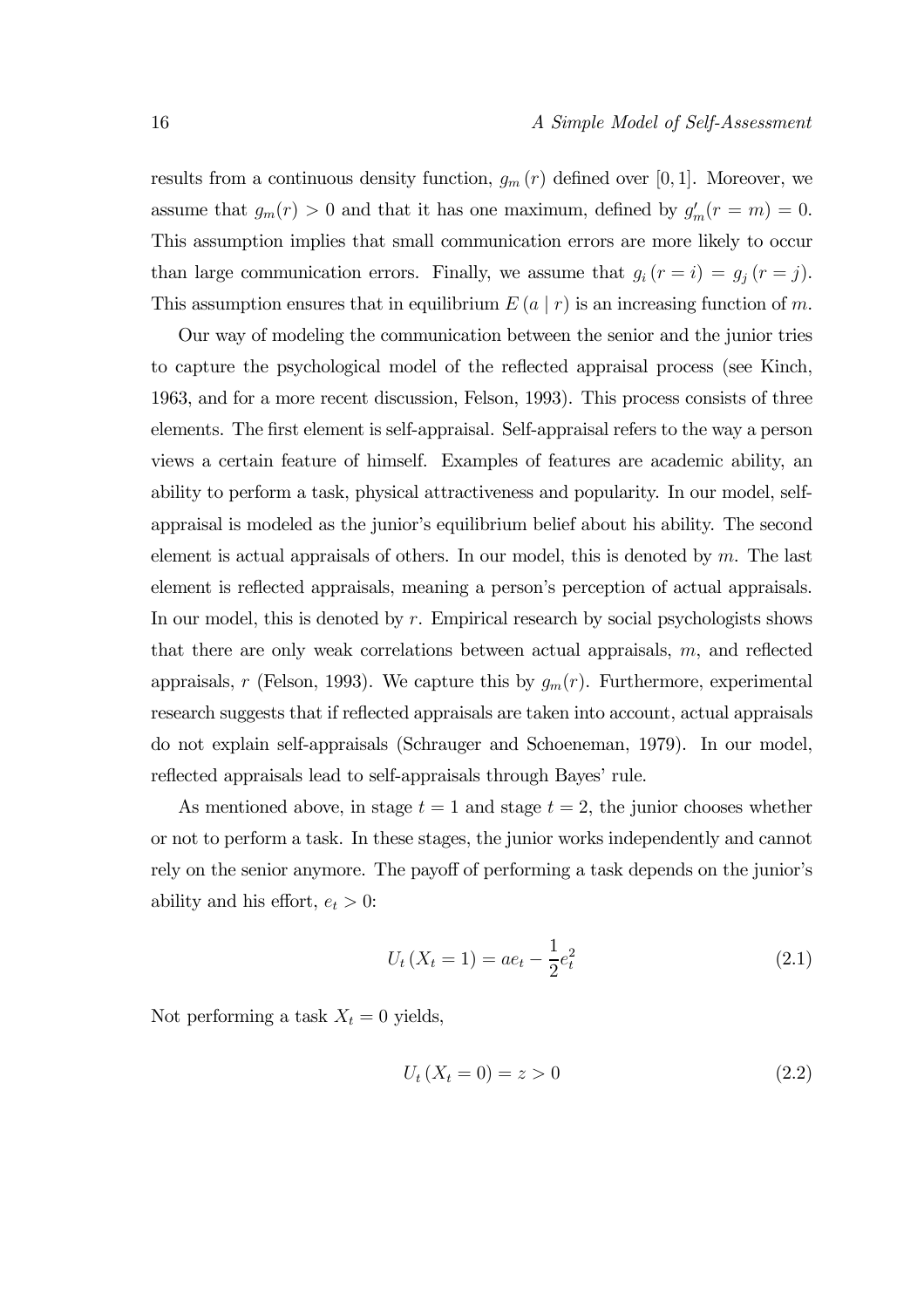The implication of  $z$  is that only if  $a$  exceeds a certain threshold, then the junior should perform the task. Throughout, we assume that  $z < \frac{1}{2}$ , implying that juniors exist who should perform the task.

If the junior chooses  $X_1 = 1$  in stage 1, then he observes his payoff and consequently infers a. If  $X_1 = 0$ , then the junior does not obtain new information about his ability. Our model thus allows for two ways of developing a self-concept: appraisal (the senior's message) and experience. Notice that  $z > 0$  implies that learning is possibly costly. If  $z = 0$ , then he junior could exert a little effort to learn  $\overline{a}$ .

The senior cares about the junior. Her payoff is also given by  $(2.1)$  and  $(2.2)$ . The problem of both the senior and the junior is that the latter should perform the task only if the task yields a payoff higher than z. This requires that the junior is sufficiently able. Another problem is that in case the junior performs the task, he must choose an effort level that accords with his ability.

Remark. In our model the senior provides information about the junior's ability by means of a simple message. For us, this simple message is a shortcut for something much broader. For example, a message may reflect the way the senior coaches a junior. A senior who gives the junior responsibilities may signal something else as a senior who always assists her junior.

### 2.3 Equilibrium

Our game is a dynamic cheap-talk game. To solve the game, we apply the standard Nash-Bayesian equilibrium concept, so that strategies are best responses to each other, given beliefs, and beliefs follow from the strategies according to Bayes' rule.3

### 2.3.1 Stage 2

Suppose that in stage 1 it is a best response of the junior to choose  $X_1 = 1$  with  $e_1 = a_r^e = E(a | r)$  if  $r > r^*$ , and to choose  $X_1 = 0$  if  $r \leq r^*$ . When analyzing the

<sup>3</sup> It is well-known that in cheap-talk games a pooling equilibrium always exists (see Crawford and Sobel, 1982). This is also true for our model. We ignore this pooling equilibrium.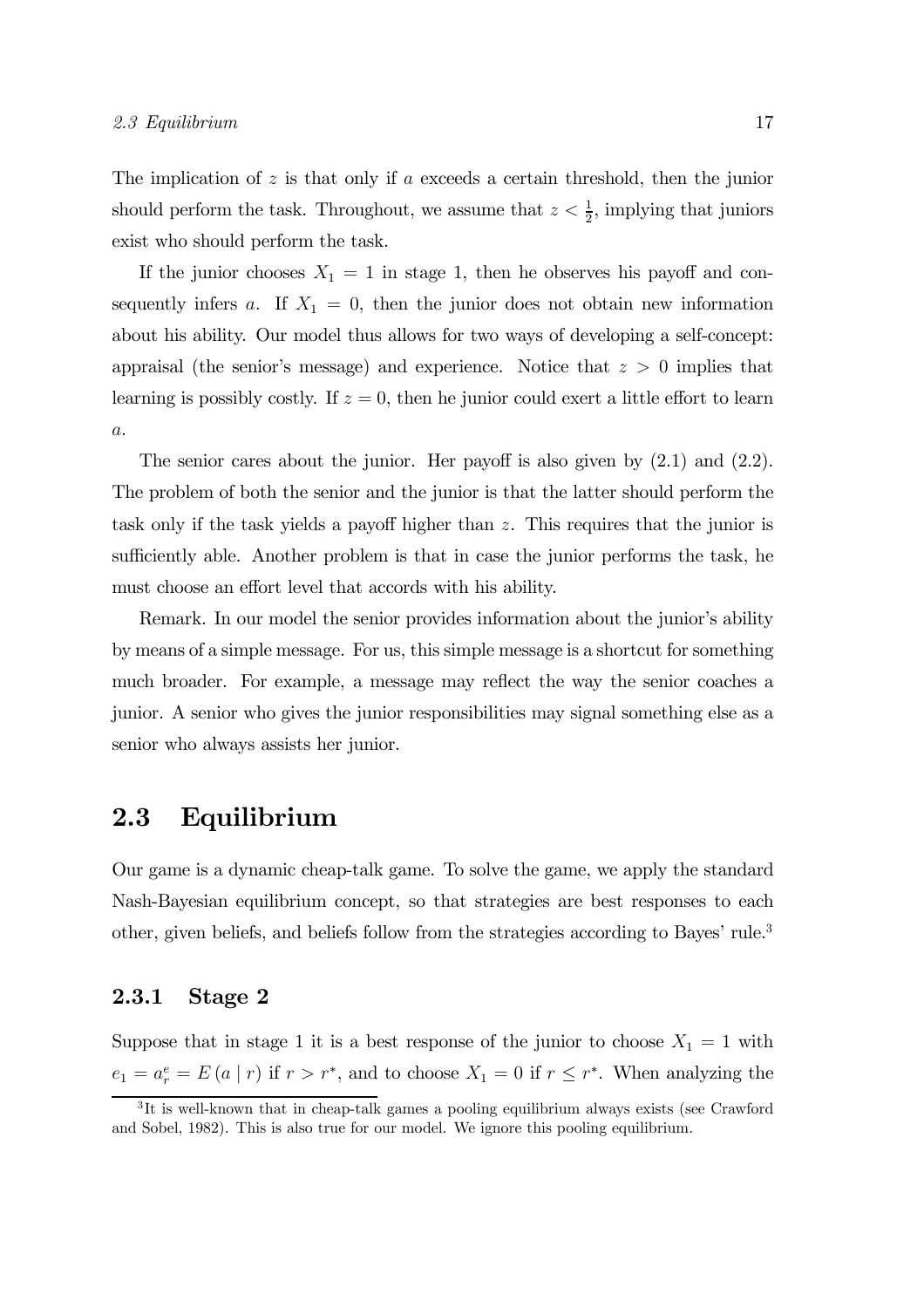second stage of the game, two cases have to be distinguished.

Case 1:  $X_1 = 0$ 

If it were optimal for the junior to choose  $X_1 = 0$  in stage 1, it is also optimal for him to choose  $X_2 = 0$ . To understand why, first recall that if  $X_1 = 0$ , the junior does not learn his ability. Learning requires that  $X_1 = 1$ . As learning has not taken place, the junior's view on the project has not changed. Thus, there is an indirect benefit of performing the task in stage 1. By choosing  $X_1 = 1$ , the junior would have learned his ability. This knowledge could be used when making a decision on  $X_2$ . The total expected benefit of  $X_1 = 1$  therefore exceeds the total expected benefit of  $X_2 = 1$ . Hence, if it were optimal for the junior to choose  $X_1 = 0$ , it is optimal for him to choose  $X_2 = 0$  too.

*Case 2:*  $X_1 = 1$ 

In this case, the junior has learned his ability. His decision on  $X_2$  is then relatively easy. From  $(2.1)$  and  $(2.2)$  it is easy to see that if a junior opts for  $X_2 = 1$ , he chooses  $e_2 = a$ . Moreover,  $X_2 = 1$  yields a higher payoff than  $X_2 = 0$  if  $\frac{1}{2}a^2 > z$  or  $a > \sqrt{2z}$ .

Notice that ideally the senior wants the junior to act similarly in stage 1. The senior knows the junior's ability from the beginning, and the senior's and junior's preferences are perfectly aligned. Consequently, if the senior's message were without any noise,  $r = m$ , then an equilibrium would exist in which the senior sends  $m = a$ . This strategy would induce the junior to act in his own interest. For future references, we would like to emphasize three features of the outcomes for the case that  $r = m$ . First, the senior's appraisal would not be biased. Second, underconfidence  $(a > a_r^e)$ or overconfidence  $(a < a_r^e)$  would not exist. Finally, learning by experience would not play a role. Performing the task in stage 1 would not deliver useful information for the junior's decision on the task in stage 2 in addition to the senior's message.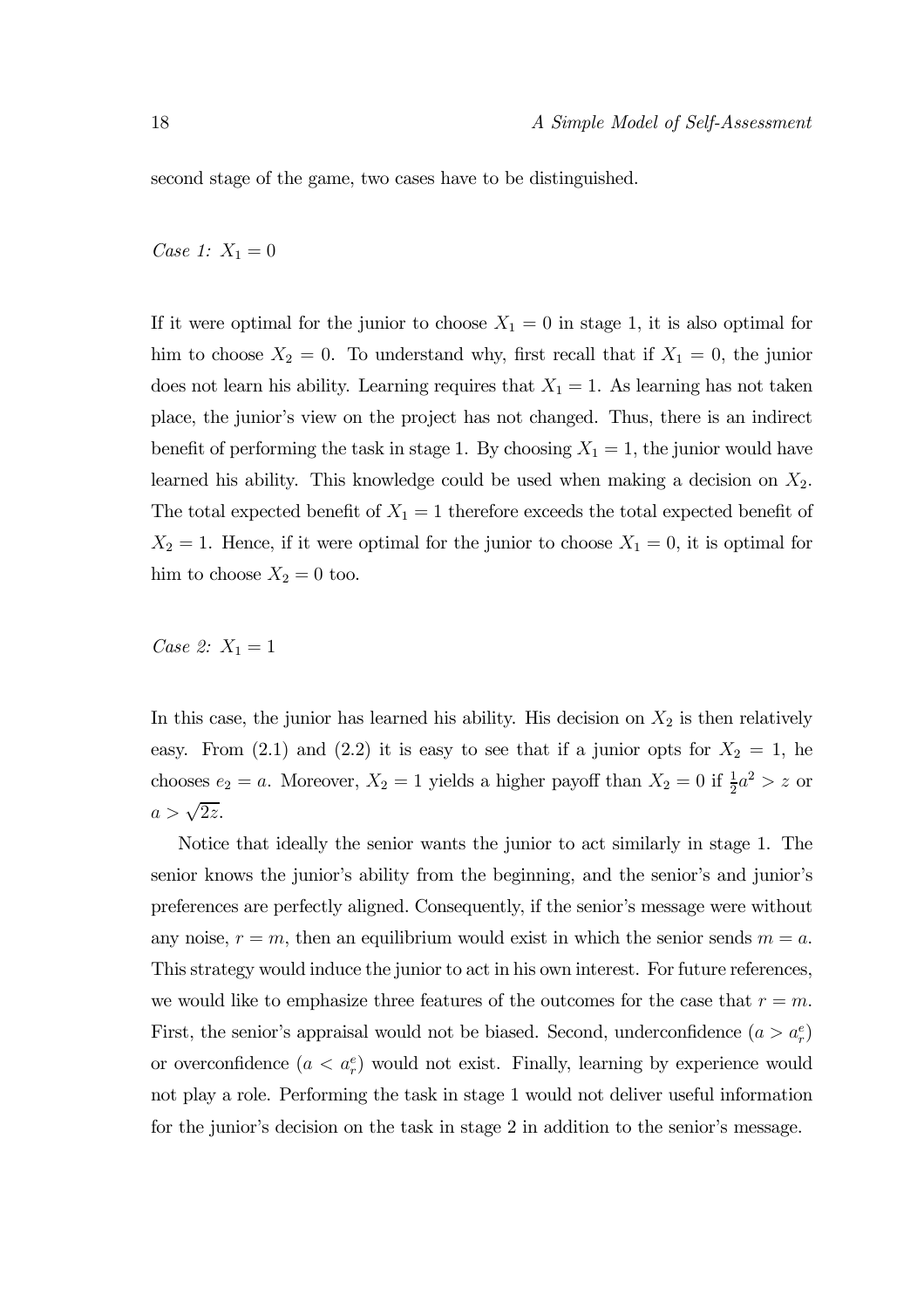### 2.3.2 Stage 1

#### The senior

For the moment we assume that in stage 1 it is a best response of the junior to choose  $X_1 = 1$  with  $e_1 = a_r^e$  if  $r > r^*$ , and to choose  $X_1 = 0$  if  $r \leq r^*$ . Furthermore we assume that the junior's beliefs imply that a higher value of m increases  $a_r^e$ .

Let us begin by showing why truthfully revealing, that is *always* sending  $m = a$ , cannot be part of an equilibrium. First suppose that  $a$  is low. We have already established that if  $a \leq \sqrt{2z}$ , the junior should not perform the task. Therefore, for  $a \leq \sqrt{2z}$ , the senior should minimize the probability that the junior performs the task. She does so by sending  $m = 0$ .

Now suppose that a is just above  $\sqrt{2z}$ . In that case,  $e_1 = a$  would yield a payoff to the junior that is slightly higher than  $z$  in both periods. However, as a result of imperfect communication, it is unlikely that the junior actually chooses  $e_1 = a$ . In particular, overconfidence would result in  $e_1 > a$  and consequently in  $U_1 (X = 1) < z$ . The implication is that for a just above  $\sqrt{2z}$  performing the task is likely to yield a payoff below 2z. The more a deviates from  $\sqrt{2z}$ , the higher is the expected payoff of performing the task and the lower is the cost of overconfidence. More generally, a value of  $a = a^* > \sqrt{2z}$  exists, for which the senior is indifferent between sending  $m = 0$  and sending  $m > 0$ .

Now consider high values of a. Let us start with  $a = 1$ . Clearly, in that case, the senior has no incentive to send  $m < 1$ . She wants the junior to perform the task with  $e_1 = 1$ . The best the senior can do is sending  $m = 1$ . Now suppose that a is slightly below 1. Through the posterior beliefs, sending  $m < 1$ , in expectation, impels the junior to choose a lower level of effort than sending  $m = 1$ . We now argue that also in this case it is optimal for the senior to send  $m = 1$ . The reason is twofold. First, by sending  $m = 1$ , the senior maximizes the probability that the junior performs the task  $(\Pr(r>r^* | m)$  increases in m). Staying passive rather than performing the task does not only affect the payoff in period 1. As learning by doing does not take place when  $X_1 = 0$ , period 2 payoff falls from  $\frac{1}{2}a^2$  to z. The benefit of sending  $m = 1$  instead of  $m < 1$  is thus an increase in the probability that the junior learns.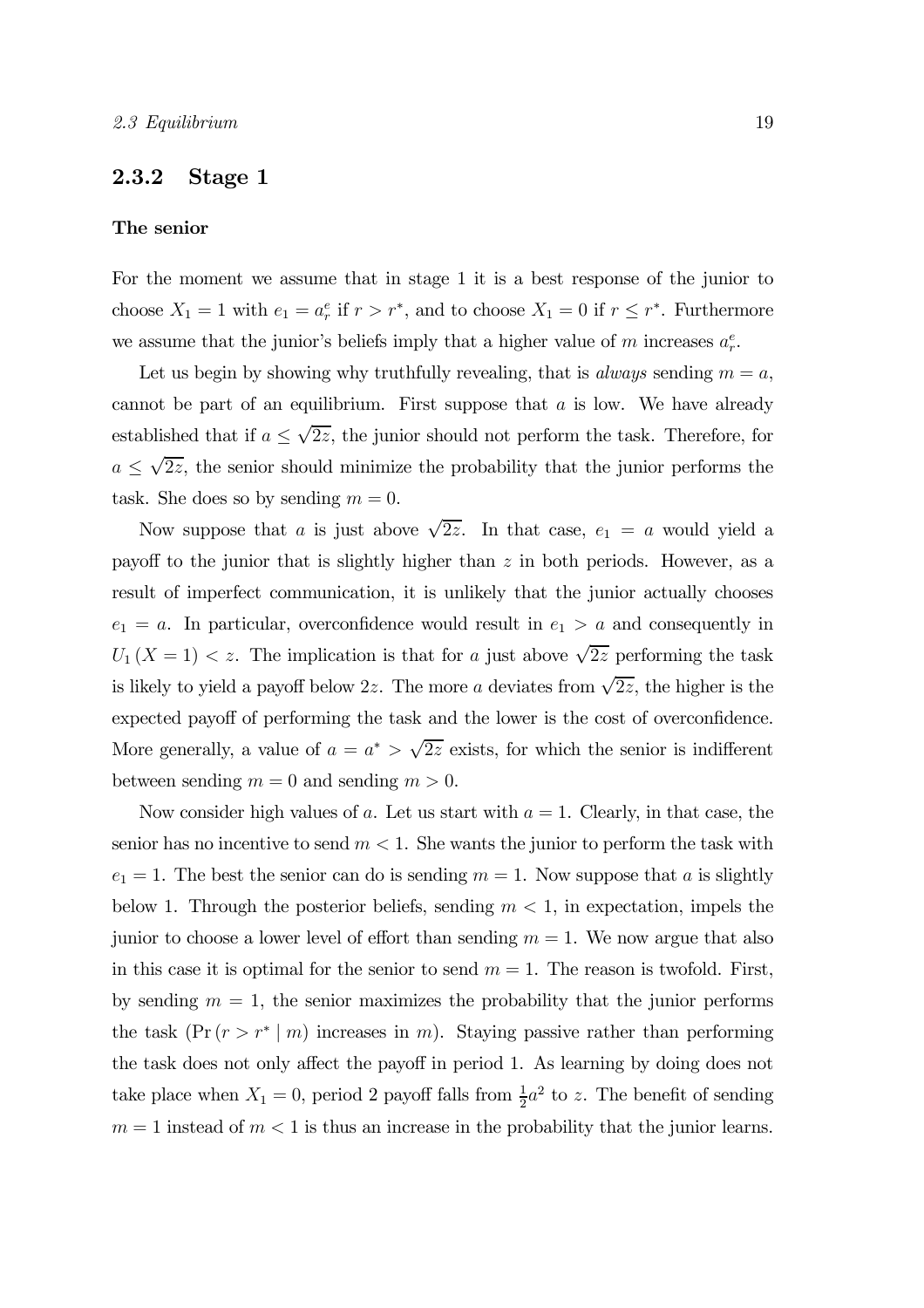The cost of sending  $m = 1$  is a higher probability that the junior exerts too much effort because of overconfidence  $(E(a \mid m=1) > a)$ . However, as a is close to 1, both the probability of overconfidence and the cost of overconfidence are low. The second reason why the senior may want to send  $m = 1$  is that communication errors are to some extent systematic. When  $a$  is close to 1, noise of communication is likely to imply that  $a_r^e < a$ . To compensate, the senior sends  $m = 1$ .

From the above discussion it follows that for high values of  $a$ , there are two benefits of sending  $m = 1$  rather than sending  $m < 1$ : first, it increases the probability of learning, and second, it may correct a systematic error. The magnitude of these benefits increases in a. The cost of sending  $m = 1$  is a higher probability of overconfidence. This cost diminishes as a increases. More generally, there exists a value of  $a = a^{**}$  for which the senior is indifferent between sending  $m = 1$  and sending  $m < 1$ .

So far, we have established three ranges of a:  $a \leq a^*$ ,  $a \geq a^{**}$  and  $a^* < a < a^{**}$ . For each of the first two ranges, the senior does not discriminate among juniors. For  $a \leq a^*$ , she sends  $m = 0$ , and for  $a \geq a^{**}$ , she sends  $m = 1$ . For  $a^* < a < a^{**}$ , the senior neither wants to protect the junior fully against overconfidence nor wants to protect the junior fully against passiveness. That is, the senior trades off the costs of overconfidence and the costs of passiveness. Clearly, the higher is  $a$ , the higher are the costs of passiveness, and the lower are the costs of overconfidence. For  $a^*$  <  $a \lt a^{**}$ , the senior's strategy can now be characterized by  $m(a)$  with  $m \in (0,1)$  and  $m'(a) > 0$ . For a's just above  $a^*$ , m is smaller than a, whereas for  $a$ 's just below  $a^{**}$ , m is larger than  $a$ .

#### The junior

After the junior has received  $r$ , he forms a belief about  $a$ . Let the density function  $h_r(a)$  [with cumulative distribution  $H_r(a)$ ] denote this belief. As  $m'(a) \geq 0$  and the probability of small errors exceeds the probability of large errors, the expected value of  $a, a_r^e =$ Z 1 0  $ah_r(a) da$ , is an increasing function of r. It is now easy to characterize the junior's best response. First, suppose that  $X_1 = 1$ . Then,  $(2.1)$  implies that the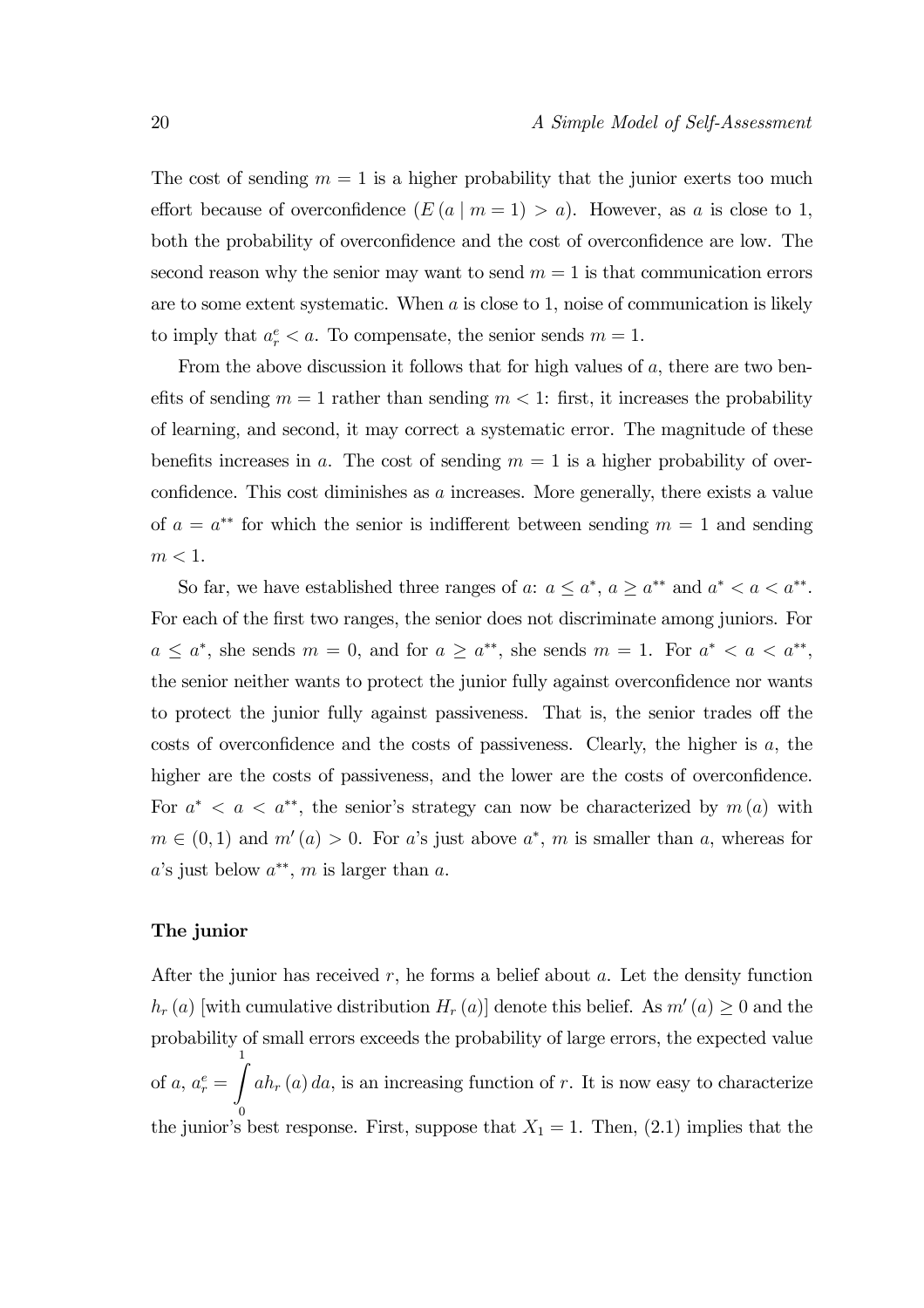junior chooses  $e_1 = a_r^e$ . Second, the junior chooses  $X_1 = 1$  if and only if  $r > r^*$ , with  $r^*$  solving

$$
\frac{1}{2} \left[ \int_{0}^{1} a h_{r^{*}}(a) da \right]^{2} + H_{r^{*}}\left(\sqrt{2z}\right) z + \left[1 - H_{r^{*}}\left(\sqrt{2z}\right)\right] \frac{\int_{\sqrt{2z}}^{1} \frac{1}{2} a^{2} h_{r^{*}}(a) da}{\left[1 - H_{r^{*}}\left(\sqrt{2z}\right)\right]} = 2z
$$
\n
$$
\frac{1}{2} \left[ \int_{0}^{1} a h_{r^{*}}(a) da \right]^{2} + H_{r^{*}}\left(\sqrt{2z}\right) z + \int_{\sqrt{2z}}^{1} \frac{1}{2} a^{2} h_{r^{*}}(a) da = 2z \qquad (2.3)
$$

The first term of (2.3) simply denotes the expected period 1 payoff when  $e_1 = a_r^e$ . The second and third term of (2.3) denote the expected period 2 payoff for a junior who has exerted effort in period 1. Because the junior only exerts effort in period 2 if  $a > \sqrt{2z}$ , together the second and third term are larger than z. This reflects learning by doing. The implication is that the junior chooses  $X_1 = 1$  even if the expected payoff for period 1 is lower than z. The difference between the first term of  $(2.3)$  and z can be interpreted as the price the junior is willing to pay for learning his ability.

Finally, we have to ensure that  $0 < r^* < 1$ . Two conditions must hold. First, for  $r = 1$ , the left-hand side of (2.3) must be larger than 2z. Second, for  $r = 0$ , the left-hand side of  $(2.3)$  must be smaller than  $2z$ . These conditions require that communication is not too noisy. In case communication is very noisy, it is optimal for the junior not to rely on his senior when deciding on whether or not to perform the task. For instance, if for  $r = 1$ , the left-hand side of  $(2.3)$  is lower than  $2z$ , the junior always abstains from performing the task. In that case, only a pooling equilibrium exists. If for  $r = 0$  the left-hand side of  $(2.3)$  is larger than 2z, then the junior always performs the task. The senior's message may affect the junior's effort. If an interior solution of  $r^*$  exists, then the equilibrium is best characterized as a semi-separating equilibrium. For some kinds of junior the senior chooses the same action (for  $a \leq a^*$ , the senior sends  $m = 0$  and for  $a \geq a^*$ , she sends  $m = 1$ ), while for other kinds the senior chooses different actions (for  $a^*$  <  $a \lt a^{**}$ , the senior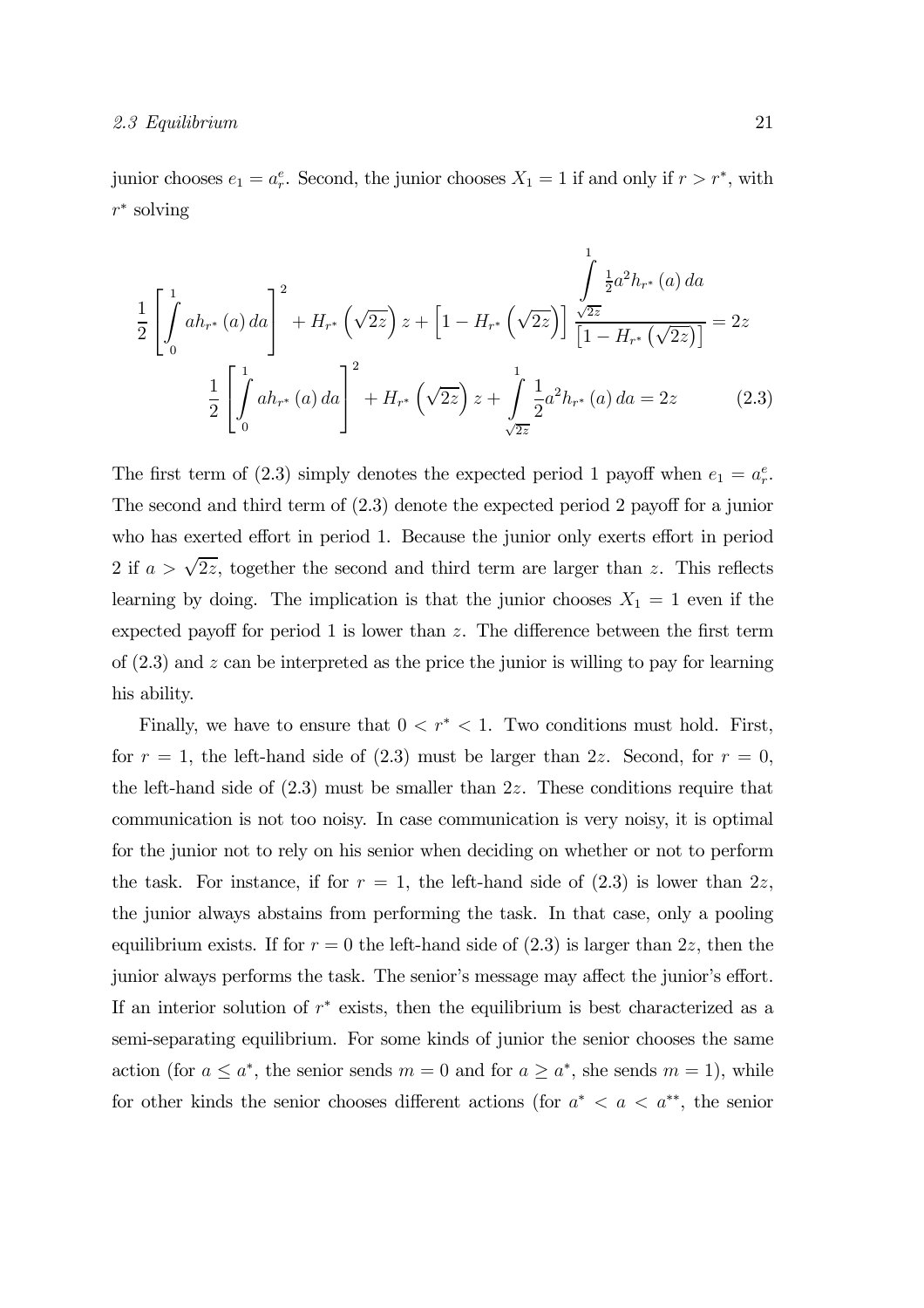sends  $m(a)$ ).

The discussion above can be summarized by the following proposition.

**Proposition 2.1** Suppose a value of  $r^*$ ,  $0 < r^* < 1$ , for which (2.3) holds. An equilibrium exists in which (i) the junior chooses  $X_2 = 0$  if  $X_1 = 0 \vee a < \sqrt{2z}$ , and chooses  $X_2 = 1$  with  $e_2 = a$  if  $X_1 = 1 \wedge a \ge \sqrt{2z}$ ; (ii) the junior chooses  $X_1 = 1$ with  $e_1 =$ Z  $\mathbf{0}$  $ah_r(a) da$  if  $r>r^*$ , and  $X_1 = 0$  if  $r \leq r^*$ ; (iii) the senior sends  $m = 0$ if  $a \le a^*$ ,  $m = 1$  if  $a \ge a^{**}$ , and  $0 < m$   $(a) < 1$  with  $m'(a) > 0$  if  $a^* < a < a^{**}$ , and  $0 < a^* \leq a^{**} < 1$ ; and (iv) posterior beliefs,  $h_r(a)$ , result from the senior's strategy according to Bayes' rule.

How does Proposition 2.1 relate to the psychological literature discussed in the introduction? One finding by social psychologists was that appraisals by others are not accurate (Jones and Wortman, 1973). In our model seniors systematically distort their feedback to the juniors. In particular, feedback is too positive to highly able juniors (Brown and Dutton, 1995; Felson, 1993), and too negative to the least able juniors. Another result of our model that is consistent with the literature is that both over- and underconfidence exist (Kruger, 1999). A novel implication of our model is that underconfidence leads to passivity and is therefore more persistent than overconfidence. To produce more comparative-static results, we consider an example in the next section.

### 2.4 An example

Assume that a is drawn from a uniform distribution on [0, 1], that is  $f(a)=1$ . Moreover, assume that the senior can send three messages,  $m \in \{l, n, h\}$ ,  $m = l$ , meaning "low ability",  $m = n$ , meaning "normal ability", and  $m = h$ , meaning "high ability". The junior receives  $r \in \{l, n, h\}$ . Because of noise of communication  $r$  may deviate from  $m$ . As to this noise, we assume:

**Assumption 2.1**  $Pr(r = l \mid m = l) = Pr(r = n \mid m = n) = Pr(r = h \mid m = h) = \alpha$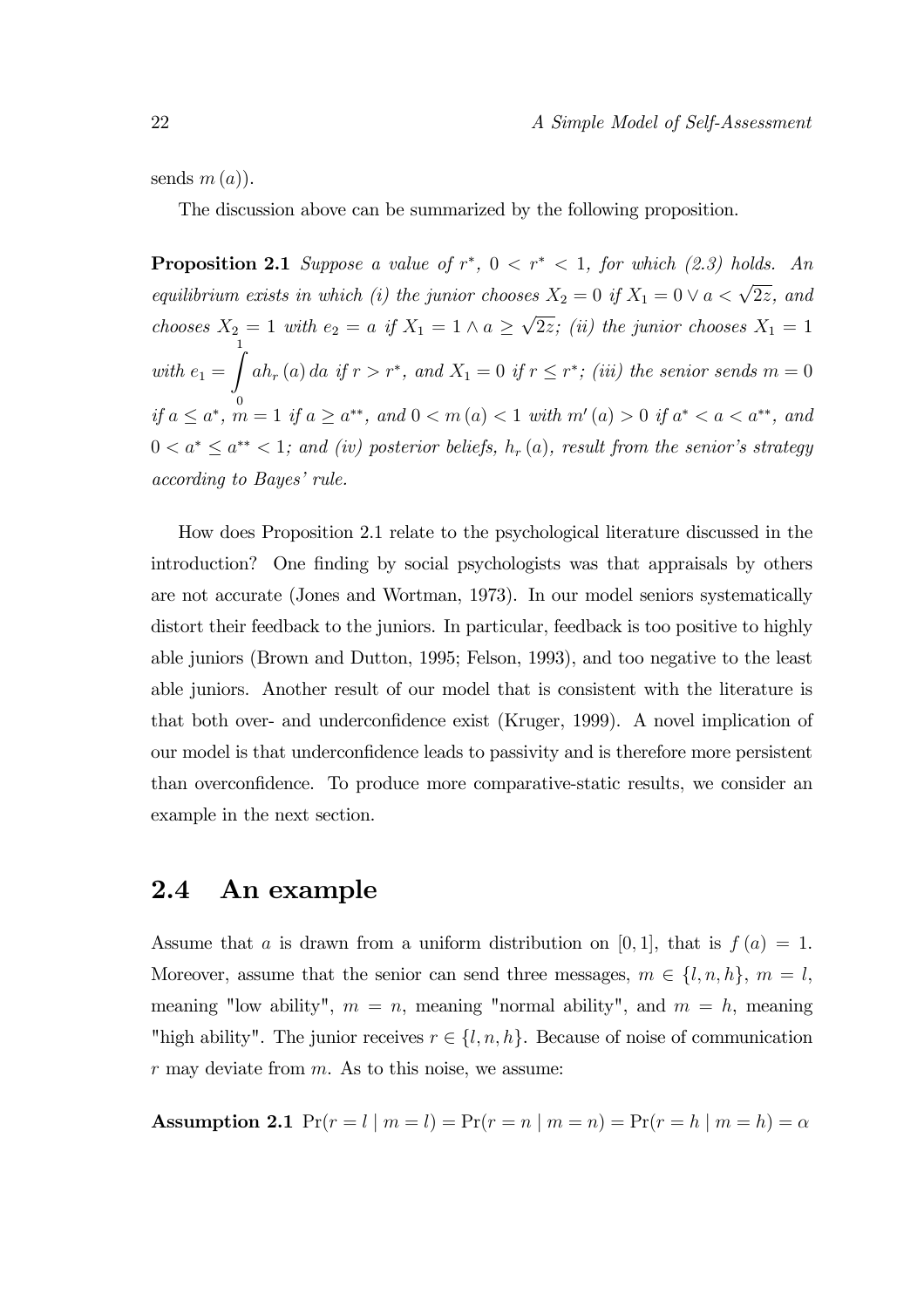Assumption 2.2  $Pr(r = n | m = l) = Pr(r = n | m = h) = 1 - \alpha$ 

**Assumption 2.3**  $Pr(r = l \mid m = n) = Pr(r = h \mid m = n) = \frac{1}{2}(1 - \alpha)$ 

Assumption 2.4  $\alpha > \frac{1}{2}$ .

Assumption 2.1 states that the probability that the junior receives the correct message equals  $\alpha$ , and that this probability is independent of m. Assumption 2.2 and 2.3 imply that small communication errors are more likely than large ones. Notice that by sending  $m = l$   $(m = h)$ , the senior can avoid that the junior receives  $r = h$  $(r = l)^4$  The assumption that  $\alpha > \frac{1}{2}$  implies that the probability that  $r = m$ , is higher than the probability that  $r \neq m$ . This assumption ensures that if the senior wants the junior to receive message  $r = i$  the best she can do is sending message  $m = i$ .

Finally, we simplify the model of the previous section by restricting the choice of effort to three alternatives,  $e_t \in \left\{0, \frac{1}{2}, 1\right\}$ . As before,  $e_t = 0$  amounts to maintaining status quo, and learning requires  $e_t > 0$ . As in the present model the junior cannot learn his ability by exerting an infinitesimal level of effort, we can assume that  $z = 0$ . Let us now discuss the equilibrium for this example.

### 2.4.1 Stage 2

Suppose that in stage 1 it is a best response of the junior to act in line with the message he has received: choose  $X_1 = 0$  if  $r = l$ ,  $X_1 = 1$  with  $e_1 = \frac{1}{2}$  if  $r = n$ , and  $X_1 = 1$  with  $e_1 = 1$  if  $r = h$ . Suppose  $X_1 = 0$ . Then, as in the general model, it is also optimal for the junior to choose  $X_2 = 0$ . Now suppose  $X_1 = 1$ , implying that the junior learns his ability. His decision then depends on the answer to the question: for which values of a should the junior choose  $X_2 = 0, X_2 = 1$  with  $e_2 = \frac{1}{2}$ , or  $X_2 = 1$  with  $e_2 = 1$ ? Let  $a_L$  denote the value of a for which the junior, knowing a, is indifferent between  $X_2 = 0$  and  $X_2 = 1$  with  $e_2 = \frac{1}{2}$ .  $a_L$  follows from [see (2.1)

<sup>&</sup>lt;sup>4</sup>We have set  $Pr(r = h | m = l) = Pr(r = l | m = h)$  at zero rather than at small positive values to reduce notation. What matters for the results is that by choosing  $m = h$  ( $m = l$ ), the senior minimizes the probability that the junior receives  $r = l$  ( $r = h$ ).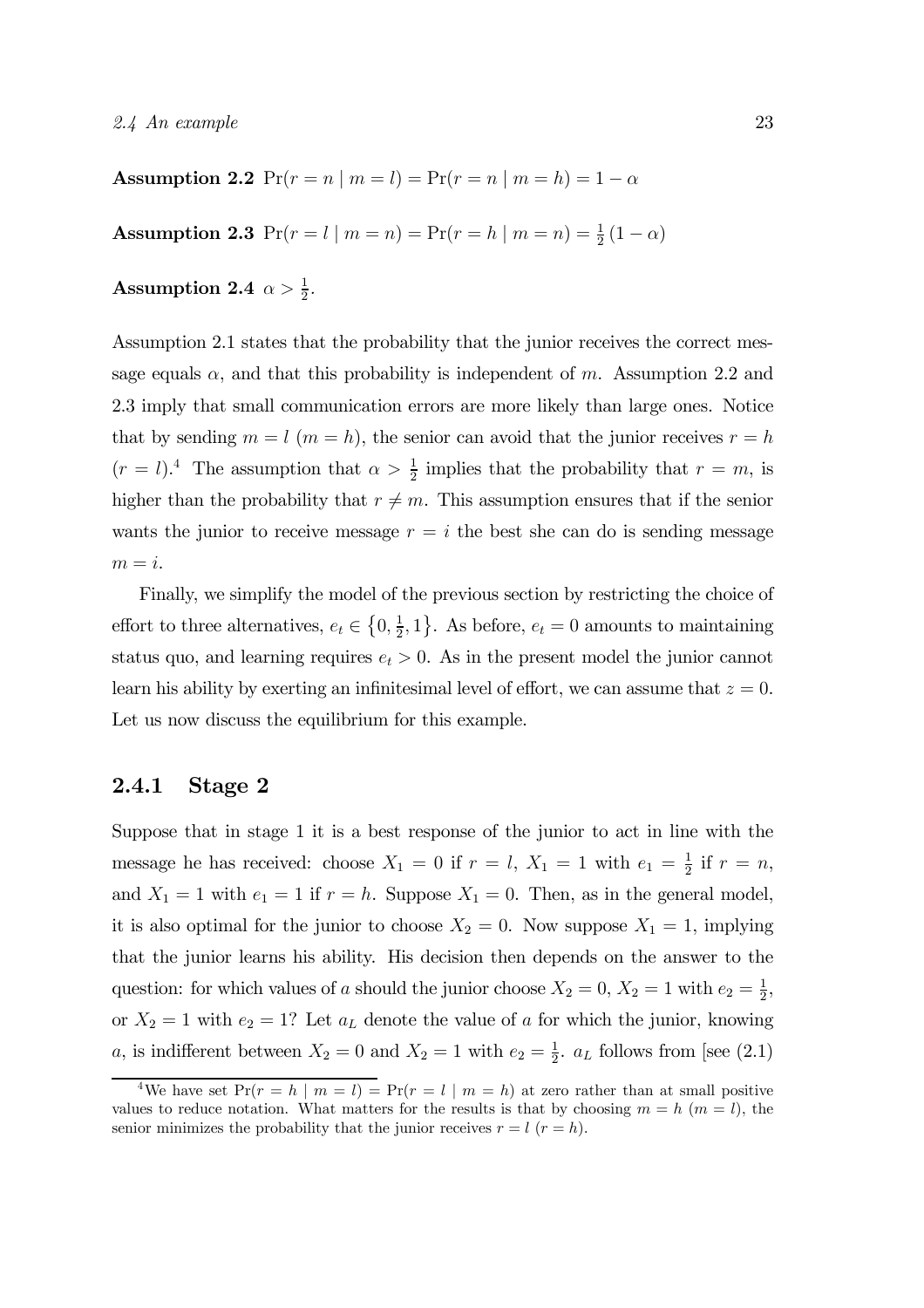24 *A Simple Model of Self-Assessment* 

and  $(2.2)$  with  $z = 0$ 

$$
\frac{1}{2}a - \frac{1}{8} = 0 \Rightarrow a = a_L = \frac{1}{4}
$$
 (2.4)

Furthermore, let  $a_H$  denote the value of a for which the junior, knowing  $a$ , is indifferent between  $X_2 = 1$  with  $e_2 = \frac{1}{2}$  and  $X_2 = 1$  with  $e_2 = 1$ .  $a_H$  follows from

$$
\frac{1}{2}a - \frac{1}{8} = a - \frac{1}{2} \Rightarrow a = a_H = \frac{3}{4}
$$
 (2.5)

Equations (2.4-2.5) imply that in stage 2 all three options may be optimal for the junior. For  $a \in [0, \frac{1}{4}]$ , the junior chooses  $X_2 = 0$ ; for  $a \in (\frac{1}{4}, \frac{3}{4})$ , the junior chooses  $X_2 = 1$  with  $e_2 = \frac{1}{2}$ ; and for  $a \in [\frac{3}{4}, 1]$ , the junior chooses  $X_2 = 1$  with  $e_2 = 1$ .

### 2.4.2 The senior

Generally, the senior wants the junior to choose  $X_1 = 0$  for low values of a, to choose  $X_1 = 1$  with  $e_1 = \frac{1}{2}$  for intermediate values of a, and to choose  $X_1 = 1$  with  $e_1 = 1$  for high values of a. Against this background, it is natural to assume that the senior's strategy can be represented by:

$$
m(a) = \begin{cases} m = l & \text{if } a \le a^* \\ m = n & \text{if } a^* \le a < a^{**} \\ m = h & \text{if } a \ge a^{**} \end{cases}
$$
 (2.6)

Let us first establish that  $\alpha < 1$  has consequences for the senior's strategy.

**Lemma 2.1** Suppose that the junior chooses  $X_1 = 0$  if  $r = l$ ,  $X_1 = 1$  with  $e_1 = \frac{1}{2}$ if  $r = n$ , and  $X_1 = 1$  with  $e_1 = 1$  if  $r = h$ . Then,  $a_L < a^*$  and  $a^{**} < a_H$ .

**Proof.** Suppose that  $a = a_L$ . Then, for  $\alpha = 1$ , both players are indifferent between  $X_1 = 0$  and  $X_1 = 1$  with  $e_1 = \frac{1}{2}$ . Clearly,  $X_1 = 1$  with  $e_1 = 1$  yields a lower payoff. The inequality  $\alpha < 1$  implies that  $m = n$  may impel the junior to choose  $X_1 = 1$ with  $e_1 = 1$ . Sending  $m = l$ , by contrast, never leads the junior to choose  $X_1 = 1$ with  $e_1 = 1$ . Hence, the senior strictly prefers sending  $m = l$  to sending  $m = n$ . Now suppose that  $a = a_H$ . Then, both players are indifferent between  $X_1 = 1$  with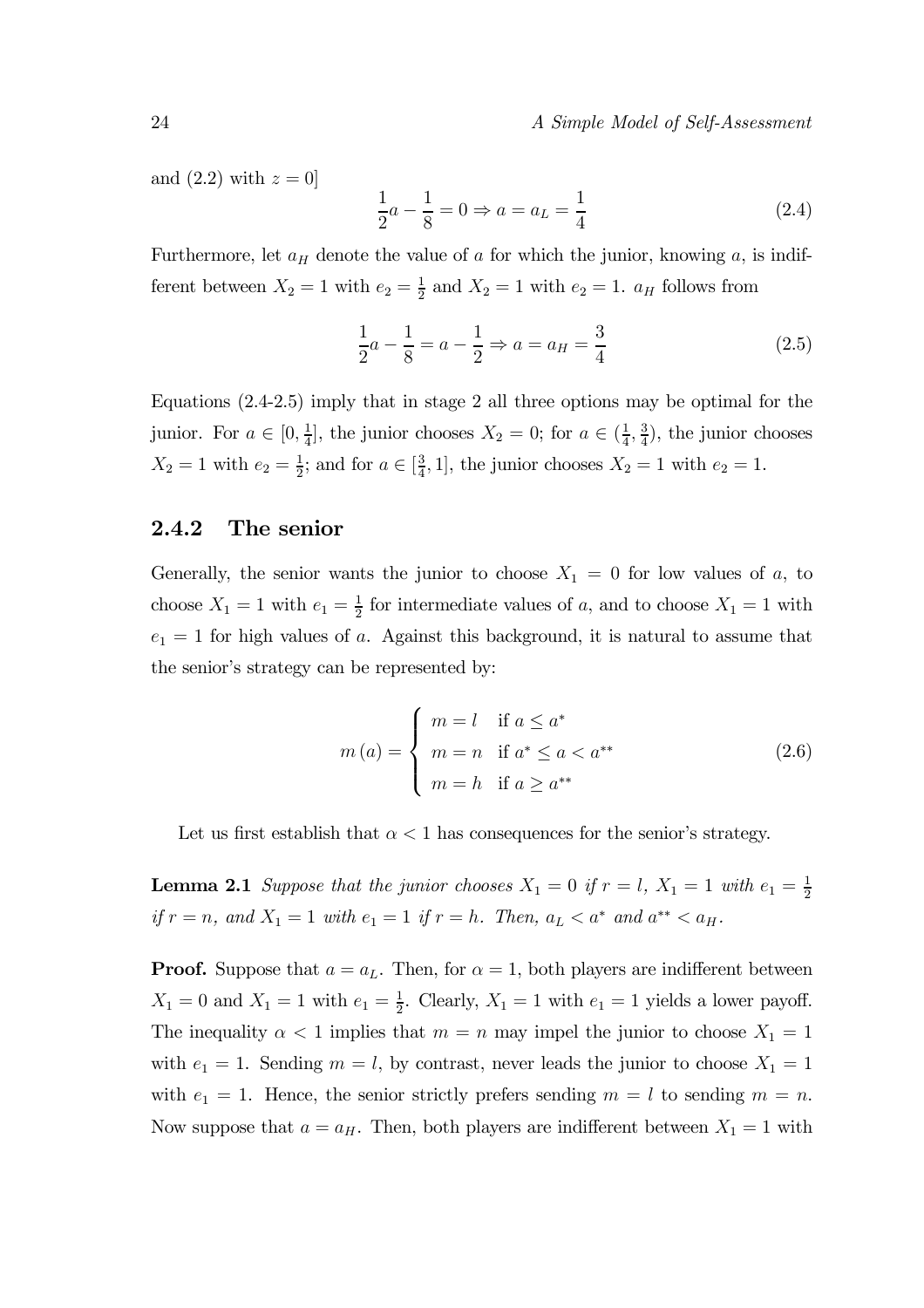$e_1 = \frac{1}{2}$  and  $X_1 = 1$  with  $e_1 = 1$ , while  $X_1 = 0$  yields a lower payoff. By sending  $m = h$ , the senior can avoid that the junior chooses the inferior option  $X_1 = 0$ . Hence, the senior strictly prefers sending  $m = h$  to sending  $m = n$ . Q.E.D.

To understand the intuition behind Lemma 2.1, first consider a junior whose ability is just above  $a<sub>L</sub>$ . In this situation, the senior ideally wants the junior to perform the task with moderate effort. However, the senior really wants to prevent the junior to exert too much effort. The costs of overconfidence are much higher than the costs of underconfidence. To avoid overconfidence, and in turn  $e_1 = 1$ , the senior sends  $r = l$ . Now consider a junior whose ability is just below  $a_H$ . In that situation, the worst case is that the junior chooses not to perform the task. Then, the benefits of the project in period 1 are foregone, and the junior will not learn his ability. Clearly, the cost of underconfidence are now higher than the costs of overconfidence. By sending  $m = h$  the senior is sure to avoid a situation in which the junior chooses not to perform the task.

Let us now determine the equilibrium values of  $a^*$  and  $a^{**}$ . For  $a = a^*$ , the senior is indifferent between sending  $m = l$  and sending  $m = n$ . Suppose that the senior sends  $m = l$ . Then, with probability  $\alpha$ , the junior receives  $r = l$  and does not perform the task. With probability  $1 - \alpha$ , the junior receives  $r = n$  and chooses  $X_1 = 1$  with  $e_1 = \frac{1}{2}$ . In that case, the junior learns that  $a = a^* > a_L$ , implying that he will also choose  $X_2 = 1$  with  $e_2 = \frac{1}{2}$  in stage 2. Thus,  $m = l$  yields an expected payoff to the junior equal to

$$
2\left(1-\alpha\right)\left(\frac{1}{2}a^*-\frac{1}{8}\right) \tag{2.7}
$$

Now suppose that the senior sends  $m = n$ . Then, with probability  $\frac{1}{2}(1-\alpha)$  the junior receives  $r = l$  and does not perform the task. With probability  $\alpha$  the junior receives  $r = n$ , and performs the task with  $e_1 = \frac{1}{2}$ . Finally, with probability  $\frac{1}{2}(1 - \alpha)$ , the junior performs the task with effort  $e_1 = 1$ . In the latter two cases, the junior learns that  $a = a_L$ , leading him to choose  $X_2 = 1$  with  $e_2 = \frac{1}{2}$  in stage 2. Sending  $m = n$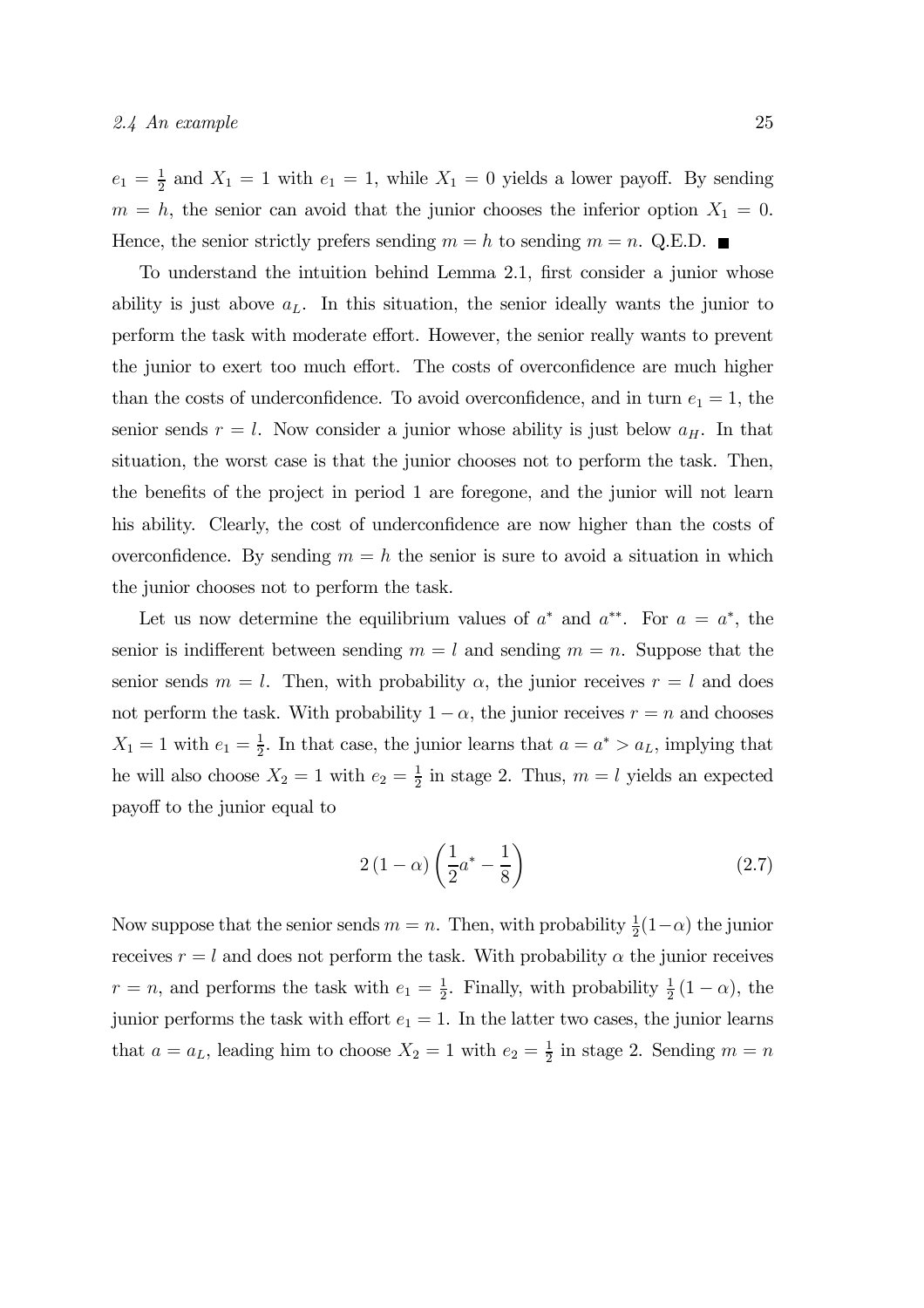yields an expected payoff to the junior equal to

$$
\frac{3}{4}a^* + \frac{1}{4}\alpha a^* - \frac{5}{16} + \frac{1}{16}\alpha
$$
\n(2.8)

It is easy to verify that (2.7) equals (2.8) for

$$
a^* = \frac{1 + 3\alpha}{20\alpha - 4}
$$
 (2.9)

Equation (2.9) illustrates the trade-off the senior faces when she must choose between sending  $m = l$  and sending  $m = n$ . On the one hand, she knows that the junior is (just) sufficiently able to perform the task when  $a = a^*$ . Therefore, the more confident the senior is that  $m = n$  induces the junior to choose  $X_1 = 1$  with  $e = \frac{1}{2}$ (that is the higher is  $\alpha$ ), the more she tends to send  $m = n$ . On the other hand, the senior fears that by sending  $m = n$  the junior will put too much effort on the task.

For  $a = a^{**}$ , the senior is indifferent between sending  $m = h$  and sending  $m = n$ . Lemma 2.1 states that for  $a = a^{**}$ , a junior, knowing his ability, chooses to perform the task with moderate effort. Thus, if the junior chooses  $X_1 = 1$  in stage 1, he will choose  $X_2 = 1$  with  $e_2 = \frac{1}{2}$  in stage 2. Consequently, sending  $m = n$  yields a payoff equal to  $(2.8)$  with  $a^{**}$  instead of  $a^*$ . Moreover, straightforward algebra shows that sending  $m = h$  yields a payoff to both the senior and the junior equal to

$$
a^{**} + \frac{1}{2}\alpha a^{**} - \frac{1}{4} - \frac{3}{8}\alpha
$$
\n(2.10)

Equation (2.8), with  $a^*$  replaced by  $a^{**}$ , equals (2.10) for

$$
a^{**} = \frac{7\alpha - 1}{4(1 + \alpha)}
$$
\n(2.11)

Equation (2.11) shows that the lower is  $\alpha$ , the more the senior is inclined to send  $m = h$ . In deciding to send  $m = h$  or  $m = n$ , the senior compares two costs. First, the costs of underconfidence. By sending  $m = n$ , the senior runs the risk that the junior receives  $r = l$  and consequently does not perform the task in stage 1. In that case, the junior does not learn her ability and will not perform the task in stage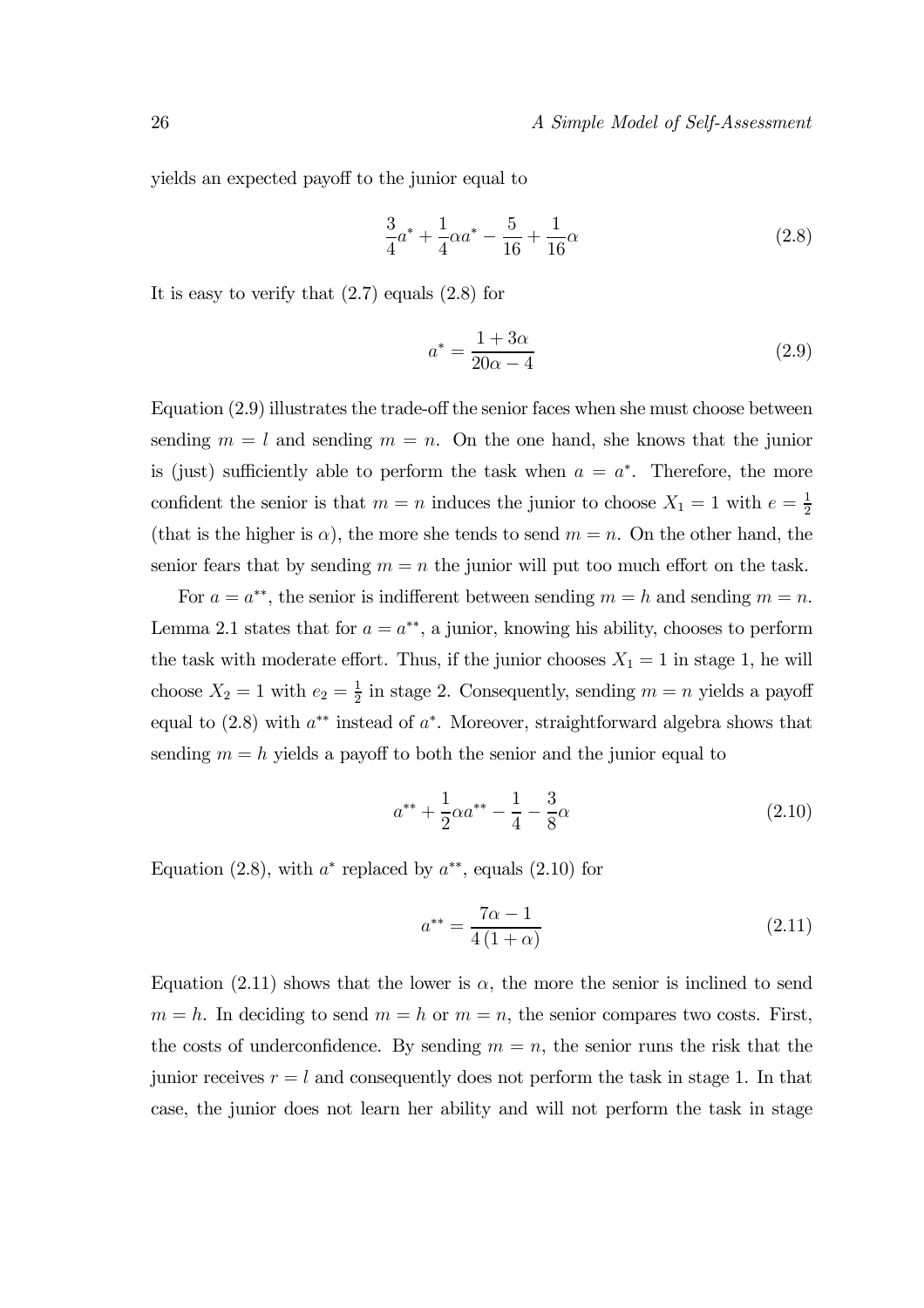2 either. Second, the costs of overconfidence. By sending  $m = h$  the junior will expend too much effort (recall  $a^{**} < a_H = \frac{3}{4}$ ). Notice that this cost is limited to stage 1. As learning by doing takes place, the junior will choose  $X_2 = 1$  with  $e_2 = \frac{1}{2}$ in stage 2.

The following proposition summarizes the above discussion.

**Proposition 2.2** Suppose that the junior chooses  $X_1 = 0$  if  $r = l$ ,  $X_1 = 1$  with  $e_1 = \frac{1}{2}$  if  $r = n$ , and  $X_1 = 1$  with  $e_1 = 1$  if  $r = h$ . Then, the senior sends  $m = l$  if  $a \leq \frac{1+3\alpha}{20\alpha-4}$ ,  $m = h$  if  $a \geq \frac{7\alpha-1}{4(1+\alpha)}$  and  $m = n$  otherwise.

A direct implication of the above proposition is that if  $\alpha = \frac{1}{2}$ , then the senior never sends  $m = n$ .

### 2.4.3 Evaluation of the example

Let us now go back to the social psychologists' findings on self-assessments discussed in the introduction. Data on self-assessments are usually based on experiments. In these experiments, persons - often undergraduates - are asked to rate a certain skill on some scale. Researchers use different scales. For example, Kruger (1999) uses a scale from 1 to 10, while Ehrlinger and Dunning (2003) use a 3-point scale in one of their experiments. How would juniors from our model rate themselves?

In our example 25 percent of the juniors should not perform the task; 50 percent should perform the task with moderate effort; and 25 percent should perform the task with high effort. Suppose that the juniors are asked to rate their abilities in stage 1, that is, after they have received message  $r$ . In line with the senior's message space we assume a 3-point scale: low ability, normal ability, and high ability. It seems natural to assume that when asked to their ability, the juniors from our model report the message they have received from their senior. This means that if  $\alpha = 1$ , abilities and self-assessments do not differ (see Figure 2.1)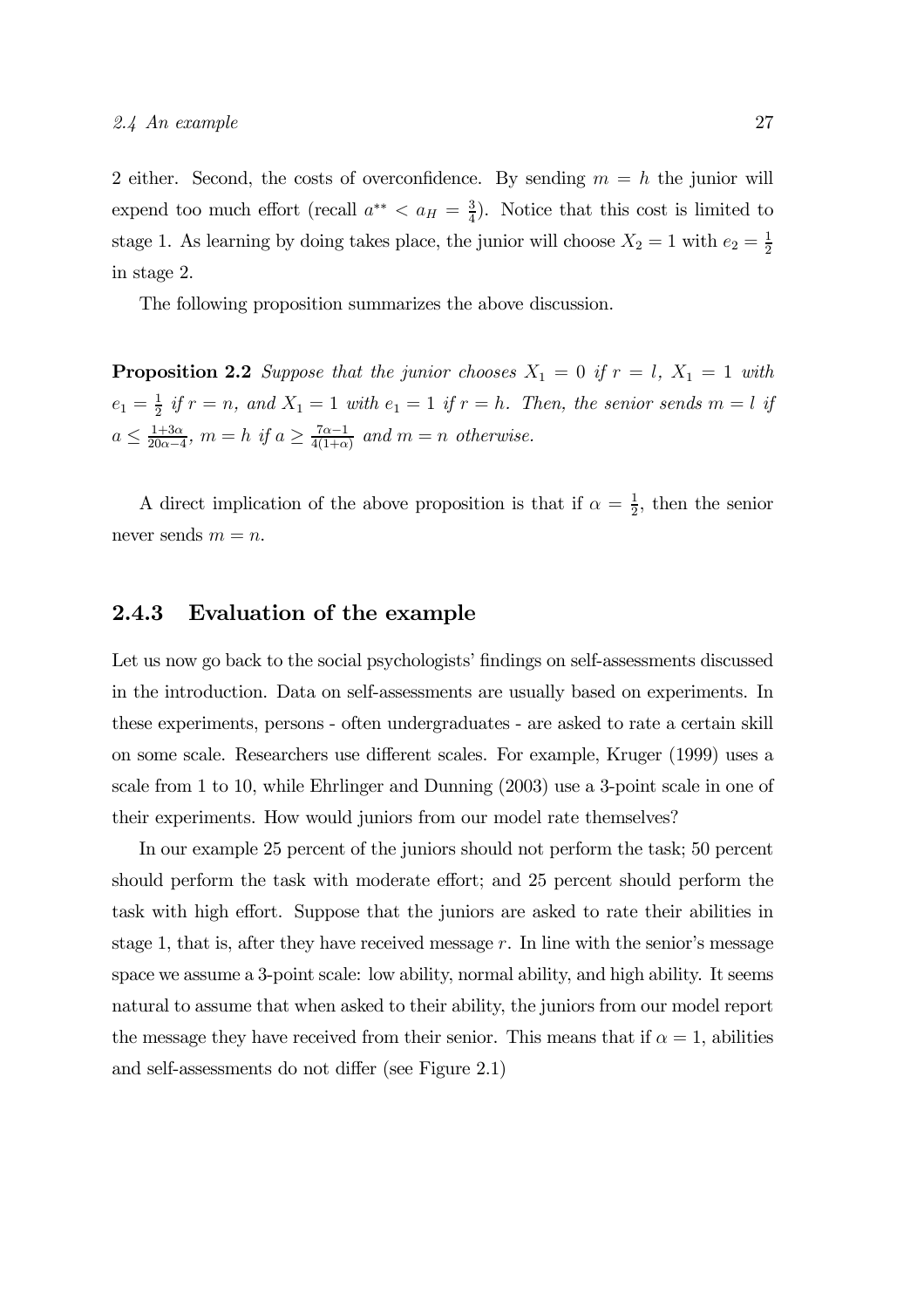



Now suppose that  $\alpha = 0.7$ . With the help of Proposition 2.2, it is easy to calculate the frequencies with which the senior sends the three possible messages. Figure 2.2 gives the distribution of  $m$ .



Figure 2.2

Using Assumption (2.1-2.3) and the percentages given in Figure 2.2, we can calculate the messages the juniors receive and thus their self-assessments. Figure 2.3 gives the results.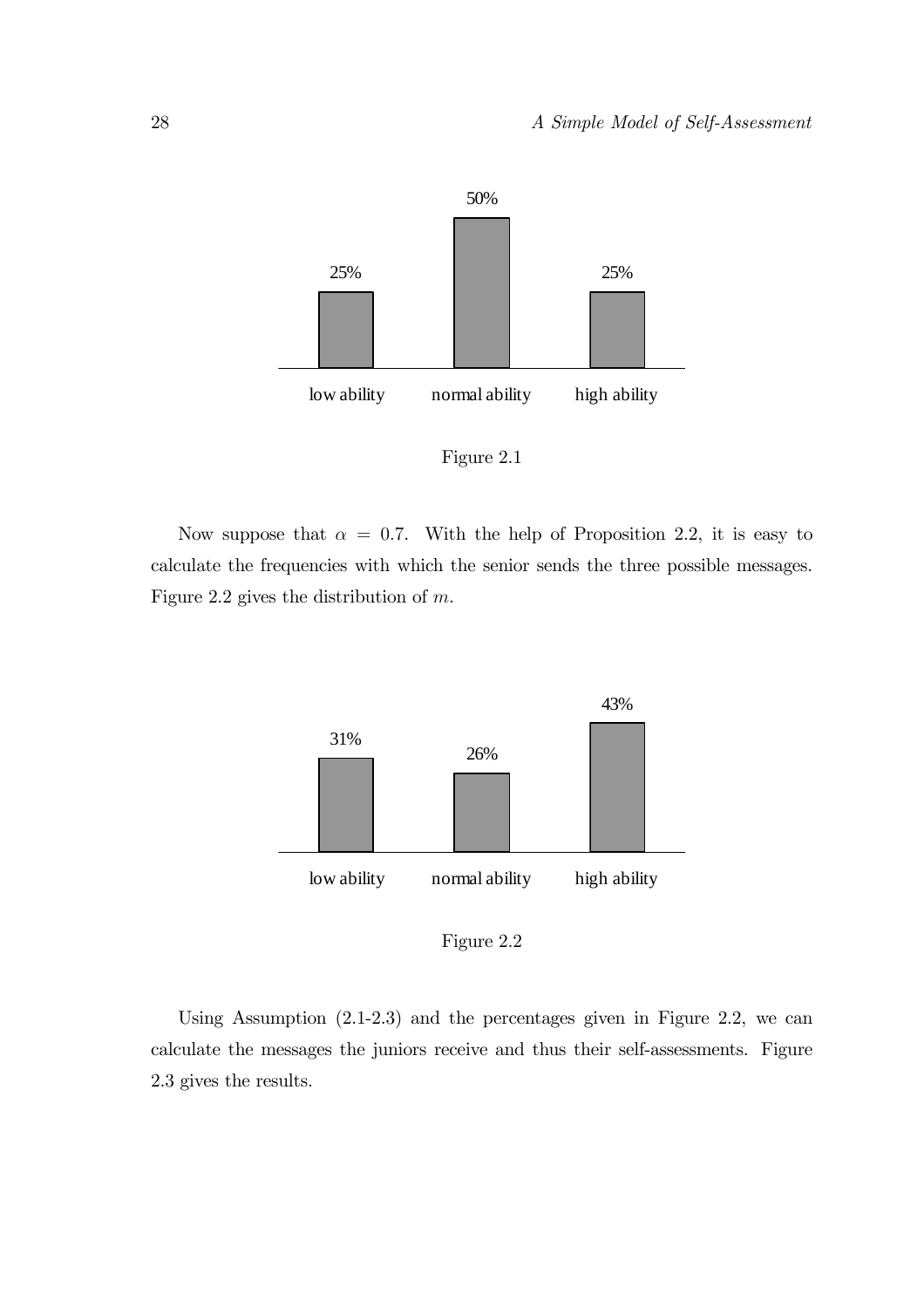

Figure 2.3

A comparison between Figure 2.1 and Figure 2.3 shows that the tails in Figure 2.3 are thicker than in Figure 2.1. Almost 35 percent of the juniors report that they have a high ability, while only 25 percent of the juniors actually have a high ability. Another feature of Figure 2.3 is that the distribution of self-assessments is skewed to the right. It is tempting to conclude from this skewness that our model predicts inflated self-assessments. As the distribution of actual abilities is symmetric, there is an "above average effect". However, as long as the juniors make correct statistical inferences, overconfidence (or underconfidence) does not exist on average. To understand why, consider a junior who has received  $r = h$ . If rational, this junior takes into account that (1) the senior may have sent  $m = n$  or  $m = h$ ; and (2) the senior has sent a message in line with the values of  $a^*$  and  $a^{**}$  reported in Proposition 2.1. In that case, the junior does not make a systematic error when assessing his ability.

In our model overconfidence induces juniors to put too much effort in the task. Underconfidence induces juniors to remain passive, while they would have benefited from performing the task. Misperceptions of abilities are partly caused by noise in the communication  $(\alpha < 1)$ . For example, a moderately talented junior may abstain from performing a task because he mistakenly infers from his senior's message that he is untalented. More interesting are the cases in which the junior's misperception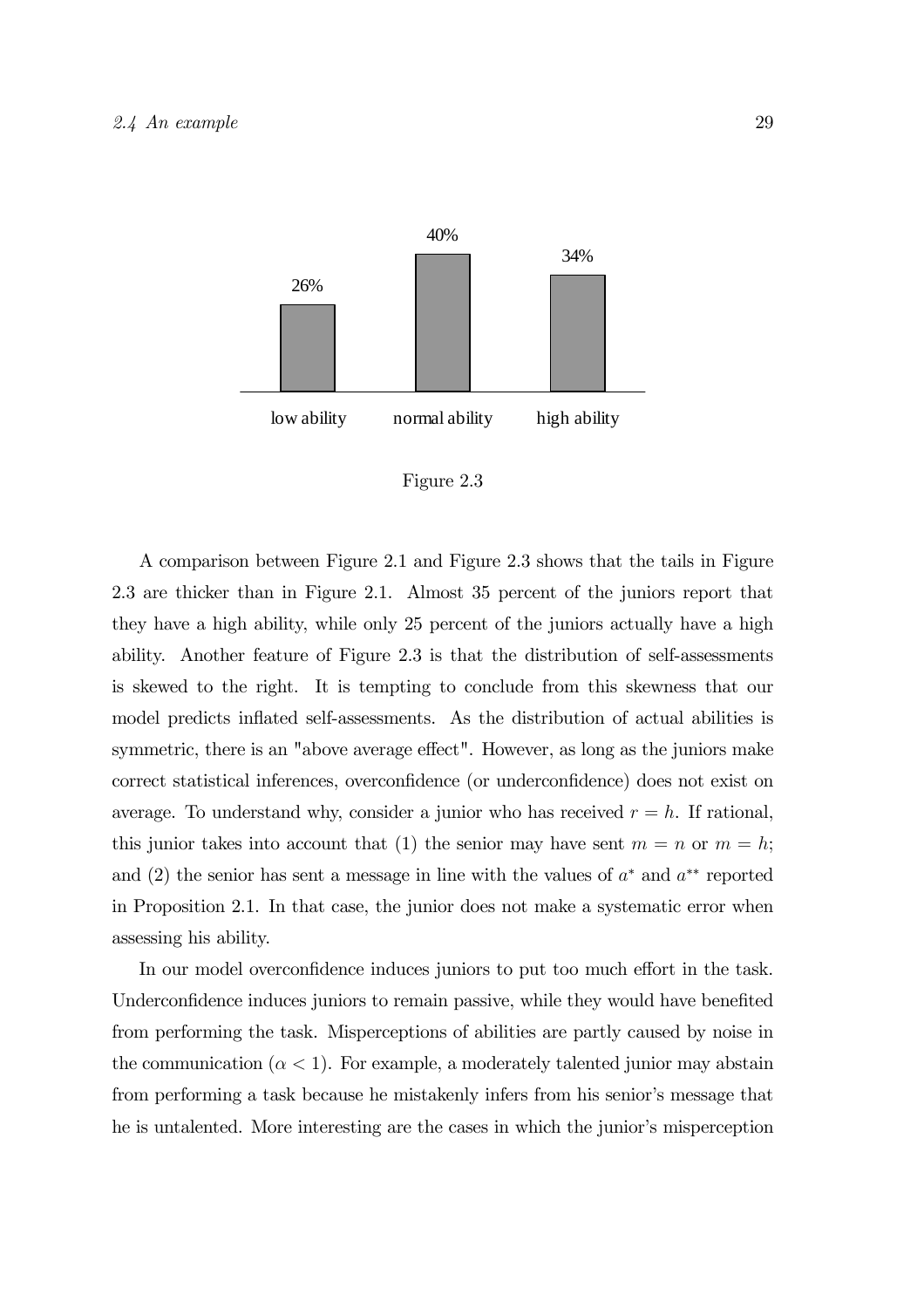is "intended by the senior". We have seen that when  $a \in [a^{**}, a_H)$ , the senior sends a message which is likely to induce a junior to expend too much effort on the task. Such a junior is overconfident. Notice that overconfidence is temporary. Because the junior performs the task, he will learn his ability. This feature of the model is consistent with the observation that "performance is a better predictor of selfappraisals than the appraisals of others" (Felson, 1989, p. 965). When  $a \in (a_L, a^*]$ the senior is likely to induce a junior who would benefit from performing the task to abstain from performing the task. In that case, the junior is underconfident. As for  $a \in (a_L, a^*]$  underconfidence leads to passiveness, underconfidence is permanent. Also notice that because underconfidence leads to passiveness and overconfidence leads to activism, underconfidence is relatively hidden. It is easier to observe that somebody has overestimated his ability than that somebody has underestimated his ability.

In Figure 2.2, the distribution of the senior's messages is skewed to the right. To show that this result does not depend on the specific value of  $\alpha$  chosen, we compare the length of the interval  $(a<sub>L</sub>, a<sup>*</sup>]$  with the length of the interval  $[a<sup>**</sup>, a<sub>H</sub>]$ . Straightforward algebra shows that  $a_H - a^{**} = \frac{(1-\alpha)}{1+\alpha} > a^* - a_L = \frac{1-\alpha}{10\alpha-2}$  for  $\frac{1}{2} \le \alpha < 1$ . Hence, consistent with the empirical findings, our model predicts that on average appraisals are too positive. The reason for this result is that the costs of causing overconfidence (too much effort) are lower than the costs of underconfidence (passiveness). As discussed above, overconfidence disappears in stage 2, but underconfidence does not disappear in stage 2. Indeed, one can verify that if we eliminate stage 2 from our model, then we obtain  $a_H - a^{**} = \frac{1}{4a} - \frac{1}{4} = a^* - a_L$ .

# 2.5 Concluding remarks

We have developed a simple model of self-assessments in order to explain some observations made by social psychologists. In this model, a junior has limited information about his ability. He can learn about his ability by information provided by a senior and by experience. We have shown that when communication between the senior and the junior is noisy, the senior may have an incentive to give too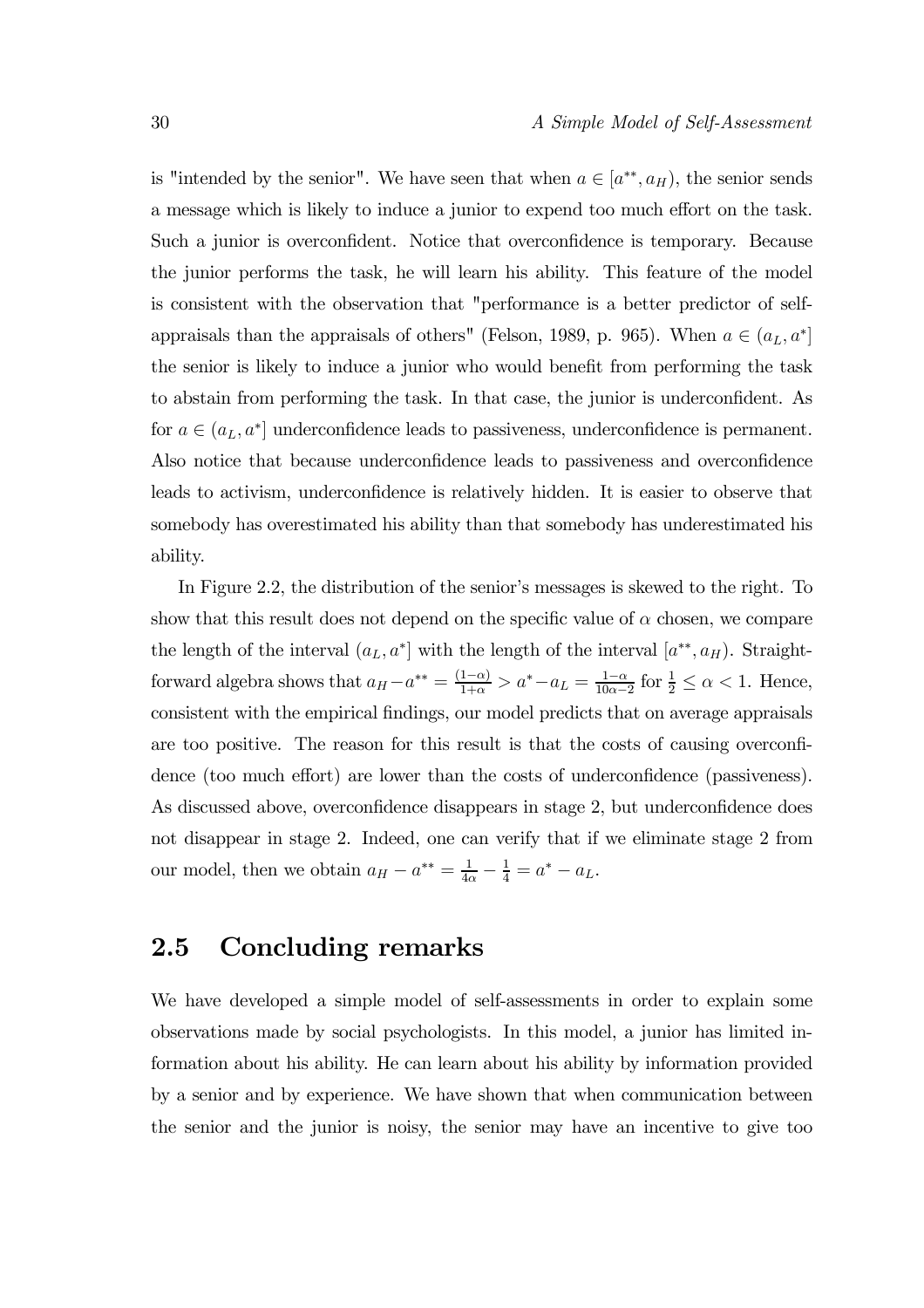positive appraisals to more talented juniors and too negative appraisals to less talented juniors. On average, the senior's appraisals are too positive. Concerning self-assessments, our model predicts the well-known "above average effect": the distribution of self-assessments is skewed to the right, while the distribution of actual abilities is symmetric. Nevertheless, in our model some juniors believe they are less able than they actually are. In this respect, our model deviates from most other economic models of self-assessments that predict that all agents are overconfident (references are in the introduction). Finally, we have argued that when overconfidence or underconfidence matters for behaviour, there is an important difference between the two. Underconfidence leads to passiveness, which obstructs learning by experience. In contrast, overconfidence leads to activism, which enhances learning by experience. The implication is that underconfidence is more permanent, while overconfidence is more temporary.

In order to highlight the role of imperfect communication and the possibility of learning by doing in the self-appraisal process, we have made several restrictive assumptions. We have already discussed some of them. Let us elaborate on two other ones.

First, we have assumed that by performing the task, the junior fully learns his ability. In many situations, this assumption is not realistic. However, assuming that by performing the task the junior receives a noisy signal about his ability rather than a fully informative signal does not affect our results qualitatively. Relative to underconfidence, overconfidence remains a temporary phenomenon. Things become more complicated when the degree of learning depends on effort. One can imagine situations in which the degree of learning is positively related to effort. In that case, the junior will be more biased towards performing the task with higher effort.

A second important assumption is that the junior's and senior's preferences are perfectly aligned. A natural extension of our model is to allow for conflicting preferences. Suppose, for example, that the senior's preferences are identical to those of the junior, except that the senior attaches less cost to the junior's effort:  $U_t^s(X_t = 1) = ae_t - \lambda_s e_t^2$ , with  $\lambda_s < \frac{1}{2}$ . The junior's preferences are still represented by (2.1). It is easy to verify that in the resulting model, three types of equilibria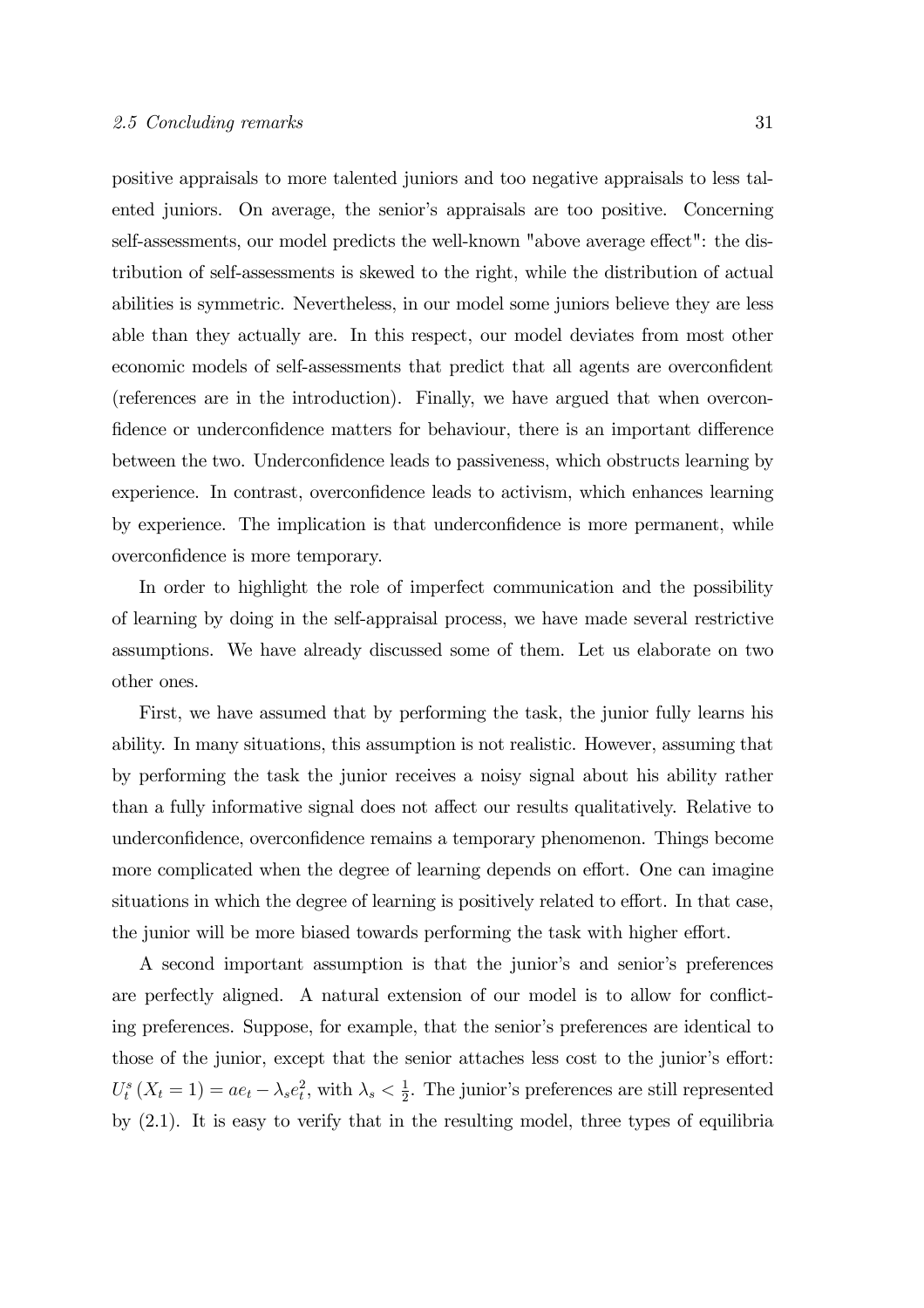exist. A separating equilibrium exists if  $\lambda_s$  is close to  $\frac{1}{2}$ . The outcomes are similar to those discussed in the previous section, save that the senior has a stronger incentive to exaggerate her junior's ability. Thus,  $\lambda_s < \frac{1}{2}$  strengthens the senior's tendency towards too positive feedback. If  $\lambda_s$  is smaller than a certain threshold, it is not a best reply for the junior anymore to act in accordance with his senior's message. The senior inflates the junior's ability too much. For moderate values of  $\lambda_s$  a partially separating equilibrium exists, in which the senior only sends two messages, say  $m = n$  and  $m = h$ . Finally, for very small values of  $\lambda_s$ , it is a best response for the junior to ignore the senior's message completely, and to base his decision on the task on his prior information. That is, only a pooling equilibrium exists. The upshot of this discussion is that  $\lambda_s < \frac{1}{2}$  increases the senior's incentive to give too positive feedback. This stronger incentive may partially or fully distort communication between the senior and the junior.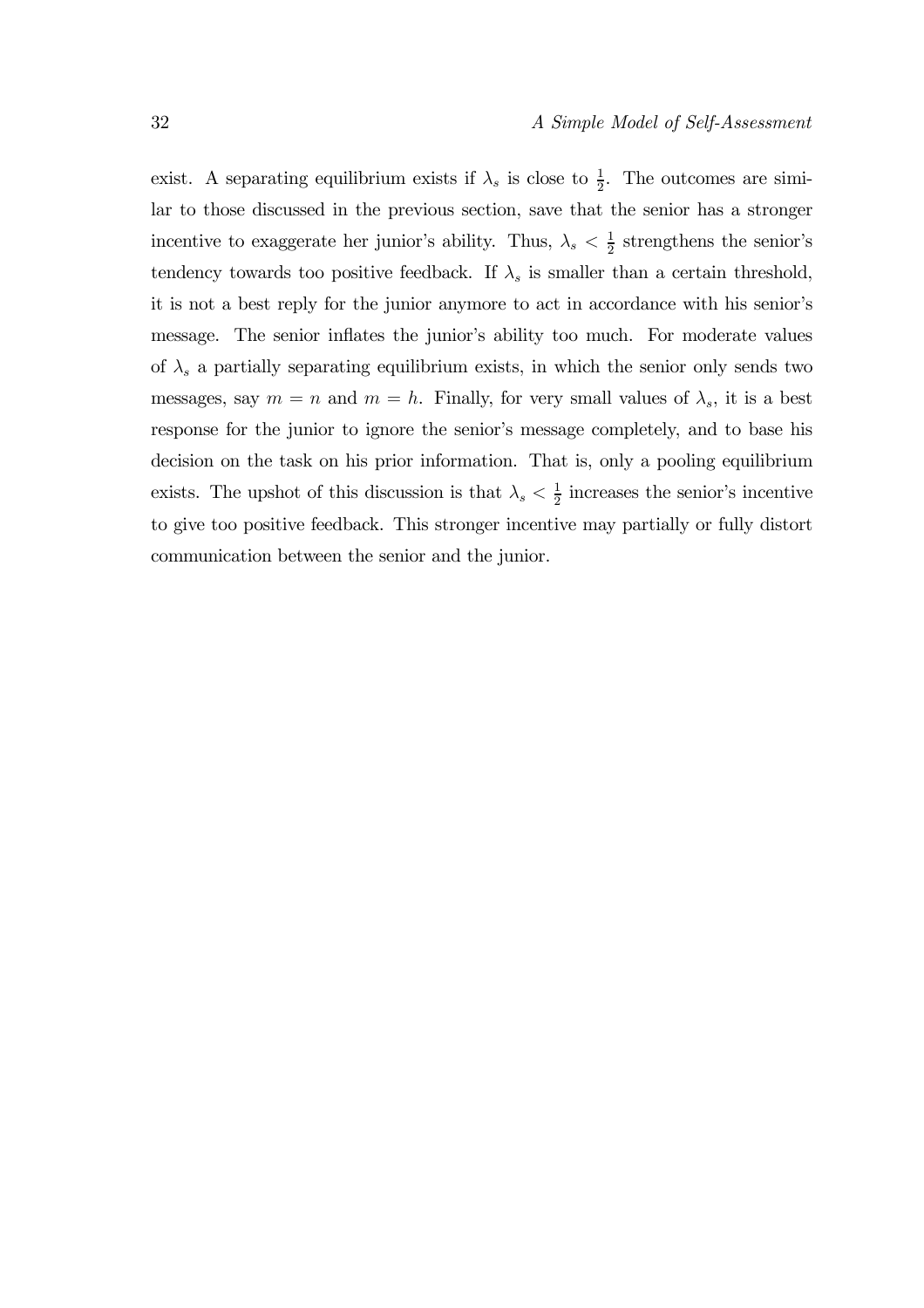# Chapter 3

# The Effect of a Mentor on a Junior Employee's Self-Assessment

# 3.1 Introduction

An individual's perception about his ability affects the choices he makes. A junior employee who has a low perception of his ability may decide that he is not sufficiently able to continue with his current job. As long as his perceived ability corresponds to his actual ability the junior takes the correct decision. A low perception, however, is problematic if the actual ability is high. Then, a low perception may be the reason that a talented junior employee decides to resign and leave the organization. Phillips (1984) shows that highly competent children with a low perception of their ability adopt lower standards and hold lower expectations for success than highly competent children with a more positive view of their ability. An implication may be that negative and distorted self-appraisals persist, because intellectually competent children avoid tasks that could provide evidence about their abilities. Ehrlinger and Dunning (2003) point out that one possible reason why women disproportionately avoid careers in science is that they underestimate their scientific reasoning ability.

The relationship between the individual's perception of his ability and the individual's actual ability has predominantly been investigated by social psychologists. A well-known finding in social psychology is that agents rate themselves above av-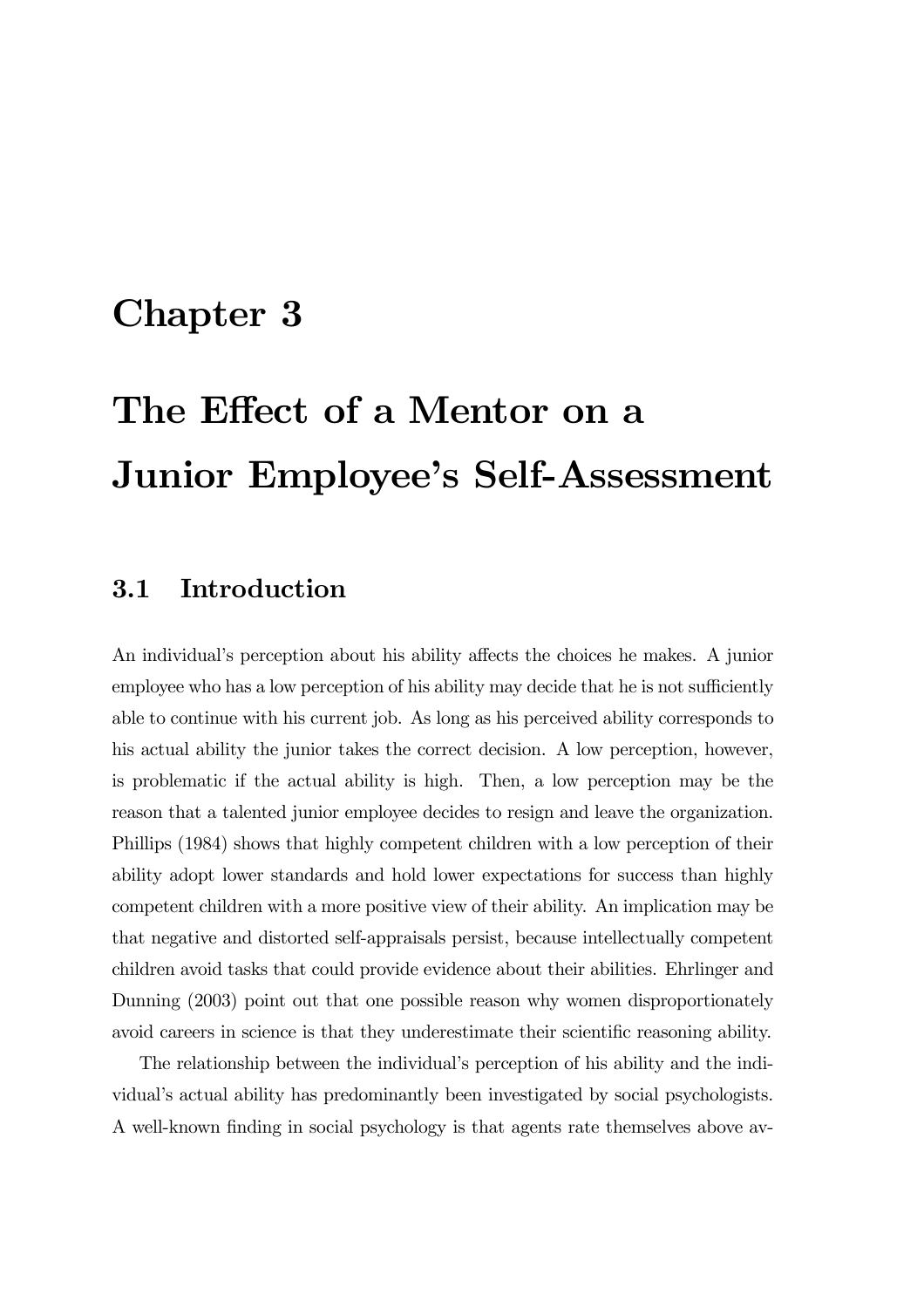erage. For car driving Svenson (1981) shows that individuals believe themselves to be better drivers than others in the group. Kruger (1999), however, shows that this bias is only observed if individuals are asked to rate their performance on easy tasks. He shows that for domains in which absolute skills tend to be high (using mouse, driving, riding bicycle, saving money), a majority of people see themselves better than average, while for domains in which absolute skills tend to be low (telling jokes, playing chess, juggling, and computer programming), a majority of people see themselves worse than average.<sup>1,2</sup>

We present a model that underpins the finding that people rate themselves above average on easy tasks and below average on difficult tasks. We consider a setting in which agents do not observe their ability, but they use their performance on a task to make an inference. The problem faced by the agent is that performance not only depends on the agent's ability, but also on the unknown difficulty of the performed task. Hence, an average performance may be the result of a competent agent performing a difficult task, or of an average agent performing an easy task. The agent only observes performance. Therefore, when making a self-assessment on the basis of his performance on a difficult task, the agent must take into account the possibility that the performed task was easy and he is of lower ability. The consequence is that an agent who has performed a difficult task underestimates his ability. A similar argument holds for an agent performing an easy task.

A junior employee could be an example of an agent who faces the uncertainties that lead to the above finding. At the beginning of his career, a junior employee rarely knows his own ability. Besides, a junior who has recently joined the organization is unable to assess the difficulty of different tasks in the organization. Frequently, the only available information to the junior is his performance on a task. Based on

<sup>&</sup>lt;sup>1</sup>Kruger's result has been replicated in other experiments (Hoelzl and Rustichini, 2005; Moore and Kim, 2003; Hales and Kachelmeier, 2005).

<sup>&</sup>lt;sup>2</sup>Within the psychology literature there is a strand that finds the opposite relationship between task difficulty and confidence. This strand presents evidence that greater task difficulty leads to greater absolute confidence, the so-called hard/easy effect in overconfidence (see Klayman et al. (1999) and other studies cited therein). The distinction is that Klayman et al (1999) investigate confidence in predicting absolute performance, whereas Kruger (1999) and related studies, look at performance relative to others (see Moore and Kim (2003) and Hales and Kachelmeier (2005) for greater detail on this distinction).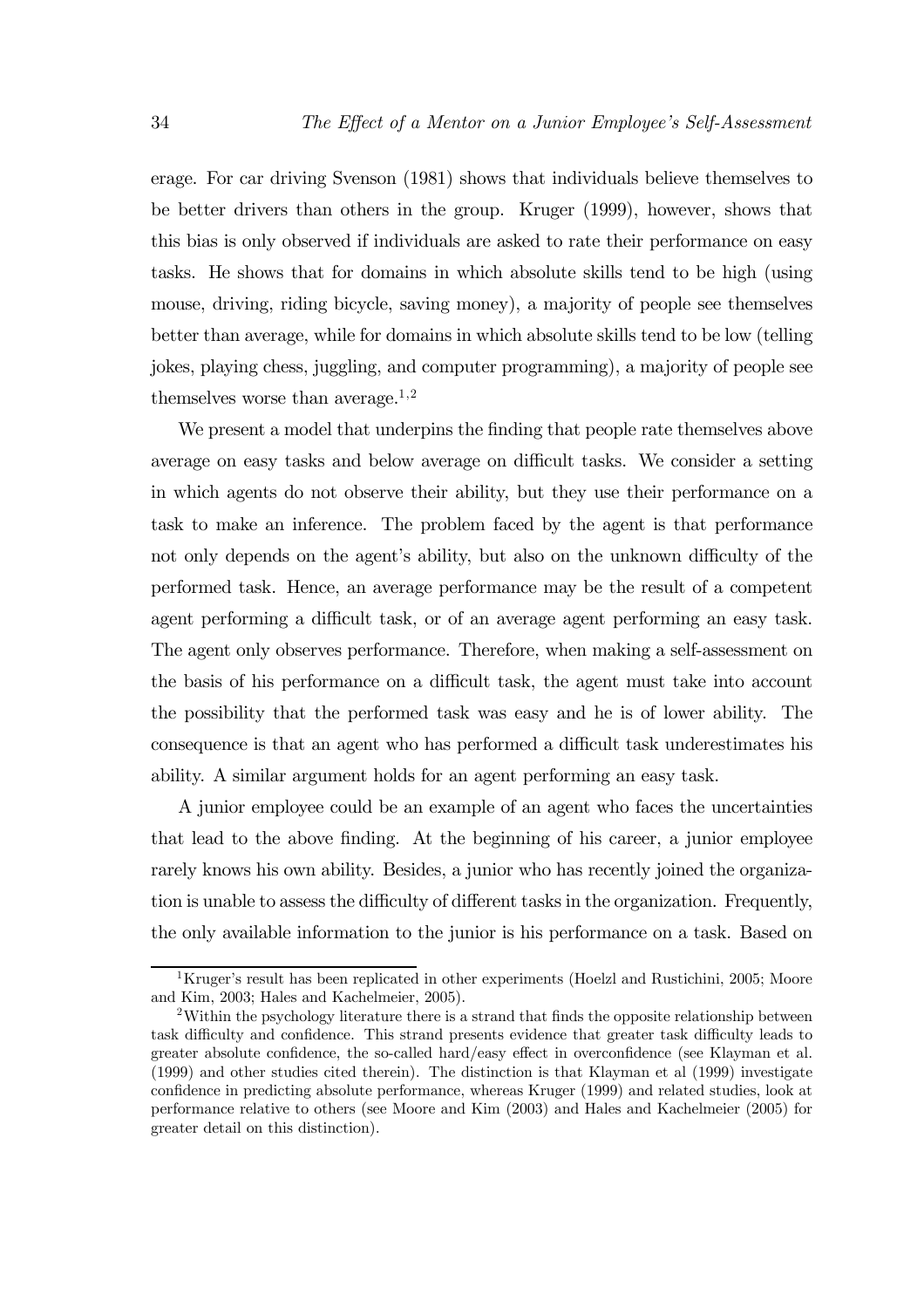this performance, the junior can make an inference on his ability and the difficulty of the task. Having a more precise image of his ability, enables the junior to improve future decisions. The drawback of using performance to make an inference about his ability is that a junior who has performed a difficult task underestimates his ability. An implication is that sometimes a talented junior may decide to stop performing a task after learning his performance on a difficult task. The organization can prevent this by appointing a senior employee who acts as the junior's mentor. A senior employee has more experience and therefore is better able to discern easy tasks from difficult tasks. Besides, she is better able to assess the junior's ability.

The benefit of appointing a mentor, if the preferences of the junior and the mentor are perfectly aligned, is that a mentor takes care of a better match between task difficulty and the junior's ability. In many settings, however, the preferences of the mentor and the junior are not perfectly aligned. A reason may be that the junior incurs costs to perform a task and the mentor does not. In this situation the mentor sometimes has an incentive to conceal information. Consequently, some juniors do not learn about the difficulty of the task and about their ability. The implication is that if performing a task is sufficiently costly for the junior, some talented juniors may decide to stop performing the task. Having talented juniors leave the organization is both costly for the organization and for the mentor. The mentor can prevent these juniors from leaving the organization, by assigning them an easy task. After observing the performance on an easy task, the junior decides to continue performing a task and eventually he learns his ability.

This chapter sheds light on the benefits of appointing a mentor. The mentor relationship has been widely investigated in the management literature.3 Kram (1985) defines the mentor relationship as "a relationship between a young adult and an older, more experienced adult that helps the younger individual learn to navigate in the adult world and the world of work" (p.2). Specially in early adulthood a mentor relationship can enhance development (see Kram, 1983). Fagenson (1989) shows that "mentored individuals reported having more satisfaction, career mobility/opportunity, recognition and a higher promotion rate than non-mentored

<sup>3</sup>See Burke and McKeen (1990) and Ehrich and Hansford (1999) for a review of the literature.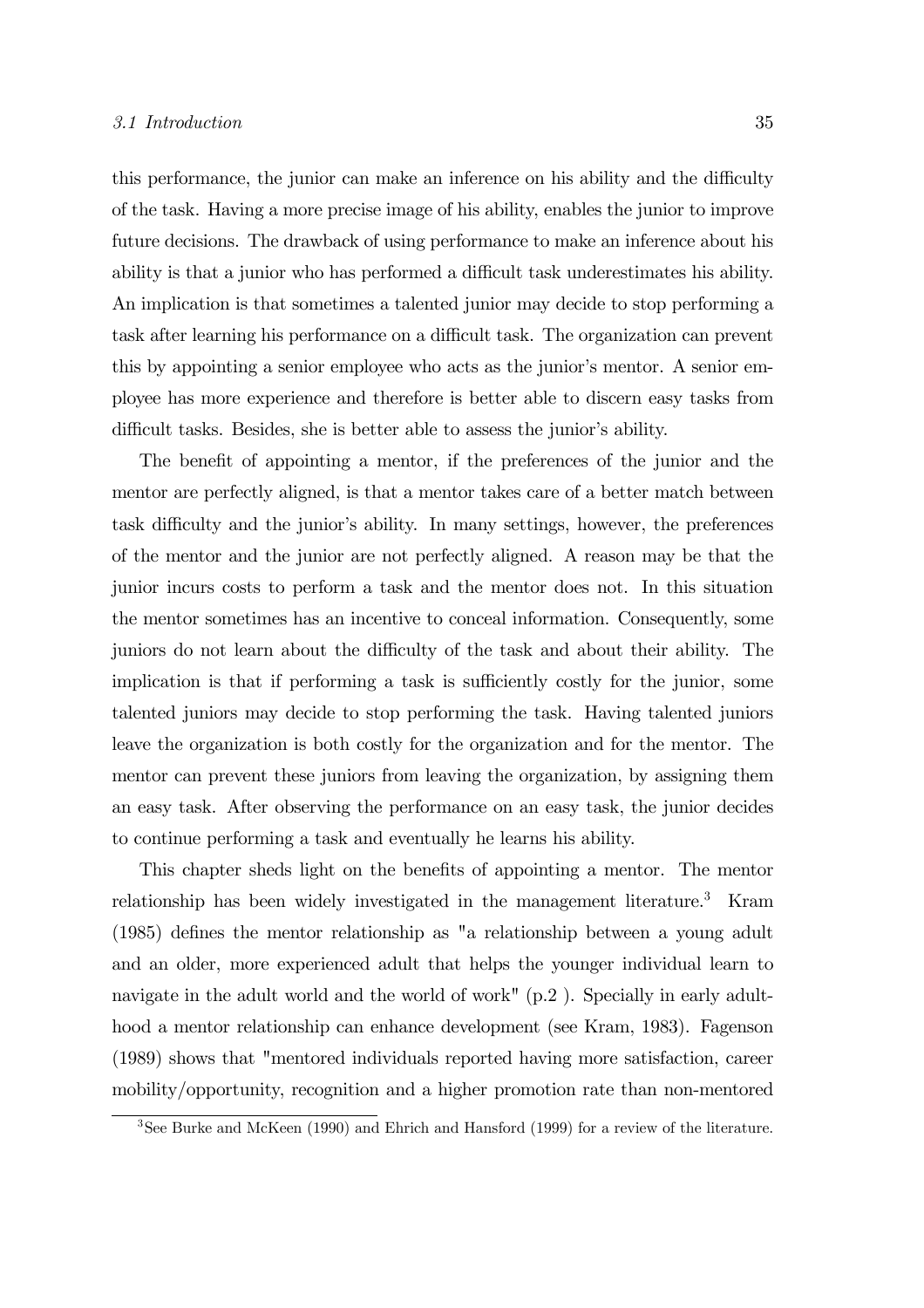individuals" (p. 309). This chapter not only considers the benefits of introducing a mentor, but it also considers what happens if the preferences of the mentor and the junior are not perfectly aligned. Most of the management literature compares non-mentored to mentored individuals. Ragins, Cotton and Miller (2000), however, point out that a mentor alone does not automatically lead to better outcomes. What is important for outcomes is the quality of the mentor relationship. Ragins et al. show that satisfaction with the mentor relationship has a greater impact on attitudes than the presence of a mentor. Allen and Eby (2003) performed a survey under mentors. They find that the more similar the protégé and the mentor are, the higher the reported quality of the mentor relationship is. This chapter presents a similar result. The more aligned are the preferences of the mentor and the junior, the greater are the benefits the mentor and the junior derive from the relationship.

A key aspect in this chapter is that the mentor is better informed and therefore has information that is valuable to the junior. A recent paper by Ertac (2005) pays attention to the decision of a principal about the amount of information to disclose about the agent's performance and the performance of other agents in the organization. She also considers a model in which performance depends on a common shock (for example, task difficulty) and the agent's ability. Her analysis focuses on exploring whether and when it is optimal for the principal to inform agents about each other's performance. Information about the performance of other agents is useful to separate the effect of the common shock from the effect of ability. The focus of this chapter is more on the consequences of incomplete information. In this chapter, the junior always observes his performance and he uses this information to make an inference on his ability and the difficulty of the task. The role of the senior is to take away some uncertainty on the part of the junior.

More broadly, this chapter is related to several economic papers that recently have appeared on the topic of self-assessment of abilities. These papers investigate why people are overoptimistic about certain life-events (see Van den Steen, 2004), why people may decide not to collect information for strategic purposes (Carrillo and Mariotti (2000) and Bénabou and Tirole (2002)), and why people may keep buying signals until their self-assessment is sufficiently favourable (Zábojník (2004)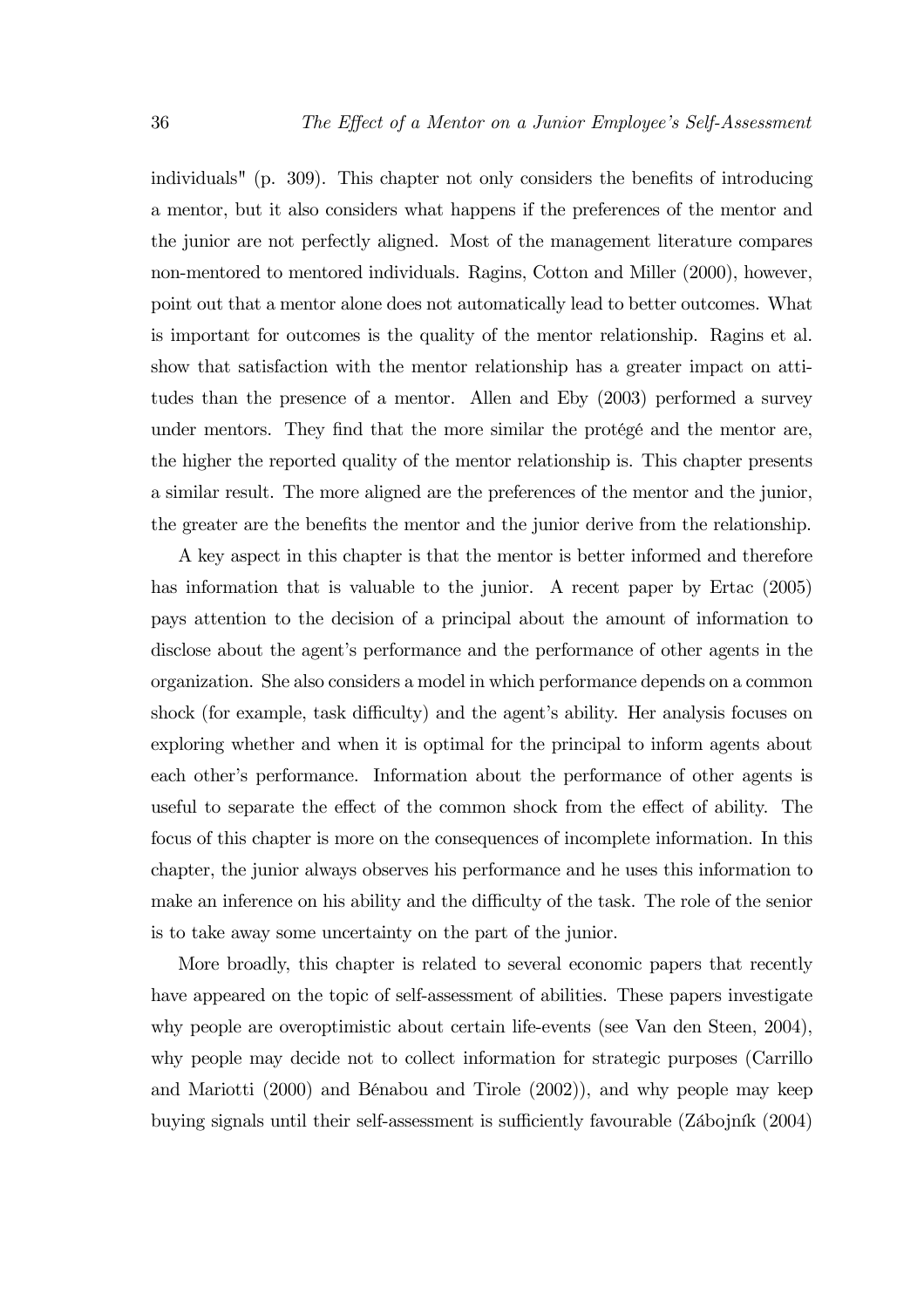and Brocas and Carrillo (2002)). A drawback of these papers is that they only pay attention to overconfidence. In the experiments we have mentioned above, however, people exist who hold unrealistically negative impressions of their abilities.

In Chapter 2 we have presented a model that pays attention to both overconfidence and underconfidence. The main difference is that in this chapter individuals not only lack information about their ability but also have no information about the difficulty of the performed task.

Besides the model discussed in Chapter 2, there is one economic paper that takes into account underconfidence. Santos-Pinto and Sobel (2005) present a model in which negative self-image is a theoretical possibility. However, the skill acquisition model discussed in their paper provides a setting in which positive self-image can arise, but no negative self-image. "Negative self-image is a theoretical possibility within our model, but we do not have a realistic model to choice that generates negative self-image" (Santos-Pinto and Sobel, 2005, p. 1390). In their model, ability consists of different skills and individuals have heterogeneous production functions that determine ability as a function of multiple skills. Using their own production function, individuals make skill-enhancing investments to maximize ability and compare their final skills to the skills of other individuals. One result of their paper is that the easier is the task, the greater is the individuals positive self-image.

The remainder of the chapter is organized as follows. Section 3.2 presents the model. Sections 3.3 and 3.4 discuss an equilibrium of the model. Section 3.5 presents the consequences of introducing a mentor. Finally, section 3.6 concludes.

### 3.2 Model

We consider a simple model in which a junior has to perform a task in an organization. Tasks can be easy  $(d = 0)$  or difficult  $(d = 1)$ . With a probability of  $\gamma$  the task is difficult and with a probability of  $1 - \gamma$  the task is easy. The junior does not know which type of task he is performing. He only knows the prior probability that the task is difficult. Furthermore, we assume that juniors differ in ability. The junior does not know his own ability. He only knows that abilities are uniformly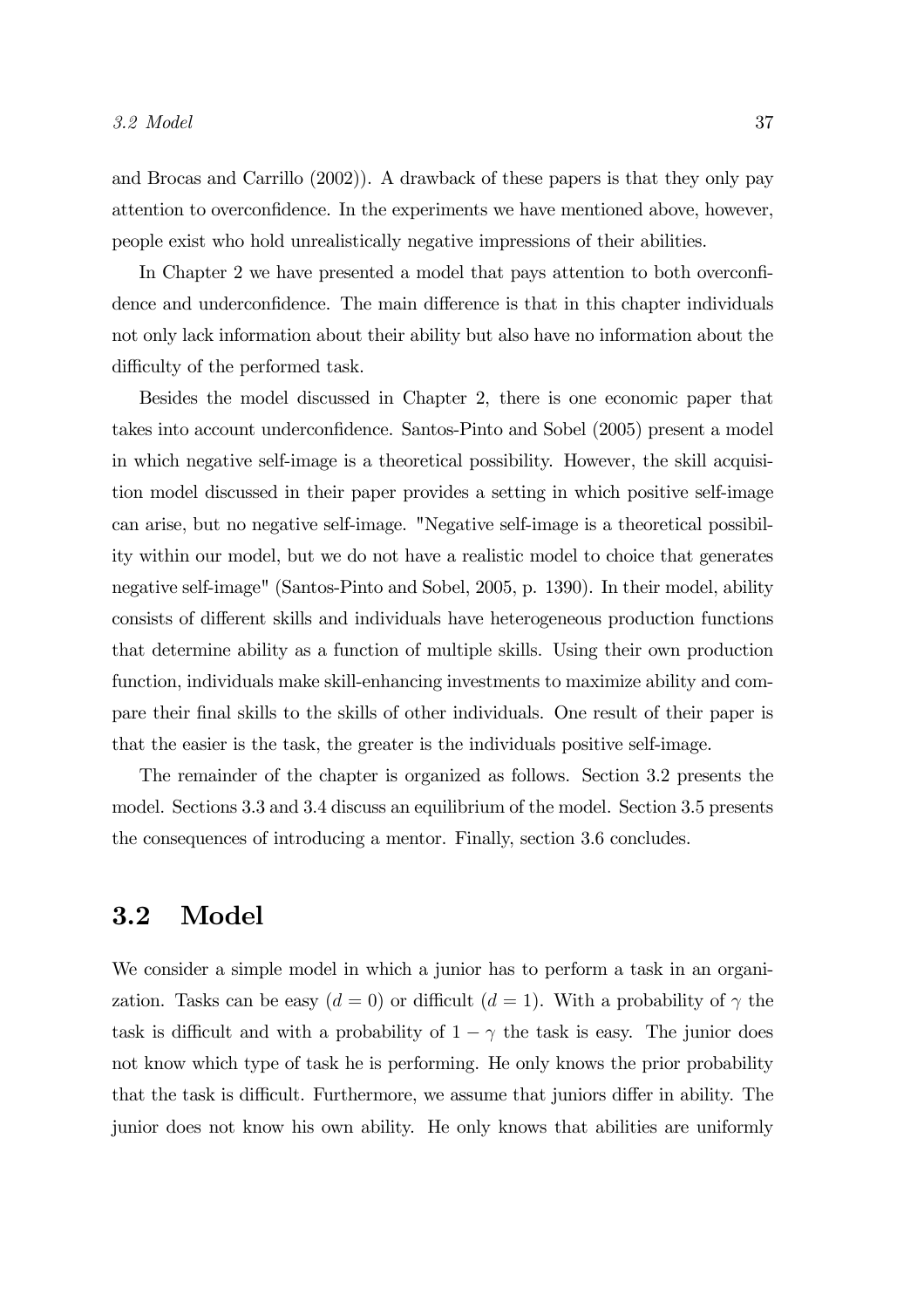distributed on the interval [0, 1].

At the beginning of the game, Nature draws the difficulty of tasks and the junior's ability. In stage 1, the junior performs a task. He observes his performance on the task. The junior's performance  $(p)$  on a task depends on the difficulty of the task and on the junior's ability  $(a)$ . We model this in the following way.

Assumption 3.1 If the performed task is difficult, then performance is  $p = a^2$ , implying a density function of p:  $g(p) = \frac{1}{2\sqrt{p}}$ .

**Assumption 3.2** If the performed task is easy, then performance is  $p = a$ , implying a density function of  $p: f(p)=1$ .

Assumption 3.1 and Assumption 3.2 capture that the same ability leads to a better performance on an easy task than on a difficult task. Notice that, on average, the junior attains a better performance on an easy task  $(E[p | d = 0] = \frac{1}{2})$  than on a difficult task  $(E[p | d = 1] = \frac{1}{3})$ .

In stage 2, the junior decides whether to (i) stop performing the task  $(X = 0)$ , (ii) continue performing the same task  $(X = 1)$  or (iii) perform a new task  $(X = 2)$ . In the latter case, Nature draws the difficulty of the new task.

The junior wants to make a contribution to the organization by performing a task, but performing a task is costly. Specifically, the utility of the junior is given by

$$
U = d\alpha p + (1 - d)p - c \tag{3.1}
$$

where  $d \in \{0,1\}$  is the difficulty of the performed task and c denotes the cost of performing a task.<sup>4</sup> The first two terms of  $(3.1)$  correspond to the junior's contribution to the organization. The junior's contribution depends on the difficulty of the performed task and on the junior's ability. The junior does not observe his contribution to the organization, he only observes his performance on the task. At this point my model deviates from traditional economic models where the junior knows

<sup>4</sup>We have assumed that performing an easy task costs the same to the junior as performing a difficult task. Assuming that the costs of performing a difficult task are larger than the costs of performing an easy task, does not change the results qualitatively.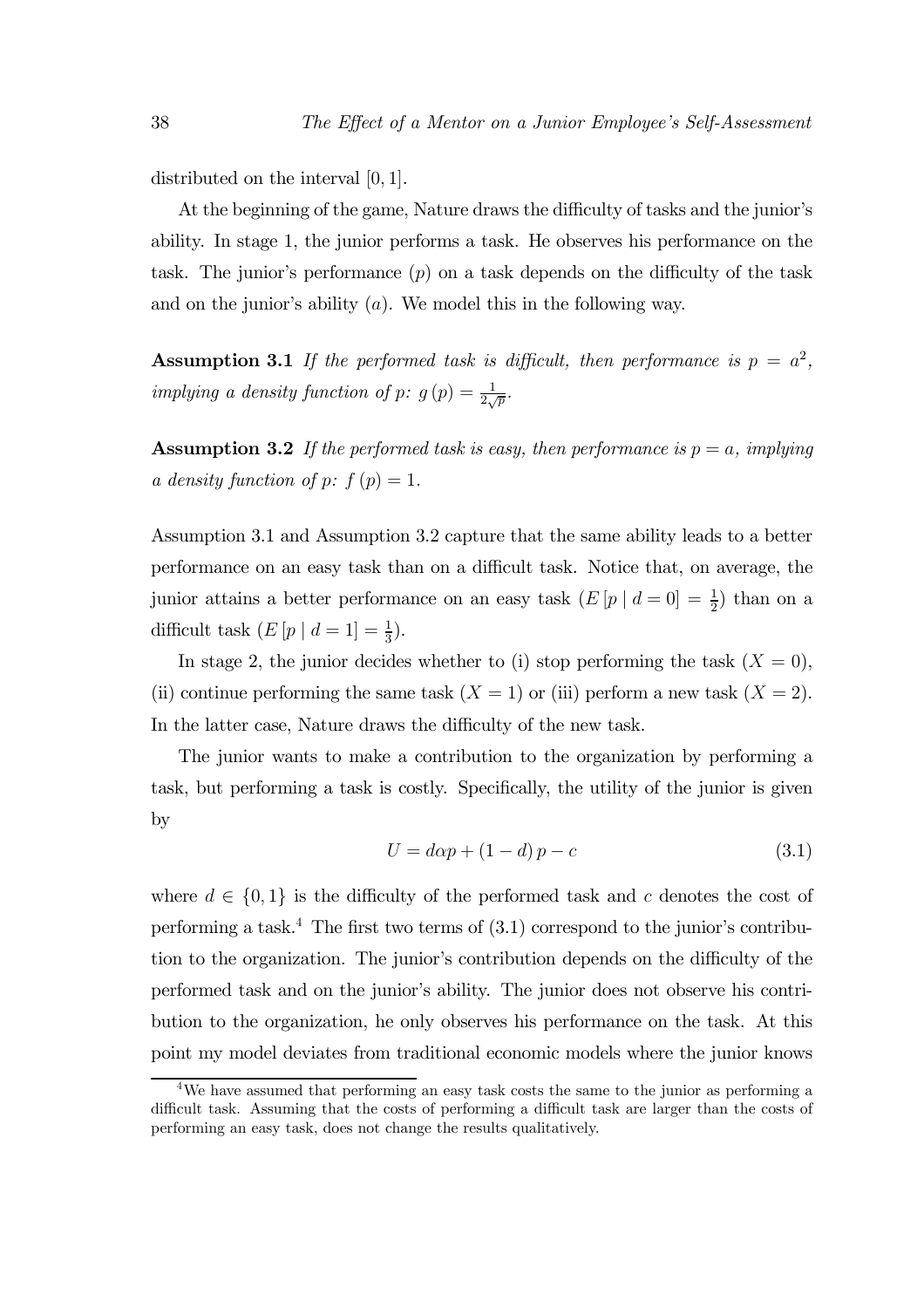the utility he derives from his actions.<sup>5</sup>

We assume that  $\alpha > 1$ . This assumption implies that, given p, the junior derives a higher utility from performing a difficult task than from performing an easy task. The idea behind this assumption is that, given the junior's performance, his contribution to the firm is greater if he performs a difficult task than if he performs an easy task. If the junior does not perform a task his utility is normalized to zero.

Let us summarize the timing of the model. (1) Nature determines the difficulty of tasks and Nature draws the junior's ability, a, from a uniform distribution on [0, 1]. (2) In stage 1, the junior performs a task and learns his performance,  $p_1 \in [0, 1]$ . (3) In stage 2, the junior decides whether to (i) stop performing the task, (ii) continue performing the same task, or (iii) perform a new task. In the latter case, Nature draws the difficulty of the new task,  $d \in \{0, 1\}$ . If the junior stops performing a task, the game ends.

# 3.3 First stage

In the first stage of the model, the junior does not have to take any decision. This stage can be seen as a learning stage for the junior. The junior performs a task to obtain information about his ability. By performing a task, the junior learns his performance on the task. The first thing a junior does, is updating his ability. The junior's expected ability, given his performance of p, equals

$$
a_p^e = E[a | p]
$$
  
= Pr  $(d = 0 | p) E[a | d = 0 \land p] + Pr(d = 1 | p) E[a | d = 1 \land p]$   
= 
$$
\frac{f(p) (1 - \gamma)}{f(p) (1 - \gamma) + g(p) \gamma} \cdot p + \frac{g(p) \gamma}{f(p) (1 - \gamma) + g(p) \gamma} \cdot \sqrt{p}
$$
  
= 
$$
\frac{(2p(1 - \gamma) + \gamma) \sqrt{p}}{2\sqrt{p} (1 - \gamma) + \gamma}
$$

Because of the positive relation between ability and performance, it is not sur-

<sup>&</sup>lt;sup>5</sup>Recently some economic paper assume that individuals derive utility from their beliefs (see Brocas and Carrillo (2003) for a discussion).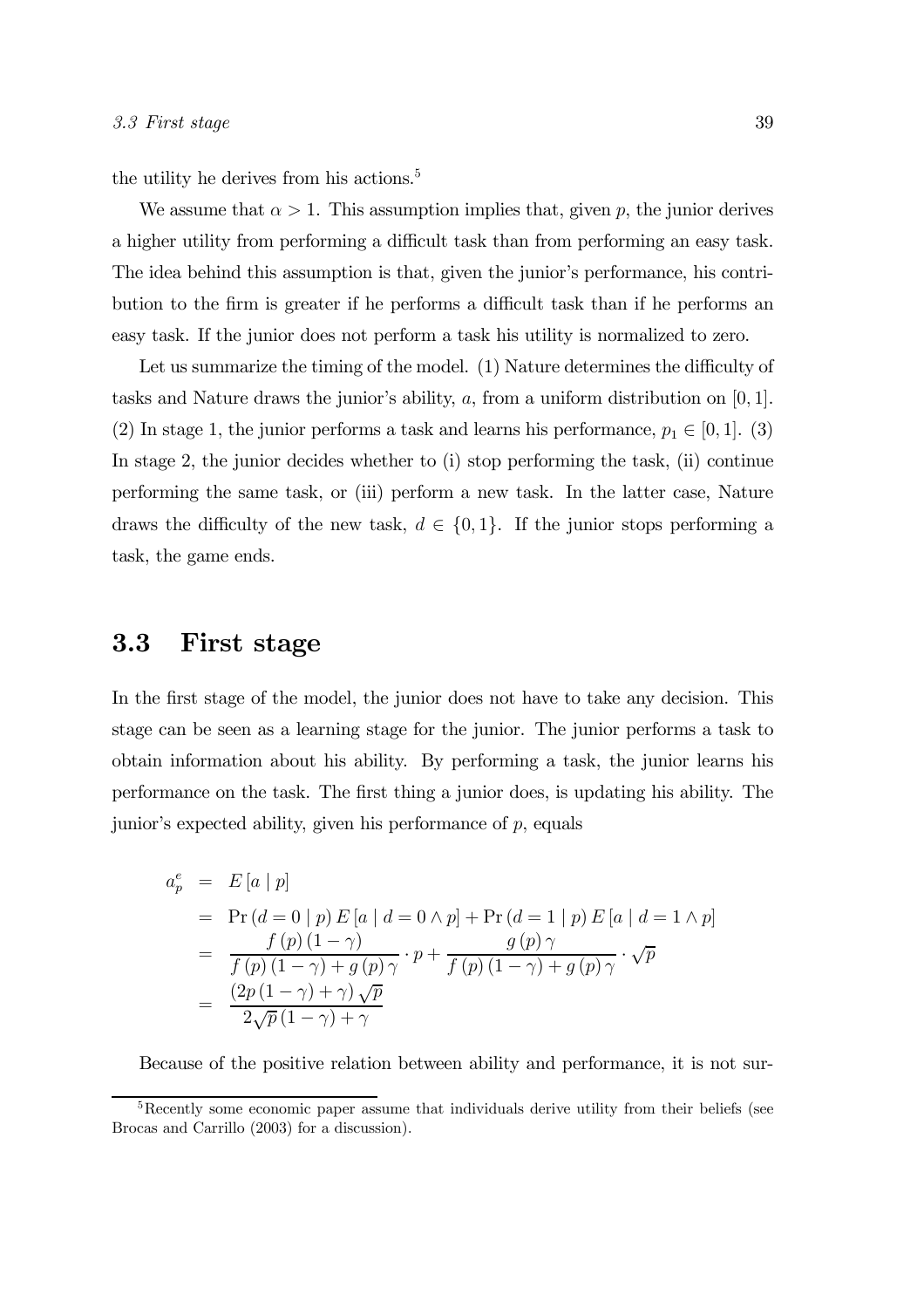prising that the better is the observed performance, the higher is the expected ability  $(\frac{\partial a_p^e}{\partial p} > 0)$ . Furthermore, the expected ability depends on the prior probability that the task is difficult. An increase in  $\gamma$ , has a positive effect on  $a_p^e \left(\frac{\partial a_p^e}{\partial \gamma}\right) > 0$ . The reason is that an increase in  $\gamma$  indicates a greater probability of having performed a difficult task. To attain a performance of  $p$  on a difficult task the junior needs to have a higher ability than to attain the same performance on an easy task. Hence, the greater is  $\gamma$ , the greater is  $a_p^e$ .

### Determining how juniors rate themselves

Next, we want to determine how juniors rate themselves on two tasks, task  $1(t1)$ and task  $2(t^2)$ . Task 1 is a difficult task and task 2 is an easy task. The junior does not know the difficulty of the task, he only observes his performance on the task. Suppose that a junior in the model is asked to rate himself after performing task 1. Then, the junior will report

$$
a_{t1}^{e} = \int_{0}^{1} a_{p}^{e} \cdot g(p) dp = \int_{0}^{1} \frac{(2p(1-\gamma) + \gamma) \sqrt{p}}{2\sqrt{p}(1-\gamma) + \gamma} \cdot \frac{1}{2\sqrt{p}} dp
$$

The average ability reported by juniors performing a difficult task is smaller than the average ability of juniors in the model (see Appendix A). This means that juniors performing a difficult task, on average, tend to rate themselves below average. The intuition is that a junior does not know that he has performed a difficult task. Therefore, when he determines his expected ability he takes into account the possibility that he has performed an easy task and is of lower ability.

Next, suppose that a junior in the model has performed task  $2(t^2)$ . Then the average expected ability reported by juniors that have performed task 2 equals

$$
a_{t2}^{e} = \int_{0}^{1} a_{p}^{e} \cdot f(p) dp = \int_{0}^{1} \frac{(2p(1-\gamma) + \gamma) \sqrt{p}}{2\sqrt{p}(1-\gamma) + \gamma} dp
$$

The average expected ability reported by juniors performing a difficult task is greater than the average ability of juniors in the model (see Appendix A). This means that juniors, who have performed an easy task, on average, rate themselves above average.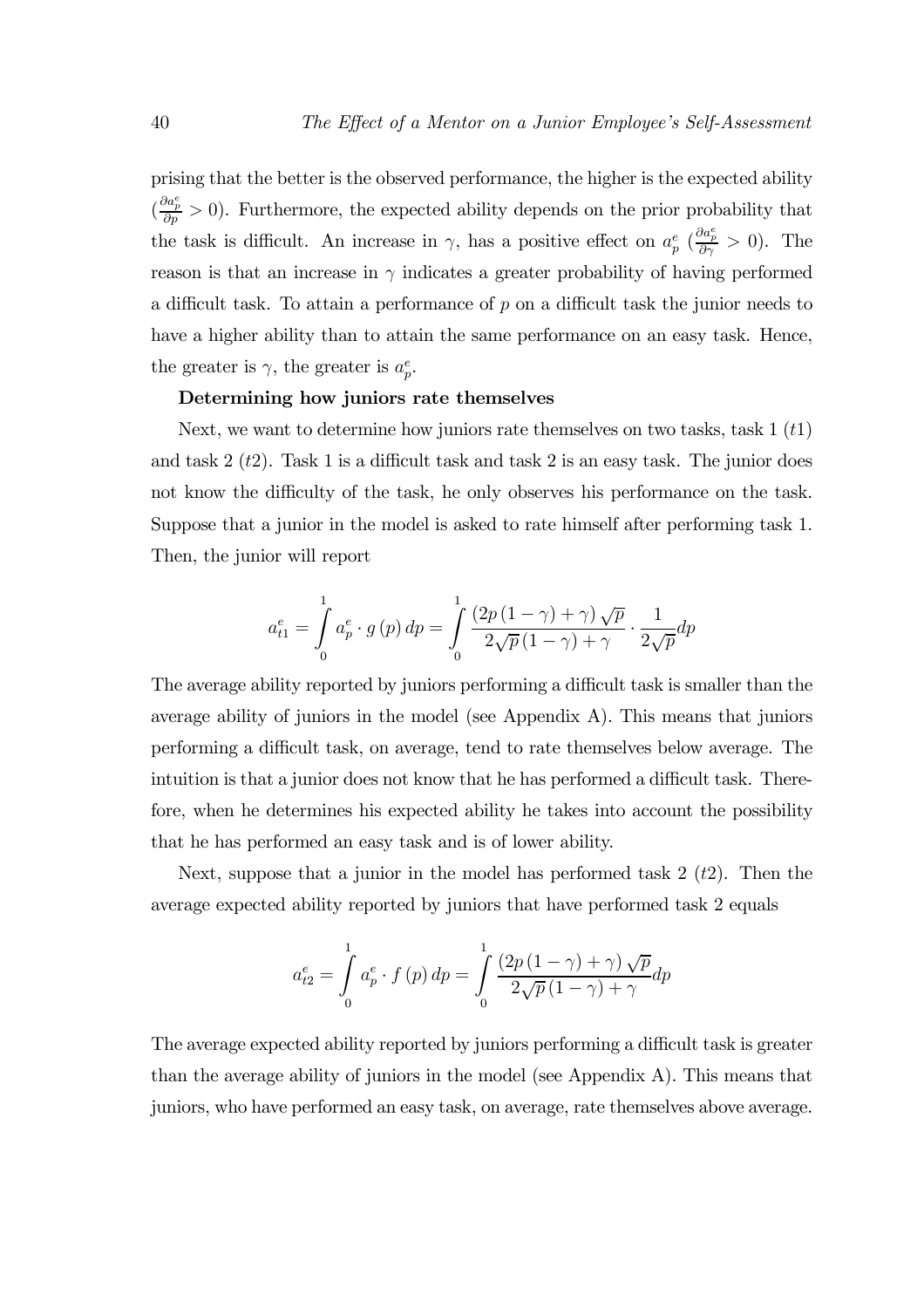Again the explanation for this result lies in the fact that a junior does not know the difficulty of the task. Consequently, when determining his expected ability, the junior takes into account the possibility that he performed a difficult task and is of higher ability.

**Proposition 3.1** On average, juniors performing a difficult task rate themselves below average and juniors performing an easy task rate themselves above average.

This feature of the model is consistent with the observation by Kruger (1999) that for easy domains a majority of people see themselves better as average, while for more challenging domains, a majority of people see themselves as worse than average.

# 3.4 Second stage

In this section we consider the decision of the junior in the second stage. We assume that the junior performs a task in the first stage.

Assumption 3.3 If the junior has no information about his ability and the difficulty of the task, then he decides to perform a task.

In the second stage, the junior has to decide whether to stop performing a task, continue with the same task, or perform a new task. First, We consider the benchmark situation where the junior is fully informed about the difficulty of tasks and about his ability. Second, we consider the situation where the junior only observes his performance on the task.

# 3.4.1 Benchmark: junior observes performance and difficulty of the task

Given his ability, the junior has to choose between (i) not performing a task, (ii) performing an easy task, and (iii) performing a difficult task.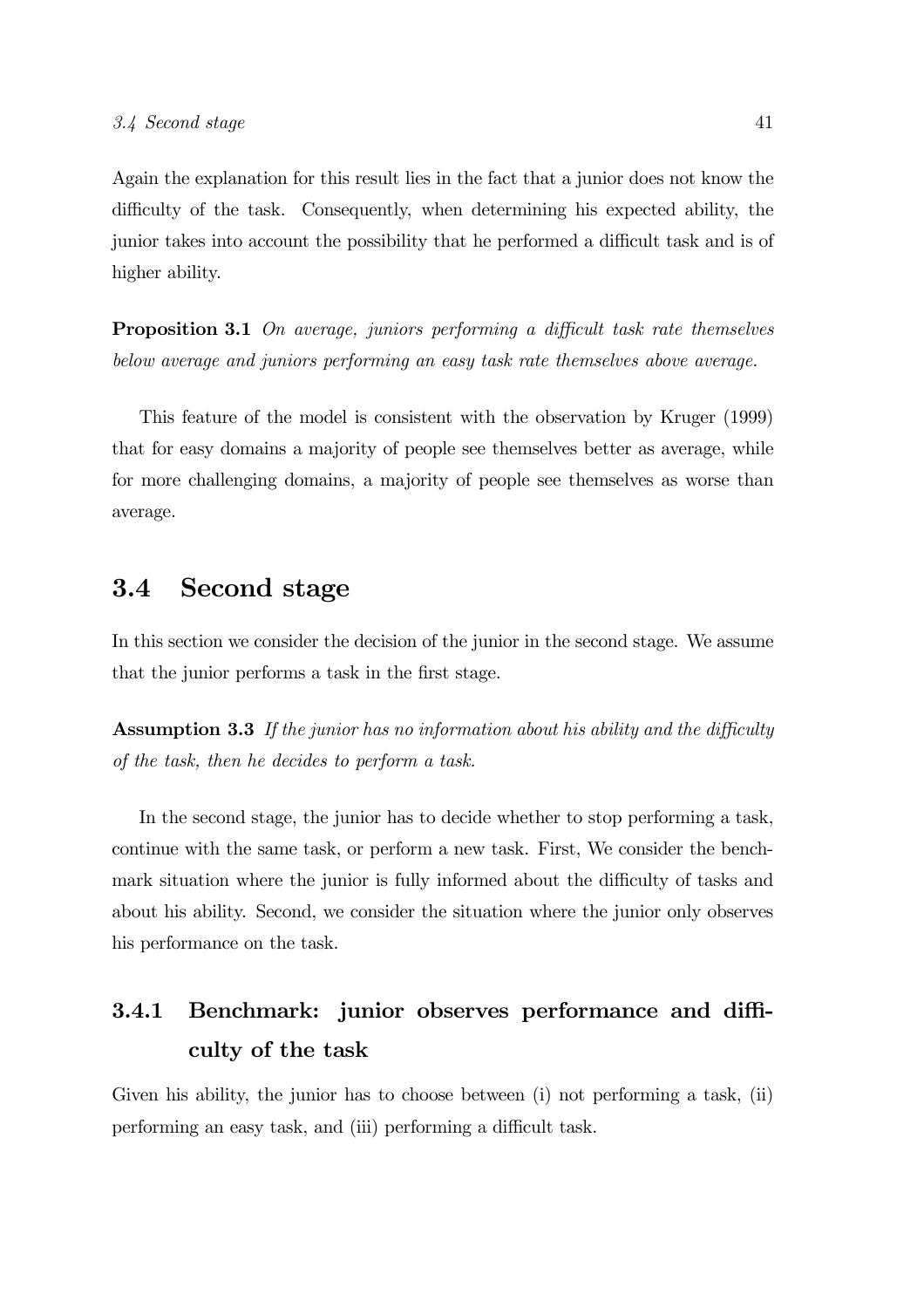Let  $a_0$  be the ability of a junior who is indifferent between not performing a task and performing an easy task.

$$
a_o - c = 0 \longrightarrow a_0 = c
$$

Let  $a_1$  be the ability of a junior who is indifferent between performing an easy task and performing a difficult task.

$$
\alpha a_1^2 - c = a_1 - c \longrightarrow a_1 = \frac{1}{\alpha}
$$

If  $c < \frac{1}{\alpha}$ , the strategy of the junior is: (i) perform no task if  $a \in [0, c)$ , (ii) perform an easy task if  $a \in [c, \frac{1}{\alpha})$ , and (iii) perform a difficult task if  $a \in [\frac{1}{\alpha}, 1]$ . Throughout the rest of the chapter we assume that  $c < \frac{1}{\alpha}$ .

### 3.4.2 The junior only observes performance

In many settings, however, the junior does not know the difficulty of the task. Therefore, in this section, we consider the situation where the junior only observes his performance. Based on his observed performance, in stage 2, the junior decides whether to (i) stop performing the task  $(X = 0)$ , (ii) continue performing the same task  $(X = 1)$ , or (iii) perform a new task  $(X = 2)$ . Suppose that the junior observes a performance of  $p$ . Then, performing the same task again leads to the same performance of  $p$ . The junior's utility of performing the same task again equals

$$
E[U \mid X = 1] = \hat{\gamma}\alpha p + (1 - \hat{\gamma})p - c
$$

where  $\hat{\gamma}$  is the posterior probability that the performed task is difficult

$$
\widehat{\gamma} = \Pr(d = 1 | p) = \frac{g(p)\gamma}{f(p)(1 - \gamma) + g(p)\gamma}
$$

$$
= \frac{\gamma}{2\sqrt{p}(1 - \gamma) + \gamma}
$$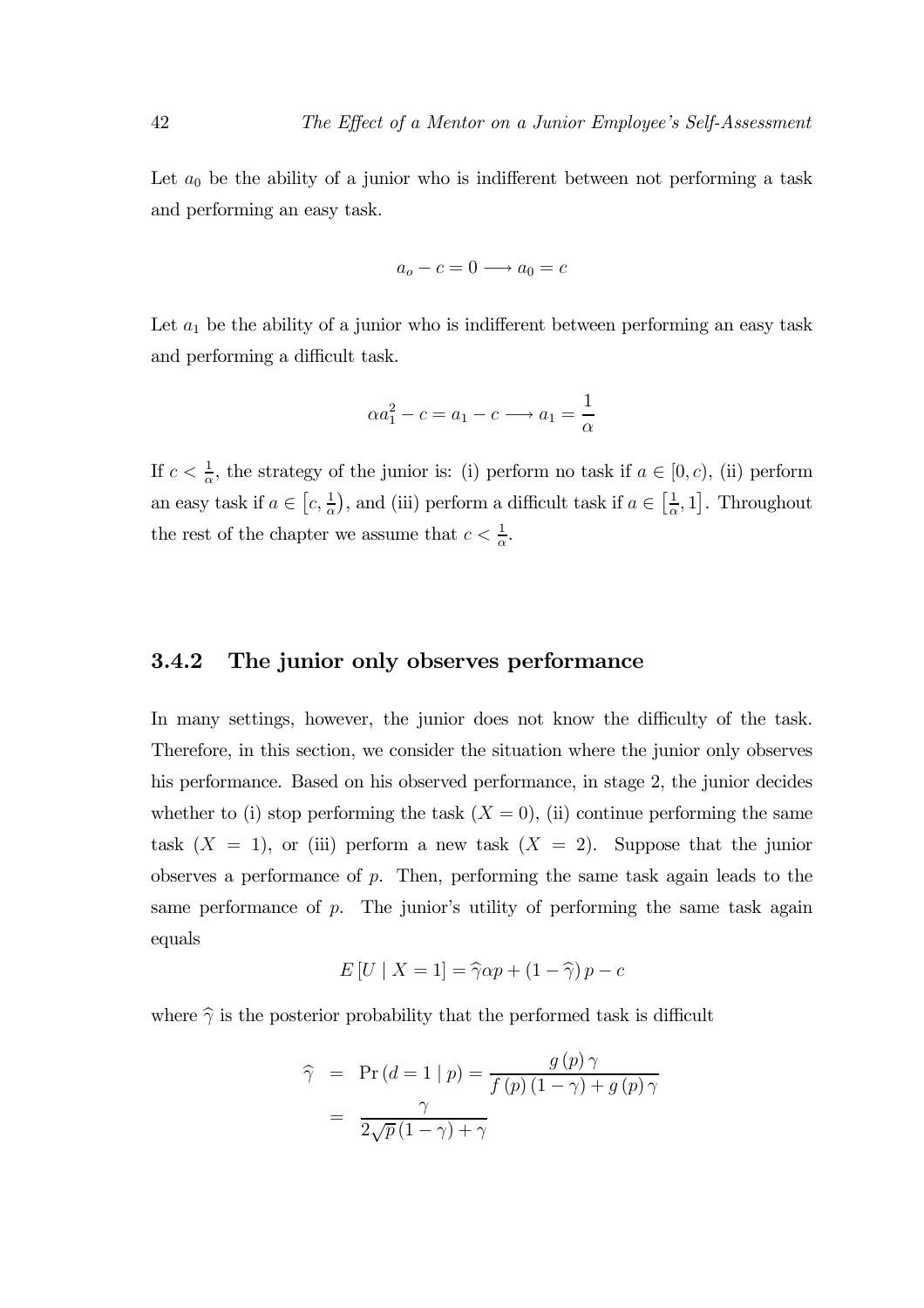The better is performance, the greater is the probability that the performed task is easy. More precisely, for  $p > \frac{1}{4}$ ,  $\hat{\gamma} < \gamma$ .

The junior can also decide to perform a new task. With probability  $\hat{\gamma}$  the junior performed a difficult task in the first stage. Then a performance of  $p$  corresponds to a junior with an ability of  $\sqrt{p}$ . In the second stage the junior employee's contribution to the organization of performing a new task equals  $\alpha p$  if the new task is difficult and equals  $\sqrt{p}$  if the new task is easy. With probability  $(1-\hat{\gamma})$  the junior performed an easy task in the first stage. Then a performance of  $p$  corresponds to a junior with an ability of  $p$ . In this situation the junior's contribution to the organization of performing a new task in the second stage equals  $\alpha p^2$  if the new task is difficult and equals p if the new task is easy. Hence, the expected utility of performing a new task is

$$
E[U \mid X = 2] = \hat{\gamma} (\gamma \alpha p + (1 - \gamma) \sqrt{p}) + (1 - \hat{\gamma}) (\gamma \alpha p^{2} + (1 - \gamma) p) - c
$$

Finally not performing the task yields a payoff of zero.

First, we focus on the juniors choice between performing the same task again  $(X = 1)$  and performing a new task  $(X = 2)$ . The junior is indifferent between the two options if

$$
(1 - \hat{\gamma}) \gamma (\alpha p^2 - p) - \hat{\gamma} (1 - \gamma) (\alpha p - \sqrt{p}) = 0
$$
\n(3.2)

Lemma 3.1 presents the roots of equation (3.2).

**Lemma 3.1** The junior is indifferent between  $X = 1$  and  $X = 2$  if  $p = 0$ ,  $p = p<sub>L</sub>$ and  $p = p_H$ , where  $p_L \in \left(0, \left(\frac{1}{\alpha}\right)^2\right)$  and  $p_H \in \left(\frac{1}{\alpha}, 1\right)$ .

#### **Proof.** See Appendix B. ■

To understand the intuition behind Lemma 3.1 consider Figure 3.1. In the figure, curve  $A$  (curve  $B$ ) gives the relationship between the junior's ability and his performance on a difficult task (an easy task). Curve  $C(B)$  gives for each ability the corresponding junior's utility derived from contributing to the firm by perform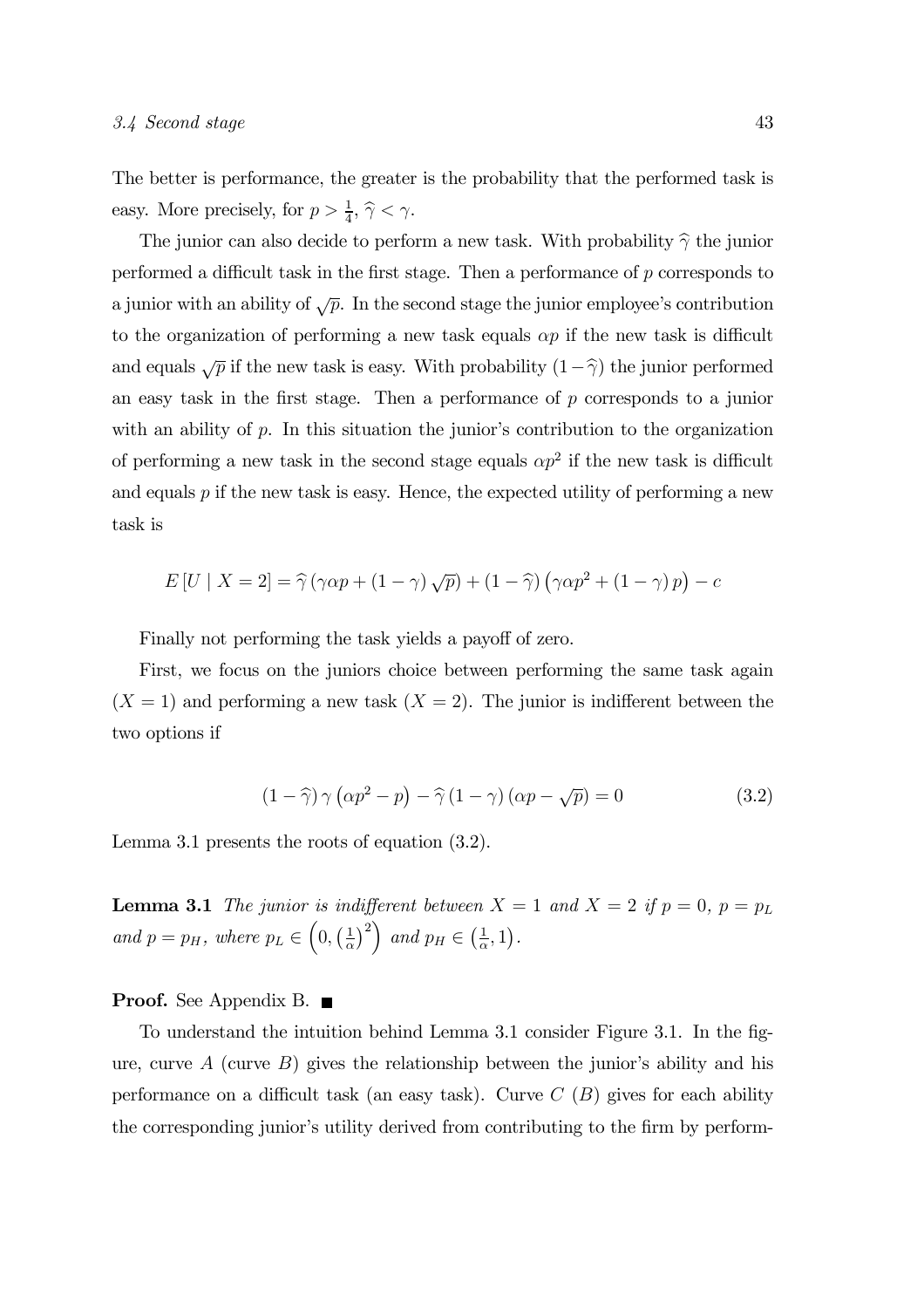ing a difficult task (an easy task).<sup>6</sup> More precisely, curve C corresponds to  $\alpha p$ . A junior who has an ability equal to  $\frac{1}{\alpha}$  (intersection between curve B and curve C) is indifferent between performing an easy task and a difficult task.



Figure 3.1

Suppose that the junior observes a performance of  $p \in \left[\left(\frac{1}{\alpha}\right)^2, \frac{1}{\alpha}\right]$ . This performance corresponds either to a junior with an ability  $a \in \left[\frac{1}{\alpha}, \sqrt{\frac{1}{\alpha}}\right]$ α i performing a difficult task or to a junior with an ability  $a \in \left[\left(\frac{1}{\alpha}\right)^2, \frac{1}{\alpha}\right]$ i performing an easy task. Let us consider the two cases separately. First, let us consider a junior with an ability  $a \in \left[\frac{1}{\alpha}, \sqrt{\frac{1}{\alpha}}\right]$ α i performing a difficult task. Ideally, a junior with an ability greater than  $\frac{1}{\alpha}$  performs a difficult task (see benchmark in section 3.4.1). Also the figure

 $6$ Notice that if the junior performs an easy task, then his contribution to the firm equals his performance. Hence, the relationship between ability and performance and the relationship between ability and the junior's utility derived from his contribution to the firm, are represented by  $B$ .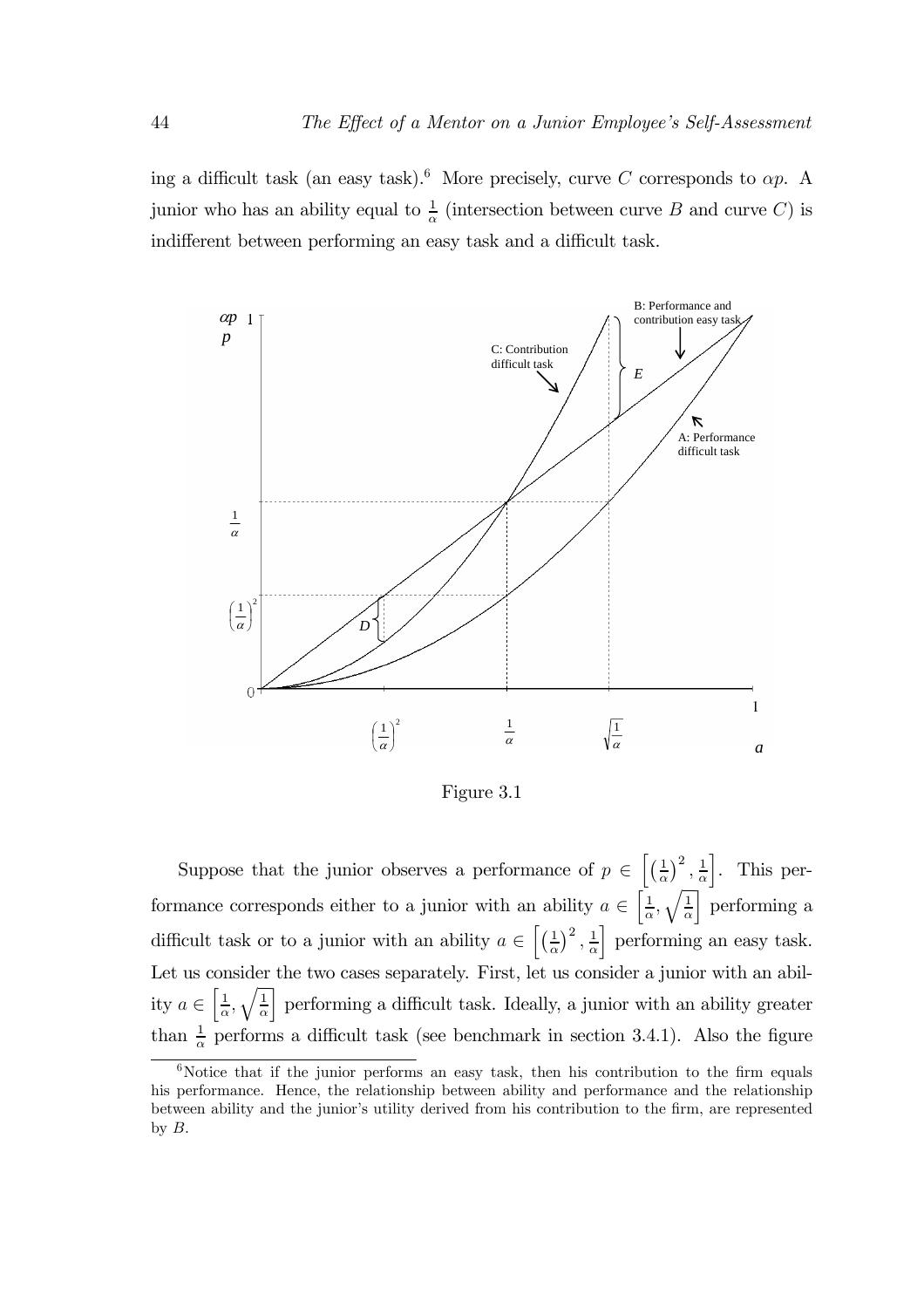shows that this junior derives a greater utility from performing a difficult task than from performing an easy task (curve  $C$  lies above curve  $B$ ). Hence, the junior is performing the task that yields the highest possible utility. Second, let us consider a junior with an ability  $a \in \left[\left(\frac{1}{\alpha}\right)^2, \frac{1}{\alpha}\right]$ i performing an easy task. Ideally, a junior with an ability smaller than  $\frac{1}{\alpha}$  performs an easy task (curve C lies below curve B). Hence, also in this case the junior is performing the task that yields the highest possible utility. Summarizing, a junior who observes a performance of  $p \in \left[\left(\frac{1}{\alpha}\right)^2, \frac{1}{\alpha}\right]$ i is performing the task he would perform under full information. Consequently, the junior has no incentive to perform a new task and chooses  $X = 1$ .

Now suppose that the junior observes a p just below  $\left(\frac{1}{\alpha}\right)^2$ . Then, there are two possibilities. First, a performance just below  $\left(\frac{1}{\alpha}\right)^2$  can result from a junior with an ability just below  $\frac{1}{\alpha}$  performing a difficult task. Ideally, this junior would like to perform an easy task. In this situation performing a new task would reduce the probability that the junior performs a difficult task in the second stage, increasing the junior's utility. With a probability of  $(1 - \gamma)$  the new task is easy. Then the gains of option  $X = 2$  are given by the difference between curve C and curve B at the point  $a = \frac{1}{\alpha} - \varepsilon$ . The figure immediately shows that the gains are infinitesimally small. With probability  $\gamma$  the new task is difficult and then there are no gains from performing a new task. Hence, the gains from option  $X = 2$  in this case are nil. Second, a performance just below  $\left(\frac{1}{\alpha}\right)^2$  can result from a junior with an ability just below  $\left(\frac{1}{\alpha}\right)^2$  performing an easy task. In this situation, the junior is performing the task he would choose under full information. Choosing to perform a new task increases the probability that the new task is difficult, resulting in a smaller utility for the junior. With a probability of  $\gamma$  the new task is difficult. Then, the costs of performing a new task are given by D. With a probability of  $(1 - \gamma)$  the new task is easy and there are no costs of choosing  $X = 2$ . When making the choice between  $X = 1$  and  $X = 2$  the junior trades-off the costs of performing a new task and the benefits. If performance is just below  $\left(\frac{1}{\alpha}\right)^2$  the costs exceed the benefits. Consequently, the junior chooses to perform the same task again  $(X = 1)$ . The figure also illustrates that the smaller is the observed performance, the greater are the benefits resulting from performing a new task and the smaller are the costs. More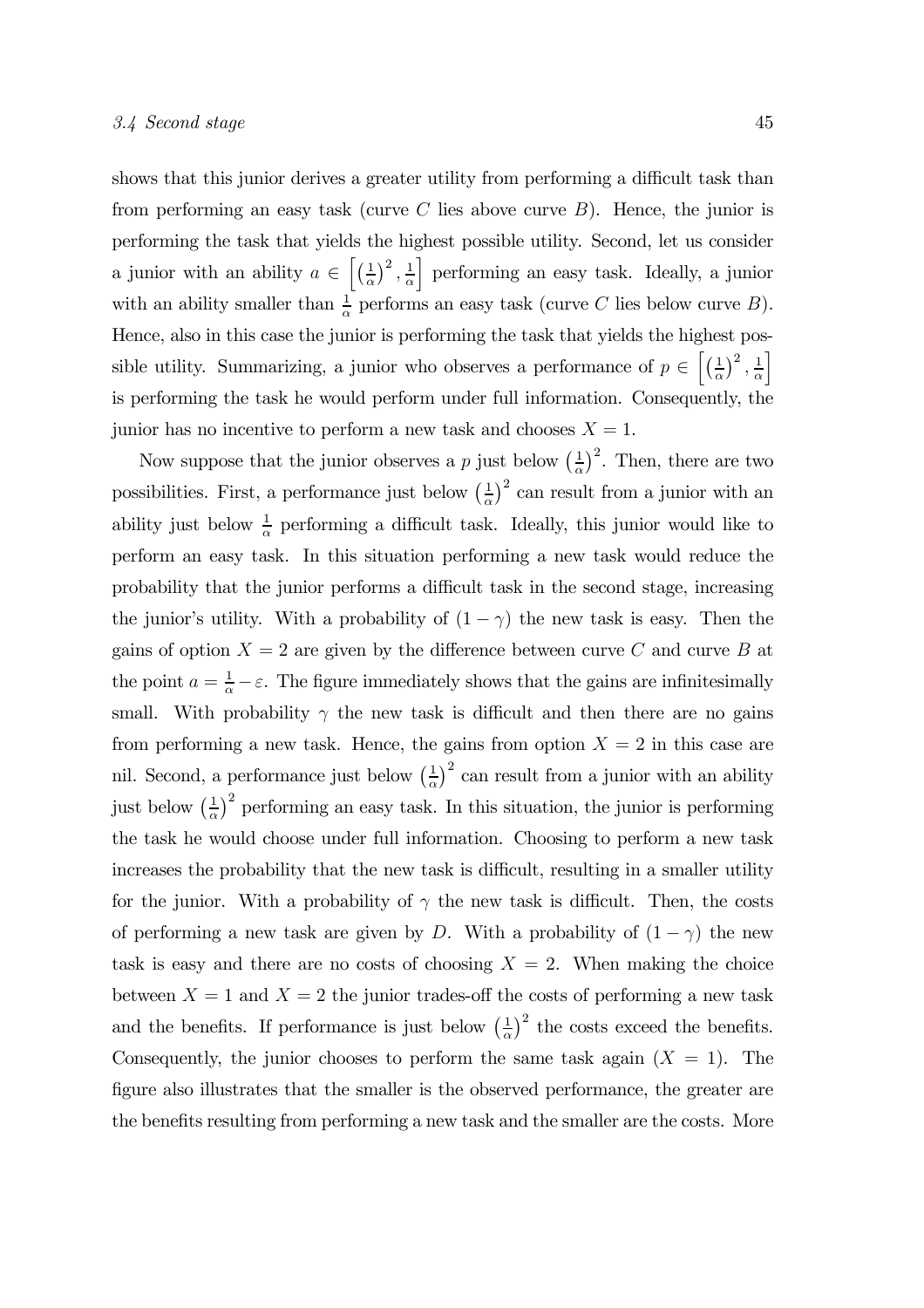generally, there exists a value  $p = p_L \in (0, \left(\frac{1}{\alpha}\right)^2)$  at which the junior is indifferent between performing the same task again and performing a new task.

Finally, suppose that the junior observes a p just above  $\frac{1}{\alpha}$ . Then a similar argument holds. Again, there are two possibilities. First, a performance just above  $\frac{1}{\alpha}$  can result from a junior with ability just above  $\frac{1}{\alpha}$  performing an easy task. Ideally, the junior would like to perform a difficult task. In this situation performing a new task would increase the probability that the junior performs a difficult task in the second stage, increasing the junior's utility. The gains of option  $X = 2$  are that with a probability of  $\gamma$  the new task is difficult and the additional utility derived from option  $X = 2$  is given by the difference between curve C and curve B at the point  $a = \frac{1}{\alpha} + \varepsilon$ . The figure immediately shows that the gains are infinitesimally small. Second, a performance just above  $\frac{1}{\alpha}$ , can result from a junior with an ability just above  $\sqrt{\frac{1}{\alpha}}$  performing a difficult task. Ideally this junior performs a difficult task. Performing a new task increases the probability that the new task is easy, decreasing the junior's utility. The costs of performing a new task are that with a probability of  $(1 - \gamma)$  the new task is easy and the utility decreases by E. Again, the junior trades-off the costs of performing a new task and the benefits, when making a choice between  $X = 1$  and  $X = 2$ . If performance is just above  $\frac{1}{\alpha}$ , the costs exceed the benefits. If the observed performance is  $p = 1$ , then the left-hand side of equation (3.2) is positive. This implies that if  $p = 1$ , then the junior prefers option  $X = 2$ . More generally, there exists a value of  $p = p_H \in \left(\frac{1}{\alpha}, 1\right)$  at which the junior is indifferent between performing the same task again and performing a new task. The following lemma summarizes the above discussion.

**Lemma 3.2** Suppose the junior can choose between performing the same task again and performing a new task. Then, the junior chooses to perform the same task again if  $p = 0$  or  $p \in [p_L, p_H]$  and he chooses to perform a new task if  $p \in (0, p_L)$  or if  $p \in (p_{H}, 1].$ 

Until now we have focused on the choice between performing a new task and performing the same task again. The junior, however, can also decide not to perform a task. The utility a junior derives from not performing the task equals 0. A junior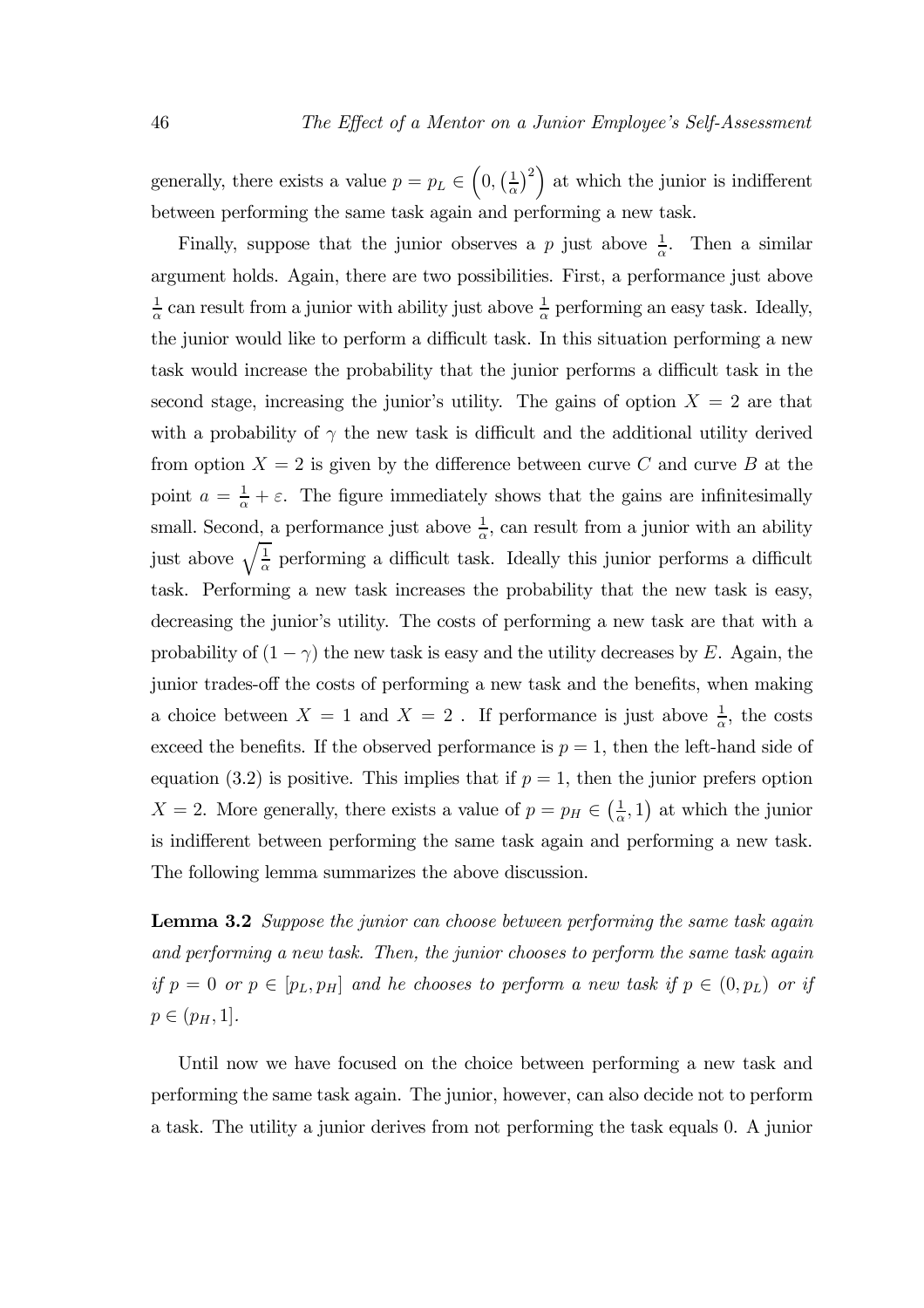#### 3.4 Second stage 47

who observes a sufficiently low performance, will choose not to perform the task. For these juniors, the costs of performing the task exceed the expected benefits of performing the task. Depending on the costs of performing the task, two situations can be distinguished. Let  $c = \overline{c}$  be the cost for which the junior is indifferent between  $X = 0, X = 1$  and  $X = 2$  if he observes  $p = p<sub>L</sub>$ . If the costs are sufficiently small  $(c < \overline{c})$ , the junior chooses to stop performing the task if  $p < p_c^L$ , where  $p_c^L$  solves

$$
\widehat{\gamma}\left(\gamma\alpha p_c^L + (1-\gamma)\sqrt{p_c^L}\right) + (1-\widehat{\gamma})\left(\gamma\alpha\left(p_c^L\right)^2 + (1-\gamma)p_c^L\right) - c = 0
$$

and if the cost are sufficiently high  $(c \geq \overline{c})$ , the junior decides to stop performing the task if  $p < p_c^H$ , where  $p_c^H$  solves

$$
\widehat{\gamma}\alpha p_c^H + (1 - \widehat{\gamma}) p_c^H - c = 0
$$

Figure 3.2 and Proposition 3.2 summarize the above discussion.



Figure 3.2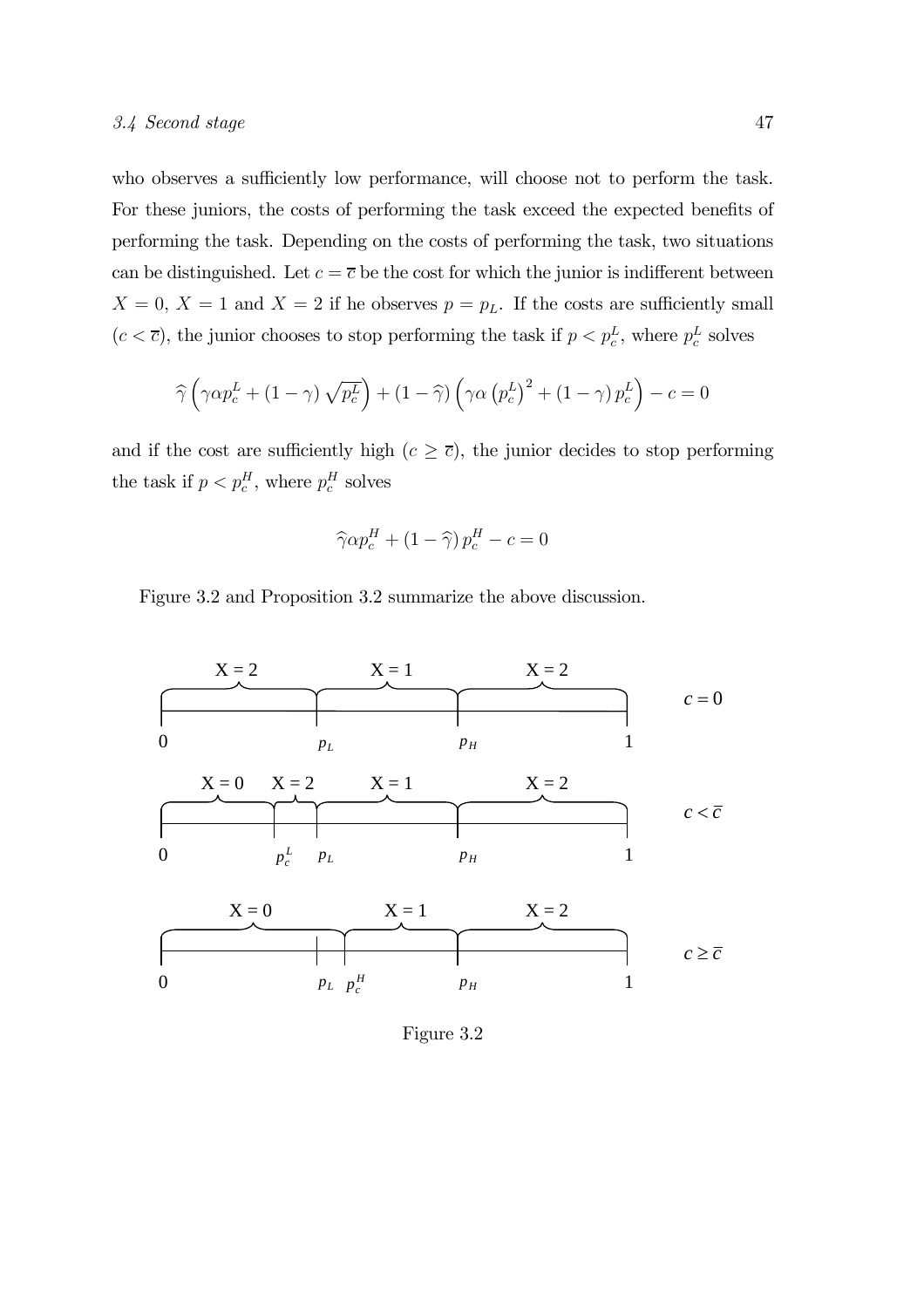**Proposition 3.2** Suppose that the costs are sufficiently small  $(c < \overline{c})$ , then (i) a junior who observes  $p\,<\,p^L_c\,$  chooses to stop performing a task  $(ii)$  a junior who observes  $p \in [p_c^L, p_L)$  or  $p \in (p_H, 1]$  chooses to perform a new task, and (iii) a junior who observes  $p \in [p_L, p_H]$  chooses to perform the same task again. Suppose that the costs are sufficiently large  $(c \ge \overline{c})$ , then (i) a junior who observes  $p < p_c^H$  chooses to stop performing the task, (ii) a junior who observes  $p \in [p_c^H, p_H]$  chooses to perform the same task again, and (iii) a junior who observes  $p \in (p_H, 1]$  chooses to perform a new task.

An implication of taking a decision based on observed performance, is that the junior sometimes takes the wrong decision. The junior can make two types of mistakes. First, a highly talented junior who has performed a difficult task may decide to perform a new task after observing his performance. Take, for example, a junior with an ability equal to a' and a performance of  $p' > p_H$  after performing a difficult task. Then, according to Proposition 3.2, the junior, who has no information about his ability and the difficulty of the performed task, decides to perform a new task. However, if the junior, after performing the task, were to learn his ability and the difficulty of the task, he would decide to continue with the same task.<sup>7</sup> Second, a talented junior who has performed a difficult task may decide to stop performing a task if performing a task is sufficiently costly. Take, for example, a junior with ability  $\hat{a} > \frac{1}{\alpha}$  and a performance of  $\hat{p} < p_c^H$  after performing a difficult task. Furthermore, suppose that  $c > \overline{c}$ . Then, according to Proposition 3.2, the junior decides to stop performing the task. If the junior, however, were to learn his ability and the difficulty of the task, he would decide to continue with the task. Hence, sometimes a junior takes the wrong decision because he lacks information about his ability and about the difficulty of the task. Both types of mistakes are costly for an organization. The organization sometimes can prevent a junior from making these mistakes by appointing a senior employee who acts as the junior's mentor.

<sup>&</sup>lt;sup>7</sup>The same type of mistake is made by a low ability junior. Take, for example, a junior with an ability equal to  $a''$  and a performance of  $p'' < p_L$  after performing an easy task. Then, the junior decides to perform a new task. However, if the junior after performing the task were to learn his ability and the difficulty of the task, he would decide to continue with the same task.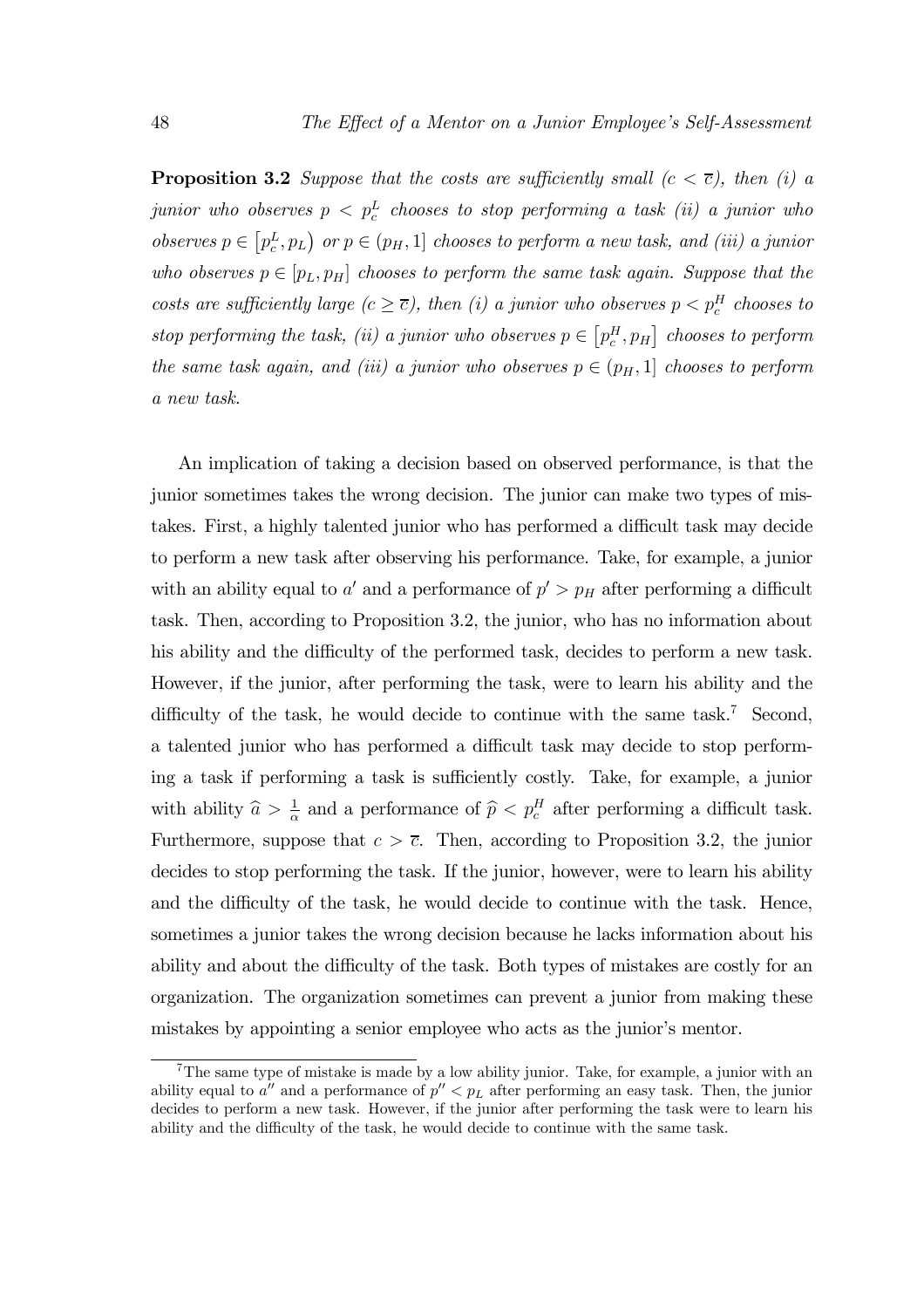# 3.5 Extension: The role of a mentor

The role of a mentor in an organization is to help "the younger individual learn to navigate in the adult world and the world of work" (Kram, 1985 p.2). A senior employee has more experience and therefore is better able to discern easy tasks from difficult tasks. Besides, she is better able to assess the junior's ability. The information a senior employee has at her disposal is valuable for the junior employee to improve current and future decisions. Therefore, appointing a mentor who provides this information to the junior employee may prevent juniors from taken mistaken decisions. As Clutterbuck (1985) points out "most staff turnover occurs during the first six months with a new employer and a major cause is inability to adjust rapidly enough. Assigning a mentor to a new arrival helps overcome the counter-productive problems of culture shock and the uncertainty most people feel as they find their feet in the new environment."

We extend the model by introducing a mentor. The mentor is fully informed. He knows the difficulty of the task  $(d \in \{0, 1\})$  and he observes the junior's ability. The role of the mentor, in stage 0, is twofold. First, the mentor assigns no task  $(t = n)$ , assigns an easy task  $(t = 0)$  or assigns a difficult task  $(t = 1)$ . Second, if  $t \in \{0, 1\}$ , the mentor sends a message about the difficulty of the task  $m \in \{0, 1\}$ ,  $m = 0$  denoting "task is easy" and  $m = 1$  denoting "task is difficult". After the junior has received  $m$ , he decides whether or not to perform the assigned task. If he performs the assigned task he learns his performance  $p_1 \in [0, 1]$ . In the second stage, the junior decides whether to (i) stop performing the task  $(X = 0)$ , (ii) continue performing the same task  $(X = 1)$ , or (iii) perform a new task  $(X = 2)$ . The preferences of the junior are represented by (3.1).

In the present model the message is costless for the mentor. It is well-known in cheap-talk games that if the preferences of the principal and the agent are perfectly aligned, then communication between the principal and the agent can be perfect (Crawford and Sobel, 1982). So, if the mentor has the same preferences as the junior, introducing a fully informed mentor makes it possible for the junior to achieve the first-best outcome in both stages. The mentor can perfectly match the difficulty of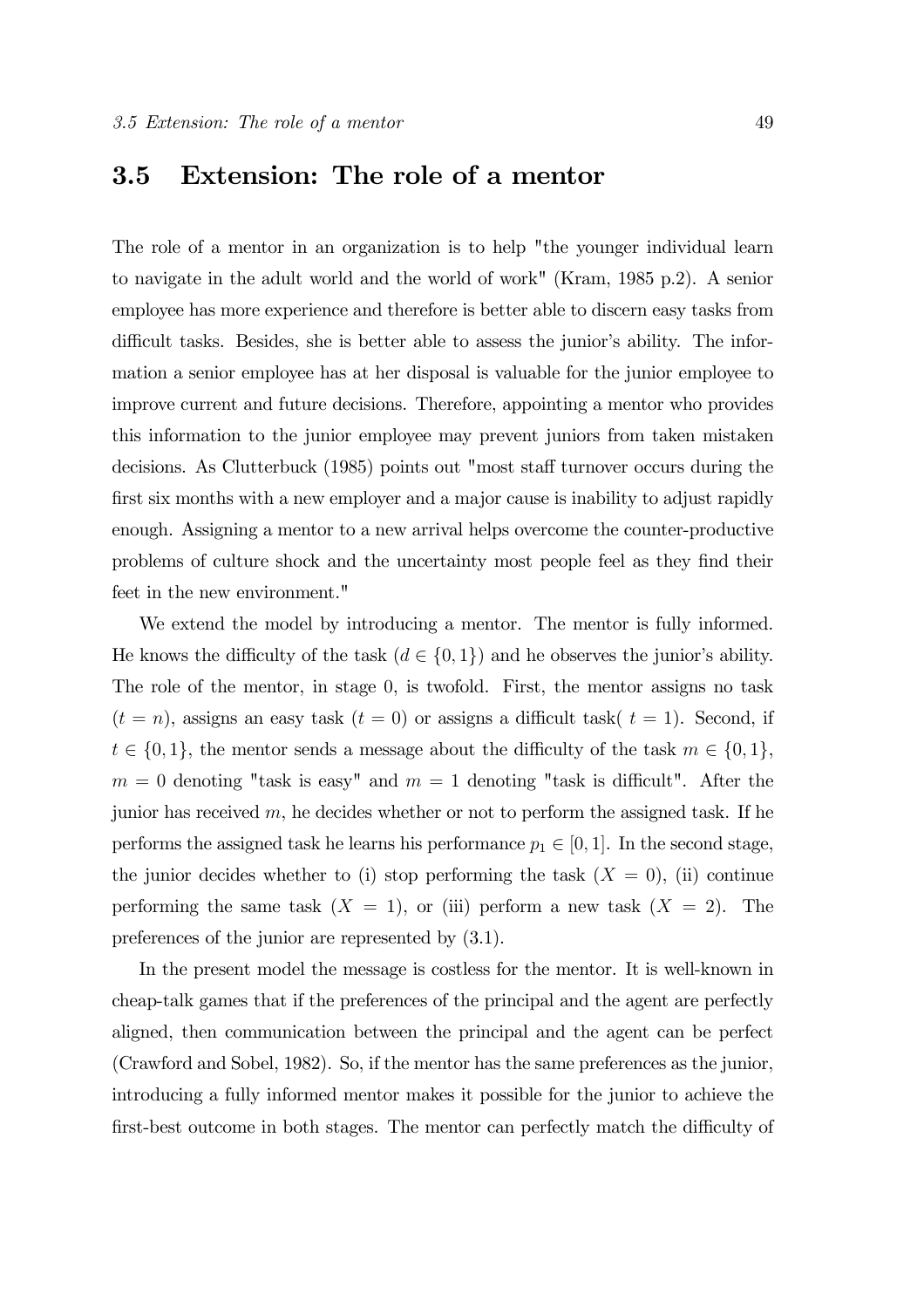the task and the junior's ability. So, the introduction of a mentor prevents a highly talented junior from performing an easy task. Besides, it avoids that a low ability junior performs a task.

In many settings, however, the preferences of the mentor and the junior are not perfectly aligned. A reason may be that the mentor does not incur the costs of performing a task. Therefore, she does not care about these costs. Then, the mentor's utility is given by

$$
U^M = d\alpha p + (1 - d) p
$$

The mentor wants a junior with an ability smaller than  $\frac{1}{\alpha}$  to perform an easy task, and she wants a junior with an ability larger than  $\frac{1}{\alpha}$  to perform a difficult task. Notice that the mentor always wants the junior to perform a task. Henceforth, we assume that the mentor always assigns a task in stage 0. This implies that a junior with  $a \in [0, c]$  is assigned a task, while he prefers to perform no task.

First, let us consider the case that the strategy of the mentor is

$$
\begin{cases} t = 0 \text{ and } m = 0 \text{ if } a < \frac{1}{\alpha} \\ t = 1 \text{ and } m = 1 \text{ if } a \ge \frac{1}{\alpha} \end{cases}
$$

What is the junior's response to this strategy? The junior only observes the mentor's message. Suppose that he observes  $m = 1$ . Then, the junior knows that the assigned task is difficult and that his ability is larger or equal to  $\frac{1}{\alpha}$ . As a junior with an ability greater than  $\frac{1}{\alpha}$  wants to perform a difficult task, his best response is to perform the assigned task. Now suppose the junior observes  $m = 0$ . The mentor's message tells the junior that the assigned task is easy and that his ability is smaller than  $\frac{1}{\alpha}$ . A junior with  $a \in [0, c]$  prefers to perform no task and a junior with  $a \in [c, \frac{1}{\alpha}]$  prefers to perform an easy task. As the junior does not observe his ability, his decision to perform the assigned task depends on c. The higher are the costs of performing the task, the greater is the proportion of juniors who prefer not to perform the task. More precisely, performing the task yields  $\frac{1}{2}$  $\frac{1}{\alpha} - c + E[U_2 \mid m = 0]$ (where  $E[U_2 | m = 0] = \frac{1}{2}$  $\frac{1}{\alpha} - c + \frac{1}{2}\alpha c^2$ . Not performing the task yields zero. Then,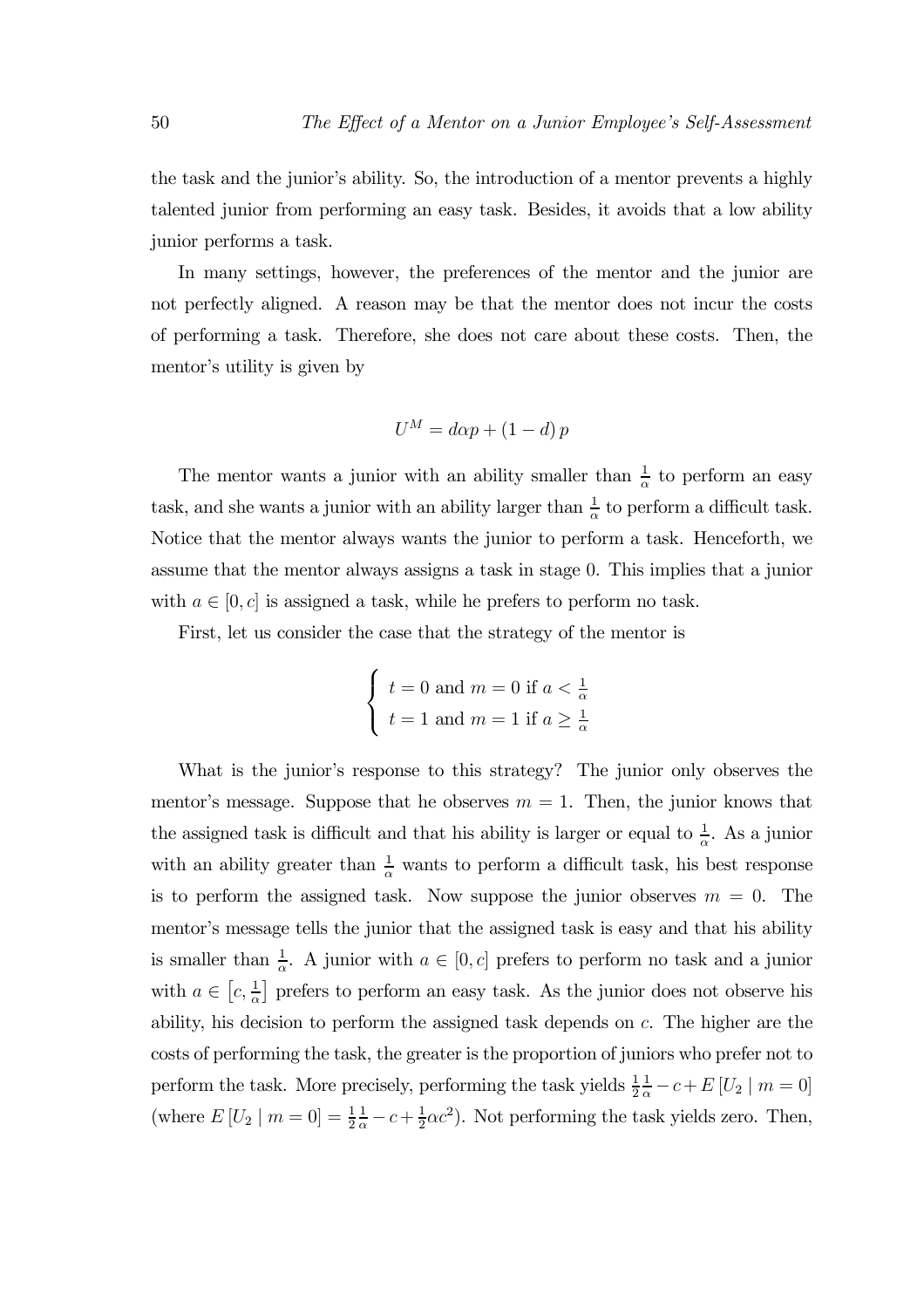if  $c \leq c_L = \frac{2-\sqrt{2}}{\alpha}$ , it is a best response for the junior to perform the task. Hence, if  $c \leq c_L$ , the junior performs the assigned task.

After performing the task, the junior learns his performance. As the message reveals the difficulty of the task, the junior can determine his ability from the observed performance. This implies that in the second stage he can take a fully informed decision. Hence, in the second stage, the junior stops performing the task if  $a < c$ and he continues with the task otherwise. The strategy of the junior, if  $c \leq c_L$ , can be summarized as follows: In the first stage the junior performs the assigned task. In the second stage he performs no task if  $a < c$  and he performs the same task otherwise.

Finally, we have to show that given the strategy of the junior, the mentor's strategy is a best response. Notice that there exists only a conflict of interest between the mentor and a junior with  $a < c$ . The mentor wants all juniors to perform a task, while a junior with  $a < c$  decides not to perform a task in the second stage. The question that arises is: Can the mentor prevent a junior with  $a < c$  from not performing the task in stage 2 by assigning him an easy task but by claiming the task is difficult? As long as the costs are sufficiently small, the answer is in the negative. A junior who observes a performance smaller than  $\left(\frac{1}{\alpha}\right)^2$  knows, independent of the mentor's message, that the performed task was easy. The strategy of the mentor tells us that a junior with  $a < \frac{1}{\alpha}$  performs an easy task yielding a performance in the range  $\left[0, \frac{1}{\alpha}\right)$  and a junior with  $a \geq \frac{1}{\alpha}$  performs a difficult task yielding a performance in the range  $\left[ \left( \frac{1}{\alpha} \right)^2, 1 \right]$ . This implies that a performance of  $\left[ 0, \left( \frac{1}{\alpha} \right)^2 \right)$ can only correspond to a junior who has performed an easy task. So, the mentor cannot influence the decision of a junior with ability  $a < c < \left(\frac{1}{\alpha}\right)^2$  by lying about the difficulty of the task. Hence, if  $c < (\frac{1}{\alpha})^2$ , the mentor has no incentive to deviate from his strategy. The following Proposition summarizes the conditions under which the mentor always sends a truthful message.

**Proposition 3.3** Suppose that the costs are sufficiently small ( $c \leq c_L$  and  $c <$  $\left(\frac{1}{\alpha}\right)^2$ ). Then a partially separating equilibrium exists in which the mentor in stage 0 assigns an easy task and sends  $m = 0$  if  $a < \frac{1}{\alpha}$  and she assigns a difficult task and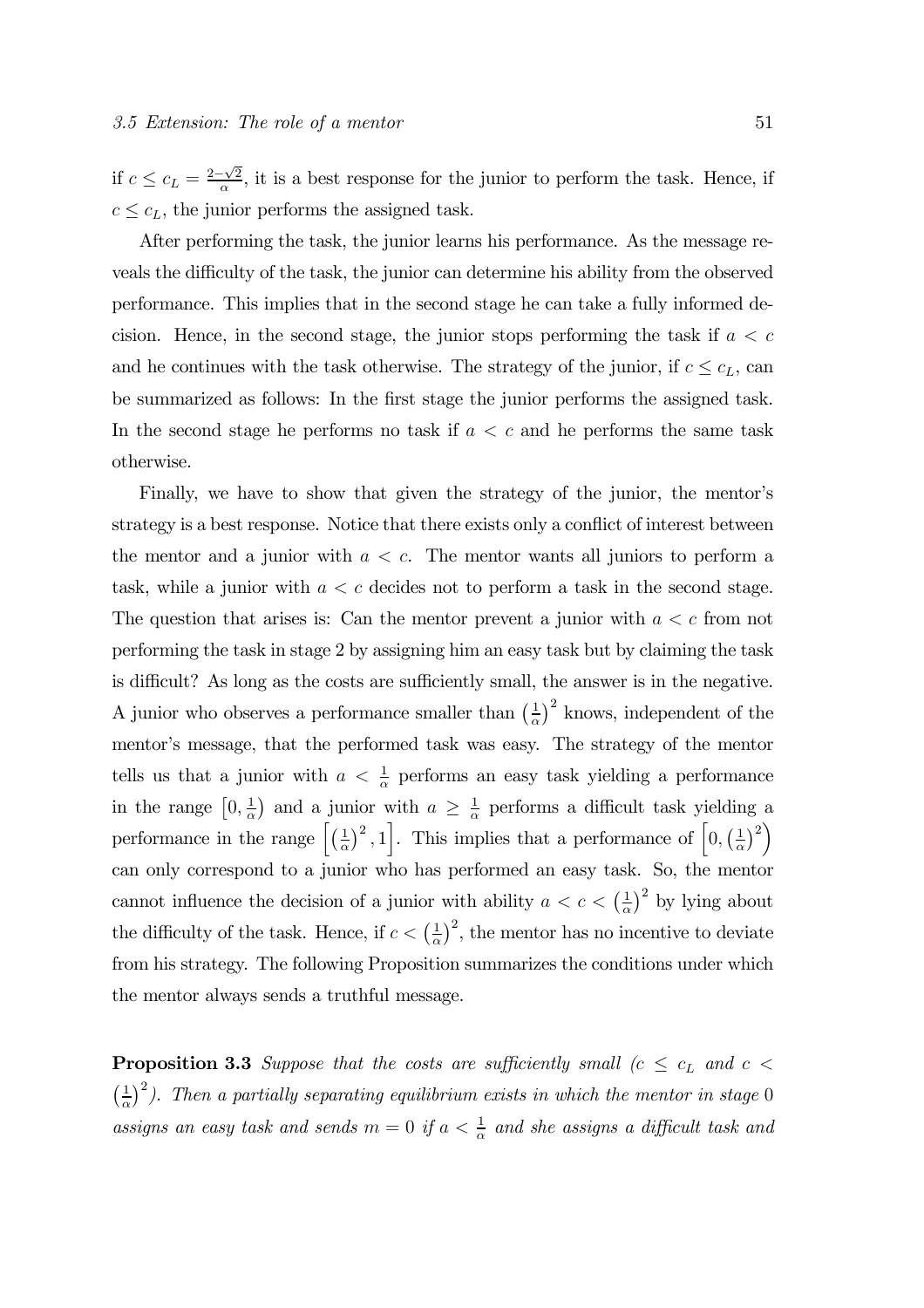sends  $m = 1$  if  $a \ge \frac{1}{\alpha}$ . In stage 1, the junior performs the assigned task. In stage 2, the junior decides to stop performing the task if  $a < c$  and he performs the task again otherwise.

As the preferences of the mentor and the junior are not perfectly aligned, some juniors do not obtain the first best outcome. A junior with an ability smaller than c will perform a task in the first stage, although performing a task is too costly for him. Nevertheless, having a mentor with different preferences over the costs of performing a task, yields a higher expected utility to the junior than having no mentor at all. The reason is that the mentor can match difficulty of the task to the junior's ability. Therefore, highly talented juniors will never perform an easy task and less talented juniors will never perform a difficult task.

Suppose that  $c_L < c < (\frac{1}{\alpha})^2$ .<sup>8</sup> Then if the mentor were to reveal the true difficulty of the task, the junior would not perform the task if  $m = 0$  (E [U |  $m = 0$ ] < 0). Obviously, in this situation, the mentor has an incentive to lie about the difficulty of the task to some juniors. In this way he can prevent these juniors from not performing the task in the first stage. Let us consider the following strategy of the mentor<sup>9</sup>

$$
\begin{cases}\n t = 0 \text{ and } m = 1 \text{ if } 0 \le a < c \\
t = 0 \text{ and } m = 0 \text{ if } c \le a < \frac{1}{\alpha} \\
t = 1 \text{ and } m = 1 \text{ if } \frac{1}{\alpha} \le a \le 1\n\end{cases}
$$

Notice that the mentor still assigns an easy task to a junior with  $a < \frac{1}{\alpha}$  and assigns a difficult task to a junior with  $a \geq \frac{1}{\alpha}$ . The difference with respect to sending a truthful message is that the mentor now sometimes has an incentive to lie about the

<sup>&</sup>lt;sup>8</sup>We assume that  $\alpha < \frac{1}{2-\sqrt{2}}$ , implying that  $c_L < (\frac{1}{\alpha})^2$ . Similar results hold if  $\alpha > \frac{1}{2-\sqrt{2}}$ .

 $9$ There are several variants on this strategy. What is important is that by lying the mentor can prevent a junior with  $0 \le a < c$  from learning his ability after observing  $m = 0$ . A variant of this strategy is (i) always send  $m = 1$  and (ii)  $t = 0$  if  $a < \frac{1}{\alpha}$  and  $t = 1$  if  $a \ge \frac{1}{\alpha}$ . The message contains no information about the junior's ability. We have assumed that without mentor, a junior performs the task if he has no information about his ability and the difficulty of the task (Assumption 3.3). Then with mentor the junior will also perform the task if he has no information about his ability and the difficulty of the task. The reason is that the mentor takes care of a better match between difficulty of the task and the junior's ability. Hence, if the junior performs the task in the first stage without a mentor then he also performs the task with a mentor.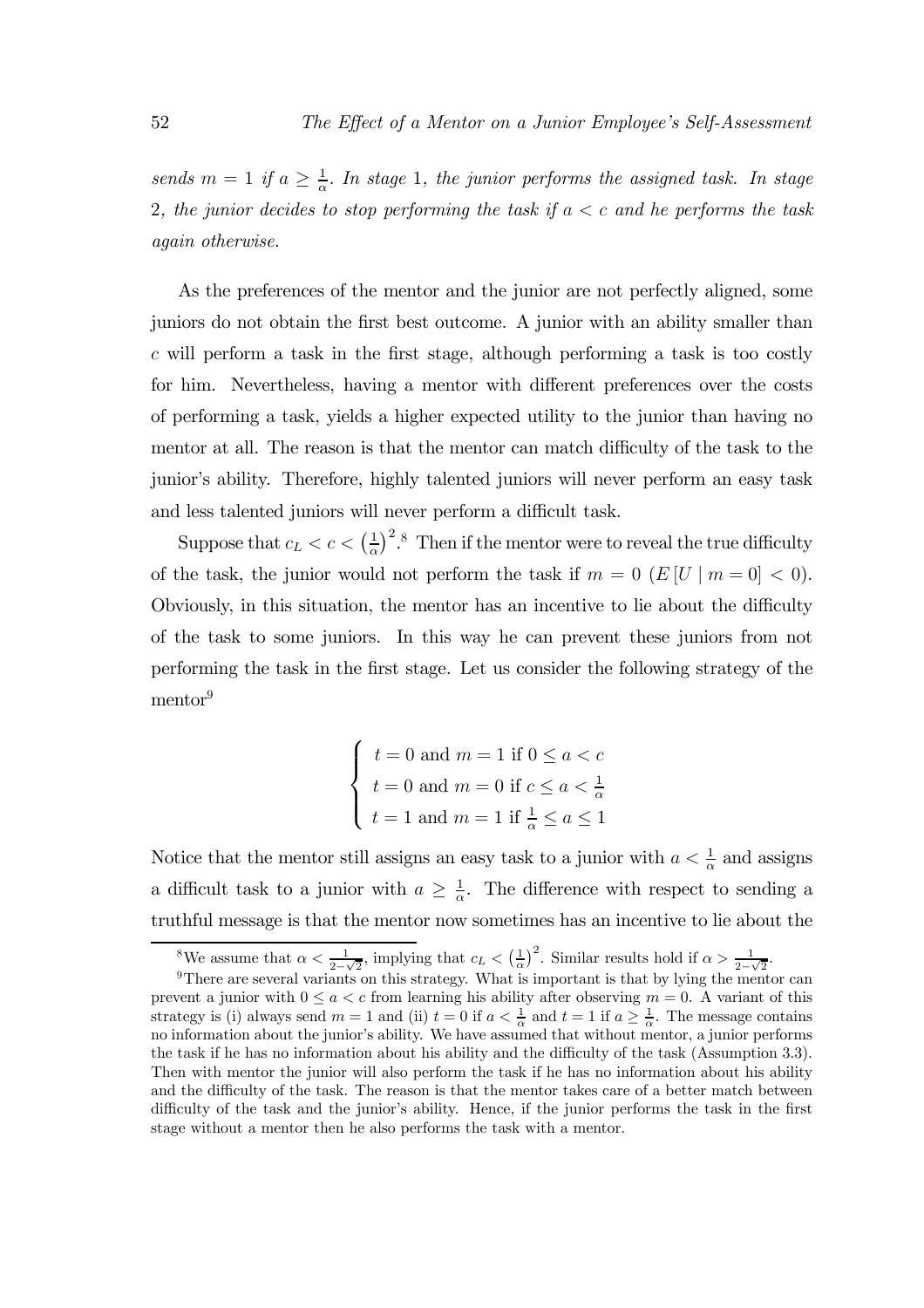difficulty of the task. To prevent low-ability juniors from not performing a task in the first stage, the mentor sends the message that the assigned task is difficult. In this way a low-ability junior does not learn about his ability until after observing his performance on the task.

What is the junior's best response to the mentor's strategy? Suppose the junior observes  $m = 0$ , then he knows that his ability lies between c and  $\frac{1}{\alpha}$  and that the assigned task is easy. The best response of the junior is to perform the assigned task. Now suppose the junior observes  $m = 1$ . There exist two possibilities: (i) the assigned task is difficult and the junior's ability is larger than  $\frac{1}{\alpha}$  or (ii) the assigned task is easy and the junior's ability is smaller than c. Suppose that the costs are such that  $E[U | m = 1] > 0$ . This implies that the best response to  $m = 1$  is to perform the assigned task.

After performing the task, the junior observes his performance and determines his ability. In the second stage, the junior stops performing the task if  $a < c$  and continues with the same task otherwise. We have already shown that, if  $c < (\frac{1}{\alpha})^2$ , a junior with ability  $a < c$  can determine his ability although the mentor lies about the difficulty of the task. The reason is that a performance smaller than  $\left(\frac{1}{\alpha}\right)^2$  can only correspond to a junior performing an easy task.

Next suppose that  $c \geq \left(\frac{1}{\alpha}\right)^2$ . Then a junior who observes a performance between  $\frac{1}{\alpha}$  and c cannot determine his ability, because he is uncertain about the difficulty of the task. Figure 3.3 illustrates this situation. The relationship between observed performance and ability is given by the lines AA and BB. The relationship consists of two parts; a junior with an ability between 0 and  $\frac{1}{\alpha}$  is assigned an easy task (AA) and a junior with an ability between  $\frac{1}{\alpha}$  and 1 is assigned a difficult task (BB).

The junior only observes his performance and the mentor's message. Depending on the observed performance we can distinguish three cases. First, suppose the junior observes a performance larger than c. Then the mentor's message reveals the difficulty of the task and the junior can determine his ability;  $a = p$  if the task is easy and  $a = \sqrt{p}$  if the task is difficult. Second, suppose the junior observes a performance smaller than  $\left(\frac{1}{\alpha}\right)^2$ . Then, the junior knows that the performed task was easy and that  $a = p$ . In both cases the decision for the second period is given in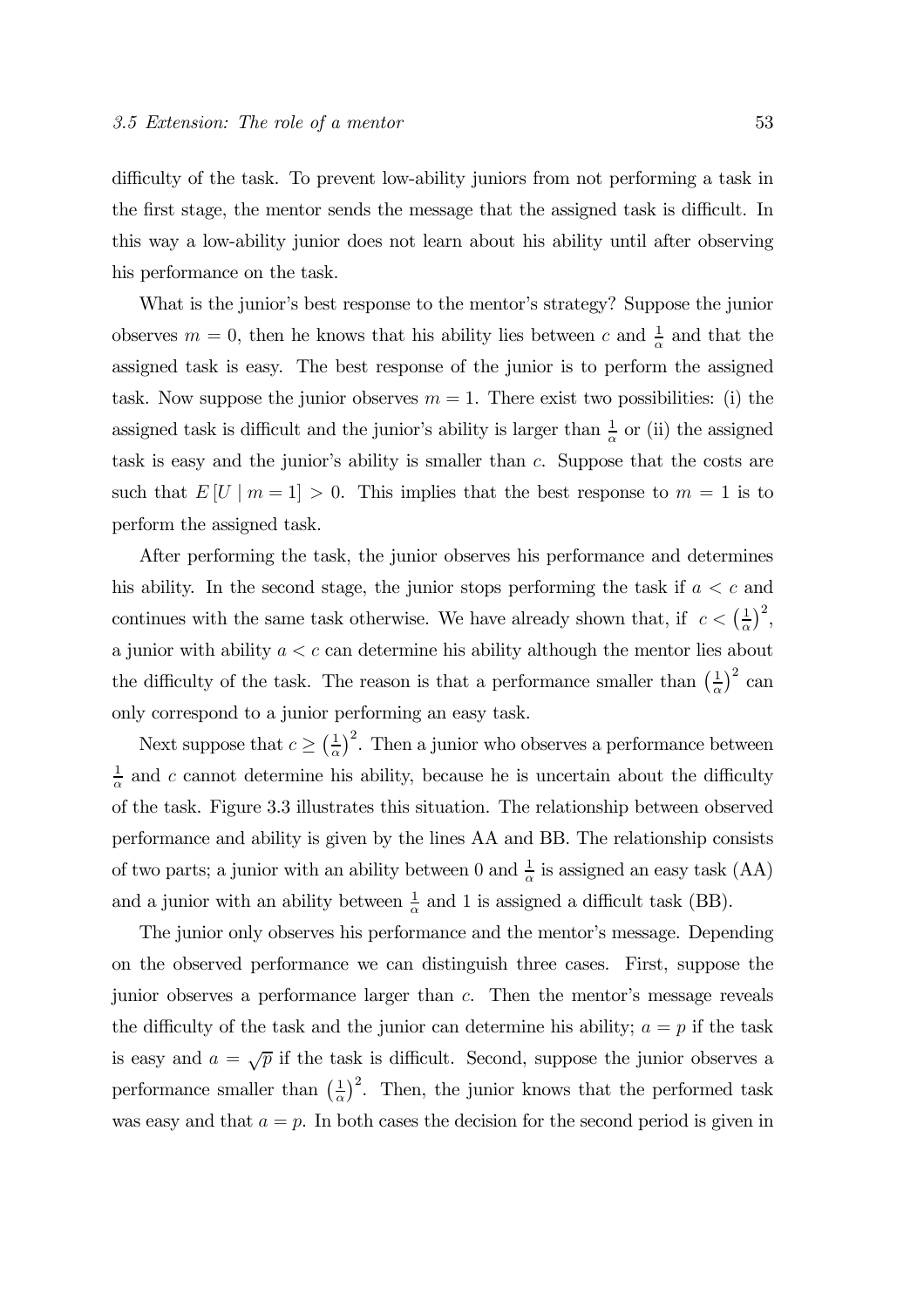section 3.4.1. Third, suppose the junior observes a performance between  $\left(\frac{1}{\alpha}\right)^2$  and c. Then the mentor's message reveals no information about the difficulty of the task and the junior is unable to determine his ability. In this situation the decision for the second period is given in Proposition 3.2.



Figure 3.3

Depending on the costs of performing a task, two cases can be distinguished: (i)  $p_c^H \leq (\frac{1}{\alpha})^2 < c$  and (ii)  $(\frac{1}{\alpha})^2 < p_c^H < c$  (see Proposition 3.2).<sup>10</sup> First, suppose that costs are such that  $p_c^H \leq (\frac{1}{\alpha})^2 < c$ . Then the strategy of the junior is: (i) stop performing the task if  $p < (\frac{1}{\alpha})^2$  and (ii) continue with the same task otherwise. The following Proposition summarizes the above discussion.

<sup>&</sup>lt;sup>10</sup>We have assumed that  $c > \overline{c}$ , implying that the junior's decision for the second stage is: (i) a junior who observes  $p < p_c^H$  chooses to stop performing the task, (ii) a junior who observes  $p \in [p_c^H, p_H]$  chooses to perform the same task again, and (iii) a junior who observes  $p \in (p_H, 1]$ chooses to perform a new task.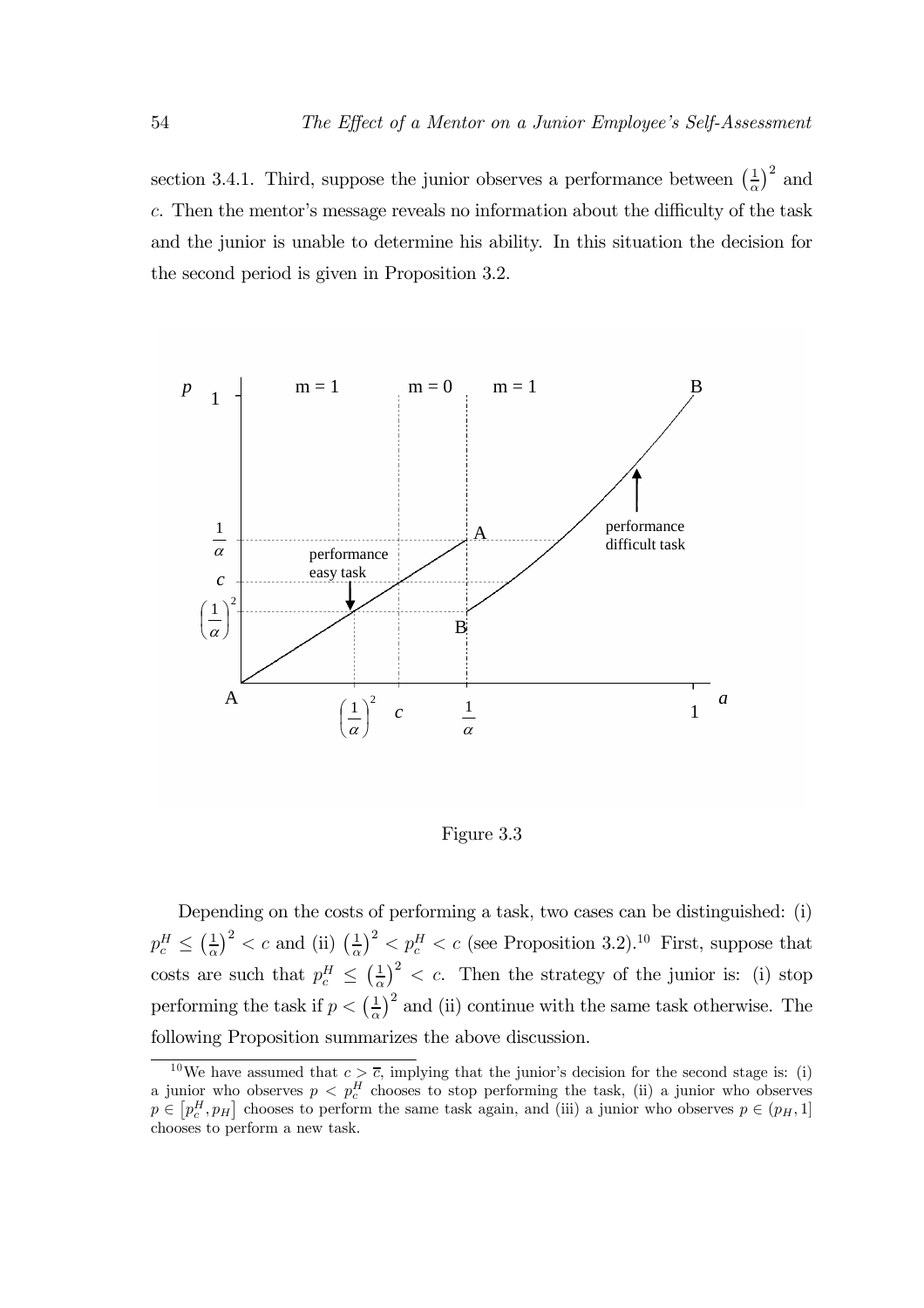**Proposition 3.4** Suppose that the costs are intermediate (c > c<sub>L</sub> and  $p_c^H \leq (\frac{1}{\alpha})^2$  < c). Then the mentor in stage 0 (i) assigns an easy task and sends  $m = 1$  if  $0 \le a < c$ , (ii) assigns an easy task and sends  $m = 0$  if  $c \le a < \frac{1}{\alpha}$ , and (iii) assigns a difficult task and sends  $m = 1$  if  $\frac{1}{\alpha} \le a \le 1$ . In stage 1, the junior performs the assigned task. In stage 2, the junior stops performing the task if  $p < (\frac{1}{\alpha})^2$  and he performs the task again otherwise.

The benefit to the mentor of lying about the difficulty of the task is twofold. First, the mentor prevents the junior from not performing the assigned task in stage 1. Second, the mentor prevents a junior with an ability between  $\left(\frac{1}{\alpha}\right)^2$  and c from not performing the task in the second stage. As the mentor lies about the difficulty of the task a junior with ability between  $\left(\frac{1}{\alpha}\right)^2$  and c is unable to determine his ability and decides to continue with the task. Sofar, lying involves no costs for the mentor.

Second, suppose that  $\left(\frac{1}{\alpha}\right)^2 < p_c^H < c$ . Furthermore suppose that the junior observes a performance  $\left(\frac{1}{\alpha}\right)^2 < p < p_c^H$  on a difficult task. Then, after observing his performance, the junior, who does not know the difficulty of the task, chooses to stop performing the task (see Proposition 3.2). Both a junior with  $\left(\frac{1}{\alpha}\right)^2 < a < p_c^H$ performing an easy task and a junior with  $\frac{1}{\alpha} < a < \sqrt{p_c^H}$  performing a difficult task decide to stop performing the task. Because of the conflict of interest between the mentor and the junior, the mentor is unable to communicate the difficulty of the task to talented juniors performing a difficult task. Consequently, talented juniors decide to stop performing the task. This is costly for the organization and for the mentor.

To prevent talented juniors from not performing a task, the mentor has to think of a way to communicate the junior's ability to him. One way, is to have a junior with  $\frac{1}{\alpha} < a < \sqrt{p_c^H}$  perform an easy task in the first stage. Then after observing his performance on the task, the junior learns that his ability lies between  $\frac{1}{\alpha}$  and  $\sqrt{p_c^H}$ and in the second stage, the junior decides to perform a new task. As the junior, the mentor prefers the junior to perform a difficult task. Hence, the junior will ask the mentor to assign a new difficult task to him. The following Proposition summarizes the equilibrium.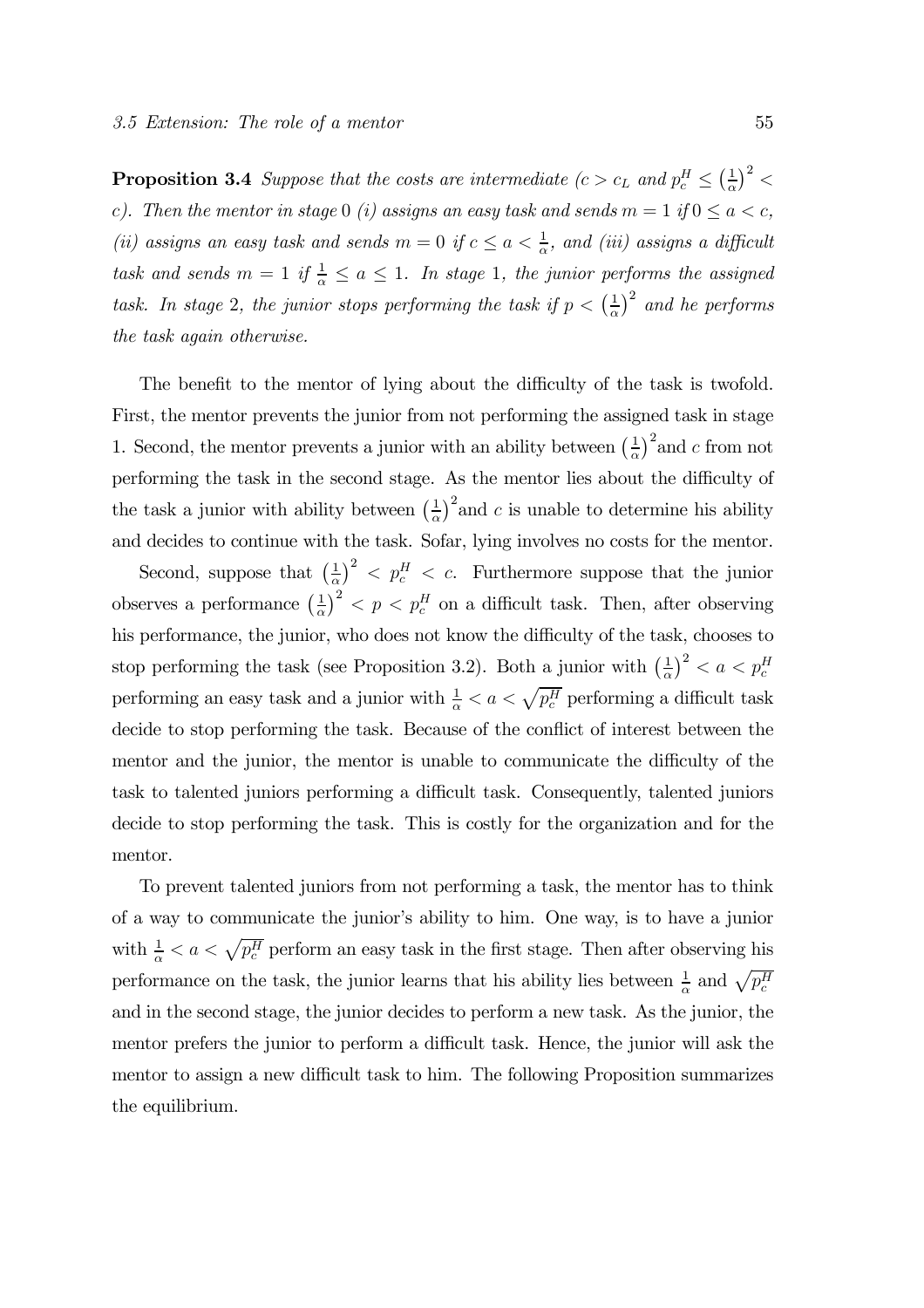**Proposition 3.5** Suppose that the costs are sufficiently high  $(c>c<sub>L</sub>$  and  $\left(\frac{1}{\alpha}\right)^2$  <  $p_c^H < c$ ). Then an equilibrium exists in which the mentor (i) assigns an easy task  $if\ a<\sqrt{p^H_c}$  and assigns a difficult task otherwise, and (ii) sends  $m=1$  if  $a < c,$ sends  $m = 0$  if  $c < a < \sqrt{p_c^H}$ , and sends  $m = 1$  if  $a > \sqrt{p_c^H}$ . In stage 1, the junior performs the task. In stage 2, the junior decides to (i) stop performing the task if  $p < p_c^{H}$ , (ii) perform a new task if  $\frac{1}{\alpha} < p < p_c^{H}$  and  $m = 0$  and asks mentor to assign him a new task, and (iii) perform the same task again otherwise.

The Proposition shows that the mentor has an incentive to assign too often an easy task. The intuition is that the mentor is unable to communicate the difficulty of the task to the junior. To avoid that a talented junior gets discouraged after observing his performance on a difficult task, the mentor assigns an easy task to him. In this way the mentor prevents a talented junior from quitting a task.

# 3.6 Conclusion

We have developed a model that describes the self-assessment of a junior employee after observing performance on a task. In this model, the junior has no information about his ability, but he can use his performance on a task to make an inference. The problem is that performance not only depends on the junior's ability, but also on the unknown difficulty of the task. We have shown that, in line with Kruger (1999), a junior who has performed a difficult task underestimates his ability and a junior who has performed an easy task overestimates his ability. An implication is that a wrong self-assessment may result in a mistaken future decision. Sometimes a talented junior after observing his performance on a difficult task may decide to stop performing the task.

Having a talented junior leave the organization is costly. To prevent this from happening, the organization can appoint a better informed senior employee who acts as the junior's mentor. The benefit of a mentor, if the preferences of the mentor and the junior are perfectly aligned, is that the junior can achieve the firstbest outcome. The reason is that a fully informed mentor can perfectly match the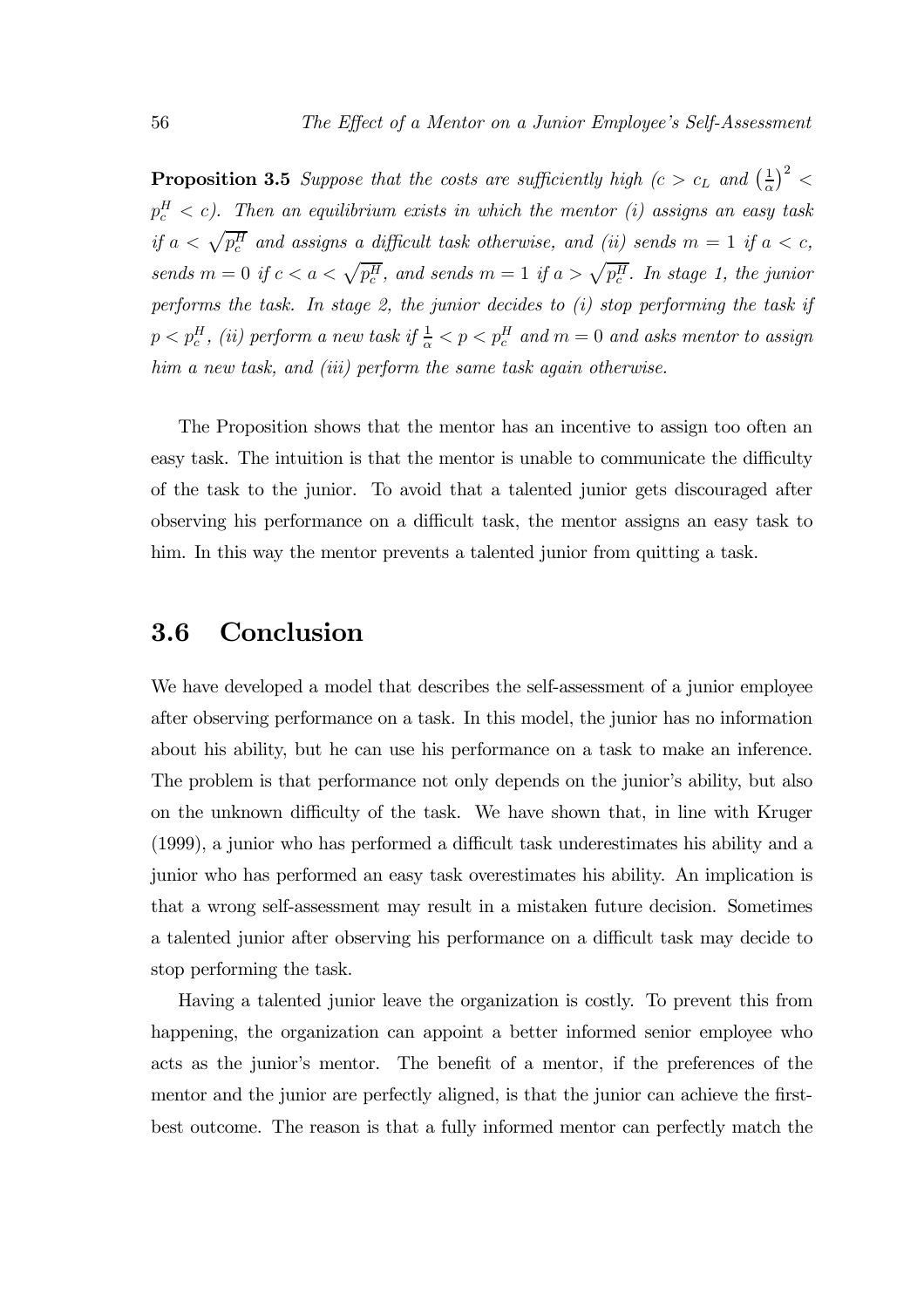junior's ability and the difficulty of the performed task. If the preferences of the mentor and the junior are not perfectly aligned, then sometimes the mentor does not have an incentive to reveal the correct information to the junior. An implication is that if performing a task is sufficiently costly, some talented juniors may decide to stop performing the task after observing performance on a difficult task. The reason is that the mentor is unable to communicate the difficulty of the task to some talented juniors and based on the observed performance these juniors decide to stop performing the task. To prevent talented juniors from not performing a task, the mentor assigns an easy task to these juniors. After observing performance on the easy task, the junior learns his ability and decides to continue performing a task.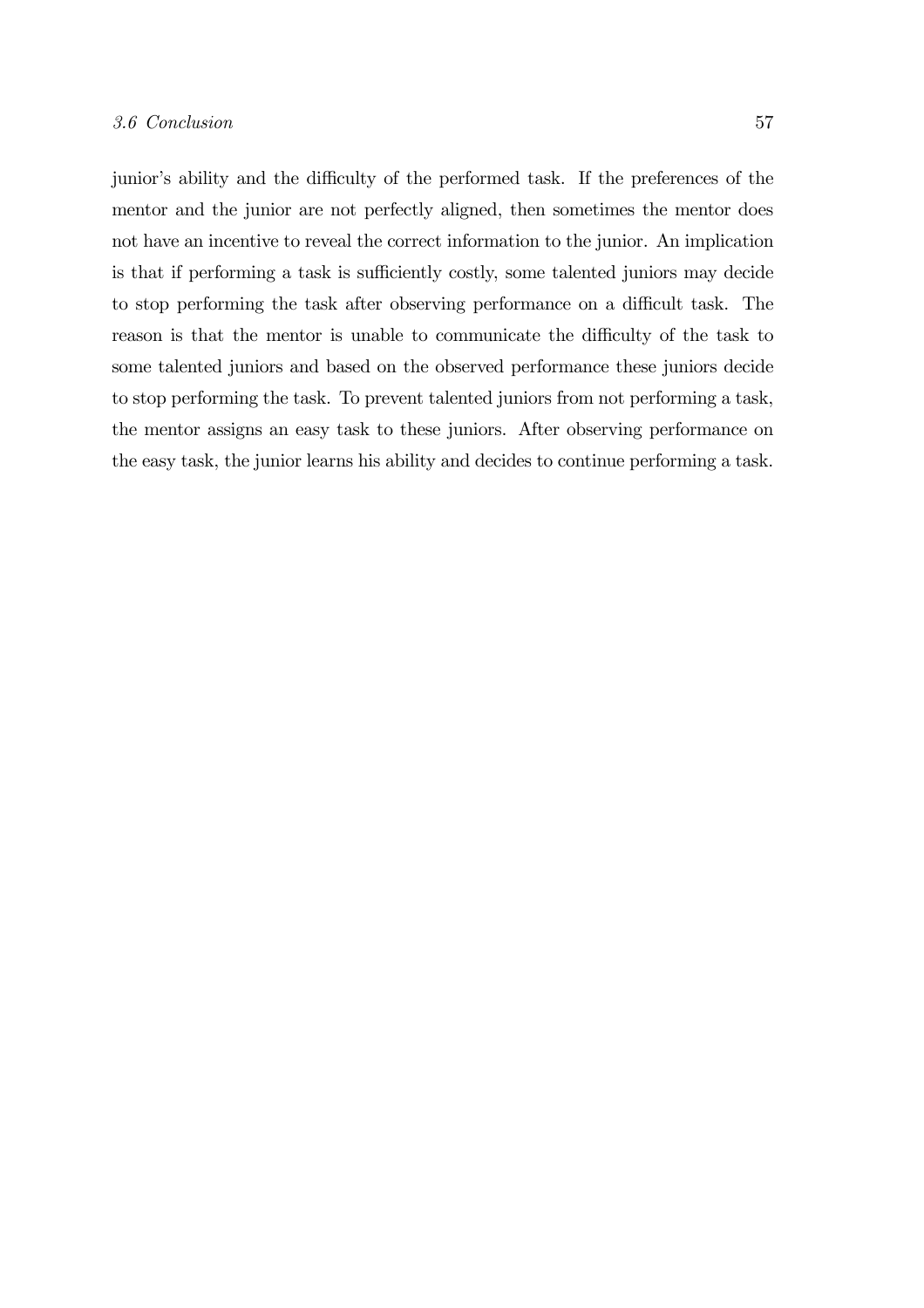# 3.A Appendix

### 3.A.1 Appendix A

In this appendix we show two things. First, we show that the average ability reported by juniors performing a difficult task is smaller than the average ability of juniors in the model. In the main text we have determined that the average ability reported by juniors performing a difficult task equals  $a_{t1}^e$  = Z 1 0  $a_p^e \cdot g(p) dp =$ 

 $\int \frac{(2p(1-\gamma)+\gamma)\sqrt{p}}{p}$ 1  $\boldsymbol{0}$  $\frac{2p(1-\gamma)+\gamma)\sqrt{p}}{2\sqrt{p}(1-\gamma)+\gamma}\cdot\frac{1}{2\sqrt{p}}$  $\int dp$  if the junior does not know the difficulty of the task. If the junior were to know that the performed task is difficult, then using assumption 3.1 he can determine  $a = \sqrt{p}$ . The average ability reported by juniors equals  $a_{d=1}^e =$  $\int (\sqrt{p} \cdot \frac{1}{2\sqrt{p}})$ 1 ability reported by juniors performing a difficult task is smaller than the average  $\int dp = \frac{1}{2}$ . We will have shown that the average ability of juniors in the model if  $\int$ 0 0  $\int \frac{(2p(1-\gamma)+\gamma)\sqrt{p}}{p}$  $\frac{2p(1-\gamma)+\gamma)\sqrt{p}}{2\sqrt{p}(1-\gamma)+\gamma}\cdot\frac{1}{2\sqrt{p}}$  $\Big\} dp < \int_0^1$  $\left(\sqrt{p} \cdot \frac{1}{2\sqrt{p}}\right)$  $\big) dp.$ It is straightforward to show that  $\frac{(2p(1-\gamma)+\gamma)\sqrt{p}}{2\sqrt{p}(1-\gamma)+\gamma}$  $\frac{2p(1-\gamma)+\gamma\sqrt{p}}{2\sqrt{p}(1-\gamma)+\gamma}$  <  $\sqrt{p}$  for all p, implying that  $\frac{1}{\sqrt{2}}$  $\int \frac{(2p(1-\gamma)+\gamma)\sqrt{p}}{p}$  $\frac{2p(1-\gamma)+\gamma)\sqrt{p}}{2\sqrt{p}(1-\gamma)+\gamma}\cdot\frac{1}{2\sqrt{p}}$  $\Big) dp < \int$  $\left(\sqrt{p} \cdot \frac{1}{2\sqrt{p}}\right)$  $\int dp$  for all p.

0 0 Second, we show that the average ability reported by juniors performing an easy task is greater than the average ability of juniors in the model. In the main text we have determined that the average ability reported by juniors performing an easy task equals  $a_{t2}^e =$  $\frac{1}{\sqrt{2}}$ 0 0 difficulty of the task. If the junior were to know that the performed task is easy, then  $a_p^e \cdot f(p) dp =$  $\frac{1}{\sqrt{2}}$  $\int \frac{(2p(1-\gamma)+\gamma)\sqrt{p}}{p}$  $\frac{2p(1-\gamma)+\gamma\sqrt{p}}{2\sqrt{p}(1-\gamma)+\gamma} \cdot 1$  dp if the junior does not know the using assumption 3.2 he can determine  $a = p$ . The average ability reported by juniors equals  $a_{d=0}^e =$  $\int (p \cdot 1) dp = \frac{1}{2}$ . We will have shown that the average ability reported 1 0 by juniors performing an easy task is greater than the average ability of juniors in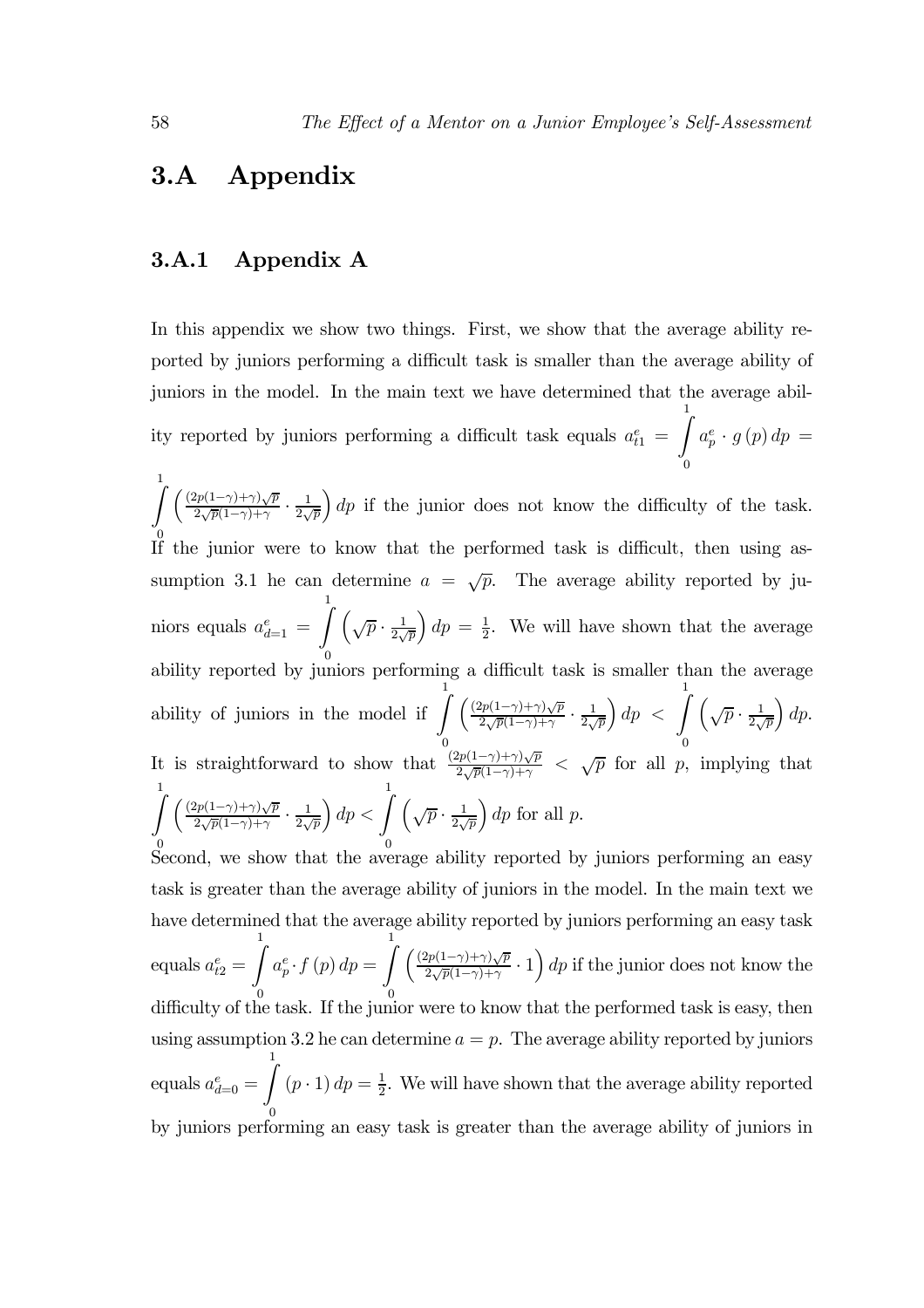3.A Appendix 59

the model if  $\int_0^1$  $\mathbf{0}$  $\int \frac{(2p(1-\gamma)+\gamma)\sqrt{p}}{p}$  $\frac{2p(1-\gamma)+\gamma)\sqrt{p}}{2\sqrt{p}(1-\gamma)+\gamma}\cdot 1\Big)\, dp\,<\,\Bigg\}$  $\boldsymbol{0}$  $(p \cdot 1) dp$ . It is straightforward to show  $\frac{2p(1-\gamma)+\gamma\sqrt{p}}{2\sqrt{p}(1-\gamma)+\gamma}$  > p for all p, implying that  $\left| \int_{0}^{1}$  $\int \frac{(2p(1-\gamma)+\gamma)\sqrt{p}}{p}$  $\frac{2p(1-\gamma)+\gamma)\sqrt{p}}{2\sqrt{p}(1-\gamma)+\gamma}\cdot 1\bigg)\,dp < \int$ 

that  $\frac{(2p(1-\gamma)+\gamma)\sqrt{p}}{2\sqrt{p}(1-\gamma)+\gamma}$  $\boldsymbol{0}$ 0  $(p \cdot 1) dp$ for all  $p. \blacksquare$ 

### 3.A.2 Appendix B

In this Appendix, we provide a proof for Lemma 3.1. Lemma 3.1 consists of two parts. First it states that equation 3.2 has three roots. Second, it states that  $p_L \in \left(0, \left(\frac{1}{\alpha}\right)^2\right)$  and that  $p_H \in \left(\frac{1}{\alpha}, 1\right)$ .

To determine that equation (3.2) has three roots, first we fill  $\hat{\gamma} = \frac{\gamma}{2\sqrt{p}(1-\gamma)+\gamma}$  into equation (3.2) and rewrite it in the following way

$$
\frac{2\sqrt{p}(1-\gamma)}{2\sqrt{p}(1-\gamma)+\gamma}\gamma\left(\alpha p^2-p\right)-\frac{\gamma}{2\sqrt{p}(1-\gamma)+\gamma}\left(1-\gamma\right)\left(\alpha p-\sqrt{p}\right) = 0
$$

$$
\frac{(1-\gamma)\gamma\sqrt{p}}{2\sqrt{p}(1-\gamma)+\gamma}\left(2\alpha p^2-2p-\alpha\sqrt{p}+1\right) = 0
$$

Now, we can determine that the first root of the equation is  $p = 0$ . Next, to prove that  $2\alpha p^2 - 2p - \alpha \sqrt{p} + 1 = 0$  has two roots, we take three steps. First, we determine that  $r = 2\alpha p^2 - 2p - \alpha \sqrt{p} + 1$  has a local minimum at  $p^*$ . Taking the first derivative with respect to p we can determine the optimum  $p = p^*$ , where p<sup>\*</sup> solves  $4\alpha p^* - 2 - \frac{\alpha}{2\sqrt{p^*}} = 0$ . The second derivative tells us that the optimum is a minimum,  $\frac{d^2r}{dp^2} = 4\alpha + \frac{\alpha}{4p\sqrt{p}} > 0$ . Second, we have to show that the minimum is negative. Filling  $p = \frac{1}{\alpha}$  into r gives  $r = 2\alpha \left(\frac{1}{\alpha}\right)^2 - 2\left(\frac{1}{\alpha}\right) - \alpha \sqrt{\frac{1}{\alpha}} + 1 < 0$  ( $\alpha > 1$ ), implying that the minimum has to be negative. Third, we have to show that  $r$  is positive for small values of p and for high values of p. Filling  $p = 0$  and  $p = 1$  into r gives  $r > 0$  for  $p = 0$  and for  $p = 1$ . Summarizing  $2\alpha p^2 - 2p - \alpha \sqrt{p} + 1 = 0$  has two roots. Let the roots be  $p_L$  and  $p_H$ .

Second, we have to show that  $p_L \in \left(0, \left(\frac{1}{\alpha}\right)^2\right)$  and that  $p_H \in \left(\frac{1}{\alpha}, 1\right)$ . The second part we have already proven. We have shown that if  $p = \frac{1}{\alpha}$  then  $r < 0$  and that if  $p = 1$ ,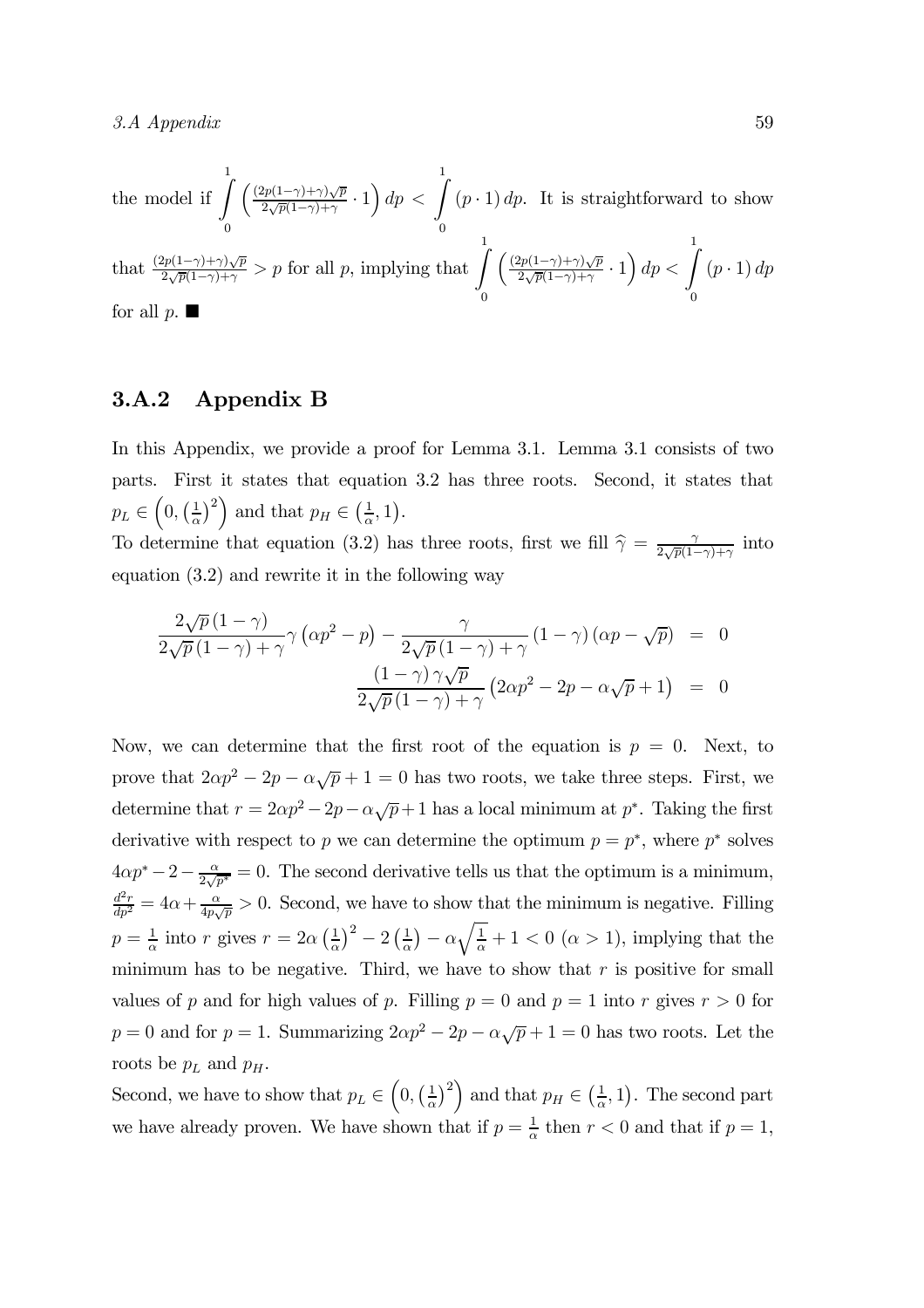then  $r > 0$ . Hence,  $p_H \in \left(\frac{1}{\alpha}, 1\right)$ . What remains to be proven is that  $p_L \in \left(0, \left(\frac{1}{\alpha}\right)^2\right)$ . Filling  $p = \left(\frac{1}{\alpha}\right)^2$  into r gives  $r = 2\alpha \left(\frac{1}{\alpha}\right)^4 - 2\left(\frac{1}{\alpha}\right)^2 - \alpha \frac{1}{\alpha} + 1 < 0 \ (\alpha > 1)$ . We have already shown that if  $p = 0$ , then  $r > 0$ . Hence,  $p_L \in \left(0, \left(\frac{1}{\alpha}\right)^2\right)$ .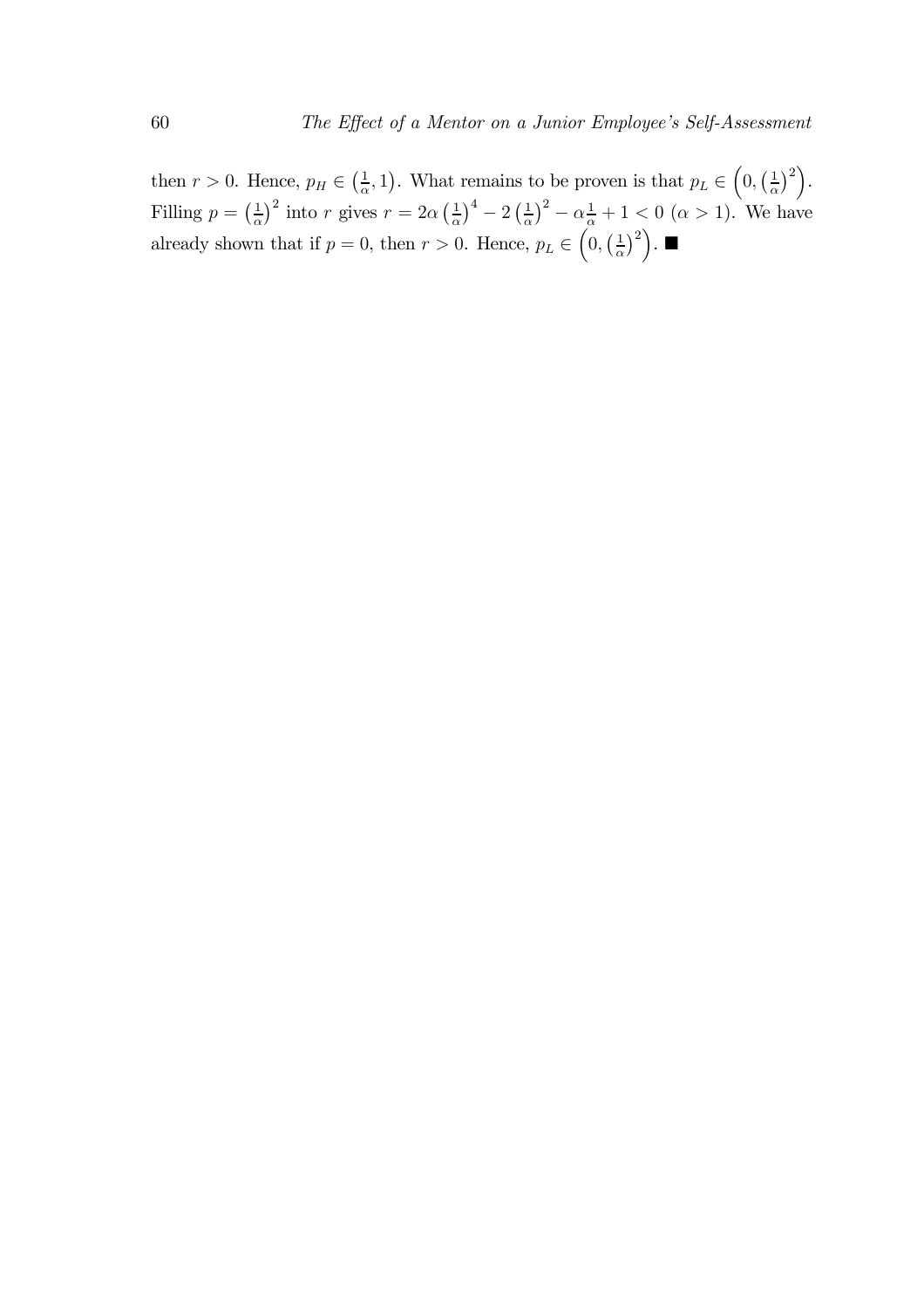# Part II

# Retention Contracts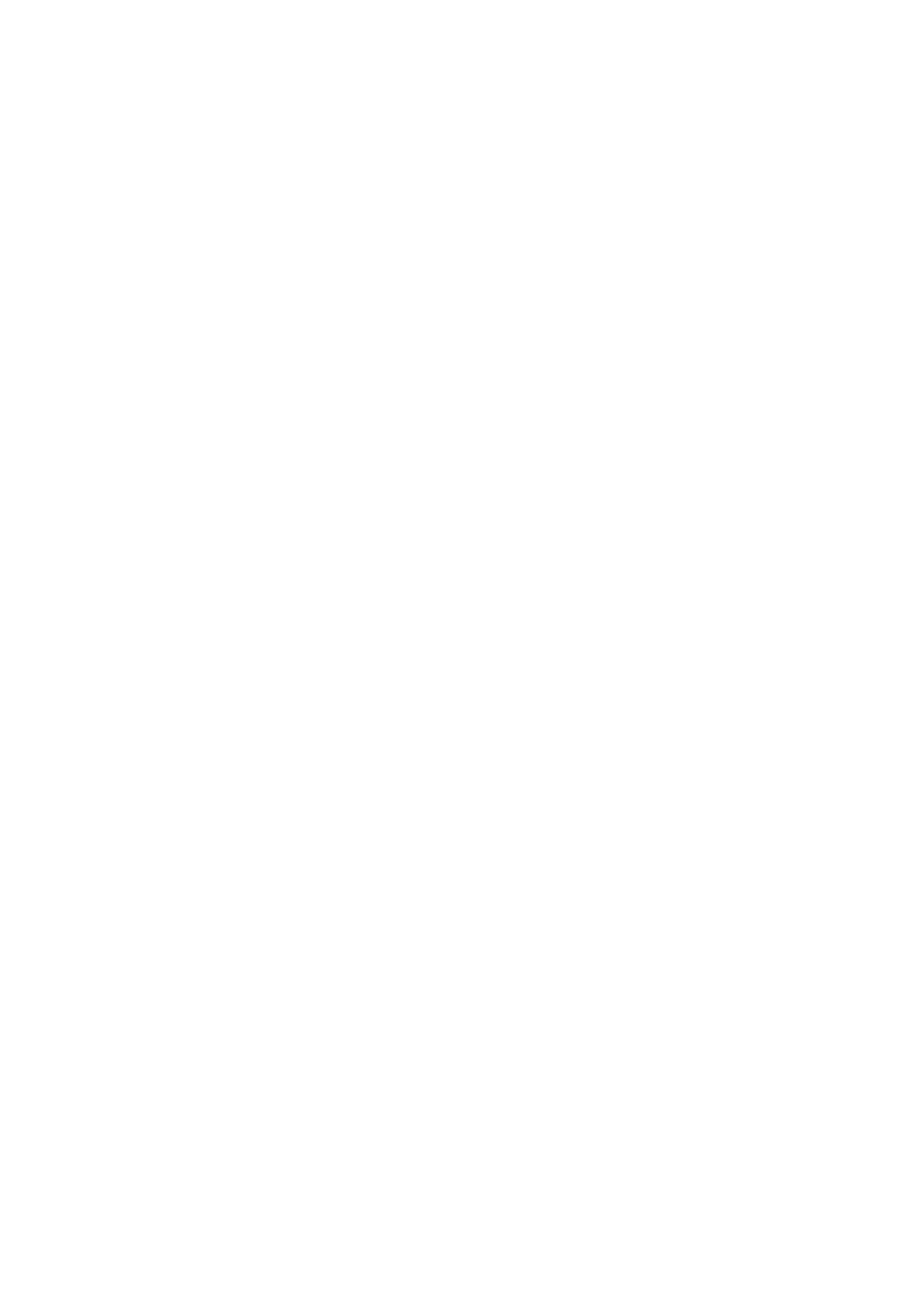## Chapter 4

# Disciplining and Screening Top Executives

Co-authors: Otto H. Swank and Bauke Visser

## 4.1 Introduction

The literature on CEO turnover often rests on an important assumption: bad performance means a bad CEO. As a consequence, the problem a board of directors faces seems relatively simple: in case of bad performance, the CEO should be replaced.<sup>1</sup> It is, however, a recurrent finding that substantially worse performance hardly leads to an increase in the chances of dismissal.2 To explain this tenuous relation between weak performance and turnover, boards are often characterized as "indolent" and as "ineffective rubber stampers" of top management's decisions.3 Such characterizations typically invoke descriptions of cases and interviews with top management and board members. We do not doubt the validity and accuracy of these case descriptions. Rather, we want to argue that they point to a reality in which even

<sup>&</sup>lt;sup>1</sup>The assumption usually remains implicit by using phrases like "dismising a CEO after poor performance" and "firing an incompetent CEO" interchangeably, see e.g., Borokhovich et al. (1996, p. 340), and Weisbach (1988, p. 431). In other parts of the literature, the gist seems to be that dismissal following bad performance is an unproblematic implication, see, e.g., Warner et al. (1988) and Kaplan (1994).

<sup>&</sup>lt;sup>2</sup>See, e.g., Brickley's (2003) discussion of the empirical research on turnover and performance. 3See Tirole (2006) for a survey of complaints.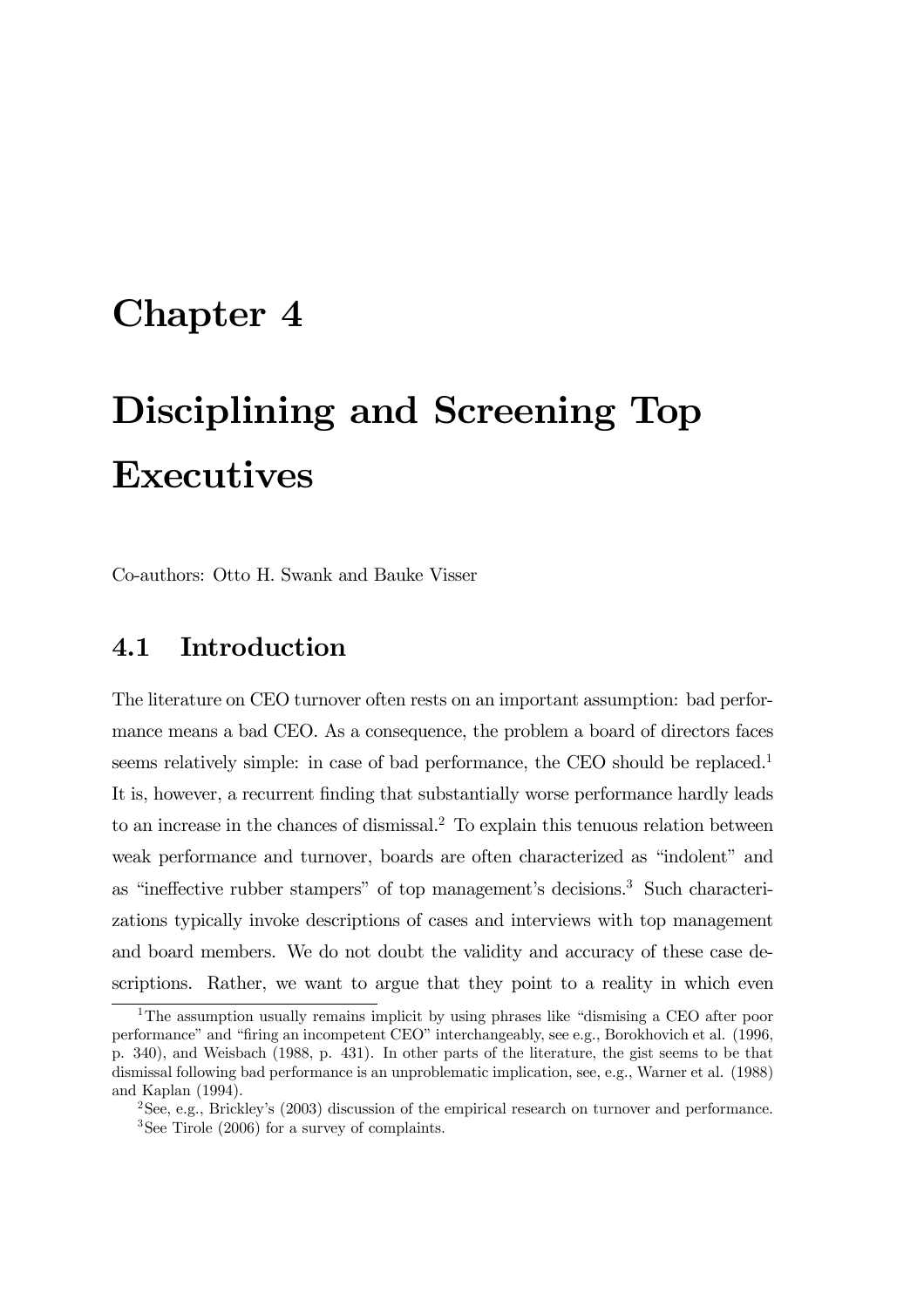well-intended board members face thorny dilemmas rather than a simple problem due to the need to balance the attainment of various goals and the availability of scant information. As we will show, one important implication is that the inference from bad performance to bad CEO becomes questionable. Also, the relationship between bad performance and dismissal becomes tenuous.

Mace (1971) provides a classic account of what the relationship between a board of directors and top executives is about in reality.4 Directors lack time, knowledge and information to have an active involvement in decision-making.<sup>5</sup> As a result, the board performs two functions. First, a board "serves as some sort of discipline" (p. 13). When making decisions, top executives take into account what they feel the board would consider acceptable actions, solutions and explanations. The second function a board performs is to decide whether to retain or replace a top executive. However, it is a very difficult task for a board to find out whether the top executive is doing a good job. The board often does not know the problems the company is facing, nor the possible actions it can take or the results it may expect, and by and large it depends on the company for information on these matters. Moreover, directors seem to dislike upsetting amiable relations with the top executives. As a result, the board only decides to replace an executive if bad (financial) performance has been apparent for a considerable time (pp. 27–33).

Performance related pay is also used to direct executives' attention and effort. There is no denying that incentive pay may work well. There is, however, some evidence that observed incentive pay schemes do not provide a strong relationship between firm performance and pay<sup>6</sup>. In a recent study, Dittmann and Maug (forthcoming, p. 1) conclude that the "standard principal agent model typically used in the literature cannot rationalize observed contracts". One of the reasons may be

<sup>&</sup>lt;sup>4</sup>Mace (1971) is based on interviews with executives and directors of American companies. Lorsch and MacIver (1989), basing themselves on interviews held with directors of American companies in the second half of the 1980s, and Stiles and Taylor (2001), using interviews with directors of British companies conducted in the late 1990s, report findings that are by and large consistent with those of Mace (1971).

 $5$ Directors refers to outside directors. Mace  $(1971, pp. 125-127)$  argues that inside directors depend too much on the CEO to perform a critical role.

 $6$ See, e.g., Jensen and Murphy (1990) for a well known example of this. For a contrary view, see Hall and Liebman (1998).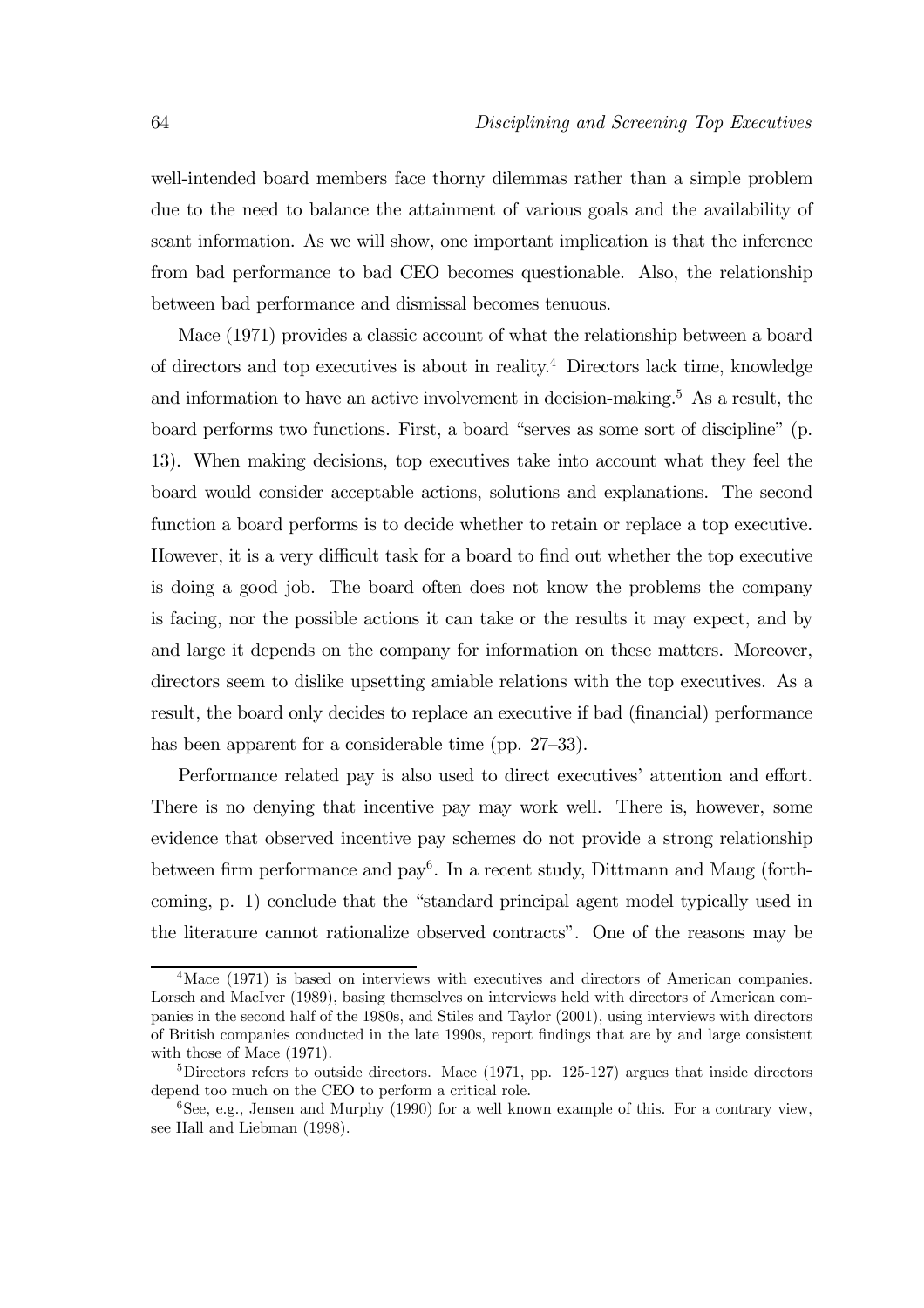that, in the words of Bebchuk and Fried (2003, p. 72), "managerial power and rent extraction ... have an important influence on the design of compensation packages". This would imply that incentive pay is not a remedy to an agency problem, but part of the problem itself.

In this chapter we focus on the use of retention strategies as a means to discipline and screen executives in an environment in which the board has limited information about the outcomes of executives' actions. Our analysis sheds light on observed empire building; on the tenuous relationship between performance and dismissal; and casts doubt on the assumption that bad performance results from bad CEOs.

It has become one of the mainstays of the literature on corporate governance that executives will turn into empire builders if not reined in by some tight form of governance. Excessive growth or excessive investment are two forms empire building may take on. It is invariably argued that the construction of such empires reflects executives' hunger for status, power and prestige, see, e.g., Marshall (1932), Baumol (1959), Marris (1964), Williamson (1974), and Jensen (1986). Empire building, then, stems from differences in preferences between board and executives in conjunction with lack of observability, a typical moral hazard problem. Marris (1964, p. 102) adds that there is a further reason for growth: "When a man takes decisions leading to successful expansion,...he has demonstrated his powers as a manager and deserves his reward. So personal ability also becomes judged by achieved growth". Such signalling can be useful to a board possessing only limited information on an executive's ability. How, then, does a board deal with a possible conflict between soliciting information and thwarting empire building? What is the nature of possible retention strategies? How do they differ in the way they trade-off the attainment of the goals of the board?

To answer these questions, we use a simple two-period model, in which on behalf of a board, in each period an executive designs a 'project' and decides whether or not to implement it. A project can be anything that is meant to have a substantial impact on the company, e.g., restructuring, diversification, acquisition. The quality of the project depends on the competence of the executive and on exogenous circumstances. The executive knows his competence, but the board does not. When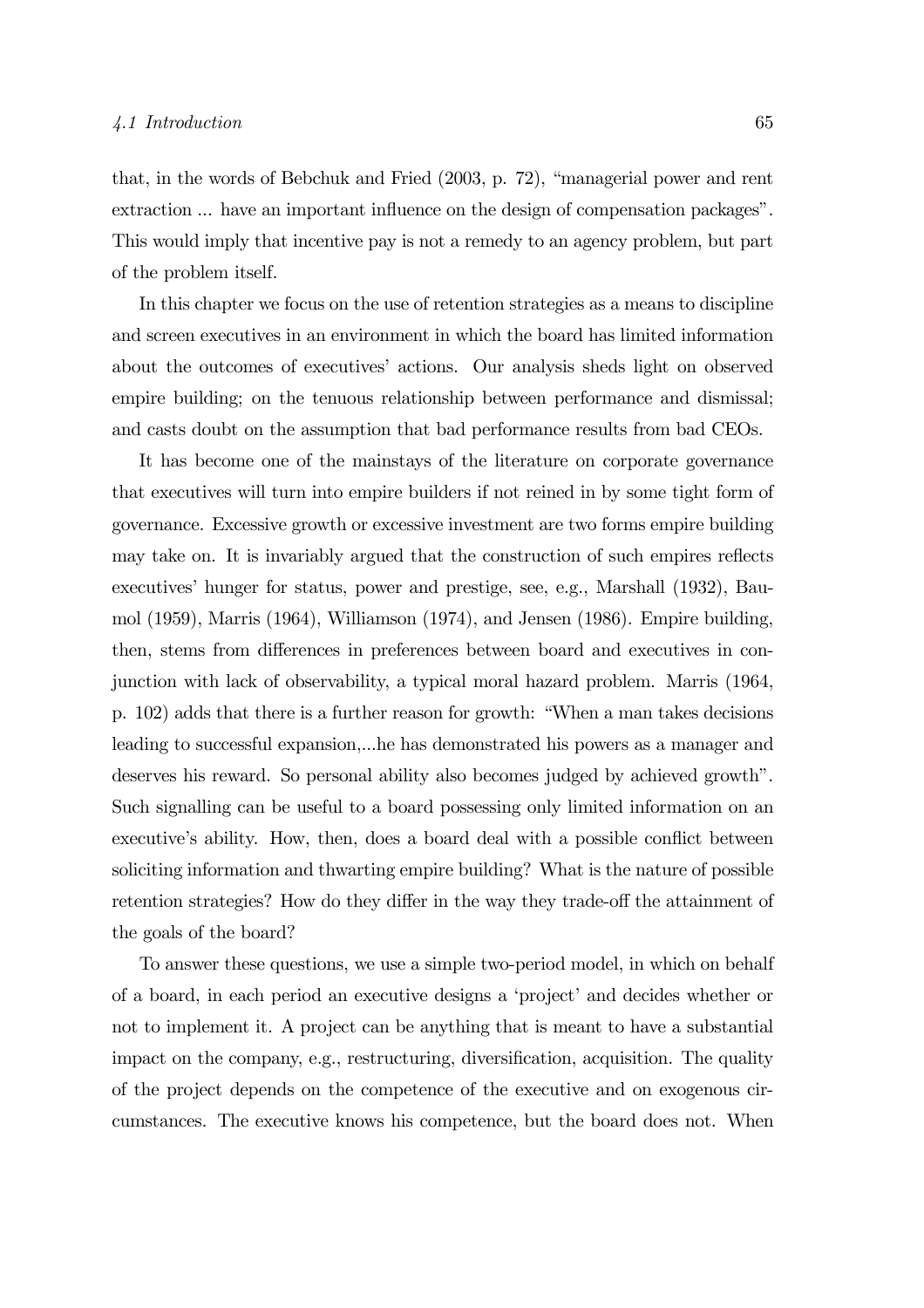making the implementation decision, the executive observes the exogenous circumstances, but the board does not. The board observes the implementation decision. It learns the quality of the project only when it is implemented and then only with a probability. Once the executive has made the implementation decision in the first period, the board can choose between keeping the executive and replacing him.

An important feature of our model is that a competent executive is more likely to implement a project than a less competent one. The reason is that on average a competent executive designs better projects, i.e. projects that are profitable in more adverse circumstances. Activism signals competence. The implication of this feature is that activism can be used as a screening device. As a result, the board sometimes wants a competent executive to implement projects that are not desirable per se. Moreover, the board wants incompetent executives sometimes to abstain from implementing desirable projects. The consequence is that the relationship between bad performance and low quality executive is weakened.

Having established the screening function of the implementation decision, we then show that an executive's desire to keep his job (because of prestige, power, remuneration etc.) may lead him to exploit this function, and to distort the implementation decision.7 The executive may partially base the implementation decision on the consequences this decision has for his career. The more the executive is moved by prestige and power, the more he is willing to distort the implementation decision–to build an empire. That is, by using the implementation decision as a screening device, the board *creates* a moral-hazard problem. The board may reduce this problem by dismissing an executive who has been found to have implemented too bad a project. However, the signalling function of the implementation decision implies that undesirable projects are implemented by competent executives in particular. As a result, a board will find it difficult to knowingly dismiss a competent executive and replace him by one of unknown quality. To overcome this problem, a board may have to stick to a norm or rule. If this is the case, dismissals stemming

<sup>7</sup>Prendergast and Stole (1996) show that a manager will initially exaggerate his information to appear talented, but ultimately becomes unwilling to respond to new information. See also Suurmond, Swank and Visser (2004) for the consequences of reputational concerns on decision making.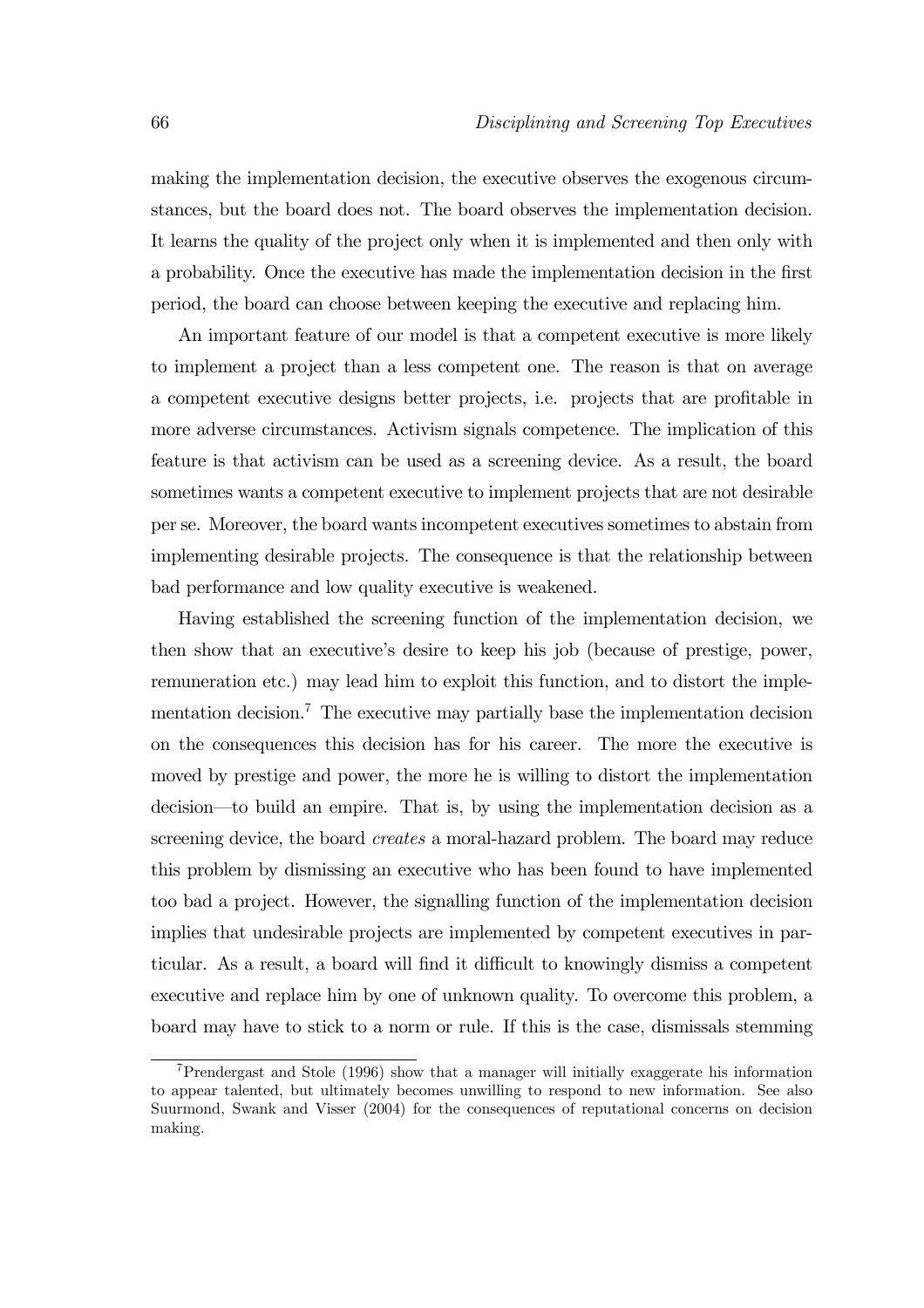#### 4.1 Introduction 67

from bad performance will often be considered regrettable yet inevitable.

The board should also decide what to do when it does not learn the quality of an implemented project. Again, it is on the horns of a dilemma. On the one hand, it could stick to a 'no news is good news' norm, meaning that the executive is retained in the absence of definite information on the value of the implemented project. This would increase the probability that in period 2 a project will be designed by a competent executive (after all, competent executives are more likely to implement than incompetent ones). But it would also strengthen the incentive for the executive in period 1 to distort the project implementation decision. In case the board were to follow a 'no news is bad news' norm, implying the executive has to leave in the absence of information, the reverse holds. We show that a 'no news is good news' norm is preferable, ceteris paribus, if an executive does not care too much about power, if the likelihood that a replacement is highly competent is small, and if the difference in competence between executives is large.

An important insight of our analysis, then, is that boards in order to address the two main tasks they face, may have to stick to a norm to overcome a time inconsistency problem.<sup>8</sup> In particular, under some conditions the board wants to commit itself to a retention norm that may induce it to dismiss an executive who is likely to be competent. Ex ante such a norm may be optimal as it discourages executives to distort the implementation decision too much to signal competence. Though perhaps surprising from a theoretical point of view, our result seems empirically relevant. Consider Van der Hoeven, the former CEO of Ahold. In the ten years he had been at the helm at Ahold, the company quickly expands through a corporate acquisition strategy. As a result, Ahold had been hailed as the best Dutch company for 5 consecutive years by 2002, notably for its "consistent growth and strategy". Van der Hoeven himself had been elected manager of the year in 2001 and 2002, praised for his "strategic insight and entrepreneurship".<sup>9</sup> He had to resign in the wake of the bookkeeping fraud at Ahold's daughter US Foodservices in 2003. Further judicial

<sup>8</sup>Lorsch and MacIver (1989) discuss how board room norms determine the effectiveness with which boards can perform their tasks.

<sup>&</sup>lt;sup>9</sup>See *Management Team*, issues 17 of 2001 and 2002. This Dutch magazine publishes the results of a questionnaire held among 400 Dutch managers.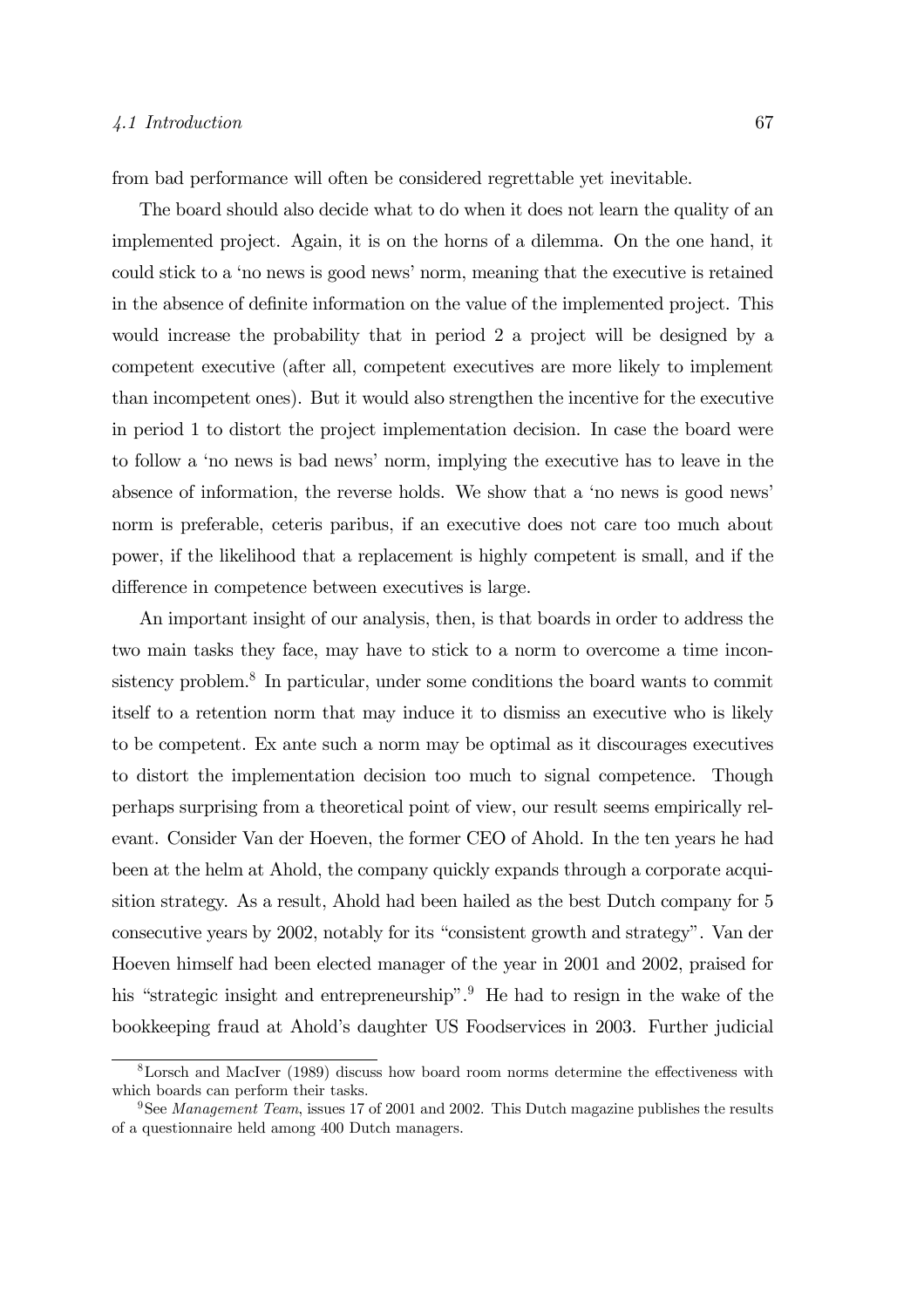inquiries later showed that Ahold's stake in companies in Sweden, Argentina, and Chile had been exaggerated with a view to inflating revenues and profits. Similarly, Bernard Ebbers, the former CEO of MCI Worldcom, received awards for his leadership from, among others, Business Week, Financial World, Wired and Time Magazine in the late 1990s and in 2000. As Van der Hoeven, he had grown the business by going on a buying spree. He was dismissed in 2002 following serious concerns about the company's finances and accounting practices. It could be argued that fraudulent practices and judicial probes led to their dismissal, not a negative decision of the board following observed bad results. However, the fraudulent practices were meant to paint too rosy a picture of the situation either company found itself in. This suggests that both executives were aware that had the real results of their corporate acquisition activities become known dismissal by the board would have been likely.

The trade-off between disciplining and screening is also felt in the relationship that exists between a parliament and a minister. The "inevitable-yet-regrettable" feeling that comes with the tension inherent in knowingly dismissing a competent agent is well expressed by the *Financial Times* when commenting on the dismissal of the then British Foreign Secretary Lord Carrington in 1982. The Argentinian invasion of the disputed Falkland Islands had made clear that his attempt at a diplomatic solution to the Falkland crisis had failed. The newspaper commented that "[t]he resignation of Lord Carrington is deeply regrettable — as regrettable as the events which left him with no other honourable course. He has been a notable Foreign Secretary, and has earned the highest regard internationally<sup>"10</sup>, and "[i]n the public eye he was perhaps the most successful British Foreign Minister since the war."<sup>11,12</sup>

 $10$ See Lexis Nexis, 'After Lord Carrington' in The Financial Times, April 6, 1982, p.14.

<sup>&</sup>lt;sup>11</sup>See Lexis Nexis, 'The Resignation of Lord Carrington' in *The Financial Times*, April 6, 1982, p.15.

<sup>12</sup>The South-Korean Hwang Woo-Suk, who was "heralded as the world's leading stem-cell researcher" and was a "national hero" may well have fallen prone to the same pressure to show his ability. He falsified data used in a Science publication in 2005. He was forced to resign in December 2005 (The Economist (2005, 2006))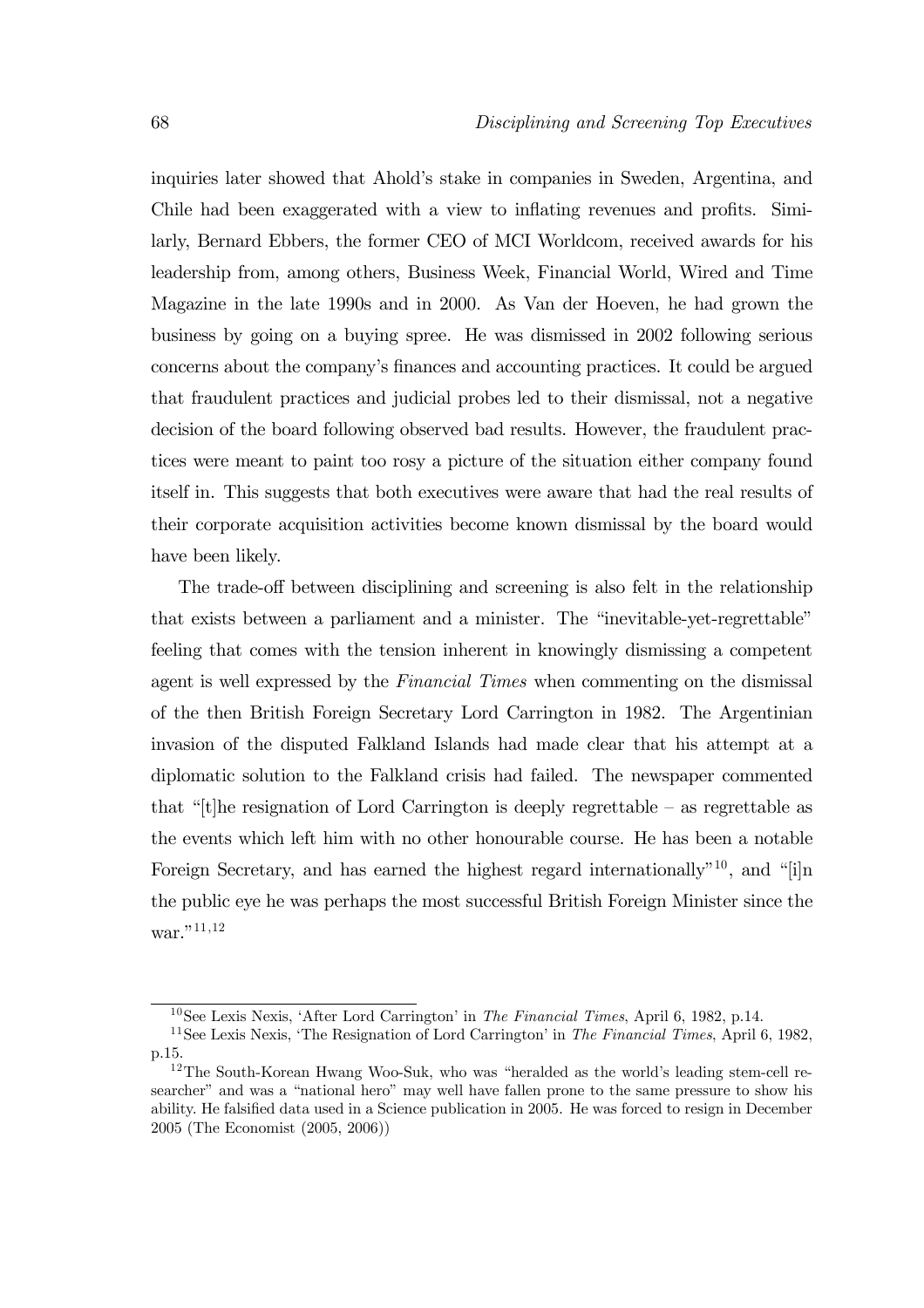## 4.2 Related literature

Our analysis contributes to the literature on boards of directors. In their survey article, Hermalin and Weisbach (2003, p. 8) observe that "the empirical literature on boards in public corporations is fairly well developed, while theory is still in its infancy". Stiles and Taylor (2001), when surveying the literature on boards, reach the same conclusion as to the dearth of theory. The paper most closely related to ours is Hermalin (2005). He models how a board selects a candidate for an executive position, forms an impression of the executive's ability, and decides whether to retain or replace him. Two important differences with this chapter should be mentioned. First, Hermalin focuses on a single role of the board, screening executives' abilities. Second, the impression of the executive's ability is based on, say, presentations and interactions in board meetings, but not on observed organizational performance. As a result, the board does not have to reconcile conflicting goals. Graziano and Luporini (2003) model the same selection and retention-dismissal decision. As a board may erroneously hire an incompetent executive at the selection stage, it may be hesitant in the evaluation stage to dismiss the executive as this would signal its own lack of competence and possibly trigger its own replacement due to a takeover. We come back to some other related literature in the conclusion.

In this chapter, the board uses a retention contract to deal with the moral hazard problem of the executive, analogous to the electorate using its re-election strategy to discipline politicians in political agency models. As far as we know, it is the first time that this analogy is exploited in the literature on corporate governance. As in the political agency literature, the contracts we consider are implicit, and are not enforced by some third party. They constitute expectations that are shared among the principal (board, electorate, or parliament) and the agent (executive, parliament or minister) about the situations in which an incumbent agent is retained or dismissed.13 Much of our analysis amounts to the determination of the optimal implicit contract. As noted above, such contracts could be considered norms. We

<sup>13</sup>See e.g. Persson and Tabellini (2000). Barro (1973) and Ferejohn (1986) were the first to argue that the power to replace agents disciplines agents who are inclined to use office as a means of pursuing their own goals.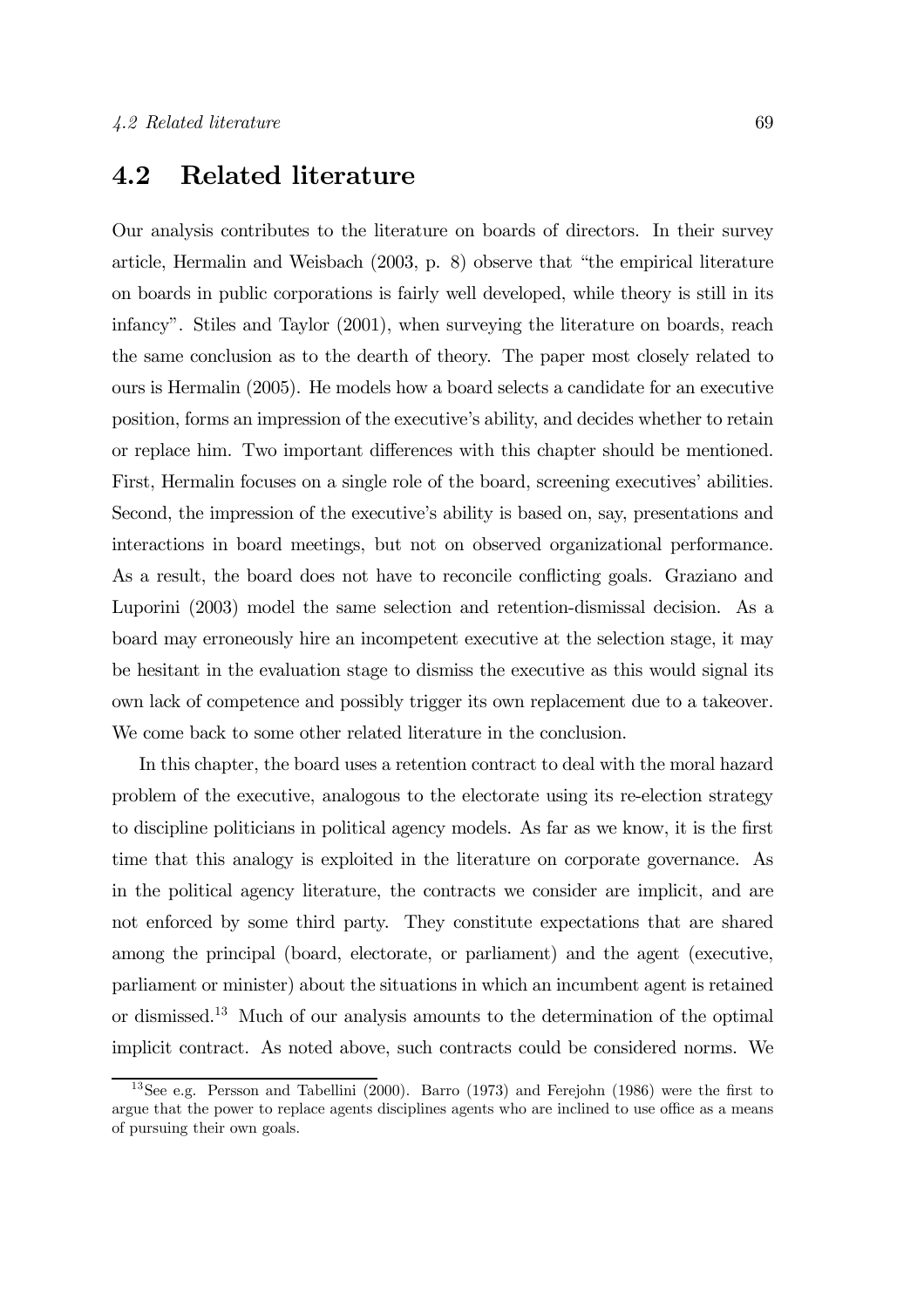argue that this (implicit contract) approach is also useful to understand certain aspects of the relationship between a board of directors and its top executives. After all, just as it is hard to gauge the contribution of, say, a minister of foreign affairs to the well-being of a country it is also hard to pin down a top executive's contribution to the long-term profitability or survival of his organization. What is typically much easier to observe is whether a minister or top executive has become active: whether an agreement has been signed, a re-organization started, or a strategy implemented. Furthermore, just as a parliament does not write an explicit contract specifying when a minister will be dismissed, a typical board does not stipulate in a contract what triggers the ousting of an executive.

The remainder of this chapter is organized as follows. Section 4.3 introduces the model. In Section 4.4 and 4.5, we establish the trade-off the board faces between disciplining and selecting executives. Section 4.6 discusses how the board shapes the behaviour of the executive, given that it retains the executive when it does not observe the value generated by an implemented project. Section 4.7 discusses how the board shapes the behaviour of the executive, given that it dismisses the executive when it does not observe the consequences of an implemented project. In Section 4.8, we identify the conditions under which the board wants to retain or dismiss the executive when it does not observe the consequences of an implemented project. Section 4.9 concludes.

## 4.3 The model

We consider a two-period principal-agent model. There is a pool of agents ('executives'), a fraction  $\rho$  of which is 'competent', while the other executives are 'incompetent'. At the beginning of period  $t = 1$ , an executive is randomly drawn from this pool and becomes the incumbent. At the end of period  $t = 1$ , the principal ('board') can dismiss the incumbent. If he is dismissed, an executive is randomly drawn from the pool of executives<sup>14</sup> and enters office in period  $t = 2$ . If the incumbent is not

<sup>14</sup>We assume that a dismissed period 1 incumbent has no chance of becoming the period 2 incumbent.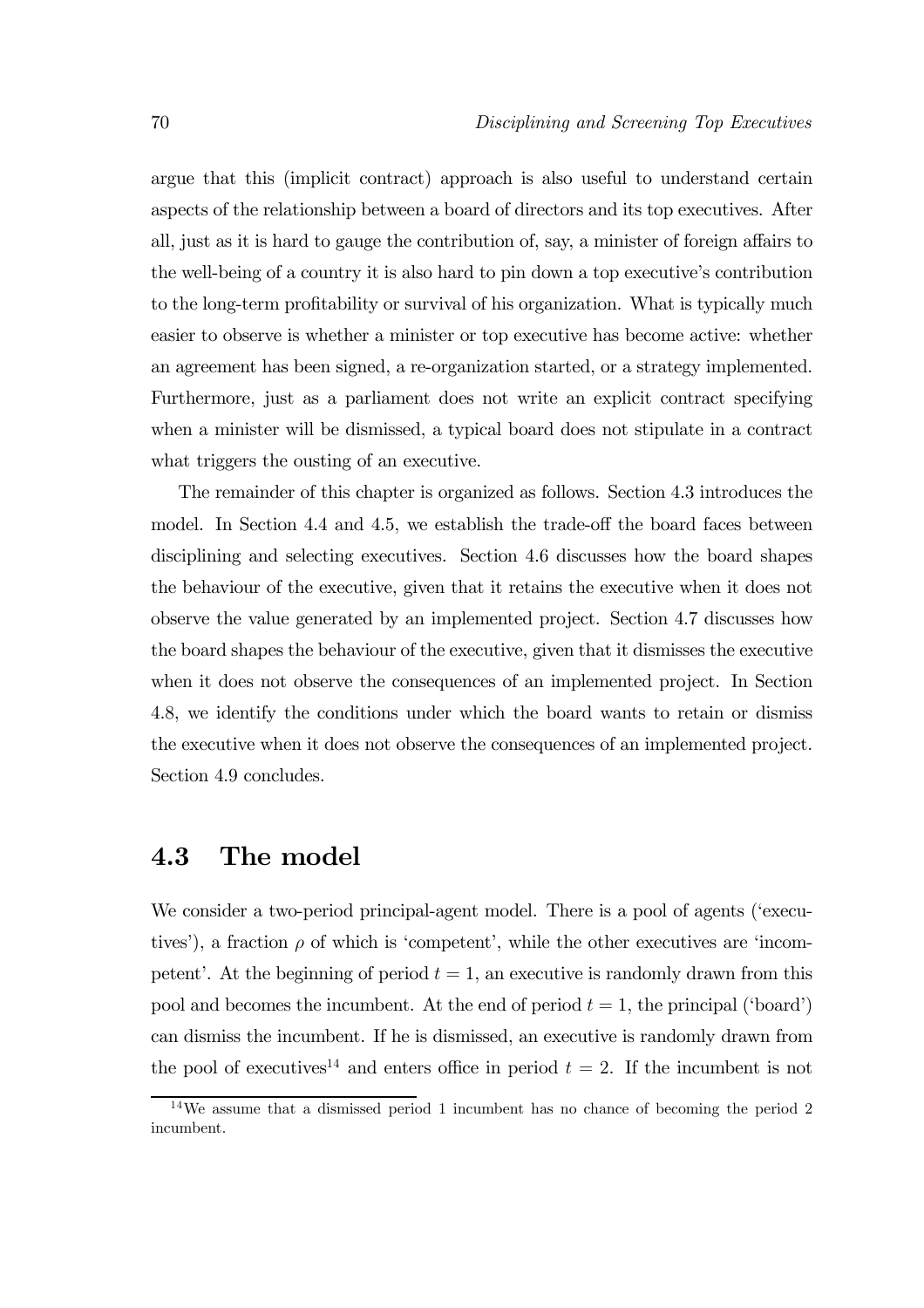dismissed, he will also hold office in period  $t = 2$ .

Once the incumbent has been determined for period  $t \in \{1,2\}$ , he designs a project,  $X_t$ . We view the value created by this project,  $V_t$ , as the addition to the organization's long term value, relative to business as usual. It depends on (i) the incumbent's competence, and (ii) the state of the world ('market circumstances'),  $\mu_t$ . The random variable  $\mu_t$  is uniformly distribution over  $[-h, h]$ . The executive knows his competence, and observes  $\mu_t$ . Once he knows the value of the project, he can either decide to implement the project ('change'),  $X_t = 1$ , or to maintain the status quo ('business as usual'),  $X_t = 0$ . An implemented project designed by an incompetent executive yields a value  $V_t = V_{IC}(\mu_t) = p + \mu_t$ , while an implemented project designed by a competent executive yields  $V_t = V_C(\mu_t) = p + f + \mu_t$ . Of course,  $f > 0$ , implying that on average, or for given market circumstances, a competent executive designs a better project than an incompetent one. We assume  $V_C(\mu_t = -h) = p+f-h < 0$ . As we will see, this implies that market circumstances may be so averse that even a competent executive should maintain the status quo. Similarly, we assume  $V_{IC}(\mu_t = h) = p + h > 0$ , implying that market circumstances may be favourable enough such that an incompetent executive should implement the project.

Assumption 4.1  $V_C (\mu_t = -h) < 0 < V_{IC} (\mu_t = h)$ .

#### Information

As mentioned, we assume that the incumbent knows his competence, and that when making the decision on  $X_t$ , he also knows  $\mu_t$ . The board has limited information on which it can base its decision to retain or dismiss the incumbent. It knows the prior probability that a randomly drawn executive is competent,  $\rho$ , but it does not know his actual level of competence.<sup>15</sup> It may learn about an incumbent's level of competence on the basis of the actions the incumbent takes in period one. The board observes the decision on  $X_t$ , but does not always observe whether the executive has

<sup>&</sup>lt;sup>15</sup>What is essential in our model is that the incumbent is better informed about his level of competence and the market circumstances than the board.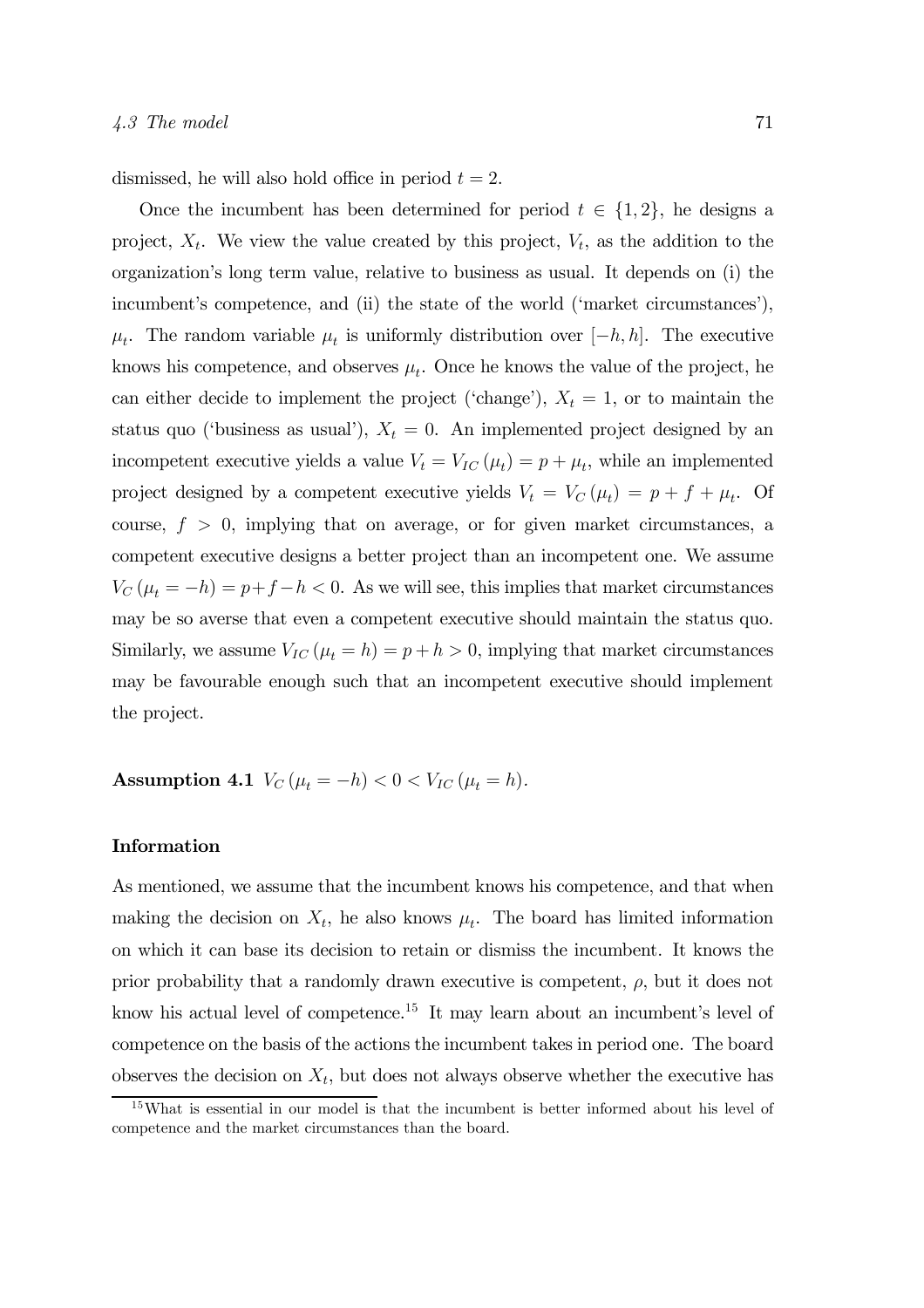made a good decision. Specifically, we assume that (1) if  $X_t = 0$ , the board does not learn what would have been  $V_t$ ; (2) if  $X_t = 1$ , the board learns  $V_t$  with probability γ; and (3) if  $X_t = 1$ , with probability  $1 - \gamma$  the board remains ignorant about  $V_t$ .

#### Preferences

We model the board as a unitary actor. Its per period payoff is  $X_tV_t$ , and its goal is to maximize the total (two-period) payoff by using its retention contract. The possible retention strategies are discussed in the following sections. The executive in our model represents a top executive of an organization. He derives utility from holding office—power, prestige, visibility, remuneration etc.—to which we refer as benefits from holding office,  $\lambda$ . Besides caring about these benefits, the executive also cares to some degree about the value of the implemented project. We assume that an executive's per period payoff equals

$$
\begin{cases}\nX_t V_t + \lambda & \text{if in office in period } t \\
X_t V_t & \text{otherwise}\n\end{cases}
$$
\n(4.1)

The goal of the incumbent in period  $t = 1$  is to maximize his total (two-period) payoff using his implementation decision and given the retention strategy of the board; the goal of the incumbent in period  $t = 2$  is to maximize period 2 payoff. To minimize notation, preferences are represented by (4.1). Implicit in (4.1) is that an executive who is dismissed in period 1 and an executive who is not dismissed in period 1 care to the same extent about the value created in period 2. This is often unrealistic. However, one can argue that the period 1 incumbent cares to some extent about the value created in period 2, even if he has been dismissed. This may result from identification with the organization one has been leading. Of course, the degree of identification with an organization varies from person to person and from organization to organization.16

Following the principal-agent literature, we assume that first the principal sets the terms of the contract and next the agent determines his optimal behaviour given

 $16$ Our results do not change qualitatively if we were to assume that an executive does not care about the organization if he has been dismissed.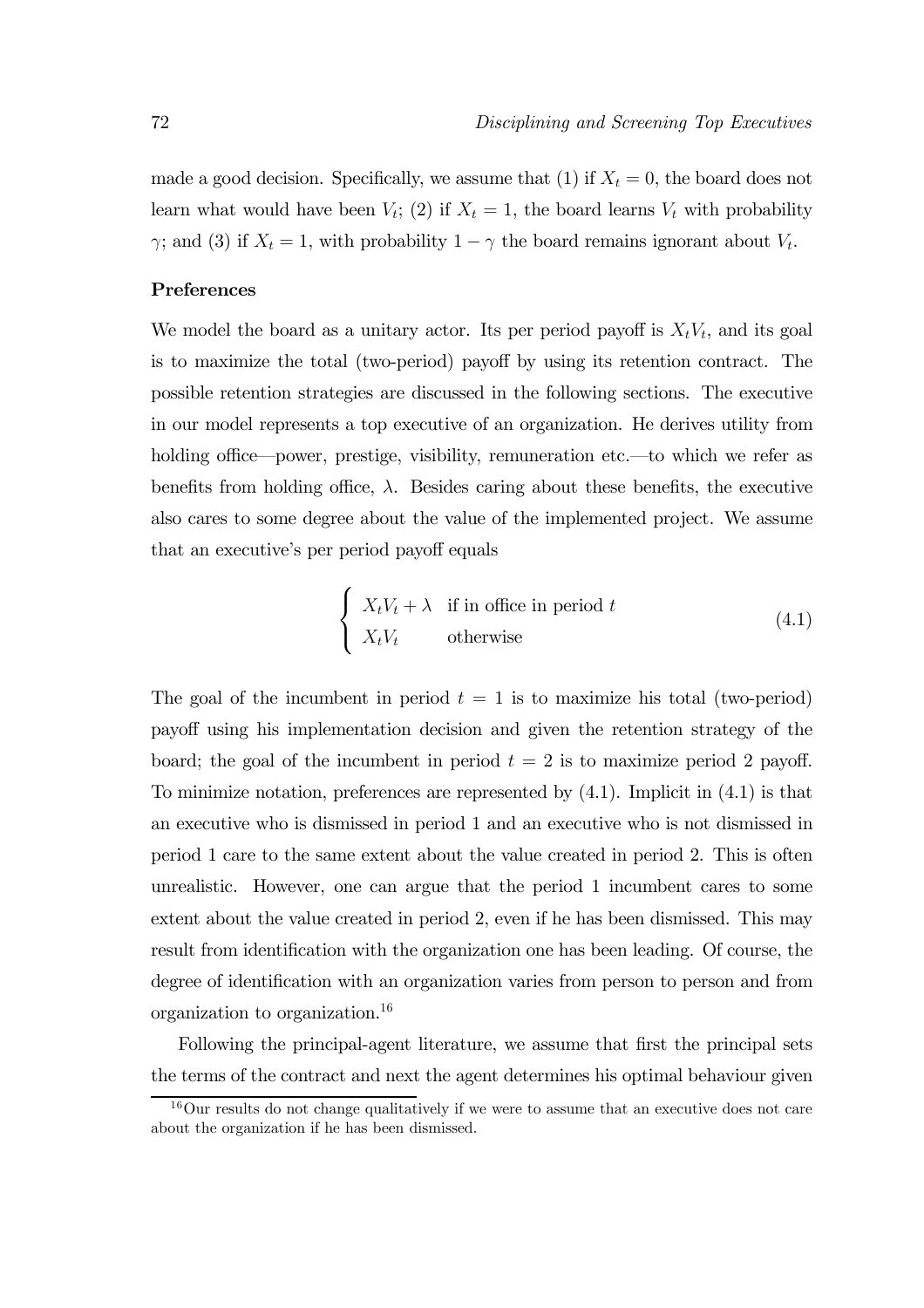those terms. In our case, the board determines under what conditions an executive is retained or dismissed (the implicit contract), and then the executive decides what projects to implement.

#### Timing

Period 1

- Nature determines the type of incumbent, draws  $\mu_1$ , and reveals type and  $\mu_1$ to the incumbent, but not to the board.
- The incumbent takes a decision on the project,  $X_1 \in \{0, 1\}.$
- The board observes the decision on  $X_1$ . If  $X_1 = 1$ , then with probability  $\gamma$  the board observes  $V_1$ .
- The board chooses either to keep the incumbent or to replace him.

Period 2

- If the incumbent was replaced in period 1, nature draws a type and reveals it to the new incumbent, but not to the board.
- Nature draws  $\mu_2$  and reveals it to the incumbent, but not to the board.
- The incumbent takes a decision on the project,  $X_2 \in \{0, 1\}.$

## 4.4 The need for selection

Suppose that the board does not select an executive on the basis of first-period outcomes. Thus, no matter what, the board keeps the first-period incumbent.<sup>17</sup> In that case, strategic considerations stemming from the desire to hold office play no role. A project is implemented in period  $t$  if and only if its value is positive. Given the executive's ability, the per period payoff is maximized. Suppose the incumbent is competent. Then,  $X_t = 1$  is chosen if and only if  $V_C(\mu_t) \geq 0$ . Given the executive's

<sup>&</sup>lt;sup>17</sup>Alternatively, the principal could always dismiss the agent.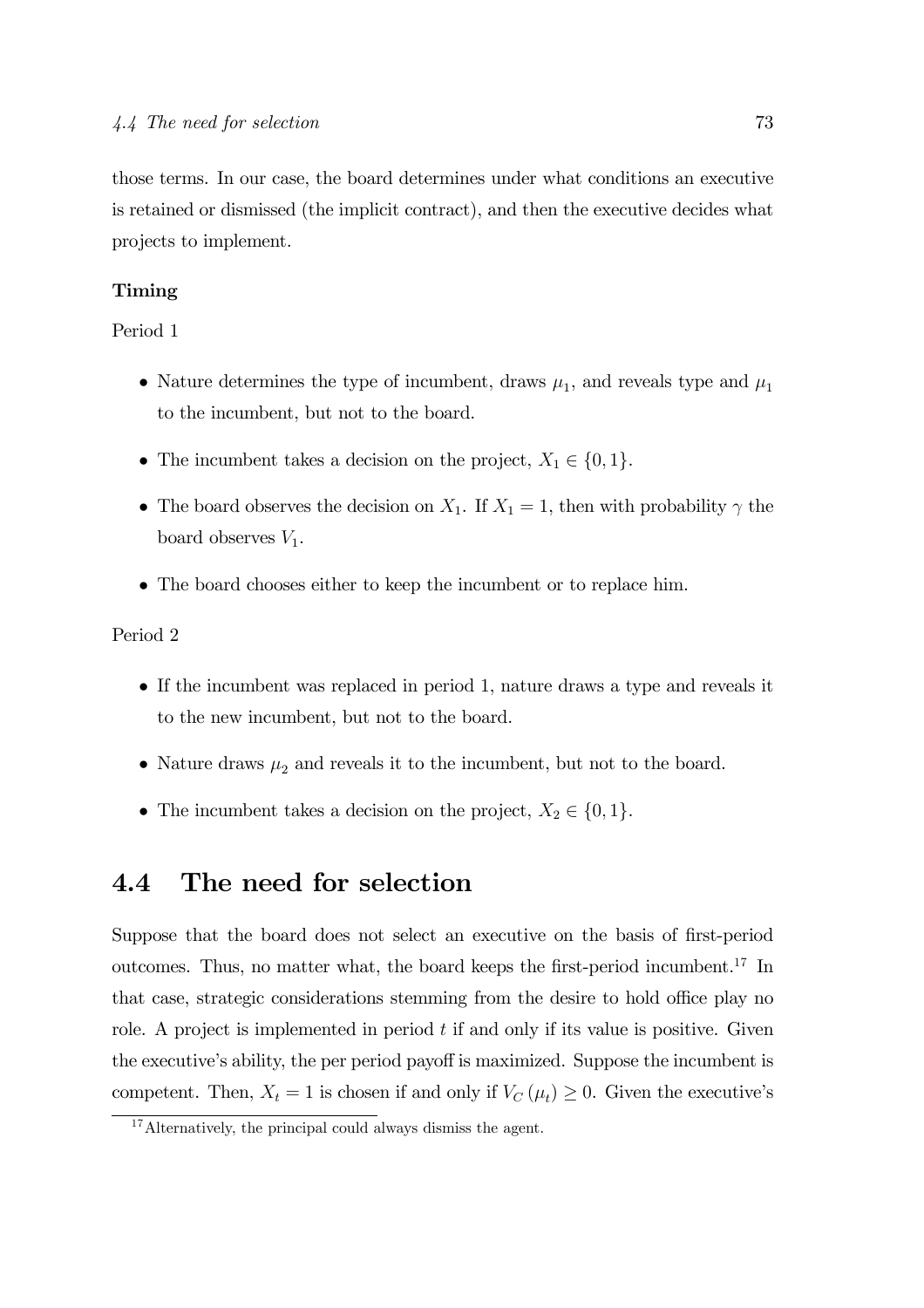ability, the per period payoff is maximal. Suppose the executive is competent. He chooses to implement the project if and only if  $V_C(\mu_t) \geq 0$ , or if  $\mu_t \geq -p-f$ . This implementation decision yields a per period payoff to the board equal to

$$
\Pi_C = \Pr(V_C(\mu_t) \ge 0) E(V_C(\mu_t) | V_C(\mu_t) \ge 0) = \frac{1}{4h} (p + h + f)^2
$$

Similarly, an incompetent executive implements a project if  $\mu_t \ge -p$ , yielding a per period profit equal to  $\Pi_{IC} = \frac{1}{4h} (p+h)^2$ . Clearly, this implies that a board prefers a competent executive to an incompetent one. We have now arrived at the drawback of always keeping the executive. Since a competent executive implements a project in market circumstances in which an incompetent would refrain from doing so, project implementation (activism) is a signal of competence. Maintaining the status quo (passivity) is a signal of incompetence. The board could increase its expected second period payoff by dismissing an executive who has maintained the status quo.

Define  $\Pi_{\rho} := \rho \Pi_C + (1 - \rho) \Pi_{IC}$ . This is the expected project payoff if an executive of unknown or 'average' quality were to hold office. We will assume that an incompetent executive who holds office cares so much about being retained that he does not ask to be replaced by an executive of unknown quality. This means that  $[\lambda + \Pi_{IC}] > [\Pi_{\rho}],$  where here and throughout the chapter second-period payoffs are given in square brackets. If this inequality were not to hold, the board could simply have asked the incumbent as to his competence level and would have obtained an honest answer.

**Assumption 4.2** The benefits of holding office are sufficiently high,  $\lambda > \Pi_{\rho} - \Pi_{IC}$ , such that the board does not believe the executive's claim as to his competence.

## 4.5 Selection induces moral hazard

The previous section shows that when the board always keeps the executive, a competent executive is more likely to implement a project than an incompetent one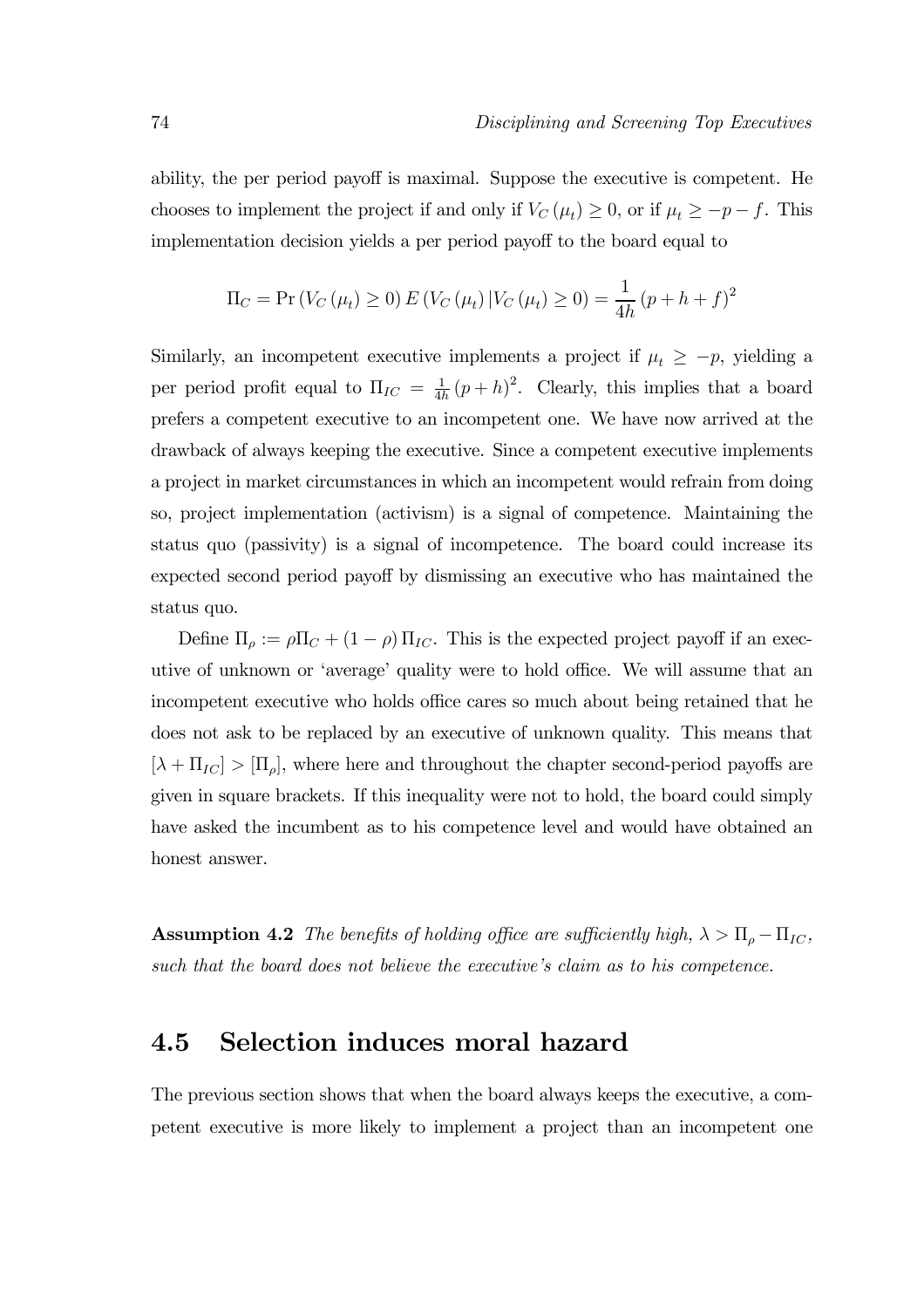$(\mu_C < \mu_{IC})$ . As a result, executive activism signals competence. In this section we assume that the board selects the second-period incumbent on the basis of the firstperiod outcome. In line with the signalling function of the implementation decision, activism is rewarded by retention, whereas an inactive executive is sent home. We show that this influences the behaviour of the incumbent in period 1. Activism gives way to 'empire building'.

Consider a competent executive who has observed  $\mu_1$  in period  $t = 1$ <sup>18</sup> He will implement the project (rather than reject it) if and only if  $V_C(\mu_1) + \lambda + [\Pi_C + \lambda] \ge$  $\lambda + [\Pi_{\rho}]$ . This inequality determines a cut-off value  $V_C^*(\lambda)$  such that the project is implemented if and only if

$$
V_C(\mu_1) \ge V_C^*(\lambda) := -(\Pi_C - \Pi_\rho) - \lambda \tag{4.2}
$$

Note that because  $\Pi_{\rho} < \Pi_C$ , we have  $V_C^*(\lambda) < 0$ . Equation (4.2) says therefore that in period 1 a competent executive is willing to make a loss on a project in order to gain more in the second period. These gains are twofold: benefits from office,  $\lambda$ , and a foregone drop in project payoff  $\Pi_C - \Pi_\rho$ .

Similarly, an incompetent executive implements the project if  $V_{IC}(\mu_1) + \lambda +$  $[\Pi_{IC} + \lambda] \ge \lambda + [\Pi_{\rho}]$ . This determines a cut-off value  $V^*_{IC}(\lambda)$  such that the project is implemented if and only if

$$
V_{IC}(\mu_1) \ge V_{IC}^*(\lambda) := (\Pi_\rho - \Pi_{IC}) - \lambda \tag{4.3}
$$

Because of Assumption 4.2,  $V^*_{IC}(\lambda) < 0$ . A comparison of (4.2) and (4.3) shows that a competent executive implements projects for lower values of  $V_1$ . Furthermore, for a given value of  $\mu_1$ ,  $V_C(\mu_1) > V_{IC}(\mu_1)$ . Implementation is therefore more likely with a competent than with an incompetent executive.

To highlight the signalling function of the implementation decisions suppose that even if  $\lambda = 0$  an incumbent is able to signal his competence only through his implementation decision. Equations (4.2) and (4.3) imply that the board would have

<sup>&</sup>lt;sup>18</sup>Of course, as the game ends after period 2, the second-period incumbent chooses  $X_2 = 1$  if and only if the expected project payoff is positive.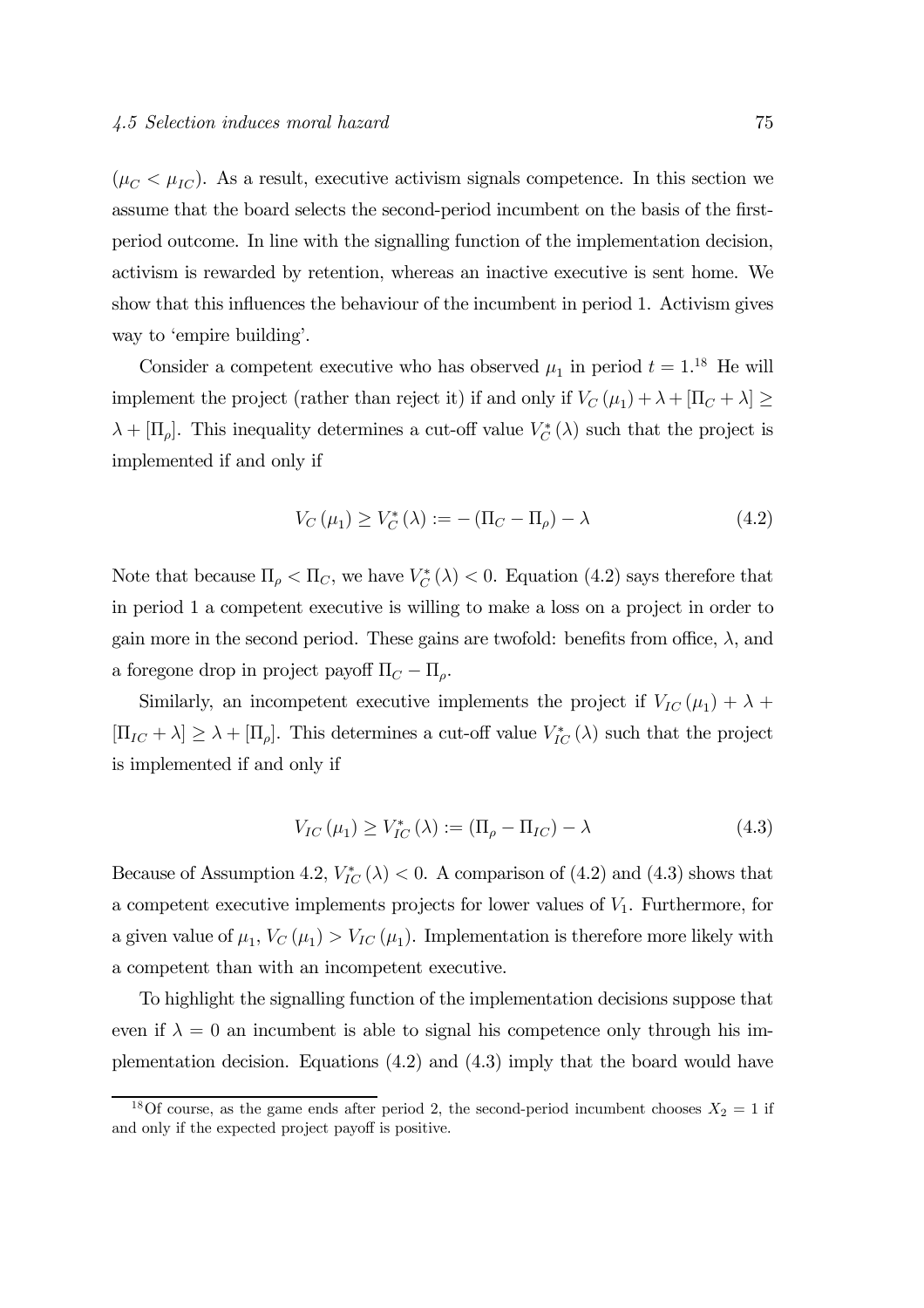wanted both a competent and an incompetent executive to deviate from the implementation decision that maximizes per period payoff. This can be seen from the first part on the right hand side of (4.2) and (4.3):  $V_C^*(0) = -(\Pi_C - \Pi_\rho) < 0$  and  $V_{IC}^*(0) = (\Pi_\rho - \Pi_{IC}) > 0$ . A competent executive may decide to implement a bad project, while an incompetent executive may decide not to implement a good project. Such deviations from the first-best implementation decision are the price the board is willing to pay for gaining information about the executive's competence. These deviations should therefore not be considered distortions. They perform a signalling function. The only parts of (4.2) and (4.3) that are distortions from the board's point of view stem from the executive's benefits from holding office concerns,  $\lambda$ .

Figure 4.1 illustrates our analysis so far. Panels A and B show the range of values of  $V_1$  for which the project is implemented or the status quo is maintained by a competent executive in case  $\lambda = 0$  and  $\lambda > 0$ , respectively. Panels C and D show the same for an incompetent executive. The desire to hold office widens the range of parameters for which  $X_1 = 1$ . The board does not want (i) a competent executive to choose  $X_1 = 1$  if  $V_1 \in [V_C^*(\lambda), V_C^*(0))$ ; nor (ii) an incompetent executive to choose  $X_1 = 1$  if  $V_1 \in [V_{IC}^*(\lambda), V_{IC}^*(0)).$ 

In comparison with *always* keeping the executive, the benefit of keeping the executive only if he has implemented a project is an increase in expected payoff in the second period. This stems from the signalling function of the first-period implementation decision. In practice, the quality of executives improves. The downside of keeping the executive only if he has implemented a project, however, is that he distorts the implementation decision. Selecting on the basis of outcomes leads to a moral hazard problem. In practice, executives become empire builders (see, e.g., Baumol (1959), Williamson (1974), and Jensen (1986)).

It is also clear from Figure 4.1, parts B and D, that the implementation of valuedestroying projects may result from both competent and incompetent executives. The tie between bad performance and incompetent management is broken because the board faces two tasks, both disciplining and screening.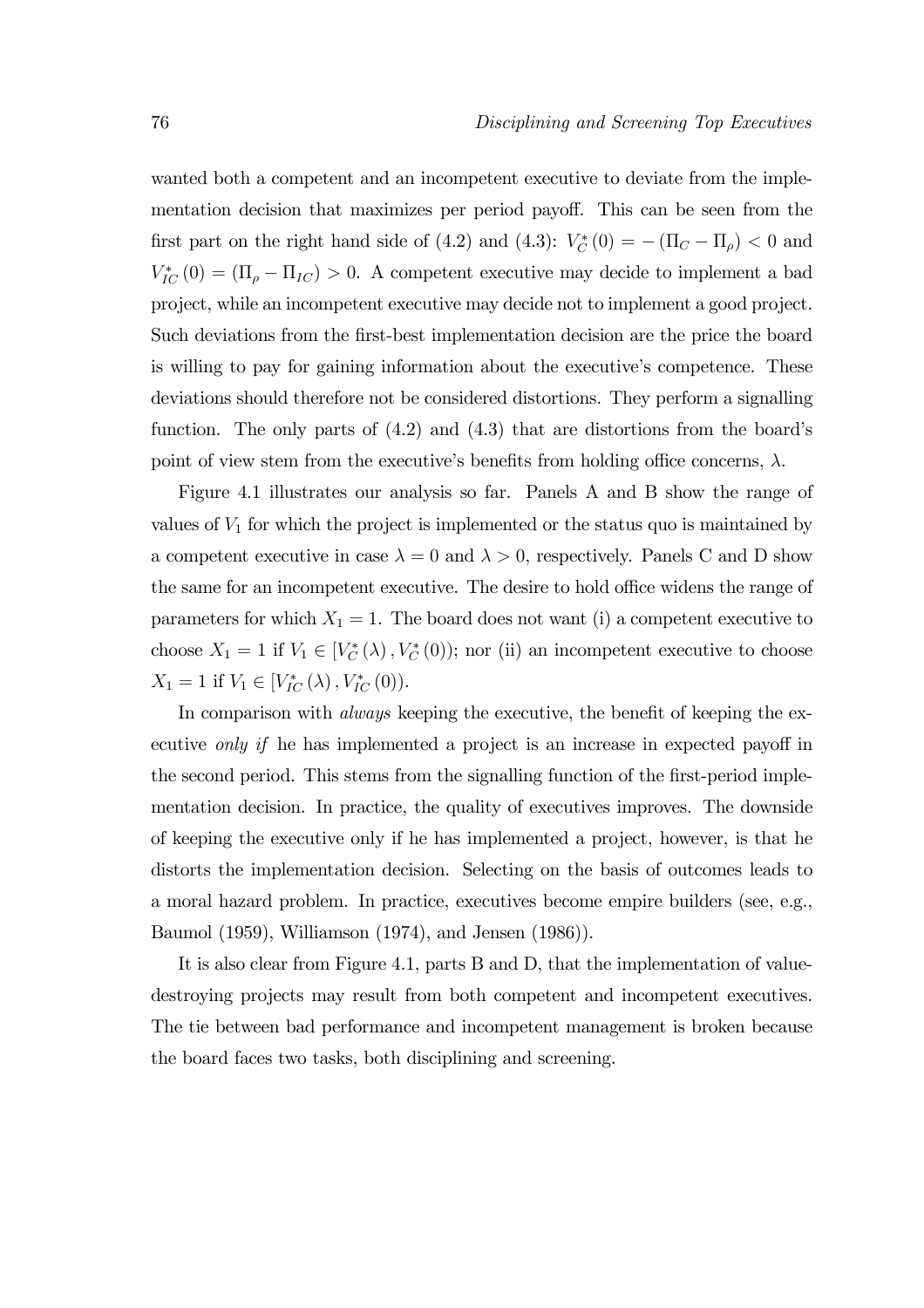

Figure 4.1

So far we have focused on two extreme possible strategies for the board. However, as the board occasionally observes the project value,  $V_1$ , it may condition its decision to keep the executive not merely on a project being implemented, but also on information on the project value. By keeping the executive only if the value of the project exceeds a threshold value,  $V_1 > a$ , the board may discipline<sup>19</sup> the executive, that is, reduce the executive's incentive to distort the implementation decision. What remains to be decided is what to do in case the project is implemented, but the project's value remains unknown. In the next section, we assume

<sup>&</sup>lt;sup>19</sup>This is the expression used by Mace  $(1971)$ , see the introduction.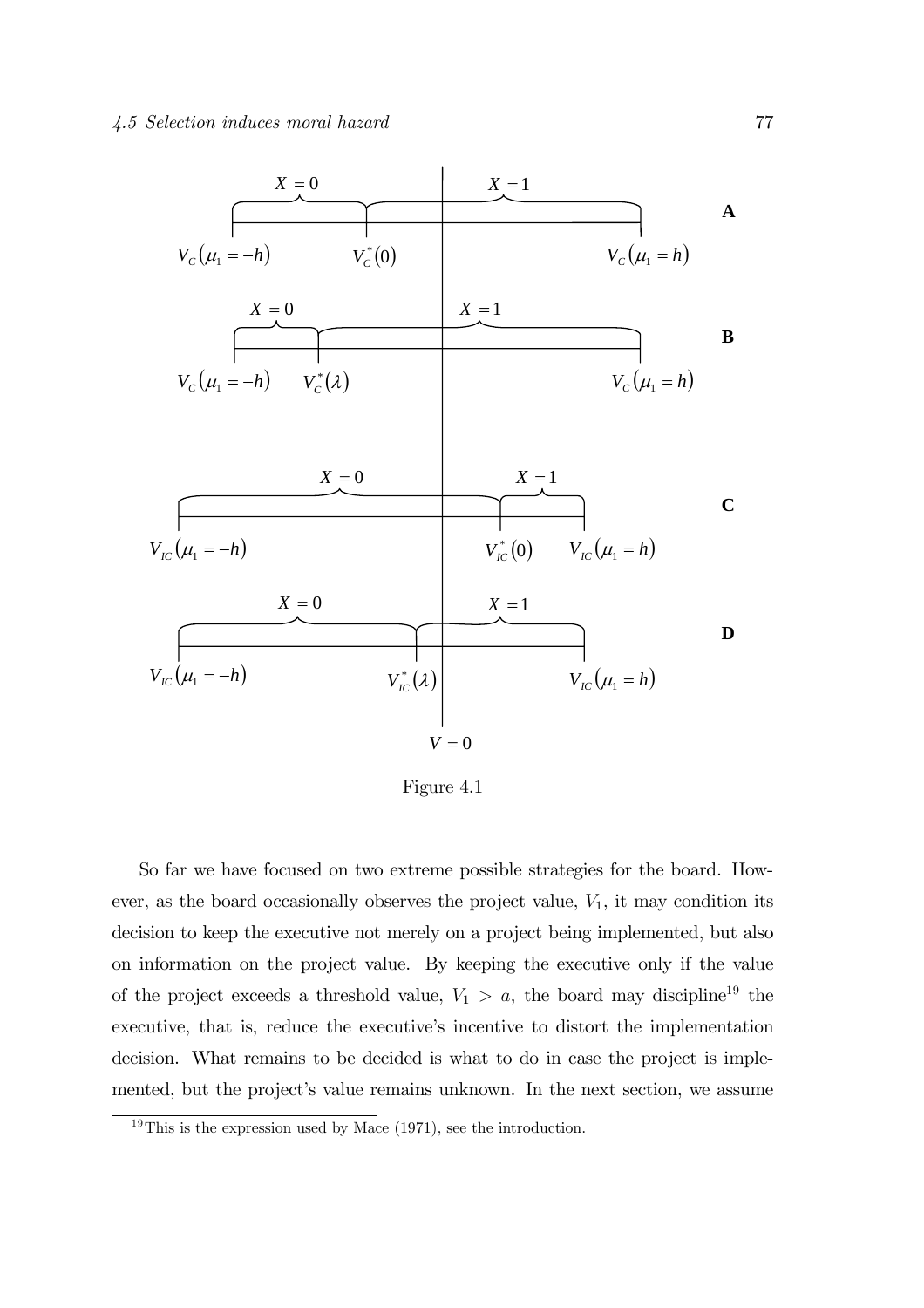the retention contract 'no news is good news': the board keeps the executive if it observes implementation but does not observe the project value. In Section 4.7, we assume 'no news is bad news'. The executive is replaced if the board does not observe the project value. A remark on terminology is in order. We use *threshold value* when discussing the board's retention contract, and *cutoff value* when discussing the executive's implementation strategy.

## 4.6 Retention contract 1: 'No news is good news'

Under retention contract 1 the board

- dismisses the executive in case no project has been implemented,
- dismisses the executive in case a project has been implemented, and observes  $V_1 \leq a$ ,
- keeps the executive in case a project has been implemented, and does not observe  $V_1$
- keeps the executive in case a project has been implemented, and observes  $V_1 > a$ .

Our main concern is the determination of the threshold value  $a$  that is optimal from the board's point of view. The choice of a determines the degree to which an executive is disciplined and also the likelihood that a competent executive is selected for the second period.

To see how the board's choice of a may affect the executive's implementation decision in period 1, consider panels B and D in Figure 4.1. Suppose that the board chooses  $a \in [V_C^*(\lambda), V_{IC}^*(\lambda))$ . Then, in case the incumbent is competent, his decision on  $X_1$  may be affected by a. If the board observes  $V_1 \le a, X_1 = 1$  leads to dismissal. Hence, compared to the situation of the previous section, in which  $X_1 = 1$  always leads to keeping the executive, the incentive to choose  $X_1 = 1$  is weakened. If the executive in office in period 1 is incompetent,  $a \in [V_C^*(\lambda), V_{IC}^*(\lambda))$  does not affect his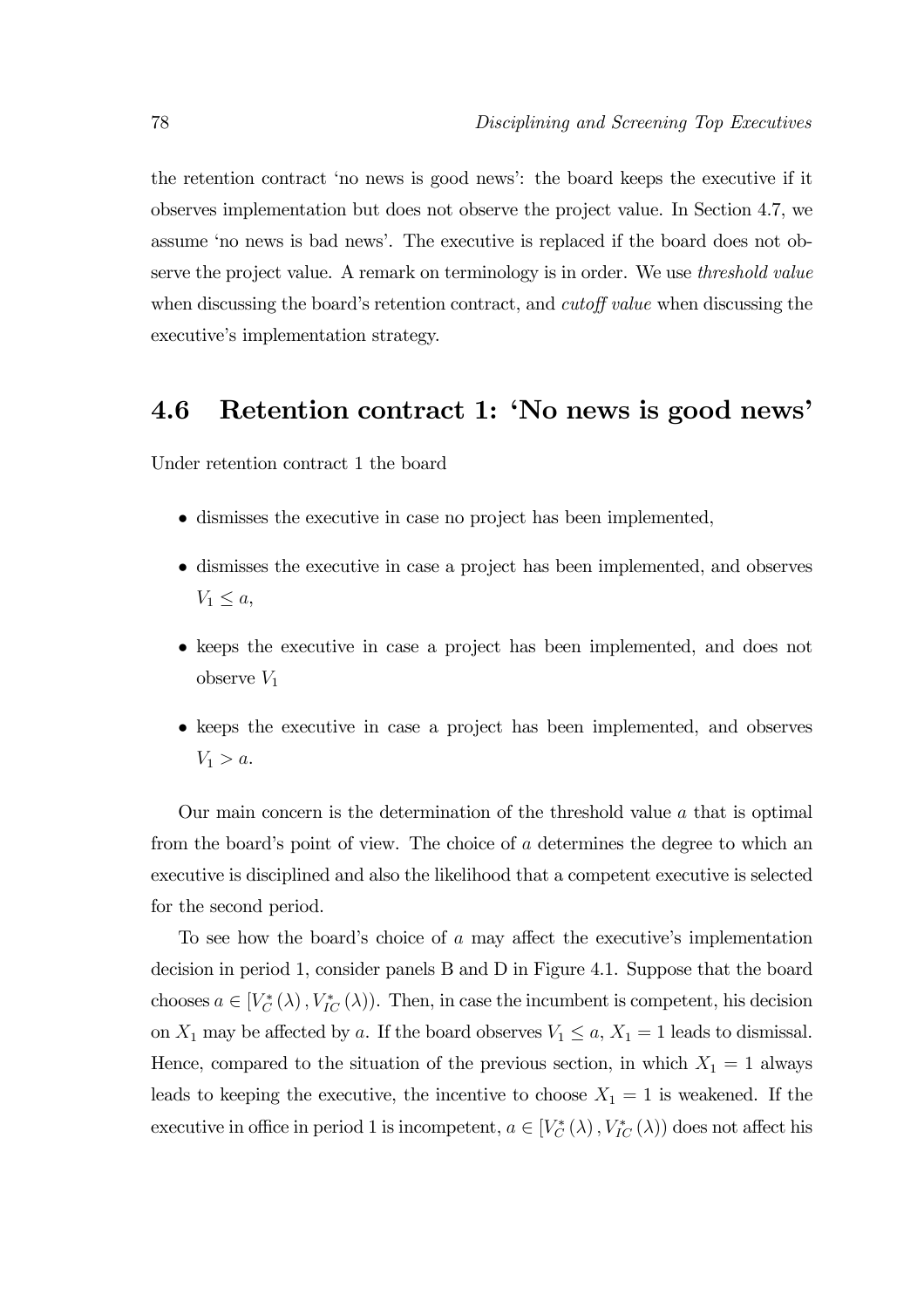implementation decision, as  $a$  is non-binding. Now suppose that the board chooses  $a \geq V_{IC}^*(\lambda)$ . Then, a is binding for both a competent and an incompetent executive. Relative to (4.2) and (4.3), the incentive to choose  $X_1 = 1$  is weakened.

The upshot is that the board's choice of  $a$  amounts to choosing between two alternatives. First, by choosing  $a \in [V_C^*(\lambda), V_{IC}^*(\lambda))$ , the board chooses to discipline competent executives, taking for granted that if an incompetent executive is in office, the implementation decision will be distorted, see (4.3). Second, by choosing  $a \geq V_{IC}^*(\lambda)$ , the board affects the implementation decision of either type of executive. We now first derive how the choice of a influences the behaviour of either type of executive in isolation.

#### 4.6.1 Case 1: disciplining a competent executive

Ideally, the board wants a competent incumbent to choose  $X_1 = 1$  if and only if  $V_1 > V_C^*(0)$ . However, a competent executive chooses  $X_1 = 1$  if  $V_1 \geq V_C^*(\lambda)$ , see  $(4.2)$ . By using a threshold value a in his retention contract, the board can discipline the executive. We say that an executive is 'fully disciplined' if he no longer distorts the implementation decision at all, while an executive is said to be 'partially disciplined' if the distortion is merely reduced. Let  $\hat{V}_C$  denote the cut-off value used by a competent incumbent if the board sets a sufficiently large. Notice that to have an effect on a competent executive's implementation decision, the board should set  $a \geq \hat{V}_C$ . Thus, assume  $a \geq \hat{V}_C$ . Now suppose that a competent executive observes  $V_C(\mu_1) < a$ . He will implement the project if  $V_C(\mu_1) + \lambda +$  $[(1 - \gamma) (\Pi_C + \lambda) + \gamma (\Pi_{\rho})] \ge \lambda + [\Pi_{\rho}]$ . Hence, the executive implements the project if

$$
V_C(\mu_1) \ge \hat{V}_C(\lambda) := -(1 - \gamma) \left( \Pi_C - \Pi_\rho \right) - (1 - \gamma) \lambda \tag{4.4}
$$

Four remarks are in order. First, for  $V_1 \in \left[ \widehat{V}_C(\lambda), a \right]$  the executive chooses implementation in the hope that the board does not observe the project outcome, so that he keeps office. Second, the board can change the value of a without affecting the cutoff value used by the executive as long as it sets the threshold value a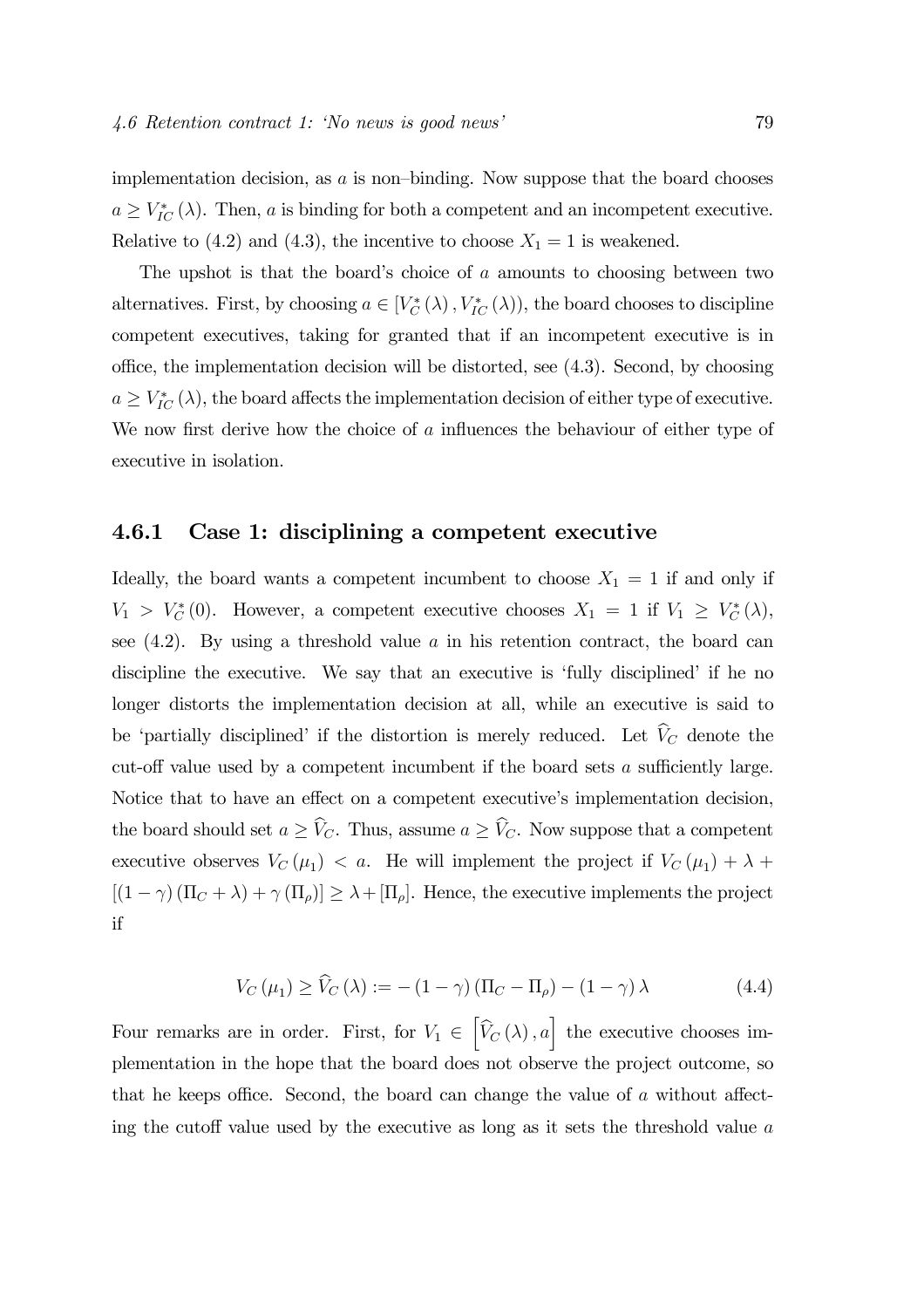such that  $a \geq \hat{V}_C(\lambda)$ . Third, a comparison between (4.2) and (4.4) shows that  $V_C^*(\lambda) < V_C(\lambda)$ . Hence, the executive is at least partially disciplined. Fourth, for  $\lambda < \lambda^* := \frac{\gamma}{1-\gamma} (\Pi_C - \Pi_\rho)$ , the cutoff value would satisfy  $V_C^*(0) < \hat{V}_C(\lambda)$ . This means that if the competent executive cares little about holding office, the effect of setting a threshold may be too strong: the beneficial screening function of the implementation decision is hampered. But this also implies that for  $\lambda < \lambda^*$ , the board can induce the executive to use  $V_C^*(0)$  as his threshold value by setting  $a = V_C^*(0)$ . This effectively stops the executive from distorting the implementation decision.

**Lemma 4.1** Suppose the retention contract 'no news is good news'. If  $\lambda < \lambda^*$ holds, then  $a = V_C^*(0)$  is the unique threshold value that guarantees that a competent executive is fully disciplined. If instead  $\lambda \geq \lambda^*$  holds, then the board can only partially discipline a competent executive, by setting  $a \geq \widehat{V}_C(\lambda)$ . The cut-off value used by the disciplined executive is

$$
\widehat{V}_C = \begin{cases}\nV_C^*(0) & \text{if } \lambda < \lambda^* \\
\widehat{V}_C(\lambda) = -(1 - \gamma) \left( \Pi_C - \Pi_\rho \right) - (1 - \gamma) \lambda & \text{if } \lambda \ge \lambda^* \n\end{cases}
$$
\n(4.5)

with  $V_C \in (V_C^*(\lambda), V_C^*(0)].^{20}$ 

#### 4.6.2 Case 2: disciplining an incompetent executive

We now turn to the possibility that the board sets the threshold value a such that the behaviour of an incompetent executive is affected,  $a \geq V^*_{IC}(\lambda)$ .

**Lemma 4.2** Suppose the retention contract 'no news is good news'. It is not possible to fully discipline an incompetent executive. An incompetent executive can be partially disciplined by setting  $a \geq \widehat{V}_{IC}(\lambda) = (1 - \gamma) (\Pi_{\rho} - \Pi_{IC}) - (1 - \gamma) \lambda$ . Then, the board induces an incompetent executive to choose  $X_1 = 1$  if and only if  $V_1 \geq \widehat{V}_{IC}(\lambda)$ , where  $V_{IC}(\lambda) \in (V_{IC}^*(\lambda), V_{IC}^*(0)).$ 

<sup>&</sup>lt;sup>20</sup>If  $\lambda < \lambda^*$ , the disciplined executive implements the project if and only if  $V_1 > V_C^*(0)$ . Hence, to be precise, the cut-off value should be lim ε↓0  $V_C^*\left(\varepsilon\right)$ .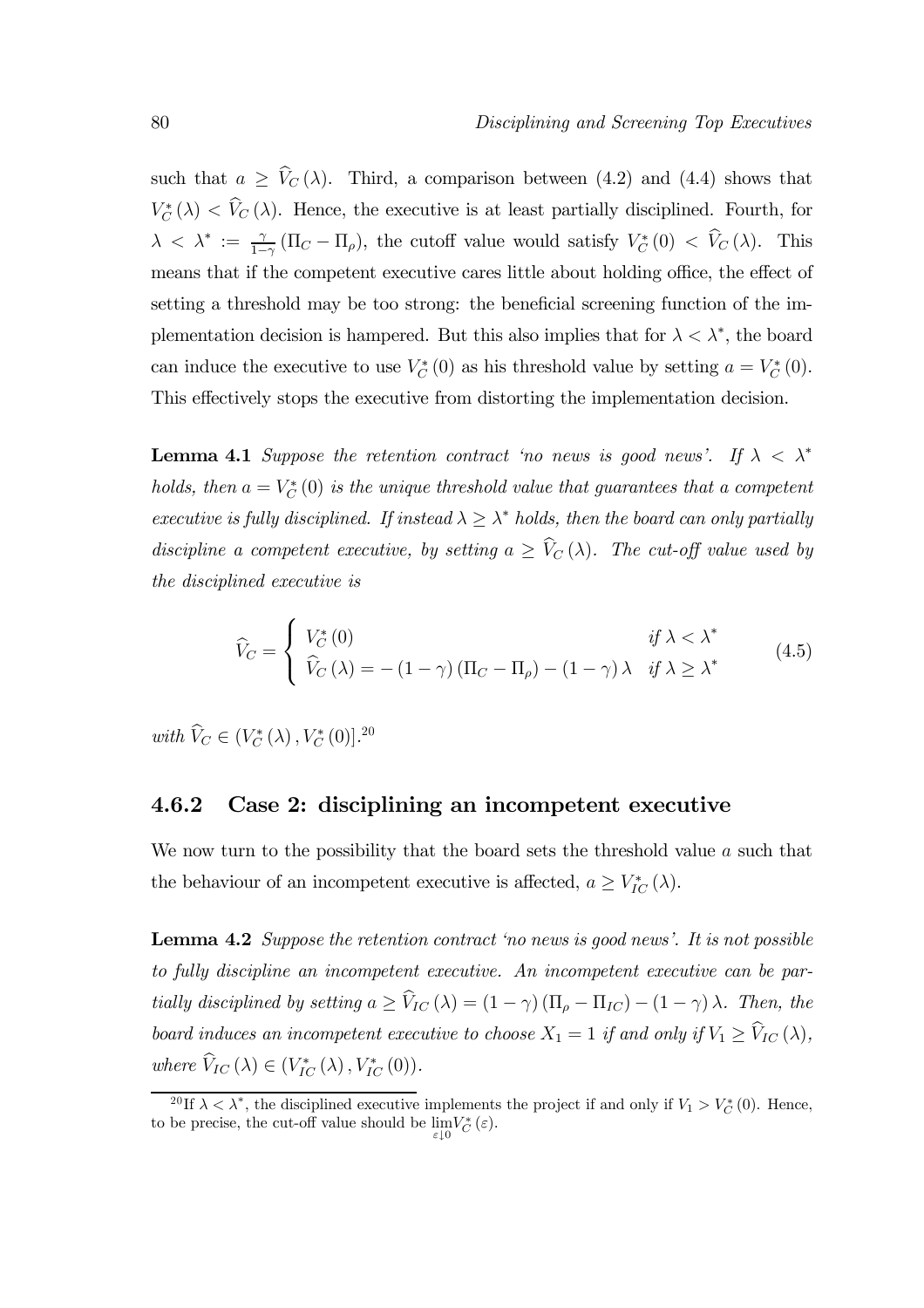**Proof.** Suppose  $a$  is such that the incompetent executive's implementation strategy is affected (i.e.,  $a > V^*_{IC}(\lambda)$ ). Clearly, for  $V_{IC}(\mu_1) \geq a$ , the project will be implemented. For  $V_{IC}(\mu_1) < a$ , implementation yields  $V_{IC}(\mu_1) + \lambda + [\gamma \Pi_{\rho} + (1 - \gamma) (\Pi_{IC} + \lambda)],$ while maintaining the status quo yields  $\lambda + [\Pi_{\rho}]$ . It is now straightforward to check that  $X_1 = 1$  is preferred to  $X_1 = 0$  if  $V_{IC}(\mu_1) \ge \hat{V}_{IC}(\lambda) = (1 - \gamma) (\Pi_\rho - \Pi_{IC}) (1 - \gamma) \lambda$ , where  $V_{IC}^* (\lambda) < V_{IC} (\lambda) < V_{IC}^* (0)$ . As a result, disciplining is partial, not  $full$ 

Lemma 4.2 states that the board can only partially discipline an incompetent executive. To understand why the board cannot fully discipline an incompetent executive, suppose that the threshold value set by the board equals  $a = V^*_{IC}(0)$  and that the executive observes  $\mu_1$  such that  $V_{IC}(\mu_1) = V_{IC}^*(0)$ , and  $\lambda > 0$ . Recall that  $V^*_{IC}(0)$  is the cut-off value the executive uses if he does not care about the benefits from office, and if implementation is sufficient for re-appointment. In the current situation, the executive does care about holding office, and implementation is merely necessary for re-appointment. As a result of  $\lambda > 0$ , the executive now strictly prefers implementation to maintaining the status quo from a benefits point of view. Now take the project value point of view. If implementation is sufficient to be retained, an incompetent incumbent has to maintain the status quo to ensure that he is replaced by someone of 'average' quality such that expected payoff goes up in the second period. However, with retention contract 1, implementation no longer guarantees retention. Therefore, the benefits of dismissal (a higher expected period two payoff) can now be combined with implementation of a profitable project in period 1 (recall that  $V^*_{IC}(0) > 0$ ). As a result, the executive now strictly prefers implementation to maintaining the status quo. As the executive prefers  $X = 1$  to  $X = 0$  both from a project and a career point of view when  $V_{IC}(\mu_1) = V_{IC}^*(0)$ , he cannot be fully disciplined.

#### 4.6.3 Choice of threshold value a

Above we have analysed the effect of a threshold value a on the behaviour of each type of incumbent in isolation. We now analyse how the choice of  $a$  influences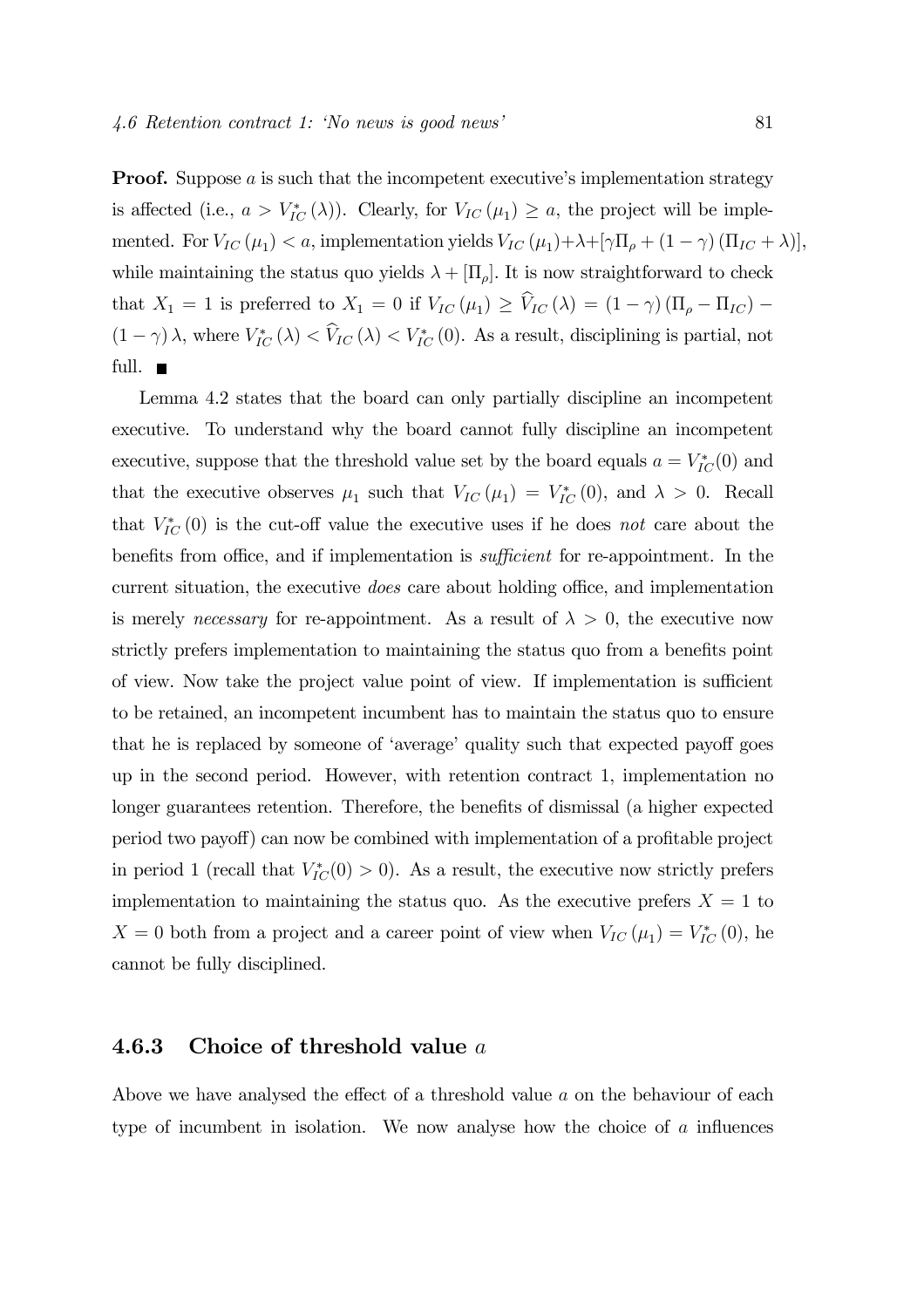the board's utility. To do so, we look both at the effect of the choice of a on the discipline exerted in the first period and on the likelihood that a competent executive is selected for the second period.

**Proposition 4.1** Suppose the retention contract 'no news is good news'. The board has two options. It either disciplines a competent executive as much as possible (be it fully or partially) by setting  $a = \hat{V}_C$ . Or it disciplines both types of executive by setting  $a \in [\hat{V}_{IC}(\lambda), V_{IC}(\mu_1 = h)].$ 

The Proposition follows, to a large extent, from Lemma 4.1 and Lemma 4.2. Therefore, we only provide an informal proof of the Proposition. To grasp the basic ideas behind Proposition 4.1 consider Figure 4.2.



Figure 4.2

Figure 4.2 describes a situation where  $\hat{V}_C < V^*_{IC}(\lambda)$ .<sup>21</sup> Suppose that the board sets  $a < V_{IC}^*(\lambda)$ . The implication is that the board sets a so as to influence the

<sup>&</sup>lt;sup>21</sup>If  $V^*_{IC}(\lambda) \leq \hat{V}_C$ , then the board's dominant strategy is to discipline also the incompetent executive. In this case setting  $a = \hat{V}_C$  also affects the behavior of an incompetent executive. Hence, disciplining only a competent executive is not an option.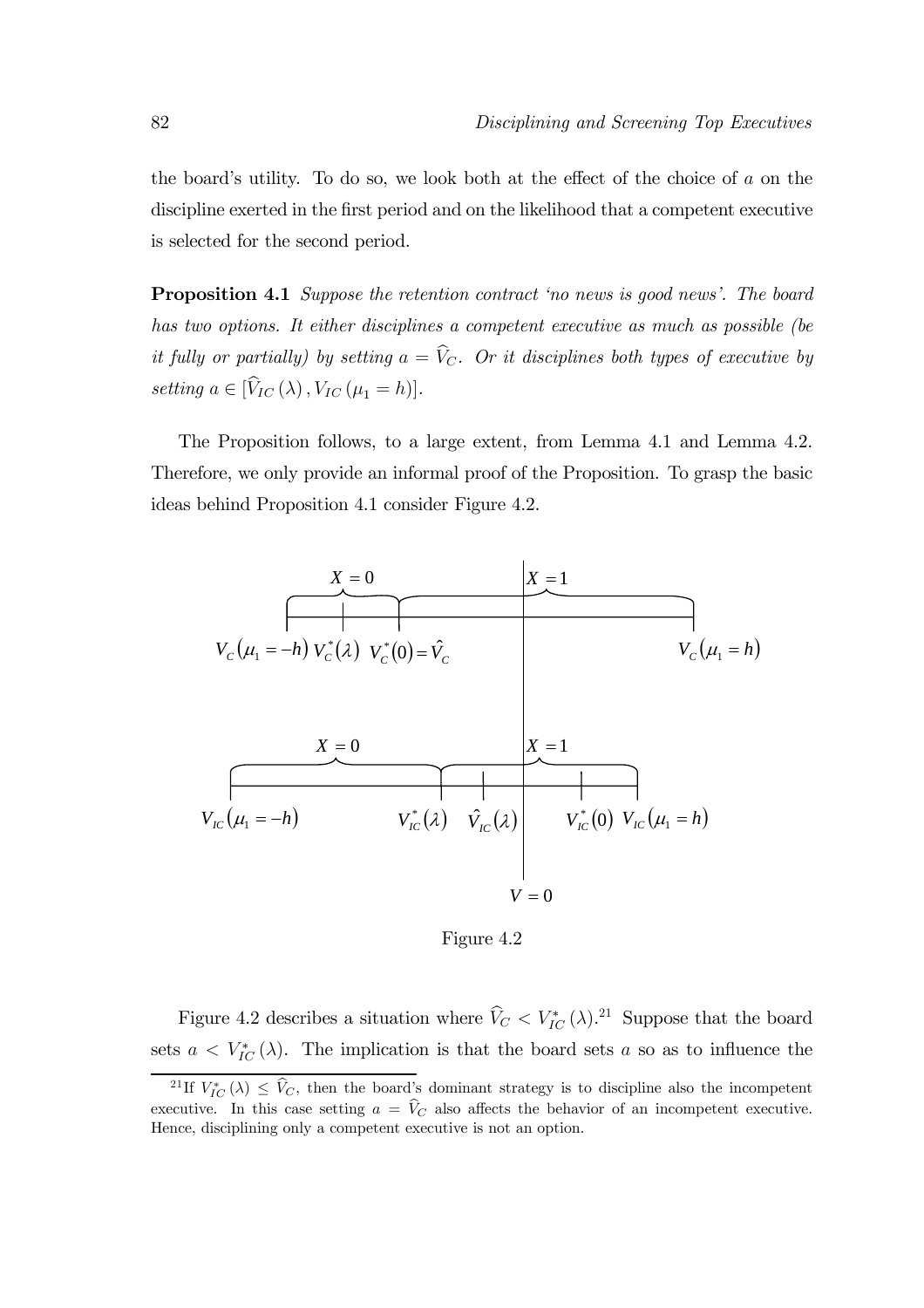behaviour of a competent executive, taking for granted that an incompetent executive's implementation decision is based on  $V^*_{IC}(\lambda)$ . In Section 4.5 we have argued that, given that the board does not know the executive's ability, ideally it wants a competent executive to choose implementation only if  $V_1 > V_C^*(0)$ . Lemma 4.1 states that if  $\lambda < \lambda^*$ , the board can reach this goal by setting  $a = V_C^*(0)$ : a competent incumbent can be fully disciplined. If instead  $\lambda \geq \lambda^*$ , the board can only partially discipline a competent executive,  $V_C(\lambda) < V_C^*(0)$ , by setting  $a \ge V_C(\lambda)$ . Has the board an incentive to set  $a > \widehat{V}_C(\lambda)$ , rather than  $a = \widehat{V}_C(\lambda)$ ? The answer is in the negative. When the board observes that  $V_1 \in \left[ \widehat{V}_C(\lambda), V^*_{IC}(\lambda) \right)$ , it knows the incumbent is competent. The incumbent executive should be kept.

Now suppose that the board sets  $a \geq \widehat{V}_{IC}(\lambda)$ . Then, the board disciplines an incompetent executive, and since  $\hat{V}_C < \hat{V}_{IC}(\lambda)$ , it also disciplines a competent executive. Thus, by choosing  $a \geq \hat{V}_{IC}(\lambda)$ , the board maximally uses the disciplining possibilities within the 'no news is good news' contract. Notice that if the board observes a value  $V_1 \in [\hat{V}_C, \hat{V}_{IC}(\lambda))$ , it is aware that the executive is competent, but nevertheless dismisses him. The price of a contract that disciplines an incompetent executive is that the possibilities for selecting a competent executive are not fully exploited. At which value should the board set  $a$ ? Recall from Section 4.5 that ideally the board wants an incompetent executive to choose implementation if  $V_{IC}(\mu_1) \geq V_{IC}^*(0)$ . However, as Lemma 4.2 states, within the 'no news is good news' contract the board cannot fully discipline an incompetent executive. The best it can do is to partially discipline an incompetent executive by setting  $a \geq \widehat{V}_{IC}(\lambda)$ . Does the board have an incentive to set  $a > \hat{V}_{IC}(\lambda)$ , rather than  $a = \hat{V}_{IC}(\lambda)$ ? For  $a \in \left[ \widehat{V}_{IC}(\lambda), V_{IC}(\mu_1 = h) \right]$ , the value of a has no effect on the implementation decision of either type of executive, nor on selection. The board should not set  $a > V_{IC} (\mu_1 = h)$ , as  $V_1 > V_{IC} (\mu_1 = h)$  is clear evidence that the executive is competent.

The upshot is as follows. Recall that equating project implementation and retention induces the executive to become overly active. The board can use information on the value of implemented projects that occasionally becomes available to condition its retention decision. The contract 'no news is good news' offers two options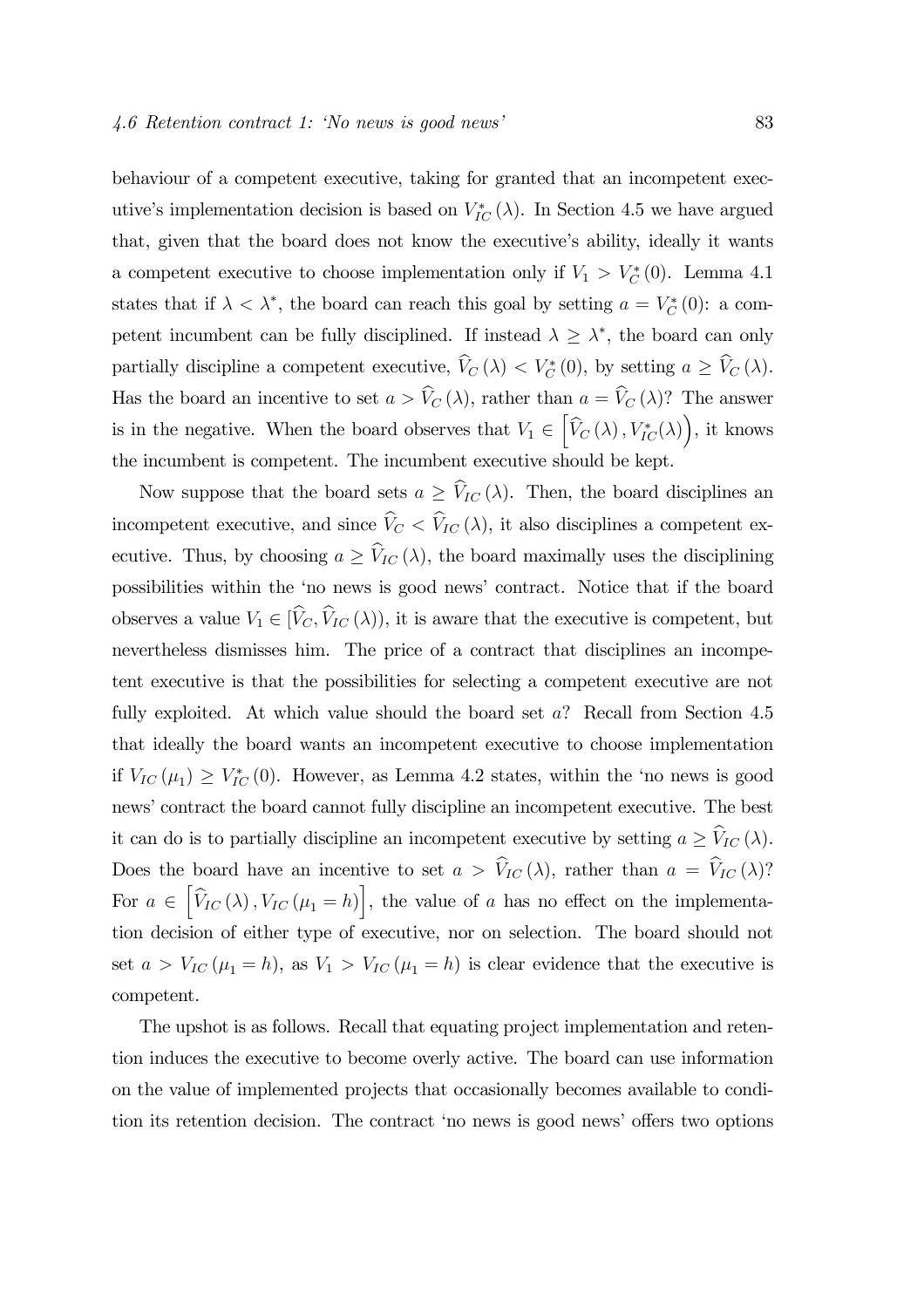for a board to guide the behaviour of an executive. First, the board can focus on disciplining a competent executive only  $(a = \hat{V}_C)$ . We refer to this option as the selection option, as this option maximally exploits the selection possibilities. Second, the board can focus on disciplining an incompetent executive and thereby also on disciplining a competent executive  $(a = \hat{V}_{IC}(\lambda))$ . We refer to this option as the disciplining option. The benefit of the selection option is a higher probability that in period two the incumbent will be competent. This probability is directly related to the length of the interval  $\left[\hat{V}_C, V_{IC}^*(\lambda)\right]$ , see Figure 4.2. The benefit of the disciplining option is that an incompetent executive distorts the implementation decision less. This benefit depends positively on the length of the interval  $\left[ V_{IC}^*(\lambda), \hat{V}_{IC}(\lambda) \right]$ .

One important question remains: Which option does the board choose? Proposition 4.2 describes how the answer to this question depends on the parameters of the model.

**Proposition 4.2** Suppose  $V_C < V^*_{IC}(\lambda)$ . Then, an increase in  $\lambda$  or  $\gamma$ , or a decrease in  $\Pi_C - \Pi_{IC}$  or  $\rho$ , widens the range of parameters for which the board chooses the disciplining option, rather than the selection option. If instead  $V_{IC}^*(\lambda) \leq V_C$ , the board's dominant strategy is to choose the disciplining option by setting  $a = \widehat{V}_{IC}(\lambda)$ .

#### **Proof.** Appendix ■

Clearly, if  $V^*_{IC}(\lambda) \leq V_C$ , then the board chooses the disciplining option. The reason is that in that case, if the board were to choose  $a = \hat{V}_C$ , it would also affect an incompetent executive's behaviour. Therefore, disciplining a competent executive only, the selection option, is not a real option. Another way of looking at this result is that, as discussed earlier, the benefit of the selection option is directly related to the length of the interval  $[a, V^*_{IC}(\lambda)]$ . Obviously, if  $V^*_{IC}(\lambda) \leq a$ , then there is no benefit of the selection option.

Now suppose that  $V_C < V^*_{IC}(\lambda)$ , so that the board really can choose between the selection and disciplining option. To determine how a change in the parameters affects the board's choice as to the two options, we compare the effects of such a change on the lengths of the intervals  $\left[\widehat{V}_C, V_{IC}^*(\lambda)\right]$  and  $\left[V_{IC}^*(\lambda), \widehat{V}_{IC}(\lambda)\right]$ . We focus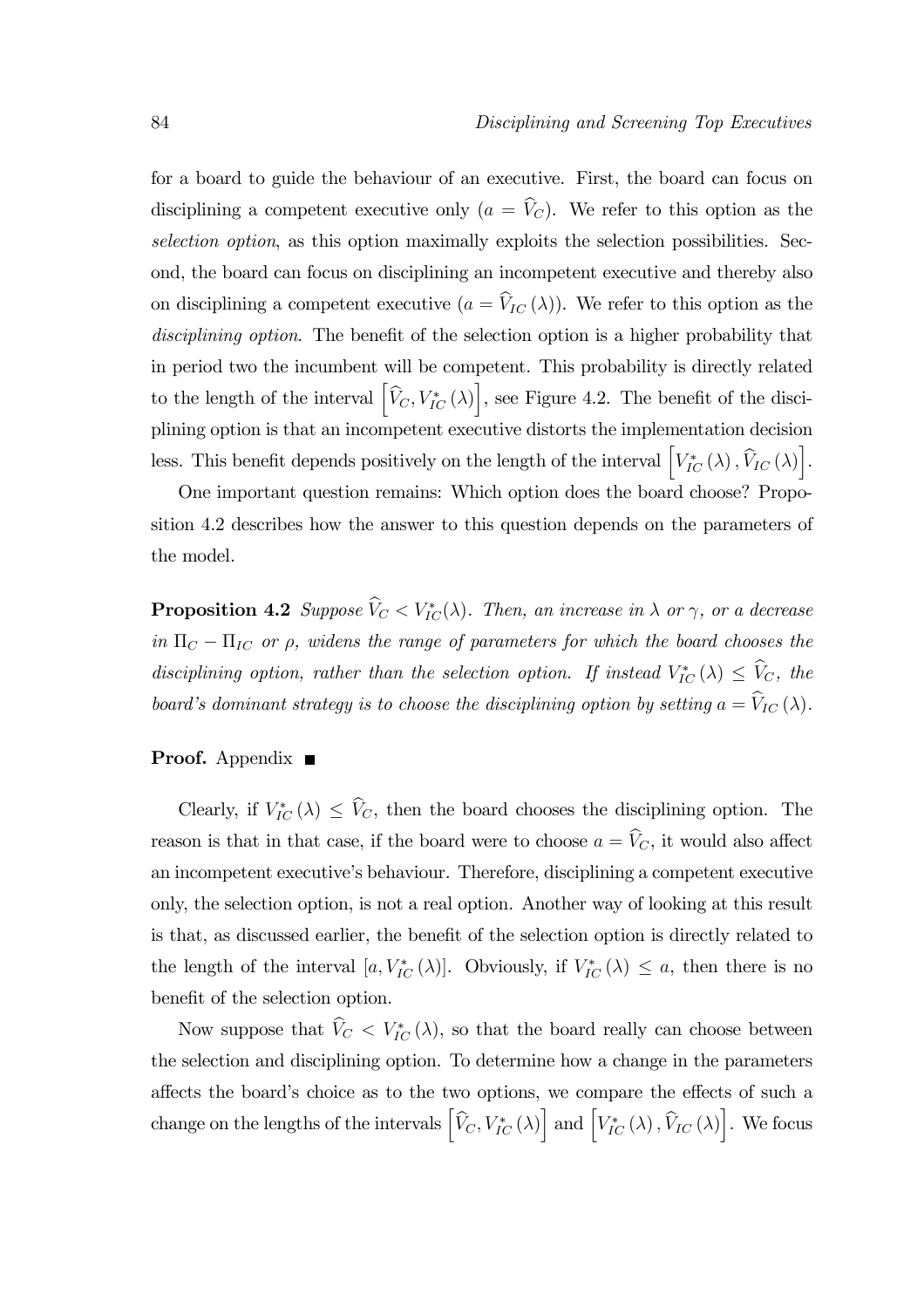on the situation where  $\lambda \geq \lambda^*$  (and so  $\widehat{V}_C = \widehat{V}_C (\lambda)^{22}$ ). It is easy to show that

$$
V_{IC}^*(\lambda) - \dot{V}_C = \Pi_C - \Pi_{IC} - \gamma (\Pi_C - \Pi_\rho) - \gamma \lambda
$$
\n
$$
= (1 - \gamma (1 - \rho)) (\Pi_C - \Pi_{IC}) - \gamma \lambda
$$
\n(4.6)

and

$$
\widehat{V}_{IC}(\lambda) - V_{IC}^*(\lambda) = -\gamma (\Pi_\rho - \Pi_{IC}) + \gamma \lambda \qquad (4.7)
$$
\n
$$
= -\gamma \rho (\Pi_C - \Pi_{IC}) + \gamma \lambda
$$

The larger is the value of (4.6), the more attractive is the selection option. In contrast, the larger is the value of  $(4.7)$ , the more attractive is the disciplining option.23

An increase in benefits from holding office  $\lambda$  decreases the value the board attaches to the selection option, see (4.6), and increases the value of the disciplining option, see (4.7). The reason for this result is clear. As explained in Section 4.5, the executive's desire to hold office is the reason the board wants to discipline in the first place.

In our model, the board wants a competent, rather than an incompetent, executive to design a project. It is therefore hardly surprising that an increase in  $\Pi_C-\Pi_{IC}$ widens the range of parameters for which the board chooses the selection option. It is worth noting that an increase in  $\Pi_C - \Pi_{IC}$  decreases (4.7). The reason is that an increase in  $\Pi_C - \Pi_{IC}$  raises the cost of distorting the implementation decision for the executive. As a result, the need for disciplining the executive diminishes.

An increase in  $\gamma$  implies that the probability that the board learns the project outcome increases. Important for the effect of  $\gamma$  on the choice between the selection and disciplining option is that the possibility of observing  $V$  is a prerequisite for disciplining executives. It is therefore quite intuitive that a rise in  $\gamma$  increases the attractiveness of the disciplining option. This is borne out by the fact that the value

<sup>&</sup>lt;sup>22</sup>The analysis of the case  $\lambda < \lambda^*$  with  $\hat{V}_C = V_C^*(0)$  is analogous.

<sup>&</sup>lt;sup>23</sup>Recall from Assumption 4.2 that  $\lambda > \Pi_{\rho} - \Pi_{IC}$ , and so the expression in (4.7) is strictly positive.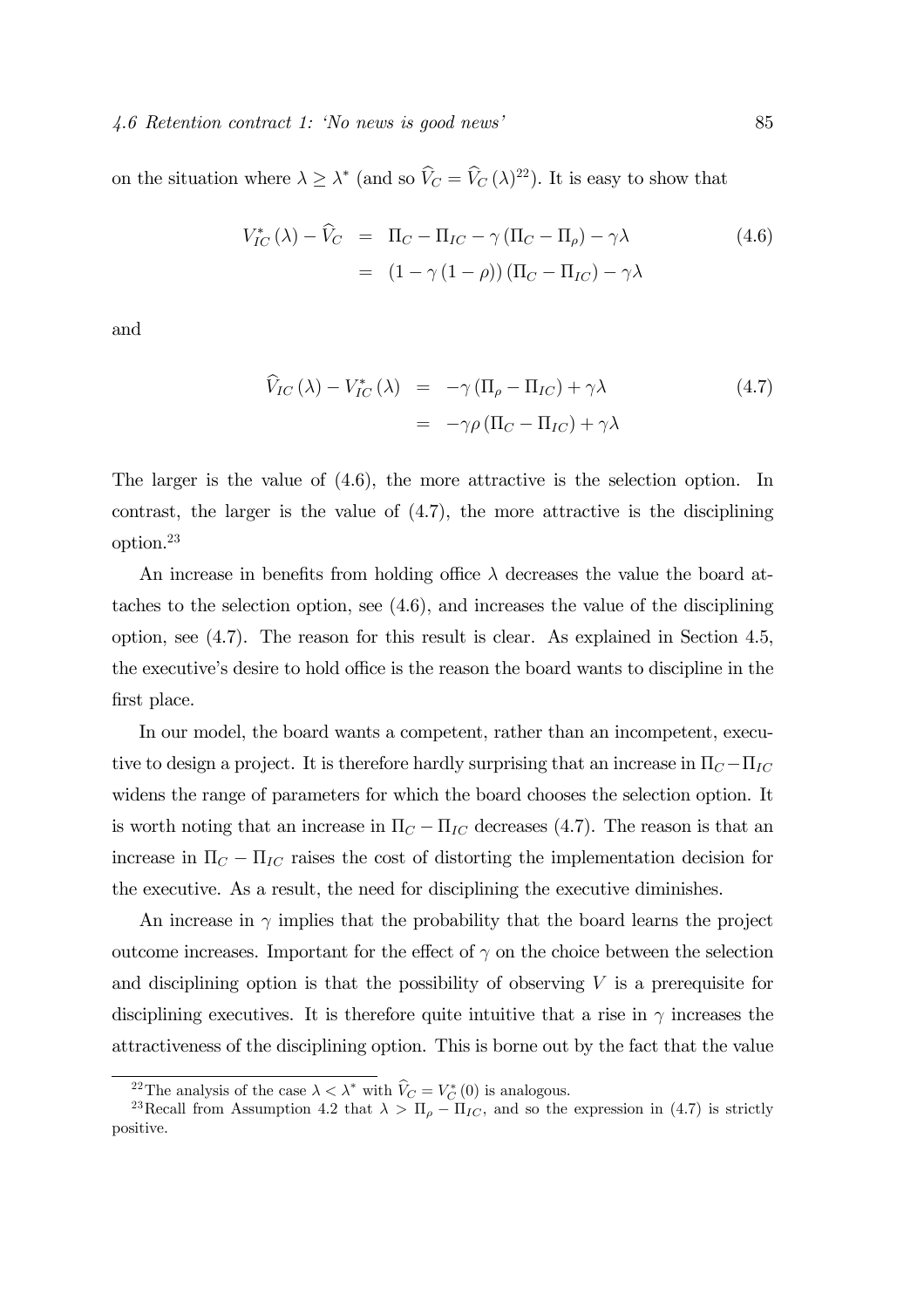of the disciplining option, (4.7), increases in  $\gamma$ . By the same token, the value of the selection option, (4.6), goes down as a higher likelihood of the project value being observed reduces a competent executive's eagerness to implement.

The parameter  $\rho$  denotes the probability that an executive is competent. The direct effect of an increase in  $\rho$  is a smaller loss stemming from not disciplining incompetent executives. This is why an increase in  $\rho$  widens the range of parameters for which the board chooses the selection option  $((4.6)$  goes up in  $\rho$ , while (4.7) goes down).

## 4.7 Retention contract 2: 'No news is bad news'

Under retention contract 2 the board

- dismisses the executive in case no project has been implemented,
- dismisses the executive in case a project has been implemented, and observes  $V_1 < a$ ,
- dismisses the executive in case a project has been implemented, and does not observe  $V_1$
- keeps the executive in case a project has been implemented, and observes  $V_1 \geq a$ .

Notice that the main difference between contracts 1 and 2 resides in the board's decision in case it does not observe the value of an implemented project. With contract 1, the executive is kept in office. This makes sense from a selection perspective. After all, a competent executive is more likely to implement a project than an incompetent one. It has the disadvantage of inducing the incumbent to distort the implementation decision as he hopes a project of low value will go unnoticed. Retention contract 2 dashes any such hopes. By dismissing the incumbent in case activism does not lead to any visible results, it becomes easy to discipline the incumbent. However, it still is the case that a competent executive is more likely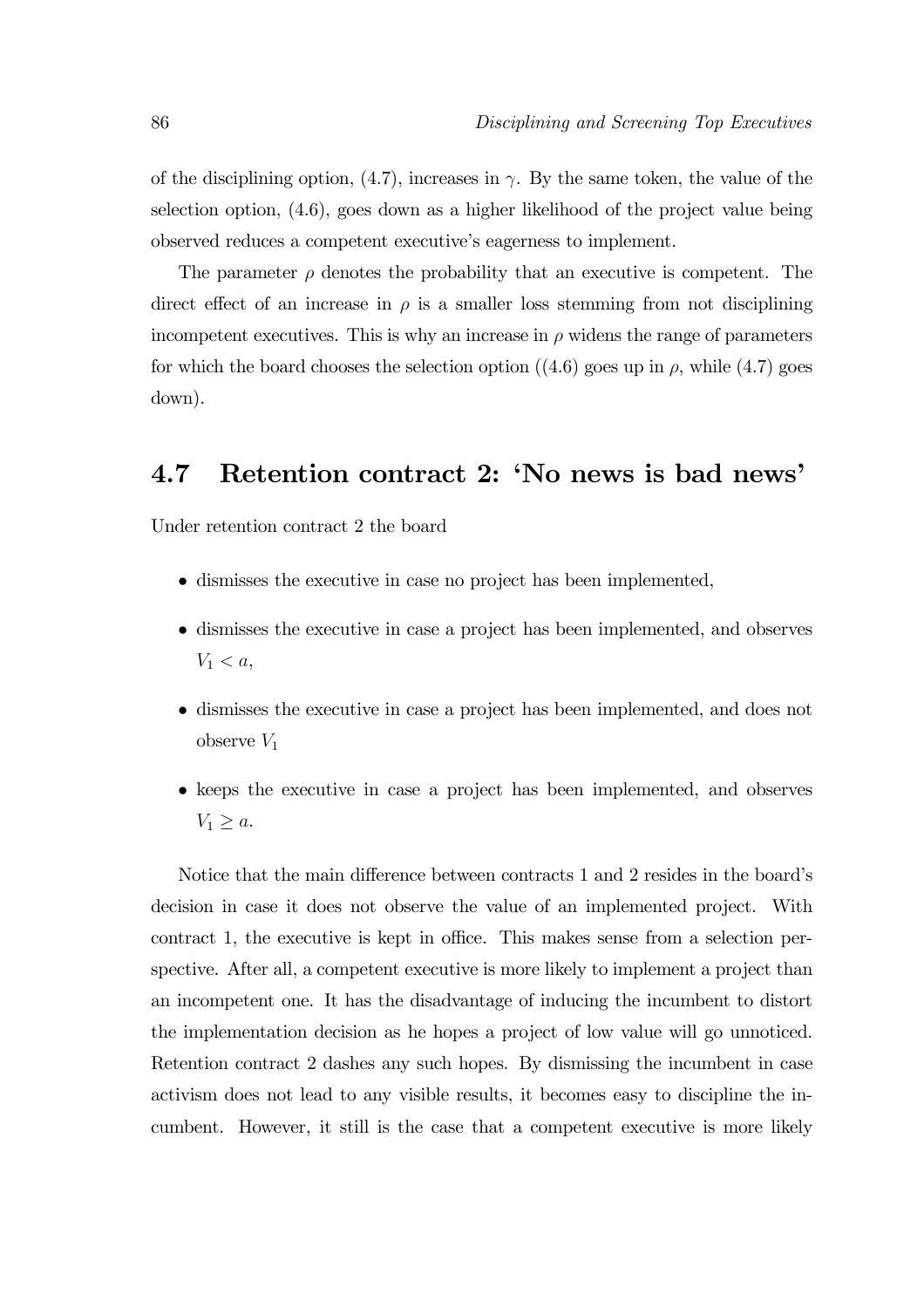to implement a project than an incompetent one. The consequence is that in the absence of visible results, the board is more likely to send home a competent than an incompetent executive.

Consider the executive's behaviour if the board retains him if and only if he implements a project and the project's payoff becomes visible. Suppose the incumbent is competent. He implements a project of value  $V_C(\mu_1)$  if and only if  $V_C(\mu_1) + \lambda + [\gamma (\Pi_C + \lambda) + (1 - \gamma) \Pi_\rho] > \lambda + [\Pi_\rho]$  or if

$$
V_C(\mu_1) \ge \tilde{V}_C(\lambda) := -\gamma \left(\Pi_C - \Pi_\rho\right) - \gamma \lambda \tag{4.8}
$$

An incompetent incumbent implements a project if and only if

$$
V_{IC}(\mu_1) \ge \widetilde{V}_{IC}(\lambda) := \gamma \left(\Pi_\rho - \Pi_{IC}\right) - \gamma \lambda \tag{4.9}
$$

Note that  $\widetilde{V}_C(\lambda) < \widetilde{V}_{IC}(\lambda)$ . As in the previous section, a competent incumbent opts for  $X_1 = 1$  for more values of  $V_1$  and therefore of  $\mu_1$  than an incompetent incumbent. It is useful to compare (4.8) and (4.9) with (4.2) and (4.3), respectively. Recall that the latter equations describe the cut-off values in case project implementation (activism) is sufficient for re-appointment. With  $\lambda = 0$ , (4.8) and (4.9) denote the optimal implementation decisions from the board's point of view, given that the executive is dismissed if outcomes are not observed. Clearly, as a competent incumbent is sent home with probability  $1-\gamma$  if he implements a project, the board is now less willing to accept a first-period loss. Analogously, the board is now less willing to forego a profitable project in period one to find out that the incumbent is incompetent: with probability  $1 - \gamma$  the incumbent would have been replaced anyway. This comparison shows that 'no news is bad news' allows for a lower degree of screening than 'no news is good news'. The advantage of the retention contract 'no news is bad news' is that it gives weaker incentives to executives to distort the implementation decision ( $\gamma \lambda$  in (4.8) and (4.9) instead of  $\lambda$  in (4.2) and (4.3)).

If the board uses the 'no news is bad news' retention contract, it can fully discipline a competent executive, independent of the degree to which an executive derives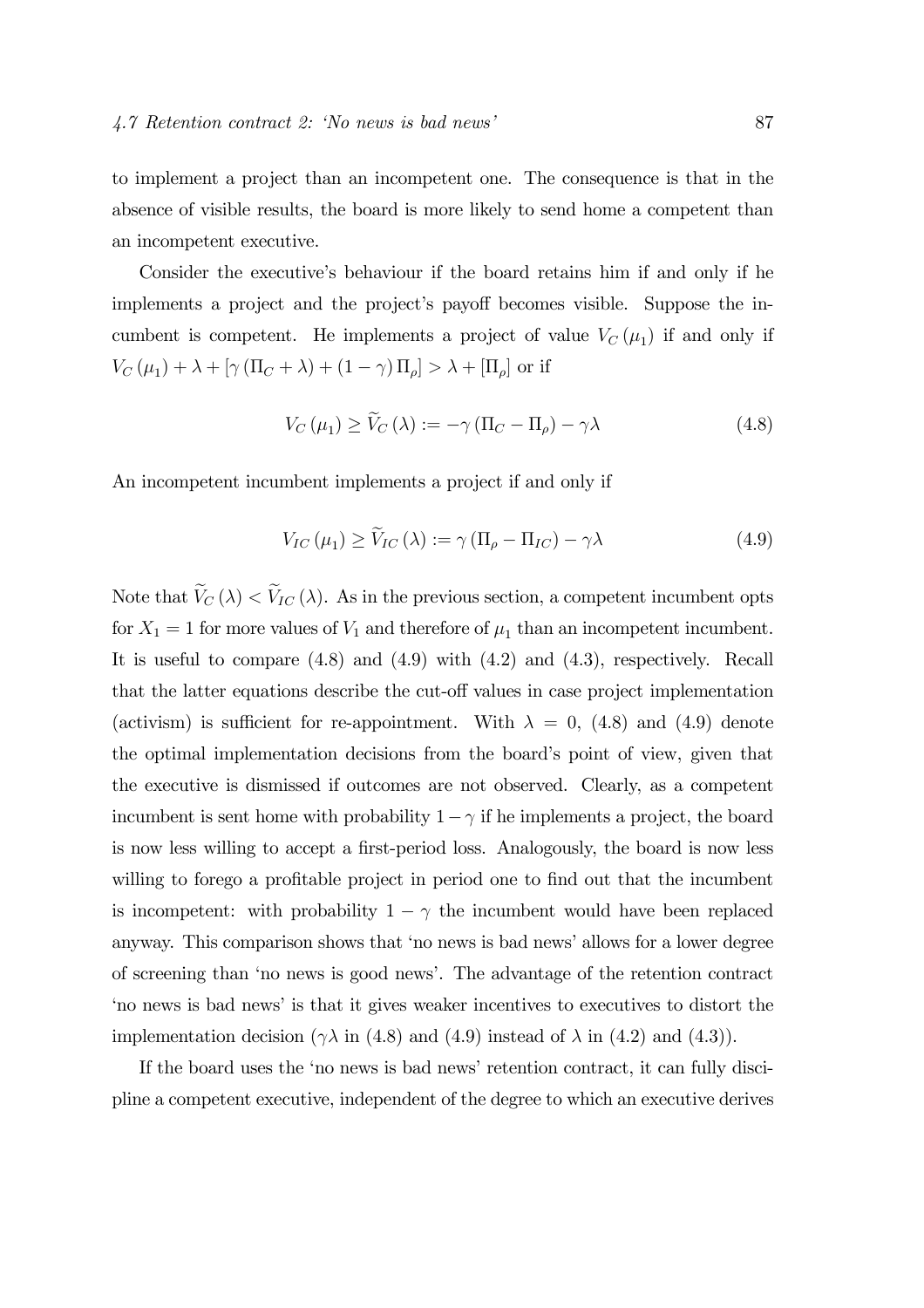benefits from holding office.

Lemma 4.3 Suppose 'no news is bad news'. The board can fully discipline a competent executive by setting  $a = \tilde{V}_C(0)$ . A competent executive then uses the cut-off value  $V_C(0)$ .

**Proof.** Consider a project with  $V_C(\mu_1) < \widetilde{V}_C(0)$ . Implementation leads to a project loss (as  $V_C(0) < 0$ , see Eq (4.8)), and dismissal in period 1. Maintaining the status quo is better as the project loss is foregone. Now suppose  $V_C(\mu_1) \ge \tilde{V}_C(0)$ . Implementation yields  $V_C(\mu_1) + \lambda + [\gamma(\Pi_C + \lambda) + (1 - \gamma)\Pi_\rho]$  whereas maintaining the status quo yields  $\lambda + [\Pi_\rho]$ . Implementation is best as  $V_C(\mu_1) \ge -\gamma (\Pi_C - \Pi_\rho)$  $\gamma \lambda = \widetilde{V}_C(0) - \gamma \lambda$  holds.

Now consider the case that the board wants to discipline an incompetent executive,  $a \in \left(\widetilde{V}_{IC}(\lambda), V_{IC}(\mu_1 = h)\right]$ . It can at most partially discipline an incompetent executive. As with retention contract 1, if it decides to discipline an incompetent executive, it also disciplines a competent executive.

**Lemma 4.4** Suppose 'no news is bad news'. If the board decides to discipline an incompetent executive, its (weakly) dominant strategy is to set  $a = 0$ , thereby inducing both types of executive to implement only profitable projects in period 1.

The intuition for this result is as follows. By setting  $a \in \left[ \widetilde{V}_{IC}(\lambda), 0 \right)$ , the board induces either type of executive to implement a project only if  $V_1 \geq a$ . By setting  $a \in [0, V_{IC}(\mu_1 = h)]$ , it induces either type of executive to implement only profitable projects,  $V_1 \geq 0$ . As in either case both types of executives use the same implementation strategy, a change in a leaves the likelihood of selecting a competent executive unaffected. The best the board can do is to induce either type of executive to implement only profitable projects. This can be guaranteed by setting  $a = 0.^{24}$ 

Whether the board wants to discipline the competent executive only (the selection option) or both types of executive (the disciplining option) is described in the next proposition.

<sup>&</sup>lt;sup>24</sup>To be precise, the board can choose any  $a \in [0, V_{IC} (\mu_1 = h)]$ , whence  $a = 0$  being a weakly dominant strategy, see Lemma 4.4. In what follows we will ignore the other weakly dominant strategies  $a \in (0, V_{IC} (\mu_1 = h)).$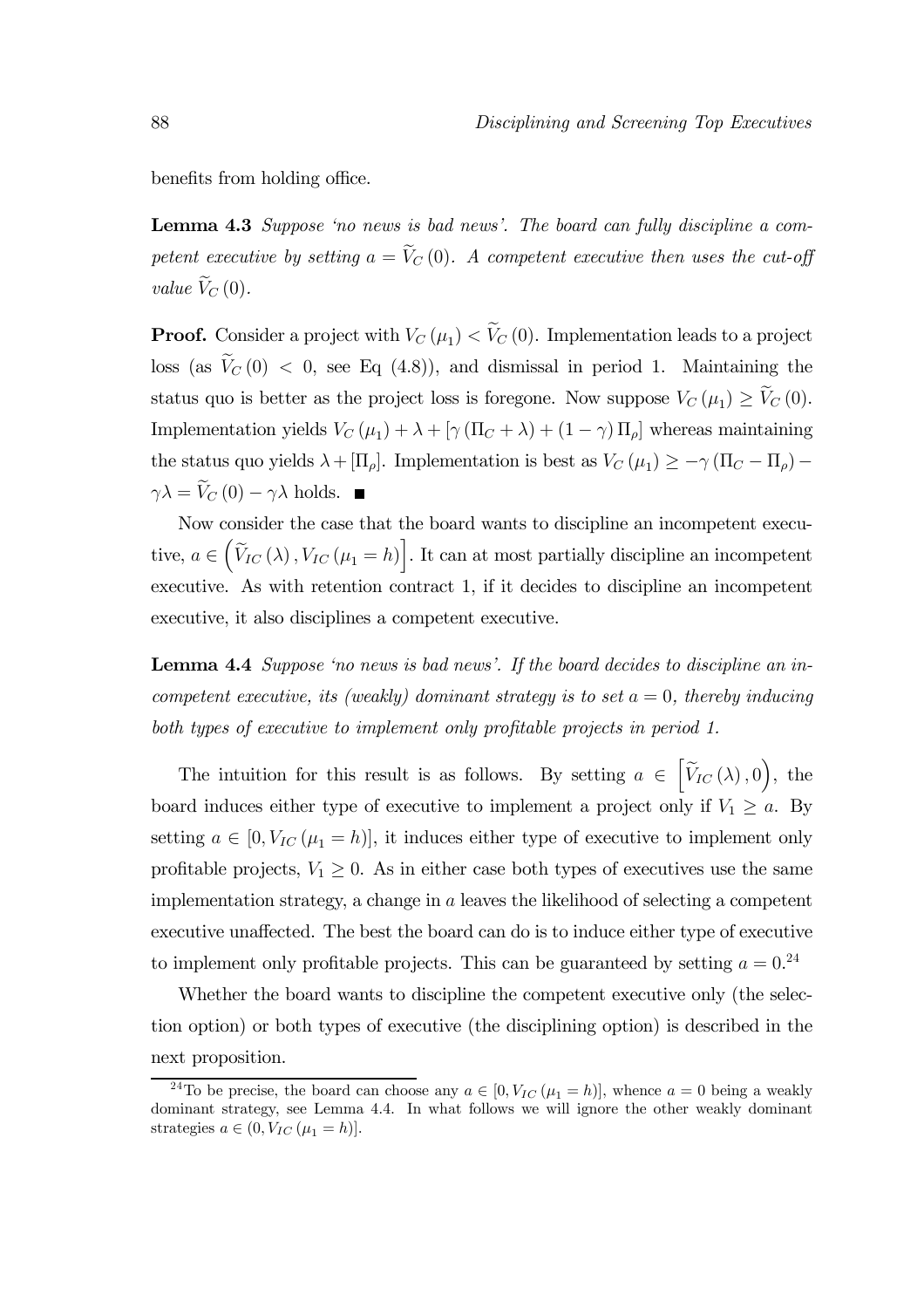**Proposition 4.3** Suppose 'no news is bad news'. If  $\lambda < \Pi_C - \Pi_{IC}$ , the board has two options. It either chooses the selection option by setting  $a = \widetilde{V}_C(0)$ , or it chooses the disciplining option by setting  $a = 0$ . An increase in  $\lambda$ , or a decrease in  $\Pi_C - \Pi_{IC}$  or ρ widens the range of parameters for which the board chooses the disciplining option. The parameter  $\gamma$  does not affect the choice of option. If instead  $\lambda \geq \Pi_C - \Pi_{IC}$ , the board's dominant strategy is to choose the disciplining option by setting  $a = 0$ .

#### Proof. Appendix ■

As under the retention contract 'no news is good news', the board's choice of a under 'no news is bad news' is a choice between putting emphasis on disciplining or selecting. For instance, an increase in benefits  $\lambda$  strengthens executives' incentives to distort the implementation decision. Therefore, an increase in  $\lambda$  makes the disciplining option more important (choose  $a = 0$ ). In contrast, the higher is  $\Pi_C - \Pi_{IC}$ , the more important it is that a competent executive keeps office. Consequently, the higher is  $\Pi_C - \Pi_{IC}$ , the more the board would like to emphasize the selection function of the retention contract (choose  $a = V_C(0)$ ).

Qualitatively, Proposition 4.3 only differs from Proposition 4.2 in the effects of  $\gamma$ . The reason is that under the retention contract 'no news is good news' an increase in  $\gamma$  facilitates disciplining an incumbent. However, under 'no news is bad news', the board can always discipline the incumbent. Consequently, under the latter retention contract,  $\gamma$  does not influence the choice between the two options concerning a.

## 4.8 The two retention contracts compared

Boards of directors perform two main functions. They influence what top executives consider acceptable actions, and they screen incumbents with a view to retaining competent ones and dismissing incompetent ones. We have argued that within a retention contract or norm the board faces a trade-off between increasing the likelihood of selecting a competent executive on the one hand, and weakening executives' incentives to distort the implementation decision on the other hand. Essentially the same trade-off exists when comparing the effectiveness of the two retention norms.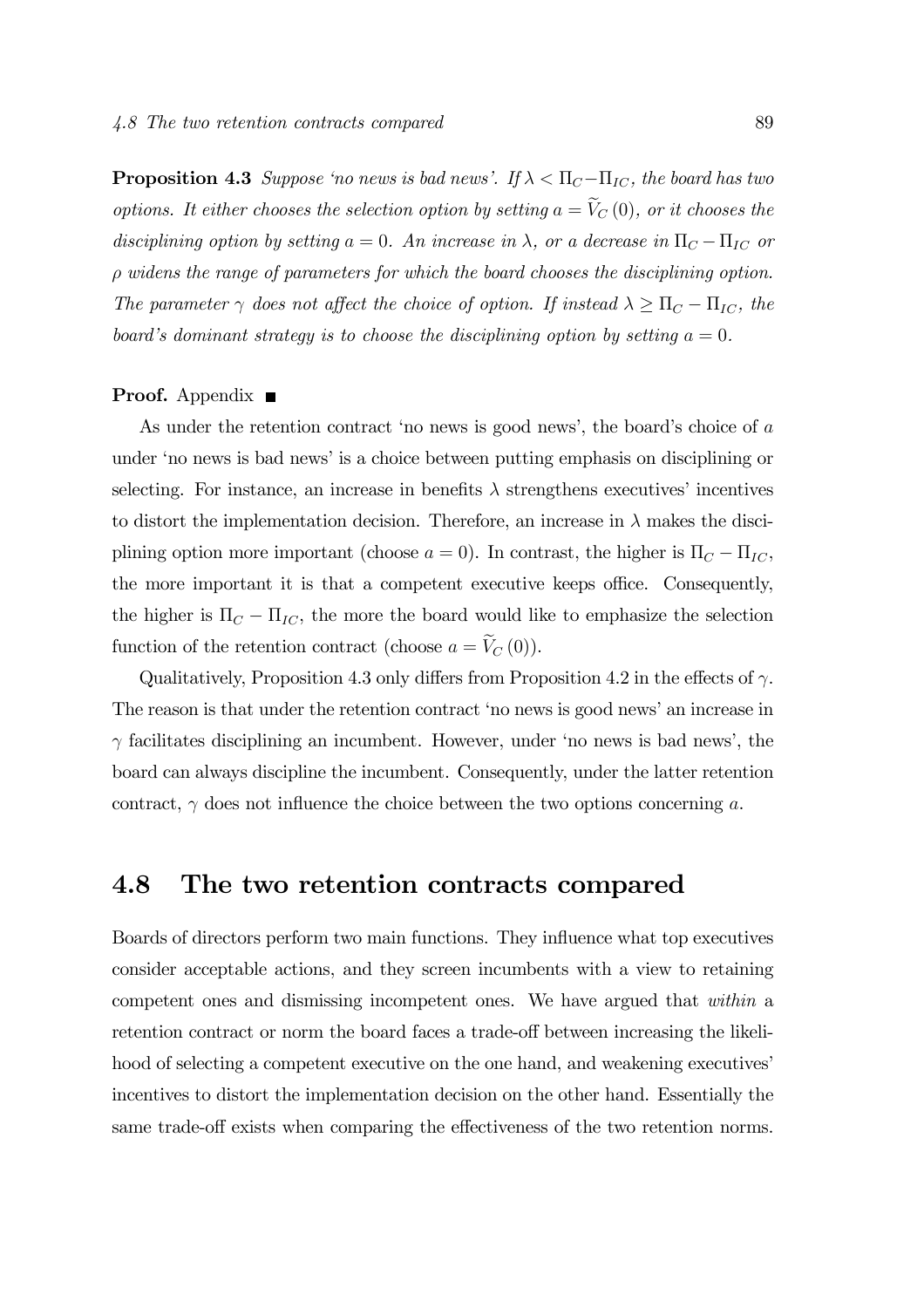The main difference between the two norms is the board's reaction to an executive who has implemented an important project the outcomes of which are not known yet. From a narrow selection point of view, the board's adequate reaction is to keep the executive. As shown in Section 4.3, it is more likely that a project is implemented by an executive who is competent than incompetent. Thus, a benefit of 'no news is good news' is that in case of no news the executive is retained. This improves the expected quality of projects implemented in the second period. However, from a disciplining perspective, the board benefits from announcing and sticking to a 'no news is bad news' norm, as it reduces an executive's incentive to distort the implementation decision.

It is now easy to determine which type of retention norm performs better depending on the value of  $\lambda$ . For small values of  $\lambda$ , executives hardly have incentives to distort the implementation decision. The implication is that for small values of  $\lambda$  the retention contract 'no news is bad news' is relatively unattractive. It scores badly on selecting, while the benefits of disciplining are small. More generally, one can show that if  $\lambda$  is smaller than a certain threshold  $\lambda < \lambda_L$ , then the board prefers 'no news is good news' to 'no news is bad news'. The opposite holds for very high values of  $\lambda$ . Lemma 4.1 and 4.2 show that with 'no news is good news' and very high values of  $\lambda$ , both competent and incompetent executives virtually always implement the project in period 1. Clearly, disciplining is then desired. By choosing 'no news is bad news' with  $a = 0$  the board assures that only profitable projects are implemented. One can show that if  $\lambda$  is sufficiently high  $\lambda > \lambda_H$ , then the board prefers 'no news is bad news' to 'no news is good news'.

For moderate values of  $\lambda$ , the relative performance of the two retention norms is less clear. All parameters play a role. Numerical analysis suggests that a rise in  $\Pi_C - \Pi_{IC}$  always makes 'no news is good news' a more attractive choice. This difference in profit is the reason for having a selection procedure before period two. It is therefore quite intuitive that an increase in this difference makes the retention contract focusing on selection relatively more attractive. An increase in  $\gamma$ , the likelihood with which the value of the project becomes known before the board decides on retention, also makes the choice for 'no news is good news' more appealing.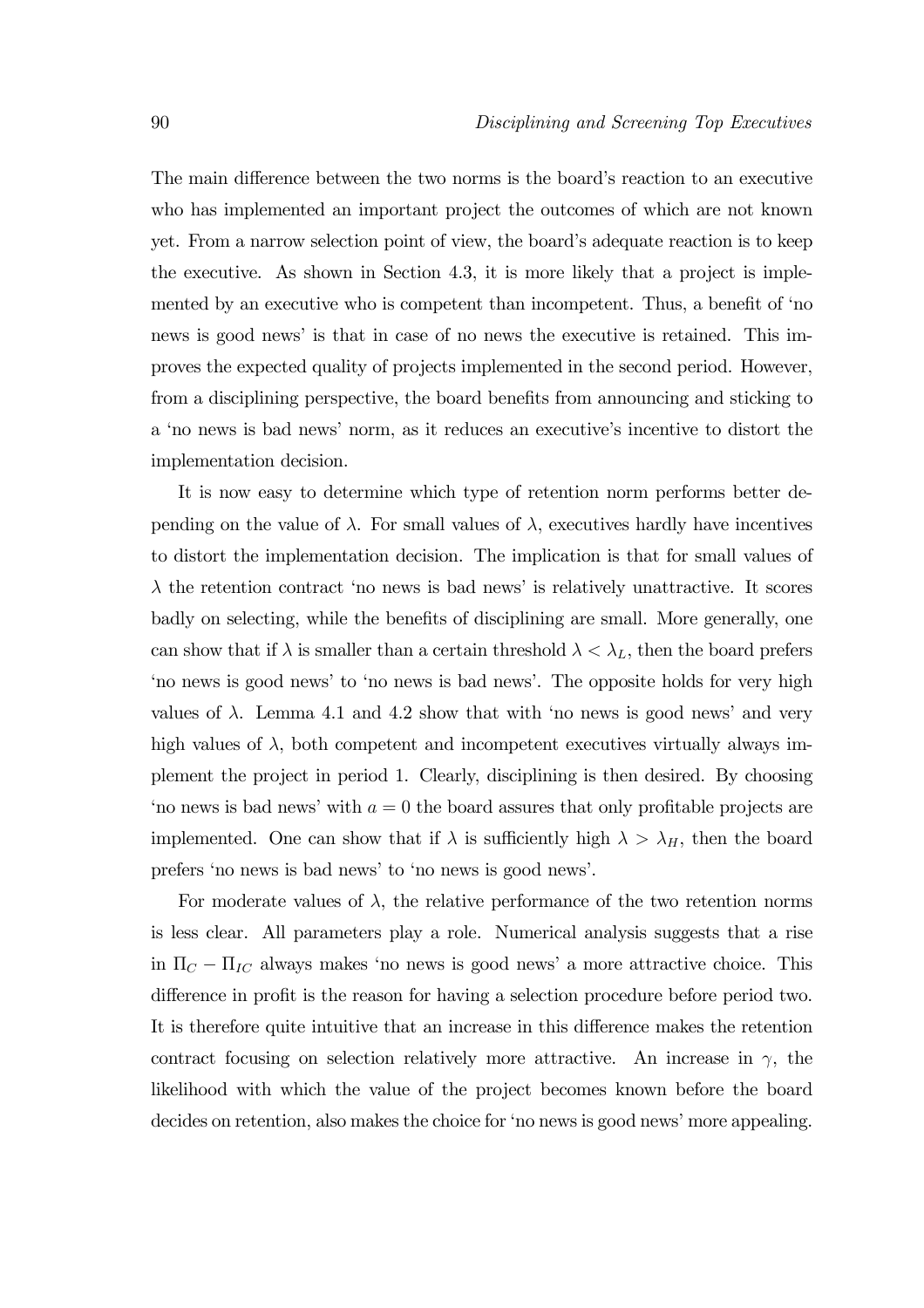#### 4.9 Conclusion 91

The reason is that an increase in  $\gamma$  lowers the cost (distortion of the implementation decision) of the 'no news is good news' retention contract.

Apart from how the parameters of the model affect the choice between the two retention contracts, another feature of the retention contracts is worth emphasizing. In the introduction, we have discussed examples of top executives who were acknowledged as competent, but who were nevertheless dismissed. Our model provides an explanation. First consider the 'no news is good news' retention contract. Suppose that within this contract the board chooses the disciplining option, affecting the implementation decision of either type of executive. Then, as argued in Section 4.6, a competent executive chooses implementation for a wider range of parameters than an incompetent executive. Consequently, when the board observes that the project outcome falls in this range, it can infer that the executive is competent. Nevertheless, it will dismiss him. The reason is that following a strict retention contract weakens executives' incentives to distort the implementation decision. Occasionally dismissing competent executives is the price the board has to pay for discipline. Under the 'no news is bad news' retention contract a similar phenomenon exists. Again, a competent executive chooses implementation for a wider range of parameters than an incompetent one. This result is independent of the choice of the board between only disciplining the competent executive and disciplining either type of executive. Hence, implementation signals competence. Therefore, dismissing, rather than retaining, an executive when a project has been implemented but outcomes remain unobserved makes it quite probable that the dismissed executive is competent.

## 4.9 Conclusion

Boards of directors have limited information that can be used to discipline and screen the top executives of their companies. In this chapter we have analysed a simple model that shows the dilemmas that result. The desire to screen executives to improve the future wellbeing of the organization induces executives to become overly active to show their credentials. The board can counter this tendency by dismissing an executive whose projects are proven to destroy value. Besides, it can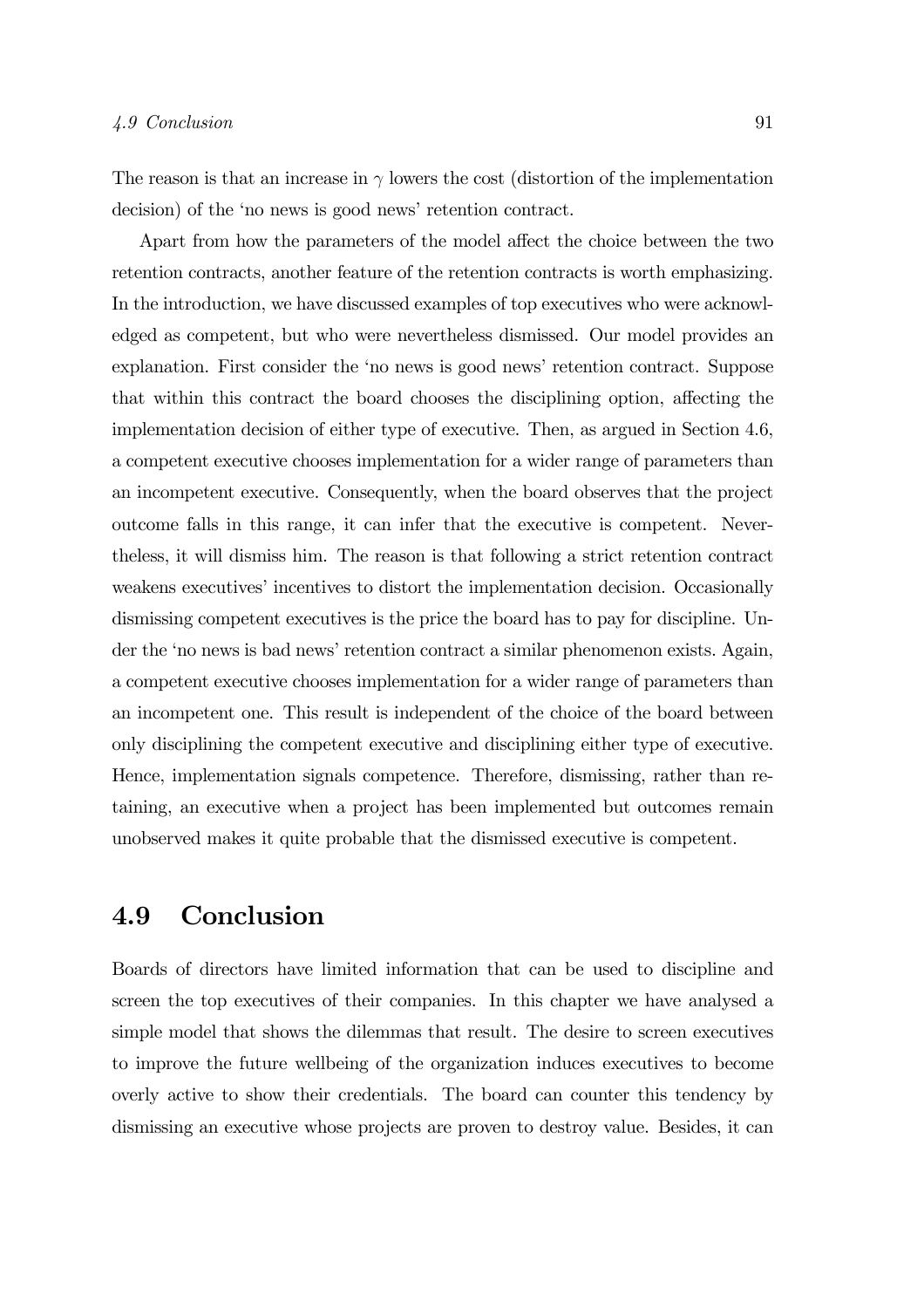decide to replace the incumbent if it knows that a project has been implemented, but its results remain as yet unobserved. Either decision will reduce the temptation to implement loss-generating projects. But unfortunately, if it decides to dismiss the incumbent on either ground, the board can deduce that the expected quality of the incoming executive will be lower than that of the incumbent who is forced to leave. We have shown under what circumstances one retention contract is preferred over another.

Mace (1971) noticed that only in case of repeatedly observed bad performance is an executive ousted. One way of interpreting this finding is that, by and large, the parameter values in the real world are such that boards prefer a "no news is good news" retention norm. After all, if executives identify themselves with the wellbeing of their company, or if it is very hard to find a capable executive that could replace the current one, "no news is good news" is the more adequate norm. There may be other reasons for the pattern observed by Mace. First, note that if the board follows this norm, it does not face a dilemma in case the benefits of a project are still unknown: the incumbent stays and this is best from a screening perspective. For a board that does not want to upset amiable relations with the executive, this norm– granting the executive the benefit of the doubt–may well be preferred to "no news is bad news". Second, a board that uses a "no news is bad news" contract may induce executives to focus on projects and investments that generate visible results quickly. This short-termism may pose a threat to the long-term viability of the organization. We did not discuss this possibility, but it should not be hard to integrate it into the current set-up. Third, in our modelling approach we see the executive as the agent, and the board as its principal, albeit a badly informed one. Hermalin and Weisbach (1998) argue that it may be better to replace this approach by one in which an executive influences the composition of the board and negotiates about its pay. The better the executive performed in the past, the more leeway he will have. Bebchuk and Fried (2003) argue that a managerial power approach to the relation between a board and an executive should complement the standard principal-agent approach. Again, board members who are selected by the top executive and who enjoy substantial pay and prestige because of their position are unlikely to "rock the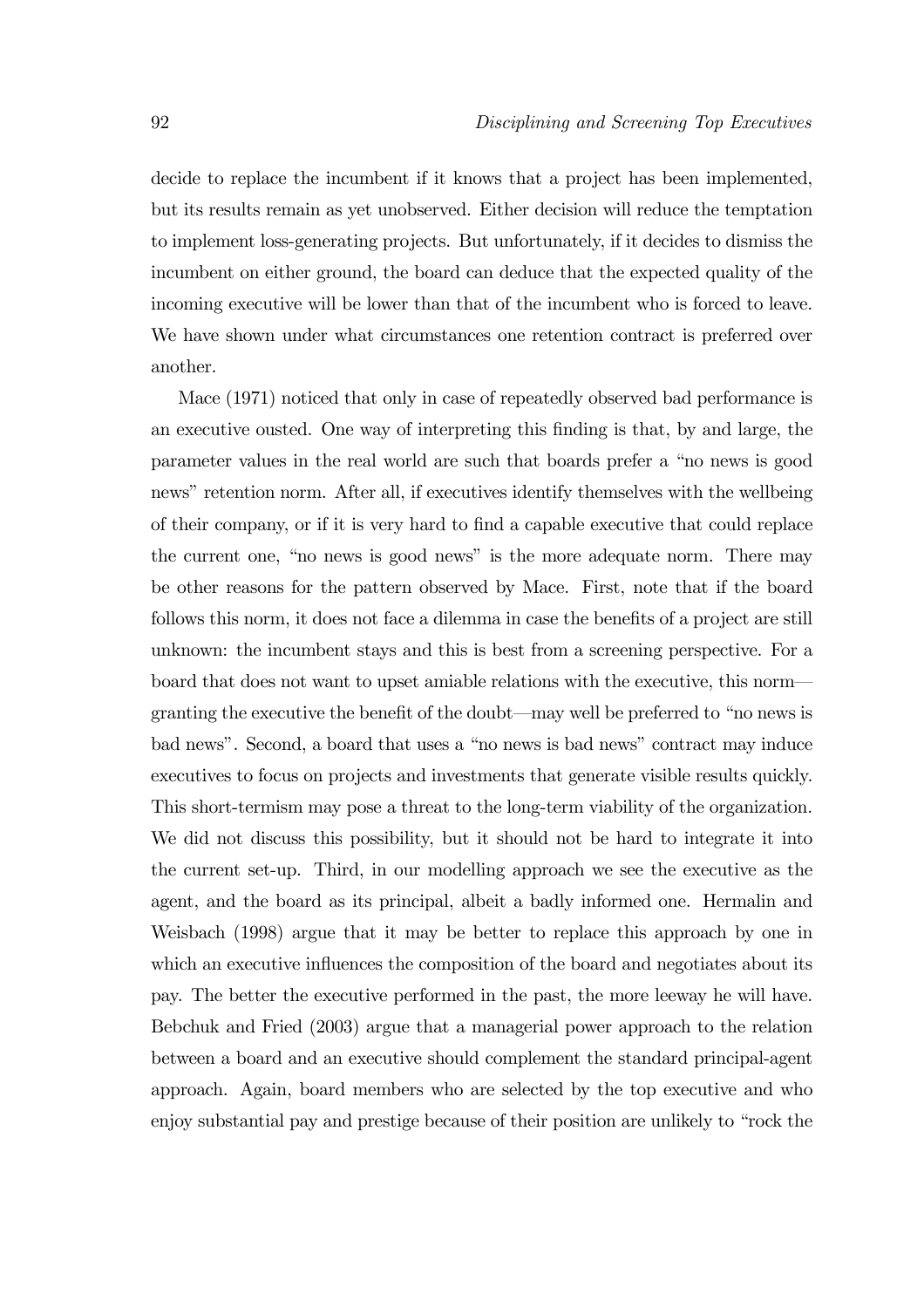boat" and come into action unless some egregious and obvious problem cannot be denied any longer. Future research that aims at integrating retention strategies as used in the current chapter and a bargaining or managerial power approach seems to be a worthwhile undertaking.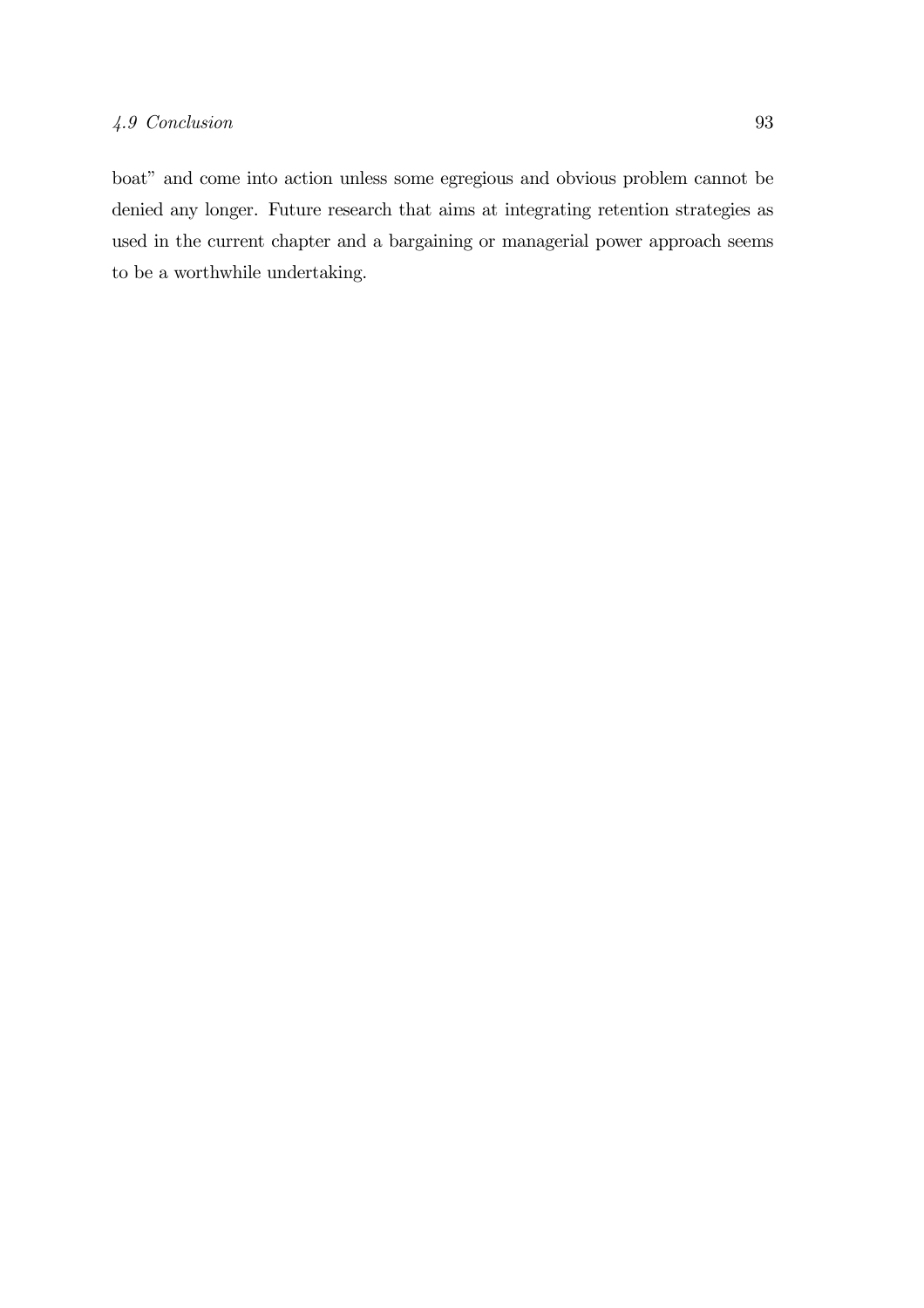## 4.A Appendix

Proof of Proposition 4.2: Proposition 4.2 consists of two parts. First, it defines a parameter space  $(V^*_{IC}(\lambda) \leq V_C)$  for which the principal's dominant strategy is to discipline an agent irrespective of his type and a parameter space  $(V_{IC}^*(\lambda) > V_C)$ for which the principal sometimes chooses the selection option and sometimes the disciplining option. Second, for  $V^*_{IC}(\lambda) > V_C$ , the proposition gives the comparative statics results. In the main text the conditions on the parameter space are derived. So, what remains to be proven are the comparative statics results.

To derive the comparative statics results if  $V^*_{IC}(\lambda) > V_C$ , we distinguish two cases. First, if  $\lambda < \lambda^* = \frac{\gamma}{1-\gamma} (\Pi_C - \Pi_\rho)$ , the principal can fully discipline the competent agent. Second, if  $\lambda \geq \lambda^*$ , the principal can only partially discipline the competent agent.

#### Comparative statics results for  $\lambda < \lambda^*$

To derive the comparative statics results for  $\lambda < \lambda^*$ , we take two steps. First, we determine the principal's expected utility if she chooses the selection option. Next, we determine the principal's expected utility if she chooses the disciplining option. Suppose the principal chooses the selection option and sets  $a = V_C^*(0)$ , implying that a competent agent implements the project iff  $V_1 > V_C^*(0)$  and an incompetent agent implements the project iff  $V_1 \geq V^*_{IC}(\lambda)$ . Then the principal's expected utility equals

$$
\Pi_{\rho} - \frac{1}{4h} \left( \rho \left( V_C^*(0) \right)^2 + (1 - \rho) \left( V_{IC}^*(\lambda) \right)^2 \right) \n+ \left[ \Pi_{\rho} + \frac{\rho (1 - \rho)}{2h} \left( f + V_{IC}^*(\lambda) - V_C^*(0) \right) \left( \Pi_C - \Pi_{IC} \right) \right]
$$

Filling in  $V_{IC}^*(\lambda)$  (see (4.3)) and  $V_C^*(0)$  (see (4.2) with  $\lambda = 0$ ) and rewriting gives

$$
\Pi_{\rho} - \frac{1-\rho}{4h} \left( \rho \left( \Pi_{C} - \Pi_{IC} \right)^{2} + \lambda^{2} - 2\rho \left( \Pi_{C} - \Pi_{IC} \right) \lambda \right)
$$

$$
+ \left[ \Pi_{\rho} + \frac{\rho \left( 1-\rho \right)}{2h} \left( f + \left( \Pi_{C} - \Pi_{IC} \right) - \lambda \right) \left( \Pi_{C} - \Pi_{IC} \right) \right]
$$
(4.10)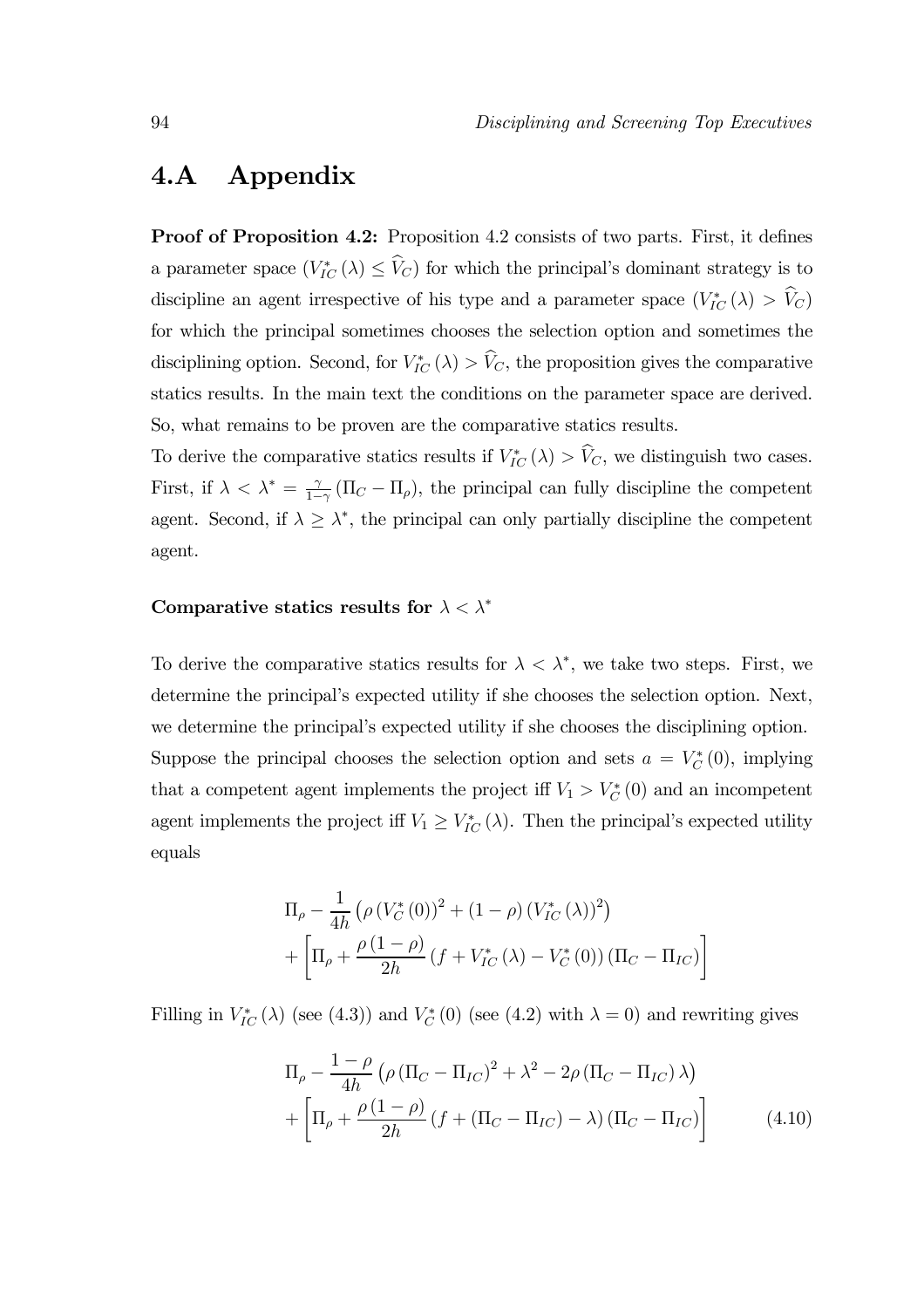#### 4.A Appendix 95

Now suppose the principal chooses the disciplining option and sets  $a \in \left[ \widehat{V}_{IC}(\lambda), V_{IC}(\mu_1 = h) \right]$ , implying that a competent agent implements the project iff  $V_1 \geq \hat{V}_C(\lambda)$  and an incompetent agent implements the project iff  $V_1 \geq \widehat{V}_{IC}(\lambda)$ . Then the expected utility to the principal equals

$$
\Pi_{\rho} - \frac{1}{4h} \left( \rho \left( \widehat{V}_{C} \left( \lambda \right) \right)^{2} + (1 - \rho) \left( \widehat{V}_{IC} \left( \lambda \right) \right)^{2} \right) \n+ \left[ \Pi_{\rho} + \frac{\rho \left( 1 - \rho \right)}{2h} \left( f + (1 - \gamma) \left( \widehat{V}_{IC} \left( \lambda \right) - \widehat{V}_{C} \left( \lambda \right) \right) \right) \left( \Pi_{C} - \Pi_{IC} \right) \right]
$$

Filling in  $\widehat{V}_{IC}(\lambda)$  (see lemma 4.2) and  $\widehat{V}_C(\lambda)$  (see (4.5) and rewriting gives

$$
\Pi_{\rho} - \frac{(1-\gamma)^2}{4h} \left( \rho \left(1-\rho\right) \left( \Pi_C - \Pi_{IC} \right)^2 + \lambda^2 \right) \n+ \left[ \Pi_{\rho} + \frac{\rho \left(1-\rho\right)}{2h} \left( f + \left(1-\gamma\right)^2 \left( \Pi_C - \Pi_{IC} \right) \right) \left( \Pi_C - \Pi_{IC} \right) \right]
$$
\n(4.11)

Now the choice between the selection option and the disciplining option amounts to a comparison between (4.10) and (4.11). The principal chooses the selection option if

$$
(\gamma (2 - \gamma) - \rho) \lambda^2 - \rho (1 - \rho) \gamma (2 - \gamma) (\Pi_C - \Pi_{IC})^2 < 0
$$
 (4.12)

Notice that inequality (4.12) always holds if

$$
\gamma (2 - \gamma) - \rho \le 0 \tag{4.13}
$$

Thus if (4.13) holds, the principal always chooses the selection option. Given  $\gamma(2-\gamma) - \rho > 0$ , then the principal chooses the selection option iff

$$
\lambda < \overline{\lambda}_1 = (\Pi_C - \Pi_{IC}) \sqrt{\frac{\rho \left(1 - \rho\right) \gamma \left(2 - \gamma\right)}{\left(\gamma \left(2 - \gamma\right) - \rho\right)}}\tag{4.14}
$$

where  $\overline{\lambda}_1$  is the value of  $\lambda$  at which the principal is indifferent between disciplining only the competent agent and disciplining either type of agent.

We are now ready to determine the effect of  $\lambda$ , f,  $\rho$  and  $\gamma$  on the choice between the selection option and the disciplining option.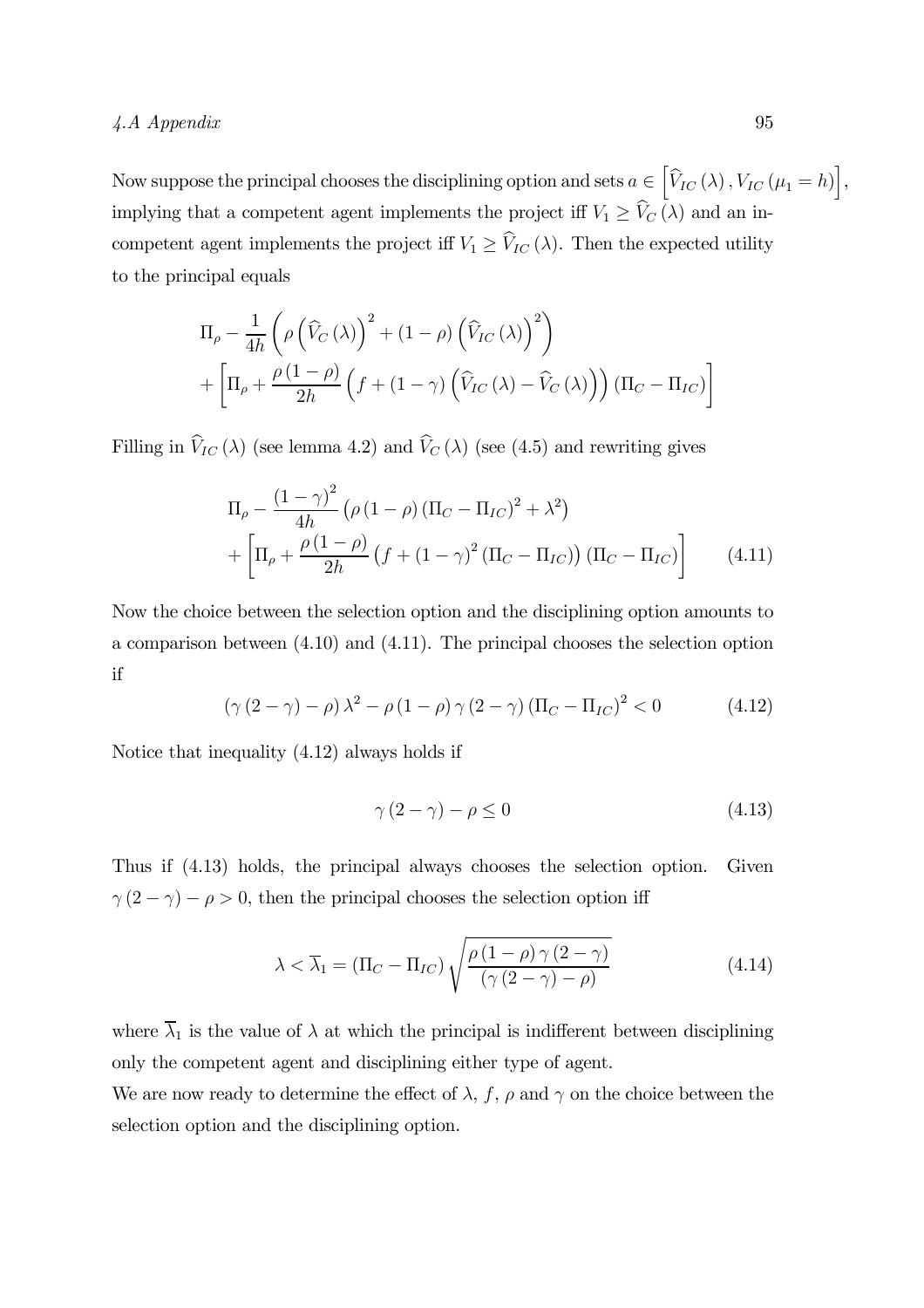- An increase in  $\lambda$  widens the range of parameters for which the principal chooses to discipline either type of agent. This result follows directly from (4.14).
- The higher is the parameter  $f$ , the less attractive is the disciplining option. An increase in f, has a positive effect on  $\lambda_1$

$$
\frac{\partial \overline{\lambda}_1}{\partial f} = \frac{\partial (\Pi_C - \Pi_{IC})}{\partial f} \sqrt{\frac{\rho (1 - \rho) \gamma (2 - \gamma)}{(\gamma (2 - \gamma) - \rho)}}
$$

where  $\frac{\partial(\Pi_C - \Pi_{IC})}{\partial f} = 2(h + p + f) > 0.$ 

• The higher is the parameter  $\rho$ , the less attractive is the disciplining option. First, note that an increase in  $\rho$  widens the range for which the principal always chooses selection  $\left(\frac{\partial}{\partial \rho}(\gamma(2-\gamma)-\rho)=-1<0\right)$ . Second, if  $\gamma(2-\gamma)-\rho>0$ , an increase in  $\rho$ , has a positive effect on  $\overline{\lambda}_1$ .

$$
\frac{\partial \overline{\lambda}_1}{\partial \rho} = \frac{\left(\Pi_C - \Pi_{IC}\right) \gamma \left(2 - \gamma\right) \left(\left(1 - 2\rho\right) \left(\gamma \left(2 - \gamma\right) - \rho\right) + \rho \left(1 - \rho\right)\right)}{2 \left(\rho \left(1 - \rho\right) \gamma \left(2 - \gamma\right)\right)^{\frac{1}{2}} \left(\gamma \left(2 - \gamma\right) - \rho\right)^{\frac{3}{2}}} > 0
$$

To prove that  $\frac{\partial \lambda_1}{\partial \rho} > 0$ , we must show that  $(1 - 2\rho) (\gamma (2 - \gamma) - \rho) + \rho (1 - \rho) >$ 0. Define  $t = (1 - 2\rho) (\gamma (2 - \gamma) - \rho) + \rho (1 - \rho)$ . We can prove that  $t > 0$  by showing that the lowest possible value of  $t$  is positive. The proof consists of two steps. First, we can show that  $\frac{\partial t}{\partial \rho} = -(2 - \gamma) 2\gamma + \rho < 0$ . Recall that  $\rho <$  $\gamma(2-\gamma)$ . Hence, by taking  $\rho = \lim_{\varepsilon \downarrow 0} (\gamma(2-\gamma) - \varepsilon) = \gamma(2-\gamma)$  we obtain the lowest value of t. Let  $t^{\min}$  be this value of t. Then  $t^{\min} = \gamma (6 - 9\gamma + 4\gamma^2 - \gamma^3)$ . The sign of  $t^{\min}$  depends on the sign of  $t' = (6 - 9\gamma + 4\gamma^2 - \gamma^3)$ . Taking the derivative with respect to  $\gamma$  we get  $\frac{\partial t'}{\partial \gamma} = 9 + 8\gamma - 3\gamma^2 < 0$ , where  $0 < \gamma < 1$ . Hence, by taking  $\gamma = \lim_{\varepsilon \downarrow 0} (1 - \varepsilon) = 1$  we find that in the limit the minimum value of  $t'$  equals 0. This implies that in the limit the lowest possible value of t is zero. Hence, we can conclude that  $\frac{\partial \lambda_1}{\partial \rho} > 0$ .

• The higher is the parameter  $\gamma$ , the more attractive is the disciplining option. First, note that an increase in  $\gamma$ , narrows the range of parameters for which the principal always chooses selection  $\left(\frac{\partial}{\partial \gamma}(\gamma(2-\gamma)-\rho)\right) = 2(1-\gamma) > 0$ .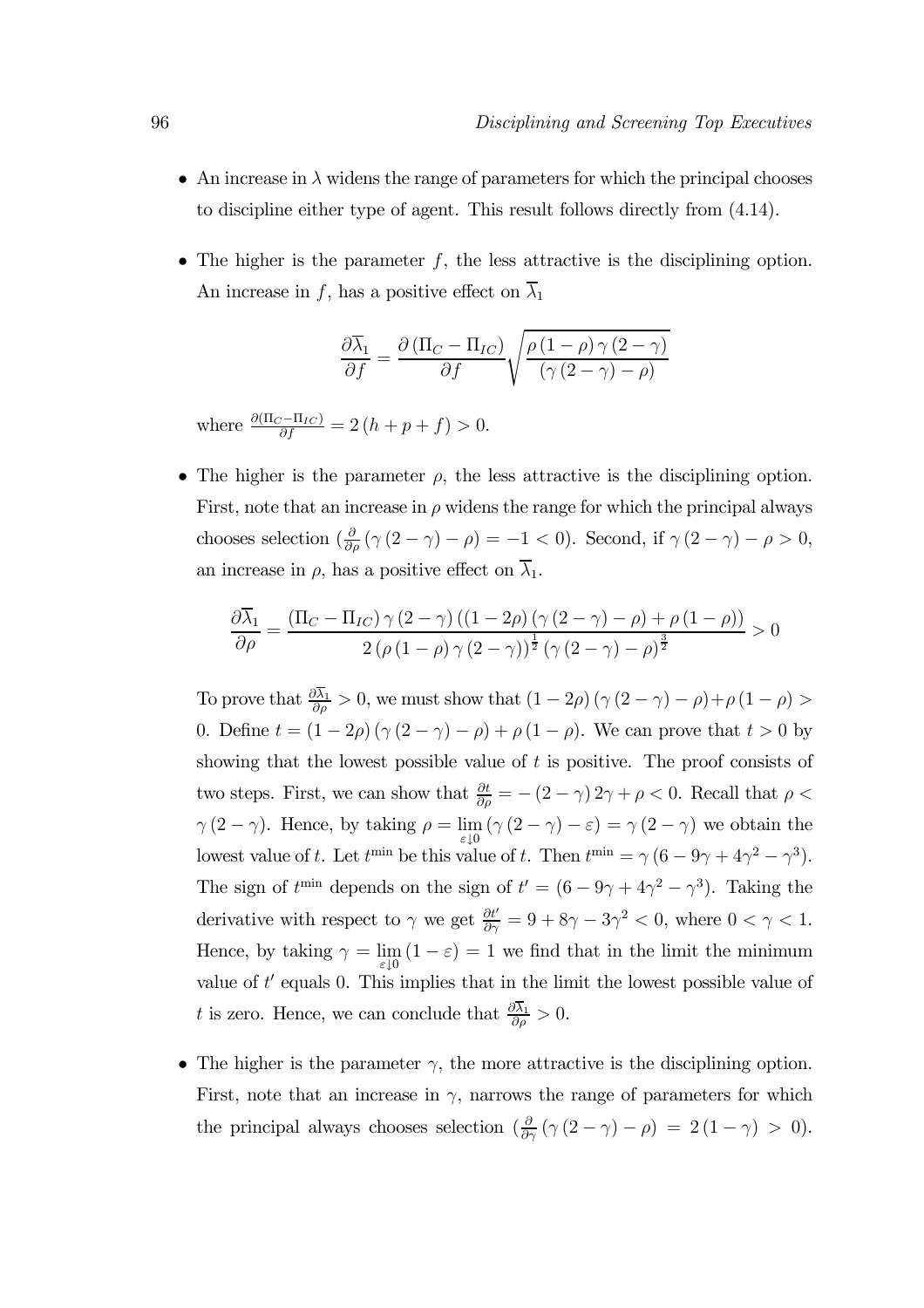#### 4.A Appendix 97

Second, if  $\gamma (2 - \gamma) - \rho > 0$  an increase in  $\gamma$  has a negative effect on  $\overline{\lambda}_1$ .

$$
\frac{\partial \overline{\lambda}_1}{\partial \gamma} = \frac{-\left(1-\gamma\right)\left(1-\rho\right)\rho^2 \left(\Pi_C - \Pi_{IC}\right)}{\left(\gamma\left(2-\gamma\right)\rho\left(1-\rho\right)\right)^{\frac{1}{2}} \left(\gamma\left(2-\gamma\right)-\rho\right)^{\frac{3}{2}}} < 0
$$

### Comparative statics results for  $\lambda \geq \lambda^*$

To derive the comparative static results for  $\lambda \geq \lambda^*$ , we again have to compare the principal's expect utility if she chooses the selection option and the principal's expected utility if she chooses the disciplining option. In the previous case we have already determined the expected utility if the principal chooses the disciplining option. So, let us now determine the principal's expected utility if she chooses the selection option. This means that (i) the principal sets  $a = \hat{V}_C(\lambda)$ , (ii) a competent agent implements the project iff  $V_1 \geq \hat{V}_C(\lambda)$ , and (iii) an incompetent agent implements the project iff  $V_1 \geq V^*_{IC}(\lambda)$ . The principal's expected utility then equals

$$
\Pi_{\rho} - \frac{1}{4h} \left( \rho \left( \widehat{V}_{C} \left( \lambda \right) \right)^{2} + (1 - \rho) \left( V_{IC}^{*} \left( \lambda \right) \right)^{2} \right) + \left[ \Pi_{\rho} + \frac{\rho \left( 1 - \rho \right)}{2h} \left( f + V_{IC}^{*} \left( \lambda \right) - \widehat{V}_{C} \left( \lambda \right) \right) \left( \Pi_{C} - \Pi_{IC} \right) \right]
$$

Filling in the values of  $V_C(\lambda)$  (see (5)) and  $V_{IC}^*(\lambda)$  (see (4)) and rewriting gives

$$
\Pi_{\rho} - \frac{1}{4h} \left( \rho \left( -\left( 1 - \gamma \right) \left( 1 - \rho \right) \left( \Pi_{C} - \Pi_{IC} \right) - \left( 1 - \gamma \right) \lambda \right)^{2} + \left( 1 - \rho \right) \left( \rho \left( \Pi_{C} - \Pi_{IC} \right) - \lambda \right)^{2} \right) + \left[ \Pi_{\rho} + \frac{\rho \left( 1 - \rho \right)}{2h} \left( f + \left( 1 - \gamma \left( 1 - \rho \right) \right) \left( \Pi_{C} - \Pi_{IC} \right) - \gamma \lambda \right) \left( \Pi_{C} - \Pi_{IC} \right) \right]
$$
(4.15)

The choice between the selection option and the disciplining option amounts to comparing (4.15) and (4.11). The principal chooses the selection option if

$$
\lambda < \overline{\lambda}_2 = \frac{\left(\Pi_C - \Pi_{IC}\right)}{2 - \gamma} \left(\rho \left(1 - \gamma\right) + \sqrt{\rho \left(2\left(1 - \gamma\right)\left(2 - \gamma\right) + \rho\right)}\right) \tag{4.16}
$$

We can now determine the effect of  $\lambda$ ,  $f$ ,  $\rho$  and  $\gamma$  on the choice between selection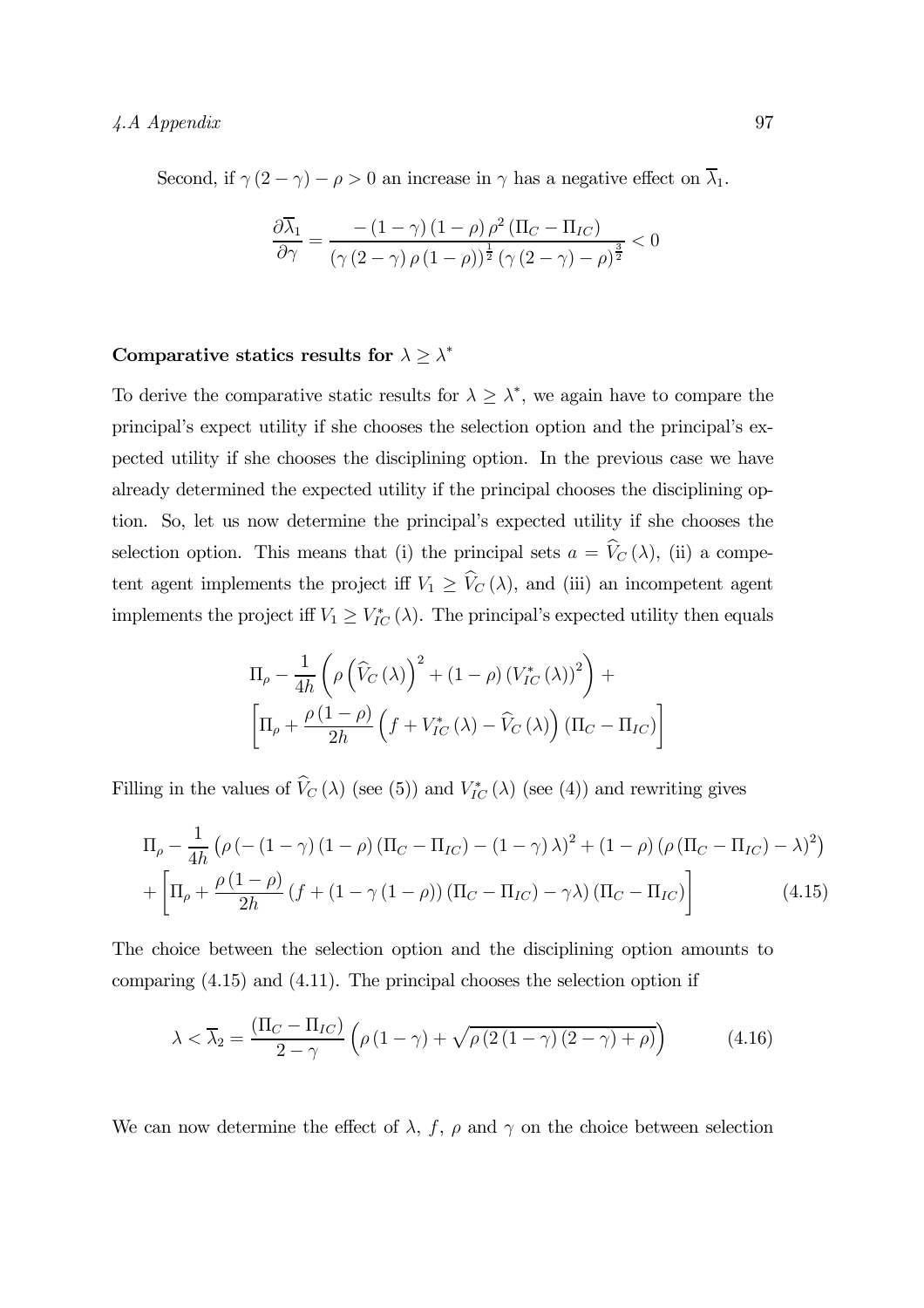and disciplining.

- An increase in  $\lambda$  widens the range of parameters for which the principal chooses to discipline either type of agent, rather than only disciplining a competent agent. This result follows directly from (4.16).
- The higher is  $f$ , the less attractive is the disciplining option. An increase in f, has a positive effect on  $\overline{\lambda}_2$ .

$$
\frac{\partial \overline{\lambda}_{2}}{\partial f} = \frac{\partial (\Pi_{C} - \Pi_{IC})}{\partial f} \frac{\left(\rho (1 - \gamma) + \sqrt{\rho (2(1 - \gamma) (2 - \gamma) + \rho)}\right)}{2 - \gamma}
$$

where  $\frac{\partial(\Pi_C - \Pi_{IC})}{\partial f} = 2(h + p + f) > 0.$ 

• The higher is  $\rho$ , the less attractive is the disciplining option. An increase in  $\rho$ , has a positive effect on  $\overline{\lambda}_2$ .

$$
\frac{\partial \overline{\lambda}_2}{\partial \rho} = \frac{\left(\Pi_C - \Pi_{IC}\right)}{2 - \gamma} \left( \left(1 - \gamma\right) + \frac{1}{2} \frac{2\left(\rho + \left(1 - \gamma\right)\left(2 - \gamma\right)\right)}{\sqrt{\rho\left(2\left(1 - \gamma\right)\left(2 - \gamma\right) + \rho\right)}} \right) > 0
$$

• The higher is  $\gamma$ , the more attractive is the disciplining option. An increase in  $\gamma$  has a negative effect on  $\overline{\lambda}_2$ .

$$
\frac{\partial \overline{\lambda}_2}{\partial \gamma} = \frac{\left(\Pi_C - \Pi_{IC}\right)}{\left(2 - \gamma\right)^2} \left( -\rho + \frac{-\left(2 - \gamma - \rho\right)\rho}{\sqrt{\rho\left(2\left(1 - \gamma\right)\left(2 - \gamma\right) + \rho\right)}}\right) < 0
$$

Proof of proposition 4.3: Proposition 4.3 consists of two parts. First, it defines a parameter space  $(\lambda < \Pi_C - \Pi_{IC})$  for which the principal's dominant strategy is to discipline either type of agent and a parameter space  $(\lambda \geq \Pi_C - \Pi_{IC})$  for which the principal can choose between the selection option and the disciplining option. Second, for  $\lambda < \Pi_C - \Pi_{IC}$ , the proposition gives the comparative statics results. First, we derive the conditions on the parameter space. If  $\tilde{V}_C(0) \geq \tilde{V}_{IC}(\lambda)$  (that is  $\lambda \geq (\Pi_C - \Pi_{IC})$ , setting  $a = \tilde{V}_C(0)$  also affects an incompetent agent's behavior. In this situation disciplining only a competent agent is not a real option. Therefore,

 $\blacksquare$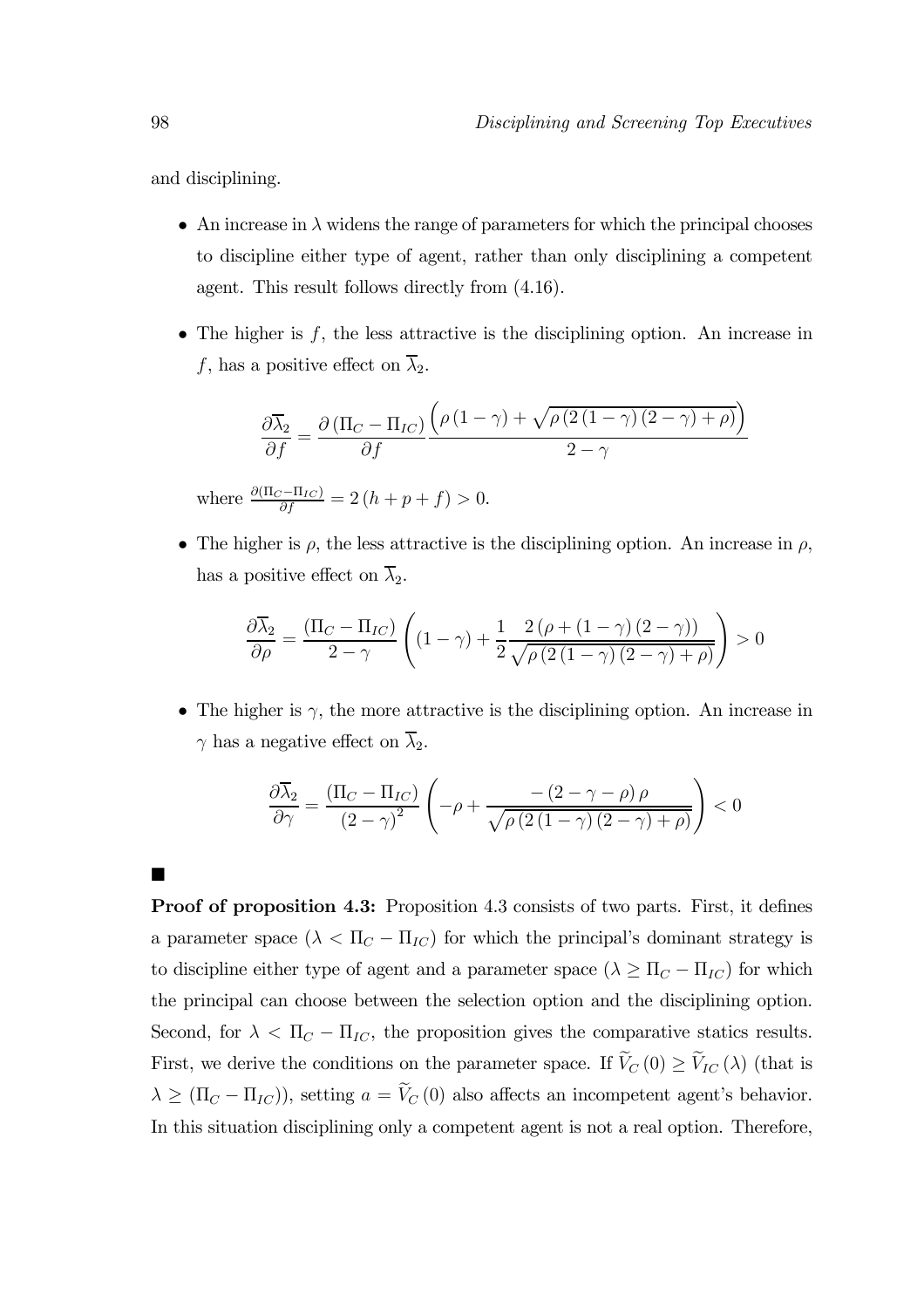the principal's dominant strategy is to discipline either type of agent by setting  $a \in [0, V_{IC} (\mu_1 = h)].$  If  $\lambda < (\Pi_C - \Pi_{IC}),$  then the principal can choose to discipline only the competent agent or she can discipline either type of agent. What remains to be proven are the comparative statics results in the last situation.

To derive the comparative statics results we take two steps. First, we determine the expected utility if the principal chooses the selection option. Second, we determine the principals expected utility if she chooses to discipline either type of agent.

Suppose the principal chooses the selection option and sets  $a = \tilde{V}_C(0)$ , implying that a competent agent implements the project iff  $V_1 \geq \widetilde{V}_C(0)$  and an incompetent agent implements the project iff  $V_1 \geq \tilde{V}_{IC}(\lambda)$ . Then the principal's expected utility equals

$$
\Pi_{\rho} - \frac{1}{4h} \left( \rho \left( \widetilde{V}_{C} \left( 0 \right) \right)^{2} + (1 - \rho) \left( \widetilde{V}_{IC} \left( \lambda \right) \right)^{2} \right) \n+ \left[ \Pi_{\rho} + \frac{\gamma \rho \left( 1 - \rho \right)}{2h} \left( f + \widetilde{V}_{IC} \left( \lambda \right) - \widetilde{V}_{C} \left( 0 \right) \right) \left( \Pi_{C} - \Pi_{IC} \right) \right]
$$

Filling in  $\tilde{V}_{IC}(\lambda)$  (see (4.9)) and  $\tilde{V}_C(0)$  (see (4.8) with  $\lambda = 0$ ) and rewriting gives the following expression

$$
\Pi_{\rho} - \frac{(1-\rho)\gamma^2}{4h} \left( \rho \left( \Pi_C - \Pi_{IC} \right)^2 + \lambda^2 - 2\rho \left( \Pi_C - \Pi_{IC} \right) \lambda \right)
$$

$$
+ \left[ \Pi_{\rho} + \frac{\gamma^2 \rho \left( 1 - \rho \right)}{2h} \left( f + \left( \Pi_C - \Pi_{IC} \right) - \lambda \right) \left( \Pi_C - \Pi_{IC} \right) \right] \tag{4.17}
$$

Now suppose the principal chooses the selection option and sets  $a \in [0, V_{IC} (\mu_1 = h)],$ implying that an agent implements the project iff  $V_1 \geq 0$ . Then the principal's expected utility equals

$$
\Pi_{\rho} + \left[ \Pi_{\rho} + \frac{\gamma \rho (1 - \rho)}{2h} f (\Pi_C - \Pi_{IC}) \right]
$$
\n(4.18)

Now the choice between the selection option and the disciplining option can be analyzed by comparing (4.17) and (4.18). The principal prefers the selection option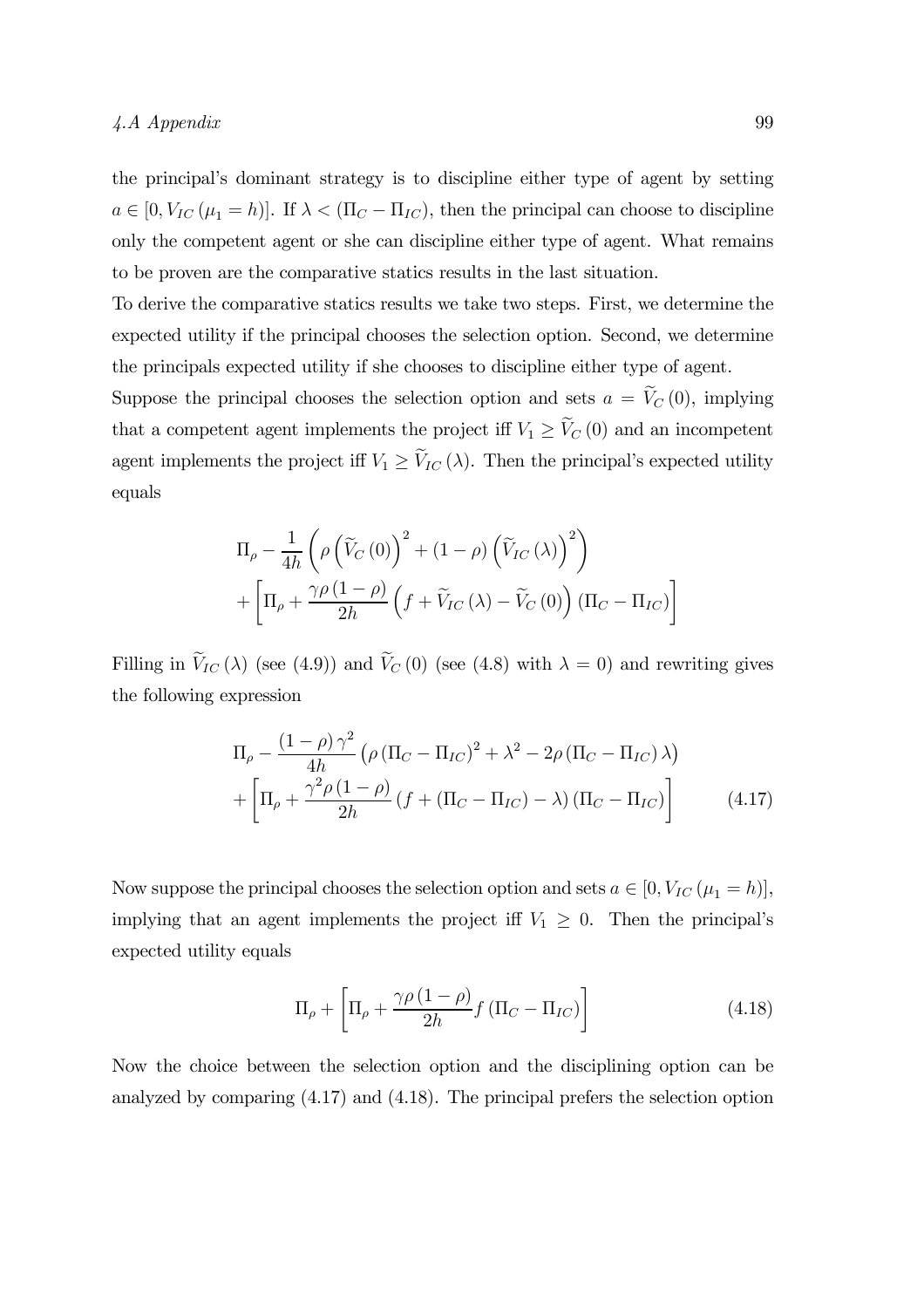to the disciplining option if

$$
\lambda^2 < \rho \left( \Pi_C - \Pi_{IC} \right)^2
$$
\n
$$
\lambda < \overline{\lambda}_3 = \sqrt{\rho} \left( \Pi_C - \Pi_{IC} \right) \tag{4.19}
$$

where  $\overline{\lambda}_3$  is the value of  $\lambda$  for which the principal is indifferent between the selection option and the disciplining option.

Now we can determine how the parameters  $\lambda$ , f,  $\rho$  and  $\gamma$  affect the choice between selection and disciplining.

- An increase in  $\lambda$ , widens the range of parameters for which the principal chooses to discipline either type of agent. This result follows directly from  $(4.19).$
- An increase in  $f$ , narrows the range of parameters for which the principal chooses to discipline either type of agent. An increase in  $f$  has a positive effect on  $\overline{\lambda}_3$

$$
\frac{\partial \overline{\lambda}_3}{\partial f} = \frac{\partial \left( \Pi_C - \Pi_{IC} \right)}{\partial f} \sqrt{\rho}
$$

where  $\frac{\partial(\Pi_C - \Pi_{IC})}{\partial f} > 0$ .

¥

• The higher is  $\rho$ , the smaller is the range for which the principal chooses to discipline either type of agent and the larger is the range for which the principal chooses to discipline only the competent agent. An increase in  $\rho$  has a positive effect on  $\overline{\lambda}_3$ 

$$
\frac{\partial \overline{\lambda}_3}{\partial \rho} = \frac{(\Pi_C - \Pi_{IC})}{2\sqrt{\rho}} > 0
$$

• The parameter  $\gamma$  has no effect on the choice between disciplining the competent agent only or disciplining either type of agent. An increase in  $\gamma$  has no effect on  $\overline{\lambda}_3 \left( \frac{\partial \lambda_3}{\partial \gamma} = 0 \right)$ .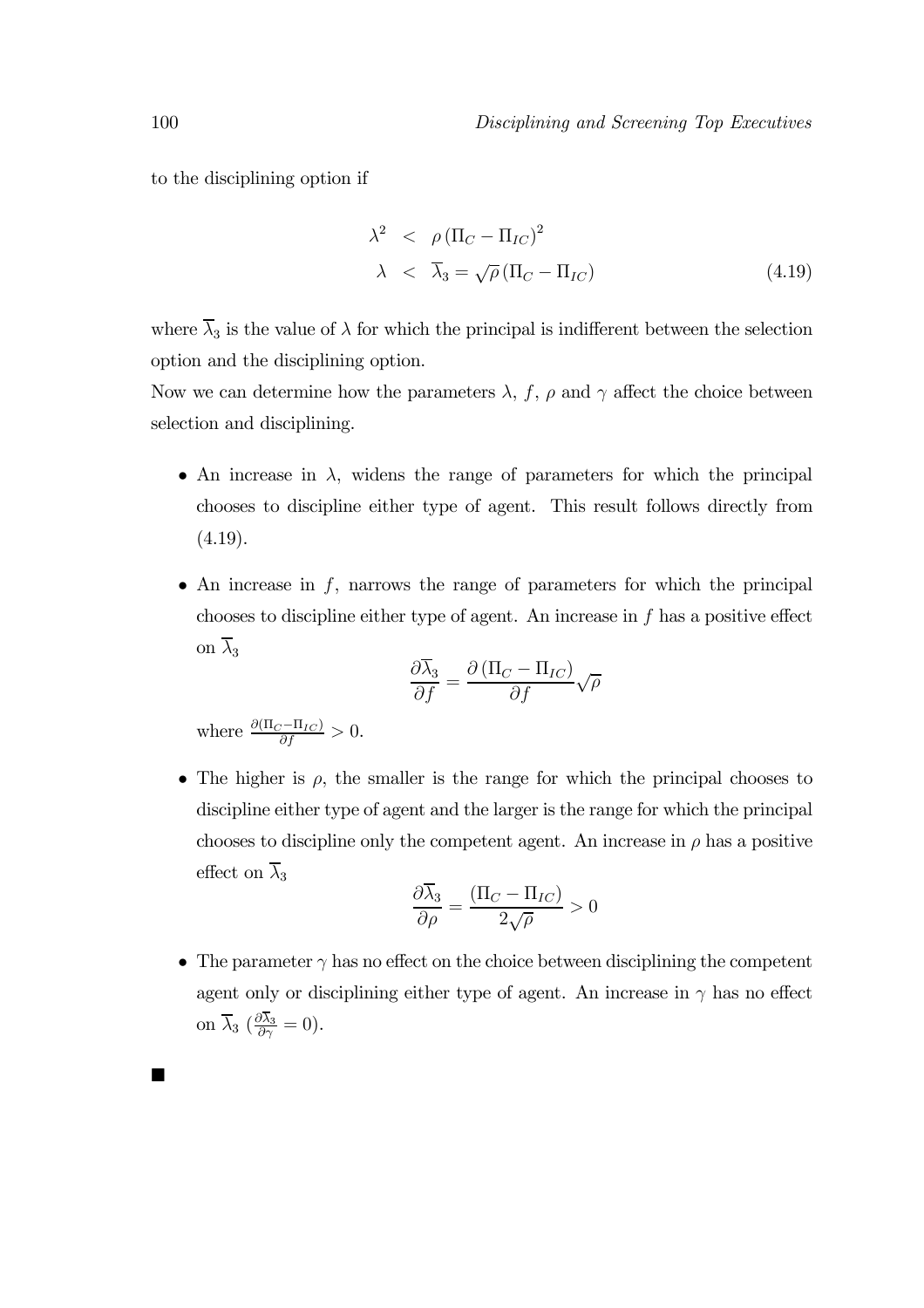## Chapter 5

# Does Electoral Competition create Incentives for Political Parties to collect Information about the Pros and Cons of Alternative Policies?

Co-author: Otto H. Swank

## 5.1 Introduction

In most democratic societies, policy decisions are delegated to elected politicians: in practice democracy is representative rather than direct. A well-known rationale for representative democracy is that direct democracy leads to a serious free-rider problem as to the collection of information. The reason is simple. The analysis of the full consequences of policy alternatives is complicated and costly. When in communities with many citizens decisions are made through referenda, individuals lack incentives to examine policy consequences. The cost of collecting information almost always exceeds the benefit, because the probability that one's vote is decisive is negligible. A problem with this rationale for representative democracy is that it takes for granted that representatives do collect information.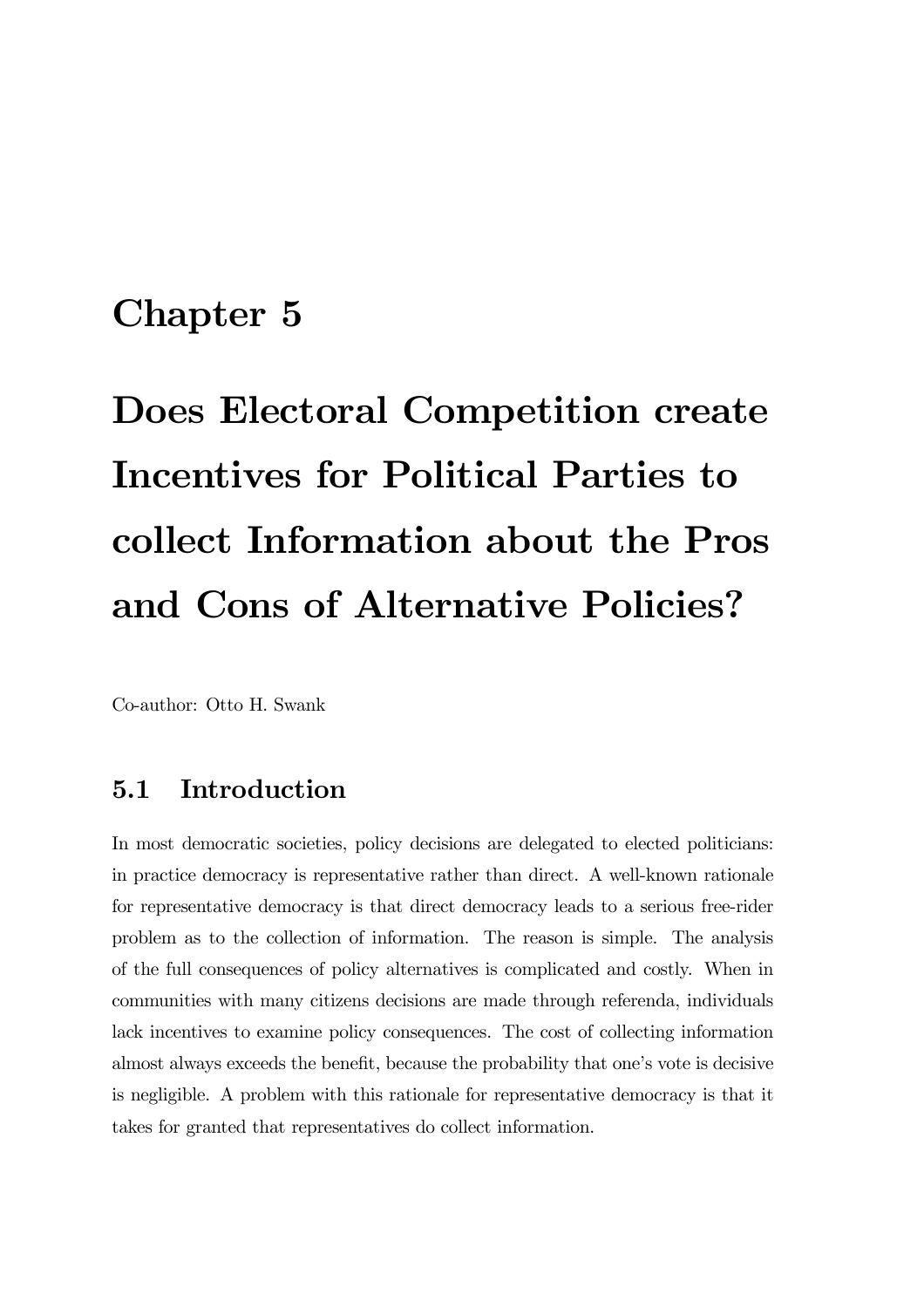In this chapter we examine whether or not electoral competition induces political parties or candidates to collect information about policy consequences. To this end, we employ a simple spatial voting model, in which two parties compete for office. The elections revolve around a single issue. As to this issue, there are three options, say, cut spending, maintain spending and increase spending. Partly, voters' preferences over the three alternatives are exogenous. However, voters may change preferences over policies when new information about their pros and cons becomes available. Because of "rational ignorance", voters do not search for information that bears on the pros and cons of policy options. Before elections are held, parties may collect information. Collecting information is costly. After the two parties have had the opportunity to find information, they simultaneously select a party platform (one of the policy alternatives). Next, the parties campaign. In the campaign, parties can try to make a case for their platform. Arguments in favor of one's own platform or arguments against the platform of the opponent, if found, can be supplied in the campaign. After the campaign, elections are held. The winning party takes office and implements its program.

We derive two main results. Our first result is not very surprising. Whether or not parties collect information depends on the cost of information. If this cost is sufficiently low, each party searches for both arguments in favor and arguments against policy alternatives. If this cost is sufficiently high, neither party collects information. In the intermediate case an equilibrium exists, in which one party searches for arguments in one direction, say increase spending, whereas the other party searches for arguments in the other direction.

Our second result is more interesting. In the equilibrium in which one party searches for arguments in favor of one alternative, while the other party searches for arguments in favor of another alternative, divergence of platforms may occur. One party either chooses "increase spending" or "status quo", depending on the information it has found, while the other party either chooses "decrease spending" or "status quo". It is worth emphasizing that this result is obtained under the assumption that parties primarily care about winning the elections.

This chapter is closely related to the literature on pre-election politics. In this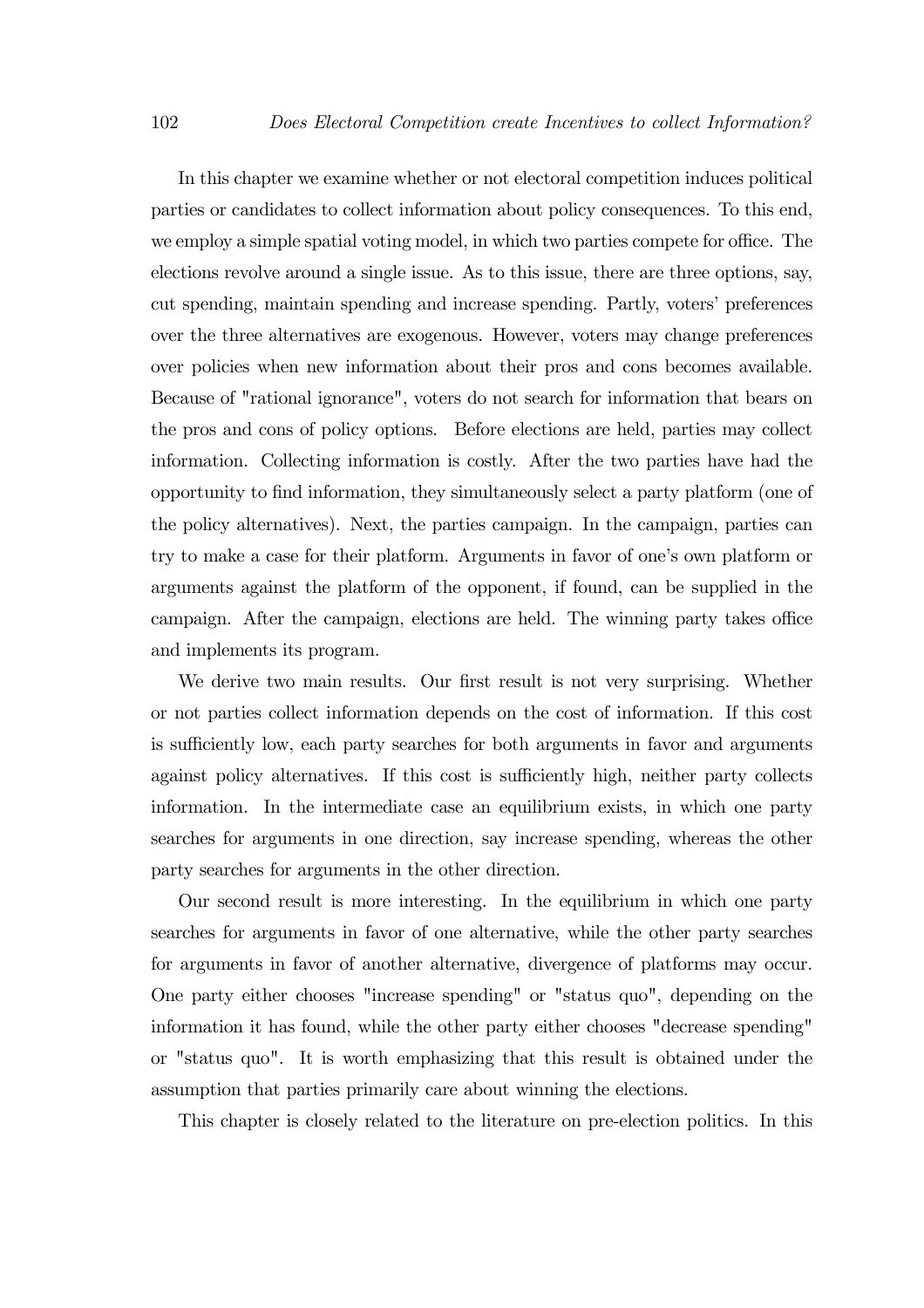literature, the essential policy decisions are made before the elections (Persson and Tabellini, 2000). An important result is that electoral competition between two parties or candidates leads to convergence of platforms (Downs, 1957). Calvert (1985) argues that this result is robust by pointing out that if parties care about policy outcomes (rather than about winning elections) they also tend to choose the same policy platform.<sup>1</sup> We show that endogenizing information may affect the convergent result.

This chapter also builds on Dewatripont and Tirole (1999), henceforth DT. DT consider a situation in which a decision maker is uncertain about the pros and cons of alternative policies. They argue that it could be efficient for an organization to let advocates of specific interests collect information about the pros and cons of alternative policy options. The reason is that stakes in the decision process create strong incentives for agents to collect information. An important difference between DT and this chapter is that, in this chapter agents are driven by electoral motives, whereas in DT agents are driven by monetary rewards.

This chapter is organized as follows. The next section discusses the model. Section 5.3 describes the equilibria. Section 5.4 concludes.

### 5.2 The model

We consider a society inhabited by a continuum of voters. Each voter  $i$  has quadratic preferences over policy, X. There are three alternative policies:  $X \in \{-1, 0, 1\}$ . Voter i's preferences are represented by

$$
U_i = -\left[X - \left(X_i^d + \theta\right)\right]^2\tag{5.1}
$$

<sup>1</sup>Alesina and Rosenthal (1995) argue that the convergent result is not as robust as Calvert suggests. A basic assumption underlying Calvert's result is that parties can make credible commitments to carry out announced campaign promises after being elected. If parties are unable to make precommitments, even a small amount of policy preferences breaks down the convergent outcome. Alesina (1988) shows that complete or partial convergence can only occur if the interaction between parties is modelled as an infinitely repeated game.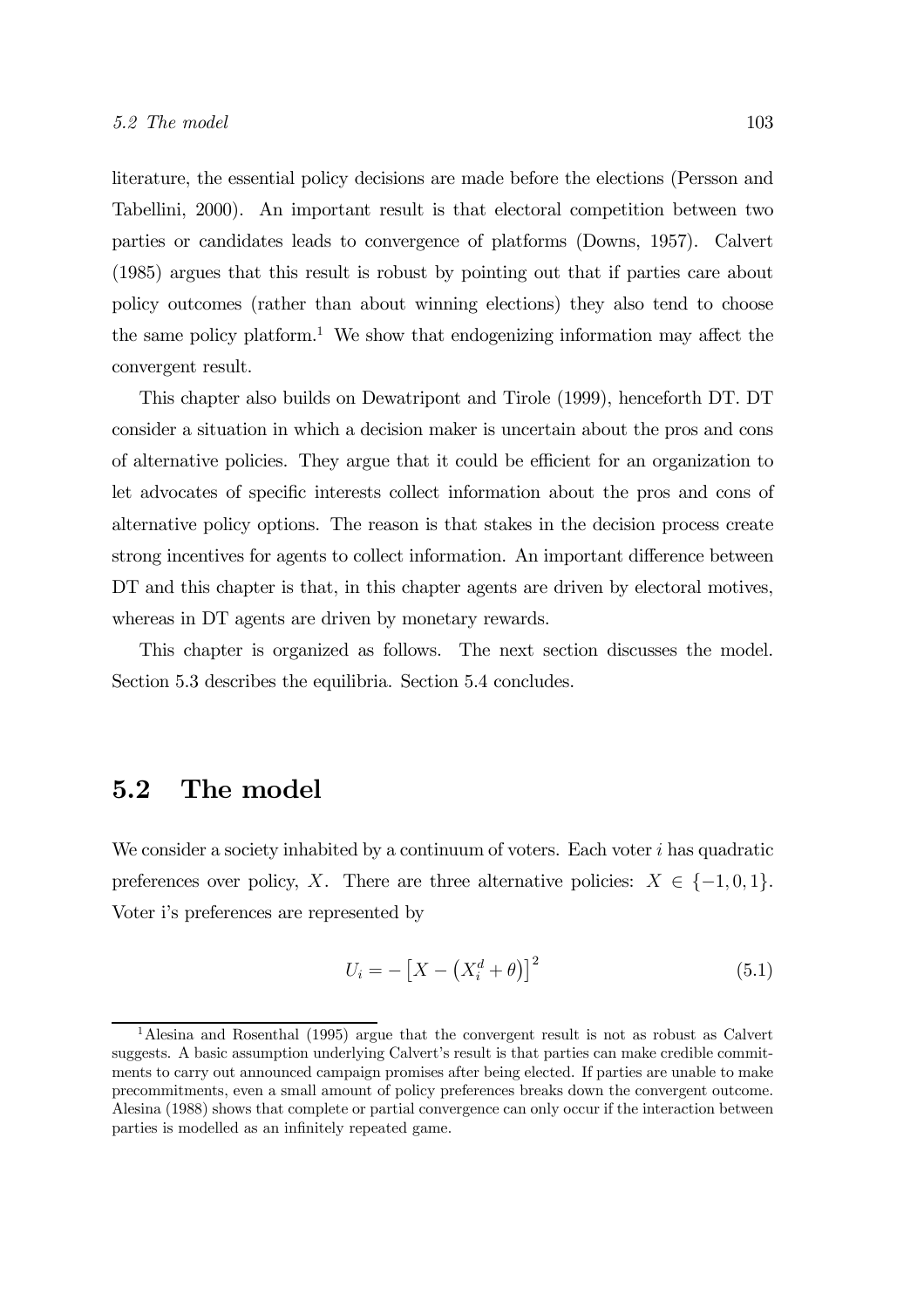where  $X_i^d$  denotes the voter's type and  $\theta$  is a stochastic term. This term consists of two parts:

$$
\theta = \theta_A + \theta_B
$$

where  $\theta_A$  is equal to  $-z$  or 0 with equal probability, and  $\theta_B$  is equal to z or 0 with equal probability. In (5.1),  $X_i^d + \theta$  denotes voter i's bliss point. The stochastic term  $\theta$  reflects that voters are uncertain about policy consequences. A straightforward interpretation of  $\theta_A$  is that there might be arguments for restrictive policy  $(X = -1)$ . Likewise,  $\theta_B$  captures that there might be arguments for intensifying policy  $(X = 1)$ . We assume that  $\theta_A$  and  $\theta_B$  contain hard information that can be conveyed to voters. The position of the median voter is given by  $X_m^d = 0$ .

Two parties, denoted by  $L$  and  $R$ , compete for office. Before the elections, each party can learn the values of the stochastic terms. For each party, there are four alternatives. First, at a cost  $C_2$   $(j = L, R)$  party J learns both  $\theta_A$  and  $\theta_B$ ,  $L_J = AB$ . Second and third, at a cost  $C_1 < C_2$ , party J learns either  $\theta_A$  ( $L_J = A$ ) or  $\theta_B$  ( $L_J = B$ ). Finally, party J can decide to learn nothing ( $L_J = 0$ ).

After the parties have had the opportunities to learn the stochastic terms, they simultaneously select their party platforms,  $X_J = \{-1, 0, 1\}$ . We assume that parties select  $X_J$  with a view to win the election. Formally, party J selects  $X_J$  so as to maximize  $\pi_J$ , where  $\pi_J$  is the probability that party J wins the election. Parties care about policy outcomes in case policy outcomes do not affect their chances of winning the elections. In that case, party L prefers  $X = -1$  to  $X = 0$  and  $X = 0$ to  $X = 1$ , while party R prefers  $X = 1$  to  $X = 0$  and  $X = 0$  to  $X = -1$ . Parties have thus lexicographic preferences: policy outcomes matter only if they do not affect parties' chances of winning the elections. We assume that party platforms are binding. If elected, party J implements the platform it has announced. The preferences of party J are represented by

$$
U_J = \lambda \pi_J - C
$$

where  $\lambda$  denotes the value of holding office.

Before the elections, the parties campaign. In the campaign, parties try to make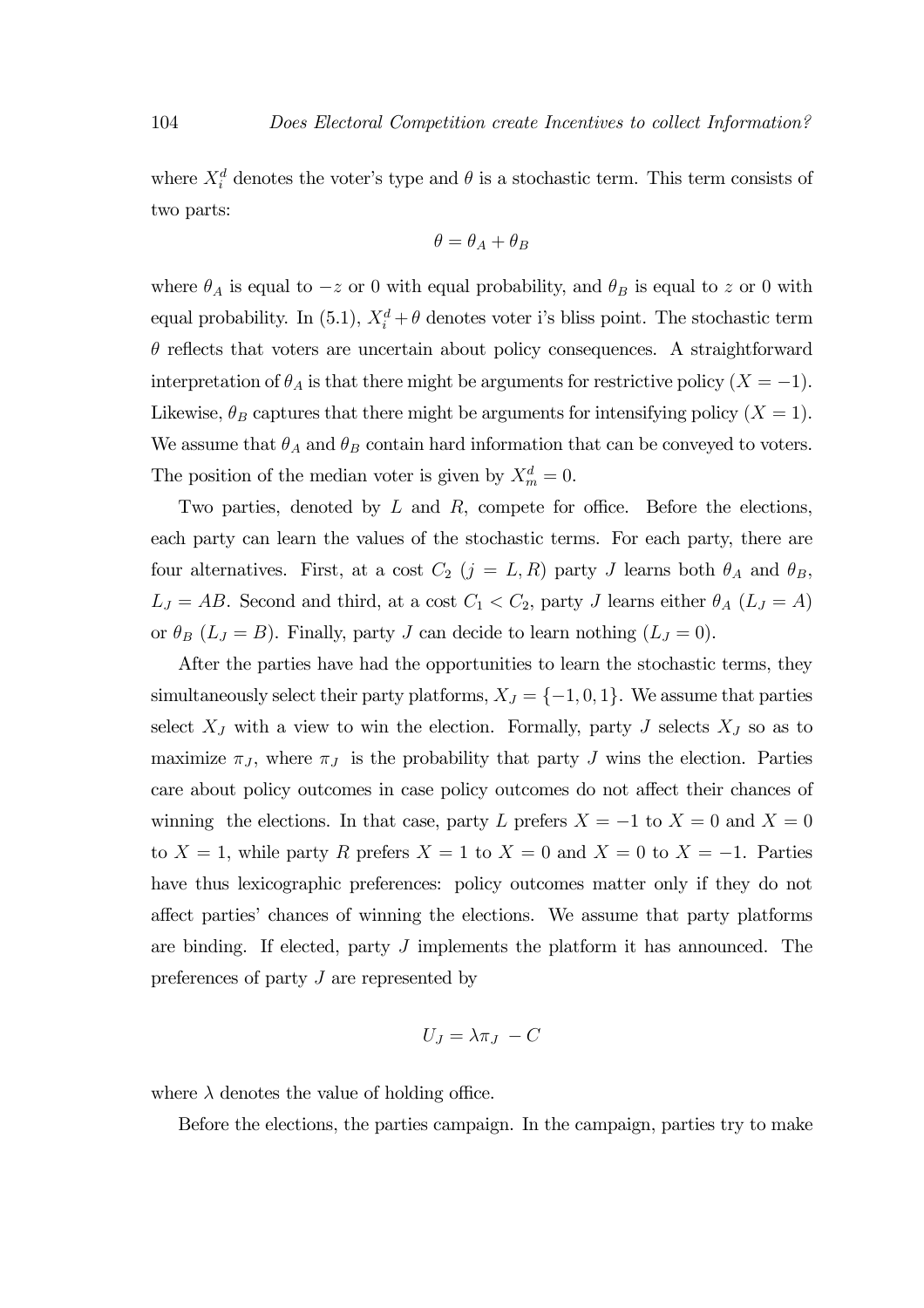a case for their platform. Depending on what parties have learned about the stochastic terms, they can supply arguments in favor of their own platform or supply arguments against the platform of their opponent. We assume that information about the stochastic terms can be concealed, but cannot be forged. After the campaign elections are held, in which voters choose between the two parties. In our model, preferences are single-peaked. It is well-known that in such a model the choice of the median voter is decisive. From now on, we will treat our model as a game with three players, Party  $L$ , party  $R$  and the median voter, voter  $M$ .

## 5.3 Equilibrium

This section presents the equilibria of our game. Each equilibrium identifies the strategy of each party, i.e. it describes a party's decision about the information it collects, the platform it selects and the information it supplies in the campaign. Moreover, an equilibrium describes how the median voter updates his beliefs about the stochastic terms, and for which party he votes. In equilibrium, the strategies of the parties and the median voter are optimal responses to each other, and beliefs are updated according to Bayes' Rule.

On the basis of the cost of information collection and the value of  $z$ , three equilibria in pure strategies and one equilibrium in mixed strategies can be distinguished. Proposition 5.1 gives the conditions under which an equilibrium exists in which both parties investigate both stochastic terms.

**Proposition 5.1** Suppose  $C_2 < \frac{1}{4}\lambda$  and  $z > \frac{1}{2}$ . Then, an equilibrium exists in which  $L_L = L_R = AB$ ; the following platforms are chosen:  $X_L = X_R = 0$  if  $\theta_A = 0$  and  $\theta_B = 0, X_L = X_R = -1$  if  $\theta_A = -z$  and  $\theta_B = 0, X_L = X_R = 1$  if  $\theta_A = 0$ and  $\theta_B = z$  and  $X_L = X_R = 0$  if  $\theta_A = -z$  and  $\theta_B = z$ . If found, parties supply information about the pros and cons of policy alternatives.

**Proof.** The proof of this proposition and other propositions can be found in the Appendix.  $\blacksquare$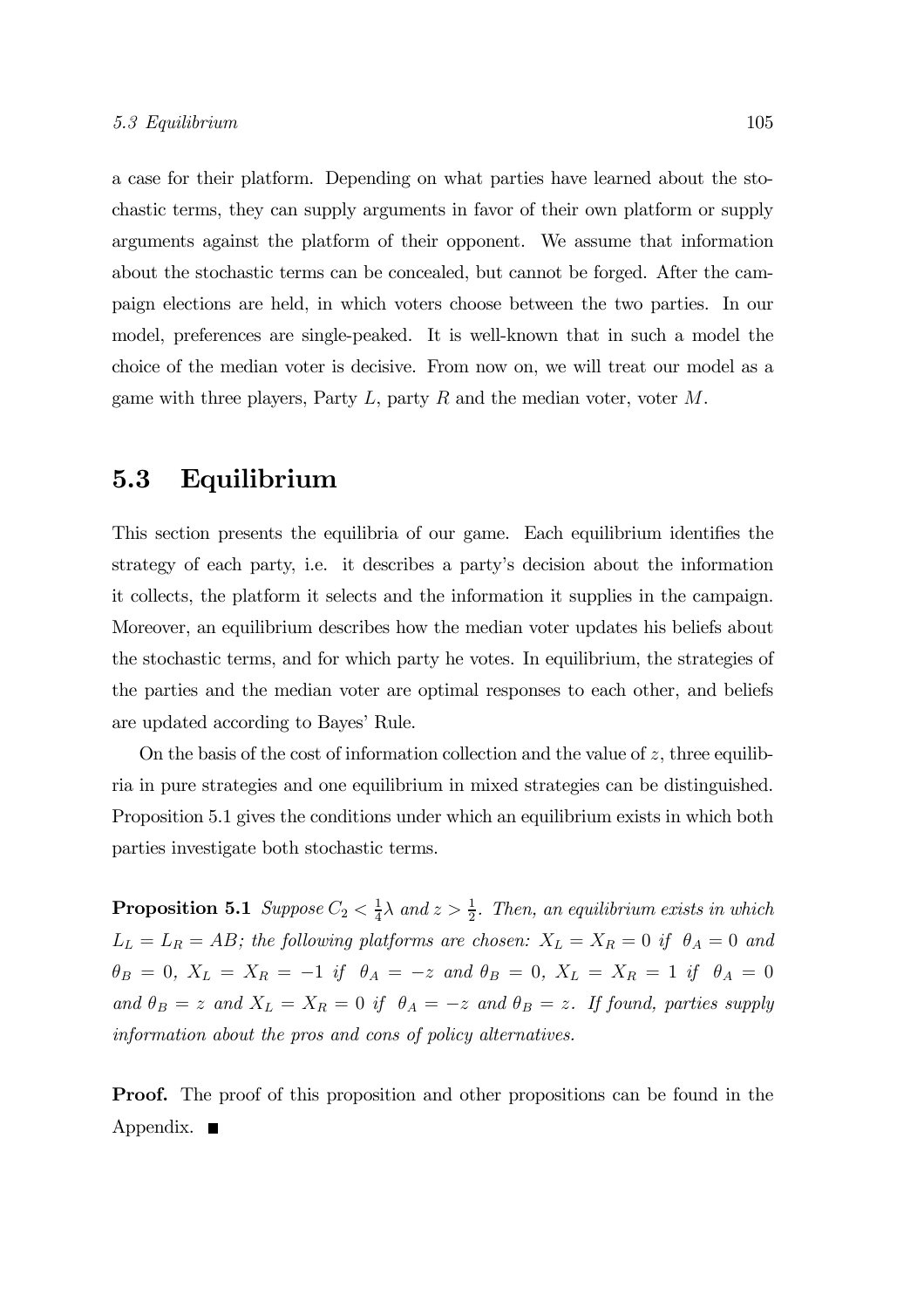Proposition 5.1 states that if the cost of collecting full information is low and  $z$  is sufficiently large, then parties are willing to incur the cost of learning the full consequences of alternative policies. Moreover, under those conditions parties choose the same platforms. The intuition behind Proposition 5.1 is straightforward. If  $z$ is sufficiently large, information about the pros and cons of policies may convince the median voter that  $X = 0$  is not optimal. Being better informed about policy consequences may thus be the key to office. If a party finds arguments in favor or against a policy, supplying this information to voters weakly dominates not supplying this information. Weakly, because the other party may supply the same information. Under the conditions stated in Proposition 5.1, parties and voters are eventually fully informed. It is therefore not surprising that, as in conventional spatial voting models, party platforms fully converge.

In the case that the cost of collecting full information is sufficiently high, parties will only collect partial information if the cost of collecting partial information is low and  $z$  is sufficiently large. The conditions under which this equilibrium holds, are discussed in Proposition 5.2.

**Proposition 5.2** Suppose  $\frac{1}{4}\lambda + C_1 < C_2 < \frac{1}{2}\lambda$ ,  $C_1 < \frac{1}{4}\lambda$  and  $z > \frac{1}{2}$ . Then, an equilibrium exists in which  $L_L = A$  and  $L_R = B$ ; the following platforms are chosen: party L chooses  $X_L = 0$  if  $\theta_A = 0$  and  $X_L = -1$  if  $\theta_A = -z$  and party R chooses  $X_R = 0$  if  $\theta_B = 0$  and  $X_R = 1$  if  $\theta_B = z$ . If found, party L supplies information about the pros of  $X = -1$  and party R supplies information about the pros of  $X = 1$ .

Proposition 5.2 describes an equilibrium in which party L searches for arguments in favor of restrictive policy  $(\theta_A)$  and party R searches for arguments in favor of intensifying policy  $(\theta_B)$ . In this case parties have asymmetric information, party L learns  $\theta_A$  and party R learns  $\theta_B$ . The choice of platforms depends on the information parties find. Party L chooses "decrease spending" if it finds arguments in favor of this policy alternative and else it chooses "status quo". Party  $R$ , on the other hand, chooses "increase spending" if it finds arguments in favor of this policy alternative and else it chooses "status quo". Full convergence of political platforms only occurs if neither one of the parties finds arguments in favor of the policy alternative it has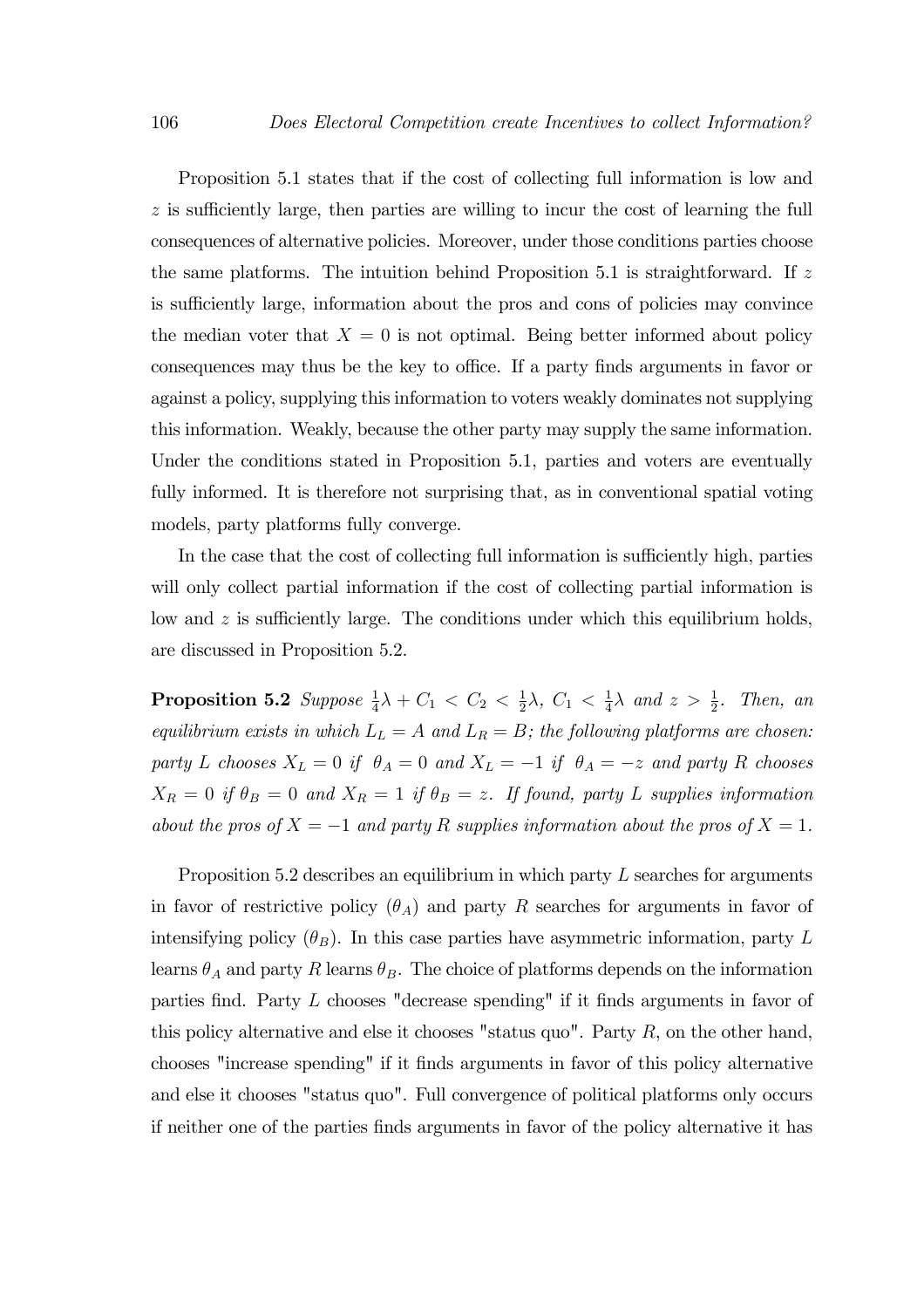investigated.

Finally, if collecting information is too costly, parties decide to learn nothing. Proposition 5.3 shows under which conditions both parties decide to learn nothing. As in conventional spatial-voting models, the choice of platforms depends only on the position of the median voter. It is not surprising that both parties choose the platform  $X = 0$ . Parties also decide not to search for information if z is small enough.

**Proposition 5.3** Suppose collecting information is too costly  $(C_1 > \frac{1}{4}\lambda)$  or  $z < \frac{1}{2}$ . Then, an equilibrium exists in which parties decide not to collect information ( $L_L$  =  $L_R = 0$ ). The following platforms are chosen:  $X_L = X_R = 0$ .

In Propositions 5.1, 5.2 and 5.3 we have seen under which conditions political parties collect full information, partial information or no information. There is one equilibrium that we have not discussed yet. Suppose that the costs of collecting information are  $\frac{1}{4}\lambda < C_2 < \frac{1}{4}\lambda + C_1$  and  $C_1 < \frac{1}{4}\lambda$ , then an equilibrium in pure strategies does not exist. There exists an equilibrium in which parties randomize between collecting full information, collecting partial information and collecting no information. This equilibrium is described in Proposition 5.4.

**Proposition 5.4** Suppose  $\frac{1}{4}\lambda < C_2 < \frac{1}{4}\lambda + C_1$ ,  $C_1 < \frac{1}{4}\lambda$  and  $z > \frac{1}{2}$ . Then, an equilibrium in mixed strategies exists. Party L (R) chooses  $L_L = AB$  ( $L_R = AB$ ) with probability  $\frac{\frac{1}{4}\lambda-C_1}{\frac{1}{4}\lambda}$ ,  $L_L = A$  ( $L_R = B$ ) with probability  $\frac{C_2-\frac{1}{4}\lambda}{\frac{1}{4}\lambda}$  and  $L_L = 0$  ( $L_R =$ 0) with probability  $\frac{C_1-C_2+\frac{1}{4}\lambda}{\frac{1}{4}\lambda}$ . The choice of platforms depends on the information parties have collected. There are nine possible outcomes.

To understand proposition 5.4 let us first consider the payoff matrix parties face in the first stage.

|           |                                                                                                                                                                                                                                                                         | $L_R = AB$ $L_R = B$ $L_R = 0$ |  |
|-----------|-------------------------------------------------------------------------------------------------------------------------------------------------------------------------------------------------------------------------------------------------------------------------|--------------------------------|--|
|           | $L_L = AB \left[ \frac{1}{2}\lambda - C_2, \frac{1}{2}\lambda - C_2 \right] \frac{3}{4}\lambda - C_2, \frac{1}{4}\lambda - C_1 \left[ \frac{3}{4}\lambda - C_2, \frac{1}{4}\lambda \right]$                                                                             |                                |  |
| $L_L = A$ | $\frac{1}{4}\lambda -C_1, \frac{3}{4}\lambda -C_2 \left[\frac{1}{2}\lambda -C_1, \frac{1}{2}\lambda -C_1\right] \frac{3}{4}\lambda -C_1, \frac{1}{4}\lambda$                                                                                                            |                                |  |
| $L_L=0$   | $\left[\begin{array}{cc} \frac{1}{4}\lambda, \frac{3}{4}\lambda - C_2 \end{array}\right]$ $\left[\begin{array}{cc} \frac{1}{4}\lambda, \frac{3}{4}\lambda - C_1 \end{array}\right]$ $\left[\begin{array}{cc} \frac{1}{2}\lambda, \frac{1}{2}\lambda \end{array}\right]$ |                                |  |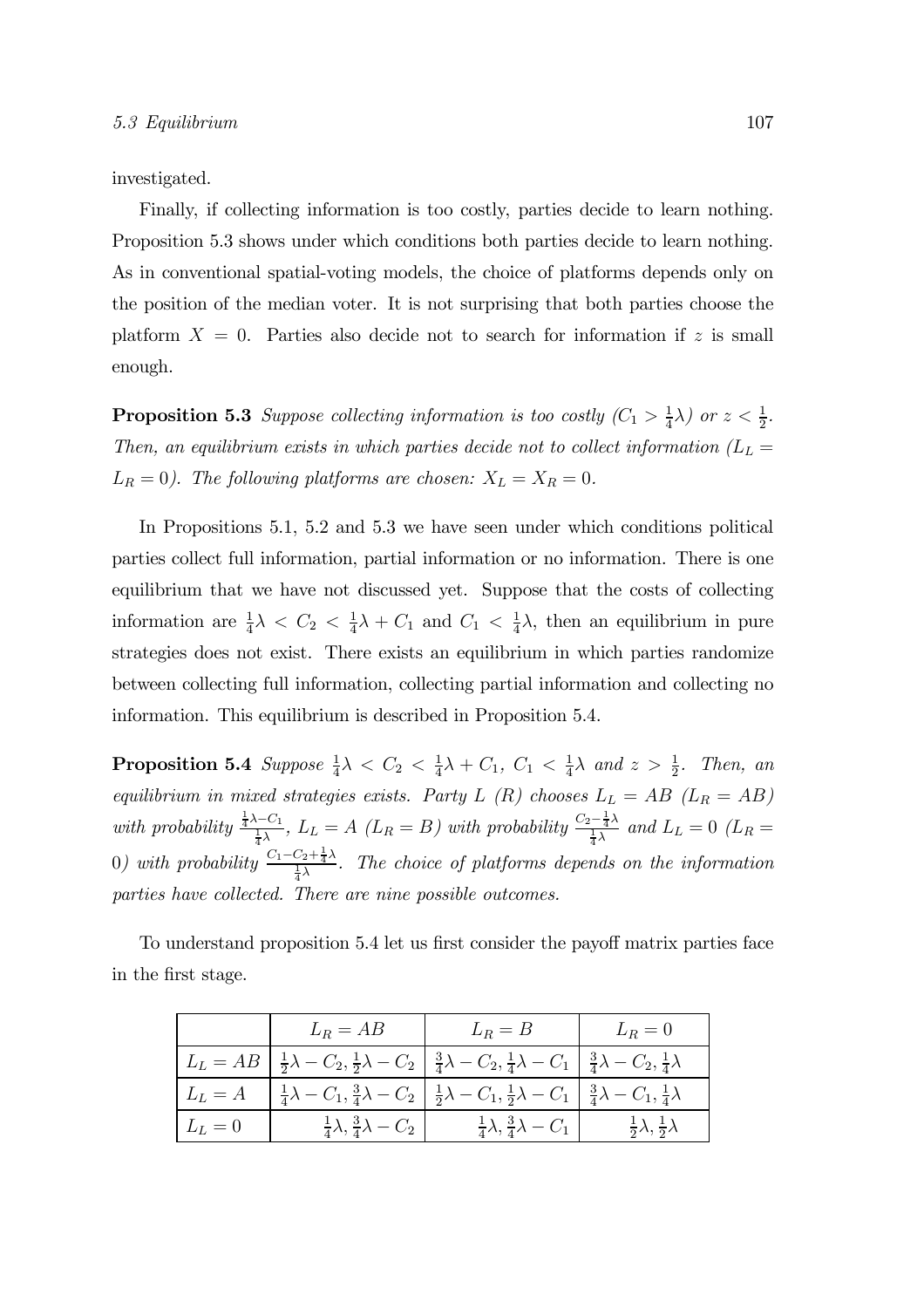Proposition 5.4 states that there does not exist an equilibrium in pure strategies if  $\frac{1}{4}\lambda < C_2 < \frac{1}{4}\lambda + C_1$ ,  $C_1 < \frac{1}{4}\lambda$  and  $z > \frac{1}{2}$ . The reason is that parties always have an incentive to deviate. Suppose that party  $L$  collects full information, then party  $R$ prefers to collect no information. But, given that party  $R$  collects no information, party L achieves a higher payoff by collecting partial information. And, given that party L collects partial information, party R prefers to collect full information.

In equilibrium both parties randomize between collecting full information, partial information and no information. The intuition behind this equilibrium is that collecting full information is costly. Therefore parties only want to collect full information if the other party is collecting partial information. In the other cases parties prefer to collect either partial information or no information. Because parties decide simultaneously how much information to collect, they are uncertain about the amount of information the other party is going to collect. Therefore collecting full information, collecting partial information and collecting no information can all be a best response. Parties play each of the three actions with positive probability.

Proposition 5.4 presents the probabilities of collecting full information, partial information and no information. The probabilities depend on the value of holding office  $(\lambda)$  and on the costs of collecting information. First we consider the effect of a change in  $\lambda$  on the probability of collecting full, partial or no information. The parameter  $\lambda$  has a positive effect on the probability of collecting full information. So, political parties have a stronger incentive to collect full information if the value of office  $(\lambda)$  increases. The intuition is that as  $\lambda$  increases, winning the elections becomes more important to parties. And, by collecting full information, parties can increase the probability of winning the elections. Besides the effect on the probability of collecting full information, changing  $\lambda$  also affects the probability of collecting partial information and the probability of collecting no information. The parameter  $\lambda$  has a negative effect on the probability of collecting partial information and a positive effect on the probability of collecting no information. These findings can be explained by the positive effect of  $\lambda$  on the probability of collecting full information. We have already seen that given that one party collects full information, the other party is best off collecting no information. This means that if the probability of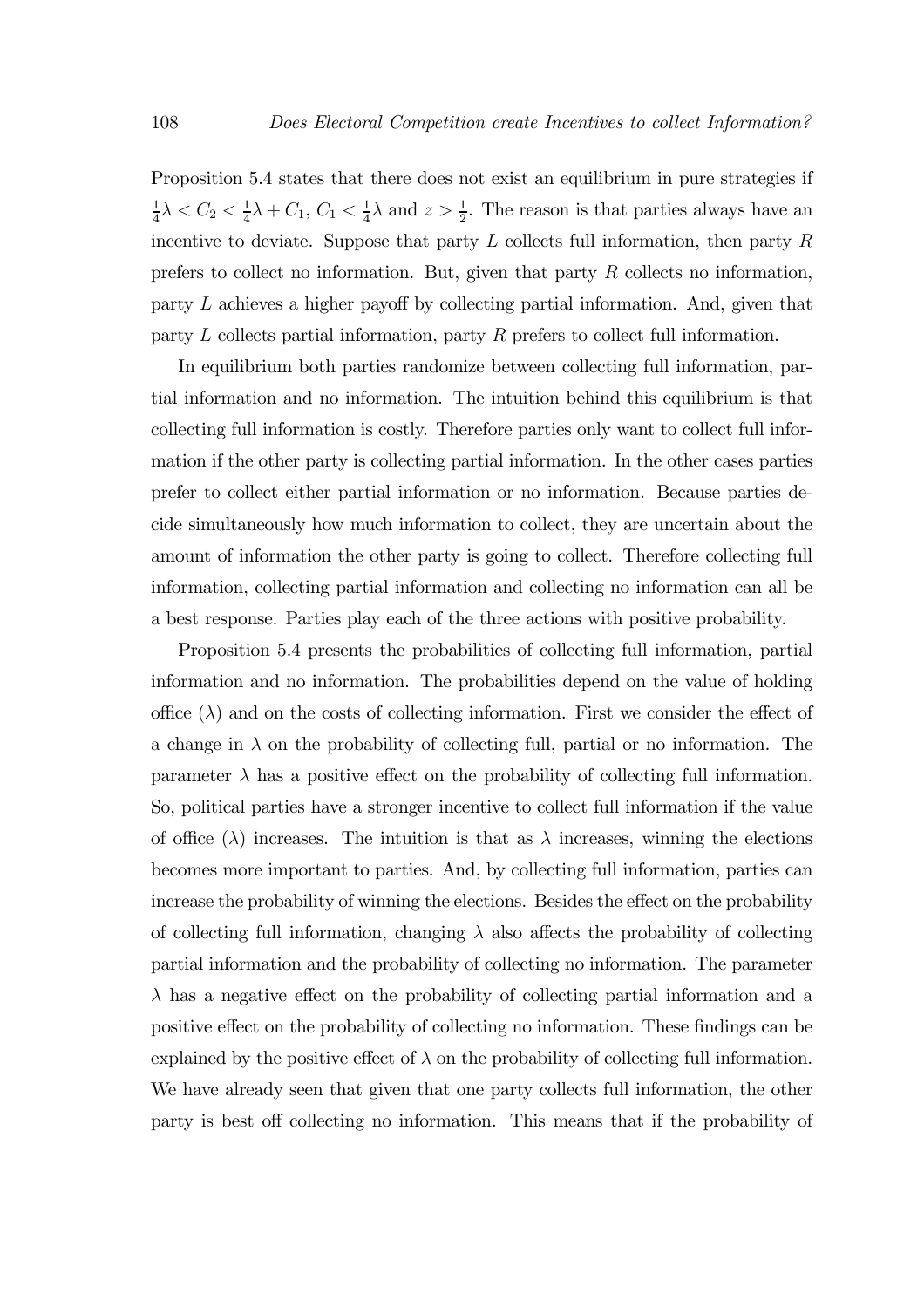#### 5.4 Conclusion 109

collecting full information increases as  $\lambda$  increases, the probability of collecting no information also increases. In a similar way we can explain that the probability of collecting partial information decreases as  $\lambda$  increases.

Next, let us consider the effect of a change in the cost of information on the probability of collecting full information. The probability of collecting full information only depends on the cost of collecting partial information. As the cost of collecting partial information increases, the probability of collecting full information decreases. The reason is that as the cost of collecting partial information increases, collecting partial information becomes more costly resulting in a weaker incentive to collect partial information. We have already shown that collecting full information is only a best response if the other party collects partial information. This means that a weaker incentive to collect partial information reduces the probability of collecting full information. Surprising is that the probability of collecting full information does not depend on the cost of collecting full information. The reason is that two opposite effects play a role. On the one hand, parties have a weaker incentive to collect full information if the cost of collecting full information increases. On the other hand, the cost of collecting full information has a positive effect on the probability of collecting partial information. And, collecting partial information is a best response, given that the other party collects no information. In a similar way we can explain the effect of a change in the cost of information on the probability of collecting partial information and on the probability of collecting no information

## 5.4 Conclusion

In this chapter we have analyzed under which conditions electoral competition induces political parties to collect information. We have considered a model of electoral competition in which parties are allowed to collect information before elections take place. In the electoral campaign, parties can use the information, if found, to make a case for their platform. With respect to the preferences of parties we have assumed that parties care only about winning the elections.

We have shown that whether or not parties collect information depends on the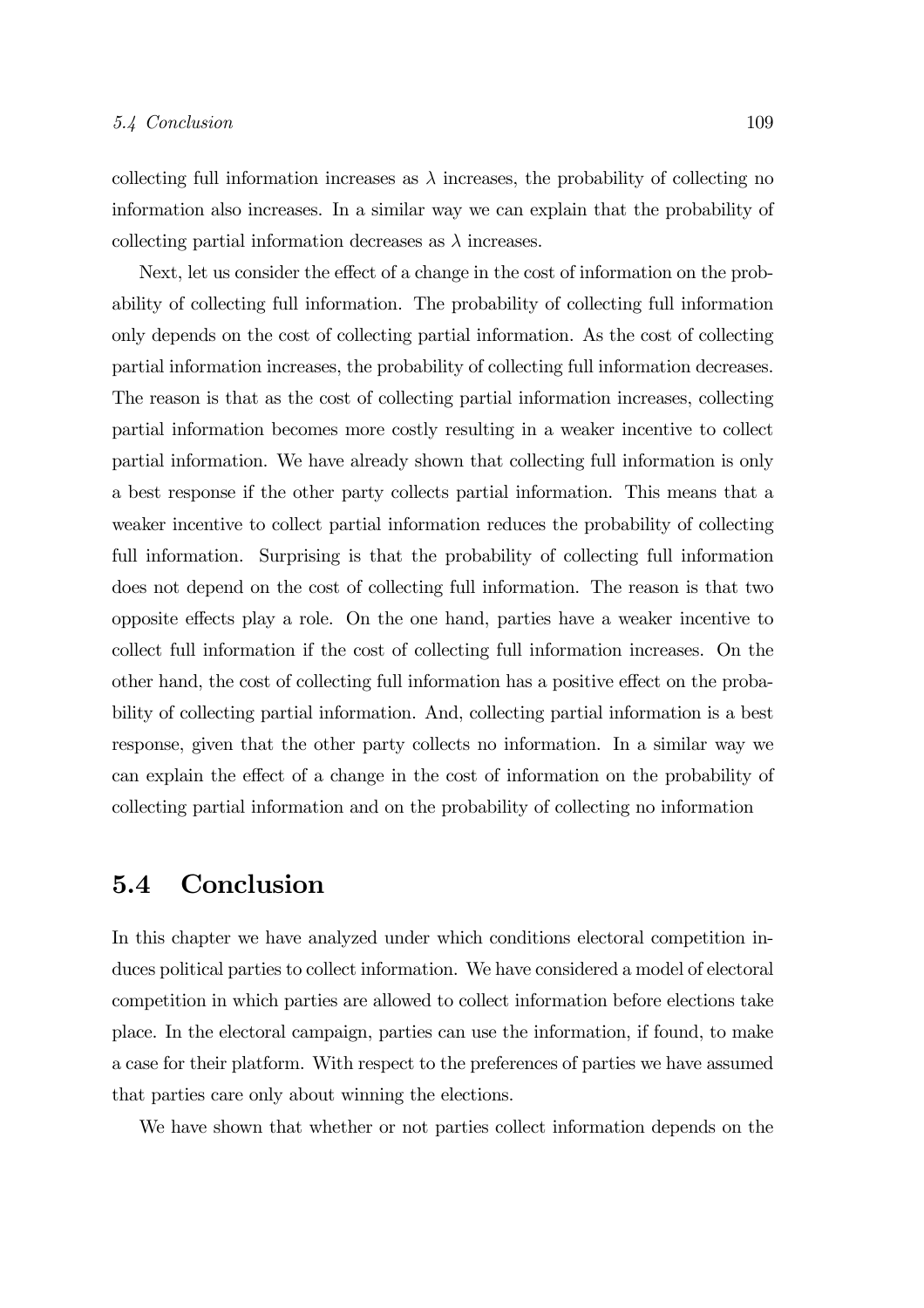cost of information. More surprisingly, we find that endogenizing information may lead to divergence of policy platforms.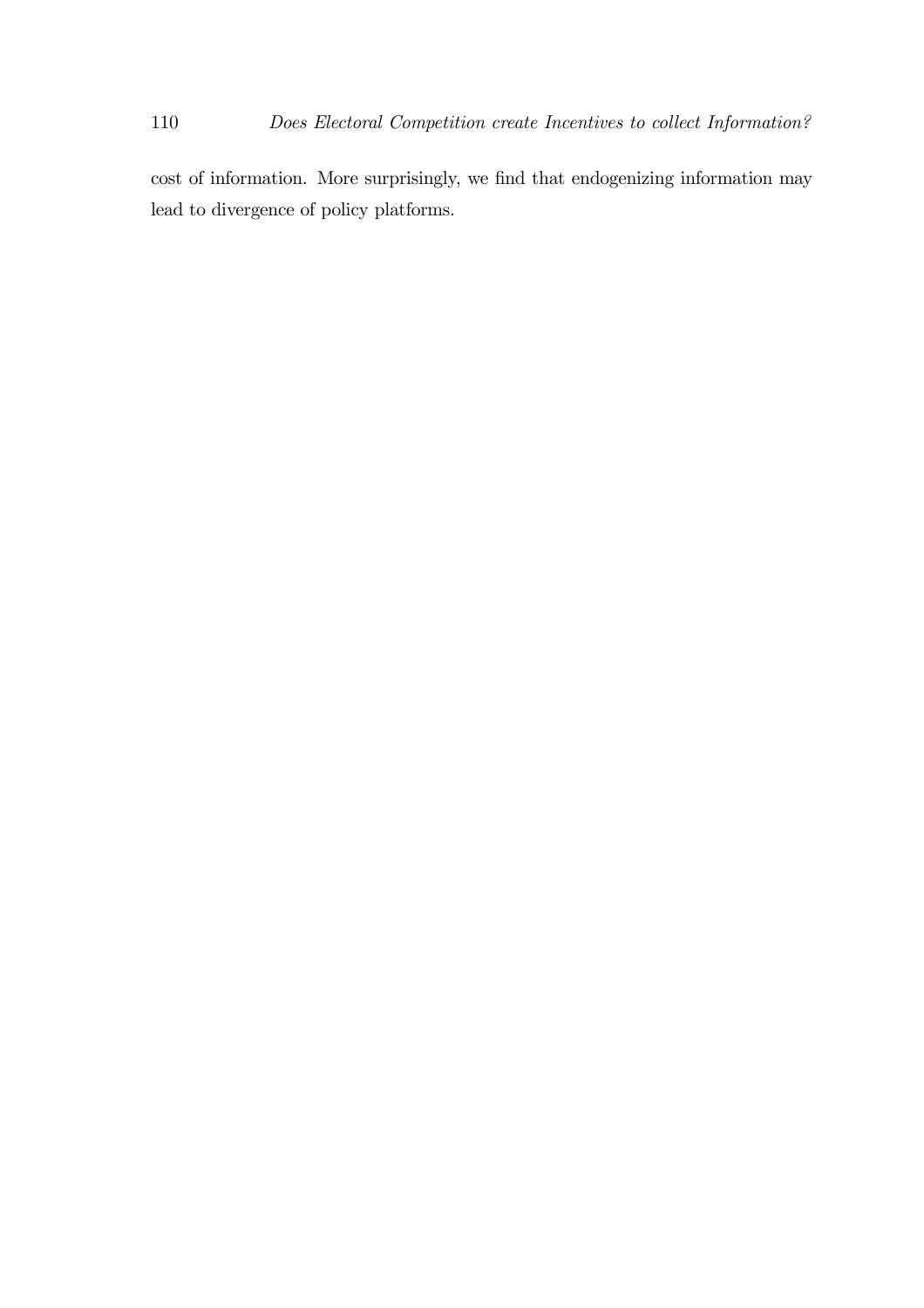## 5.A Appendix

In this appendix, we show under which conditions parties collect full information, partial information or decide to learn nothing. Parties face nine feasible outcomes. We treat each outcome separately.

**Case 1.** Suppose  $L_L = L_R = AB$ . Each party has full information about the alternative policies. If  $z > \frac{1}{2}$ , party L and R choose  $X_L = X_R = 0$  if  $\theta_A = 0$  and  $\theta_B = 0$ ,  $X_L = X_R = -1$  if  $\theta_A = -z$  and  $\theta_B = 0$ ,  $X_L = X_R = 1$  if  $\theta_A = 0$  and  $\theta_B = z$  and  $X_L = X_R = 0$  if  $\theta_A = -z$  and  $\theta_B = z$ . The payoffs of both parties equal  $\frac{1}{2}\lambda - C_2$ . If  $z < \frac{1}{2}$ , the parties choose  $X_L = X_R = 0$ . The payoffs of both parties equal  $\frac{1}{2}\lambda - C_2$ .

**Case 2.** Suppose  $L_L = AB$  and  $L_R = B$ . Then party L learns  $\theta_A$  and  $\theta_B$  and party R only learns  $\theta_B$ . If  $z > \frac{1}{2}$ , party L chooses  $X_L = 0$  if  $\theta_A = 0$  and  $\theta_B = 0$ ,  $X_L = -1$ if  $\theta_A = -z$  and  $\theta_B = 0$ ,  $X_L = 1$  if  $\theta_A = 0$  and  $\theta_B = z$  and  $X_L = 0$  if  $\theta_A = -z$  and  $\theta_B = z$ . Party R chooses  $X_R = 1$  if  $\theta_B = z$  and  $X_R = 0$  if  $\theta_B = 0$ . If party R learns that  $\theta_B = z$ ,  $X = 0$  and  $X = 1$  yield the same expected probability of winning the elections. Because of the lexicographic preference relation of parties, party R prefers  $X = 1$ . If  $\theta_B = 0$ ,  $X = 0$  and  $X = -1$  yield the same probability of winning. In this case party R prefers  $X = 0$ . The payoff of party L equals  $\frac{3}{4}\lambda - C_2$  and the payoff of party R equals  $\frac{1}{4}\lambda - C_1$ . If  $z < \frac{1}{2}$ , the parties choose  $X_L = X_R = 0$ . The payoff of party L equals  $\frac{1}{2}\lambda - C_2$  and the payoff of party R equals  $\frac{1}{2}\lambda - C_1$ .

**Case 3.** Suppose  $L_L = AB$  and  $L_R = 0$ . Then only party L learns  $\theta_A$  and  $\theta_B$  and party R learns nothing. If  $z > \frac{1}{2}$ , party L chooses  $X_L = 0$  if  $\theta_A = 0$  and  $\theta_B = 0$ ,  $X_L = -1$  if  $\theta_A = -z$  and  $\theta_B = 0$ ,  $X_L = 1$  if  $\theta_A = 0$  and  $\theta_B = z$  and  $X_L = 0$  if  $\theta_A = -z$  and  $\theta_B = z$ . Party R chooses  $X_R = 0$ . The payoff of party L equals  $\frac{3}{4}\lambda - C_2$ and the payoff of party R equals  $\frac{1}{4}\lambda$ . If  $z < \frac{1}{2}$ , the parties choose  $X_L = X_R = 0$ . The payoff of party L equals  $\frac{1}{2}\lambda - C_2$  and the payoff of party R equals  $\frac{1}{2}\lambda$ .

**Case 4.** Suppose  $L_L = A$  and  $L_R = AB$ . Then party L only learns  $\theta_A$  and party R learns  $\theta_A$  and  $\theta_B$ . If  $z > \frac{1}{2}$ , party R chooses  $X_R = 0$  if  $\theta_A = 0$  and  $\theta_B = 0$ ,  $X_R = -1$ if  $\theta_A = -z$  and  $\theta_B = 0$ ,  $X_R = 1$  if  $\theta_A = 0$  and  $\theta_B = z$  and  $X_R = 0$  if  $\theta_A = -z$  and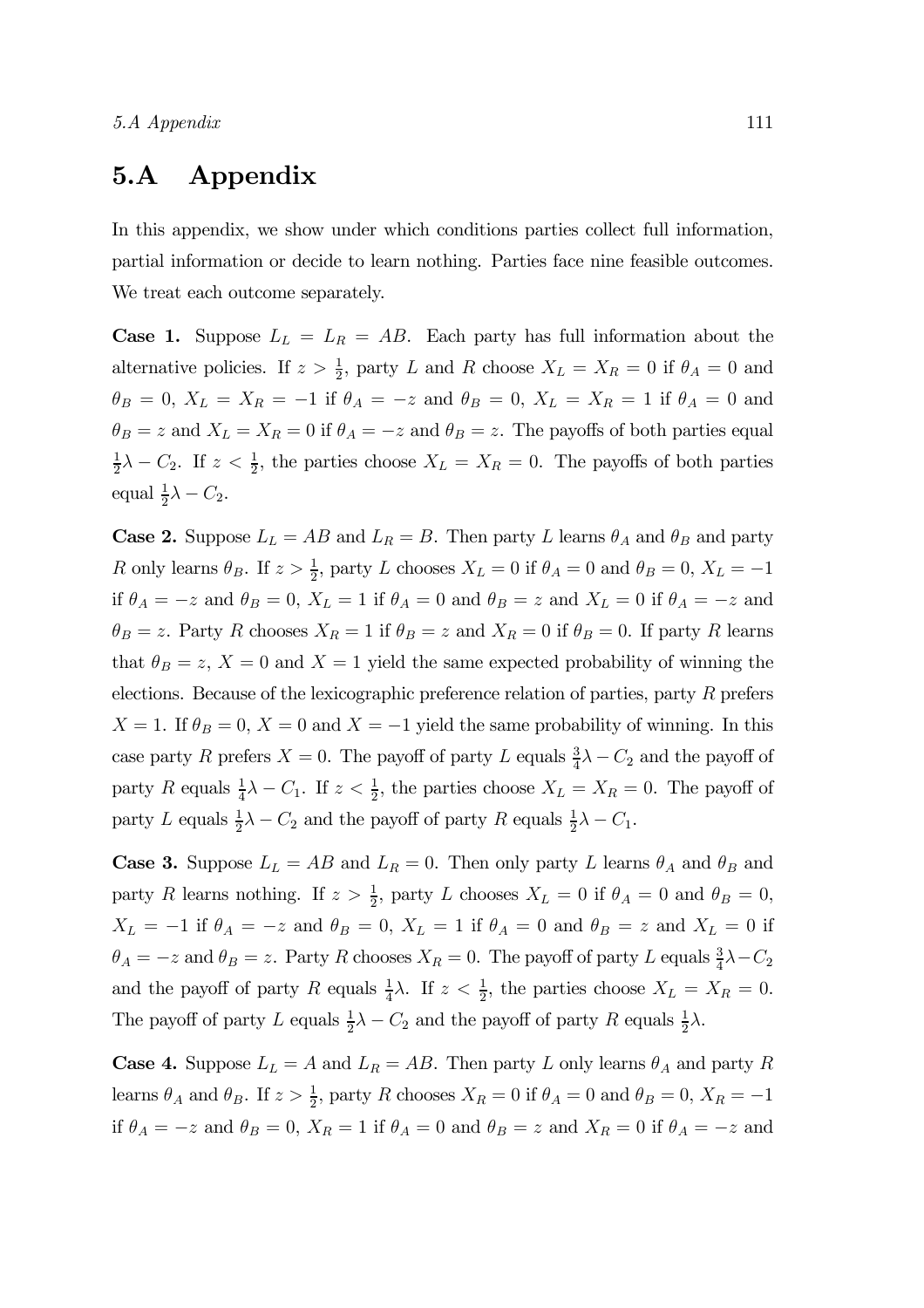$\theta_B = z$ . Party L chooses  $X_L = -1$  if  $\theta_A = -z$  and  $X_L = 0$  if  $\theta_A = 0$ . The payoff of party R equals  $\frac{3}{4}\lambda - C_2$  and the payoff of party L equals  $\frac{1}{4}\lambda - C_1$ . If  $z < \frac{1}{2}$ , the parties choose  $X_L = X_R = 0$ . The payoff of party R equals  $\frac{1}{2}\lambda - C_2$  and the payoff of party L equals  $\frac{1}{2}\lambda - C_1$ .

**Case 5.** Suppose  $L_L = 0$  and  $L_R = AB$ . Then only party R learns  $\theta_A$  and  $\theta_B$  and party L learns nothing. If  $z > \frac{1}{2}$ , party R chooses  $X_R = 0$  if  $\theta_A = 0$  and  $\theta_B = 0$ ,  $X_R = -1$  if  $\theta_A = -z$  and  $\theta_B = 0$ ,  $X_R = 1$  if  $\theta_A = 0$  and  $\theta_B = z$  and  $X_R = 0$ if  $\theta_A = -z$  and  $\theta_B = z$ . Party L chooses  $X_L = 0$ . The payoff of party R equals  $\frac{3}{4}\lambda - C_2$  and the payoff of party L equals  $\frac{1}{4}\lambda$ . If  $z < \frac{1}{2}$ , parties choose  $X_L = X_R = 0$ . The payoff of party R equals  $\frac{1}{2}\lambda - C_2$  and the payoff of party L equals  $\frac{1}{2}\lambda$ .

**Case 6.** Suppose  $L_L = A$  and  $L_R = B$ . Then party L learns  $\theta_A$  and party R learns  $\theta_B$ . If  $z > \frac{1}{2}$ , party L chooses  $X_L = -1$  if  $\theta_A = -z$  and  $X_L = 0$  if  $\theta_A = 0$ . Party R chooses  $X_R = 1$  if  $\theta_B = z$  and  $X_R = 0$  if  $\theta_B = 0$ . The payoffs of both parties equal  $\frac{1}{2}\lambda - C_1$ . If  $z < \frac{1}{2}$ , the parties choose  $X_L = X_R = 0$ . The payoffs of both parties equal  $\frac{1}{2}\lambda - C_1$ .

**Case 7.** Suppose  $L_L = A$  and  $L_R = 0$ . Then party L learns  $\theta_A$  and party R learns nothing. If  $z > \frac{1}{2}$ , party L chooses  $X_L = -1$  if  $\theta_A = -z$  and  $X_L = 0$  if  $\theta_A = 0$ . Party R chooses  $X_R = 0$ . The payoff of party L equals  $\frac{3}{4}\lambda - C_1$  and the payoff of party R equals  $\frac{1}{4}\lambda$ . If  $z < \frac{1}{2}$ , the parties choose  $X_L = X_R = 0$ . The payoff of party L equals  $\frac{1}{2}\lambda - C_1$  and the payoff of party R equals  $\frac{1}{2}\lambda$ .

**Case 8.** Suppose  $L_L = 0$  and  $L_R = B$ . Then party L learns nothing and party R learns  $\theta_B$ . If  $z > \frac{1}{2}$ , party R chooses  $X_R = 1$  if  $\theta_B = z$  and  $X_R = 0$  if  $\theta_B = 0$ . Party L chooses  $X_L = 0$ . The payoff of party R equals  $\frac{3}{4}\lambda - C_1$  and the payoff of party L equals  $\frac{1}{4}\lambda$ . If  $z < \frac{1}{2}$ , parties choose  $X_L = X_R = 0$ . The payoff of party R equals  $\frac{1}{2}\lambda - C_1$  and the payoff of party L equals  $\frac{1}{2}\lambda$ .

**Case 9.** Suppose  $L_L = L_R = 0$ . Then parties choose  $X_L = X_R = 0$ . The payoffs of both parties equal  $\frac{1}{2}\lambda$ .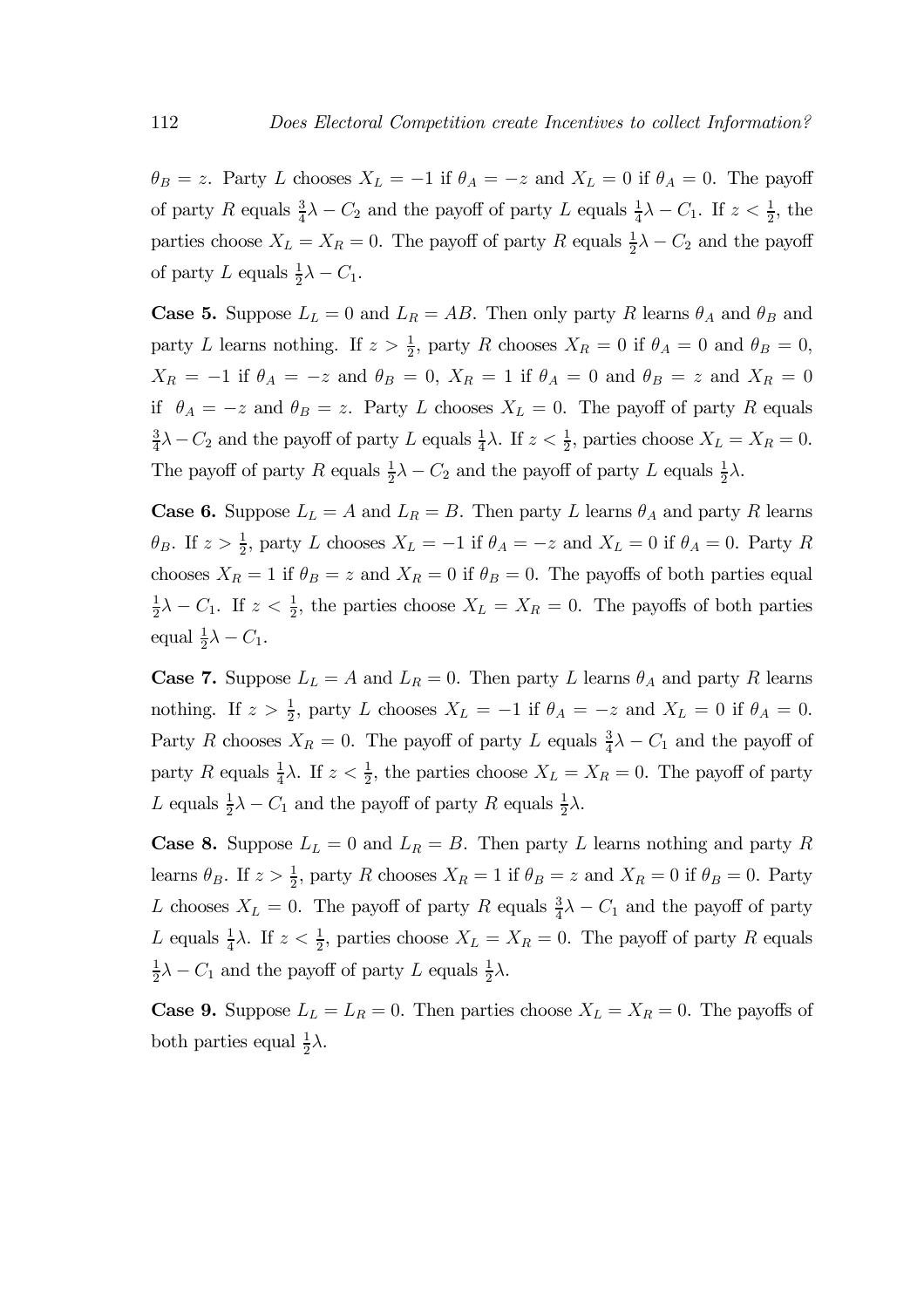#### 5.A Appendix 113

|           | $L_R = AB$                                                                                                                                                                                  | $L_R = B$ $L_R = 0$ |  |
|-----------|---------------------------------------------------------------------------------------------------------------------------------------------------------------------------------------------|---------------------|--|
|           | $L_L = AB \left[ \frac{1}{2}\lambda - C_2, \frac{1}{2}\lambda - C_2 \right] \frac{3}{4}\lambda - C_2, \frac{1}{4}\lambda - C_1 \left[ \frac{3}{4}\lambda - C_2, \frac{1}{4}\lambda \right]$ |                     |  |
| $L_L = A$ | $\frac{1}{4}\lambda -C_1, \frac{3}{4}\lambda -C_2 \left[\frac{1}{2}\lambda -C_1, \frac{1}{2}\lambda -C_1\right] \frac{3}{4}\lambda -C_1, \frac{1}{4}\lambda$                                |                     |  |
| $L_L=0$   | $\frac{1}{4}\lambda, \frac{3}{4}\lambda - C_2$ $\frac{1}{4}\lambda, \frac{3}{4}\lambda - C_1$ $\frac{1}{2}\lambda, \frac{1}{2}\lambda$                                                      |                     |  |

For  $z > \frac{1}{2}$  we have summarized the cases in a payoff matrix.

#### Proof of Proposition 5.1

Suppose  $z > \frac{1}{2}$  and  $C_2 < \frac{1}{4}\lambda$ . Then investigating both parts of the stochastic term strictly dominates not investigating the stochastic term. The strategy investigate both parts also dominates the strategy investigate only one part of the stochastic term  $(C_2 < \frac{1}{4}\lambda + C_1)$ . This means that independent of the choice of party L, party R always chooses to investigate both parts if  $C_2 < \frac{1}{4}\lambda$ . The same is true for party L.

If  $z > \frac{1}{2}$ , both parties collect full information if  $C_2 < \frac{1}{4}\lambda$ . The following platforms are chosen:  $X_L = X_R = 0$  if  $\theta_A = 0$  and  $\theta_B = 0$ ,  $X_L = X_R = -1$  if  $\theta_A = -z$  and  $\theta_B = 0$ ,  $X_L = X_R = 1$  if  $\theta_A = 0$  and  $\theta_B = z$  and  $X_L = X_R = 0$  if  $\theta_A = -z$  and  $\theta_B = z. \blacksquare$ 

#### Proof of Proposition 5.2

Suppose  $z > \frac{1}{2}$ ,  $\frac{1}{4}\lambda + C_1 < C_2 < \frac{1}{2}\lambda$  and  $C_1 < \frac{1}{4}\lambda$ . Then investigating both parts is too costly. Neither one of the parties will collect full information. The strategy investigate both parts of the stochastic term is dominated by the strategy investigate only one part. We can restrict our attention to the last four cases (case 6, 7, 8 and 9). If  $C_1 < \frac{1}{4}\lambda$ , the strategy investigate one part of the stochastic term strictly dominates the strategy not investigate the stochastic term. Given that party L investigates  $\theta_A$ , party R will investigate  $\theta_B$  if  $\frac{1}{2}\lambda - C_1 > \frac{1}{4}\lambda$  ( $C_1 < \frac{1}{4}\lambda$ ). Given that party L does not investigate  $\theta_A$ , party R will investigate  $\theta_B$  if  $\frac{3}{4}\lambda - C_1 > \frac{1}{2}\lambda$  $(C_1 < \frac{1}{4}\lambda)$ . The same can be done to determine the optimal strategy of party L. If  $z > \frac{1}{2}$ , parties investigate one part of the stochastic term if  $C_1 < \frac{1}{4}\lambda$  and  $\frac{1}{4}\lambda + C_1 <$  $C_2 < \frac{1}{2}\lambda$ . The following platforms are chosen: party L chooses  $X_L = -1$  if  $\theta_A = -z$ and  $X_L = 0$  if  $\theta_A = 0$  and party R chooses  $X_R = 1$  if  $\theta_B = z$  and  $X_R = 0$  if  $\theta_B = 0$ .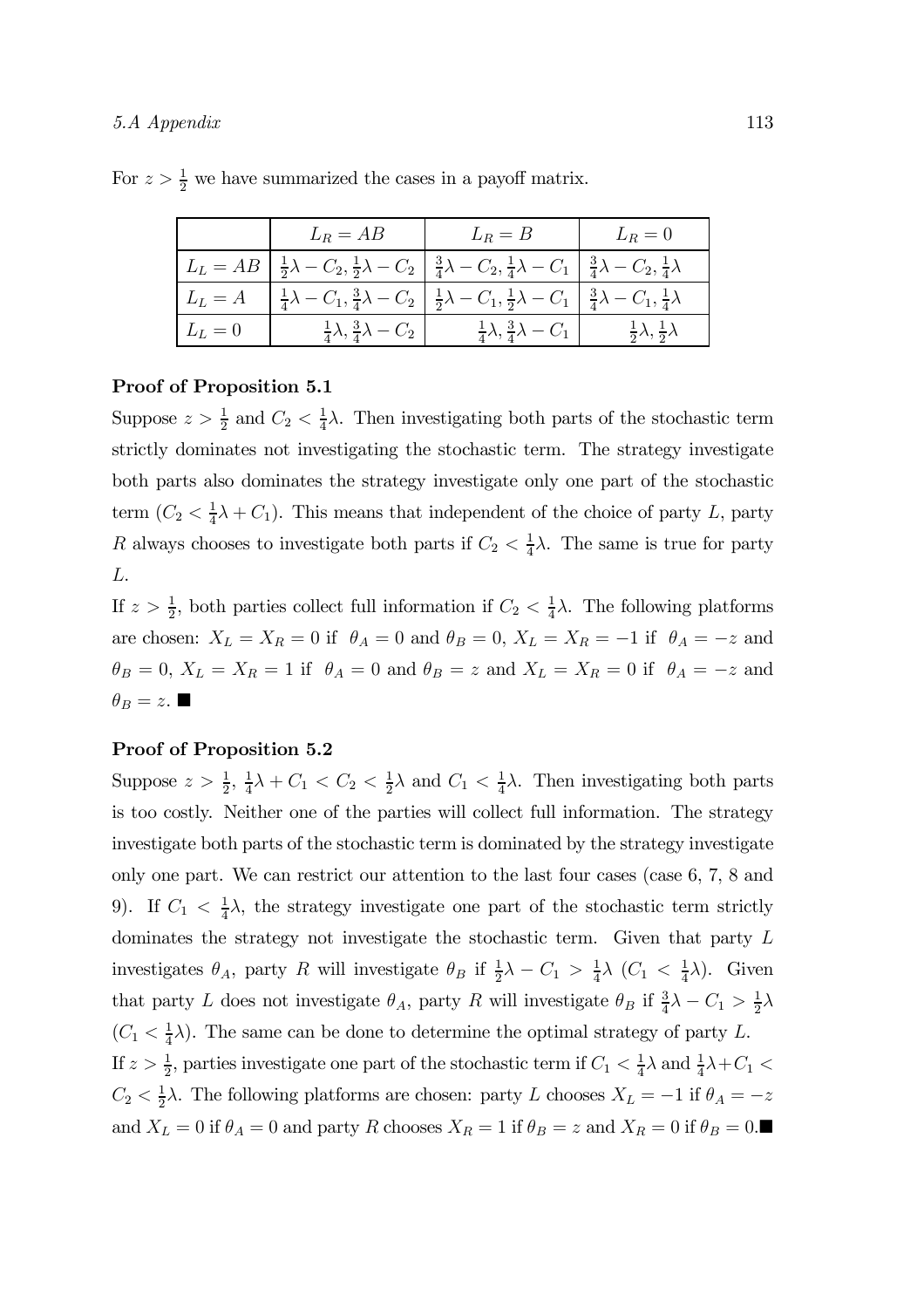#### Proof of Proposition 5.3

Suppose  $z > \frac{1}{2}$  and  $C_1 > \frac{1}{4}\lambda$ . Then both parties decide to learn nothing. Both parties choose the platform which lies closest to the median voter,  $X_L = X_R = 0$ . Also if  $z < \frac{1}{2}$ , parties decide not to collect information. If  $z < \frac{1}{2}$ , investigating the stochastic term is strictly dominated by not investigating the stochastic term  $(\frac{1}{2}\lambda - C_1 < \frac{1}{2}\lambda)$ .

#### Proof of Proposition 5.4

Suppose  $z > \frac{1}{2}$ ,  $\frac{1}{4}\lambda < C_2 < \frac{1}{4}\lambda + C_1$  and  $C_1 < \frac{1}{4}\lambda$ . Then there is no equilibrium in pure strategies. To find an equilibrium in mixed strategies we define  $\alpha$  as the probability that  $L_R = AB$ ,  $\beta$  as the probability that  $L_R = B$  and  $\gamma = 1 - \alpha - \beta$ as the probability that  $L_R = 0$ . The payoff to party L, of choosing respectively  $L<sub>L</sub> = AB$ ,  $L<sub>L</sub> = A$  and  $L<sub>L</sub> = 0$ , is:

$$
\Pi(AB) = \left(\frac{1}{2}\lambda - C_2\right)\alpha + \left(\frac{3}{4}\lambda - C_2\right)\beta + \left(\frac{3}{4}\lambda - C_2\right)(1 - \alpha - \beta)
$$
  
\n
$$
= \frac{3}{4}\lambda - C_2 - \frac{1}{4}\lambda\alpha
$$
  
\n
$$
\Pi(A) = \left(\frac{1}{4}\lambda - C_1\right)\alpha + \left(\frac{1}{2}\lambda - C_1\right)\beta + \left(\frac{3}{4}\lambda - C_1\right)(1 - \alpha - \beta)
$$
  
\n
$$
= \frac{3}{4}\lambda - C_1 - \frac{1}{2}\lambda\alpha - \frac{1}{4}\lambda\beta
$$
  
\n
$$
\Pi(0) = \frac{1}{4}\lambda\alpha + \frac{1}{4}\beta - \frac{1}{2}(1 - \alpha - \beta)
$$
  
\n
$$
= \frac{1}{2}\lambda - \frac{1}{4}\lambda\alpha - \frac{1}{4}\lambda\beta
$$

For a mixed strategy to be an equilibrium we must have that party  $L$  is indifferent between  $L_L = AB$ ,  $L_L = A$  and  $L_L = 0$ . This occurs if:

$$
\alpha = \frac{\frac{1}{4}\lambda - C_1}{\frac{1}{4}\lambda}
$$

$$
\beta = \frac{C_2 - \frac{1}{4}\lambda}{\frac{1}{4}\lambda}
$$

$$
\gamma = \frac{\frac{1}{4}\lambda + C_1 - C_2}{\frac{1}{4}\lambda}
$$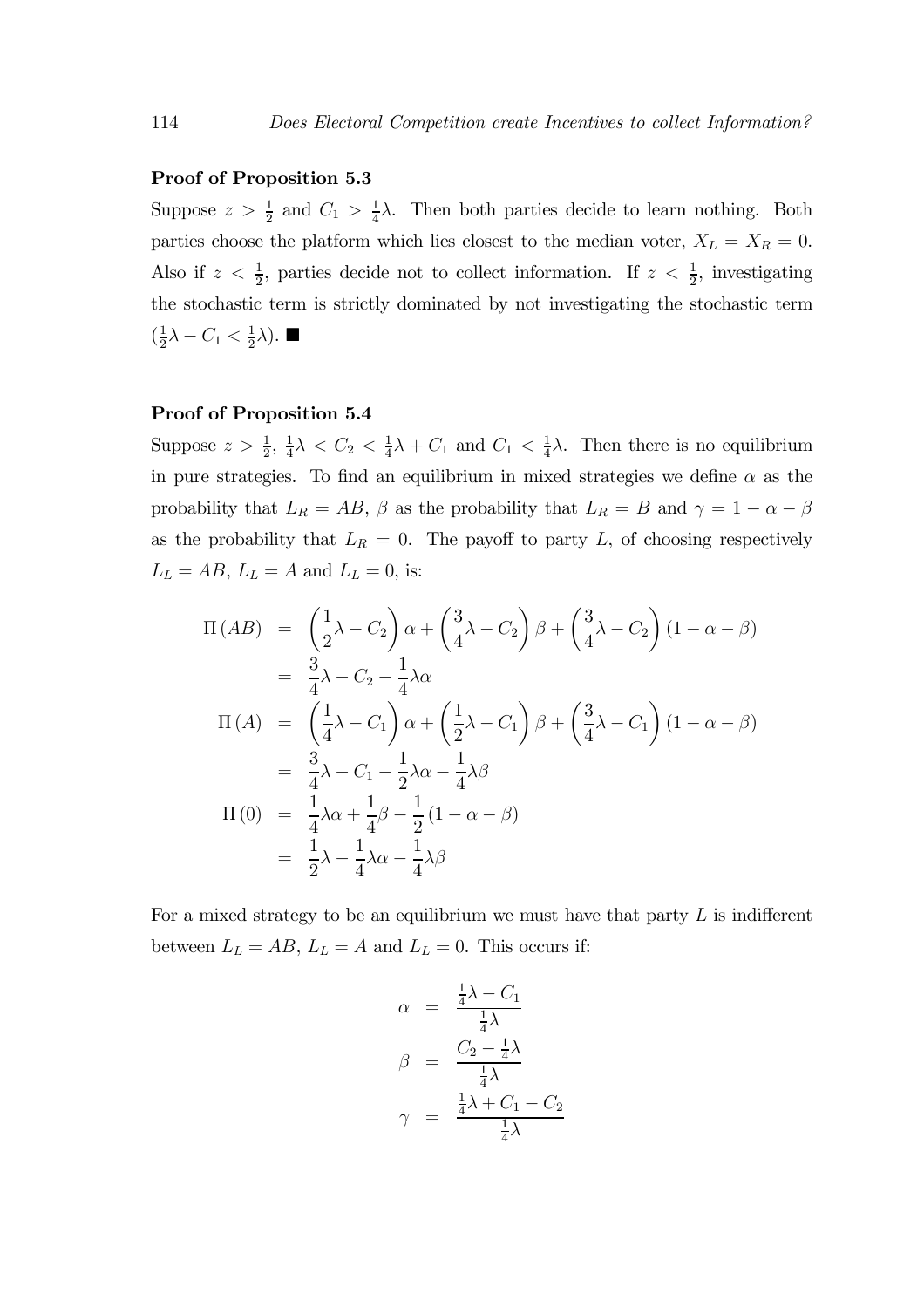Due to symmetry we find the same probabilities for party  $L$ . Party  $L(R)$  chooses  $L_L = AB$  ( $L_R = AB$ ) with probability  $\frac{\frac{1}{4}\lambda - C_1}{\frac{1}{4}\lambda}$ ,  $L_L = A$  ( $L_R = B$ ) with probability  $\frac{C_2-\frac{1}{4}\lambda}{\frac{1}{4}\lambda}$  and  $L_L = 0$  ( $L_R = 0$ ) with probability  $\frac{C_1-C_2+\frac{1}{4}\lambda}{\frac{1}{4}\lambda}$ . The choice of platforms depends on the information parties have collected in the first stage. All nine cases have a positive probability of occurring. The probabilities of collecting full information, collecting partial information and collecting no information lie between 0 and 1 if the following conditions hold:

$$
0 < \alpha < 1 \text{ if } 0 < C_1 < \frac{1}{4}\lambda
$$
  
\n
$$
0 < \beta < 1 \text{ if } \frac{1}{4}\lambda < C_2 < \frac{1}{2}\lambda
$$
  
\n
$$
0 < \gamma < 1 \text{ if } C_1 < C_2 < \frac{1}{4}\lambda + C_1
$$

If one of the conditions is not satisfied, parties choose one of three equilibria in pure strategies discussed in Propositions 5.1, 5.2 and 5.3. Suppose  $C_1 > \frac{1}{4}\lambda$ . Then both parties decide to learn nothing, because it gives the highest payoff. This equilibrium is discussed in Proposition 5.3. Suppose that  $C_1 < \frac{1}{4}\lambda$  and  $C_2 > \frac{1}{4}\lambda + C_1$ . Then both parties collect partial information. This equilibrium is discussed in Proposition 5.2. Finally, suppose that  $C_1 < \frac{1}{4}\lambda$  and  $C_2 < \frac{1}{4}\lambda$ . Then both parties will collect full information (Proposition 5.1).  $\blacksquare$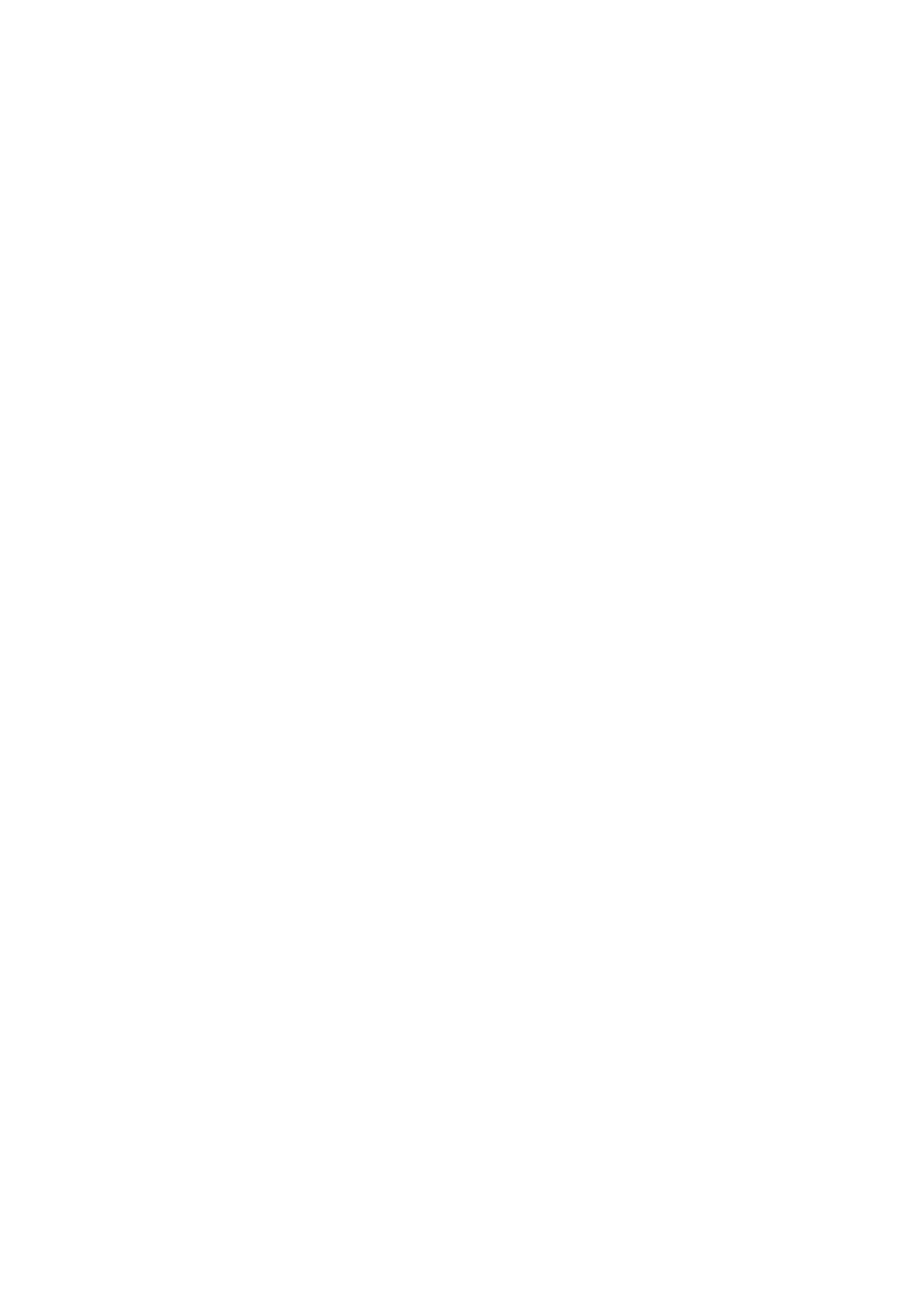## Chapter 6

# Polarization, Information Collection and Electoral Control∗

Co-author: Otto H. Swank

## 6.1 Introduction

In the economics literature, polarization of preferences of political parties generally leads to sub-optimal outcomes. The reason is twofold. First, polarization introduces uncertainty, because it usually implies that (economic) outcomes will depend on electoral outcomes. It is well-known that when voters are risk-averse, they prefer a certain outcome  $X$  to a gamble for which the expected outcome is  $X$  (Myerson, 1995, Persson and Tabellini, 2000, chapter 5). Second, polarization of preferences prevents information revelation. Schultz (1996, 1999) shows that polarization may induce the incumbent party to bias its policies to increase its chances of re-election. An important feature of his model is that parties have better information on how the economy works than voters.

This chapter shows that besides costs, there is a benefit of polarization of preferences: it encourages political parties to make a case for their policies. As a conse-

<sup>∗</sup>This chapter is a version of an article published in Social Choice and Welfare, 2006, vol. 26 (3), pp. 527-545.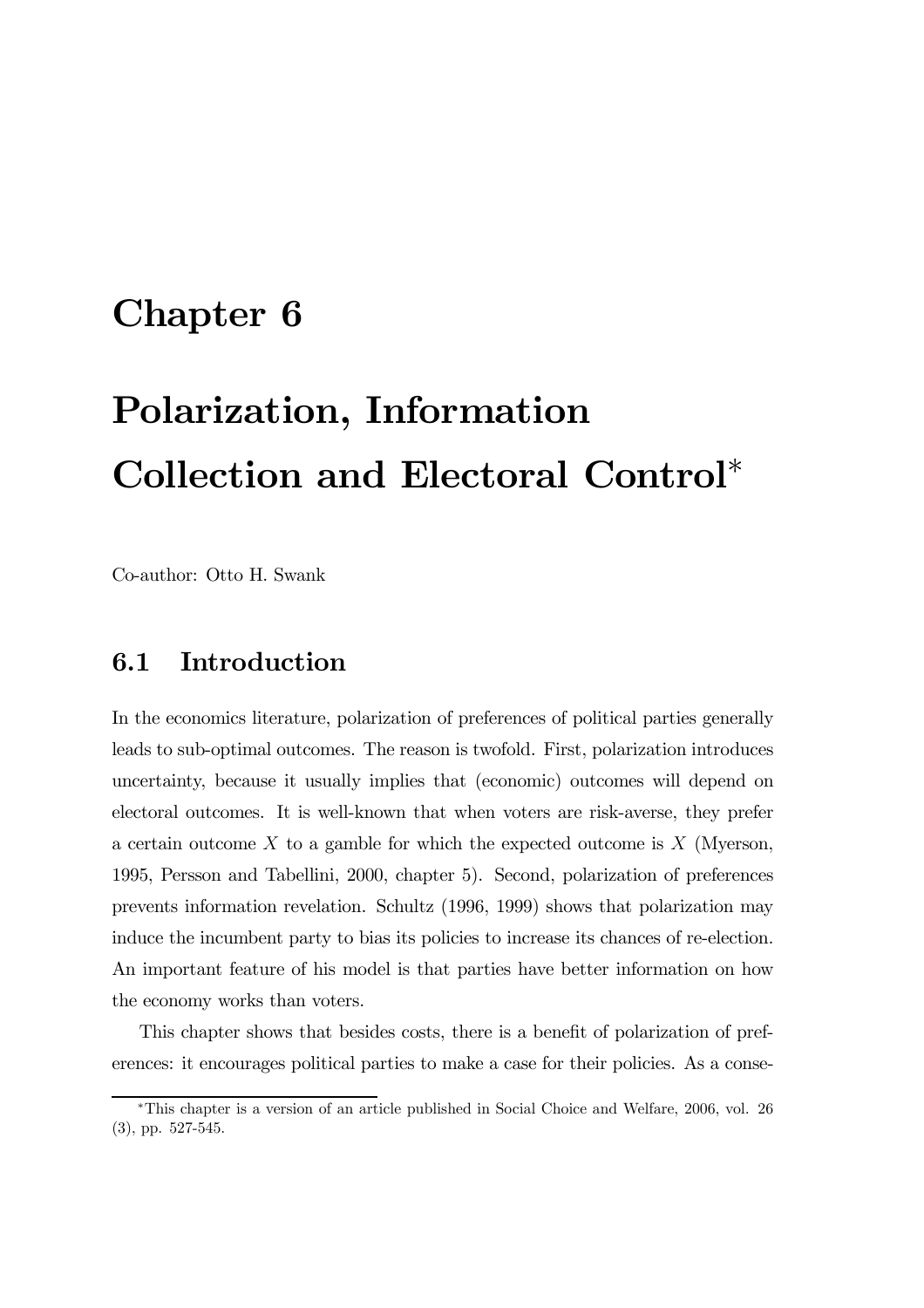quence, in a polarized political system, the incentives of parties to collect information are stronger than in a political system in which parties are purely office motivated. When the cost of acquiring information is high relative to the rents from office, voters prefer a polarized political system to a system with office motivated parties. To make our point, we employ a principal-agent model in which two parties compete for office. We examine two cases: the case that the sole aim of parties is holding office, and the case that parties are ideologically driven.<sup>2</sup> In our model, the electorate wants parties to perform two tasks. The first task is acquiring information. The idea is that the electorate wants parties to make a case for their policy. Each party can search for two pieces of information: an argument that justifies intensifying policy and an argument that justifies restricting policy. Both the incumbent party and the opposition party can collect information.<sup>3</sup> It is also possible that one party searches for one piece of information and the other party searches for the other piece of information. The second task is making a decision about policy. The incumbent party performs this task. We examine to what extent alternative voting rules induce political parties to pursue the voters' interests.

We derive several results. First, in case the parties are office motivated, voting rules should focus on information collection. The reason is that since the incumbent party is not concerned with policy, it always selects the policy voters want. The problem is to encourage parties to collect information. One could interpret this result as a variation on the median voter theorem. As to the determination of policies, office motivated parties tend to act in accordance with the wishes of a majority of voters. Second, a voting rule that encourages the opposition party to collect information may be at least as good as a voting rule that stimulates the incumbent party to

<sup>&</sup>lt;sup>2</sup>The reason for analyzing office motivated parties and policy motivated parties separately is to highlight the forces at work. We are aware that these are extreme cases. Combining them is straightforward, but tedious.

An other extension of the model is to allow for different types of politicians, for example, allowing for office motivated parties and policy motivated parties. In this set-up, elections can be seen as a mechanism used by the voter to select the type of politician that provides the largest utility to the electorate.

<sup>3</sup> In principal-agent models of politics, the opposition party usually does not play an active role. In the words of Ferejohn (1986, p. 14): "The importance of challengers lies entirely in their availability".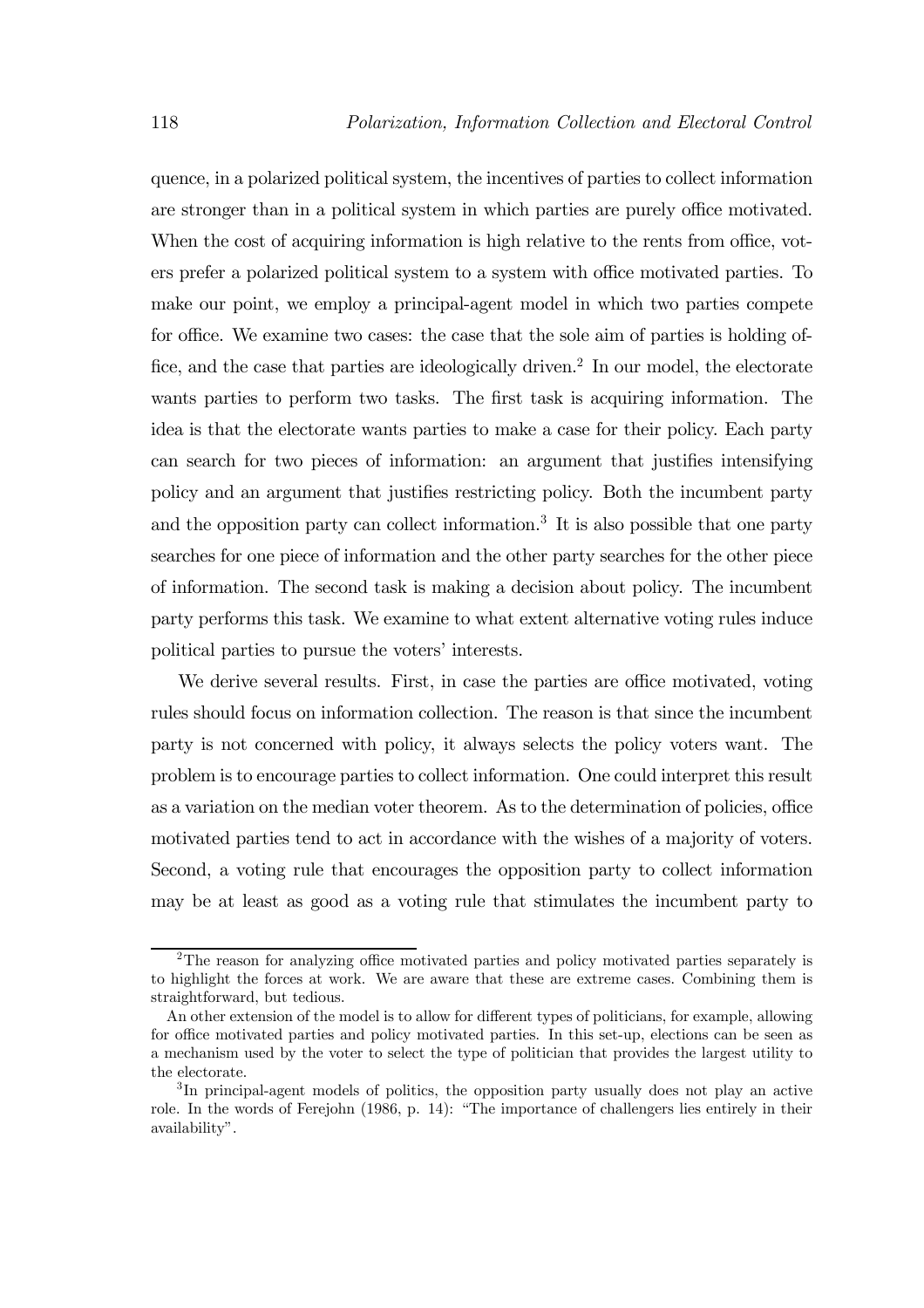collect information. The intuition of this result is that charging the opposition with the task of collecting information increases the value of office (the incumbent party enjoys the rents from office, while the opposition party incurs the cost of effort). This second result is similar to one of the main results of tournament theory that a bigger spread of payoffs leads to higher effort levels (Lazear and Rosen, 1981). Our second result suggests that the role of the opposition party in a democracy might be much bigger than "being available".

Our next two results are related to the case that parties are policy motivated. We show that policy motivated parties need to be given weaker incentives to collect information than office motivated parties. The main reason is that information about policy consequences may warrant particular policies. For instance, a party that is biased towards selecting restrictive policy will search for arguments that support restrictive policy. An implication of this result is that in a polarized party system, as to information collection there is a natural division of tasks. One party collects information about the pros of restrictive policy; the other party collects information about the pros of intensifying policy. Finally, when parties are policy motivated, the voter cannot always induce the incumbent party to select a policy in her interest. At most, the voters can induce the incumbent party sometimes to select the policy that is optimal from her point of view. The reason is that a policy motivated party desires office because of the influence it wields in determining policy. If this influence is not present, the party will simply select its optimal policy, taking for granted that it will be sent away. How often the incumbent party should be allowed to select its own optimal policy depends on the costs of collecting information.

This article builds on the literature on electoral competition in two-party systems. On the basis of the way voters are modeled, two strands in this literature can be distinguished. First, in spatial models of elections, each voter compares the platforms of the political parties, and votes for the party whose platform yields highest expected utility. This literature gives the conditions under which in a two-party system the platforms of parties converge (see for a survey of this literature Mueller, 2003, chapter 11 and 12), or diverge (Wittman, 1977, Calvert, 1985, Alesina, 1988). Second, in principal-agent models of politics, voters are modeled as a principal who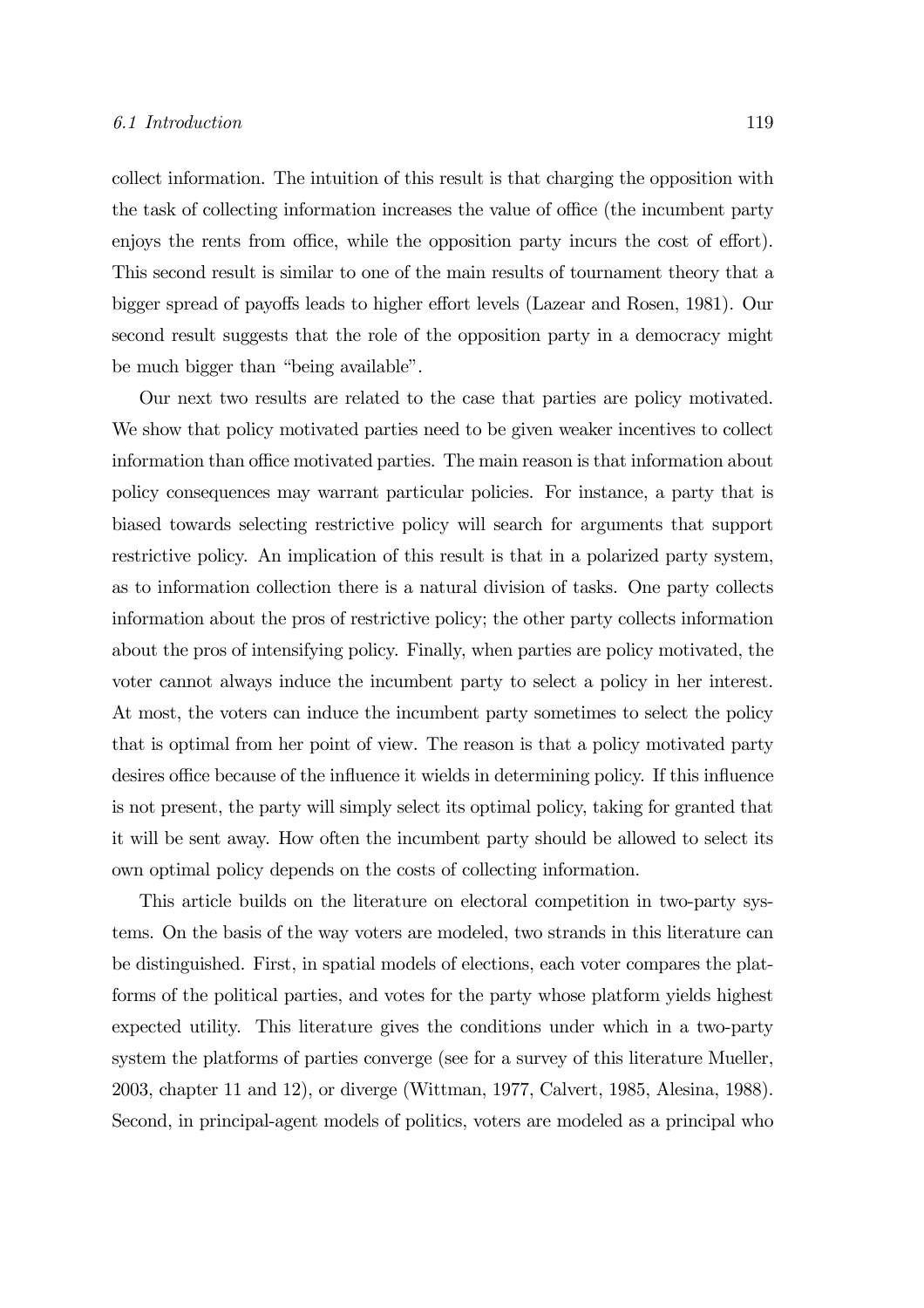has to keep an officeholder, the agent, in check. The relationship between voters and the officeholder is modeled as an implicit contract (or voting rule). This contract stipulates the conditions under which the office holder stays in office or is replaced by another one. This literature also has provided several insights. For example, Ferejohn (1986) shows how voters can control moral hazard on the part of the incumbent. Persson, Roland and Tabellini (1997) use a principal-agent model to analyze the pros and cons of alternative political institutions.

An attractive feature of the literature using spatial models of politics is its empirical relevance. For example, Alesina and Rosenthal (1989) provide evidence that U.S. macroeconomic data are consistent with the predictions of a model in which parties cater to the interests of their core constituencies. Another attractive feature of spatial models is their focus on competition: both the incumbent and the opposition party play a role. A nice feature of principal-agent models is that they build on the basic idea of representative democracy that there might be huge benefits of delegating authority over policy to a relatively small number of representatives. However, a serious problem resulting from delegating authority is abuse of power. Elections may discipline officeholders, because voters can send them away if they do a poor job or keep them when they do a good job. Another attractive feature of principal-agent models is that they can do justice to the complexity of the policydecision process. As a rule, the consequences of policy decisions are difficult to foresee. It is in the voters' interest that the officeholder makes *informed* decisions. Voters want political parties to collect information and to act upon this information. Principal-agent models are suitable for analyzing whether or not voters can encourage political parties to collect information. By (1) allowing for polarization; (2) giving a role to the opposition party; and (3) giving parties multiple tasks, this chapter tries to combine the attractive features of the two strands in the literature on electoral competition in two-party systems.

As mentioned before, this chapter is closely related to Schultz (1996,1999) who shows that polarization of preferences prevents information revelation and may lead to Pareto inferior equilibria. An important difference between our model and the ones studied by Schultz is that in Schultz it is assumed that parties have better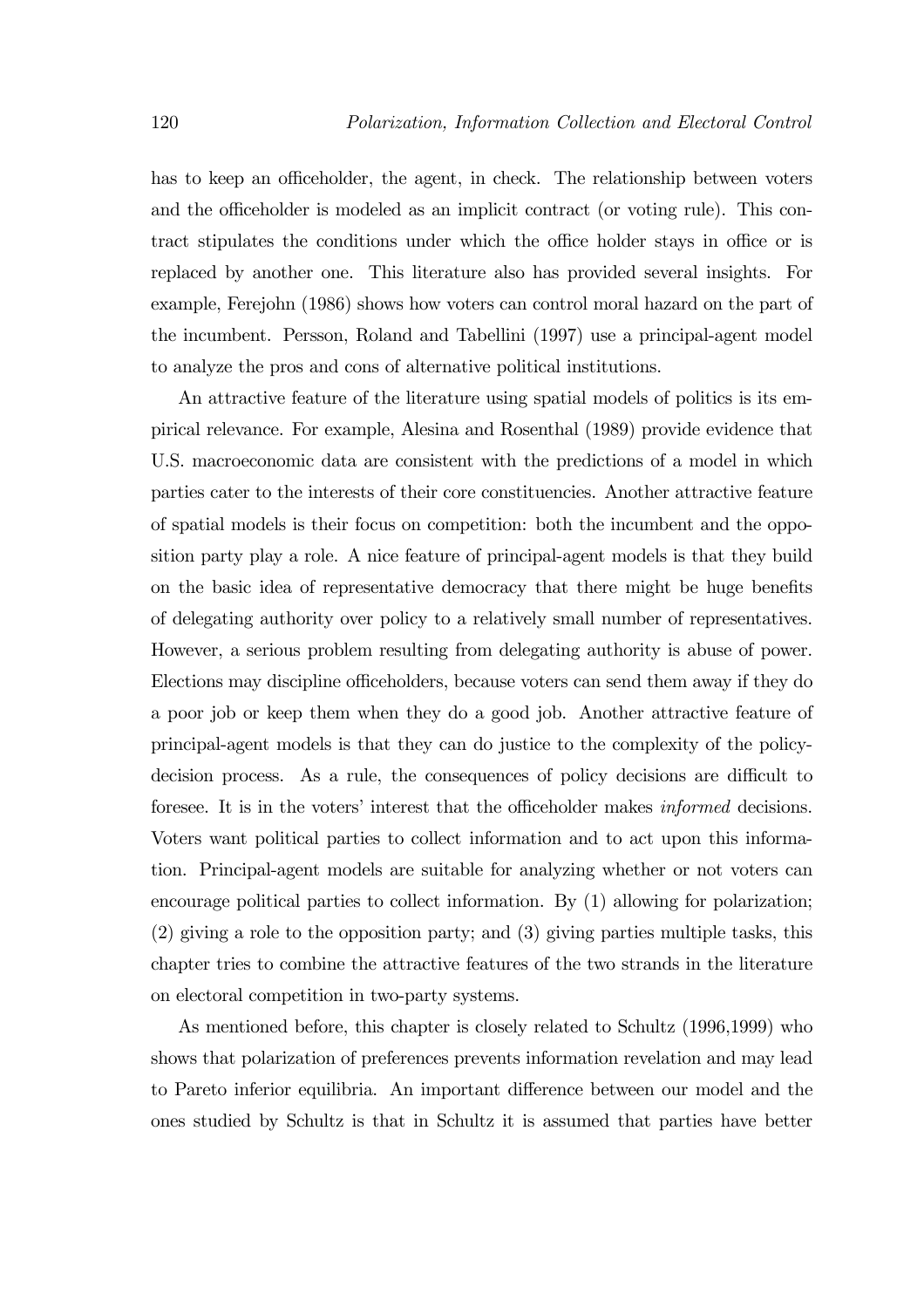information about how the economy works, while in our model the distribution of information is endogenous. In fact, we show that polarization of preferences may be the reason why political parties are better informed than voters. Thus, in Schultz asymmetric information and polarization lead to manipulation of information, while in this chapter polarization induces parties to collect information. As a consequence, in our model polarized preferences may lead to Pareto superior equilibria.

This chapter is also closely related to Dewatripont and Tirole (1999). They show that using two competing agents defending their own special interest improves the quality of decision-making compared to using a single agent. They thus provide a rationale for advocacy.4 Following Dewatripont and Tirole, we assume that information is hard, i.e. once found, information can costlessly be verified. As a consequence, information cannot be forged or manipulated. We are aware that much of the information supplied by political parties is not hard. Often, it is very difficult for the voter to distinguish relevant from irrelevant information. However, we do believe that at elections voters want political parties to make a case for their policies. Our assumption of hard information reflects that it is easier for a party to convince voters when it has actual information than when it has forged information.<sup>5</sup>

This chapter is organized as follows. The next section discusses the model. Section 6.3 and 6.4 describe the equilibria of the model. In Section 6.3 we consider parties that are purely office motivated and in Section 6.4 we consider purely policy motivated parties. Section 6.5 concludes.

## 6.2 The model

We consider an infinitely repeated game. In each period  $t$ , a political party has to make a decision about a public project,  $X_t$ . There are three alternatives:  $X_t = -1$ ,  $X_t = 0$  and  $X_t = 1$ . One could interpret  $X_t = -1$  as restricting policy,  $X_t = 0$  as

<sup>4</sup>Ossokina and Swank (2004) also show that voters may benefit from advocacy. Their model revolves around uncertainty about the median voter's preferences.

<sup>&</sup>lt;sup>5</sup>Swank and Visser (2003) show that if information is soft, it is hard for voters to encourage office motivated politicians to collect information (see also Dur and Swank (2005), and Beniers and Swank (2004) for the question how alternative types of information influence agents' incentives to collect information).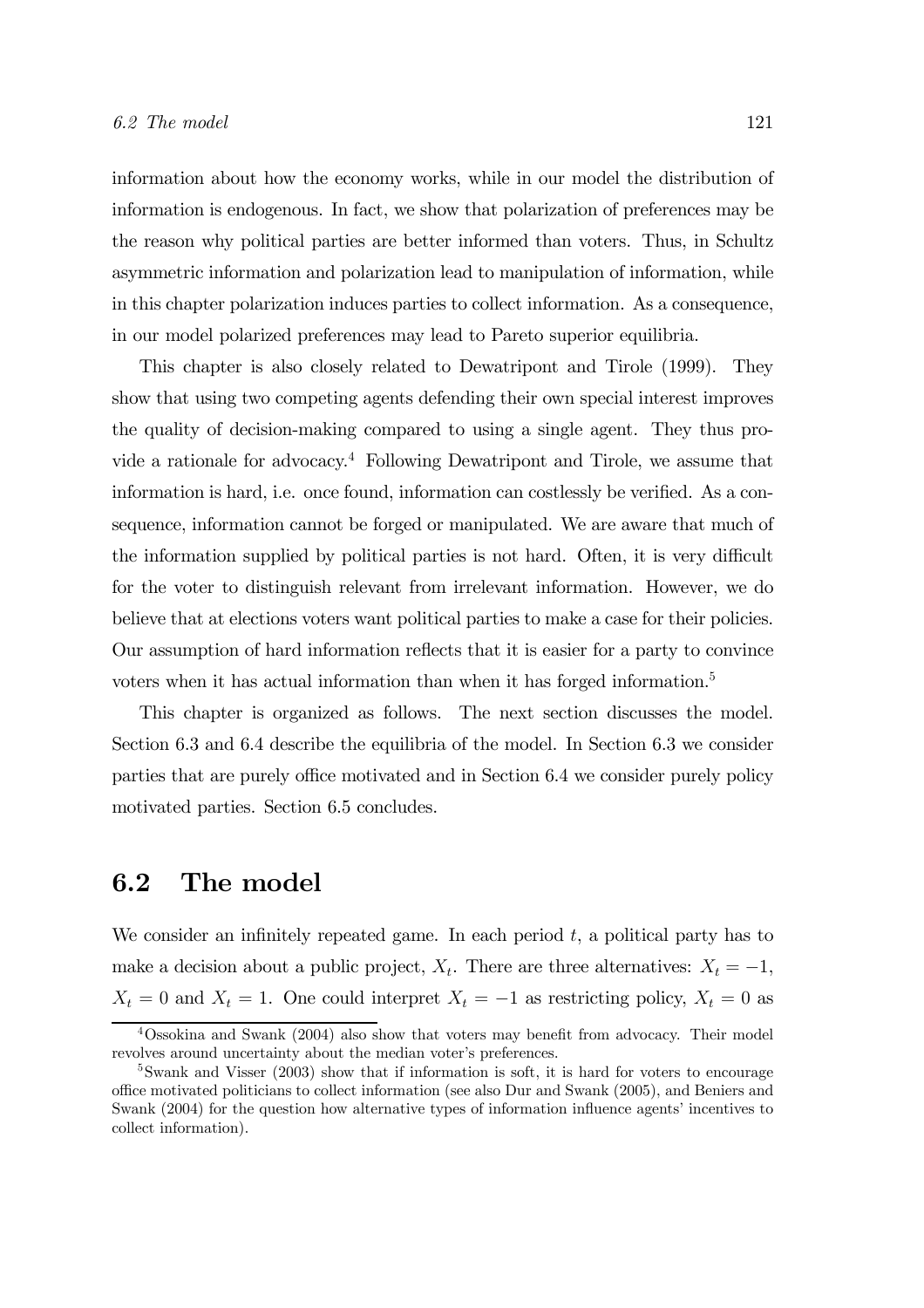maintaining status quo, and  $X_t = 1$  as intensifying policy. In each period, there are three players: party  $L$ , party  $R$  and a representative (middle of the road) voter, to which we refer as 'the voter'. The voter's preferences are represented by

$$
-E\sum_{t=0}^{\infty} \delta^t \left(X_t - \theta_t\right)^2 \tag{6.1}
$$

where E is the expectations operator,  $\delta$  is the discount factor  $(0 < \delta < 1)$ , and  $\theta_t$ is a stochastic term. The term  $\theta_t$  consists of two parts:  $\theta_t = \theta_{A,t} + \theta_{B,t}$ , with  $\theta_{A,t} \in \{-1,0\}, \; Pr(\theta_{A,t} = -1) = Pr(\theta_{A,t} = 0) = \frac{1}{2} \text{ and } \theta_{B,t} \in \{0,1\}, \; Pr(\theta_{B,t} = 0)$  $0) = Pr(\theta_{B,t} = 1) = \frac{1}{2}$ . The terms  $\theta_{A,t}$  and  $\theta_{B,t}$  are independent of each other and independent of their previous values. The idea behind the stochastic term is that the consequences of policy are uncertain. Under full information, the voter would prefer  $X_t = 1$  if  $\theta_t = 1$ ,  $X_t = 0$  if  $\theta_t = 0$  and  $X_t = -1$  if  $\theta_t = -1$ . However, the voter does not know  $\theta_{A,t}$  and  $\theta_{B,t}$ . Without further information about the stochastic terms, the voter prefers  $X_t = 0$ . Notice that the voter wants policy to be based on  $\theta_t$ .

In each period, policy is selected by the party which won the last elections. Before the governing party selects policy, the two parties may collect information about policy consequences. At cost  $C_2$ , a party learns both  $\theta_{A,t}$  and  $\theta_{B,t}$ . At cost  $C_1$ , a party can learn the value of either  $\theta_{A,t}$  or  $\theta_{B,t}$ . In a policy debate, information about policy consequences, if collected, can be communicated. We assume that if a party learns that  $\theta_{A,t} = -1$  or  $\theta_{B,t} = 1$ , it can convey this information to the other party and the voter. For example, if a party puts forward an argument for intensifying policy  $(\theta_{B,t} = 1)$ , this reveals that that party has collected information about  $\theta_{B,t}$ . However, if a party collects information about, say,  $\theta_{B,t}$  and learns that  $\theta_{B,t} = 0$ , it cannot show that it has collected information. The basic idea about the information structure is that with some probability arguments in favor  $(\theta_{B,t} = 1)$  or against  $(\theta_{A,t} = -1)$  intensifying policy exist. Costs have to be made to find arguments. If a party puts forward an argument, then it is clear that the party tried to find an argument. If a party does not put forward an argument, then one cannot infer that the party did collect information. It is possible that  $\theta_{A,t} = 0$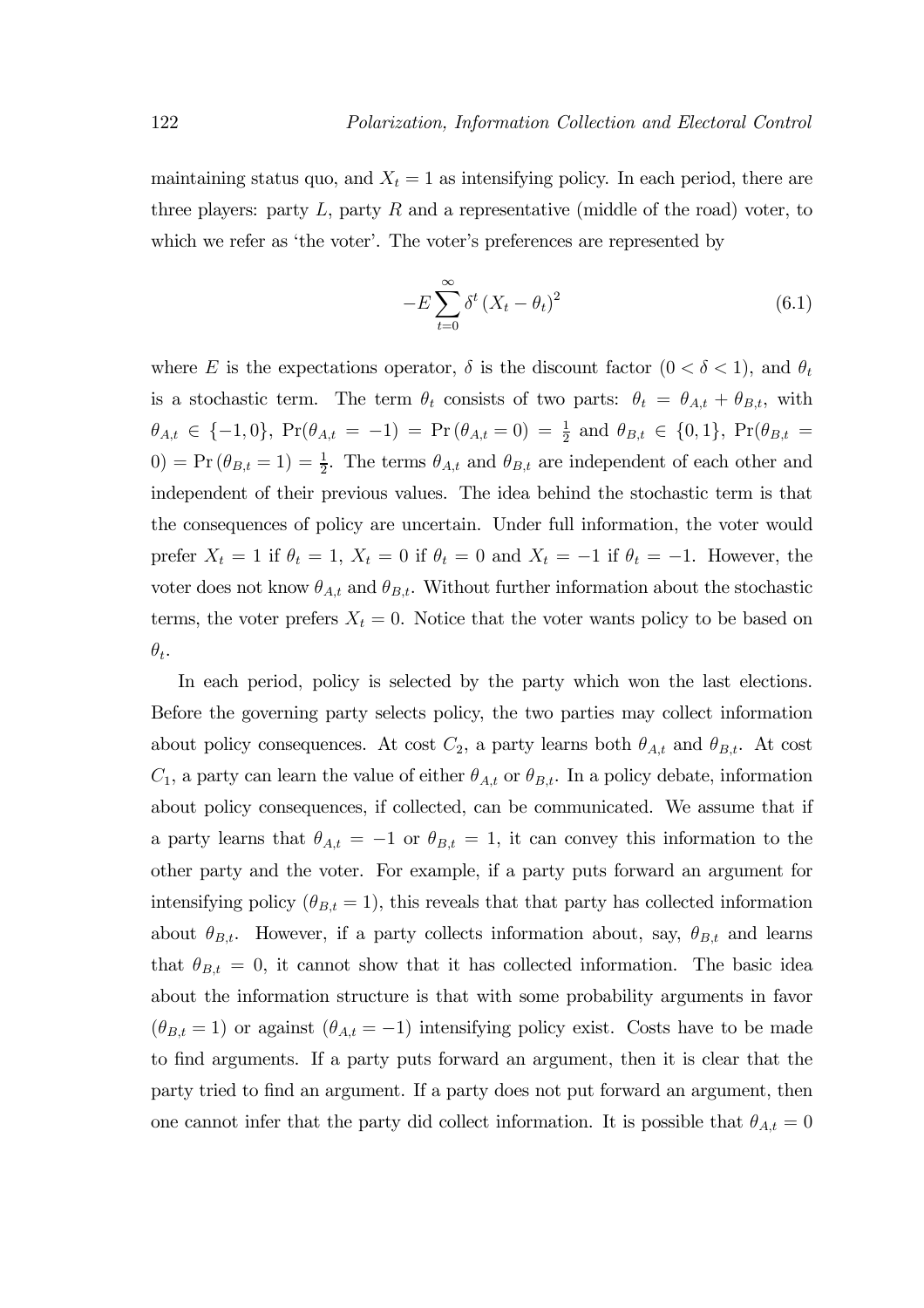#### 6.2 The model  $123$

and/or  $\theta_{B,t} = 0$ .

As to the objectives of the parties, we make two assumptions. First, we assume that parties receive rents from holding office. In the next section, the preferences of party L are represented by

$$
U_L = E \sum_{t=0}^{\infty} \delta^t \left( d_t \lambda - C_{t,L} \right) \tag{6.2}
$$

where  $d_t$  is a variable taking the value one if party L is in office in period t and taking the value zero otherwise,  $\lambda$  denotes the value of holding office, and  $C_{t,L} \in \{0, C_1, C_2\}$ . Analogously, the preferences of party R are represented by

$$
U_R = E \sum_{t=0}^{\infty} \delta^t \left( (1 - d_t) \lambda - C_{t,R} \right) \tag{6.3}
$$

where  $C_{t,R} \in \{0, C_1, C_2\}$ . Next, we assume that parties have ideological preferences. In Section 6.4, the preferences of party  $L$  are given by

$$
U_L = E \sum_{t=0}^{\infty} \delta^t \left[ -(X_t - (-1 + \theta_t))^2 - C_{t,L} \right]
$$
 (6.4)

and the preferences of party  $R$  are given by

$$
U_R = E \sum_{t=0}^{\infty} \delta^t \left[ -(X_t - (1 + \theta_t))^2 - C_{t,R} \right]
$$
 (6.5)

Equation (6.4) reflects that, without further information about  $\theta_t$ , party L prefers  $X_t = -1$ . Only if party L learns that  $\theta_t = 1$ , it prefers  $X_t = 0$ . Without information about  $\theta_t$ , party R prefers  $X_t = 1$ . Only if  $\theta_t = -1$ , party R prefers  $X_t = 0$ . Equations (6.4) and (6.5) capture the main idea behind models with partisan politicians (Hibbs, 1977, Wittman, 1977, Alesina, 1988), in which political parties differ in their ideological preferences.

At the end of each period, the voter decides whether or not to re-elect the incumbent party. We assume that the voter applies a simple retrospective voting rule. This rule conditions re-election of the incumbent on outcomes in the current period.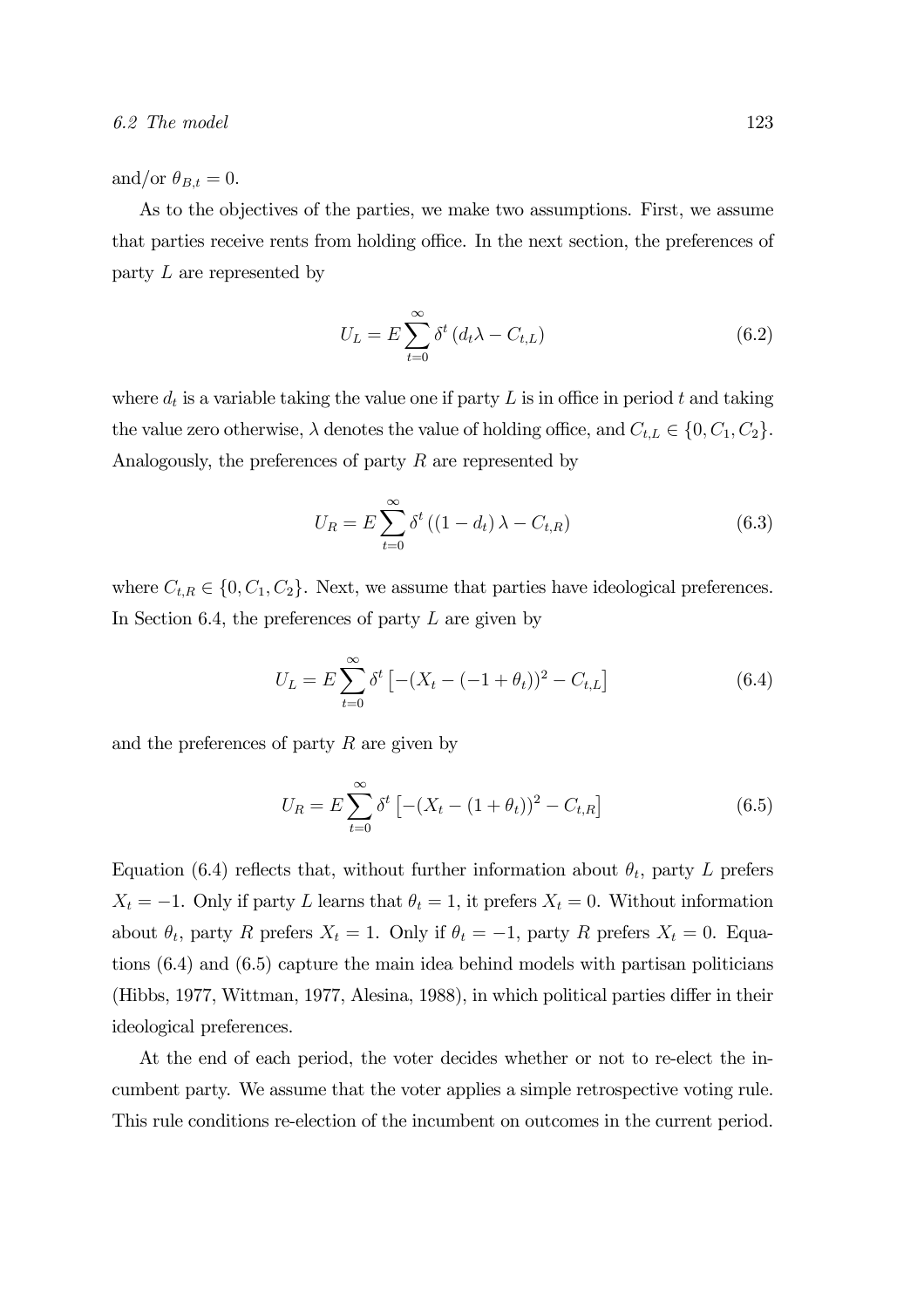When voting, the voter observes the policy selected by the incumbent party, and whether or not parties have found arguments in favor of restricting policy ( $\theta_{A,t} = -1$ ) or intensifying policy  $(\theta_{B,t} = 1)$ . The voting rule is meant to motivate the parties to collect information and to motivate the incumbent party to select the policy that maximizes equation (6.1).

Let us summarize the timing in each period. (1) The party that won the elections in period  $t - 1$  takes office. (2) Nature chooses  $\theta_{A,t}$  and  $\theta_{B,t}$ . (3) Each party decides whether to learn the value of either  $\theta_{A,t}$  or  $\theta_{B,t}$ , to learn both values or none of them. (4) The parties reveal the information they collected. (5) The incumbent party selects policy. (6) Elections are held.

## 6.3 Office motivated parties

In this section we identify the conditions under which the voter can induce political parties to pursue her interest in case parties are purely office motivated. From the voter's point of view, the first best situation is attained if (i) information about both  $\theta_{A,t}$  and  $\theta_{B,t}$  is collected, and, (ii) given the available information,  $X_t$  maximizes (6.1). With office motivated parties, the incumbent party has never an incentive to select a policy that does not accord with the voter's interest. For this reason, in this section we assume that the incumbent always selects the policy that maximizes (6.1), given the available information about  $\theta_t$ . The problem that remains is the design of a voting rule that gives incentives to the parties to collect full information.

The idea behind any voting rule is that good behavior must be rewarded and bad behavior must be punished. Clearly, collecting full information is good, and not collecting information is bad. The main problem is that the voter does not always observe whether or not a party really collected information. A party can only show that it collected information if it found arguments in favor and/or against intensifying policy.

With office motivated parties, voting rules can be distinguished on the basis of two features. The first feature is the party on which the rule focuses. For example, if a rule focuses on the incumbent party, that rule stipulates what the incumbent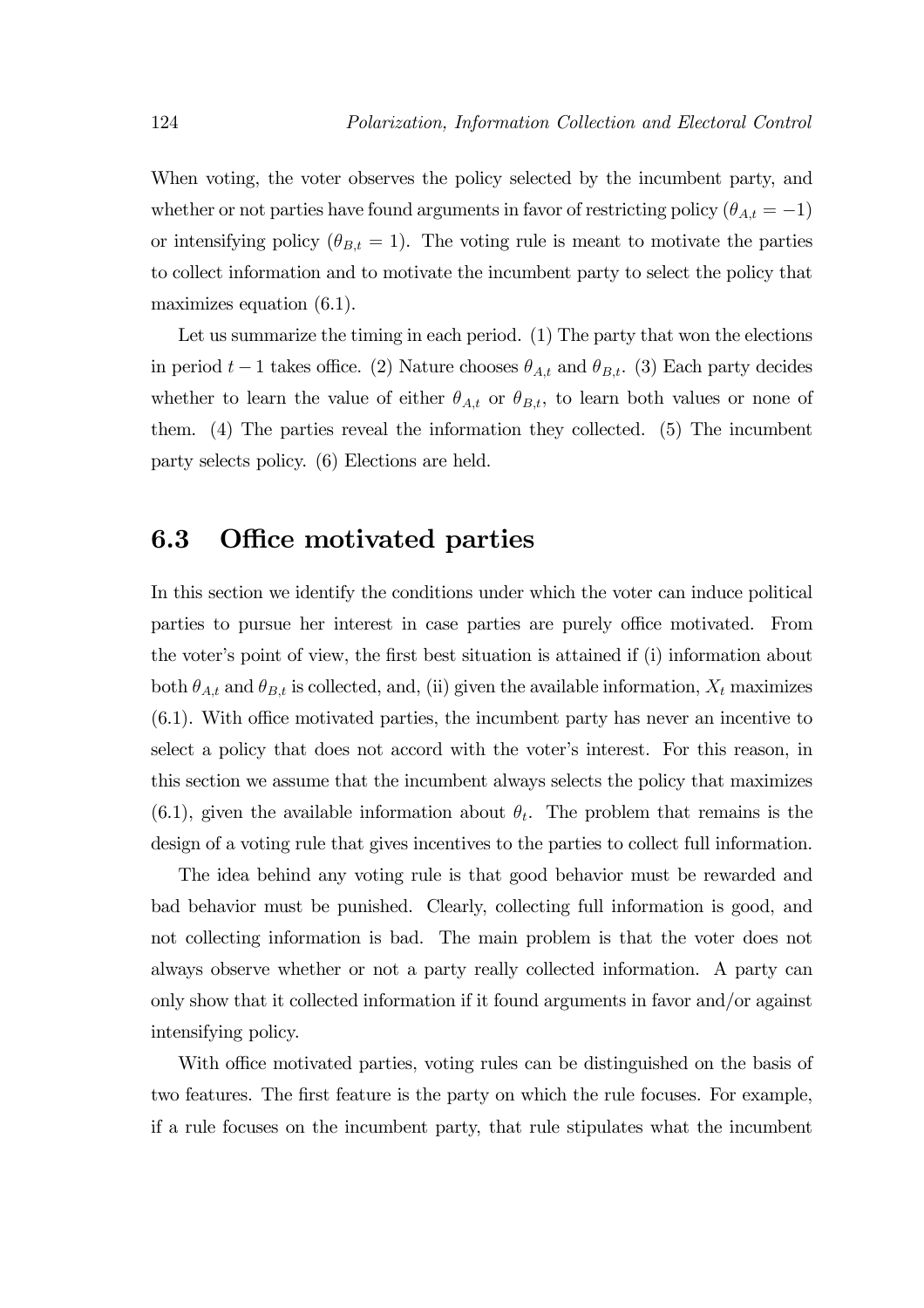party should do to get re-elected. The second feature of the voting rule concerns the question of how demanding the voting rule is.

We first consider a voting rule that focuses only on the incumbent party and is highly demanding. After that, we will discuss voting rules that demand less of the incumbent party or that focus (partially) on the opposition party:

Voting rule I: Re-elect the incumbent party if and only if it showed that  $\theta_{A,t} = -1$ and  $\theta_{B,t} = 1$ .

To examine the consequences of this voting rule, we identify the conditions under which it induces the incumbent to collect full information. Notice that if the incumbent party collects full information, the voter attains the first-best situation. A direct implication is that once we have shown that collecting full information is an optimal reply to voting rule I, we have identified an equilibrium of the game.

Suppose that in each period, the incumbent collects full information. Does the incumbent have an incentive to deviate? It is easy to see that collecting partial information cannot be an optimal response to voting rule I. The reason is that collecting partial information is costly but never leads to re-election under voting rule I. In other words, collecting partial information is dominated by collecting no information. Therefore, if an incumbent deviates, it collects no information. If the incumbent collects no information, its payoff equals

$$
\lambda + V_{t+1}^{NE} \tag{6.6}
$$

where  $V_{t+1}^{NE}$  is the equilibrium continuation value for the incumbent if it is not reelected. If the incumbent collects full information, then voting rule I implies that with probability  $\frac{1}{4}$  it will be re-elected. Thus, collecting full information delivers a payoff equal to

$$
\lambda - C_2 + \frac{1}{4} V_{t+1}^{EL} + \frac{3}{4} V_{t+1}^{NE} \tag{6.7}
$$

where  $V_{t+1}^{EL}$  is the equilibrium continuation value for the incumbent if it is re-elected.

From (6.6) and (6.7) it immediately follows that the incumbent prefers collecting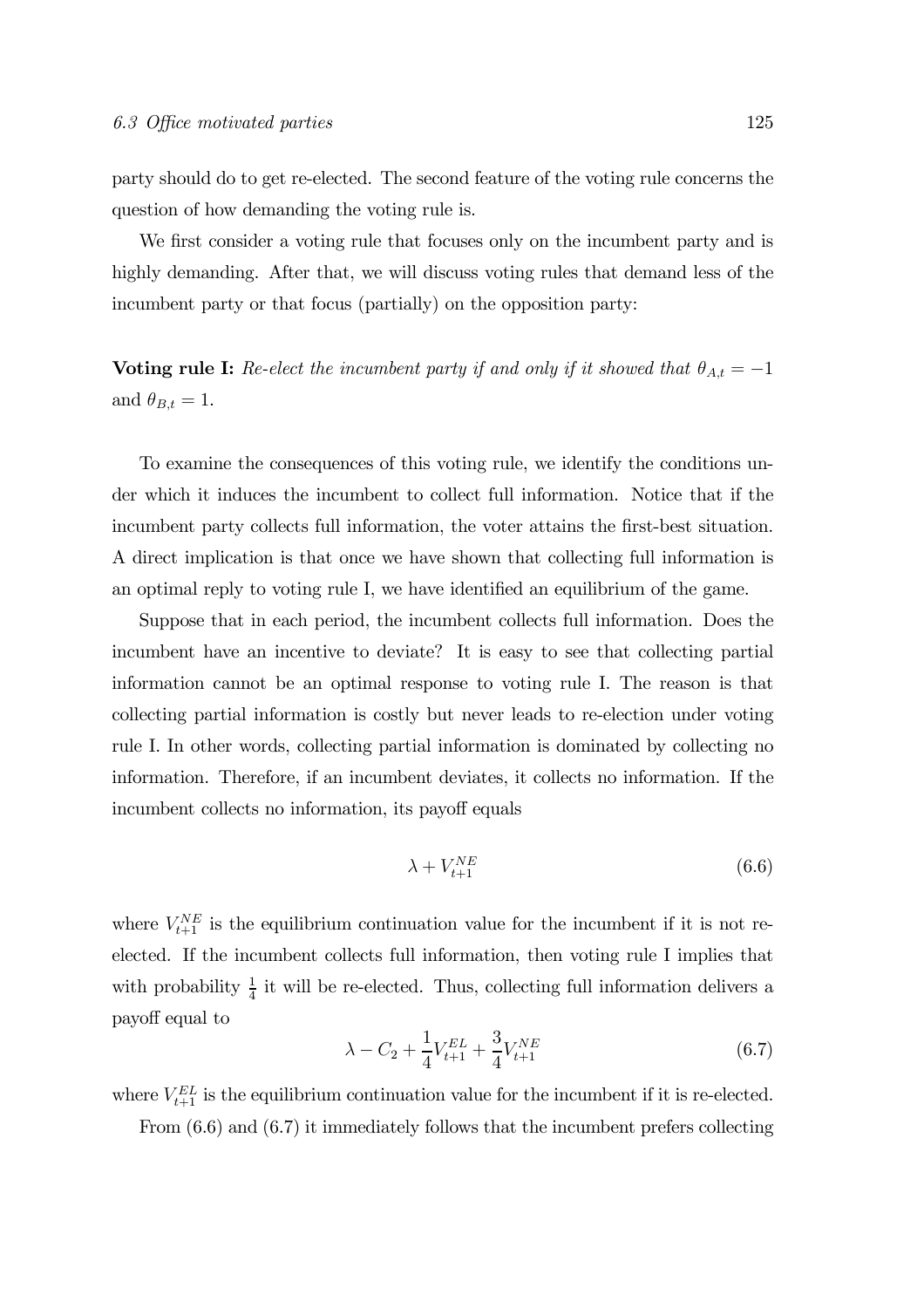full information to collecting no information if

$$
C_2 \le \frac{1}{4} \left( V_{t+1}^{EL} - V_{t+1}^{NE} \right) \tag{6.8}
$$

In the Appendix we show that  $V_{t+1}^{EL} - V_{t+1}^{NE} = \frac{2\delta}{2+\delta} (\lambda - C_2)$ . Lemma 6.1 summarizes our discussion about rule I.

**Lemma 6.1** Suppose voting rule I. Furthermore suppose that  $C_2 \leq \frac{1}{4} \left( V_{t+1}^{EL} - V_{t+1}^{NE} \right)$ , with  $V_{t+1}^{EL} - V_{t+1}^{NE} = \frac{2\delta}{2+\delta} (\lambda - C_2)$ . Then, (i) the opposition party does not collect information; (ii) the incumbent party collects full information.

**Proof.** The proof of this lemma and other lemmas can be found in the Appendix. ۰

Basically Lemma 6.1 states that if parties care sufficiently about holding office, the cost of collecting information is sufficiently low, and parties are patient enough, then voting rule I leads to a first-best situation for the voter. Of course a high  $\lambda$  is not always good. For example, Dur (2002) shows that electoral concerns may induce parties not to repeal policies that hurt society.

Let us now consider a less demanding voting rule:

Voting rule II: Re-elect the incumbent party if it showed that  $\theta_{A,t} = -1$  and  $\theta_{B,t}=1, \; or \; it \; showed \; that \; \theta_{A,t}=-1, \; or \; it \; showed \; that \; \theta_{B,t}=1.$ 

Along the same lines as we derived (6.8), we can derive that under voting rule II the incumbent prefers collecting full information to collecting no information if

$$
C_2 \le \frac{3}{4} \left( V_{t+1}^{EL} - V_{t+1}^{NE} \right) \tag{6.9}
$$

with  $V_{t+1}^{EL} - V_{t+1}^{NE} = \frac{2\delta}{2-\delta} (\lambda - C_2)$  (see the Appendix). Clearly condition (6.9) is weaker than condition  $(6.8)$ . The reason is that if the incumbent party collects full information under voting rule II, it will be re-elected with probability  $\frac{3}{4}$ . Therefore, the expected benefits of collecting full information are higher under rule II than under rule I. Since showing partial information suffices for getting re-elected, voting rule II has the drawback that the incumbent party may be tempted to collect partial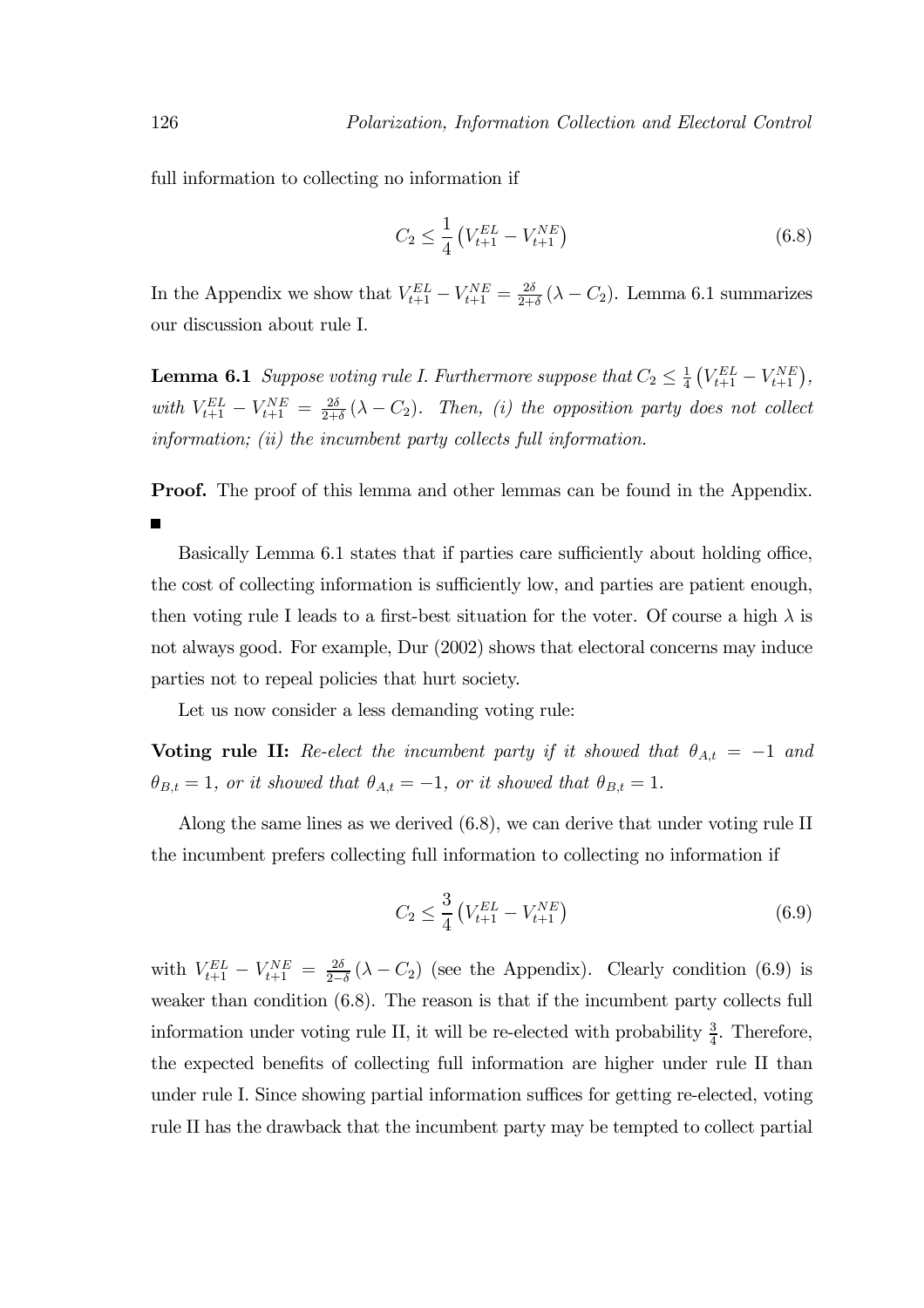rather than full information.<sup>6</sup> If the incumbent party collects partial information in period  $t$ , its expected payoff equals

$$
\lambda - C_1 + \frac{1}{2} V_{t+1}^{EL} + \frac{1}{2} V_{t+1}^{NE} \tag{6.10}
$$

Collecting full information yields a higher expected payoff than collecting partial information if

$$
C_2 - C_1 \le \frac{1}{4} \left( V_{t+1}^{EL} - V_{t+1}^{NE} \right) \tag{6.11}
$$

Equation (6.11) shows that the smaller is the difference between  $C_2$  and  $C_1$ , the weaker is the incumbent's incentive to collect partial information. Lemma 6.2 describes the conditions under which voting rule II induces the incumbent party to collect full information.

**Lemma 6.2** Suppose voting rule II. Furthermore, suppose that  $C_2 \leq \frac{3}{4} \left( V_{t+1}^{EL} - V_{t+1}^{NE} \right)$ and  $C_2 - C_1 \leq \frac{1}{4} \left( V_{t+1}^{EL} - V_{t+1}^{NE} \right)$ , with  $V_{t+1}^{EL} - V_{t+1}^{NE} = \frac{2\delta}{2-\delta} (\lambda - C_2)$ . Then, (i) the opposition party does not collect information; (ii) the incumbent party collects full information.

It is easy to see that both conditions  $(6.9)$  and  $(6.11)$  are weaker than  $(6.8)$ . Hence, voting rule II leads to full information collection for a wider range of parameters than voting rule I. To put it differently, voting rule II (weakly) dominates voting rule I.

Voting rule I and II focus on the incumbent party. The same type of voting rules can be applied to the opposition party. Voting rule II applied to the opposition party can be formulated as<sup>7</sup>

Voting rule III: Elect the opposition party if it showed that  $\theta_{A,t} = -1$  and  $\theta_{B,t} = 1$ , or it showed that  $\theta_{A,t} = -1$ , or it showed that  $\theta_{B,t} = 1$ .

<sup>6</sup>We assume that a political party that collects full information, searches for both pieces of information simultaneously. If political parties were allowed to collect information sequentially, voting rule II would induce the parties to stop searching for information, once they have found a piece of information.

<sup>7</sup>Voting rule I can also be rewritten for the opposition party. It is easy to show that such a rule is weakly dominated by voting rule III.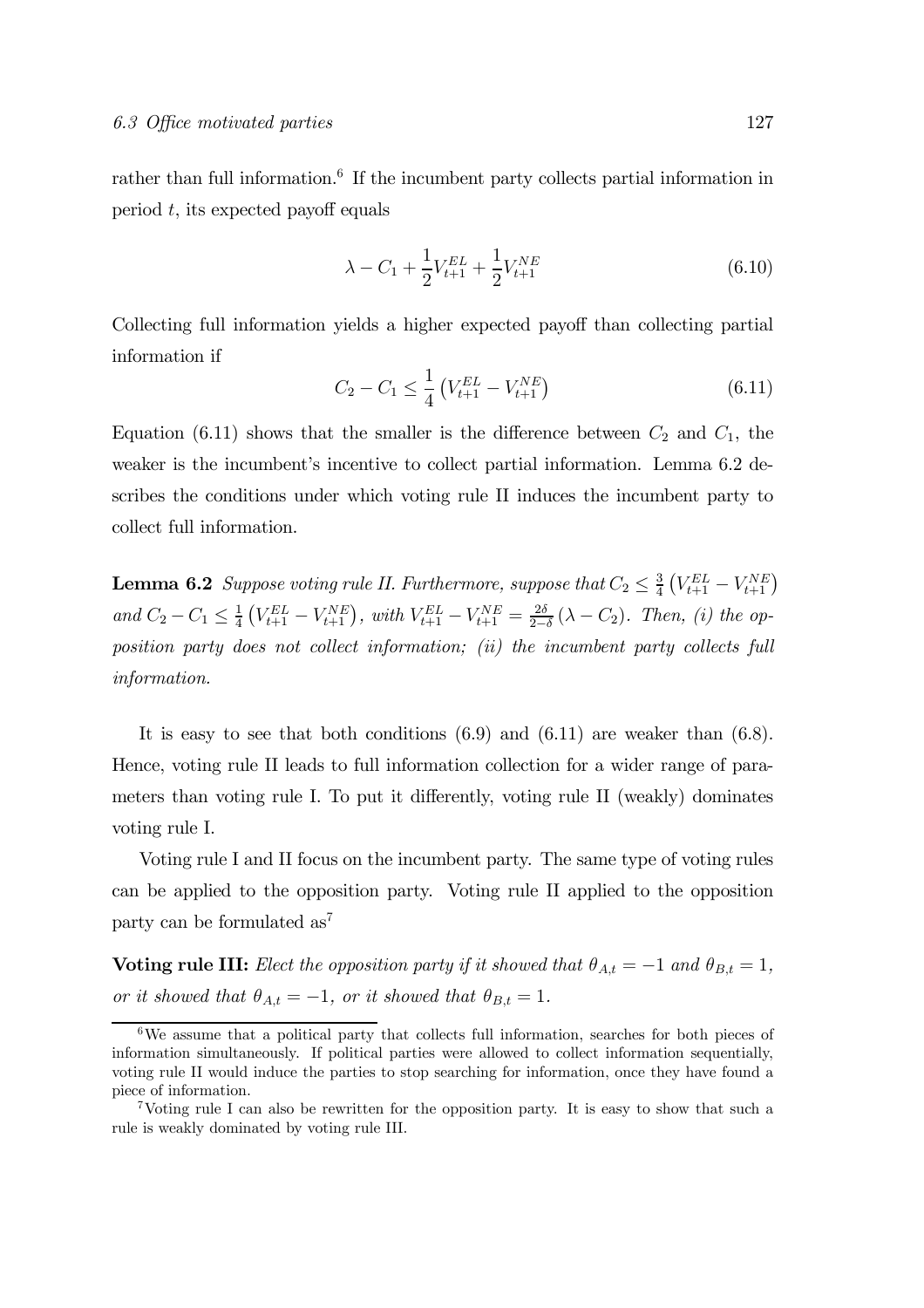Clearly, under voting rule III, the incumbent party has no incentive to collect information. Lemma 6.3 presents the conditions under which voting rule III induces the opposition party to collect full information.

**Lemma 6.3** Suppose voting rule III. Furthermore suppose that  $C_2 \leq \frac{3}{4} \left( V_{t+1}^{EL} - V_{t+1}^{NE} \right)$ and  $C_2 - C_1 \leq \frac{1}{4} \left( V_{t+1}^{EL} - V_{t+1}^{NE} \right)$ , with  $V_{t+1}^{EL} - V_{t+1}^{NE} = \frac{2\delta}{2+\delta} (\lambda + C_2)$ . Then, (i) the incumbent party does not collect information; (ii) the opposition party collects full information.

Now we can compare voting rule II to voting rule III. Lemma 6.2 and 6.3 show that under voting rule III holding office is more attractive than under voting rule II, if  $2C_2 > \delta \lambda$ . The reason is that under voting rule III, the incumbent party enjoys the rents from holding office, while the opposition party incurs the cost of collecting information. Therefore, the value of holding office increases as the costs of collecting full information increase. In the case that voting rule II is applied, the opposite is true.

A comparison between the conditions in the Lemma 6.2 and 6.3 shows that voting rule III dominates voting rule II. Hence, the conditions in Lemma 6.3 are weaker than the conditions in Lemma 6.2. This means that the incentives to collect information are stronger if the opponent incurs the cost of information, while the incumbent enjoys the rents from office. We can compare this result to one of the main results in tournament theory. Lazear and Rosen (1981) show that giving a relatively high salary to an individual in a senior position, induces individuals in more junior positions to exert higher effort.

Finally, consider a voting rule which focuses on both the incumbent party and the opposition party.<sup>8</sup>

Voting rule IV: Elect the opposition if and only if it showed that  $\theta_{B,t} = 1$ , while the incumbent did not show  $\theta_{A,t} = -1$ .

<sup>8</sup>There are several variants on voting rule IV. For example, the voting rule can require that the opposition party must show that  $\theta_{B,t} = 1$ . Another variant is that the opposition party is elected unless the incumbent party shows that  $\theta_{A,t} = -1$ . It is straightforward to check that all such variants lead to the same type of conditions for full information collection.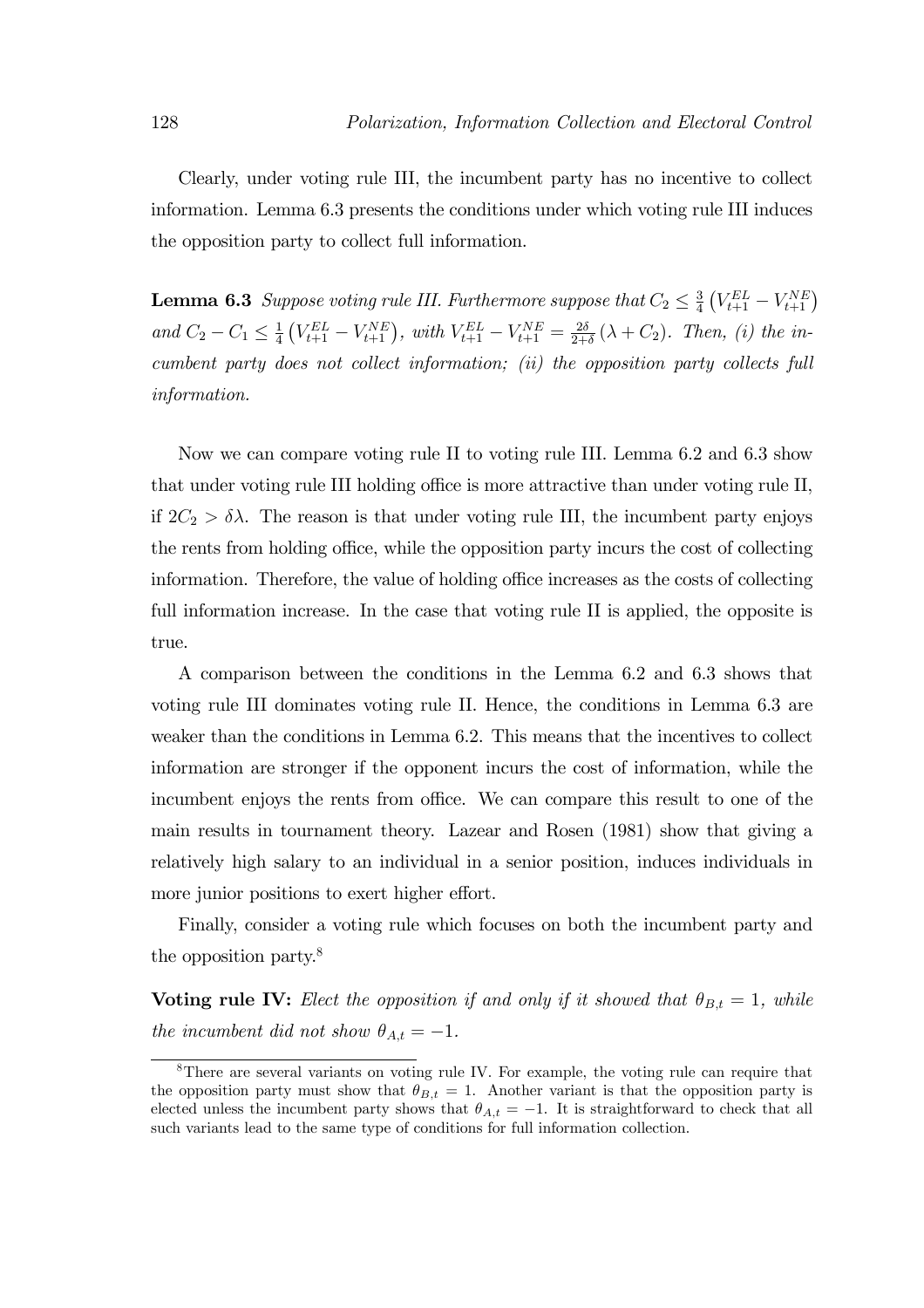#### 6.3 Office motivated parties 129

Notice that under rule IV the incumbent is re-elected if both the incumbent and the opponent supply information. Consequently, under voting rule IV both the incumbent party and the opposition party must have an incentive to collect partial information. Let us first check under which conditions the incumbent party has no incentive to shirk. Collecting partial information yields an expected payoff equal to

$$
\lambda - C_1 + \frac{3}{4} V_{t+1}^{EL} + \frac{1}{4} V_{t+1}^{NE}
$$

Not collecting information yields an expected payoff equal to

$$
\lambda + \frac{1}{2} V_{t+1}^{EL} + \frac{1}{2} V_{t+1}^{NE}
$$

It is now easy to see that collecting partial information yields a higher payoff than collecting no information if

$$
C_1 \le \frac{1}{4} \left( V_{t+1}^{EL} - V_{t+1}^{NE} \right) \text{ with } V_{t+1}^{EL} - V_{t+1}^{NE} = \frac{2\delta}{2 - \delta} \lambda \tag{6.12}
$$

An identical condition can be derived for the opposition party. Lemma 6.4 presents the conditions for which voting rule IV leads to full information collection.

**Lemma 6.4** Suppose voting rule IV. Furthermore suppose that  $C_1 \leq \frac{1}{4} \left( V_{t+1}^{EL} - V_{t+1}^{NE} \right)$ with  $V_{t+1}^{EL} - V_{t+1}^{NE} = \frac{2\delta}{2-\delta}\lambda$ . Then, (i) the incumbent party collects information about  $\theta_{A,t}$  and (ii) the opposition party collects information about  $\theta_{B,t}$ .

A comparison between Lemma 6.3 and 6.4 shows that without further information about  $C_1$  and  $C_2$ , one cannot say whether or not voting rule III dominates voting rule IV. If  $C_2$  is close to  $C_1$ , then rule III dominates rule IV. If instead  $C_2$  is much higher than  $C_1$ , then one should avoid that one party has to collect all information. Consequently, rule IV dominates rule III. The following proposition summarizes the main results of this section.

Proposition 6.1 Suppose parties are purely office motivated. Then, a voting rule that only induces the incumbent to collect information (voting rule I and II) is dominated by a voting rule that requires that the opposition collects information (voting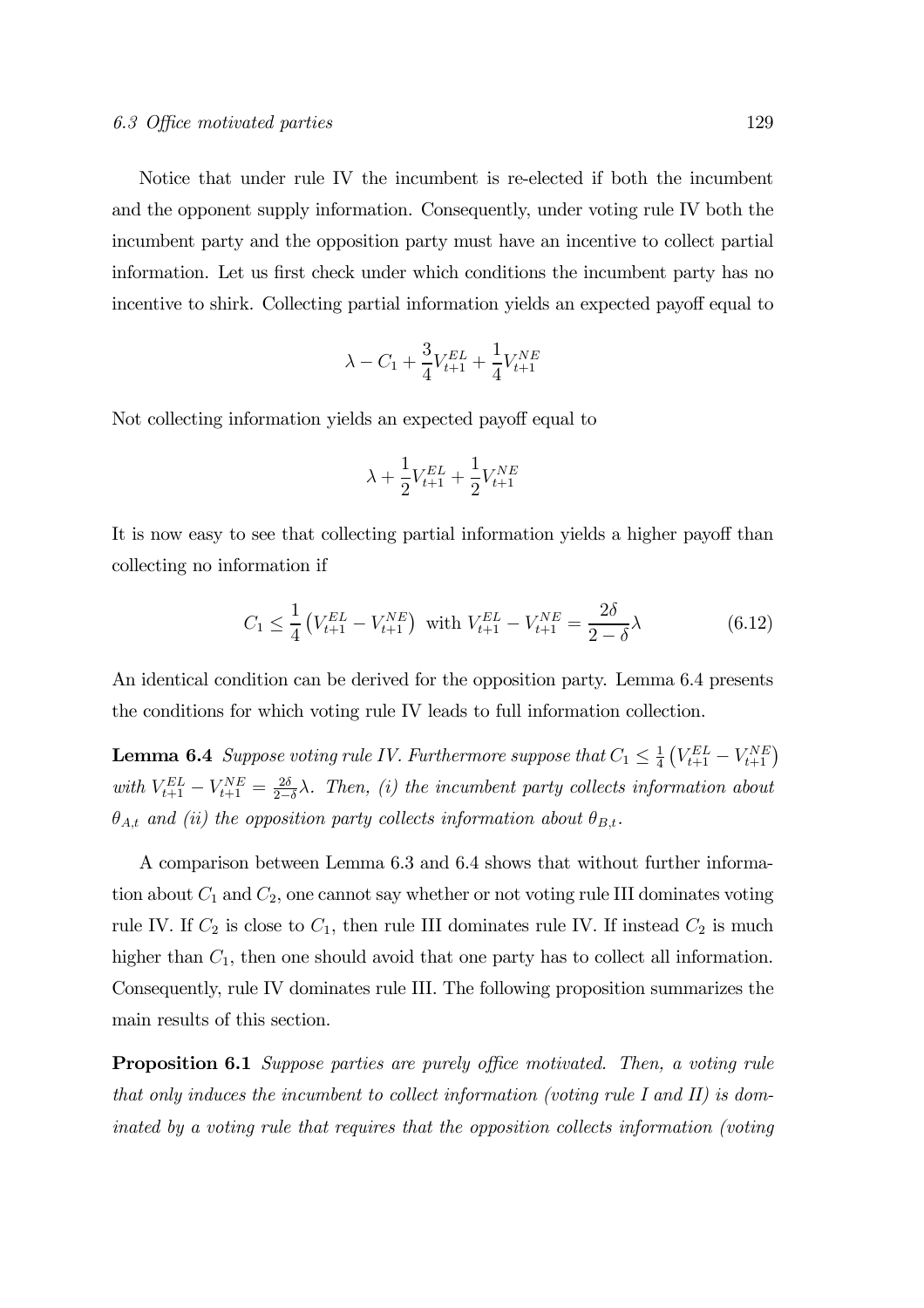rule III). If  $C_1 \leq \frac{1}{3}C_2$ , then the optimal voting rule induces both the incumbent and the opposition to collect partial information.

So far, we have focused on voting rules which lead to full information collection. If the conditions are such that none of the voting rules leads to full information collection, then the voter prefers the incumbent party always to choose  $X_t = 0$ . To see why, suppose an equilibrium in which one of the parties collects information about  $\theta_{A,t}$ , but no party investigates  $\theta_{B,t}$ . Then, the parameters of the model are such that the voter weakly prefers  $X_t = 0$ , irrespective of the value of  $\theta_{A,t}$ . Therefore, if only one term is investigated, the voter does not want that the information about this term will affect policy. The implication is that from the voter's point of view, a voting rule that leads to no information collection is at least as good as a voting rule that leads to partial information collection. Hence, if the conditions for voting rules III and IV are violated, one optimal voting rule is re-elect the incumbent party if it chooses  $X_t = 0$ .

## 6.4 Policy motivated parties

This section describes the conditions under which the voter can induce political parties to pursue her interest in case parties are purely policy motivated [see eqs. (6.4) and (6.5)]. In contrast to office motivated parties, policy motivated parties have an incentive to select policies which do not always accord with the voter's interest. For this reason, a voting rule should not only give incentives to the parties to collect information, but should also give incentives to the incumbent party to select the policy which, given the available information, maximizes (6.1). An implication is that a voting rule should mainly focus on the incumbent party.

Before analyzing alternative voting rules in detail, we first present two more general results.

**Lemma 6.5** The voter (weakly) prefers a situation in which party L examines  $\theta_{A,t}$ and party R examines  $\theta_{B,t}$  to a situation in which the incumbent party examines both  $\theta_{A,t}$  and  $\theta_{B,t}$ , and the other party examines nothing.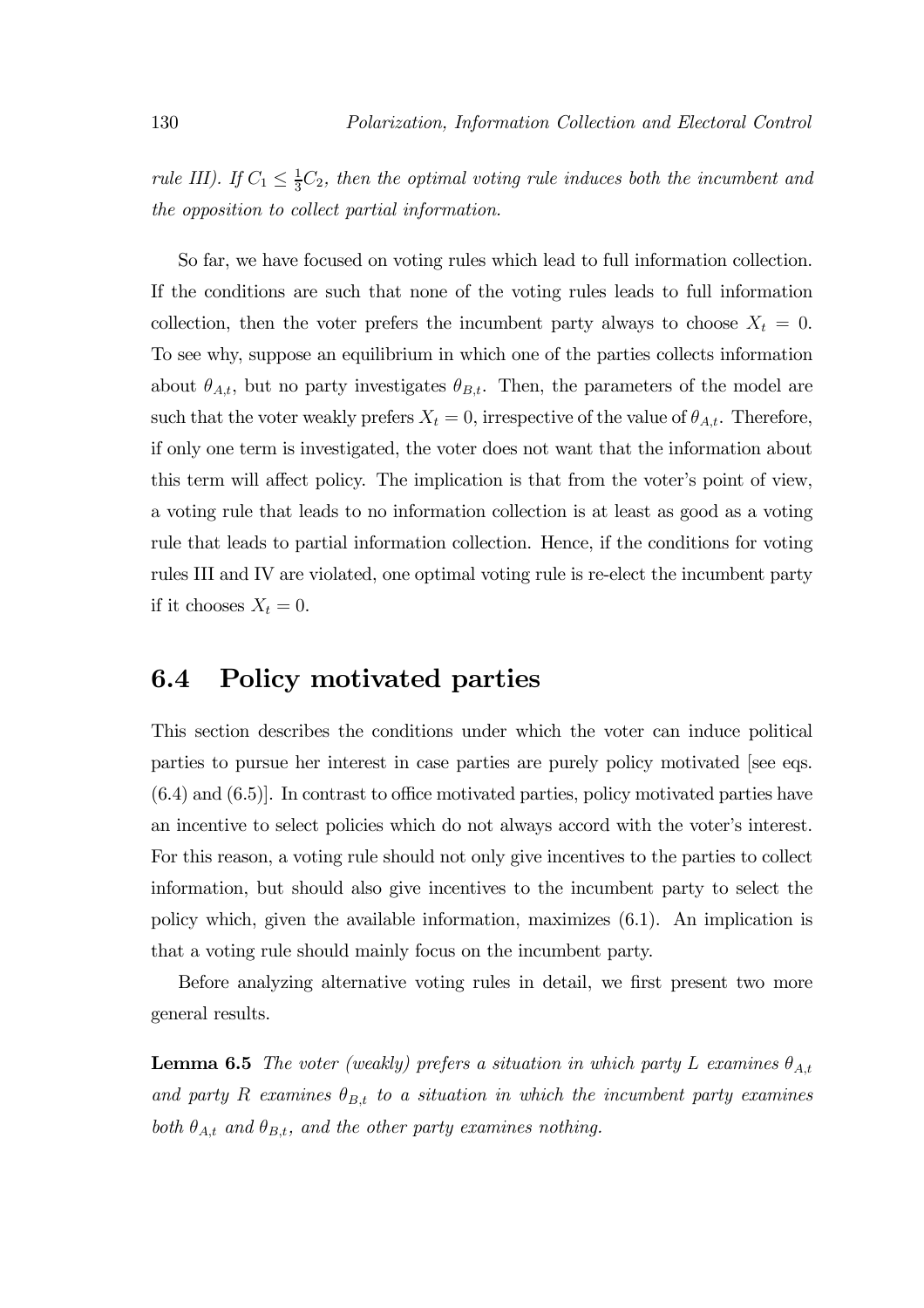The reason for Lemma (6.5) is that policy motivated parties may have an incentive to conceal information. Suppose, for instance, that the incumbent party examines both  $\theta_{A,t}$  and  $\theta_{B,t}$ , and discovers that  $\theta_{A,t} = -1$  and  $\theta_{B,t} = 1$ . Furthermore suppose that party L is in office. Then, the incumbent party prefers  $X_t = -1$ while the voter prefers  $X_t = 0$ . As a consequence, for a reasonable voting rule, party L has no incentive to reveal that  $\theta_{B,t} = 1$ . It is easy to verify that for any reasonable voting rule, neither party  $L$  nor party  $R$  has an incentive to conceal information if party L examines  $\theta_{A,t}$  and party R examines  $\theta_{B,t}$ .

**Lemma 6.6** There does not exist a voting rule that induces  $(i)$  party  $L$  to investigate  $\theta_{A,t}$ , (ii) party R to investigate  $\theta_{B,t}$ , and (iii) the incumbent party to select the policy that maximizes the voter's payoff function given the available information.

To understand Lemma 6.6, suppose that a voting rule exists that does lead to a first-best situation from the voter's point of view. Call this voting rule V. A direct implication of rule V is that the equilibrium continuation value of the game is independent of the election result. To put it differently, the payoff to a party is independent of whether or not it wins the next election. But then the incumbent party has no reason not to select its first-best policy.

An implication of Lemma 6.6 is that the incumbent must gain something from promoting the voter's interest. To put it in a more popular way, there should be something in it for the incumbent party. Thus, a voting rule must allow the incumbent to sometimes pursue its own interest. However, as we will show the voter should not be too generous. The voter might be better off if no decision is made and the status quo is retained in each period. Then, the voter achieves an expected utility of  $-\frac{2}{4}$ . Hence, the voter only has an incentive to delegate the policy decision to political parties, if it yields and expected utility larger than  $-\frac{2}{4}$ .

With policy motivated parties, voting rules can be distinguished on the basis of one feature, namely how demanding the voting rule is. In Lemma 6.6 we have already shown that the voter can never achieve a first-best situation. Below, we discuss some voting rules that permit the incumbent party sometimes to pursue its own interest. Let us first consider voting rule VI.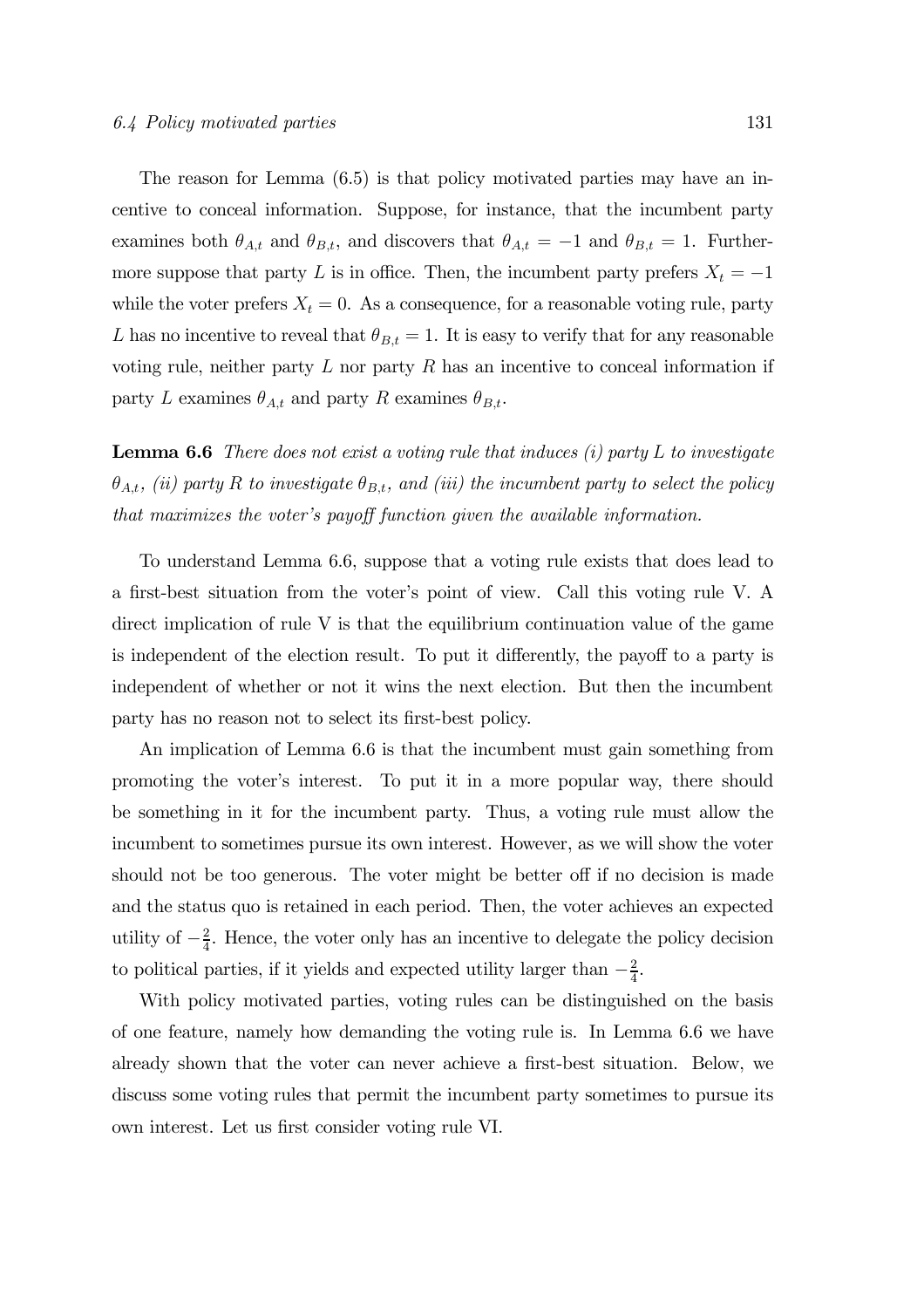#### Voting rule VI: Re-elect the incumbent party unless  $X_t \neq 0$  if  $\theta_t = 0$ .

Under voting rule VI the incumbent party is allowed to select its optimal policy if  $\theta_t = -1$  or  $\theta_t = 1$ . However, the voter wants the incumbent party to select her optimal policy if  $\theta_t = 0$ . To examine how voting rule VI shapes the policy decision, suppose that party  $L$  is in office and that both parties collect information.<sup>9</sup> Clearly, unless  $\theta_t = 0$ , party L will select the policy which maximizes its current payoff, for there is no trade-off between current and future policy. Hence, party L chooses  $X_t = -1$  if  $\theta_t = -1$ , and  $X_t = 0$  if  $\theta_t = 1$ . If  $\theta_t = 0$ , then  $X_t = -1$  yields an expected payoff to party L equal to  $-C_1 + V_{t+1}^{NE}$ , while  $X_t = 0$  delivers  $-C_1 + V_{t+1}^{EL} - 1$ . Hence, when  $\theta_t = 0$ , party L chooses  $X_t = 0$  if  $V_{t+1}^{EL} - V_{t+1}^{NE} \ge 1$ . Notice that if this condition holds, party L will always win the next election. If  $V_{t+1}^{EL} - V_{t+1}^{NE} < 1$ , then rule VI does not give incentives to party  $L$  to behave in accordance with the voter's interest.

Let us now identify the conditions under which party L investigates  $\theta_{A,t}$  and party R investigates  $\theta_{B,t}$ . Suppose an equilibrium in which both parties investigate and select policy in accordance with voting rule VI. What are the incentives for party L to deviate? Investigating yields a payoff equal to  $-\frac{3}{4} - C_1 + V_{t+1}^{EL}$ , if  $V_{t+1}^{EL} - V_{t+1}^{NE} \ge 1$ . To derive the payoff to party L if it does not investigate  $\theta_{A,t}$ , we first have to determine which policy it would select in that case. Notice that if party L did not collect information, the voter would conclude that party L found  $\theta_{A,t} = 0$ . Suppose that  $\theta_{B,t} = 1$ . Then, it is optimal for party L to select  $X_t = 0$ . Now suppose that  $\theta_{B,t} = 0$ . Then, party L faces a trade-off between optimal policy in period t  $(X<sub>t</sub> = -1)$  and losing the next election on the one hand and suboptimal policy in period t  $(X_t = 0)$  and winning the next election on the other hand. It is easy to verify that if party L is sufficiently concerned with the future  $(V_{t+1}^{EL} - V_{t+1}^{NE} = \frac{\delta}{1-\delta} >$ 2),<sup>10</sup> then it chooses  $X_t = 0$ . In that case not investigating  $\theta_{A,t}$  yields a payoff to party L equal to  $-\frac{6}{4} + V_{t+1}^{EL}$ . Hence, given that  $V_{t+1}^{EL} - V_{t+1}^{NE} > 2$ , party L prefers investigating to not investigating if  $C_1 \leq \frac{3}{4}$ . In case  $V_{t+1}^{EL} - V_{t+1}^{NE} < 2$ , then party L selects  $X_t = -1$  if  $\theta_{B,t} = 0$ , and not investigating  $\theta_{A,t}$  yields a payoff equal to  $-\frac{1}{2} + \frac{1}{2}V_{t+1}^{EL} + \frac{1}{2}V_{t+1}^{NE}$ . Consequently, party L prefers investigating to not investigating

<sup>&</sup>lt;sup>9</sup>The analysis of the case that party R is in office is analogous.

<sup>&</sup>lt;sup>10</sup>See the Appendix for the proof that  $V_{t+1}^{EL} - V_{t+1}^{NE} = \frac{\delta}{1-\delta}$ .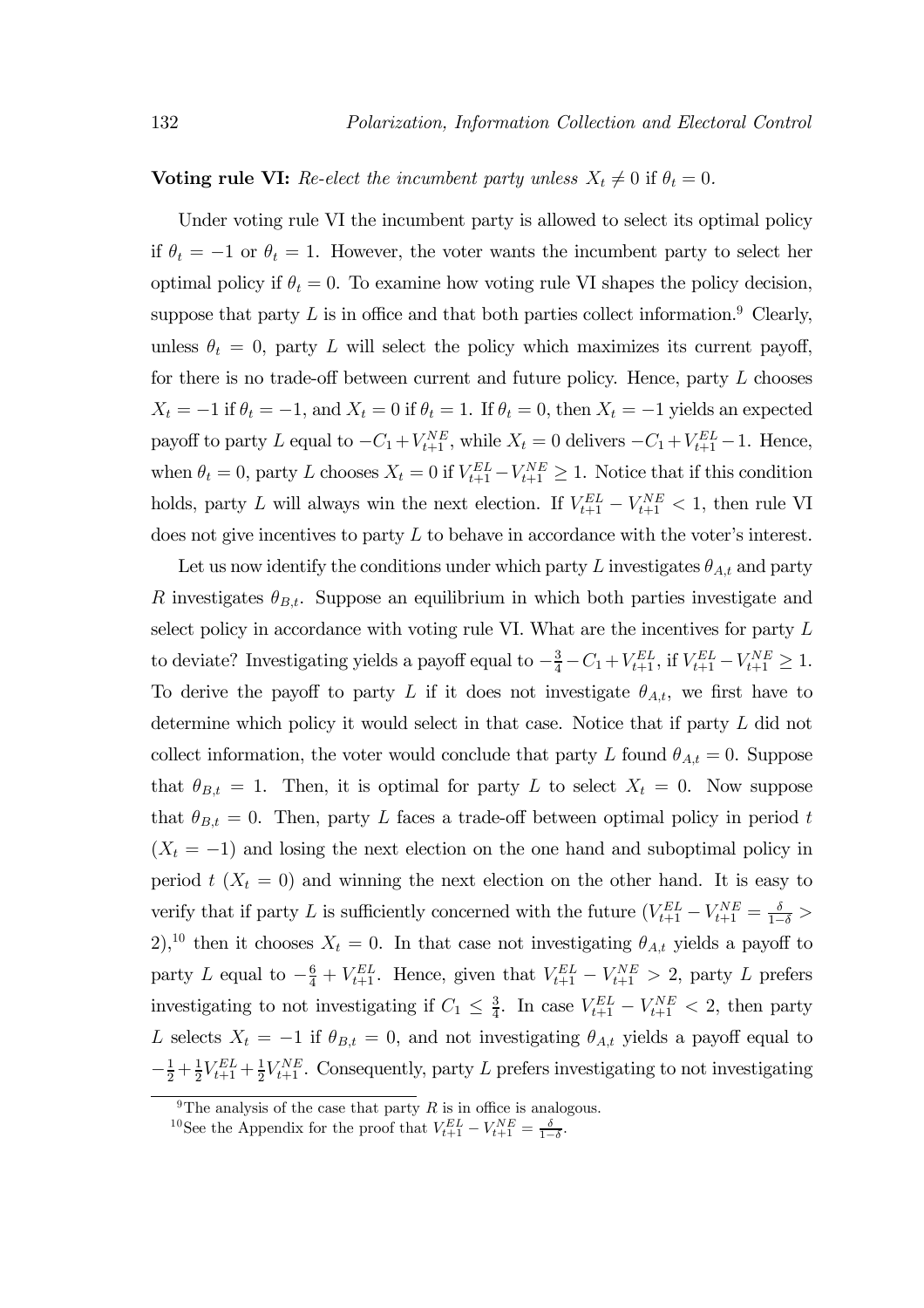if  $C_1 \leq \frac{1}{2} \left( V_{t+1}^{EL} - V_{t+1}^{NE} \right) - \frac{1}{4}.$ 

We have now identified the conditions under which the incumbent party collects information. Let us now analyze under which conditions the opposition party, say party R, collects information. It is easy to verify that investigating  $\theta_{B,t}$  yields an expected payoff to party R equal to  $-\frac{7}{4} - C_1 + V_{t+1}^{NE}$ , while not investigating yields  $-\frac{10}{4} + V_{t+1}^{NE}$ . Hence, party R investigates if  $C_1 \leq \frac{3}{4}$ .

Lemma 6.7 summarizes our discussion about voting rule VI.

**Lemma 6.7** Suppose voting rule VI. If  $\frac{2}{3} < \delta < 1$  and  $C_1 \leq \frac{3}{4}$ , or  $\frac{1}{2} < \delta < \frac{2}{3}$  and  $C_1 \leq \frac{1}{2} \left( V_{t+1}^{EL} - V_{t+1}^{NE} \right) - \frac{1}{4}$ , with  $V_{t+1}^{EL} - V_{t+1}^{NE} = \frac{\delta}{1-\delta}$ , then (i) the incumbent party collects information about  $\theta_{A,t}$  and (ii) the opposition party collects information about  $\theta_{B,t}$ , and (iii) the incumbent party implements  $X_t = -1$  if  $\theta_t = -1$ ,  $X_t = 0$  if  $\theta_t = 0$ and  $X_t = 0$  if  $\theta_t = 1$ .

Basically, Lemma 6.7 states that if the costs of collecting information are sufficiently low, and parties are sufficiently concerned with the future, then voting rule VI leads to full information collection, and party  $L(R)$  selects policy in accordance with the voter's interest unless  $\theta_t = 1$  ( $\theta_t = -1$ ). If the conditions presented in Lemma 6.7 are satisfied, then the voter's expected payoff equals  $-\frac{1}{4}$  in each period.

Under voting rule VI, the incumbent party, say party  $L$ , is always re-elected if the conditions in Lemma 6.7 are satisfied. Also in the case that the incumbent party implements  $X_t = 0$  if  $\theta_{A,t} = 0$  and  $\theta_{B,t} = 1$ , he is re-elected. A variant of this voting rule is a voting rule under which the opposition is elected if  $\theta_{A,t} = 0$  and  $\theta_{B,t} = 1$ . Let us consider this rule.

Voting rule VII: Suppose party  $L$  is in office. Then re-elect the incumbent party if it implements the policy that maximizes the voter's utility given the available information unless  $\theta_{A,t} = 0$  and  $\theta_{B,t} = 1$ ; if  $\theta_{A,t} = 0$  and  $\theta_{B,t} = 1$ , the opposition party is elected.

If party  $R$  is in office, then re-elect the incumbent party if it implements the policy that maximizes the voter's utility given the available information unless  $\theta_{A,t} = -1$ and  $\theta_{B,t} = 0$ ; if  $\theta_{A,t} = -1$  and  $\theta_{B,t} = 0$ , the opposition party is elected.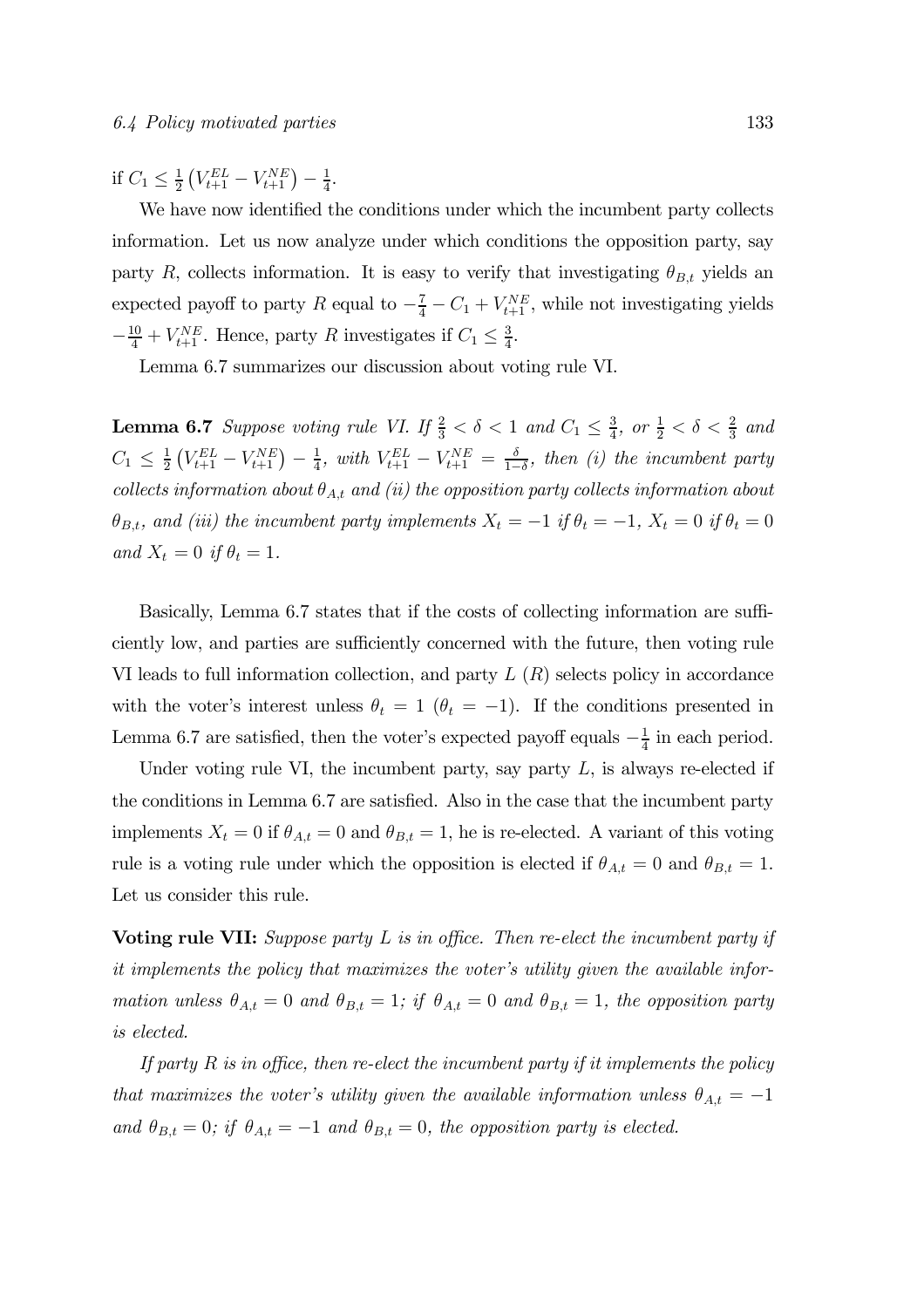Along the same lines as we derived the conditions in Lemma 6.7, we can derive the conditions under which rule VII induces parties to investigate the full consequences of policy (see Appendix). These conditions are presented in Lemma 6.8.

**Lemma 6.8** Suppose voting rule VII. If  $\frac{2}{3} < \delta < 1$  and  $C_1 \leq \frac{3}{4} (V_{t+1}^{EL} - V_{t+1}^{NE}) - \frac{1}{4}$ , with  $V_{t+1}^{EL} - V_{t+1}^{NE} = \frac{2\delta}{2-\delta}$ , then (i) the incumbent party collects information about  $\theta_{A,t}$ and (ii) the opposition party collects information about  $\theta_{B,t}$ , and (iii) the incumbent party implements  $X_t = -1$  if  $\theta_t = -1$ ,  $X_t = 0$  if  $\theta_t = 0$  and  $X_t = 0$  if  $\theta_t = 1$ .

A comparison between the conditions in Lemma 6.7 and Lemma 6.8 shows that voting rule VII dominates voting rule VI if  $\delta > \frac{4}{5}$ . This means that, if the future is very important, voting rule VII gives a stronger incentive to parties to collect information. The reason is that under voting rule VII the probability of being reelected depends on the information the incumbent has collected. Under voting rule VI, on the other hand, the probability of being re-elected is independent of the information presented by the incumbent if  $\delta > \frac{2}{3}$ . Hence, under voting rule VII the incumbent has a stronger incentive to collect information. Also the opponent party has a stronger incentive to collect information. Under voting rule VI, the opponent only collects information to influence the choice of policy made by the incumbent party. Under voting rule VII collecting information has a second objective. By collecting information the opponent party can increase the probability of being in office next period and in this way be able to determine future policy.

Apart from voting rules VI and VII, there are several other voting rules that may give incentives to policy motivated parties. Like rule VI and VII, two similar voting rules yield an expected payoff to the voter equal to  $-\frac{1}{4}$  in each period. We briefly discuss those rules.

Voting rule VIII: Re-elect the incumbent party if it implements the policy that maximizes the voter's utility given the available information unless  $\theta_{A,t} = \theta_{B,t} = 0$ ; if  $\theta_{A,t} = \theta_{B,t} = 0$ , the incumbent is always re-elected.

A direct implication of voting rule VIII is that the incumbent party selects a policy which conflicts with the voter's preferences if  $\theta_{A,t} = \theta_{B,t} = 0$ . Rule VIII is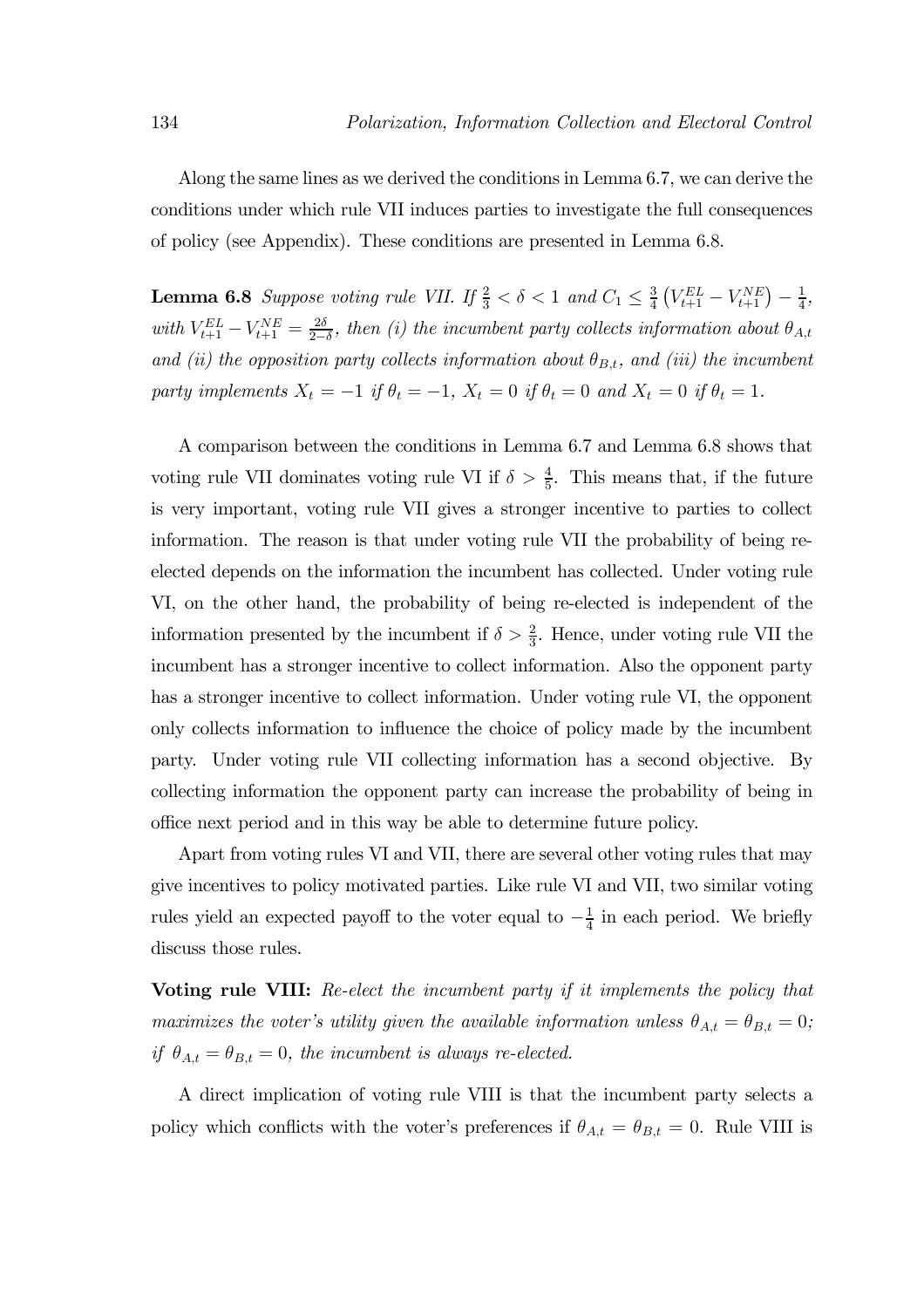clearly a variant of rule VI. For one event, the incumbent party may do what it wishes. Because voting rules VI and VIII are essentially the same, they work under the same conditions.

A variation on voting rule VIII is a voting rule according to which the opposition party is elected if  $\theta_{A,t} = \theta_{B,t} = 0$ . Call this voting rule IX. It is easy to show that voting rule IX is dominated by voting rule VIII. The reason is that under rule IX, the opposition party is elected if no information is presented. Hence, under rule IX the opposition has a weaker incentive to collect information than under rule VIII.

Until now we have considered voting rules that yield an expected payoff to the voter equal to  $-\frac{1}{4}$ . Next we want to determine what happens if the conditions in lemmas 6.7 and 6.8 are not satisfied. This means that either the future is less important or collecting information is too costly. We focus on the situation in which the future is less important.<sup>11</sup> In this situation the incumbent has a weaker incentive to implement the policy that maximizes voter's utility given the available information. Consequently, the voter has to allow the incumbent to pursue its own interest more often. Let us consider the following voting rule.

Voting rule X: Re-elect the incumbent party if it implements  $X_t = -1$  if  $\theta_{A,t} = -1$ and  $X_t = 0$  if  $\theta_{A,t} = 0$ .

Voting rule X allows the incumbent to deviate in two cases, namely if  $\theta_{A,t} = -1$ and  $\theta_{B,t} = 1$  and if  $\theta_{A,t} = 0$  and  $\theta_{B,t} = 1$ . Hence, voting rule X allows the incumbent party to ignore  $\theta_{B,t} = 1$ . Consequently, the opponent has no incentive to collect information. The reason is that collecting information has no effect for the opponent. Lemma 6.9 presents the results under which voting rule X induces the incumbent to follow the interests of the electorate.

**Lemma 6.9** Suppose voting rule X. Furthermore suppose that  $\frac{1}{3-C_1} < \delta < 1$  and  $C_1$  < 1. Then, (i) the incumbent party collects information about  $\theta_{A,t}$  and (ii) the opposition party collects no information. With respect to policy, the incumbent party implements  $X_t = -1$  if  $\theta_{A,t} = -1$  and  $X_t = 0$  if  $\theta_{A,t} = 0$ .

 $11$ The case in which collecting information is too costly leads to similar results.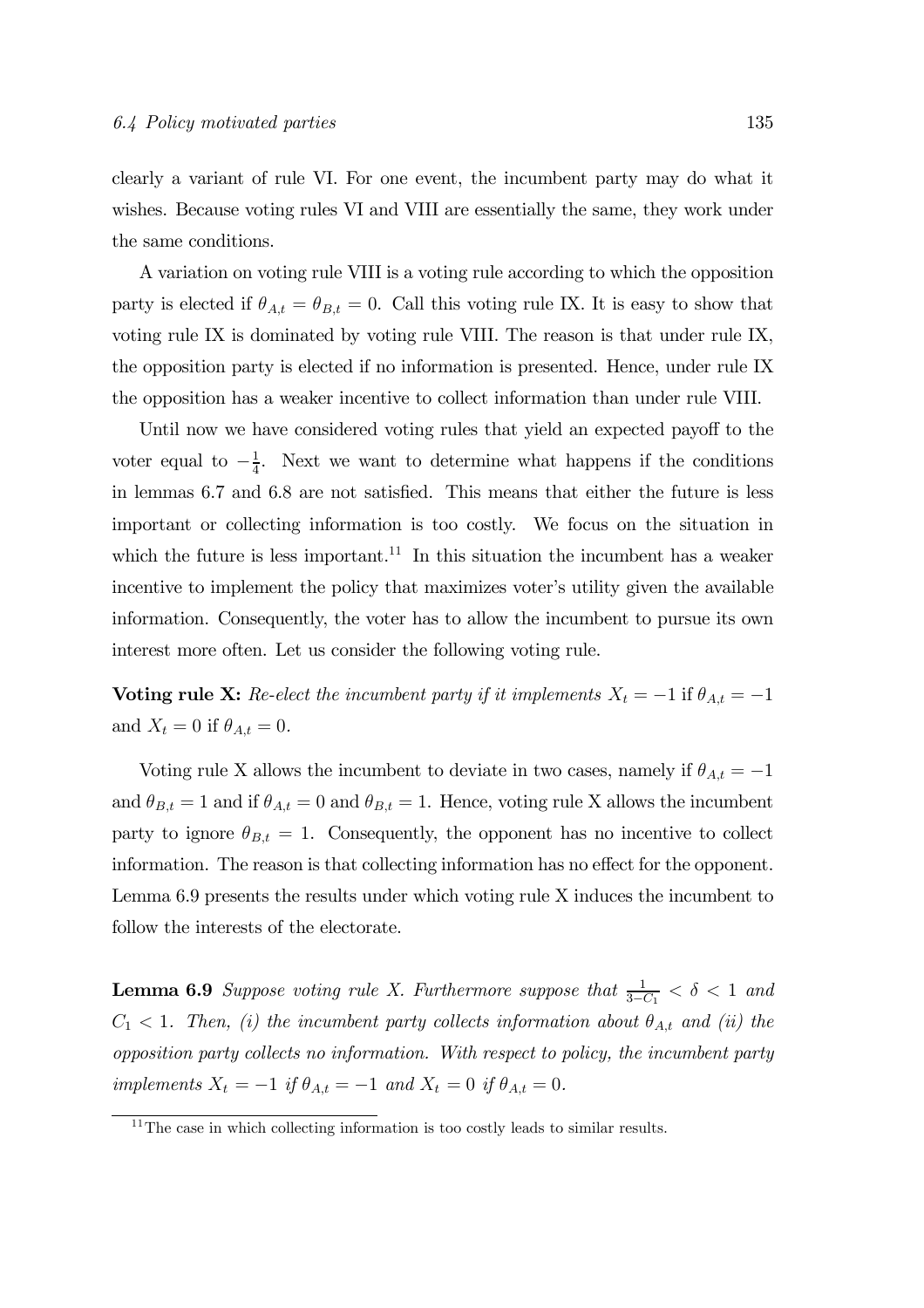A comparison of Lemma 6.9 and the other lemmas in this section, shows that the conditions under which the incumbent pursues the interest of the electorate are weaker in lemma 6.9. However, we cannot conclude that voting rule X dominates the other rules. The reason is that the voter achieves a lower expected utility under voting rule X. If the conditions in Lemma 6.9 are satisfied, the voter achieves an expected utility of  $-\frac{2}{4}$ . This means that in order to make a less patient incumbent party pursue the interests of the electorate, the voter has to give up some utility.

We have already shown that if no policy decision is made, the payoff to the voter equals  $-\frac{2}{4}$ . This means that no policy decision leads to at least as good results as voting rules like rule X.12

The following proposition summarizes the main results of this section.

**Proposition 6.2** Suppose parties are purely policy motivated. Then, the voter can never achieve a first-best outcome. The voter can achieve an expected utility equal to  $-\frac{1}{4}$ , if parties care enough about the future  $(\delta > \frac{1}{2})$ . If  $\delta > \frac{4}{5}$ , then a voting rule in which the incumbent is not always re-elected (rule VII) dominates a voting rule that always re-elects the incumbent (rule VI). For  $\frac{1}{2} < \delta < \frac{4}{5}$ , the opposite is true. If the conditions of rule VI and VII are not satisfied, the voter is better off making the decision herself. This leads to an expected utility equal to  $-\frac{2}{4}$ .

#### 6.5 Concluding remarks

In this chapter we have analyzed to what extent voters can motivate political parties to collect information about policy consequences and to select good policies. We have designed a model in which the incumbent party determines policy. The consequences of policies are uncertain. To reduce this uncertainty both the incumbent and the opposition party can collect information. With respect to the preferences of parties we have distinguished two situations. Parties are either office motivated or policy

<sup>&</sup>lt;sup>12</sup>There are several variants on voting rule X. These variants lead to an expected utility of at most  $-\frac{2}{4}$ . The intuition is that in order to have a less patient incumbent party pursue the voter's interest, the voter has to apply a less demanding voting rule as compared to the other voting rules in this section. A less demanding voting rule, yields a lower expected utility to the voter. A similar argument applies if collecting information is too costly.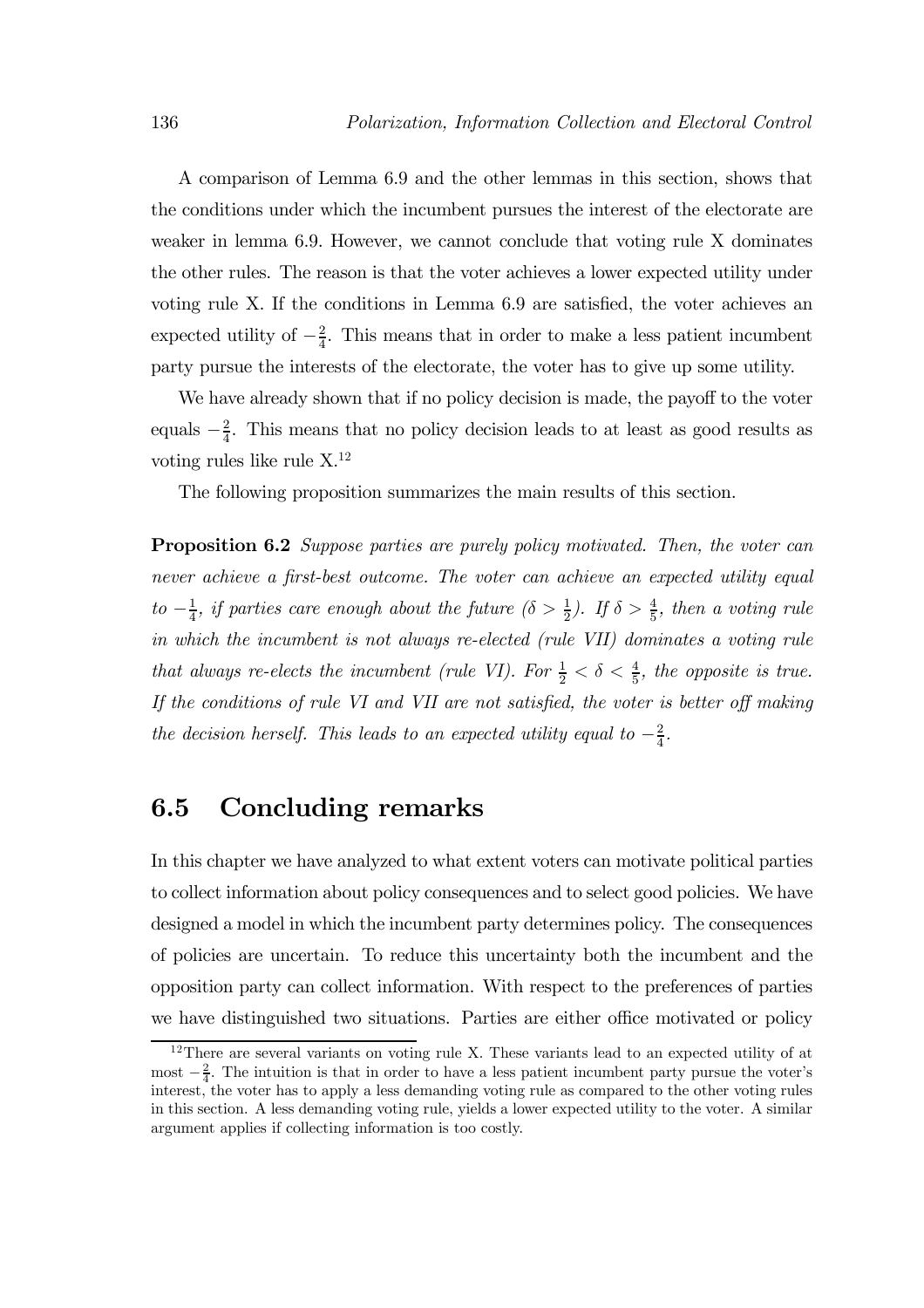motivated.

We have shown that office motivated parties choose policies that, given the available information, promote the interest of the representative voter. Information collection requires that parties sufficiently value office. One interesting result is that voting rules that focus on both the incumbent party and the opposition party perform at least as well as voting rules that exclusively focus on the incumbent party.

In case parties are policy motivated, the voter does not always need to induce parties to collect information. As parties derive utility from the implemented policy, they already have an incentive to collect information. The problem with policy motivated parties is that they tend to select sub-optimal policies. The voter must induce the incumbent party to implement the policy that maximizes her utility. An interesting result is that if parties are policy motivated, the voter can never achieve a first-best outcome. The incumbent must gain something from promoting the voter's interest.

We have argued that if parties are policy motivated, the voter never achieves a first-best outcome. In contrast, if parties are office motivated the voter can achieve a first-best outcome. It is too early to conclude from these results that a system with policy motivated parties is inferior to a system with office motivated parties. With office motivated parties, attaining the first best situation requires that the rents of holding office are large enough. This raises the question where do these rents come from? Possibly these rents are paid by the voter as in Persson, Roland and Tabellini (1997). Then, a system with policy motivated parties might be superior to a system with office motivated parties.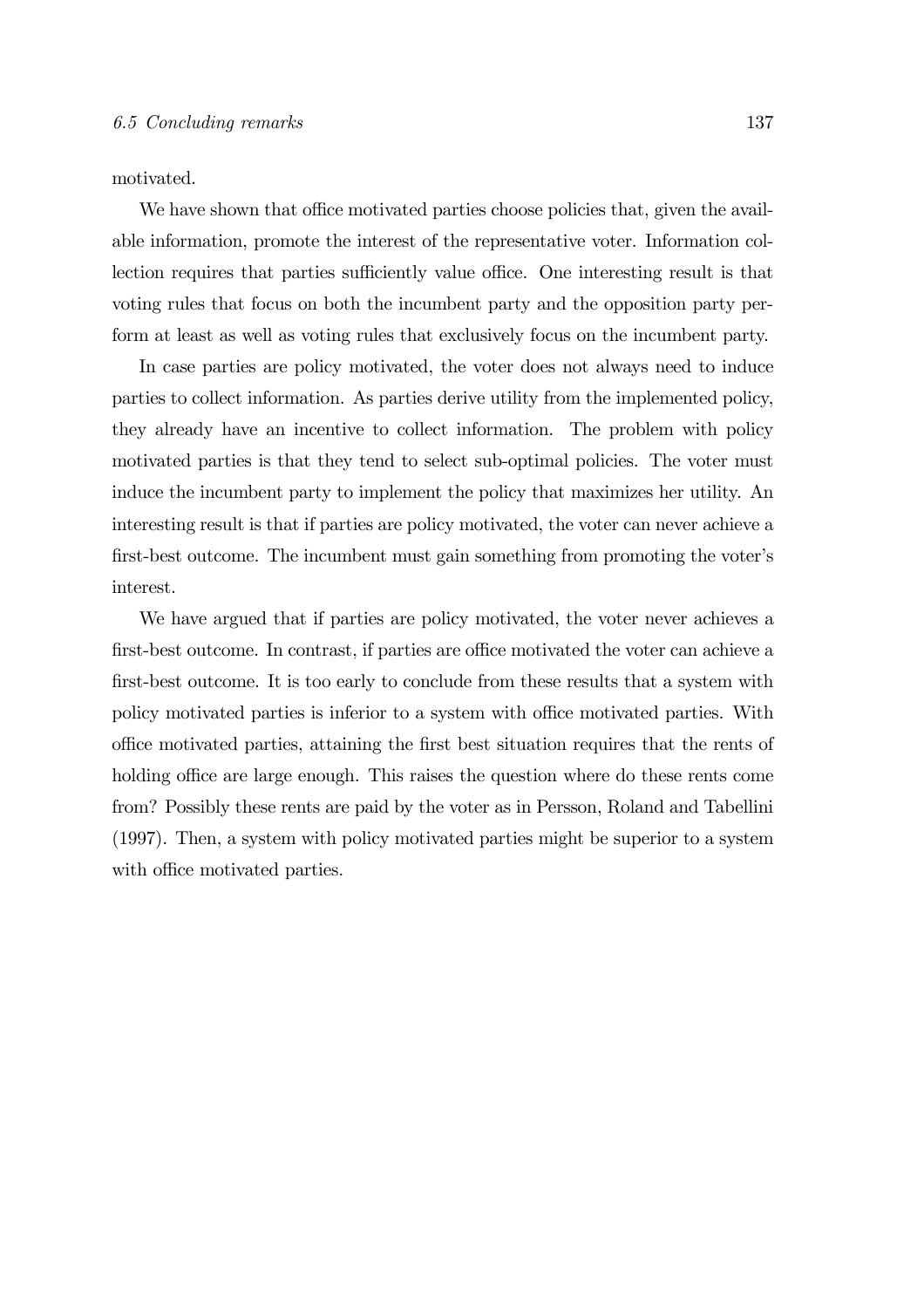### 6.A Appendix

#### 6.A.1 Appendix A: Present discounted value of office

In this appendix we determine the present discounted value of office. Suppose that in period 1 party L will be in office. With a probability of  $\alpha$ , the incumbent is re-elected in each future period. Let  $V_{t+1}^{EL}$  be the equilibrium continuation value for the party if he is elected in period t and  $V_{t+1}^{NE}$  be the equilibrium continuation value for the party if he is sent home in period t. Let  $\rho_t$  be the probability that party L is in office in period  $t$ , then

$$
\rho_{t+1} = \alpha \rho_t + (1 - \alpha) (1 - \rho_t) \n= (2\alpha - 1) \rho_t + (1 - \alpha)
$$
\n(6.13)

The general solution of this first-order difference equation is

$$
\rho_t = A (2\alpha - 1)^t + \frac{(1 - \alpha)}{1 - (2\alpha - 1)}
$$
  
=  $A (2\alpha - 1)^t + \frac{1}{2}$  (6.14)

where A is an arbitrary constant. Recall that in period  $t = 1$ , party L is in office, implying that for  $t = 1$ ,  $\rho_1 = 1$ . Now A directly follows from (6.14)  $A = \frac{1}{2}$  $\frac{1}{(2\alpha-1)}$ . Hence the particular solution of (6.14) is

$$
\rho_t = \frac{1}{2} (2\alpha - 1)^{t-1} + \frac{1}{2}
$$

It is now straightforward to calculate  $V_{t+1}^{EL}$ :

$$
V_{t+1}^{EL} = \sum_{t=1}^{\infty} \delta^t \left( \frac{1}{2} (2\alpha - 1)^{t-1} + \frac{1}{2} \right) \left( U^I - U^O \right)
$$

$$
= \frac{(1 - \alpha \delta) \delta}{(1 - \delta) (1 - 2\alpha \delta + \delta)} \left( U^I - U^O \right)
$$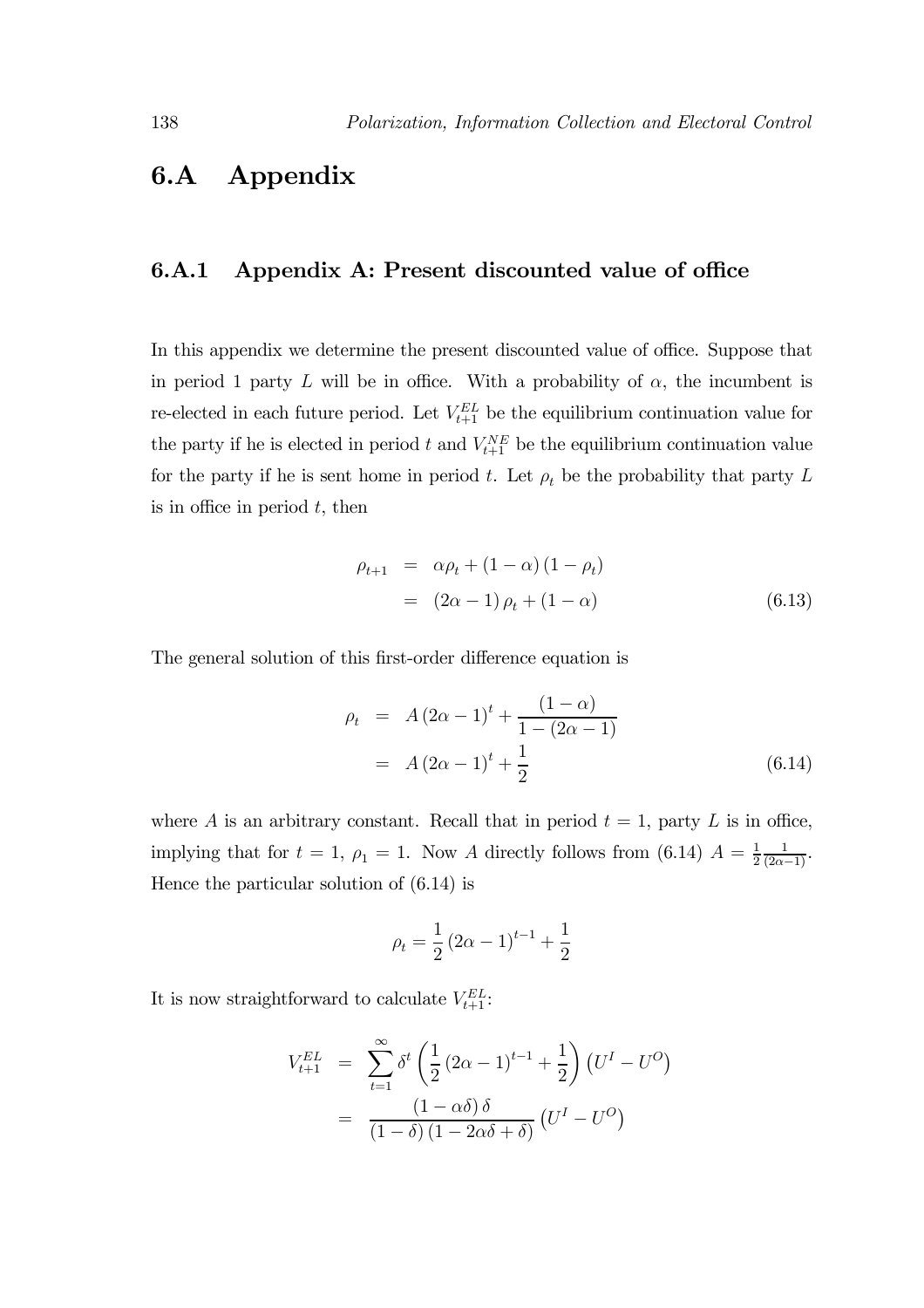where  $U^I$  is the utility a party receives if he holds office and  $U^O$  is the utility a party receives if he does not hold office.

Now suppose that in  $t = 0$  party L is not re-elected. Then, in period  $t + 1$  party R will enter office, implying that  $\rho_1 = 0$ . From (6.14) it follows that  $A = -\frac{1}{2}$  $\frac{1}{(2\alpha-1)}$ . Hence, the particular solution of (6.14) is

$$
\rho_t = -\frac{1}{2} (2\alpha - 1)^{t-1} + \frac{1}{2}
$$

We can now write the equilibrium continuation value if party  $L$  is not re-elected in period  $t = 0$  as

$$
V_{t+1}^{NE} = \sum_{t=1}^{\infty} \delta^t \left( -\frac{1}{2} (2\alpha - 1)^{t-1} + \frac{1}{2} \right) \left( U^I - U^O \right)
$$

$$
= \frac{(\delta - \alpha \delta) \delta}{(1 - \delta) (1 - 2\alpha \delta + \delta)} \left( U^I - U^O \right)
$$

Hence,

$$
V_{t+1}^{EL} - V_{t+1}^{NE} = \frac{\delta}{1 - 2\alpha\delta + \delta} \left( U^I - U^O \right) \tag{6.15}
$$

#### 6.A.2 Appendix B: Proofs of lemmas

In this appendix we provide the proofs of the lemmas that are discussed in the chapter.

Proof of Lemma 6.1: A proof was provided in the text above the lemma. The present discounted value of office,  $V_{t+1}^{EL} - V_{t+1}^{NE}$ , can be determined making use of equation (6.15). Under voting rule I the incumbent party is re-elected if and only if he shows that  $\theta_{A,t} = -1$  and  $\theta_{B,t} = 1$ . Suppose that in equilibrium the party in office collects full information and the opponent collects no information. In equilibrium, the probability that the incumbent is elected equals  $\alpha = \Pr(\theta_{A,t} = -1, \theta_{B,t} = 1) = \frac{1}{4}$ . The utility a party gets if he holds office  $(=U^I)$  equals  $\lambda - C_2$  and the utility he gets if he is out of office equals 0. Substituting this into equation (6.15) gives  $V_{t+1}^{EL} - V_{t+1}^{NE} = \frac{2\delta}{2+\delta} (\lambda - C_2).$ 

**Proof of Lemma 6.2:** A proof was provided in the text above the lemma. Again,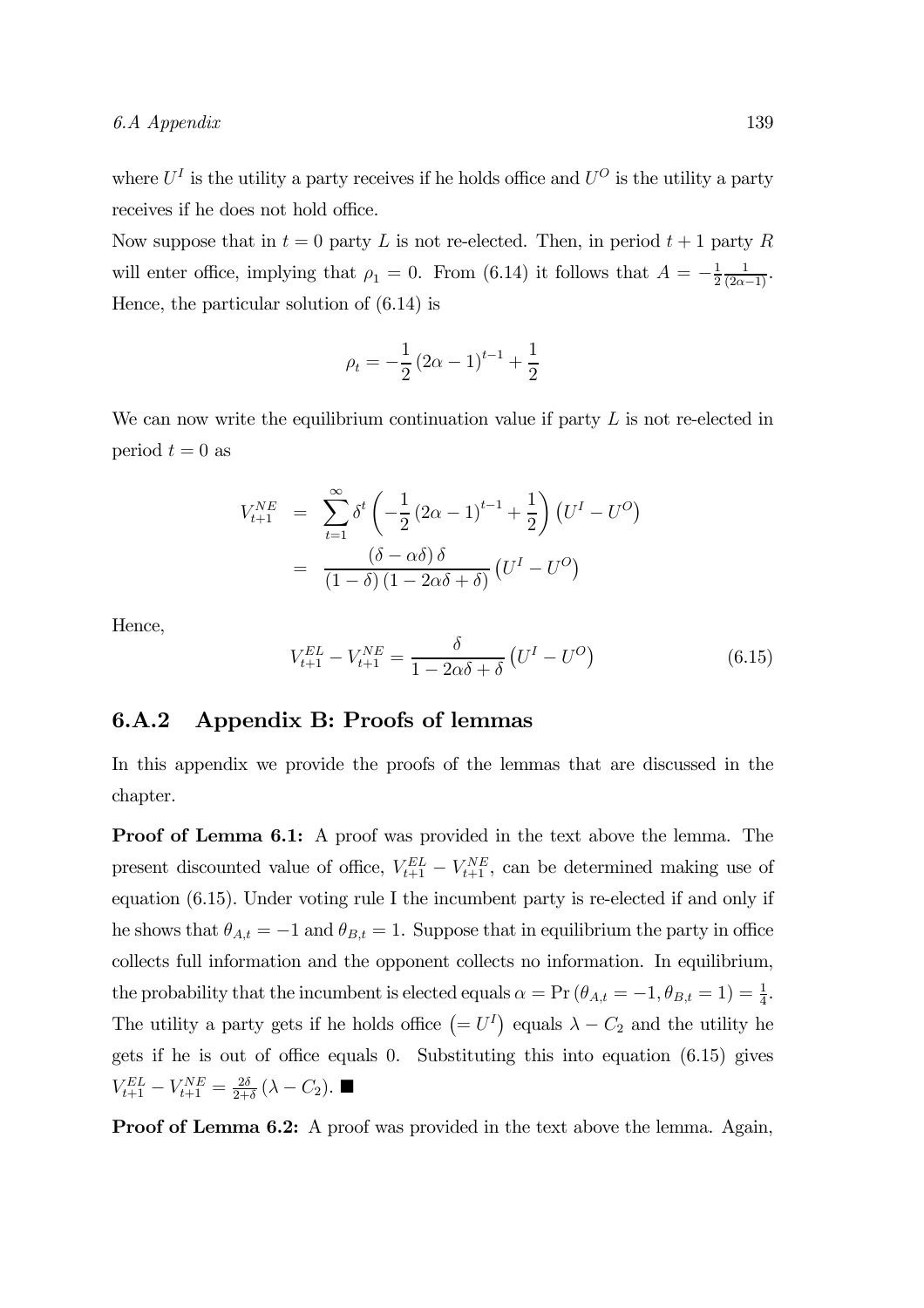$V_{t+1}^{EL} - V_{t+1}^{NE}$  follows from (6.15). Under voting rule II the incumbent party is re-elected if he shows that  $\theta_{A,t} = -1$  and  $\theta_{B,t} = 1$ , or it showed that  $\theta_{A,t} = -1$ , or it showed that  $\theta_{B,t} = 1$ . Suppose that in equilibrium the party in office collects full information and the opponent collects no information. In equilibrium, the probability that the incumbent is elected equals  $\alpha = \Pr(\theta_{A,t} = -1, \theta_{B,t} = 1) + \Pr(\theta_{A,t} = -1, \theta_{B,t} = 0) +$  $Pr(\theta_{A,t} = 0, \theta_{B,t} = 1) = \frac{3}{4}$ . The utility a party achieves if he holds office  $(= U^I)$ equals  $\lambda - C_2$  and the utility he achieves if he is out of office equals 0. Hence,  $V_{t+1}^{EL} - V_{t+1}^{NE} = \frac{2\delta}{2-\delta} (\lambda - C_2).$ 

Proof of Lemma 6.3: Along the same lines as we derived the conditions in lemma 6.2, we can derive the conditions in lemma 6.3. The main difference is that now the opponent has to decide whether or not to collect information. Under voting rule III, the opponent prefers collecting full information to collecting no information if  $C_2 \leq \frac{3}{4} \left( V_{t+1}^{EL} - V_{t+1}^{NE} \right)$ . He prefers to collect full information to collecting partial information if  $C_2 - C_1 \leq \frac{1}{4} \left( V_{t+1}^{EL} - V_{t+1}^{NE} \right)$ . The incumbent has no incentive to collect information. Next, we have to determine  $V_{t+1}^{EL} - V_{t+1}^{NE}$ . Under voting rule III the incumbent party is only re-elected if  $\theta_{A,t} = 0$  and  $\theta_{B,t} = 0$ . Suppose that in equilibrium the opposition party collects full information and the incumbent party collects no information. In equilibrium, the probability that the incumbent is elected equals  $\alpha = \Pr(\theta_{A,t} = 0, \theta_{B,t} = 0) = \frac{1}{4}$ . The utility a party receives if he holds office  $(= U<sup>I</sup>)$  equals  $\lambda$  and the utility he receives if he is out of office  $( = U<sup>O</sup>)$  equals  $-C_2$ . Hence,  $V_{t+1}^{EL} - V_{t+1}^{NE} = \frac{2\delta}{2+\delta} (\lambda + C_2)$ .

Proof of Lemma 6.4: A proof was provided in the text above the lemma. The present discounted value of holding office,  $V_{t+1}^{EL} - V_{t+1}^{NE}$ , can be determined making use of (6.15). Under voting rule IV the incumbent party is re-elected if  $\theta_{A,t} = 0$  and  $\theta_{B,t} = 0$ ,  $\theta_{A,t} = -1$  and  $\theta_{B,t} = 0$  or  $\theta_{A,t} = -1$  and  $\theta_{B,t} = 1$ . Suppose that in equilibrium each party collects partial information. In equilibrium, the probability that the incumbent is elected equals  $\alpha = \Pr(\theta_{A,t} = -1, \theta_{B,t} = 1) + \Pr(\theta_{A,t} = -1, \theta_{B,t} = 0) +$  $Pr(\theta_{A,t} = 0, \theta_{B,t} = 0) = \frac{3}{4}$ . The utility a party receives if he holds office  $(= U^I)$ equals  $\lambda - C_1$  and the utility he receives if he is out of office  $(= U^O)$  equals  $-C_1$ . Hence,  $V_{t+1}^{EL} - V_{t+1}^{NE} = \frac{2\delta}{2-\delta} \lambda$ .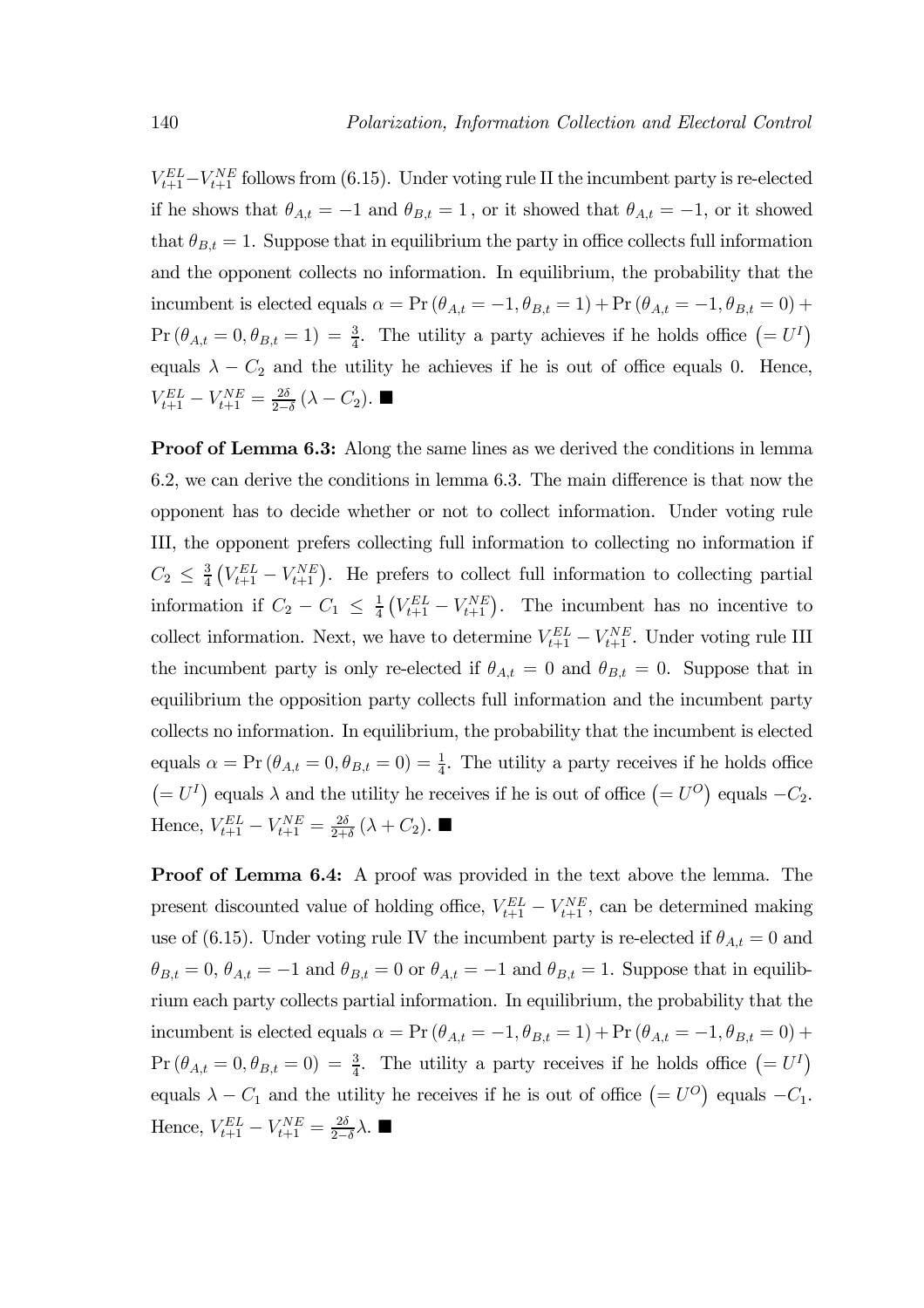**Proof of Lemma 6.7:** A proof was provided in the text above the lemma. Again,  $V_{t+1}^{EL} - V_{t+1}^{NE}$  can be determined making use of (6.15). Under voting rule VI the incumbent party is re-elected if he implements  $X_t = 0$  if  $\theta_t = 0$ . Suppose that in equilibrium each party collects partial information and that  $V_{t+1}^{EL} - V_{t+1}^{NE} > 1$ . Then, in equilibrium, the probability that the incumbent is re-elected equals  $\alpha = 1$ . The utility a party receives if he holds office  $(=U^I)$  equals  $-\frac{3}{4} - C_1$  and the utility he receives if he is out of office  $(=U^O)$  equals  $-\frac{7}{4} - C_1$ . Hence,  $V_{t+1}^{EL} - V_{t+1}^{NE} = \frac{\delta}{1-\delta}$ .

**Proof of Lemma 6.8:** Suppose voting rule VII. Furthermore suppose that in equilibrium each party collects partial information. First we determine which policy the incumbent party implements given the value of the stochastic term. The incumbent party implements  $X_t = -1$  if  $\theta_t = -1$  and  $X_t = 0$  if  $\theta_t = 1$ . If  $\theta_t = 0$ , the incumbent implements  $X_t = 0$  if and only if  $V_{t+1}^{EL} - V_{t+1}^{NE} > 1$ , else he implements  $X_t = -1$ . Now, we can determine the expected payoff if the incumbent investigates  $\theta_{A,t}$  and the opponent investigates  $\theta_{B,t}$ . If  $V_{t+1}^{EL} - V_{t+1}^{NE} > 1$ , the expected payoff to the incumbent equals  $-\frac{3}{4} - C_1 + \frac{3}{4}V_{t+1}^{EL} + \frac{1}{4}V_{t+1}^{NE}$  and the expected payoff to the opponent equals  $-\frac{7}{4} - C_1 + \frac{1}{4}V_{t+1}^{EL} + \frac{3}{4}V_{t+1}^{NE}$ .

To identify the conditions under which both parties collect partial information, we have to determine whether or not the incumbent has an incentive to deviate. Let us determine the expected payoff achieved by the incumbent if he does not collect information. In this case the incumbent implements  $X_t = 0$  if  $\theta_{B,t} = 1$ . If  $\theta_{B,t} = 0$ , the incumbent implements  $X_t = 0$  if and only if  $V_{t+1}^{EL} - V_{t+1}^{NE} > 2$ , else he implements  $X_t = -1$ . If  $V_{t+1}^{EL} - V_{t+1}^{NE} > 2$ , the expected payoff to the incumbent equals  $-\frac{6}{4}$  +  $\frac{2}{4}V_{t+1}^{EL} + \frac{2}{4}V_{t+1}^{NE}$ . If  $V_{t+1}^{EL} - V_{t+1}^{NE} < 2$ , the expected payoff to the incumbent equals  $-\frac{2}{4}$  +  $V_{t+1}^{NE}$ . Hence, the incumbent collects partial information if (i)  $V_{t+1}^{EL} - V_{t+1}^{NE} > 2$  and  $C_1 \leq \frac{3}{4} + \frac{1}{4} \left( V_{t+1}^{EL} - V_{t+1}^{NE} \right)$ , and, (ii)  $1 < V_{t+1}^{EL} - V_{t+1}^{NE} < 2$  and  $C_1 \leq \frac{3}{4} \left( V_{t+1}^{EL} - V_{t+1}^{NE} \right)$  $\frac{1}{4}$ .

Next, we can determine whether or not the opponent has an incentive to deviate. Let us determine the expected payoff to the opponent if he does not collect information. Then the incumbent implements  $X_t = 0$  if  $\theta_{A,t} = 0$  and  $X_t = -1$  if  $\theta_{A,t} = -1$ . The expected payoff to the opponent equals  $-\frac{10}{4} + V_{t+1}^{NE}$ . Hence, the opponent collects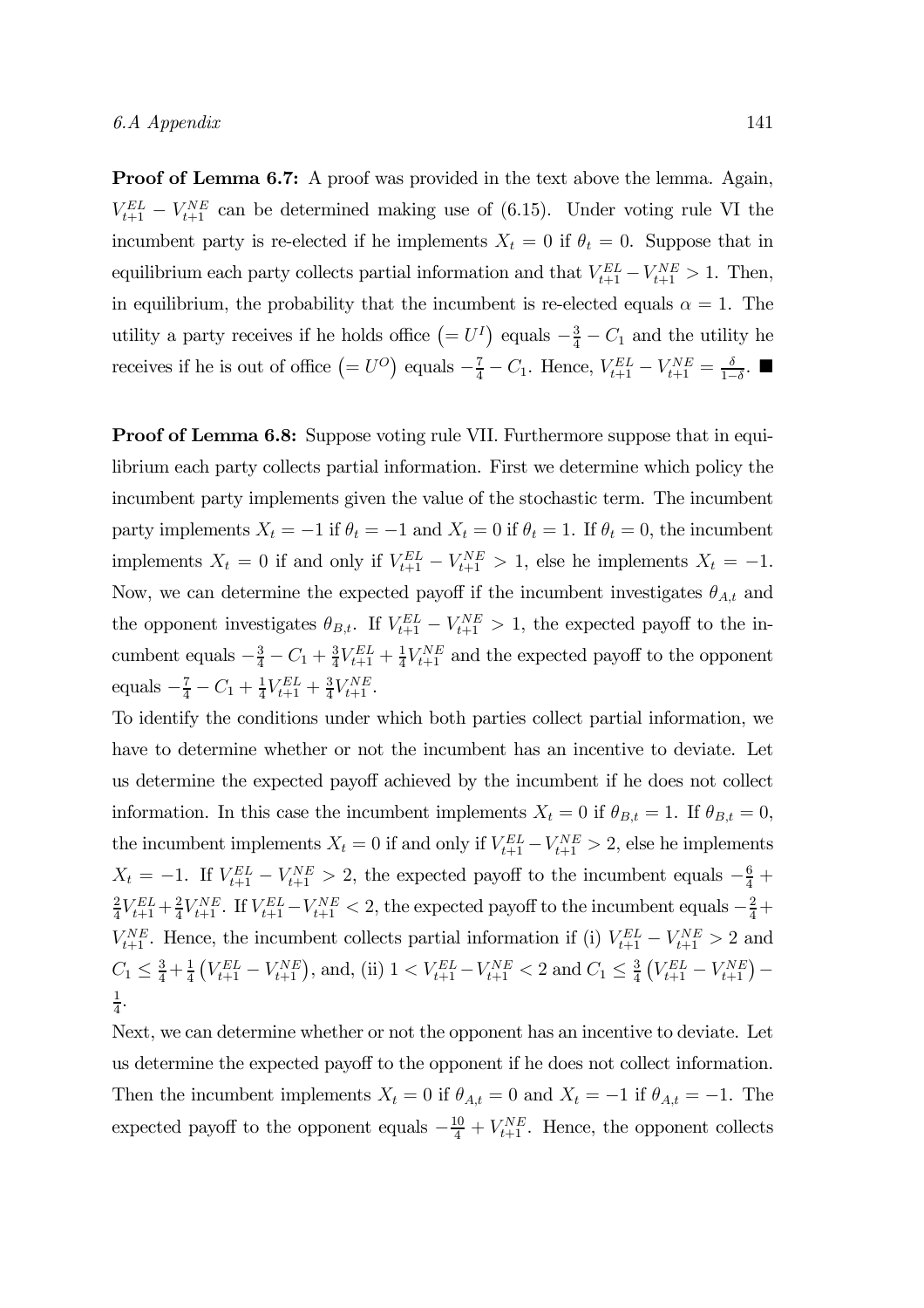partial information if and only if  $C_1 \leq \frac{3}{4} + \frac{1}{4} \left( V_{t+1}^{EL} - V_{t+1}^{NE} \right)$ .

Finally, we can determine the relative value of holding office. Suppose that in equilibrium each party collects partial information and that  $V_{t+1}^{EL} - V_{t+1}^{NE} > 1$ . Then, in equilibrium, the probability that the incumbent is re-elected equals  $\alpha =$  $Pr(\theta_{A,t} = -1, \theta_{B,t} = 1) + Pr(\theta_{A,t} = -1, \theta_{B,t} = 0) + Pr(\theta_{A,t} = 0, \theta_{B,t} = 0) = \frac{3}{4}$ . The utility a party receives if he holds office  $(=U^I)$  equals  $-\frac{3}{4} - C_1$  and the utility he receives if he is out of office  $(=U^O)$  equals  $-\frac{7}{4} - C_1$ . Hence,  $V_{t+1}^{EL} - V_{t+1}^{NE} = \frac{2\delta}{2-\delta}$ . Because  $0 < \delta < 1$ , the following always holds  $V_{t+1}^{EL} - V_{t+1}^{NE} = \frac{2\delta}{2-\delta} < 2$ . Therefore, we only need to consider the case in which  $1 < V_{t+1}^{EL} - V_{t+1}^{NE} < 2$ , say  $\frac{2}{3} < \delta < 1$ .

**Proof of Lemma 6.9:** Suppose voting rule X. Furthermore suppose that in equilibrium the incumbent investigates  $\theta_{A,t}$  and the opponent does not collect information. First we determine which policy the incumbent party implements given the value of the stochastic term. The incumbent implements  $X_t = 0$  if  $\theta_{A,t} = 0$  and  $X_t = -1$  if  $\theta_{A,t} = -1$ . The expected payoff to the incumbent equals  $-\frac{2}{4} + V_{t+1}^{EL} - C_1$  and the expected payoff to the opponent equals  $-\frac{10}{4} + V_{t+1}^{NE}$ .

To identify the conditions under which the incumbent collects partial information, we have to determine whether or not the incumbent has an incentive to deviate. Let us determine the expected payoff achieved by the incumbent if he does not collect information. In this case the incumbent implements  $X_t = 0$  if  $V_{t+1}^{EL} - V_{t+1}^{NE} > 1$ , else he implements  $X_t = -1$ . The expected payoff to the incumbent if  $V_{t+1}^{EL} - V_{t+1}^{NE} > 1$  equals  $-\frac{6}{4} + V_{t+1}^{EL}$ . Hence, the incumbent collects partial information if  $V_{t+1}^{EL} - V_{t+1}^{NE} > 1$  and  $C_1 \leq 1$ .

Next we can determine whether or not the opponent has an incentive to deviate. Let us determine the expected payoff to the opponent if he collects partial information. In this case the incumbent implements  $X_t = -1$  if  $\theta_{A,t} = -1$  and  $\theta_{B,t} = 0$ ,  $X_t = -1$ if  $\theta_{A,t} = -1$  and  $\theta_{B,t} = 1$  and  $X_t = 0$  if  $\theta_{A,t} = 0$  and  $\theta_{B,t} = 1$ . If  $\theta_{A,t} = 0$  and  $\theta_{B,t} = 0$ , the incumbent implements  $X_t = 0$  if and only if  $V_{t+1}^{EL} - V_{t+1}^{NE} > 1$ , else he implements  $X_t = -1$ . If  $V_{t+1}^{EL} - V_{t+1}^{NE} > 1$ , the expected payoff to the opponent equals  $-\frac{10}{4} + V_{t+1}^{NE} - C_1$ .

Finally, we can determine the relative value of holding office. Suppose that in equi-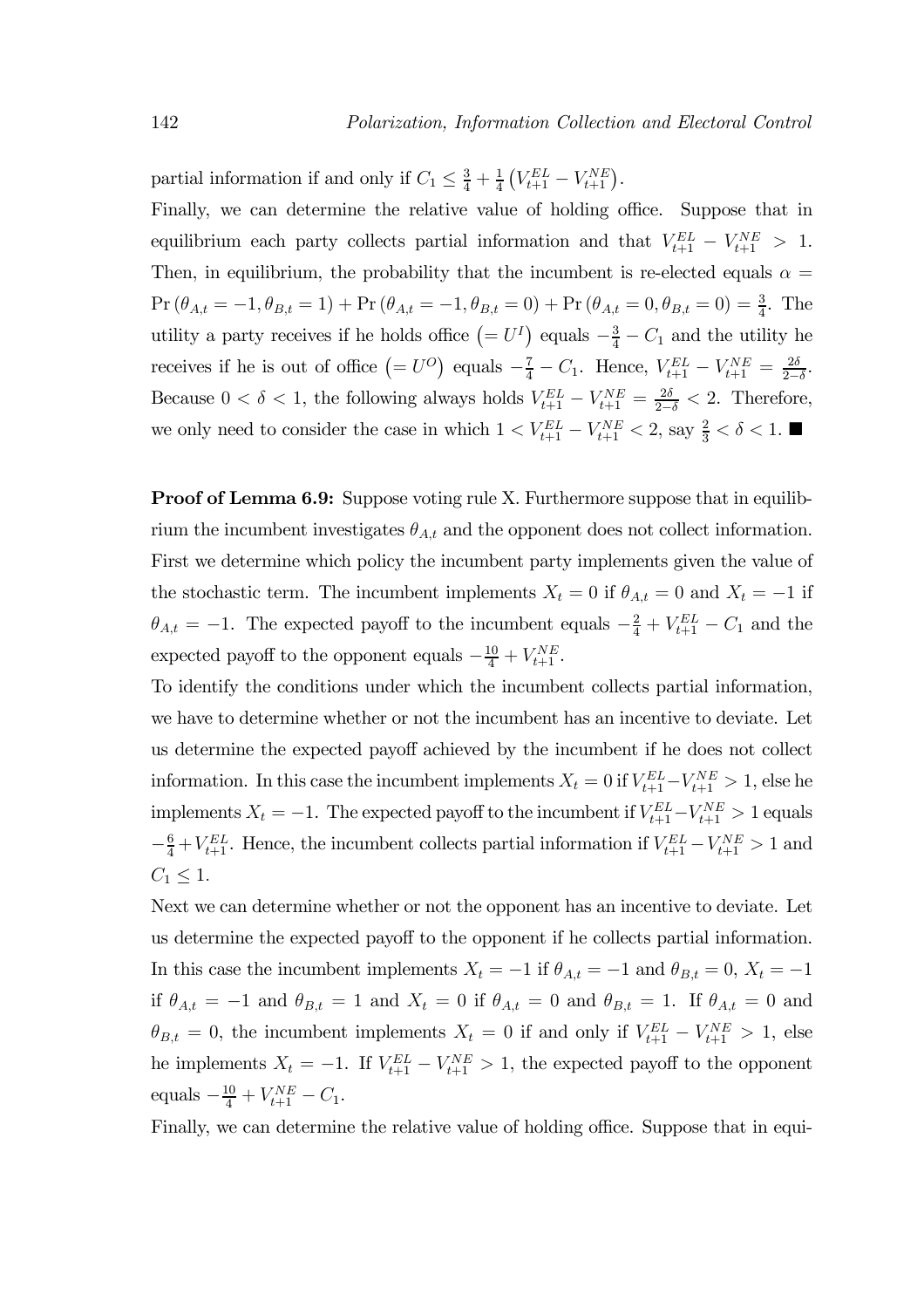librium the incumbent party collects full information and the opponent does not collect information and  $V_{t+1}^{EL} - V_{t+1}^{NE} > 1$ . Then, in equilibrium, the probability that the incumbent is re-elected equals  $\alpha = 1$ . The utility a party achieves if he holds office  $(= U^I)$  equals  $-\frac{2}{4} - C_1$  and the utility he gets if he is out of office  $(= U^O)$ equals  $-\frac{10}{4}$ . Hence,  $V_{t+1}^{EL} - V_{t+1}^{NE} = \frac{\delta}{1-\delta} (2 - C_1)$ .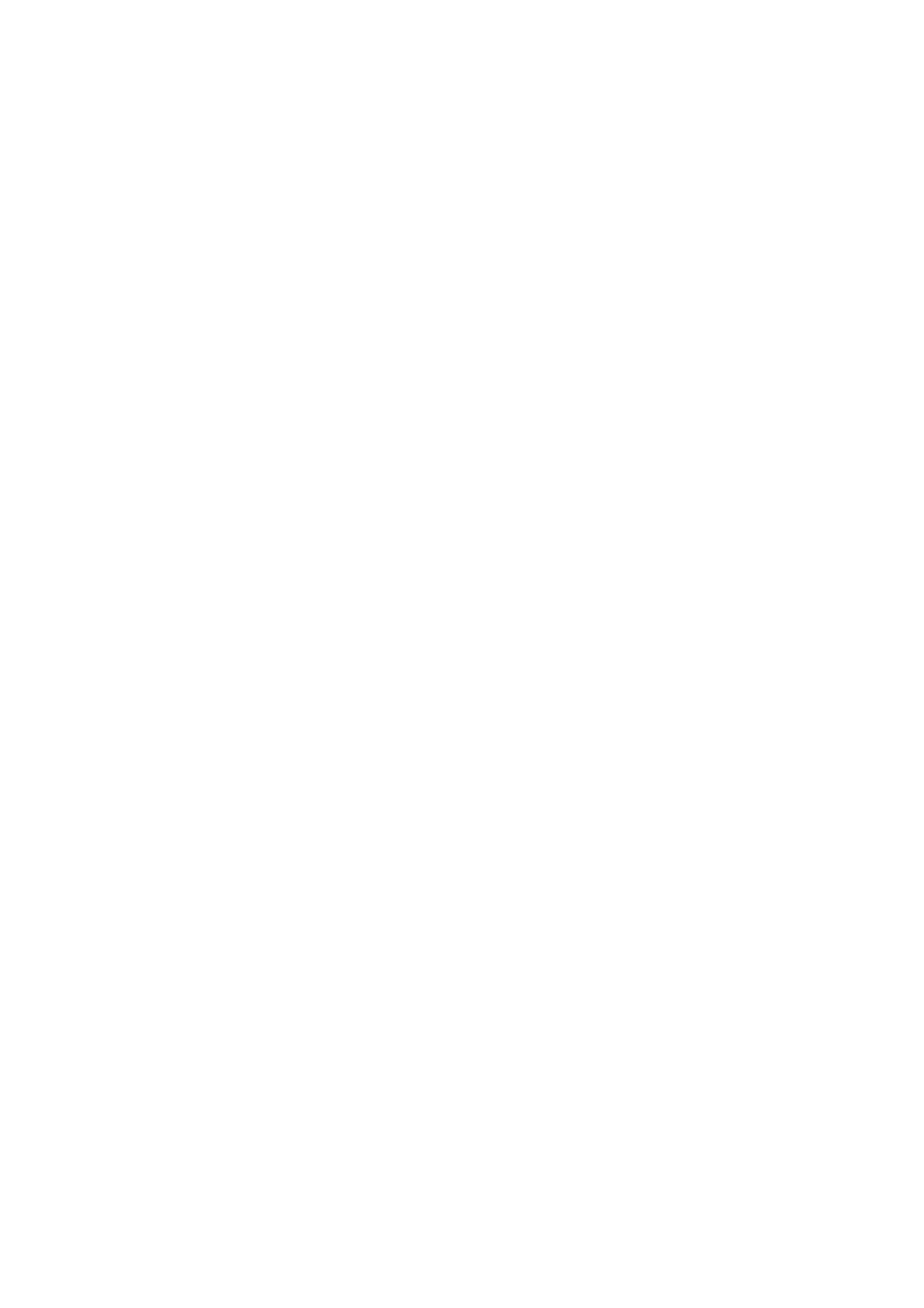# Chapter 7

# Main Findings

In this thesis we have considered a variety of principal-agent problems. A key feature of each chapter has been the information asymmetry. In this chapter we summarize the main findings.

In chapter 2 we have developed a model that describes the interaction between a junior and a senior. The junior does not know his ability, but he can learn about his ability from the senior and from experience. In line with findings in the social psychology literature, we have shown that if communication is imperfect, then (i) the senior, on average, exaggerates the junior's ability, and (ii) overconfidence leading to too much activism is more likely than underconfidence leading to too much passivity.

In chapter 3 we have considered the benefits a junior may derive from having a mentor. Frequently the only information available to a junior employee to make a self-assessment is his performance. Performance, however, not only depends on the junior's ability, but also on the difficulty of the performed task. We have shown that a junior who has performed a difficult task underestimates his ability and a junior who has performed an easy task overestimates his ability. An implication is that some talented juniors decide to stop performing the task after observing performance on a difficult task. Appointing a better informed senior employee who acts as the juniors mentor can prevent talented juniors from leaving the organization. Furthermore, a mentor can prevent less talented juniors from performing a difficult task.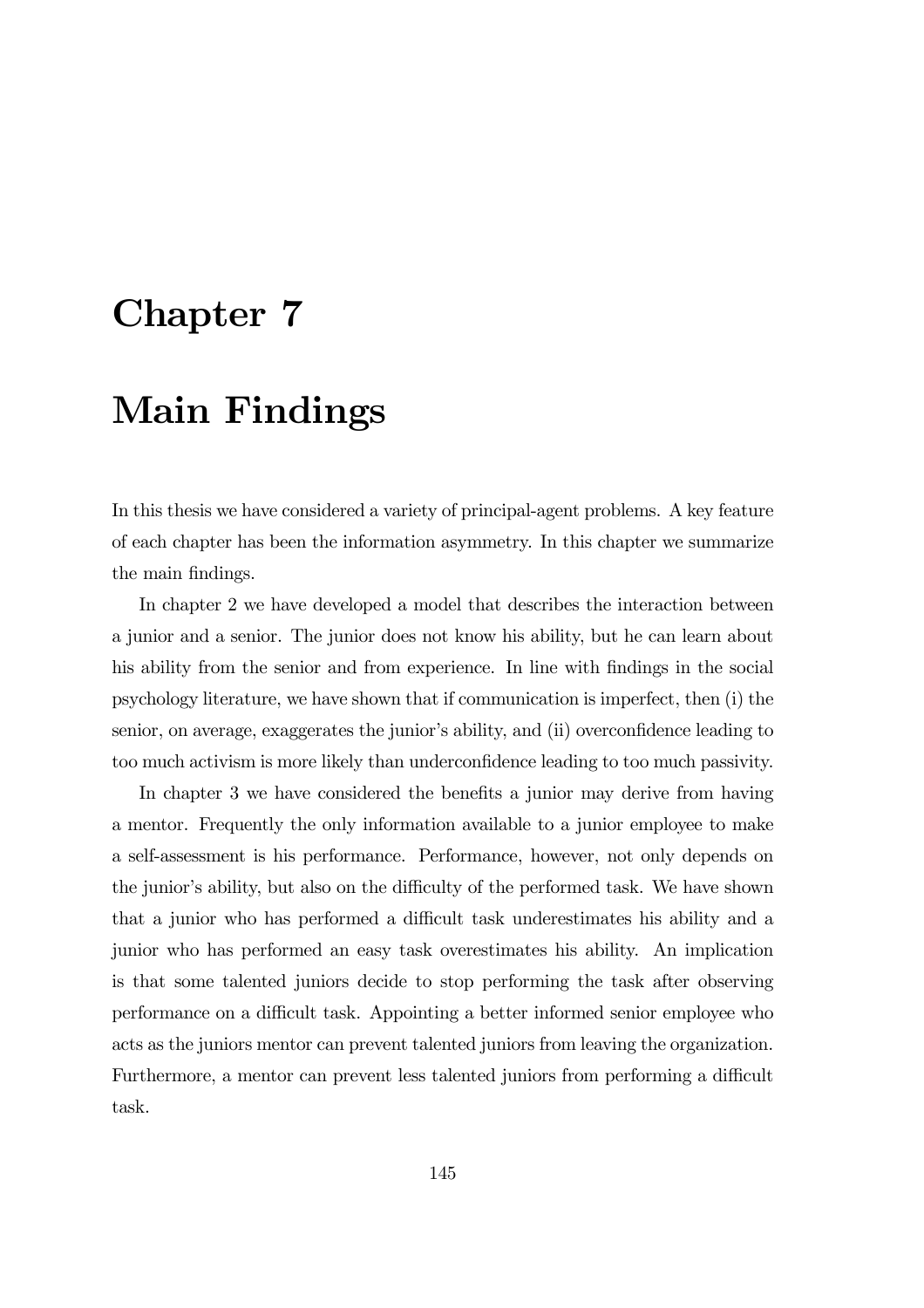Chapter 4 has examined the relationship between the board of directors and top executives. Boards of directors face the twin task of disciplining and screening executives. To perform these tasks directors do not have detailed information about executives' behaviour, and only infrequently have information about the success or failure of initiated strategies, reorganizations, mergers etc. We have analysed the nature of (implicit) retention contracts boards use to discipline and screen executives. Consistent with empirical observation, we have shown that executives may become overly active to show their credentials; that the link between bad performance and dismissal is weak; and that boards occasionally dismiss competent executives.

In Chapter 5 and 6 we have analysed the relationship between voters and politicians. In chapter 5 we have shown that whether or not electoral competition induces political parties or candidates to collect information about policy consequences depends on the cost of information collection. Besides, we have shown that endogenizing information may lead to divergence of policy platforms. In chapter 6 we have identified the conditions under which voters can induce political parties to collect information and to select policies which are optimal from the representative voter's point of view. We have shown that it is easier to stimulate policy motivated parties to collect information than office motivated parties. However, in contrast to office motivated parties, policy motivated parties will sometimes select policies that conflict with the representative voter's interest.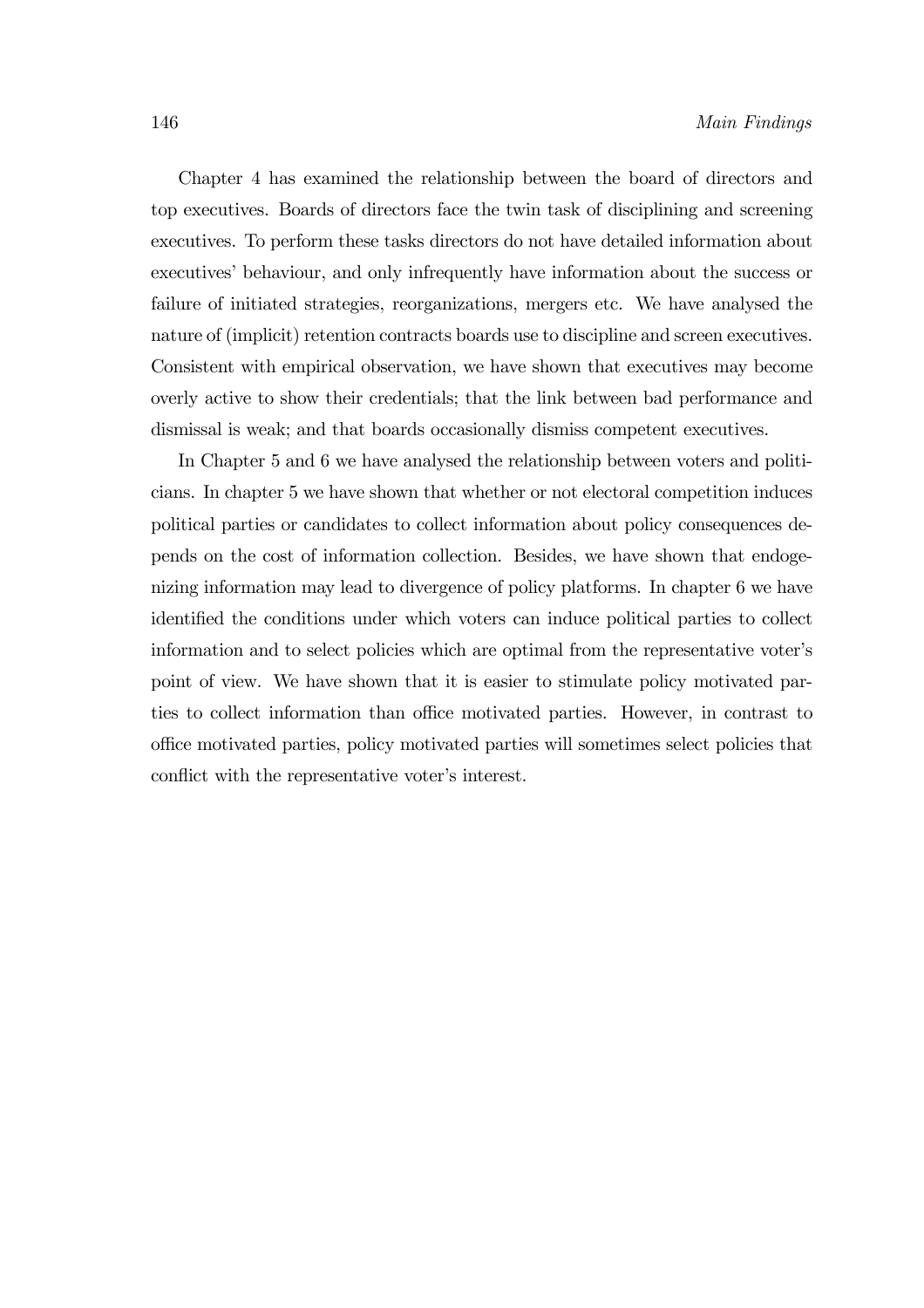# Samenvatting (Summary in Dutch)

Elke dag nemen mensen talrijke beslissingen. Belangrijk voor het maken van keuzen is dat men weet wat de gevolgen van de verschillende mogelijkheden zijn. Het verzamelen van informatie over deze gevolgen is echter gecompliceerd en kostbaar. Daarom beschikken mensen soms niet over alle relevante informatie om een beslissing te nemen.

Dit proefschrift bespreekt en modelleert situaties waarin individuen niet over alle relevante informatie beschikken om een beslissing te nemen. We onderscheiden twee delen in het proefschrift. In het eerste deel kennen individuen hun eigen bekwaamheid niet. Om een beslissing te nemen moeten individuen een inschatting maken van hun bekwaamheid. We bespreken de gevolgen van het maken van een verkeerde inschatting. Het tweede deel bespreekt de interactie tussen de controlerende macht (bijvoorbeeld de raad van bestuur of de burger) en de uitvoerende macht (bijvoorbeeld de manager of de politicus). De manager neemt, namens de raad van bestuur, een beslissing. Omdat de preferenties van de manager en de raad van bestuur niet altijd overeenkomen, handelt een manager niet altijd in het belang van de raad van bestuur. We analyseren hoe de raad van bestuur ervoor kan zorgen dat de manager in het belang van de raad van bestuur handelt.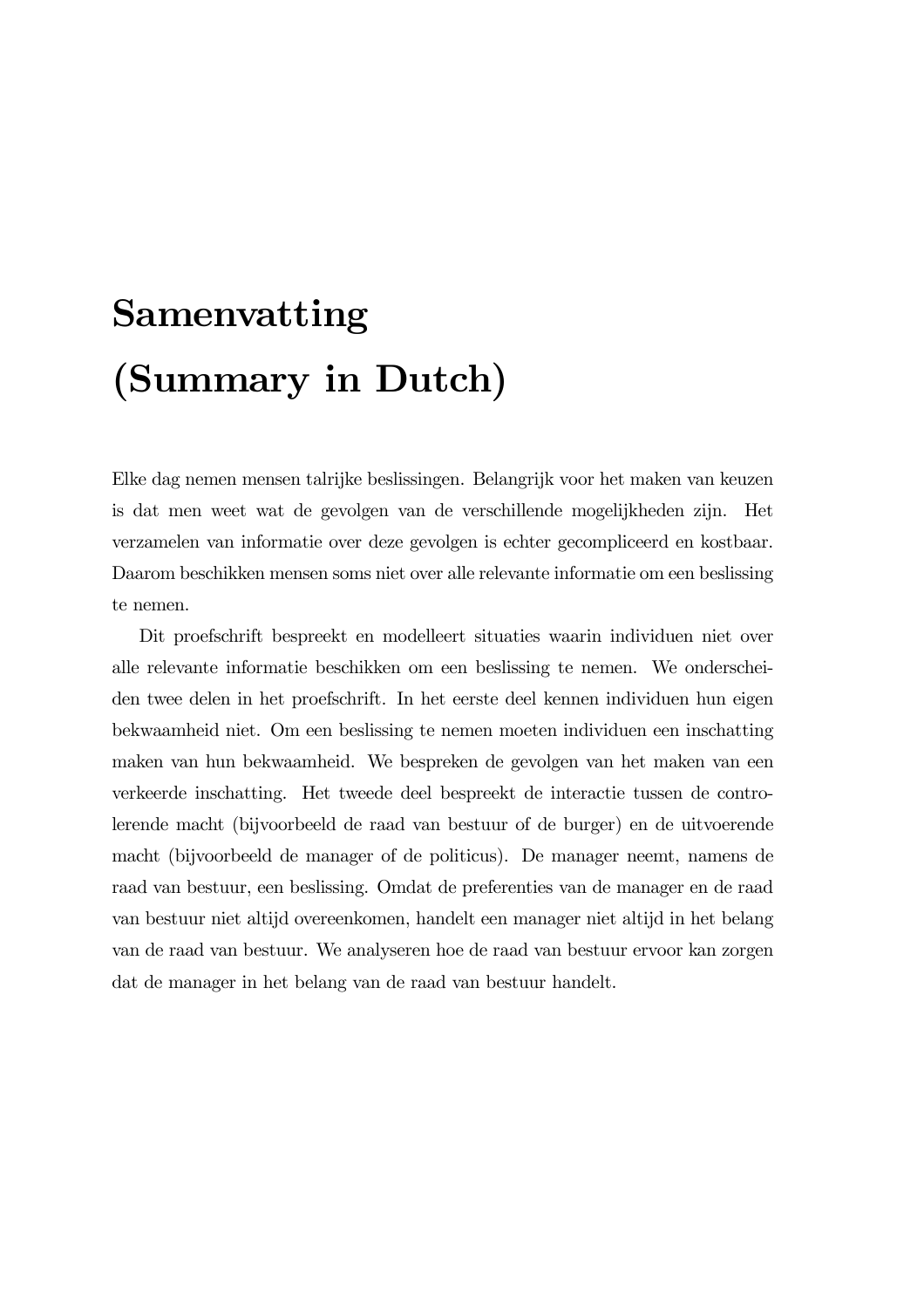## 7.1 Zelfevaluatie

Er is een behoorlijke hoeveelheid bewijs dat individuen hun eigen bekwaamheid, gemiddeld genomen, te hoog inschatten op sommige domeinen. Bijvoorbeeld, de meerderheid van de autobestuurders in de VS vindt zichzelf beter dan de gemiddelde autobestuurder in de VS (Svenson, 1981). Als een individu echter wordt gevraagd naar zijn bekwaamheid in schaken dan schat een meerderheid van de individuen zichzelf als beneden gemiddeld in (Kruger, 1999).

Sociaal psychologen hebben laten zien dat de keuzen die individuen maken, beïnvloed worden door de perceptie die individuen hebben over hun bekwaamheid. Felson (1984) laat zien dat middelbare school jongens met een positief zelfbeeld over hun bekwaamheid betere resultaten behalen op school dan jongens met een negatiever zelfbeeld. Een mogelijke verklaring voor het tekort aan vrouwen in de wetenschap is dat vrouwen hun wetenschappelijke bekwaamheid onderschatten (Ehrlinger en Dunning, 2003).

Economen bestuderen hoe mensen keuzen maken. Gegeven dat de perceptie die een individu heeft over zijn bekwaamheid zo belangrijk is voor de keuzen die iemand maakt, is het nauwelijks verrassend dat economen geïnteresseerd zijn in dit onderwerp. Recentelijk zijn er meerdere economische artikels verschenen die de zelfevaluatie van bekwaamheid onderzoeken.<sup>1</sup> Een tekortkoming van deze studies is dat ze alleen overschatting verklaren. We kunnen echter niet ontkennen dat sommige mensen een zeer negatief zelfbeeld hebben. In hoofdstuk 2 en 3 proberen we een verklaring te vinden voor zowel overschatting als onderschatting. Het enige economische artikel waarin een negatief zelfbeeld theoretisch mogelijk is, is Santos-Pinto en Sobel (2005).

Hoofdstuk 2 bespreekt een model dat de zelfevaluatie van bekwaamheid beschrijft. In overeenstemming met de self-assessment theorie in sociale psychologie (Trope, 1979; Dunning, 1995; Taylor et al., 1995) willen individuen hun bekwaamheid leren om betere beslissingen in de toekomst te nemen. Individuen krijgen informatie over hun bekwaamheid door beoordelingen van anderen en door het uitvoeren van taken. We laten zien dat als communicatie niet perfect is (i) de be-

<sup>1</sup>Bijvoorbeeld, Benabou en Tirole (2004), Weinberg (2005) en Zabojnik (2004).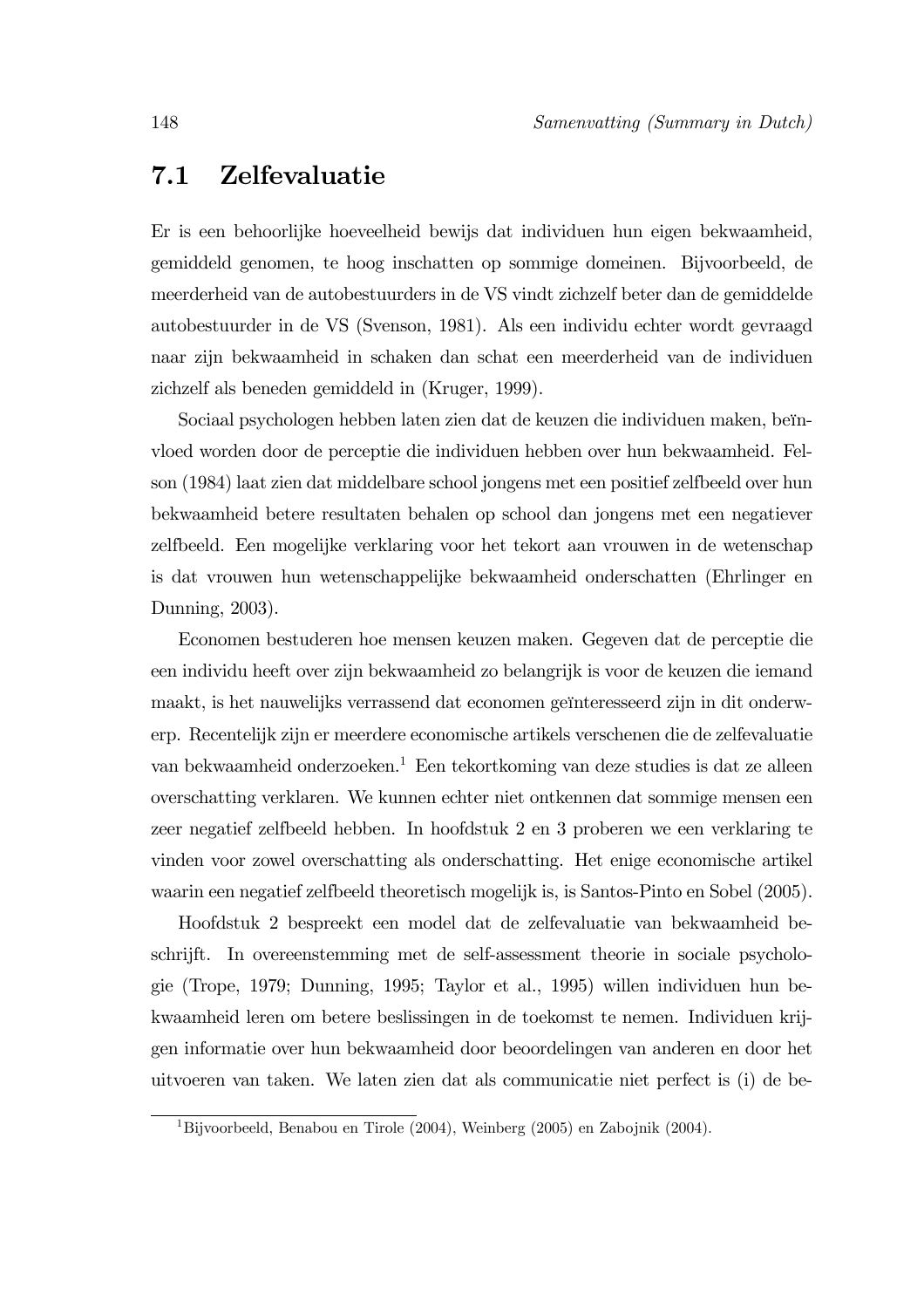oordelingen van anderen te positief zijn, en (ii) overschatting waarschijnlijker is dan onderschatting.

Het model beschrijft de interactie tussen een senior medewerker en een junior medewerker. De senior medewerker heeft de neiging om te negatief te zijn over de bekwaamheid van een junior medewerker die net bekwaam is. Op deze manier probeert de senior ervoor te zorgen dat de junior zich niet teveel inspant. Voor dit type junior zijn de kosten van overschatting (teveel inspanning) groter dan de kosten van onderschatting (misplaatste passiviteit). Daarnaast heeft de senior medewerker de neiging om de bekwaamheid van een getalenteerde junior te overdrijven. De senior wil voorkomen dat dit type junior besluit om geen taak uit te voeren. Gemiddeld genomen overdrijft de senior medewerker de bekwaamheid van junior medewerkers. De reden is dat de kosten van onderschatting (misplaatste passiviteit) permanent zijn, terwijl de kosten van overschatting (teveel inspanning) tijdelijk zijn omdat individuen leren van het uitvoeren van een taak en deze informatie gebruiken om hun perceptie aan te passen.

In hoofdstuk 3 maken individuen een inschatting van hun bekwaamheid op basis van de behaalde prestaties bij het uitvoeren van een taak. Prestaties hangen af van de bekwaamheid van een individu en de onbekende moeilijkheidsgraad van de taak. In overeenstemming met Kruger (1999) laten we zien dat een individu (bijvoorbeeld een junior medewerker) die een moeilijke taak heeft uitgevoerd, gemiddeld genomen, zijn bekwaamheid onderschat, terwijl een individu die een makkelijke taak heeft uitgevoerd zijn bekwaamheid overschat. Het gevolg van het onderschatten van bekwaamheid na het uitvoeren van een moeilijke taak is dat een getalenteerde junior soms besluit om geen taak uit te voeren. Een organisatie kan voorkomen dat dit gebeurt door een senior medewerker aan te stellen die optreedt als de mentor van de junior. De senior medewerker heeft meer ervaring en is daarom beter in staat de bekwaamheid van een junior vast te stellen. Daarnaast is zij beter op de hoogte van de moeilijkheid van verschillende taken in de organisatie. Als de preferenties van de mentor en de junior overeenkomen zorgt de mentor ervoor dat het niveau van de taken en de bekwaamheid van een junior beter op elkaar worden afgestemd. Als de preferenties van de mentor en de junior niet overeenkomen, omdat de junior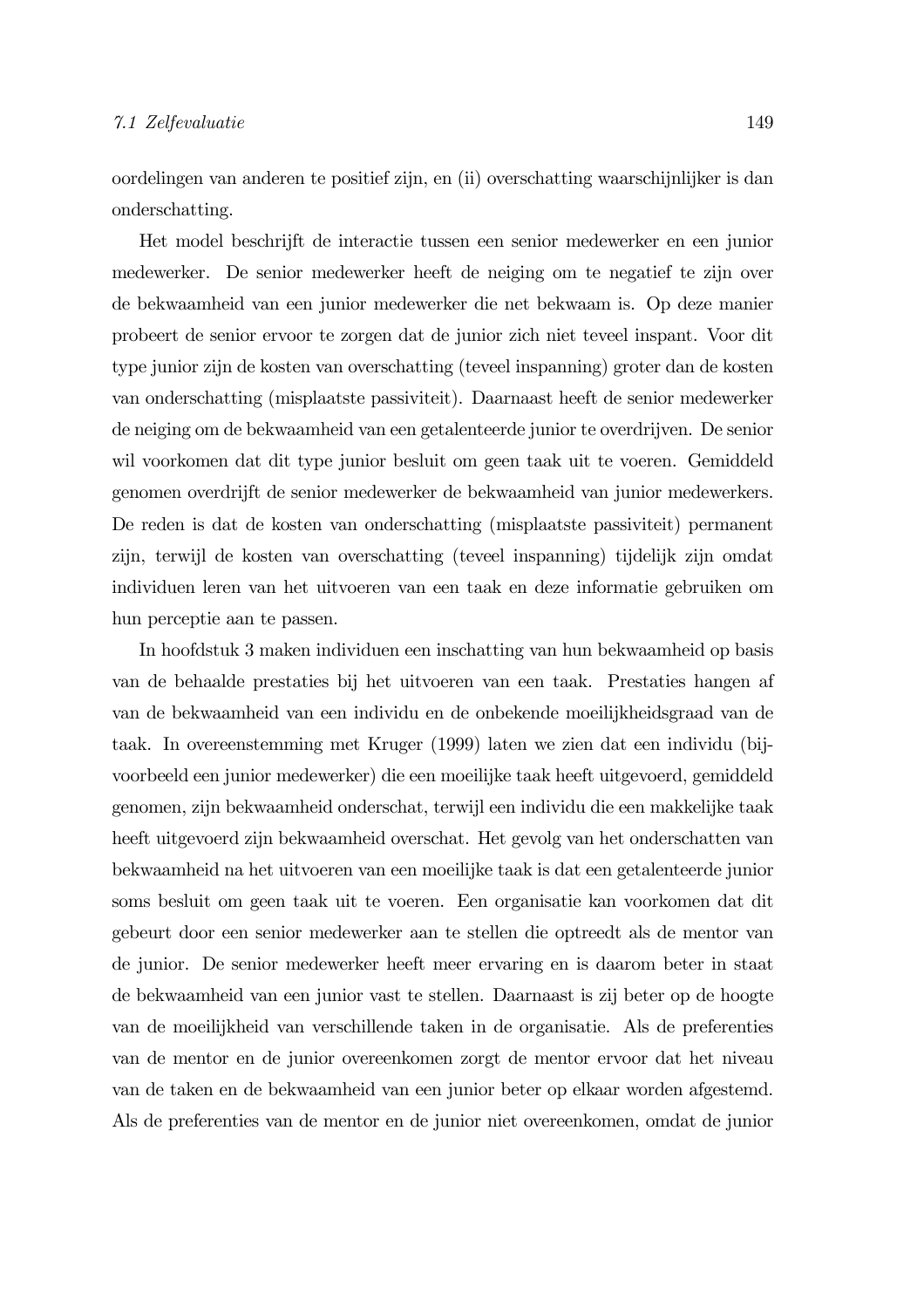kosten moet maken om een taak uit te voeren en de mentor deze kosten niet hoeft te maken, dan heeft de mentor soms een prikkel om te liegen. De reden is dat een junior soms geen taak wil uitvoeren, omdat het uitvoeren van een taak te kostbaar is. De mentor, daarentegen, wil dat de junior altijd een taak uitvoert. Door te liegen voorkomt de mentor dat sommige junioren geen taak uitvoeren.

### 7.2 Retention contracts

Het delegeren van taken is noodzakelijk om meerdere redenen. In een organisatie, bijvoorbeeld, beschikt de raad van bestuur niet over voldoende tijd om beslissingen te nemen over de dagelijkse routine. Daarom delegeert de raad van bestuur (principaal) deze beslissingen aan een manager (agent). Een ander voorbeeld is de representatieve democratie. Burgers beschikken over zwakke prikkels om informatie te verzamelen over alle beleidsalternatieven. Daarom delegeren burgers politieke besluiten aan politici. In beide gevallen zijn de voordelen van het delegeren van beslissingen duidelijk. Echter, het delegeren van besluiten kan problematisch zijn als de agent niet dezelfde preferenties heeft als de principaal.

Het klassieke voorbeeld van principaal-agent problemen is het conflict tussen aandeelhouders en managers. De raad van bestuur beschikt over de macht om, namens de aandeelhouders, het bedrijf te runnen. De raad van bestuur beschikt echter niet over de tijd en informatie om besluiten te nemen. Daarom is de besluitvorming gedelegeerd aan de manager. De raad van bestuur heeft twee taken. In de eerste plaats moet de raad van bestuur een manager selecteren en aanstellen. In de tweede plaats moet de raad van bestuur managers controleren en vervangen als dit noodzakelijk is. Het probleem is dat de raad van bestuur beperkte informatie heeft om deze taken uit te voeren. Om ervoor te zorgen dat managers handelen in het belang van de raad van bestuur, is de raad van bestuur soms gedwongen om zich aan een norm te houden. In hoofdstuk 4, 5 en 6 bespreken we het gebruik van retention contracts als een middel om managers en politici te disciplineren en te screenen. Een retention contract specificeert onder welke condities een manager of een politicus herkozen wordt en onder welke condities hij vervangen wordt.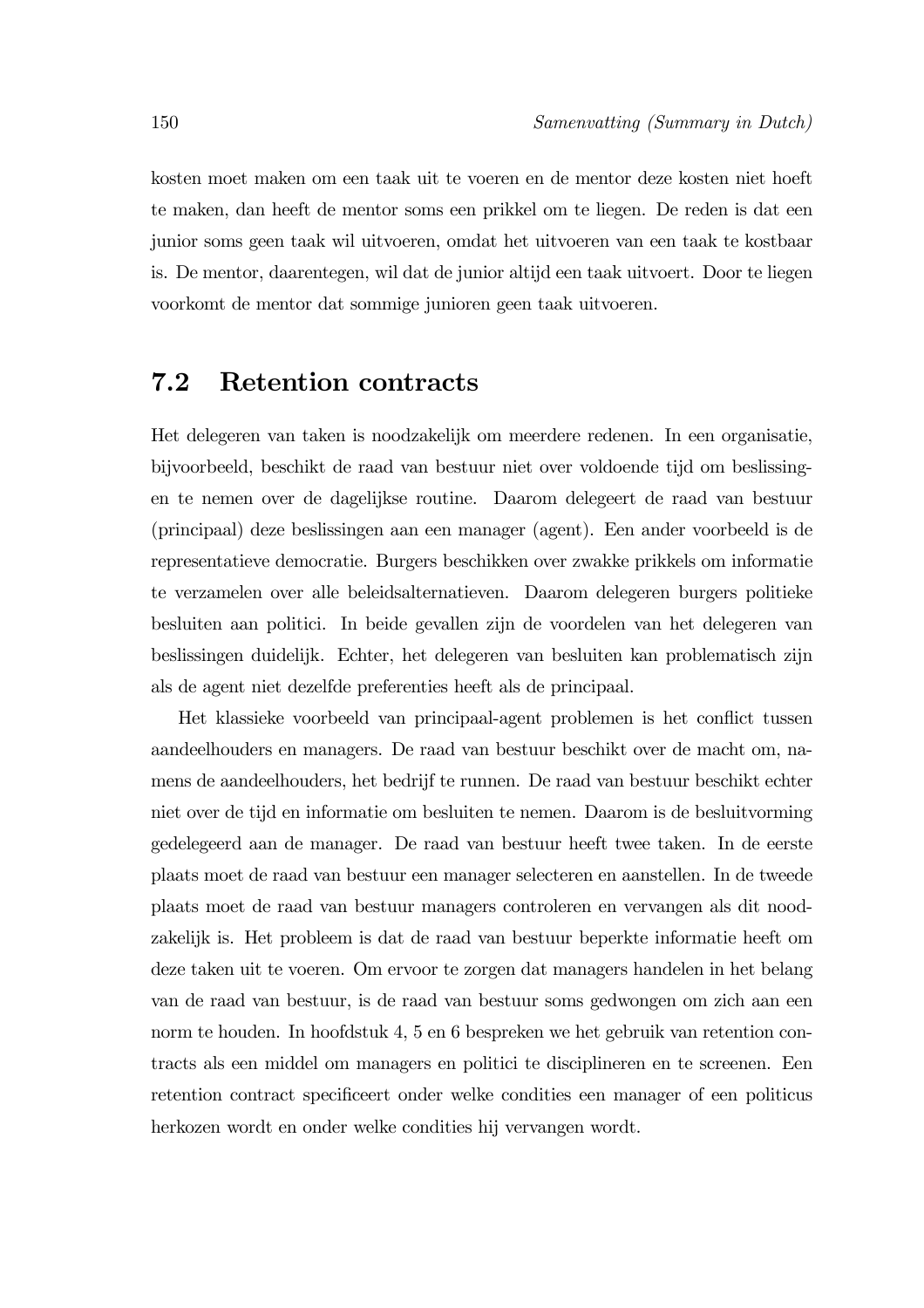In hoofdstuk 4 bekijken we een omgeving waarin de raad van bestuur beschikt over beperkte informatie over de kwaliteit van projecten die managers hebben uitgevoerd. Elke periode moet een manager besluiten om een taak uit te voeren of niet. De kwaliteit van een project hangt af van de bekwaamheid van de manager en van exogene omstandigheden. De manager kent zijn eigen bekwaamheid en leert de exogene omstandigheden. Dit impliceert dat de manager volledig geïnformeerd is over de gevolgen van zijn beslissing. De raad van bestuur, daarentegen, observeert alleen of een project uitgevoerd is en soms leert zij de kwaliteit van het project. Een belangrijk element is dat competente managers betere projecten ontwikkelen dan incompetente managers. Daarom is het waarschijnlijker dat een competente manager een project uitvoert. Het feit dat een project geïmplementeerd is, is een teken van competentie. De raad van bestuur kan deze informatie gebruiken om managers te screenen. Een nadeel van het gebruiken van de implementatie beslissing om managers te screenen is dat managers een prikkel hebben om slechte projecten te implementeren om competentie te seinen. De raad van bestuur kan deze prikkel verkleinen door managers te ontslaan die te slechte projecten hebben uitgevoerd. Vanwege de seinfunctie van de implementatie beslissing is het waarschijnlijker dat de weggestuurde manager competent is. Het af en toe wegsturen van een competente manager is de prijs die de raad van bestuur moet betalen om managers te disciplineren.

Hoofdstuk 5 en 6 richten zich op de interactie tussen burgers en politici. Een reden voor burgers om bevoegdheden te delegeren aan politici is dat politici over betere informatie beschikken. Maar beschikken politici ook daadwerkelijk over betere informatie? In hoofdstuk 5 onderzoeken we of verkiezingen voldoende prikkels geven aan politici om informatie te zoeken. We bespreken een model met twee politieke partijen. Voordat verkiezingen plaatsvinden kunnen de partijen informatie verzamelen. Tijdens een verkiezingscampagne kunnen partijen de verzamelde informatie gebruiken om hun standpunten te verdedigen. Een welbekend theoretisch resultaat in de politieke economie is dat, als politieke partijen alleen maar geven om het winnen van verkiezingen, politieke partijen hetzelfde standpunt kiezen. In hoofdstuk 5 laten we zien dat, als partijen de mogelijkheid krijgen om informatie te verzamelen,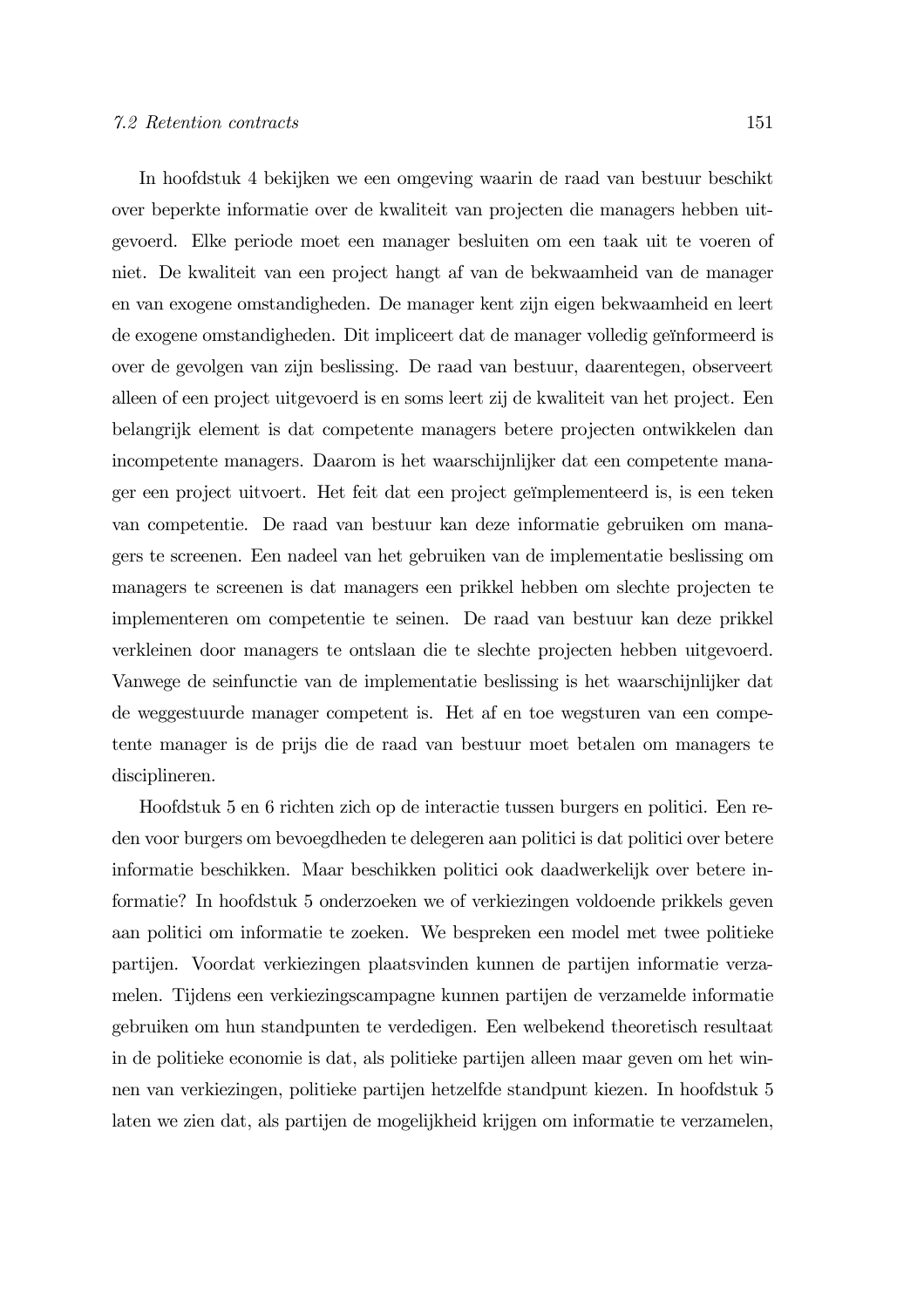politieke partijen soms gepolariseerde standpunten kiezen.

In hoofdstuk 6 moeten politieke partijen twee taken uitvoeren. In de eerste plaats kunnen zowel de regeringspartij als de oppositie partij informatie verzamelen. In de tweede plaats moet de regeringspartij een taak uitvoeren. We identificeren de voorwaarden waaronder burgers de politieke partijen kunnen aanzetten tot het verzamelen van informatie en tot het uitvoeren van het project dat optimaal is vanuit het oogpunt van de burger. We laten zien dat als politieke partijen alleen maar geven om macht, de burger een kiesregel moet gebruiken die partijen aanmoedigt om informatie te verzamelen. Daarbij geldt dat de oppositie soms sterkere prikkels heeft om informatie te verzamelen. Als politieke partijen alleen geven om beleid, dan moeten de partijen ook aangemoedigd worden om goed beleid te kiezen. Beleidsgerichte partijen hebben sterkere prikkels om informatie te verzamelen dan partijen die alleen geven om macht. Maar, in tegenstelling tot politieke partijen die alleen geven om macht, zullen beleidsgerichte partijen soms beleid kiezen dat in strijd is met de belangen van burgers.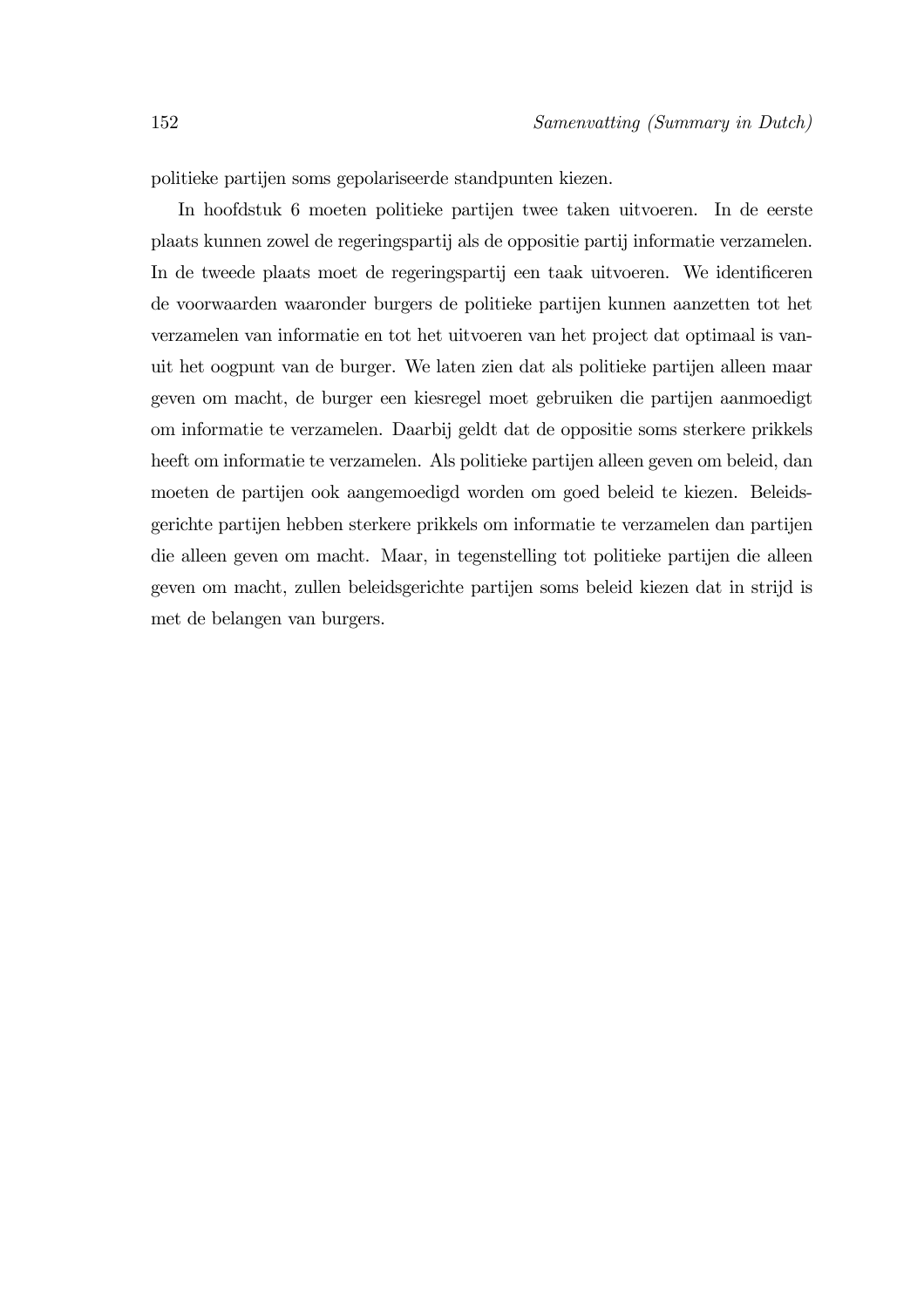# Bibliography

Ackerman, P. L., M. E. Beier and K. R. Bowen (2002). What we really know about our abilities and our knowledge. Personality and Individual Differences 33, 587-605.

Alesina, A. (1988). Credibility and policy convergence in a two-party system with rational voters. American Economic Review 78, 796—805.

Alesina, A. and H. Rosenthal (1989). Partisan cycles in congressional elections and the macroeconomy. American Political Science Review 83, 373-398.

Alesina, A. and H. Rosenthal (1995). Partisan Politics, Divided Government, and the Economy. Cambridge University Press, New York.

Allen, T. D. and L. T. Eby (2003). Relationship effectiveness for mentors: Factors associated with learning and quality. Journal of Management 29 (4), 469-486.

Barro, R. (1973). The control of politicians: An economic model. Public Choice 14, 19-42.

Baumol, W. J. (1959). Business behavior, value and growth. MacMillan, New York.

Baumeister, R. F. (1998). The self. In Gilbert, D. T., S. T. Fiske and G. Lindzey (eds), The handbook of social psychology, pp 680-740, New York: McGraw Hill.

Bebchuk, L. A. and J. M. Fried (2003). Executive compensation as an agency problem. Journal of Economic Perspectives 17 (3), 71-92.

Bebchuk, L. A. and J. M. Fried (2004). Pay without performance. The unfulfilled promise of executive compensation. Cambridge, MA : Harvard University Press.

Bénabou, R. and J. Tirole (2002). Self-confidence and personal motivation. Quarterly Journal of Economics 117 (3), 871-915.

Bénabou, R. and J. Tirole (2003). Intrinsic and extrinsic motivation. Review of Economic Studies 70, 489-520.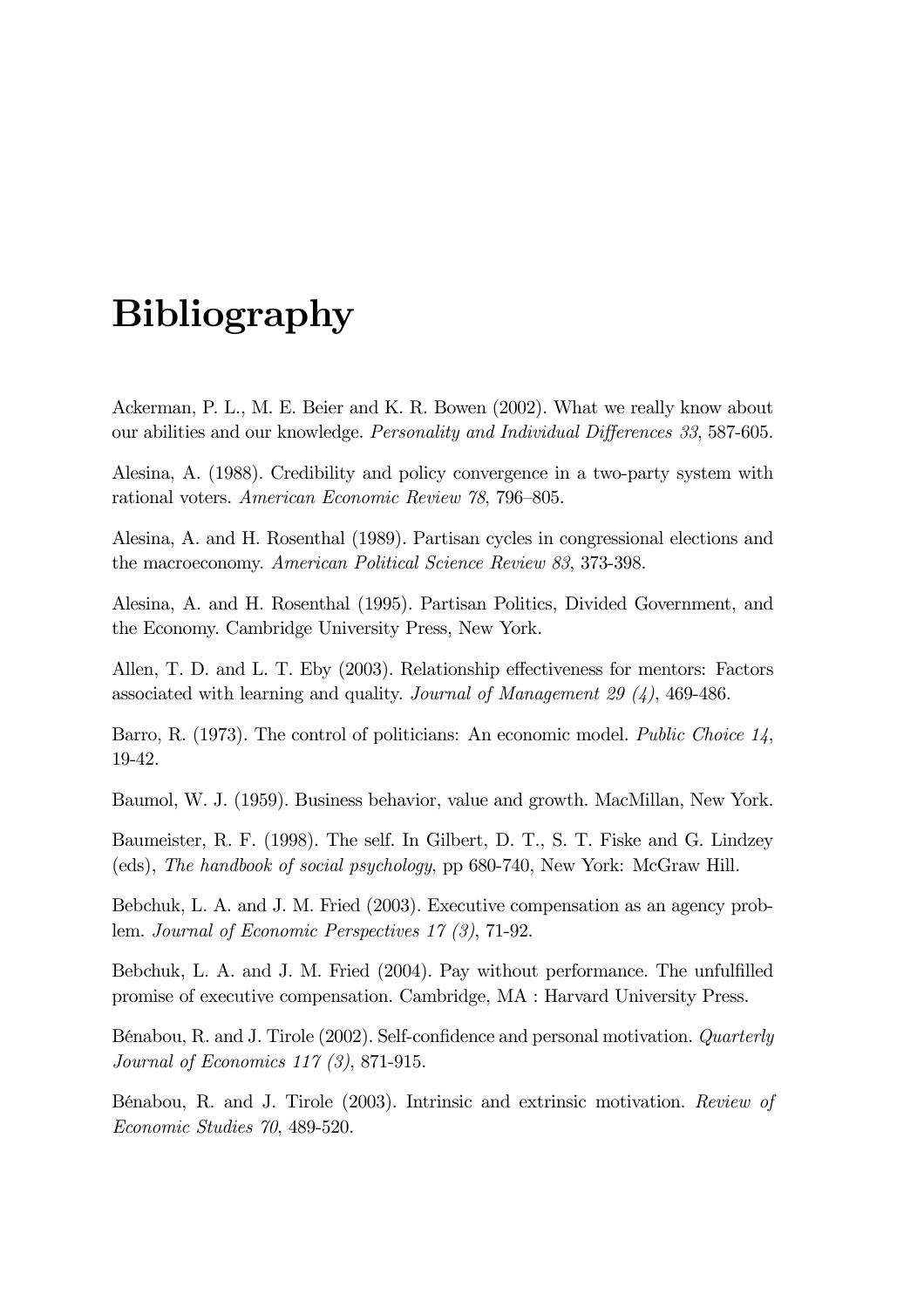Beniers, K. and O. H. Swank (2004). On the composition of committees. *Journal of* Law, Economics and Organization 20, 353-378.

Borokhovich, K. A., R. Parrino, and T. Trapani (1996). Outside directors and CEO selection. Journal of Financial and Quantitative Analysis 31 (3), 337-355.

Brickley, J. A. (2003). Empirical research on CEO turnover and firm-performance: A discussion. Journal of Accounting & Economics 36, 227-233.

Brocas, I. and J. D. Carrillo (2002). Are we all better drivers than average? Selfperception and biased behaviour. CEPR Discussion Paper No. 3603.

Brocas, I. and J. D. Carrillo (2003). The psychology of economic decisions. Oxford University Press.

Brown, J. D. and K. A. Dutton (1995). Truth and consequences: The costs and benefits of accurate self-knowledge. Personality and Social Psychology Bulletin 21  $(12)$ , 1288-1296.

Brunnermeier, M. K. and J. A. Parker (2004). Optimal expectations. NBER Working Paper Series, Working Paper 10707.

Burke, R. J. and C. A. McKeen (1990). Mentoring in organizations: Implications for women. Journal of Business Ethics 9, 317-332.

Calvert, R. (1985). Robustness of the multidimensional voting model: Candidates' motivations, uncertainty, and convergence. American Journal of Political Science 29, 69-95.

Carrillo, J. D. and T. Mariotti (2000). Strategic ignorance as a self-disciplining device. Review of Economic Studies 67, 529-544.

Clutterbuck, D. (1985). Everyone needs a mentor. How to foster talent within the organization. Institute of Personnel Management, London.

College Board (1976-1977). Student descriptive questionnaire. Princeton, NJ: Educational Testing Service.

Compte, O. and A. Postlewaite (2004). Confidence enhanced performance. PIER Working Paper No. 04-023.

Crawford, V. P. and J. K. Sobel (1982). Strategic information transmission. Econometrica 50 (6), 1431-1451.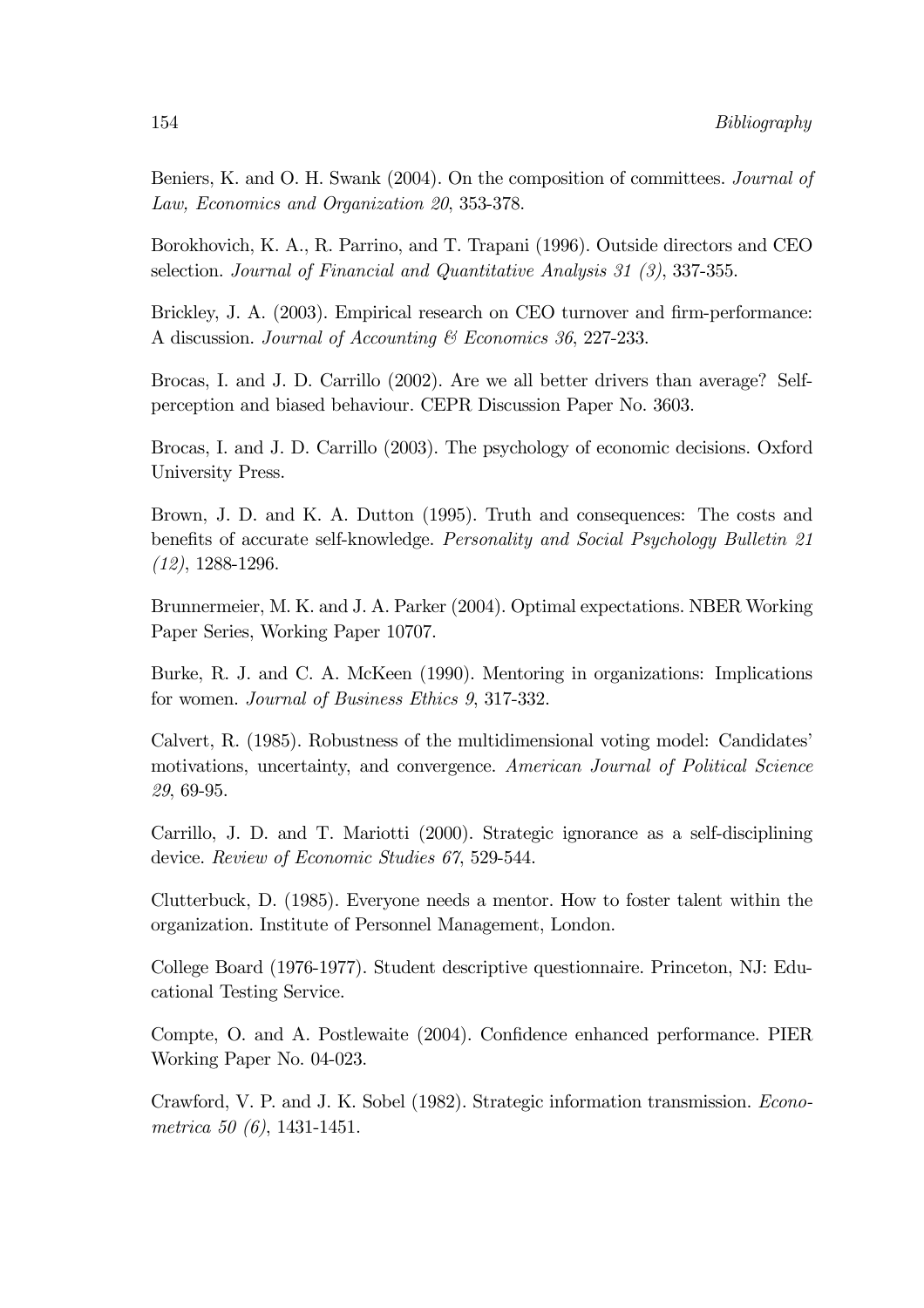Dewatripont, M. and J. Tirole (1999). Advocates. Journal of Political Economy 107, 1-39.

Dittmann, I. and E. Maug (forthcoming). Lower salaries and no options? On the optimal structure of executive pay. Journal of Finance.

Downs, A. (1957), An Economic Theory of Democracy, New York: Harper and Row.

Dunning, D. (1995). Trait importance and modifiability as factors influencing selfassessment and self-enhancement motives. Personality and Social Psychology Bulletin 21 (12), 1297-1306.

Dur, R. (2002). Why do policy makers stick to inefficient decisions? Public Choice 107, 221-234.

Dur, R. and O. H. Swank (2005). Producing and manipulating information. Economic Journal 115, 185-199.

The Economist (2005). Running for cover (Dec 20th issue).

The Economist (2006). Egg on his face (Jan 5th issue).

Ehrich, L. C. and B. Hansford (1999). Mentoring: Pros and cons for HRM. Asia Pacific Journal of Human Resources 37 (3), 92-107.

Ehrlinger, J. and D. Dunning (2003). How chronic self-views influence (and mislead) estimates of performance. Journal of Personality and Social Psychology 84, 5-17.

Ertac, S. (2005). Social comparisons and optimal information revelation: Theory and experiments. Working paper, University of California.

Fagenson, E. A. (1989). The mentor advantage: perceived career/job opportunity of proteges versus non-proteges. Journal of Organizational Behavior 10, 309-320.

Fang, H. and G. Moscarini (2005). Morale hazard. Journal of Monetary Economics 52, 749-777.

Felson, R. B. (1984). The effect of self-appraisals of ability on academic performance. Journal of Personality and Social Psychology 47 (5), 944-952.

Felson, R. B. (1989). Parents and the reflected appraisal process: A longitudinal analysis. Journal of Personality and Social Psychology 56 (6), 965-971.

Felson, R. B. (1993). The (somewhat) social self: How others affect self-appraisals. In J. Suls (ed.), Psychological perspectives on the self, Volume 4: The Self in Social Perspective, pp. 1-27. Hillsdale, New Jersey: Lawrence Erlbaum Associates.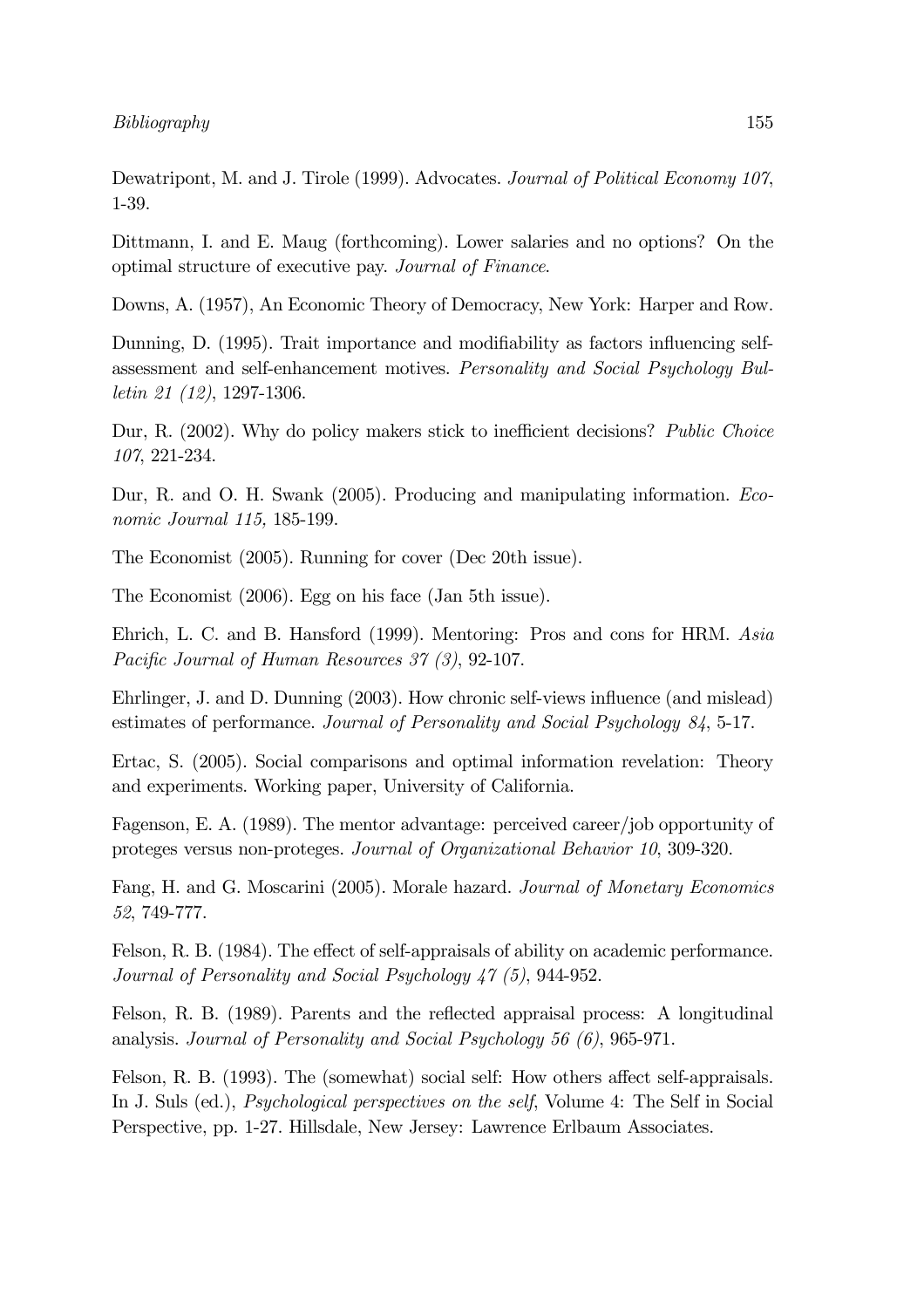Ferejohn, J. (1986). Incumbent performance and electoral control. Public Choice 50, 5-25.

Graziano, C. and A. Luporini (2003). Board efficiency and internal corporate control mechanisms. Journal of Economics & Management Strategy 12  $(4)$ , 495-530.

Hales, J. and S. J. Kachelmeier (2005). Task difficulty and the tendency to overestimate or underestimate relative performance. Working paper.

Hall, B. J. and J. B. Liebman (1998). Are CEOs really paid like bureaucrats? The Quarterly Journal of Economics 113 (3), 653-691.

Hermalin, B. E. (2005). Trends in corporate governance. The Journal of Finance 60 (5), 2351-2384.

Hermalin, B. E. and M. S. Weisbach (1998). Endogenously chosen boards of directors and their monitoring of the CEO. American Economic Review 88 (1), 96-118.

Hermalin, B. E. and M. S. Weisbach (2003). Boards of directors as an endogenouslydetermined institution: A survey of the economic evidence, FRBNY Economic Policy Review 9, 7-26.

Hibbs, D. (1977). Political parties and macroeconomic policy. American Political Science Review 71, 1467-1487.

Hoelzl, E. and A. Rustichini (2005). Overconfident: Do you put your money on it? Economic Journal 115. 305-318.

Hvide, H. K. (2002). Pragmatic beliefs and overconfidence. Journal of Economic Behavior and Organization 48, 15-28.

Jensen, M. C.(1986). Agency costs of free cash flow, corporate finance, and takeover. American Economic Review 76(2), 323-329.

Jensen, M. C. and K. J. Murphy (1990). Performance pay and top-management incentives. Journal of Political Economy 98(2), 225-264.

Jones, E. E. and C. Wortman (1973). Ingratiation: An attributional approach. Morristown, NJ: General Learning Press.

Kaplan, N. (1994). Top executives rewards and firm performance: A comparison of Japan and the United States. Journal of Political Economy 102 (3), 510-546.

Kinch, J. W. (1963). A formalized theory of self-concept. American Journal of Sociology 68, 481-486.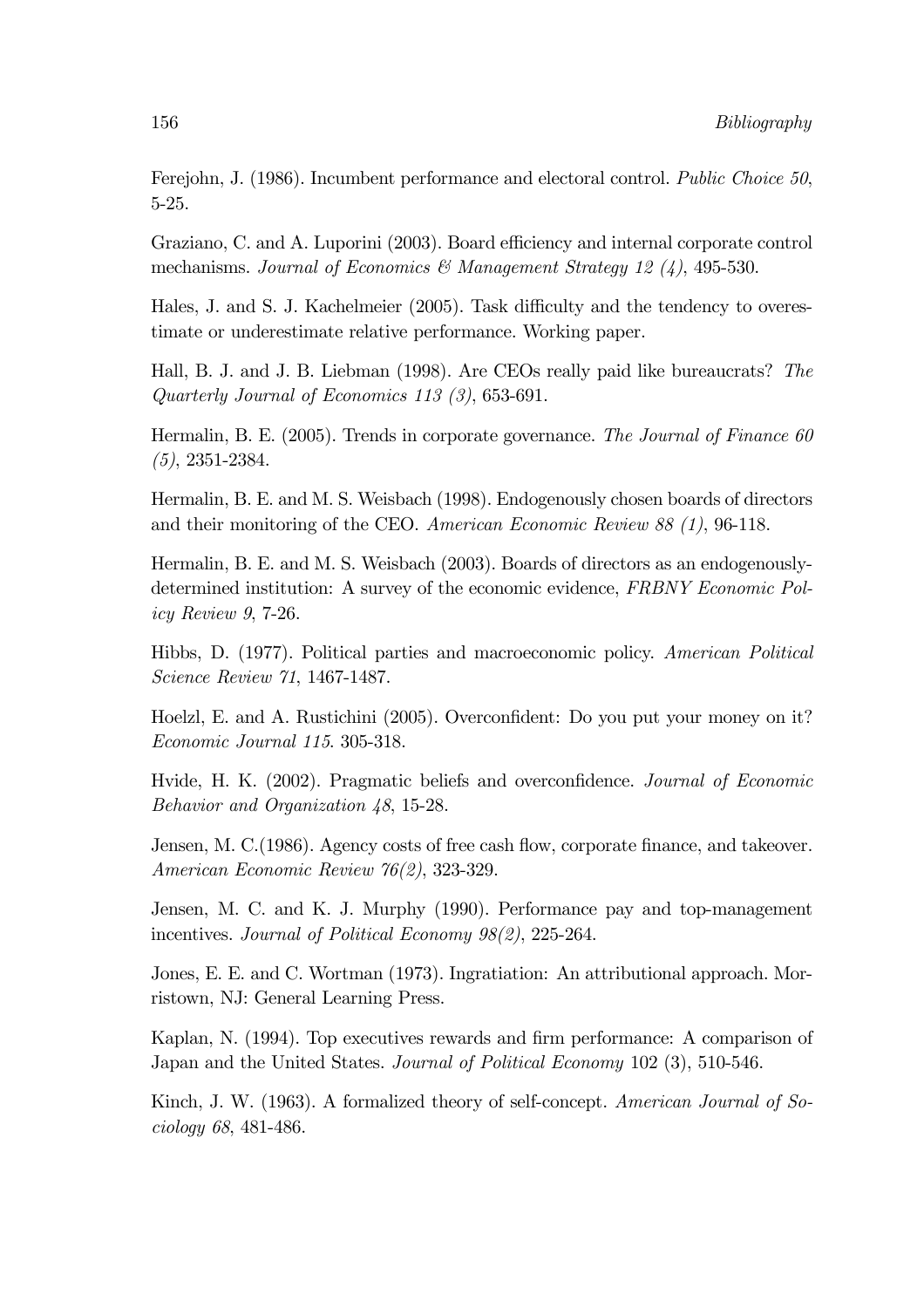Klar, Y., A. Medding and D. Sarel (1996). Nonunique invulnerability: Singular versus distributional probabilities and unrealistic optimism in comparative risk judgments. Organizational Behavior and Human Decision Processes 67 (2), 229-245.

Klayman, J., J. B. Soll, C. Gonzalez-Vallejo and S. Barlas (1999). Overconfidence: It depends on how, what, and whom you ask. Organizational Behavior and Human Decision Processes 79 (3), 216-247.

Kram, K. E. (1983). Phases of the mentor relationship. Academy of Management Journal 26 (4), 608-625.

Kram, K. E. (1985). Mentoring at work: Developmental relationships in organizational life. Glenview, Illionois: Scott, Foresman and Company.

Kruger, J. (1999). Lake Wobegon be gone! The "below-average effect" and the egocentric nature of comparative ability judgments. Journal of Personality and Social Psychology 77 (2), 221-232.

Laffont, J. and D. Martimort (2002). The theory of incentives : the principal-agent model. Princeton NJ: Princeton University Press.

Lazear, E. and S. Rosen (1981). Rank-order tournaments as optimum labor contracts. Journal of Political Economy 89, 841-864.

Lorsch, J. and E. MacIver (1989). Pawns or potentates. The reality of America's corporate boards. Harvard Business School Press, Boston, Massachusetts

Mace, M.L. (1971), Directors: Myth and reality. Harvard University Press, Boston.

Marris, R. (1964). The economic theory of 'managerial' capitalism. MacMillan & Co, London.

Moore, D. A. and T. G. Kim (2003). Myopic social prediction and the solo comparison effect. Journal of Personality and Social Psychology 85 (6), 1121-1135.

Mueller, D. C. (2003). Public choice III. Cambridge, Cambridge University Press.

Myerson, R. B. (1995). Analysis of democratic institutions: structure, conduct and performance. Journal of Economic Perspectives 9, 77-89.

Ossokina, I. V. and O. H. Swank (2004). The optimal degree of polarization. European Journal of Political Economy 20, 255-262.

Persson, T., G. Roland and G. Tabellini (1997). Separation of powers and political accountability. Quarterly Journal of Economics 112, 1163-1202.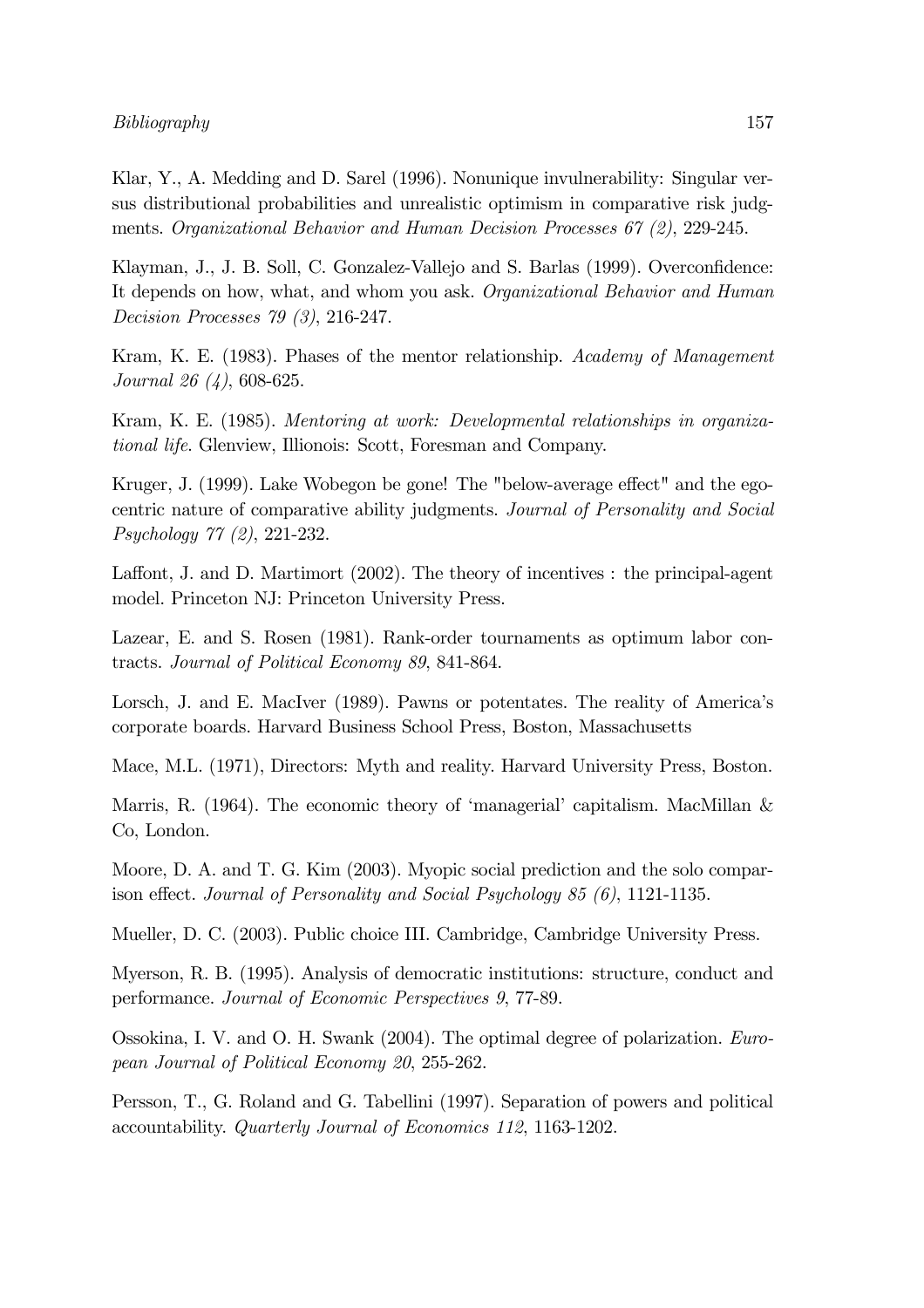Persson, T. and G. Tabellini (2000). Political economics: Explaining economic policy. The MIT Press, Cambridge, Massachusetts - London, England.

Phillips, D. (1984). The illusion of incompetence among academically competent children. Child Development 55, 2000-2016.

Prendergast, C. and L. Stole (1996). Impetuous youngsters and jaded old-timers: Acquiring a reputation for learning. Journal of Political Economy 104 (6), 1105- 1134.

Ragins, B. R., J. L. Cotton and J. S. Miller (2000). Marginal mentoring: The effects of type of mentor, quality of relationship, and program design on work and career attitudes. Academy of Management Journal  $43$  (6), 1177-1194.

Santos-Pinto, L. and J. Sobel (2005). A model of positive self-image in subjective assessments. American Economic Review 95 (5), 1386-1402.

Schultz, C. (1996). Polarization and inefficient policies. Review of Economic Studies 63, 331-344.

Schultz, C. (1999). Monetary policy, delegation and polarisation. *Economic Journal* 109, 164-178.

Sedikides, C. and M. Strube (1995). Introduction to symposium. Personality and Social Psychology Bulletin 21 (12), 1277.

Shrauger, J. S. and T. J. Schoeneman (1979). Symbolic interactionist view of selfconcept: Through the looking glass darkly. Psychological Bulletin 86 (3), 549-573.

Stiles, Ph. and B. Taylor (2001). Boards at work: how directors view their roles and responsiblities. Oxford: Oxford University Press.

Suurmond, G., O.H. Swank and B. Visser (2004). On the bad reputation of reputational concerns. Journal of Public Economics 88 (12), 2817-2838.

Svenson, O. (1981). Are we all less risky and more skillful than our fellow drivers? Acta Psychologica 47, 143-148.

Swank, O. H. and B. Visser (2003). Do elections lead to informed public decisions. Tinbergen Institute Discussion Paper 2003-067/1.

Taylor, S. E., E. Neter and H. A. Wayment (1995). Self-evaluation processes. Personality and Social Psychology Bulletin 21 (12), 1278-1287.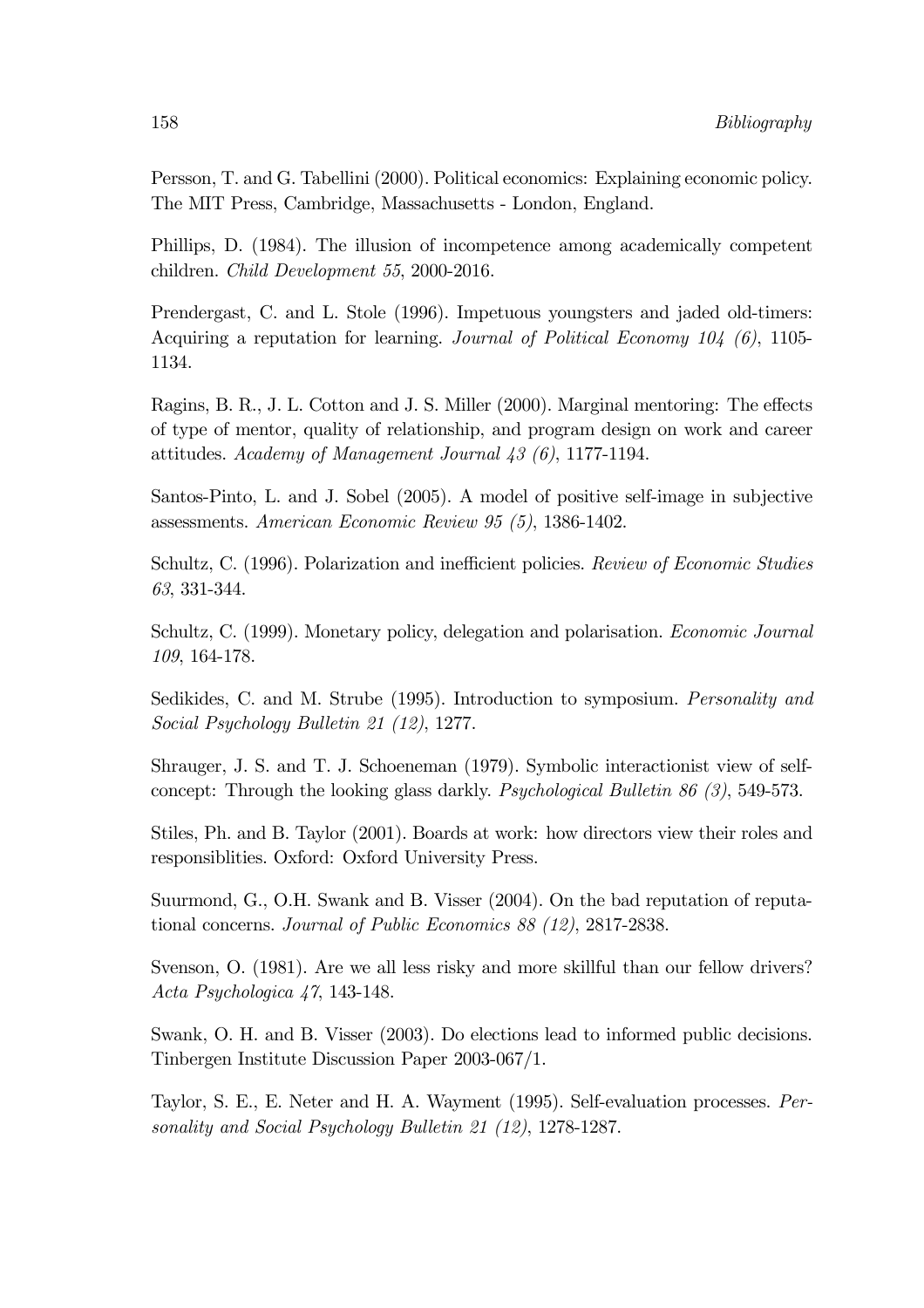Tirole, J. (2006). The theory of corporate finance. Princeton University Press, Princeton, New Jersey.

Trope, Y. (1979). Uncertainty-reducing properties of achievement tasks. Journal of Personality and Social Psychology 37 (9), 1505-1518.

Van den Steen, E. (2004). Rational overoptimism (and other biases). American Economic Review 94 (4), 1141-1151.

Warner, J. B., R. L. Watts, and K. H. Wruck (1988). Stock prices and top management changes. Journal of Financial Economics 20, 461-492.

Weinberg, B. A. (2005). A model of overconfidence. Working Paper, Ohio State University.

Weisbach, M. (1988). Outside directors and CEO turnover. Journal of Financial Economics 20, 431-460.

Williamson, O. (1974). Economics of discretionary behaviour: Managerial objectives in a theory of the firm. Kershaw Publishing, London.

Wittman, D. A. (1977). Candidates with policy preferences: A Dynamic Model. Journal of Economic Theory 14, 180-189.

Zábojník, J. (2004). A model of rational bias in self-assessments. Economic Theory 23, 259-282.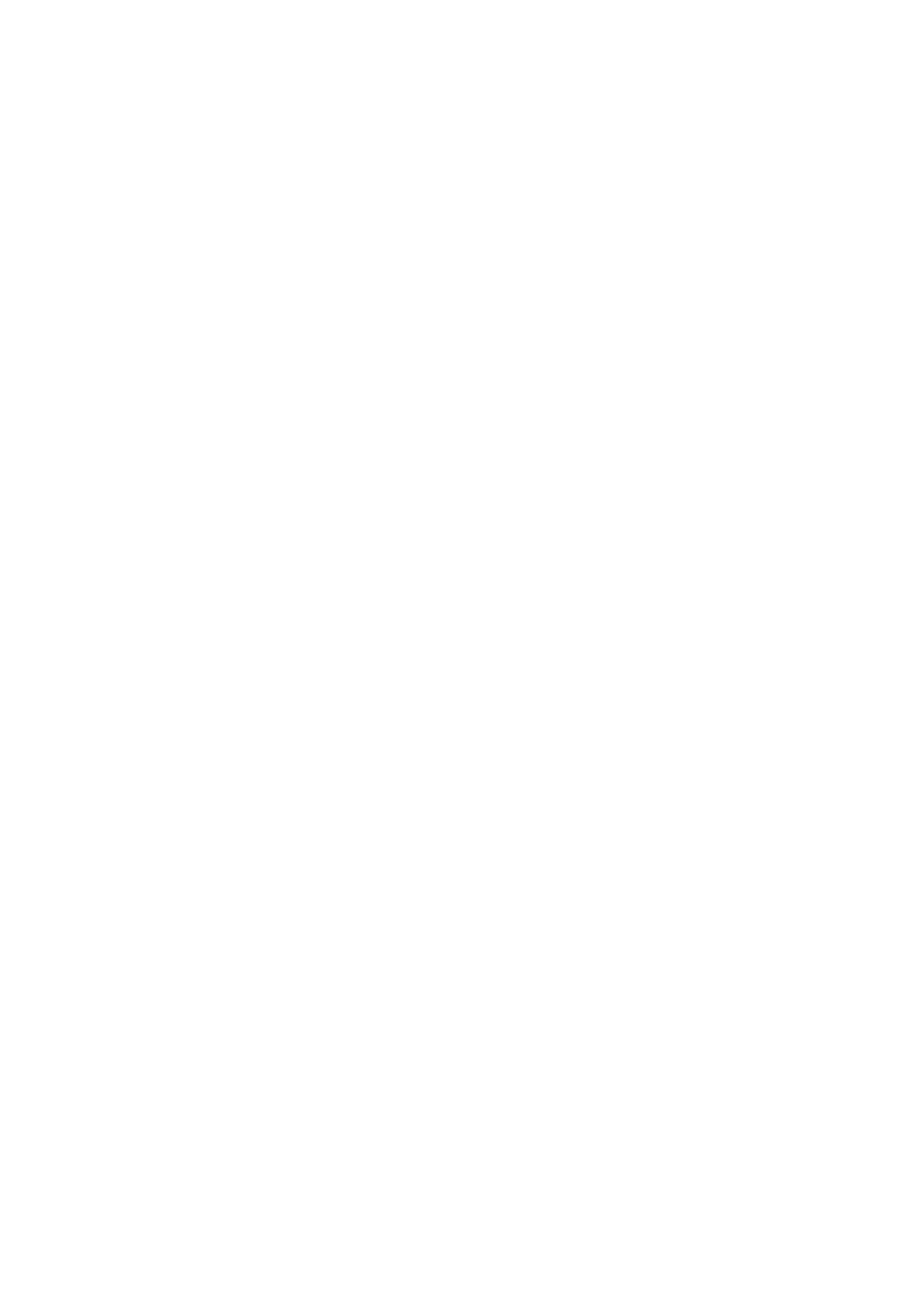The Tinbergen Institute is the Institute for Economic Research, which was founded in 1987 by the Faculties of Economics and Econometrics of the Erasmus Universiteit Rotterdam, Universiteit van Amsterdam and Vrije Universiteit Amsterdam. The Institute is named after the late Professor Jan Tinbergen, Dutch Nobel Prize laureate in economics in 1969. The Tinbergen Institute is located in Amsterdam and Rotterdam. The following books recently appeared in the Tinbergen Institute Research Series:

- 353. Y.C. CHEUNG, Essays on European bond markets.
- 354. A. ULE, Exclusion and cooperation in networks.
- 355. I.S. SCHINDELE, Three essays on venture capital contracting.
- 356. C.M. VAN DER HEIDE, An economic analysis of nature policy.
- 357. Y. HU, Essays on labour economics: Empirical studies on wage differentials across categories of working hours, employment contracts, gender and cohorts.
- 358. S. LONGHI, Open regional labour markets and socio-economic developments: Studies on adjustment and spatial interaction.
- 359. K.J. BENIERS, The quality of political decision making: Information and motivation.
- 360. R.J.A. LAEVEN, Essays on risk measures and stochastic dependence: With applications to insurance and finance.
- 361. N. VAN HOREN, Economic effects of financial integration for developing countries.
- 362. J.J.A. KAMPHORST, Networks and learning.
- 363. E. PORRAS MUSALEM, Inventory theory in practice: Joint replenishments and spare parts control.
- 364. M. ABREU, Spatial determinants of economic growth and technology diffusion.
- 365. S.M. BAJDECHI-RAITA, The risk of investment in human capital.
- 366. A.P.C. VAN DER PLOEG, Stochastic volatility and the pricing of financial derivatives.
- 367. R. VAN DER KRUK, Hedonic valuation of Dutch Wetlands.
- 368. P. WRASAI, Agency problems in political decision making.
- 369. B.K. BIERUT, Essays on the making and implementation of monetary policy decisions.
- 370. E. REUBEN, Fairness in the lab: The effects of norm enforcement in economic decisions.
- 371. G.J.M. LINDERS, Intangible barriers to trade: The impact of institutions, culture, and distance on patterns of trade.
- 372. A. HOPFENSITZ, The role of affect in reciprocity and risk taking: Experimental studies of economic behavior.
- 373. R.A. SPARROW, Health, education and economic crisis: Protecting the poor in Indonesia.
- 374. M.J. KOETSE, Determinants of investment behaviour: Methods and applications of metaanalysis.
- 375. G. MÜLLER, On the role of personality traits and social skills in adult economic attainment.
- 376. E.H.B. FEIJEN, The influence of powerful firms on financial markets.
- 377. J.W. GROSSER, Voting in the laboratory.